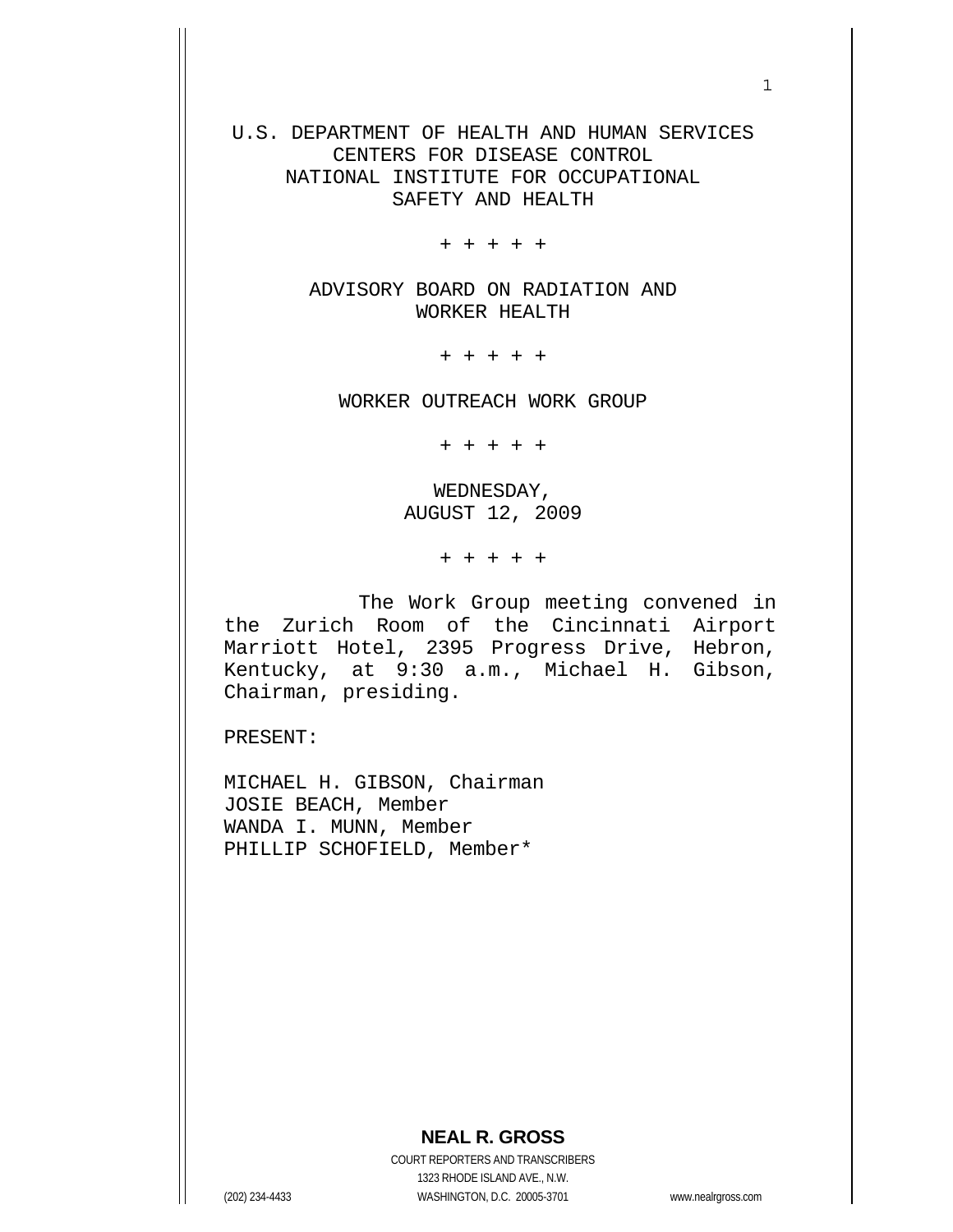ALSO PRESENT:

TED KATZ, Designated Federal Official NANCY ADAMS, NIOSH Contractor\* ISAF AL-NABULSI, DOE\* TERRIE BARRIE, ANWAG\* ANTOINETTE BONSIGNORE, Linde Petitioner\* LARRY ELLIOTT, NIOSH OCAS MARY ELLIOTT, ATL EMILY GUNN, GAO\* EMILY HOWELL, HHS\* ARJUN MAKHIJANI, SC&A JOHN MAURO, SC&A\* J.J. JOHNSON, NIOSH OCAS MARK LEWIS, ATL VERNON MCDOUGALL, ATL\* KATHRYN ROBERTSON-DEMERS, SC&A MARY JO ZACCHERO, ORAU Team ABE ZEITOUN, SC&A

\*Present via telephone

## **NEAL R. GROSS**

COURT REPORTERS AND TRANSCRIBERS 1323 RHODE ISLAND AVE., N.W. (202) 234-4433 WASHINGTON, D.C. 20005-3701 www.nealrgross.com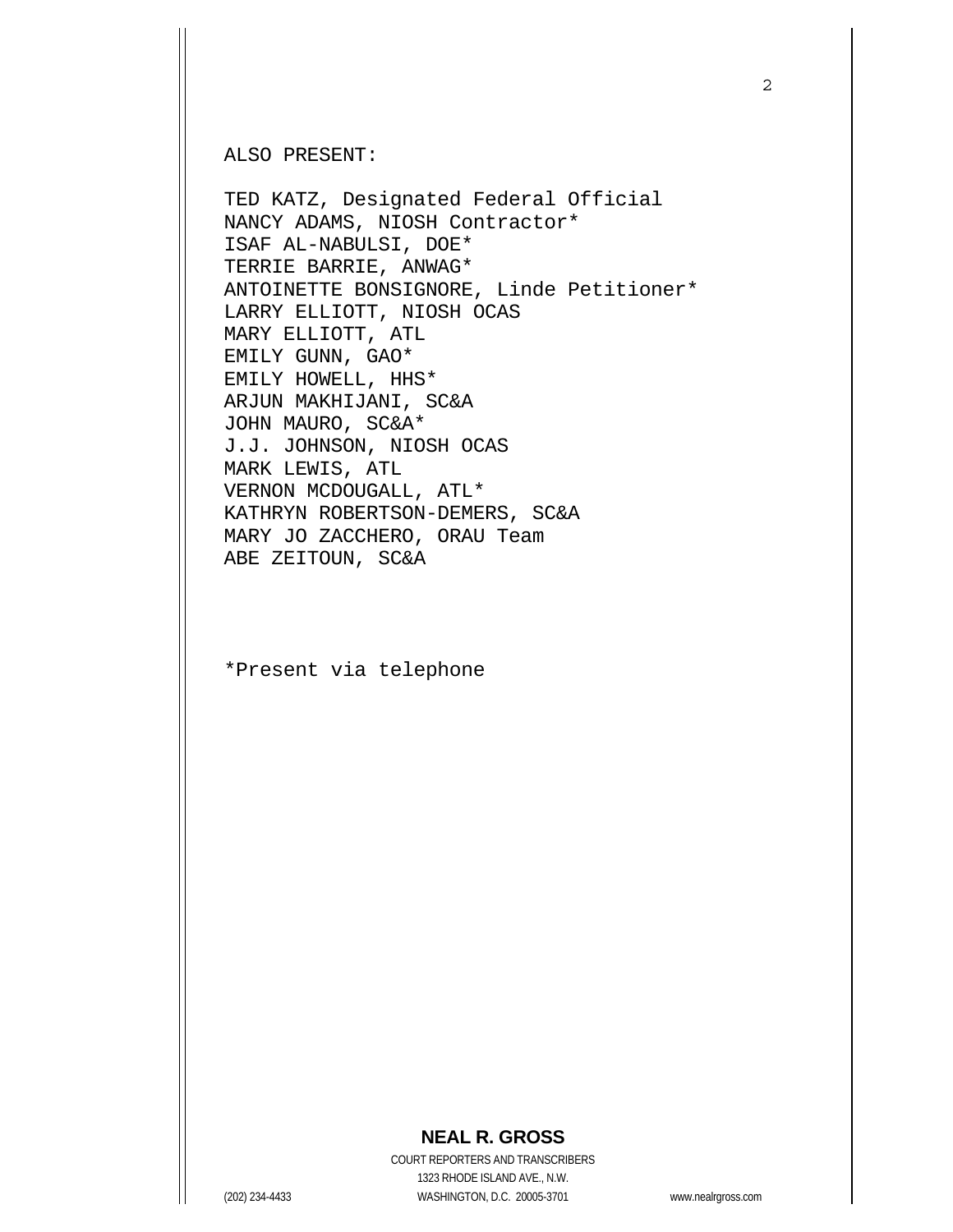C-O-N-T-E-N-T-S

3

| Welcome and Opening Remarks                                                        | 4        |
|------------------------------------------------------------------------------------|----------|
| Introductions                                                                      | 4        |
| Review of Mission Statement                                                        | 8        |
| Status Report from NIOSH on<br>the Action Items from June Meeting<br>Larry Elliott | 37       |
| Status Report from SC&A on<br>the Action Items<br>Kathryn Robertson-DeMers         | 71       |
| Draft Implementation Plan                                                          | 81, 221  |
| Objectives                                                                         | 121, 221 |
| Public Comment Period                                                              | 185      |
| Terrie Barrie<br><b>ANWAG</b>                                                      | 186      |
| Antoinette Bonsignore<br>Linde Ceramics Facility and ANWAG                         | 190      |
| Discussion of Next Meeting                                                         | 258      |

## **NEAL R. GROSS**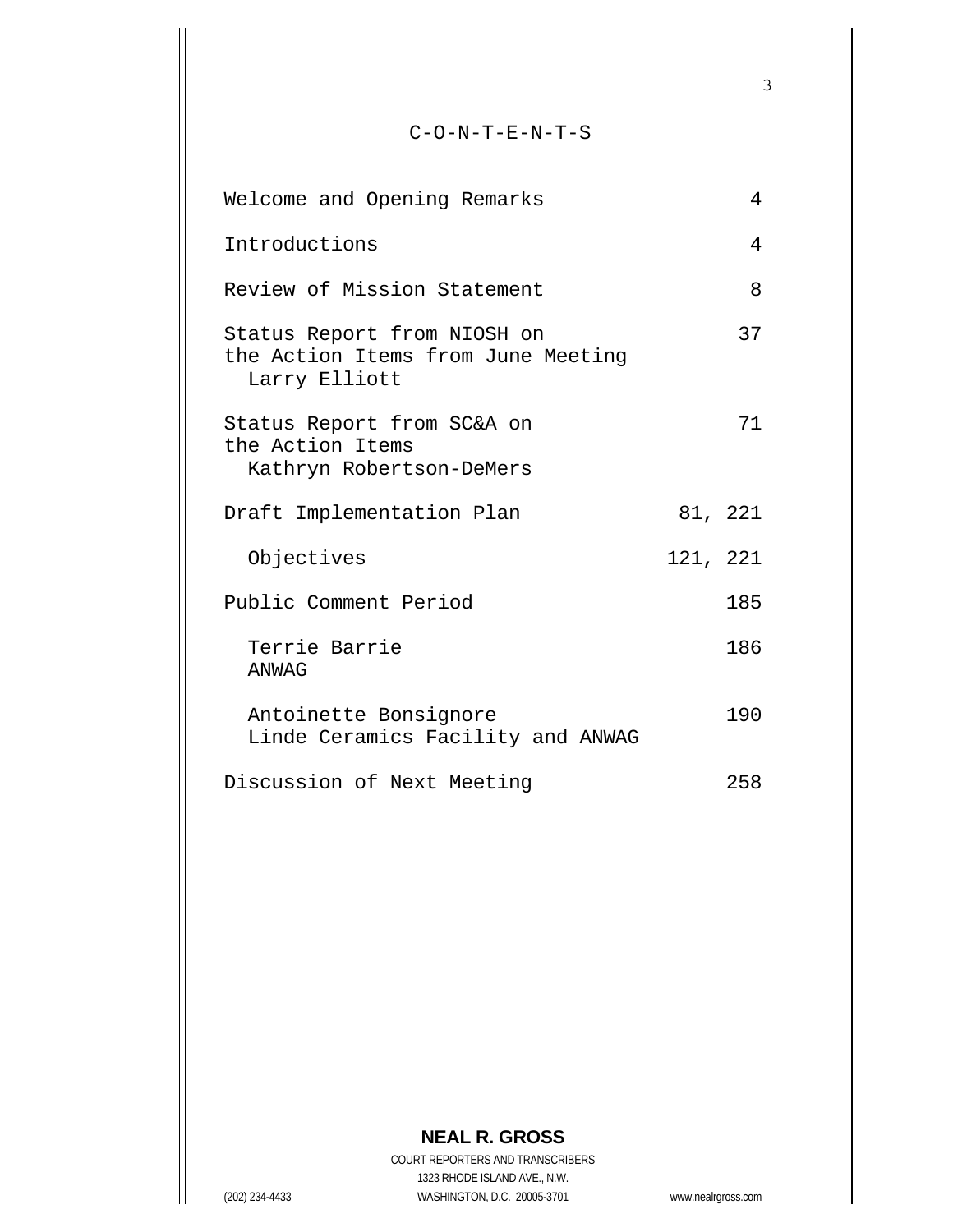**NEAL R. GROSS** COURT REPORTERS AND TRANSCRIBERS 1323 RHODE ISLAND AVE., N.W. (202) 234-4433 WASHINGTON, D.C. 20005-3701 www.nealrgross.com 4 1 2 3 4 5 6 7 8 9 10 11 12 13 14 15 16 17 18 19 20 21 22 P-R-O-C-E-E-D-I-N-G-S 9:35 a.m. MR. KATZ: Good morning, everyone. This is Ted Katz, the Acting Designated Federal Official for the Advisory Board on Radiation and Worker Health. This is the Worker Outreach Work Group, and we're getting started, as usual, with roll call, beginning with the Board members in the room. CHAIRMAN GIBSON: Mike Gibson, Chair of the Work Group. MEMBER MUNN: Wanda Munn, member of this Work Group. MEMBER BEACH: Josie Beach, Work Group member. MR. KATZ: And on the line, do we have Phil? MEMBER SCHOFIELD: Phil Schofield, Board member. MR. KATZ: Welcome, Phil. MEMBER SCHOFIELD: Thanks. MR. KATZ: I think that is all we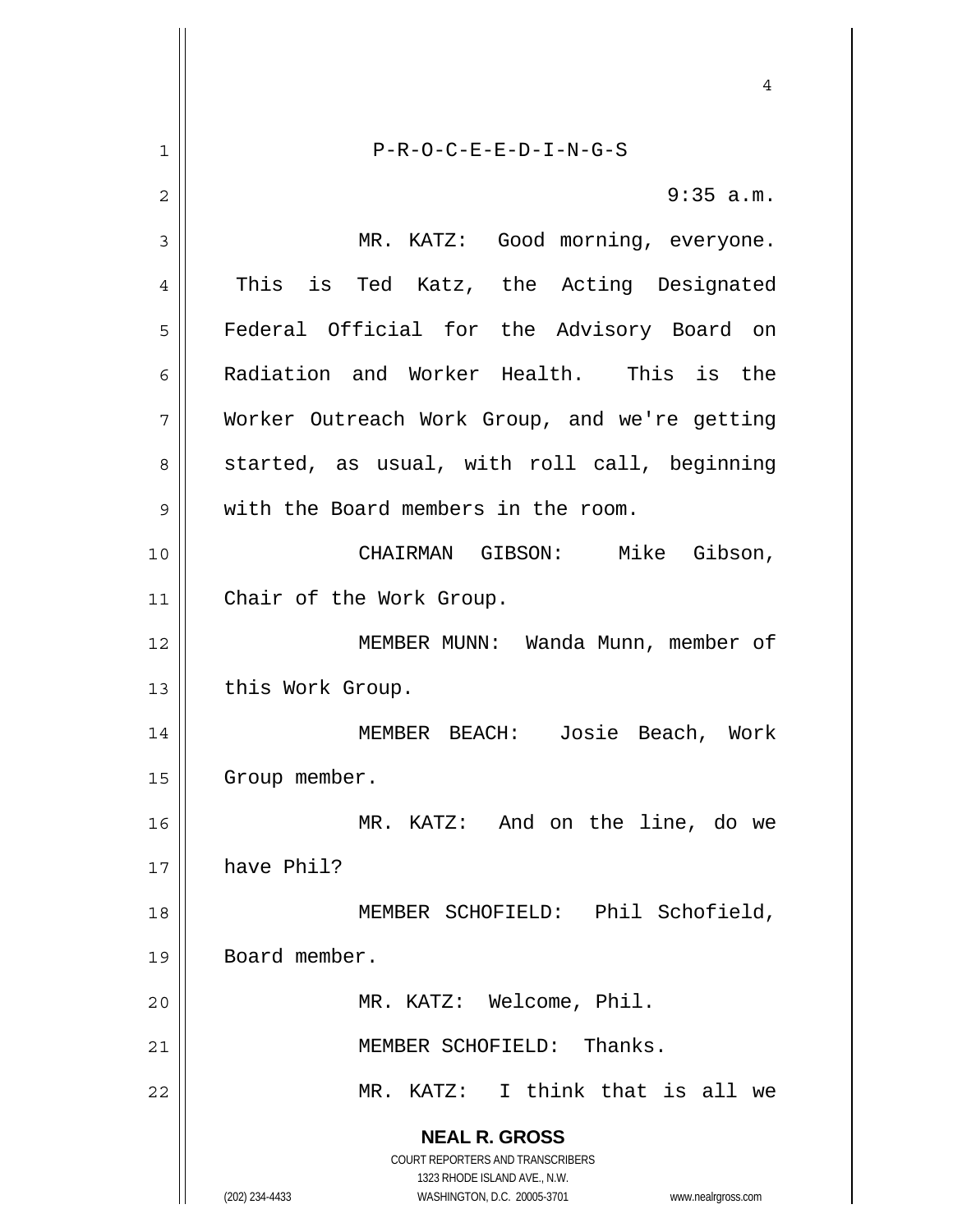**NEAL R. GROSS** COURT REPORTERS AND TRANSCRIBERS 1323 RHODE ISLAND AVE., N.W. (202) 234-4433 WASHINGTON, D.C. 20005-3701 www.nealrgross.com 1 2 3 4 5 6 7 8 9 10 11 12 13 14 15 16 17 18 19 20 21 22 expect of Board members; that's members of the group. In the room, the NIOSH ORAU team, NIOSH ORAU and other OCAS contractors. MR. ELLIOTT: Larry Elliott, Director of OCAS. MR. JOHNSON: J.J. Johnson, OCAS. MR. LEWIS: Mark Lewis, ATL, subcontractor for OCAS. MR. KATZ: And on the line, do we have any of the OCAS contractor team or OCAS members? MR. McDOUGALL: This is Vernon McDougall from ATL. MR. KATZ: Welcome, Vernon. MS. ADAMS: Nancy Adams, NIOSH contractor. MR. KATZ: Hi, Nancy. Okay, and in the room for SC&A? DR. ZEITOUN: Abe Zeitoun, supporting the Board. MS. ROBERTSON-DeMERS: Kathy

 $\sim$  5  $\sim$  5  $\sim$  5  $\sim$  5  $\sim$  5  $\sim$  5  $\sim$  5  $\sim$  5  $\sim$  5  $\sim$  5  $\sim$  5  $\sim$  5  $\sim$  5  $\sim$  5  $\sim$  5  $\sim$  5  $\sim$  5  $\sim$  5  $\sim$  5  $\sim$  5  $\sim$  5  $\sim$  5  $\sim$  5  $\sim$  5  $\sim$  5  $\sim$  5  $\sim$  5  $\sim$  5  $\sim$  5  $\sim$  5  $\sim$  5  $\sim$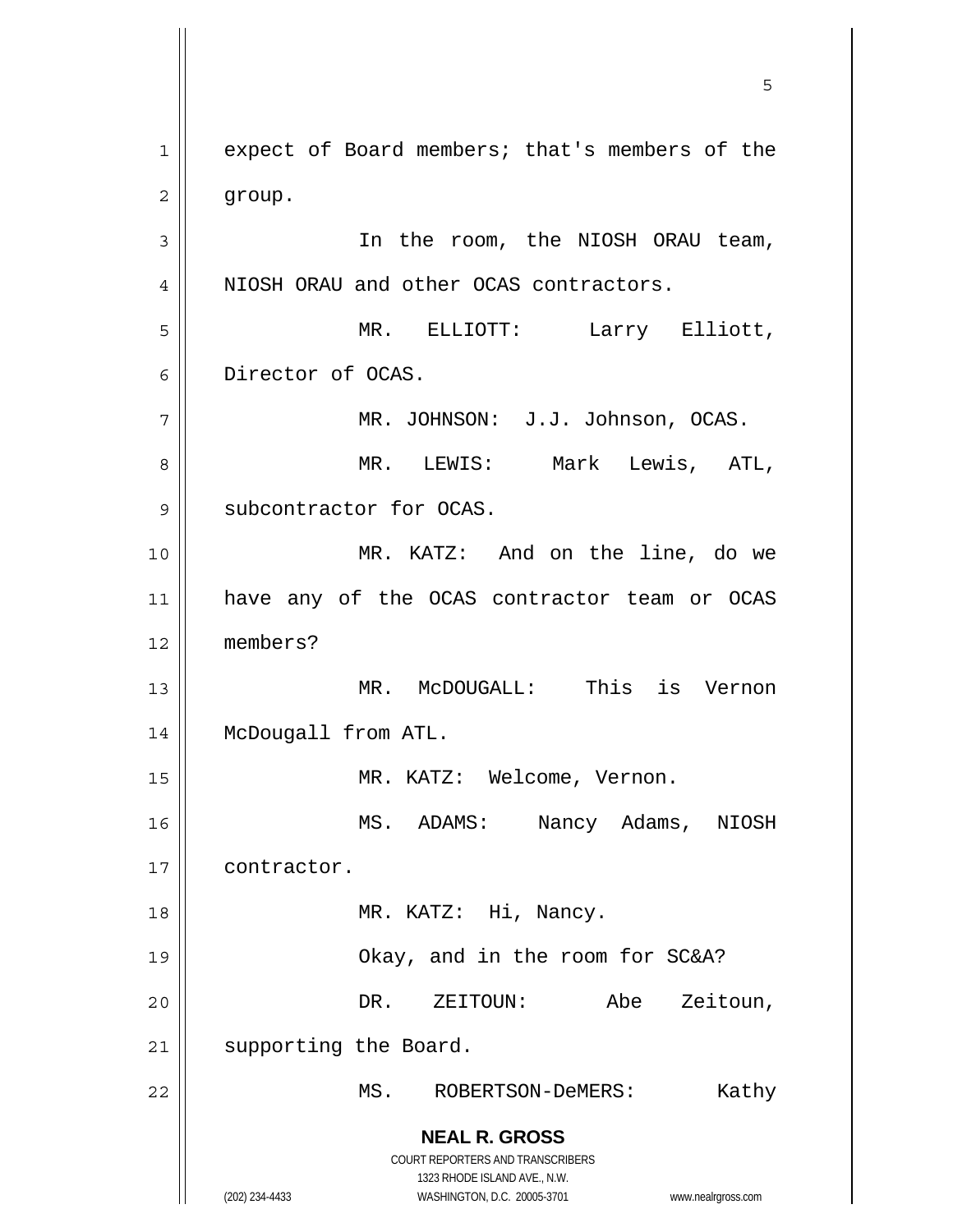**NEAL R. GROSS** COURT REPORTERS AND TRANSCRIBERS 1323 RHODE ISLAND AVE., N.W. (202) 234-4433 WASHINGTON, D.C. 20005-3701 www.nealrgross.com  $\sim$  6 1 2 3 4 5 6 7 8 9 10 11 12 13 14 15 16 17 18 19 20 21 22 Robertson-DeMers from SC&A. DR. MAKHIJANI: Arjun Makhijani, SC&A. MR. KATZ: And on the line, do we have any SC&A staff? DR. MAURO: Yes. John Mauro, SC&A. MR. KATZ: Hi, John. DR. MAURO: Good morning. MR. KATZ: Okay, and then other federal employees on the line? MS. HOWELL: Emily Howell, HHS. MS. AL-NABULSI: Isaf Al-Nabulsi, DOE. MR. KATZ: Welcome, Isaf. MS. AL-NABULSI: Thanks. MS. GUNN: Emily Gunn, GAO. MR. KATZ: Emily Gunn, welcome. MS. GUNN: Thank you. MR. KATZ: Very good. Then are there any members of the public who would like to identify themselves for the meeting?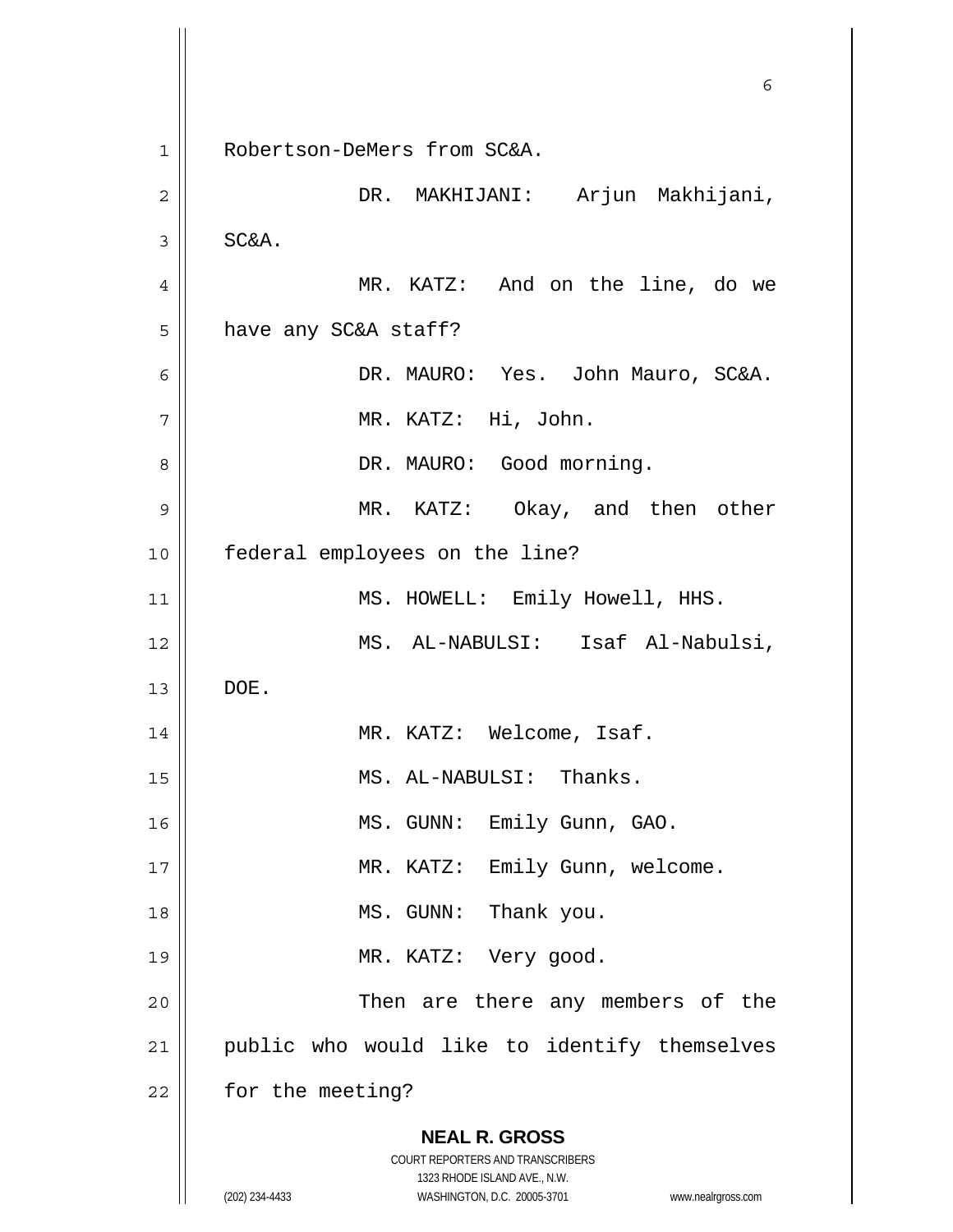**NEAL R. GROSS** COURT REPORTERS AND TRANSCRIBERS 1323 RHODE ISLAND AVE., N.W. (202) 234-4433 WASHINGTON, D.C. 20005-3701 www.nealrgross.com 1 2 3 4 5 6 7 8 9 10 11 12 13 14 15 16 17 18 19 20 21 22 MS. BARRIE: This is Terrie Barrie with ANWAG. MR. KATZ: Hi, Terrie. MS. BARRIE: Good morning. MR. KATZ: Okay. Then just let me remind everyone on the line to please mute your phone except when you're addressing the group, and use \*6 if you don't have a mute button, and then use \*6 to come back on to unmute your phone. Please don't put the phone on hold at any point. Just hang up and call back in if you need to leave for some time. Thank you. Mike, it's all yours. CHAIRMAN GIBSON: Okay. Good morning, everyone. Thanks for attending the meeting here. Do you all have the agenda? It's a pretty full agenda. Just for the workers and the reps on the phone, we do have time scheduled in the agenda at two o'clock for your comments. I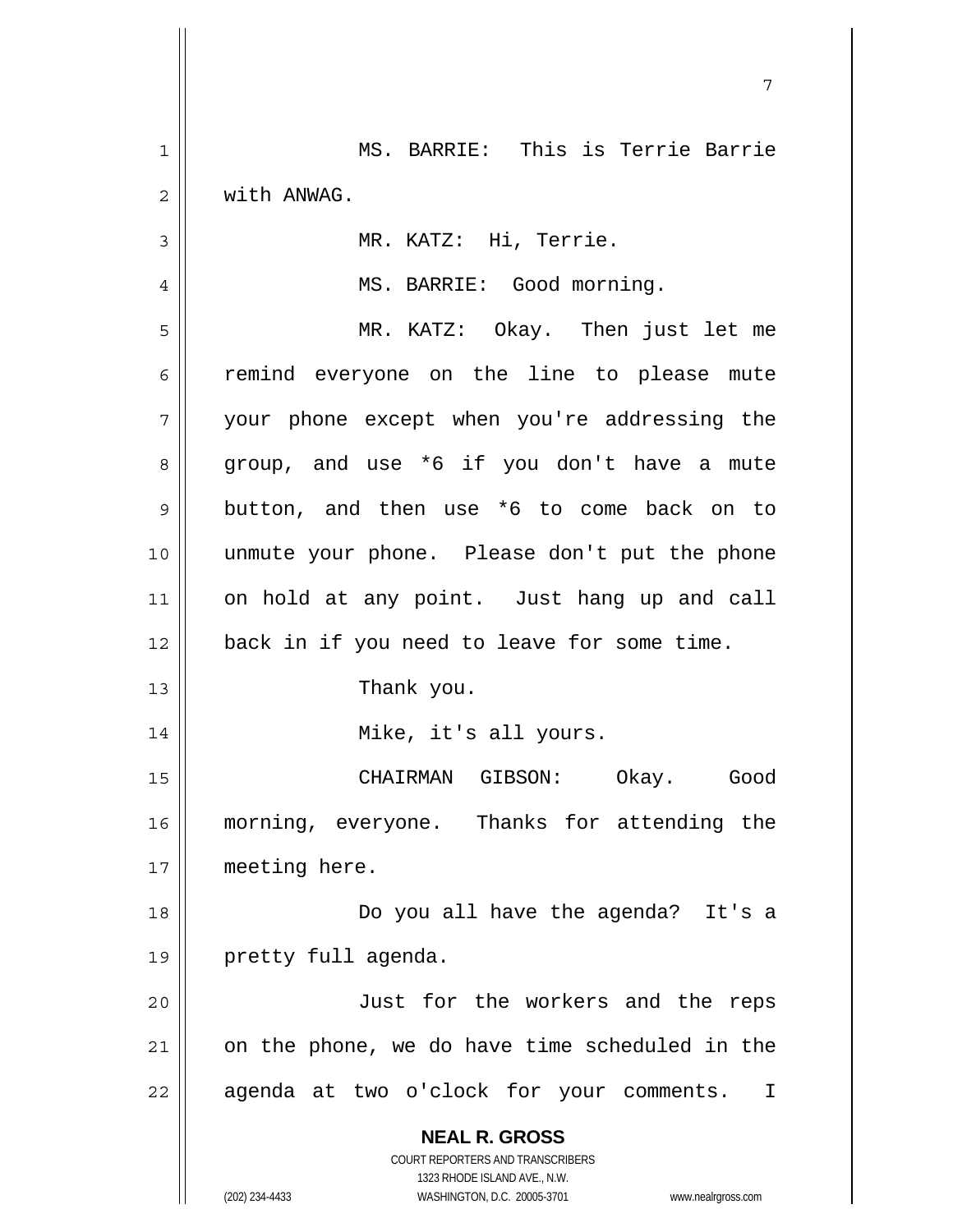1

just want to make you aware of that.

<u>83 - Santa Carlos de Santa Carlos de Santa Carlos de Santa Carlos de Santa Carlos de Santa Carlos de Santa Ca</u>

2 3 4 5 6 7 8 9 10 11 12 13 14 15 16 17 18 19 20 21 We are going to start out by the first thing on the agenda -- is a review of the mission statement that we approved at our recent meeting here in Cincinnati. It was kind of a fluid thing up until the time we adopted the language, and there seemed to be some concern by some of the Board of the language. So I just wanted to run it by the Work Group to see if everyone is comfortable with the language or we have anything we want to talk about or discuss that we may want to take back to the Board next time, an action to modify it or adopt it. So the language as we adopted it was: The mission of the Advisory Board on Radiation and Worker Health Worker Outreach Work Group is to monitor and assess the effectiveness of NIOSH and other sources of assistance for potential EEOICPA claimants and

22

**NEAL R. GROSS** COURT REPORTERS AND TRANSCRIBERS

assure this information is available to as

1323 RHODE ISLAND AVE., N.W. (202) 234-4433 WASHINGTON, D.C. 20005-3701 www.nealrgross.com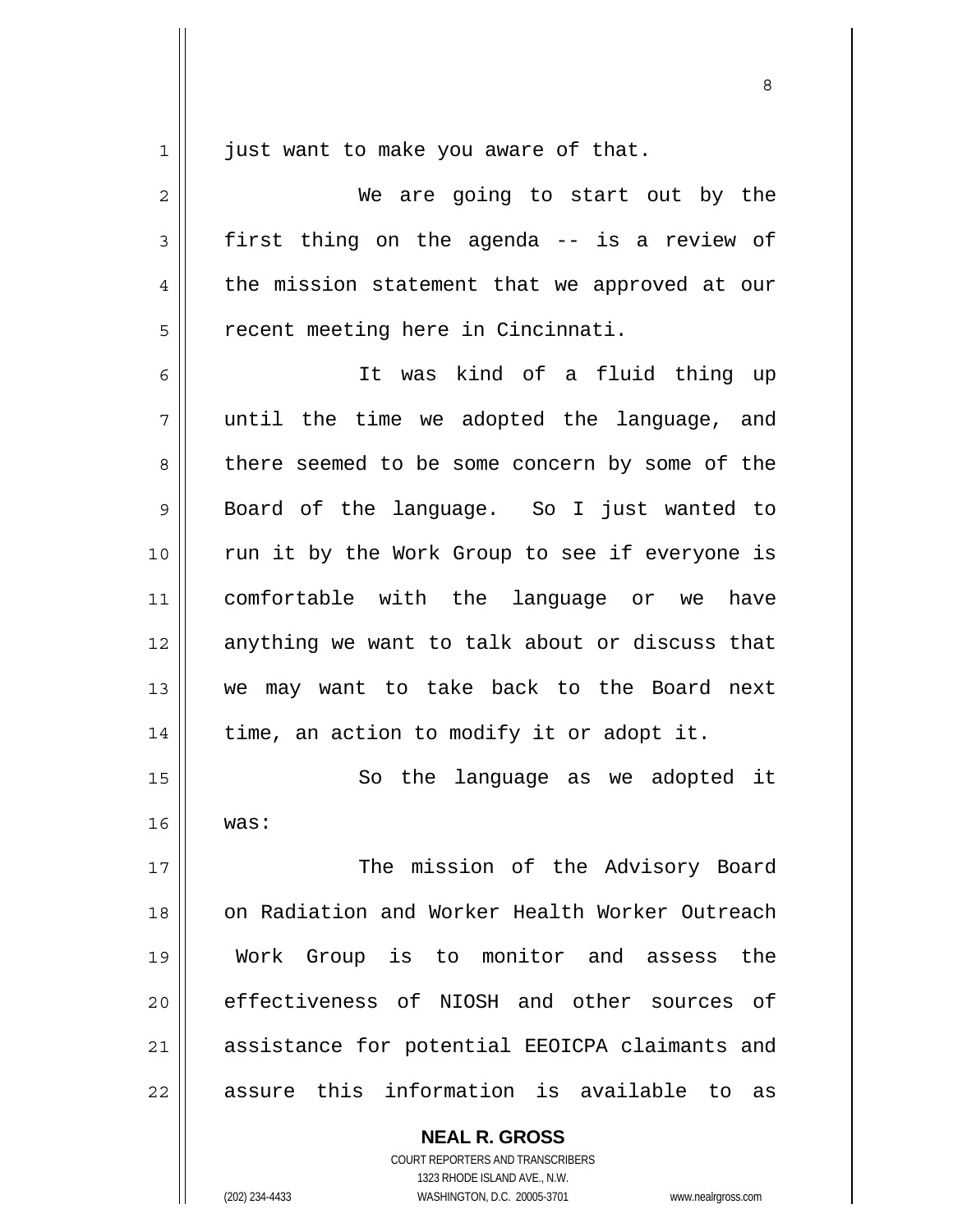1 2 many current and former workers of the U.S. weapons complex as possible.

9

3 4 5 MEMBER BEACH: Mike, one of the big concerns was the word assesses, is that correct?

6 7 8 9 CHAIRMAN GIBSON: I think one of the Board members mentioned monitor and assess, yes, monitor and assess was a concern to them.

10 11 12 13 14 15 MEMBER MUNN: I think the concern, as I understood it having been expressed, was a clearer understanding being needed of what we were thinking when we said assess, because that word implies that there will be some sort of evaluation made.

16 17 18 19 20 21 22 The question was, what type of evaluation that would be? Is that, in fact, our mission, as I understood the question being asked by Dr. Lockey at the time? CHAIRMAN GIBSON: I think that was his concern, that in his opinion it appeared that we were taking on some kind of management

> **NEAL R. GROSS** COURT REPORTERS AND TRANSCRIBERS 1323 RHODE ISLAND AVE., N.W. (202) 234-4433 WASHINGTON, D.C. 20005-3701 www.nealrgross.com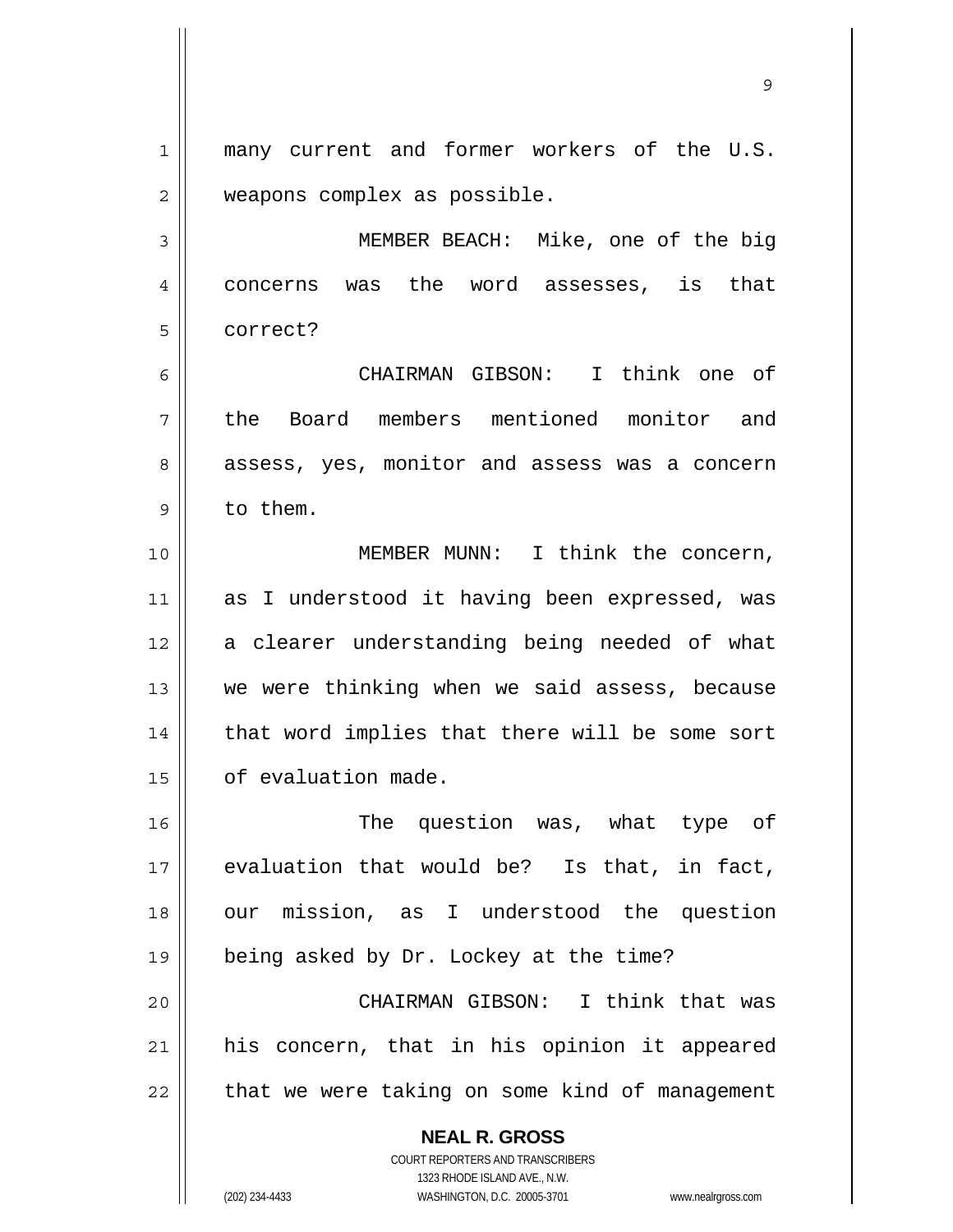1 2 function, is I think the words I heard him say.

3 4 5 6 7 8 9 10 11 12 13 14 But I guess, if you go back to the language that is posted on the website currently for this Work Group, it said the Work Group should consider developing a formal assessment instrument. So, earlier in the language, it also says that we are to evaluate the effectiveness of the program. I mean that's kind of been out there for the world anyway. So I don't know -- I don't see that there is taking on any additional responsibilities or trying to overstep anyone else's bounds.

15 16 17 18 19 20 MEMBER MUNN: Perhaps we could clarify, consider the possibility of another word that would not carry as many implications that might be of concern to others. I haven't given much thought to what that word might be, but I hoped others might as well.

21 22 So weren't there one or two suggestions made, either out loud or under our

> **NEAL R. GROSS** COURT REPORTERS AND TRANSCRIBERS 1323 RHODE ISLAND AVE., N.W. (202) 234-4433 WASHINGTON, D.C. 20005-3701 www.nealrgross.com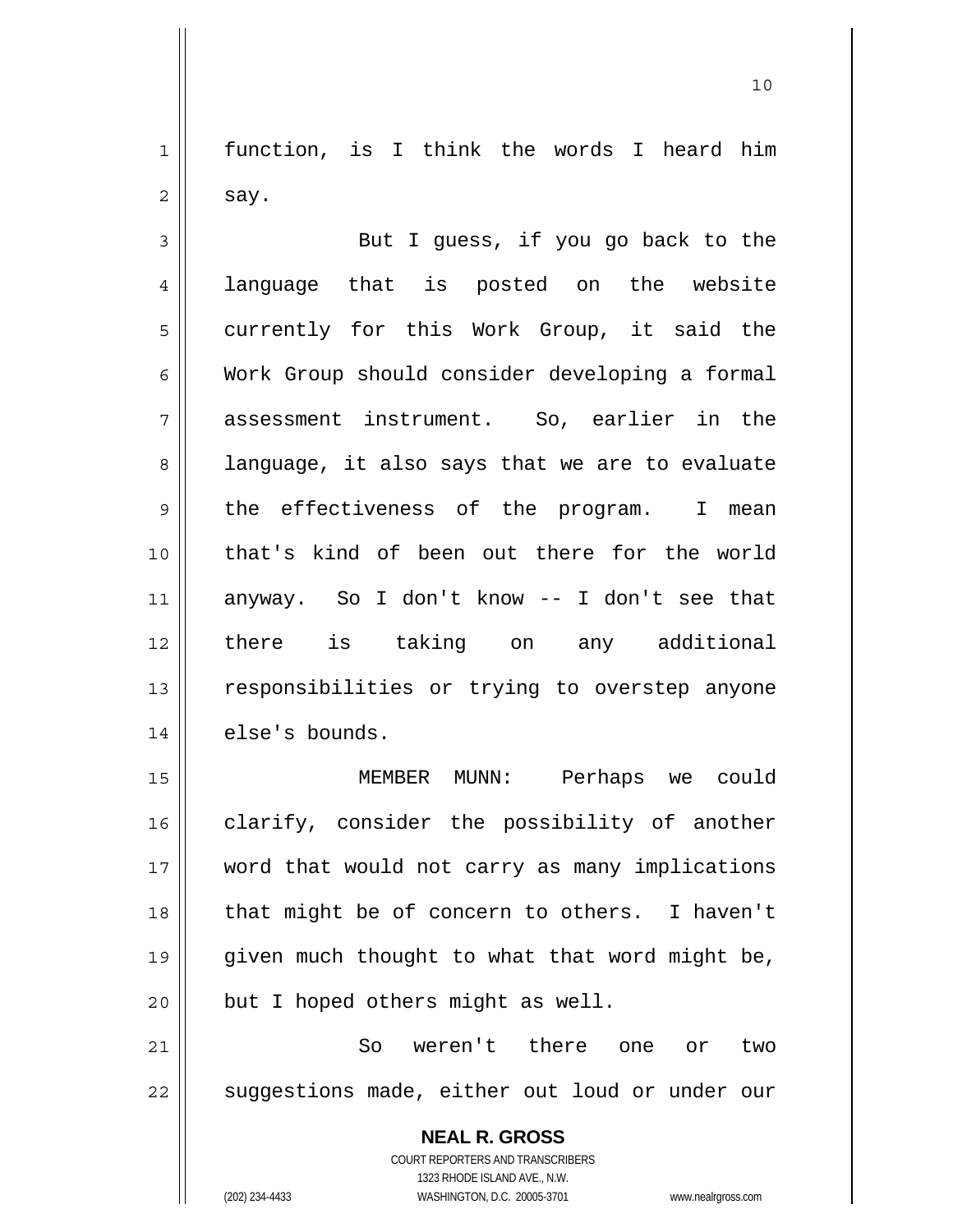1

breaths, during that Board meeting?

2 3 4 5 6 7 8 9 10 11 12 13 14 15 16 17 18 19 20 MR. KATZ: I mean what I think you could say is to evaluate the effectiveness and leave out monitor and assess and be saying the same thing. I mean certainly all the Board's work groups have these evaluative roles. That's not going beyond the Board's function whatsoever. That is what the Board does. It does a lot of evaluation, and that's the Board's role in this. It's not a management function. I'm somewhat indifferent about it because really the rubber hits the roads with your evaluation plan, not these few words that you put at the top of the banner. But you could just say evaluate. It would be the same thing, and leave out monitor and assess. Evaluate will cover any kind of activity you want to do, to make judgments about how things are going and to identify potential

21 improvements.

22

MEMBER MUNN: That's correct.

**NEAL R. GROSS** COURT REPORTERS AND TRANSCRIBERS 1323 RHODE ISLAND AVE., N.W. (202) 234-4433 WASHINGTON, D.C. 20005-3701 www.nealrgross.com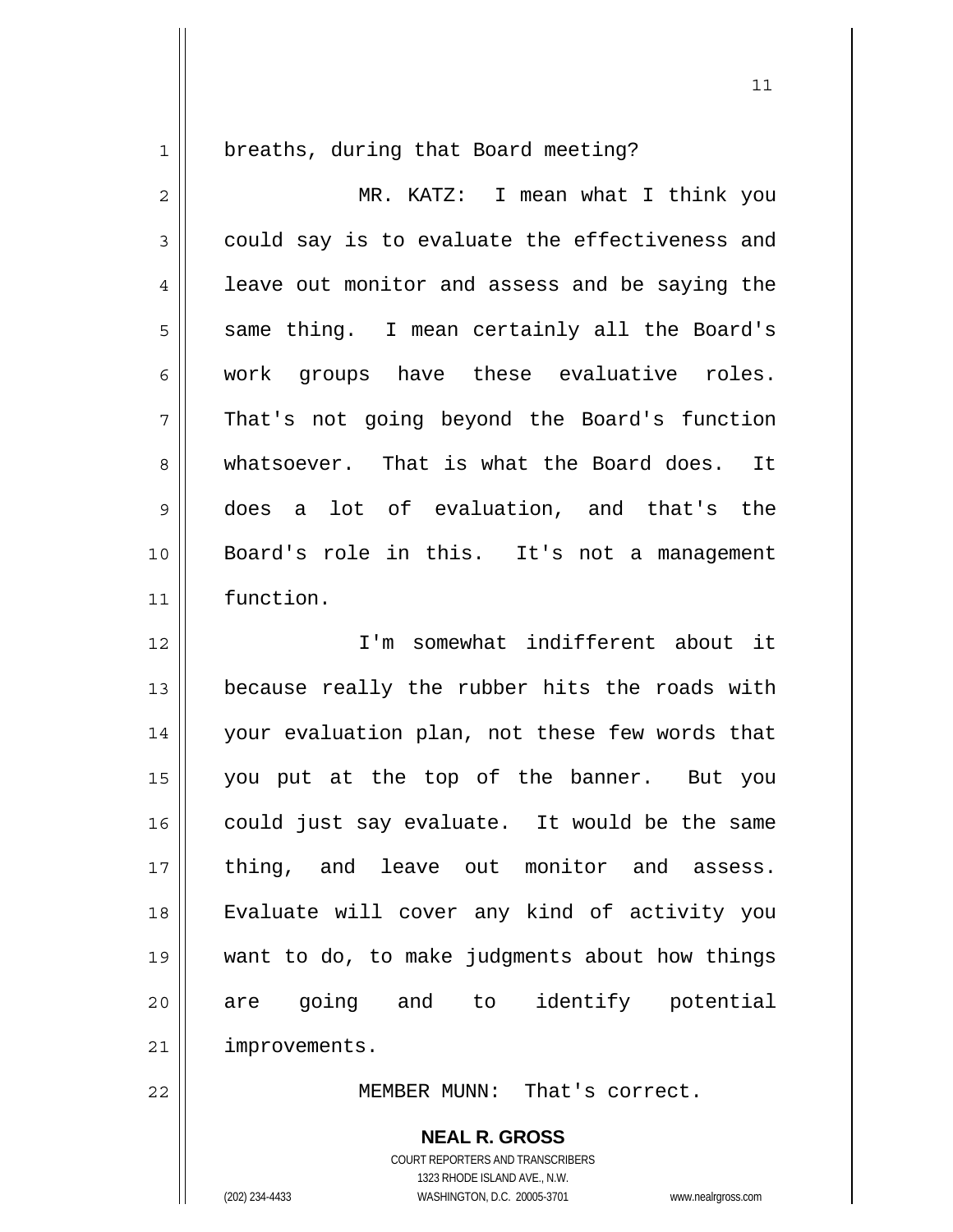| 1  | CHAIRMAN GIBSON: Does the Work                                      |
|----|---------------------------------------------------------------------|
| 2  | Group believe that we should develop a formal                       |
| 3  | assessment plan, instrument? I thought that                         |
| 4  | was part of what, at least, I anticipated our                       |
| 5  | implementation plan to have. Part of the                            |
| 6  | agenda today I believe was to try to outline                        |
| 7  | what is an assessment and how do you rate and                       |
| 8  | how do you look at it fairly.                                       |
| 9  | MEMBER MUNN: That was part and                                      |
| 10 | parcel of our discussion last time.                                 |
| 11 | CHAIRMAN GIBSON: Right.                                             |
| 12 | MEMBER MUNN: Whether we would, in                                   |
| 13 | fact, establish some sort of numerical or                           |
| 14 | other criteria that would give us a better                          |
| 15 | feel as to the effectiveness of the program,                        |
| 16 | since we don't have that currently in hand.                         |
| 17 | But that is going to be a long, difficult                           |
| 18 | discussion.                                                         |
| 19 | It certainly would appear to fall                                   |
| 20 | under the aegis of the word evaluate.<br>We                         |
| 21 | would not have to further define evaluate, it                       |
| 22 | seems.                                                              |
|    | <b>NEAL R. GROSS</b>                                                |
|    | <b>COURT REPORTERS AND TRANSCRIBERS</b>                             |
|    | 1323 RHODE ISLAND AVE., N.W.                                        |
|    | (202) 234-4433<br>WASHINGTON, D.C. 20005-3701<br>www.nealrgross.com |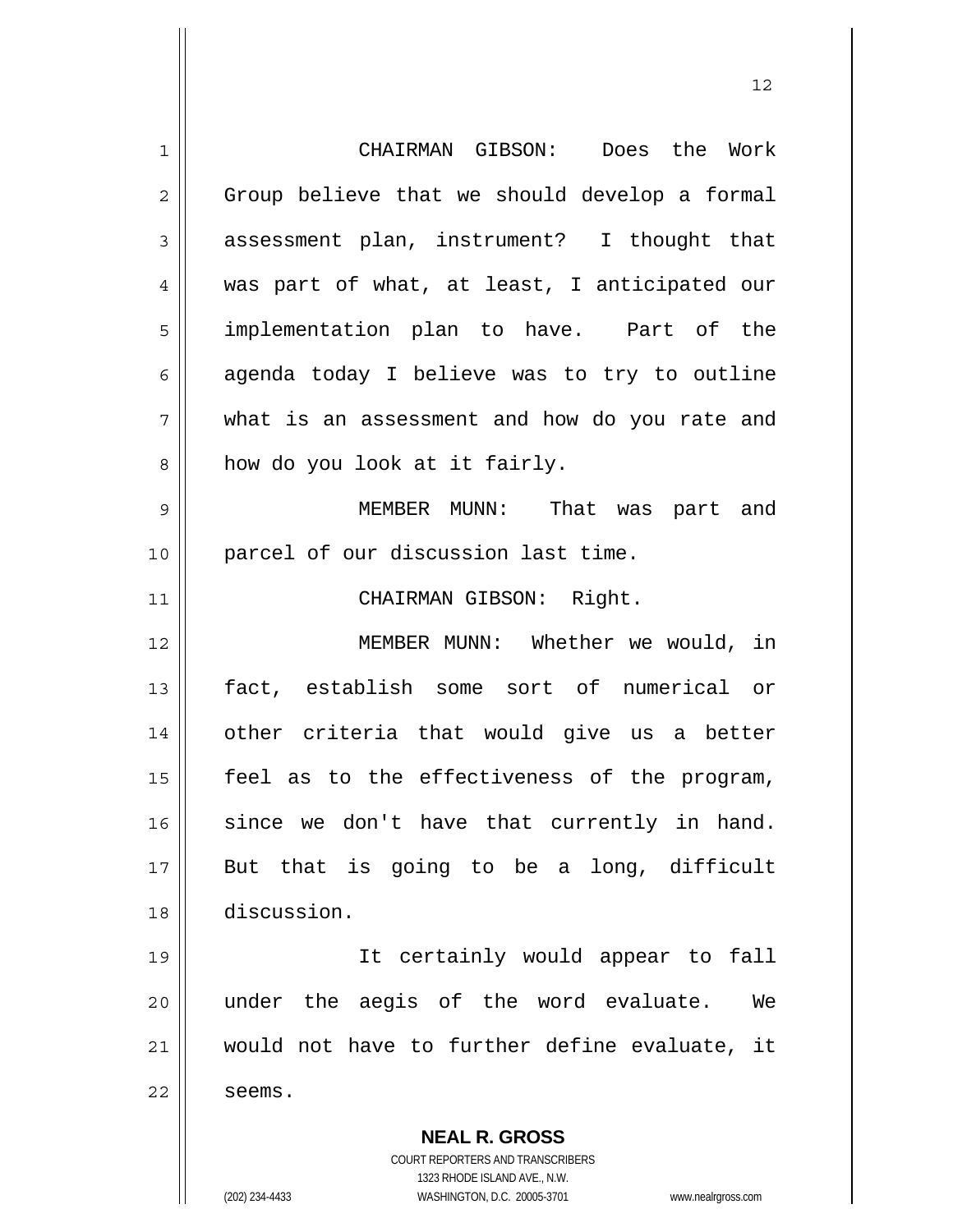| 1  | MEMBER BEACH: I agree with that.               |
|----|------------------------------------------------|
| 2  | MEMBER SCHOFIELD: I agree with                 |
| 3  | that comment there of Wanda.                   |
| 4  | MEMBER MUNN: So maybe Ted's                    |
| 5  | suggestion is the logical one, if we remove    |
| 6  | the potentially confusing words that seem to   |
| 7  | have a different definition for different      |
| 8  | people, and simply leave the word evaluate.    |
| 9  | If the verb is going to be evaluate, it covers |
| 10 | a multitude of activities, including the ones  |
| 11 | that we may or may not establish in proper     |
| 12 | terms.                                         |
| 13 | CHAIRMAN GIBSON: Any other                     |
| 14 | comments?                                      |
| 15 | Larry, does OCAS have any feelings,            |
| 16 | pro, con, either way?                          |
| 17 | MR. ELLIOTT: I think I understood              |
| 18 | Dr. Lockey's perspective, but I share Ted's    |
| 19 | suggested option here and your discussion      |
| 20 | about it. I think the word evaluate provides   |
| 21 | more than ample opportunity for this Work      |
| 22 | Group to do what you want it to do.            |
|    | <b>NEAL R. GROSS</b>                           |

COURT REPORTERS AND TRANSCRIBERS 1323 RHODE ISLAND AVE., N.W.

 $\mathop{\text{||}}$ 

(202) 234-4433 WASHINGTON, D.C. 20005-3701 www.nealrgross.com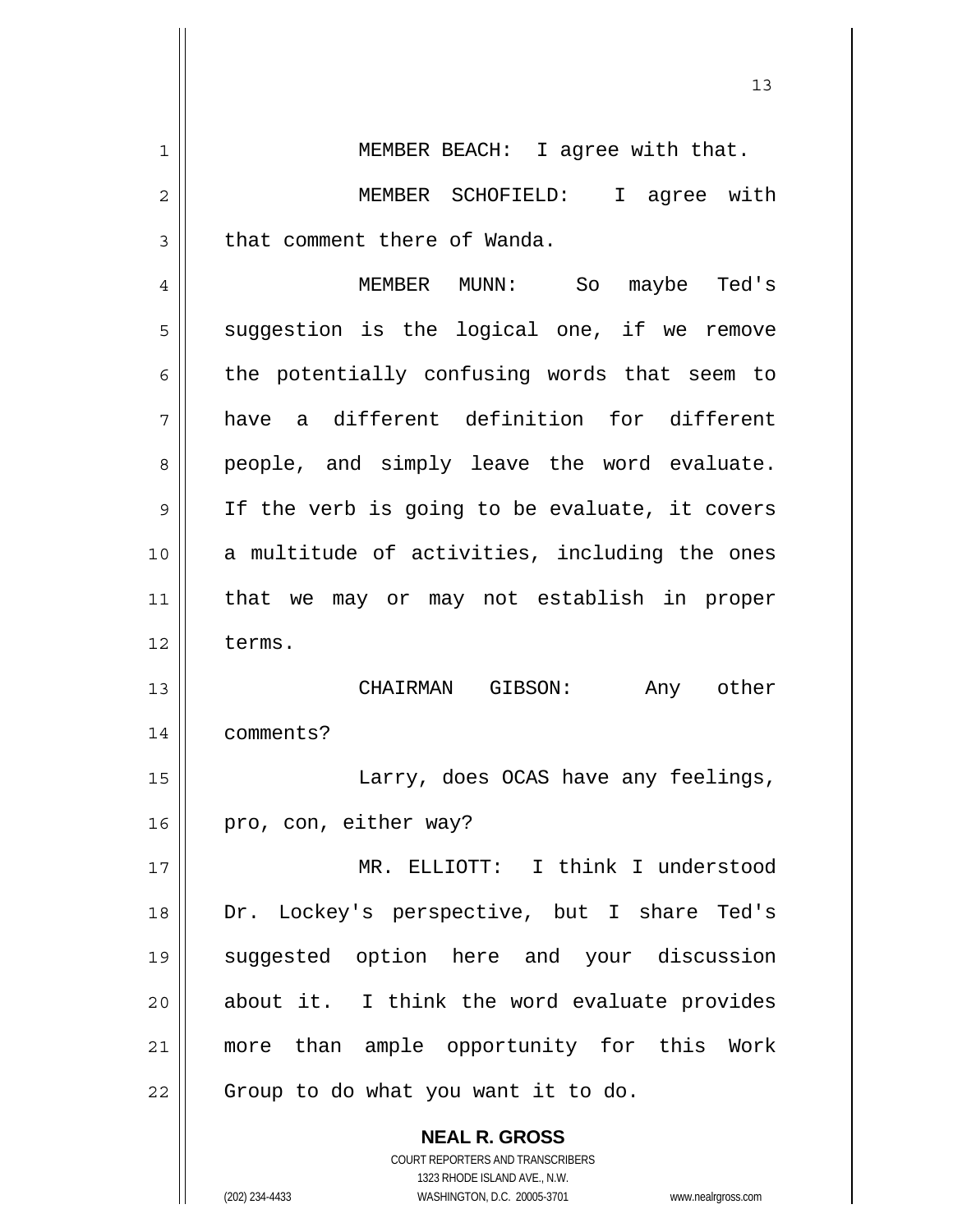| $\mathbf{1}$   | It leaves out the opportunity for              |
|----------------|------------------------------------------------|
| $\overline{2}$ | some perspectives to interpret, if you use the |
| $\mathfrak{Z}$ | words monitor and assess, things that you      |
| 4              | might not want to do. So I mean those might    |
| 5              | drive somebody to say, if you're monitoring,   |
| 6              | then you have to have certain periodic         |
| 7              | scheduled events that happen that you want to  |
| 8              | test or evaluate and get a pulse of. You may   |
| 9              | not want to go there.                          |
| 10             | We welcome whatever review this                |
| 11             | Work Group wants to perform.                   |
|                |                                                |
| 12             | MEMBER BEACH: I personally didn't              |
| 13             | think we needed to take out monitoring, just   |
| 14             | assess, and change assess to evaluate, but     |
| 15             | leave monitor. So that was my thought on it.   |
| 16             | Monitor and evaluate the effectiveness, I      |
| 17             | have no problem with that.                     |
| 18             | MR.<br>ELLIOTT:<br>I think the only            |
| 19             | problem with the word monitor that I heard at  |
| 20             | the Board meeting was that it implies perhaps  |
| 21             | more perpetuity in this Work Group than work   |

14

COURT REPORTERS AND TRANSCRIBERS 1323 RHODE ISLAND AVE., N.W. (202) 234-4433 WASHINGTON, D.C. 20005-3701 www.nealrgross.com

**NEAL R. GROSS**

 $\mathsf{II}$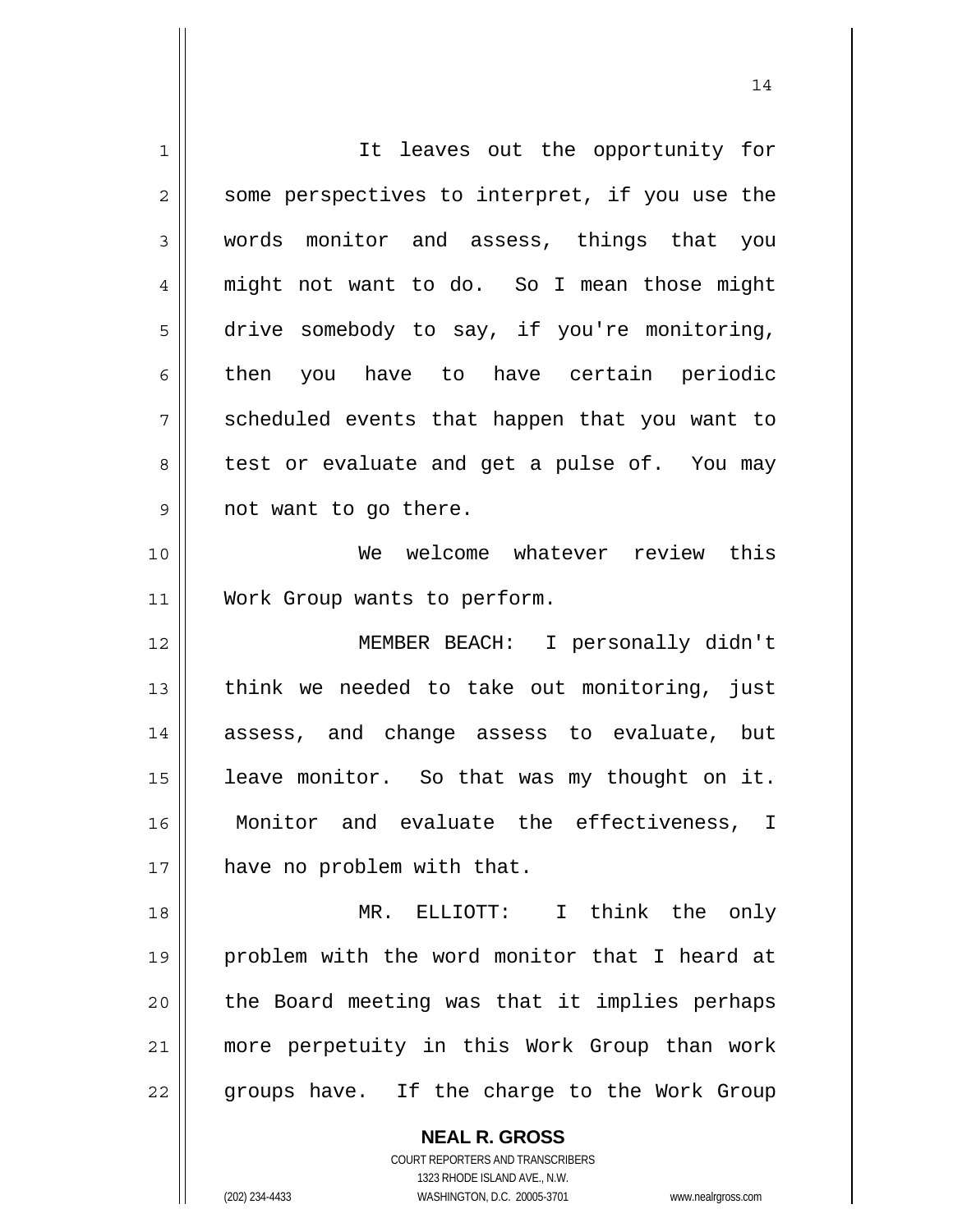1 2 is ongoing and not discrete, then it becomes a subcommittee.

3 4 MEMBER BEACH: It is going to be ongoing, though, I believe.

5 6 7 MEMBER MUNN: Well, that is one of the discussions. That's on our agenda and a further discussion to come up.

MEMBER BEACH: Right.

9 10 11 MEMBER MUNN: But there are a number of things that need to be said about that, I think.

12 13 14 15 16 MR. KATZ: I mean, for the record, I have sent a number of emails just before this meeting. So one is on the issue of that, of a subcommittee, which I think is premature at this point.

17 18 19 20 21 22 But I am perfectly happy to pursue that down the road, when we come to that point where we need to. But at this time we would just be engaging in more administrative work without any benefit whatsoever to be creating a subcommittee at this point. We would have a

> **NEAL R. GROSS** COURT REPORTERS AND TRANSCRIBERS 1323 RHODE ISLAND AVE., N.W.

8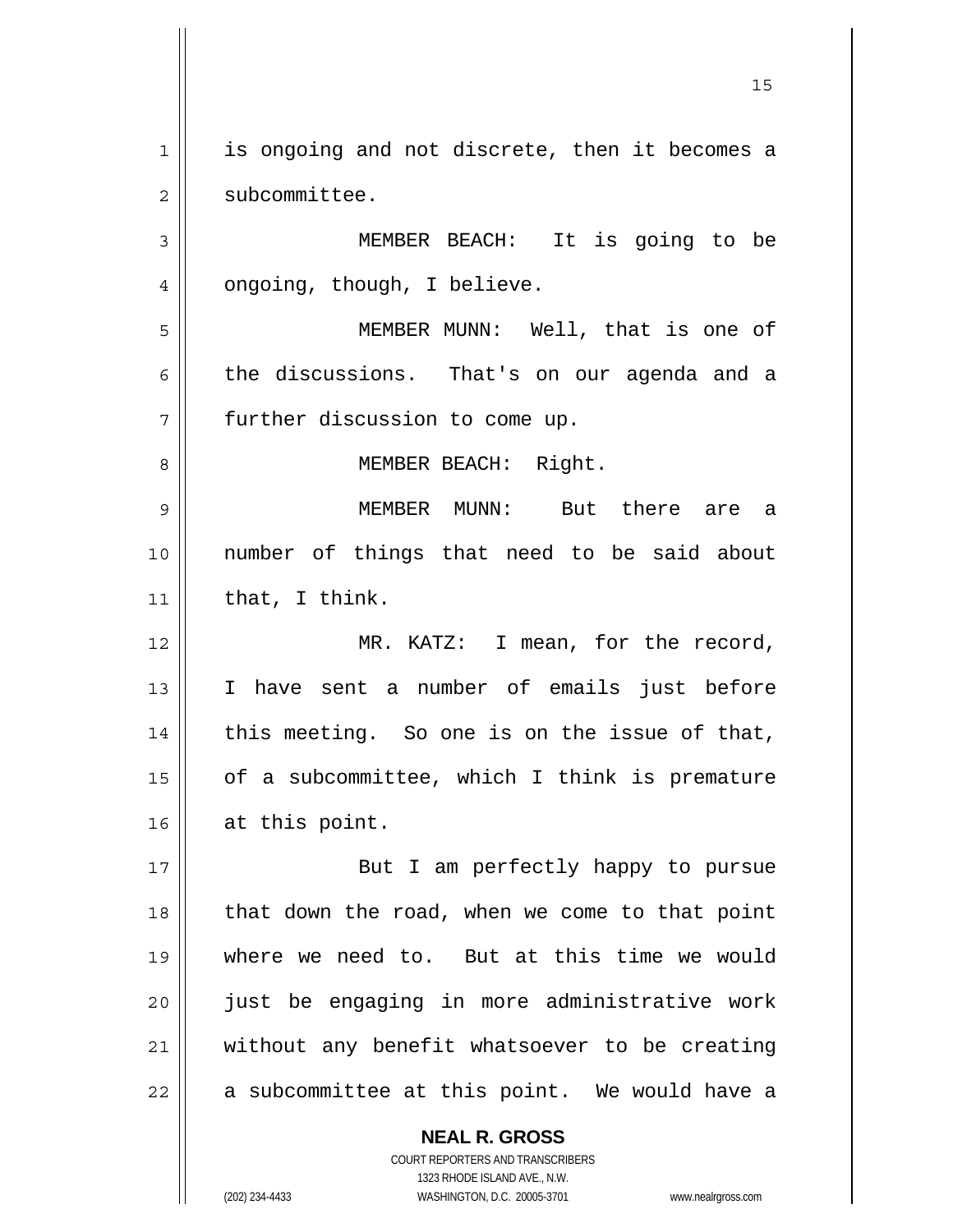**NEAL R. GROSS** COURT REPORTERS AND TRANSCRIBERS 1 2 3 4 5 6 7 8 9 10 11 12 13 14 15 16 17 18 19 20 21 22 hard time even making the case for a subcommittee since we haven't done any evaluation yet. So we don't have the ongoing activity to justify the subcommittee at this point. MEMBER MUNN: Nor have we had the discussion. MR. KATZ: Yes, anyway, that is just a process thing down the road. I don't think that is a big issue. MR. ELLIOTT: But it could be one of the outcomes of this working group, to say what should be monitored, to say to the Board -- MR. KATZ: Right. MR. ELLIOTT: -- here's what we think should be monitored, and whether that requires a working group or the Board can handle it or a subcommittee is necessary, let the Board decide. MR. KATZ: Absolutely. Absolutely. CHAIRMAN GIBSON: I think we also,

1323 RHODE ISLAND AVE., N.W.

(202) 234-4433 WASHINGTON, D.C. 20005-3701 www.nealrgross.com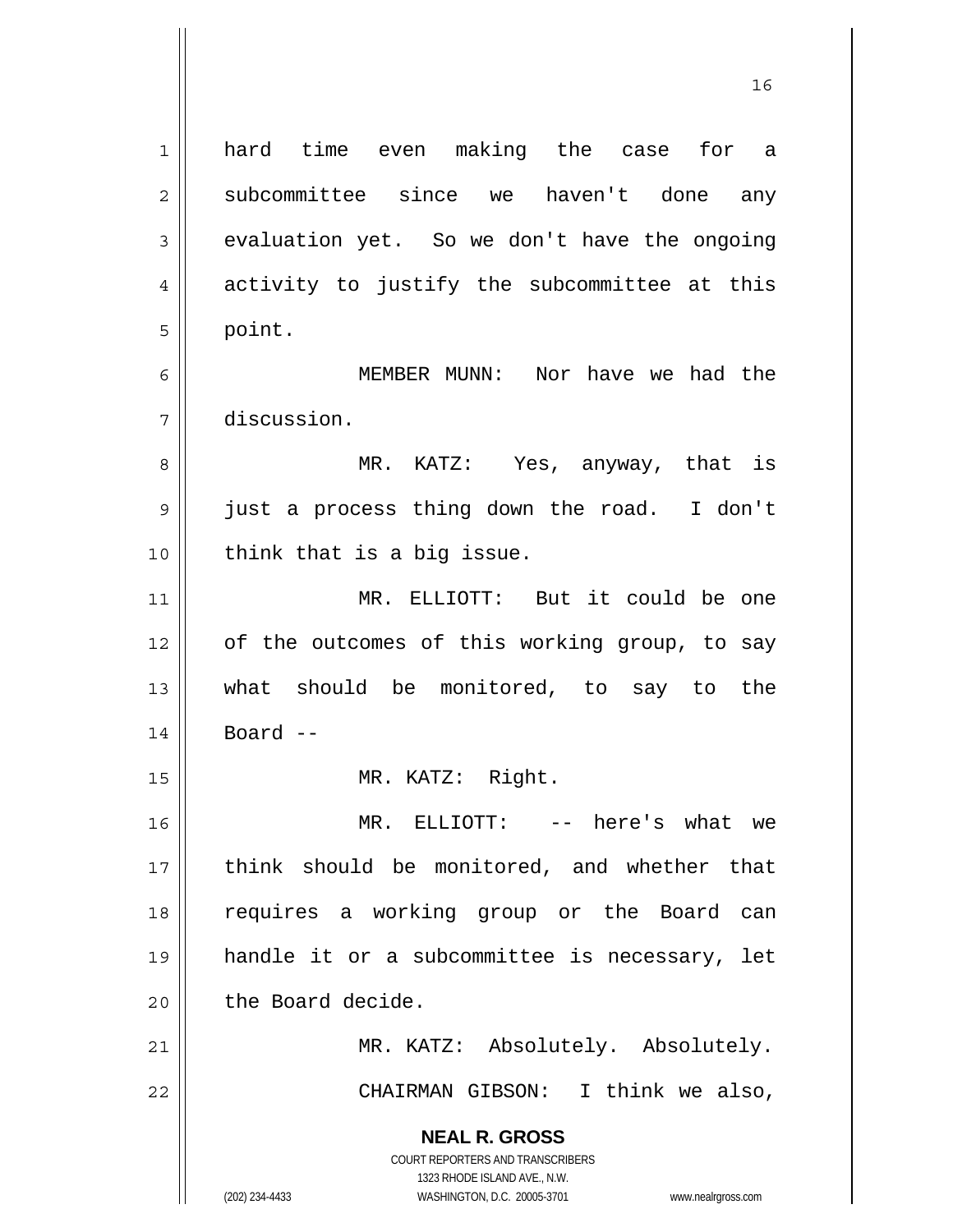1 2 3 4 5 6 7 8 9 10 11 12 13 14 15 16 17 18 19 20 21 22 if we look back, I think we committed to Paul that, when we come back to the implementation plan, to give our recommendation again on whether we thought this would be ongoing. I think it is scheduled somewhere later on, in June, and we can discuss the pros and cons or what we do. MR. KATZ: So evaluate covers monitoring in a general sense. It doesn't matter to me whether you include both terms or keep them both. You cover the waterfront with evaluate. MEMBER MUNN: I would suggest we remove monitor and assess and simply use the word evaluate. MEMBER SCHOFIELD: Either way you look at it, we're going to have to evaluate and then, after we look at that, definitely you will have to make an assessment as to what is important or is not important, what is being done right, what things maybe are strong and what things may be weak.

17

COURT REPORTERS AND TRANSCRIBERS 1323 RHODE ISLAND AVE., N.W. (202) 234-4433 WASHINGTON, D.C. 20005-3701 www.nealrgross.com

**NEAL R. GROSS**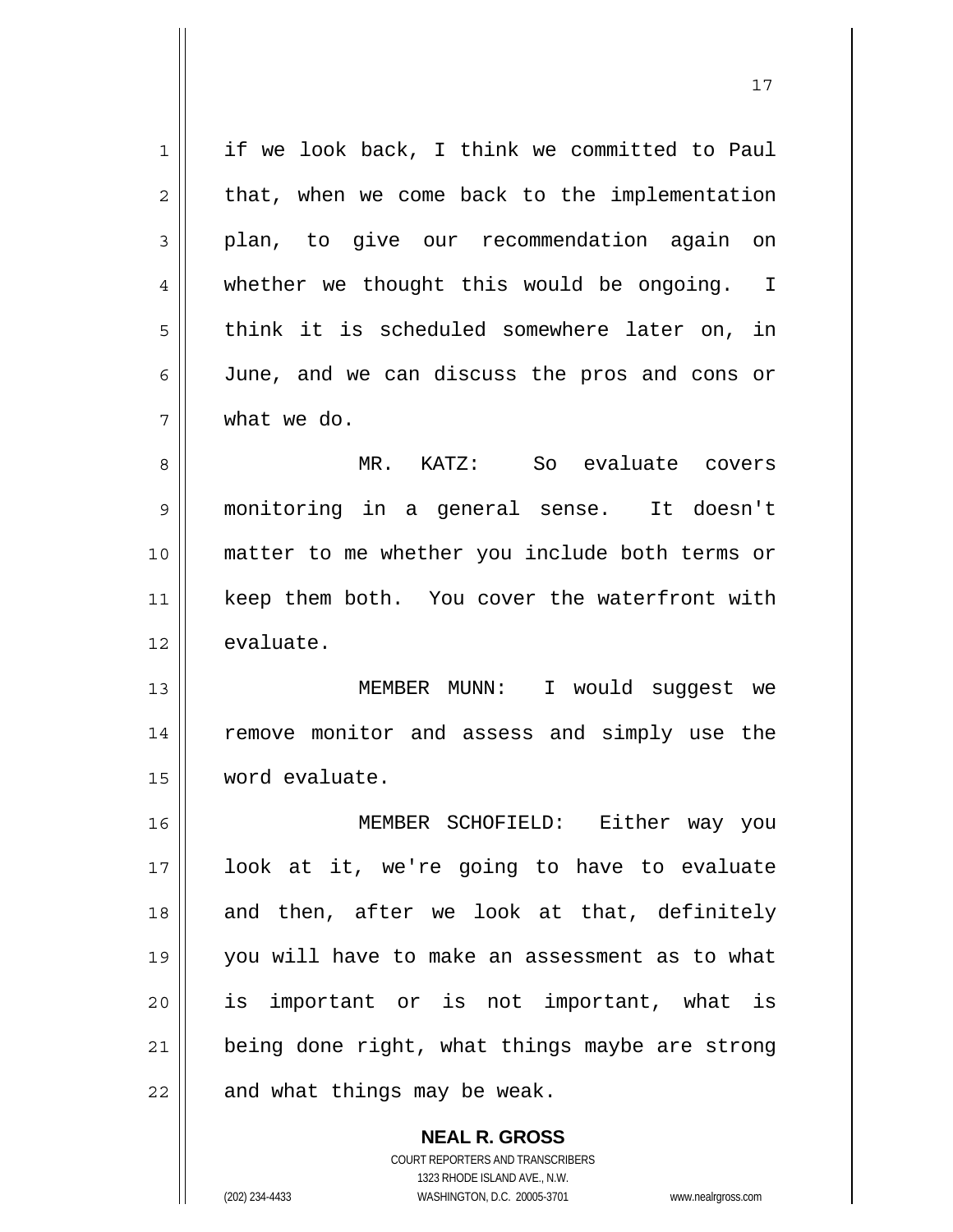MEMBER MUNN: And that's an evaluation.

MEMBER SCHOFIELD: Right.

4 5 6 7 8 9 10 11 12 CHAIRMAN GIBSON: I guess where I'm concerned is, you know, and this is very probably insignificant, but every time something changes in the program, it can tend to cause an uproar. Again, from the original language that was in there, we had evaluate, we had assess, and no one seemed to have a problem with it, whether it was the government or the Board members or anyone else.

13 14 15 So I am willing to do anything that the Work Group wants, but I don't see why this is all of sudden an issue.

16 17 18 19 20 21 22 MR. KATZ: It is not an issue from my perspective, which is what my preface was, that what these words say doesn't matter too much to me because the evaluation plan is going to define what you do. So whatever kind of banner you want to put up there that makes you comfortable, I think you should do.

> **NEAL R. GROSS** COURT REPORTERS AND TRANSCRIBERS 1323 RHODE ISLAND AVE., N.W. (202) 234-4433 WASHINGTON, D.C. 20005-3701 www.nealrgross.com

1

2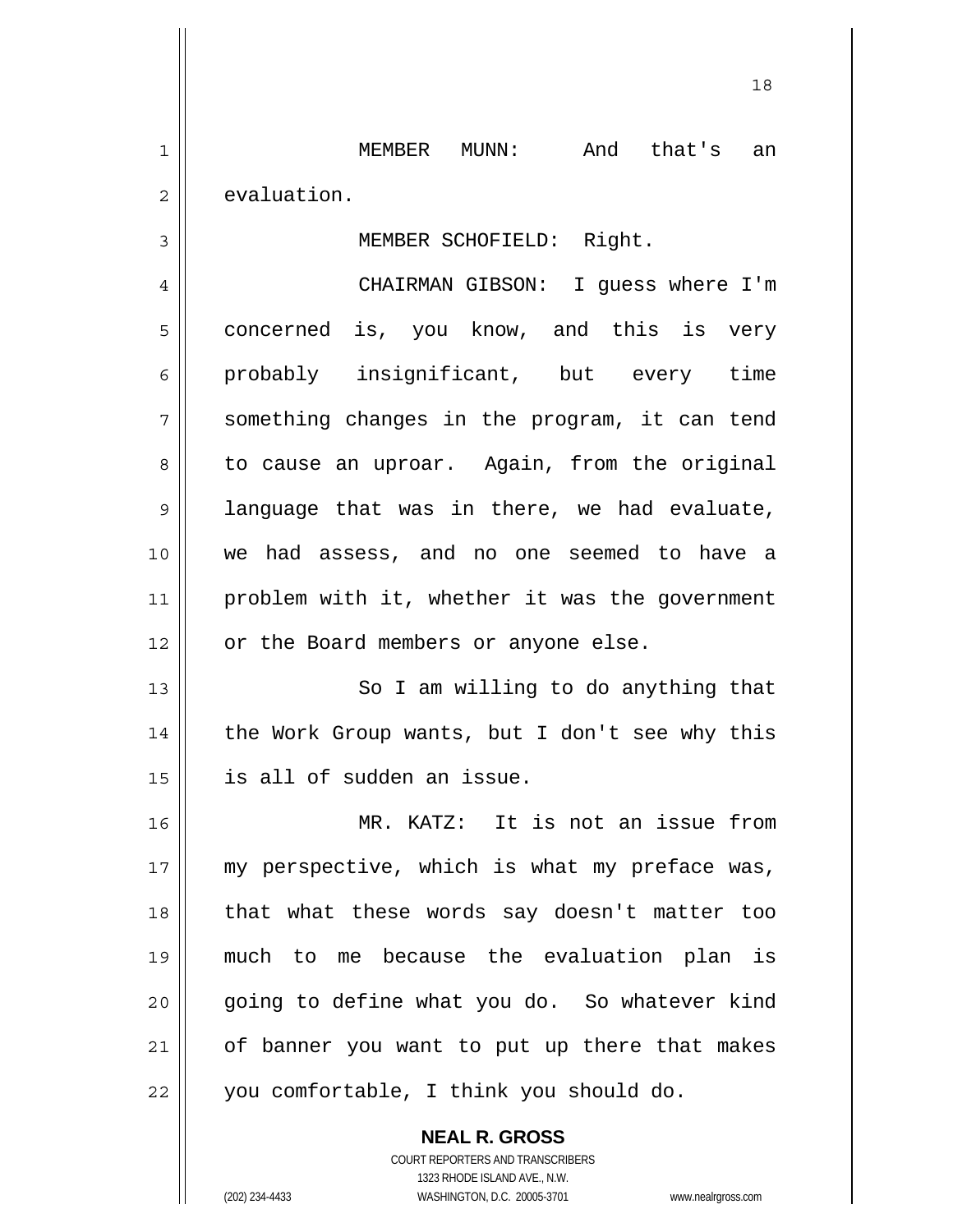**NEAL R. GROSS** COURT REPORTERS AND TRANSCRIBERS 1 2 3 4 5 6 7 8 9 10 11 12 13 14 15 16 17 18 19 20 21 22 MEMBER MUNN: One advantage to not being prescriptive, however, is that it gives you more flexibility in the long run. The fewer prescriptive words you have incorporated, the more flexibility you have. CHAIRMAN GIBSON: The only counter I would have to that, that it has been my opinion at times the less prescriptive the language is, the more times we are told that is beyond the scope. That wasn't the intent. Someone would have to go back and dig back through the years of transcripts to see what the intent was. MEMBER BEACH: Have you recently read your original motion, Mike? CHAIRMAN GIBSON: No. MEMBER BEACH: I have a copy of it, if you want to look at it, but it is fairly descriptive. Do you want it read for the record? DR. ZEITOUN: Yes, go ahead. MEMBER BEACH: This goes back. It

1323 RHODE ISLAND AVE., N.W.

(202) 234-4433 WASHINGTON, D.C. 20005-3701 www.nealrgross.com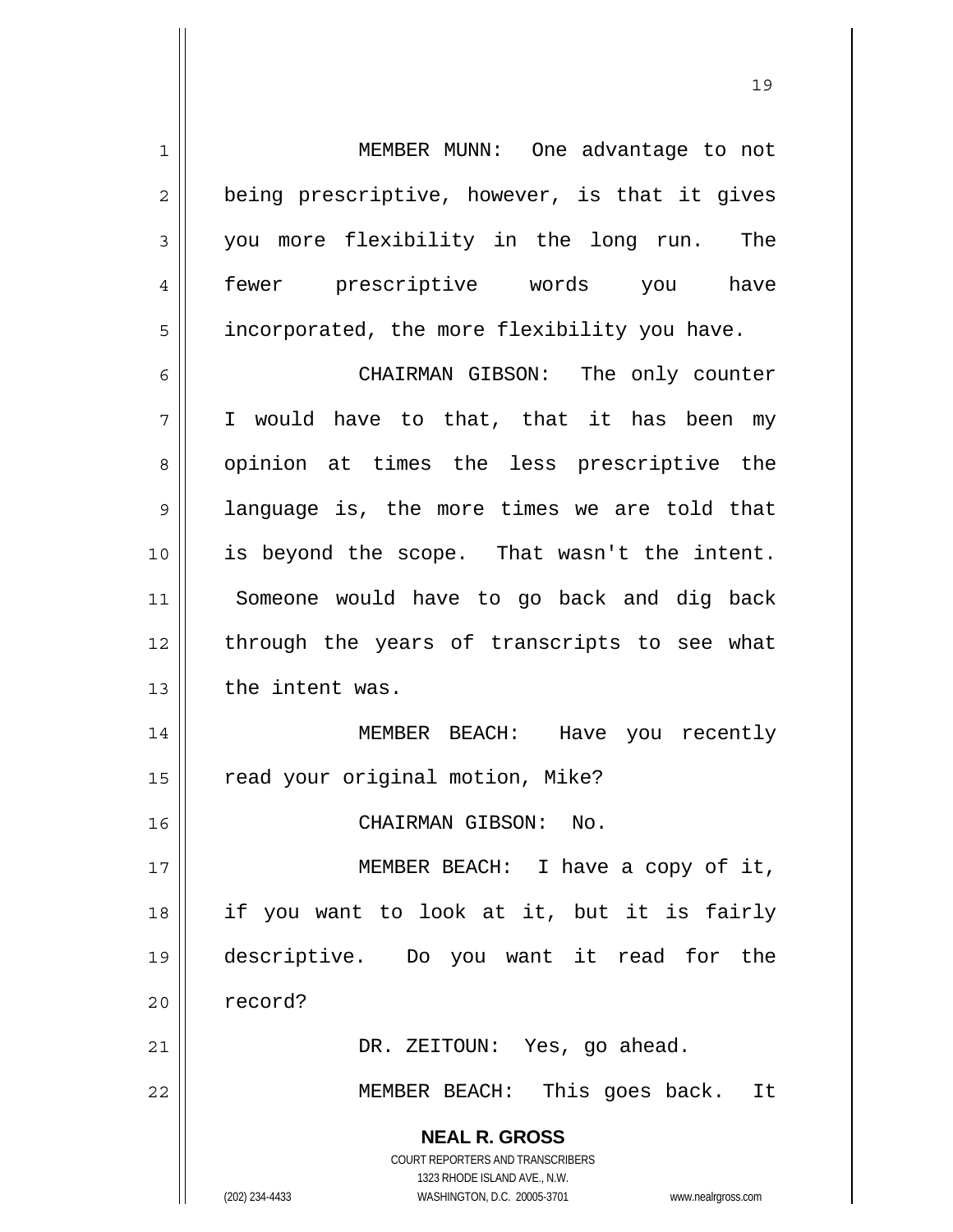1 2 was on page 188. I believe it was February 8th or February 9th.

3 4 5 6 7 8 9 10 11 12 13 14 It said, the Work Group would be trusted and tasked with reviewing all activities of the Worker Outreach Program, including but not limited to, No. 1., the NIOSH ORAU approach to organizing the worker outreach meetings; No. 2, to approach and to look at how the meetings are conducted; No. 3, the impact of the claimants and/or survivors' information that is gathered at worker outreach meetings that is included in the dose reconstruction program, (b) the site profiles, and (c) the site-specific petitions.

15 16 17 18 I just thought it was important, when I found this, based on what we did our mission statement to, but I didn't find it until after this one was voted in.

19 20 21 22 CHAIRMAN GIBSON: Well, it's longer than -- I mean one of our concerns, I think, was we wanted to be short and sweet, so to speak, in our mission statement and put more

> **NEAL R. GROSS** COURT REPORTERS AND TRANSCRIBERS 1323 RHODE ISLAND AVE., N.W. (202) 234-4433 WASHINGTON, D.C. 20005-3701 www.nealrgross.com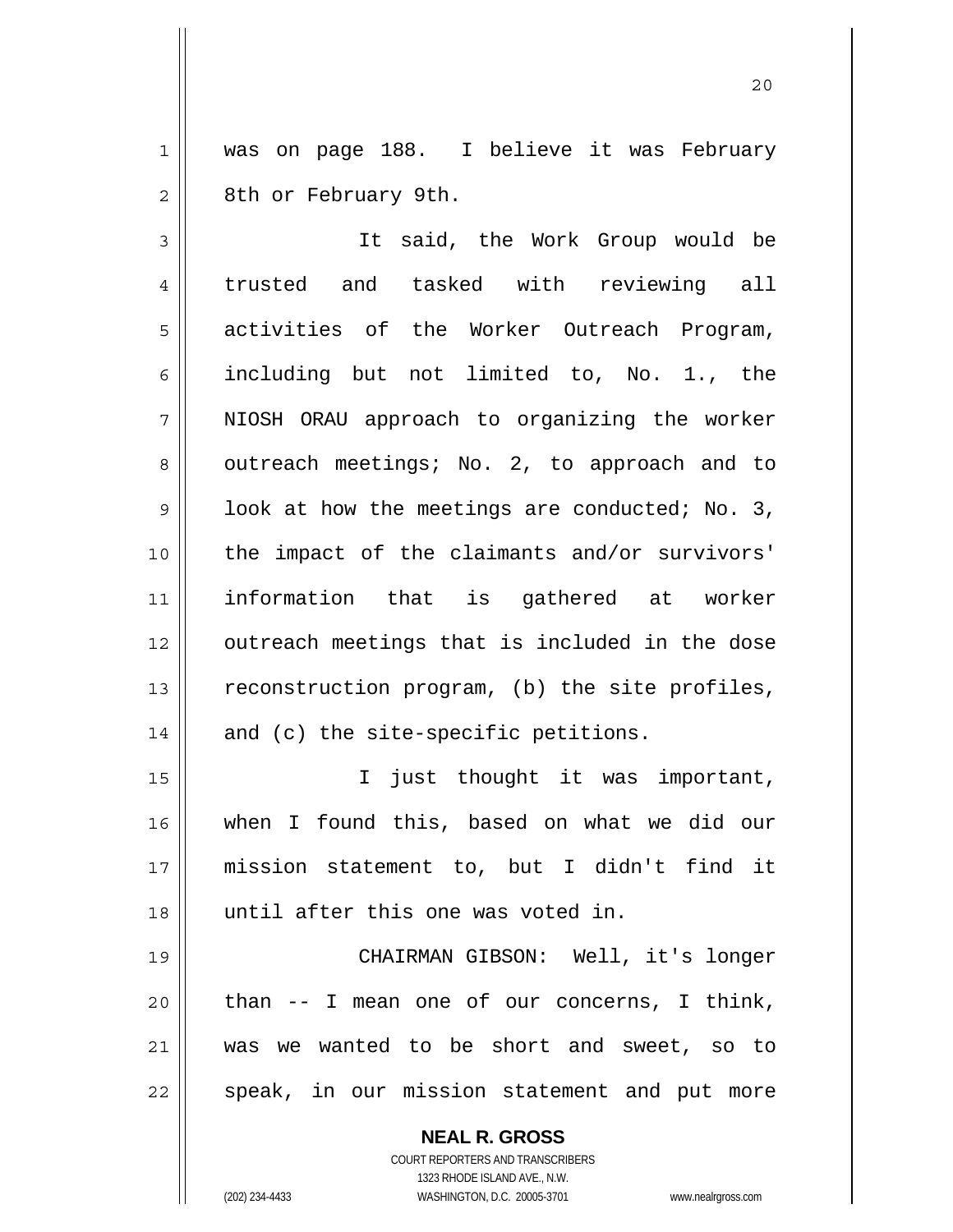**NEAL R. GROSS** COURT REPORTERS AND TRANSCRIBERS 1323 RHODE ISLAND AVE., N.W. 21 1 2 3 4 5 6 7 8 9 10 11 12 13 14 15 16 17 18 19 20 21 22 of the meat in the implementation. But any other feelings? Wanda? Phil? MEMBER SCHOFIELD: It seems to me you're going in the right track. CHAIRMAN GIBSON: Could you say that again, Phil? MR. KATZ: He thinks we're going in the right track. CHAIRMAN GIBSON: Oh, okay. MEMBER BEACH: I personally feel strongly about leaving monitor and evaluate in there. So that's how I feel. CHAIRMAN GIBSON: I am comfortable with that. Wanda, are you comfortable with that? MEMBER MUNN: Yes. Yes, I'm comfortable with it, with the monitoring. But since one Board member has expressed concern with assess, it seems to me that evaluate ought to be able to incorporate any concerns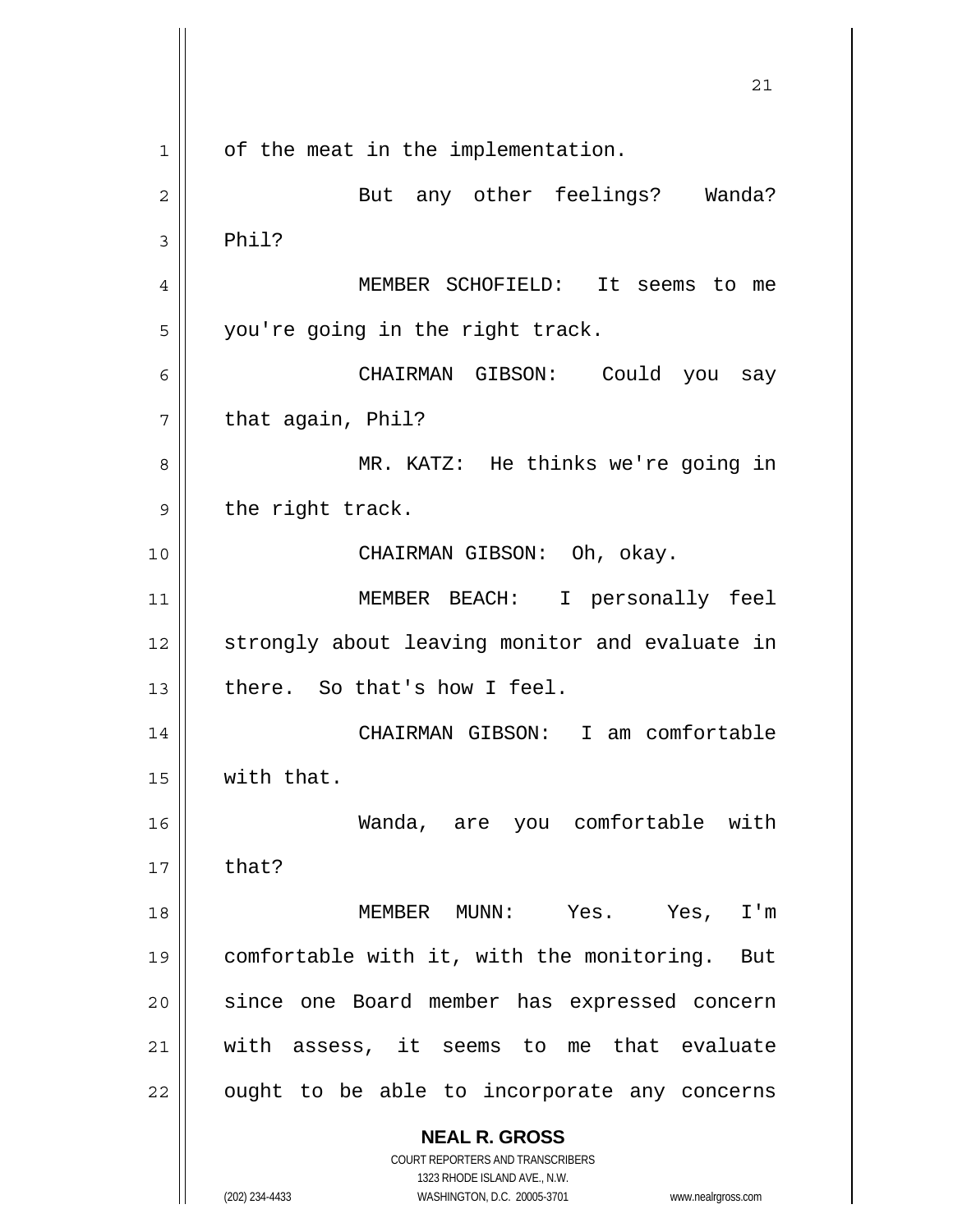|              | 22                                             |
|--------------|------------------------------------------------|
| $\mathbf{1}$ | that anyone has.                               |
| 2            | CHAIRMAN GIBSON: Okay. Phil, is                |
| 3            | that all right with you?                       |
| 4            | MEMBER SCHOFIELD: Could you repeat             |
| 5            | that?                                          |
| 6            | CHAIRMAN GIBSON:<br>We would                   |
| 7            | recommend, next time we meet as a Board, we    |
| 8            | would recommend that we strike the word assess |
| 9            | and put the word evaluate.                     |
| 10           | MEMBER SCHOFIELD: I<br>fully agree             |
| 11           | with that.                                     |
| 12           | CHAIRMAN GIBSON: Okay.<br>Then                 |
| 13           | that's what we will do.                        |
| 14           | MR. KATZ: Going back to my emails,             |
| 15           | the other email, the prior email that I sent,  |
| 16           | I just made the point that this mission        |
| 17           | statement as it is written right now focuses   |
| 18           | on getting information to the claimants, but   |
| 19           | leaves out the function of obtaining<br>it     |
| 20           | information from them that is included in the  |
| 21           | original, which Josie just read, the original  |
| 22           | idea, and which is in the actual evaluation    |
|              |                                                |

**NEAL R. GROSS** COURT REPORTERS AND TRANSCRIBERS

1323 RHODE ISLAND AVE., N.W.

 $\mathbf{I}$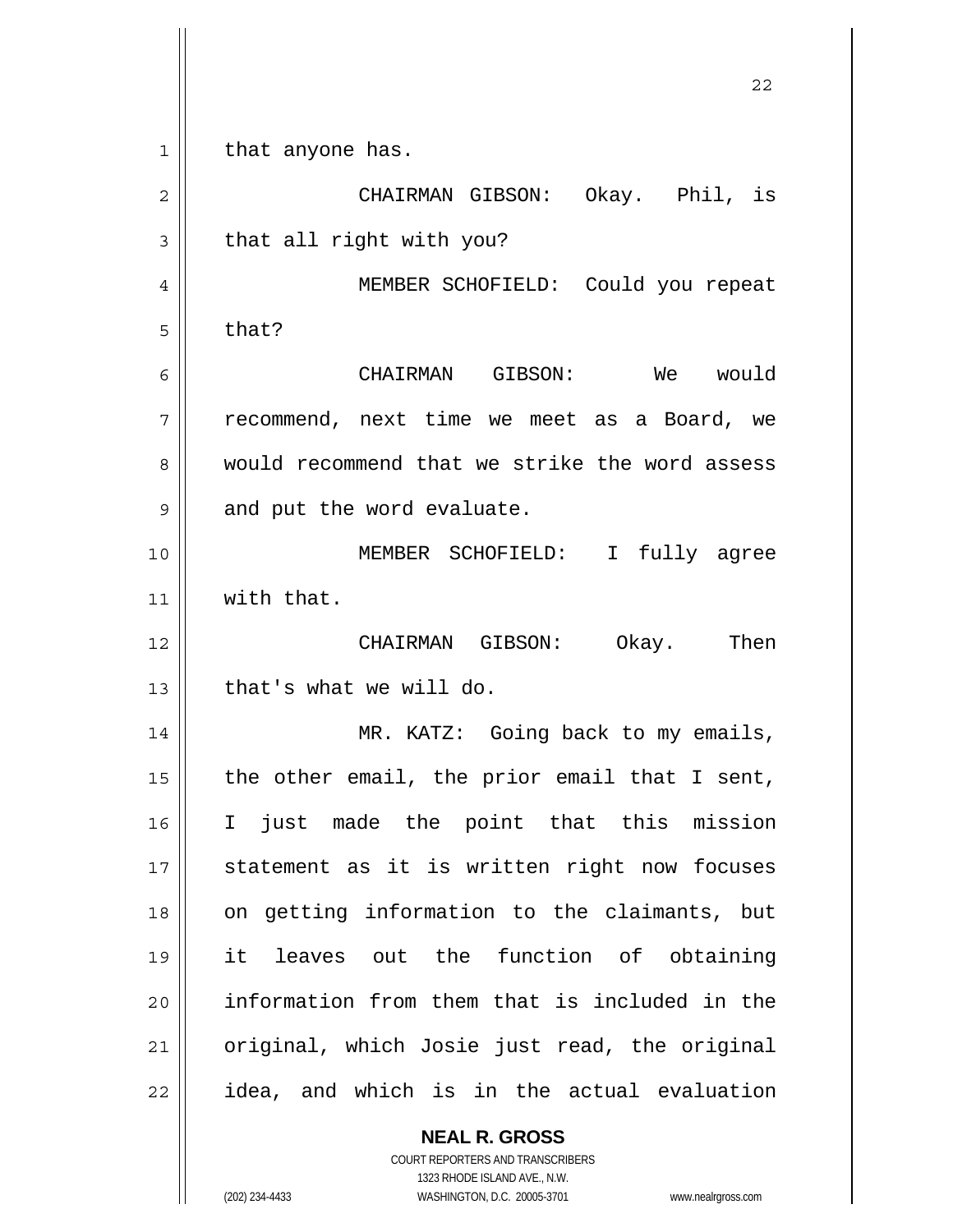1 2 3 plan that you're working on. It is not reflected in this mission statement right now and probably should be.

4 5 6 7 8 9 10 11 DR. MAKHIJANI: Can I just supplement what Ted has just said? Our original work that we did to support you, just as a kind of background reminder for your discussion, was to evaluate the NIOSH procedures for the kind of worker outreach that was in your original motion that Josie just read.

12 13 14 15 16 17 And the comments were, how is it being documented?, is all the expert information about the workers' work being documented?, when is it and is not used?, and so on. That was reflected, I think, in your original motion.

18 19 20 21 22 This particular mission statement seems to be about information to and from claimants, which is quite a different thing, it seems to me. Of course, claimants are also workers, and they give information that could

> **NEAL R. GROSS** COURT REPORTERS AND TRANSCRIBERS 1323 RHODE ISLAND AVE., N.W. (202) 234-4433 WASHINGTON, D.C. 20005-3701 www.nealrgross.com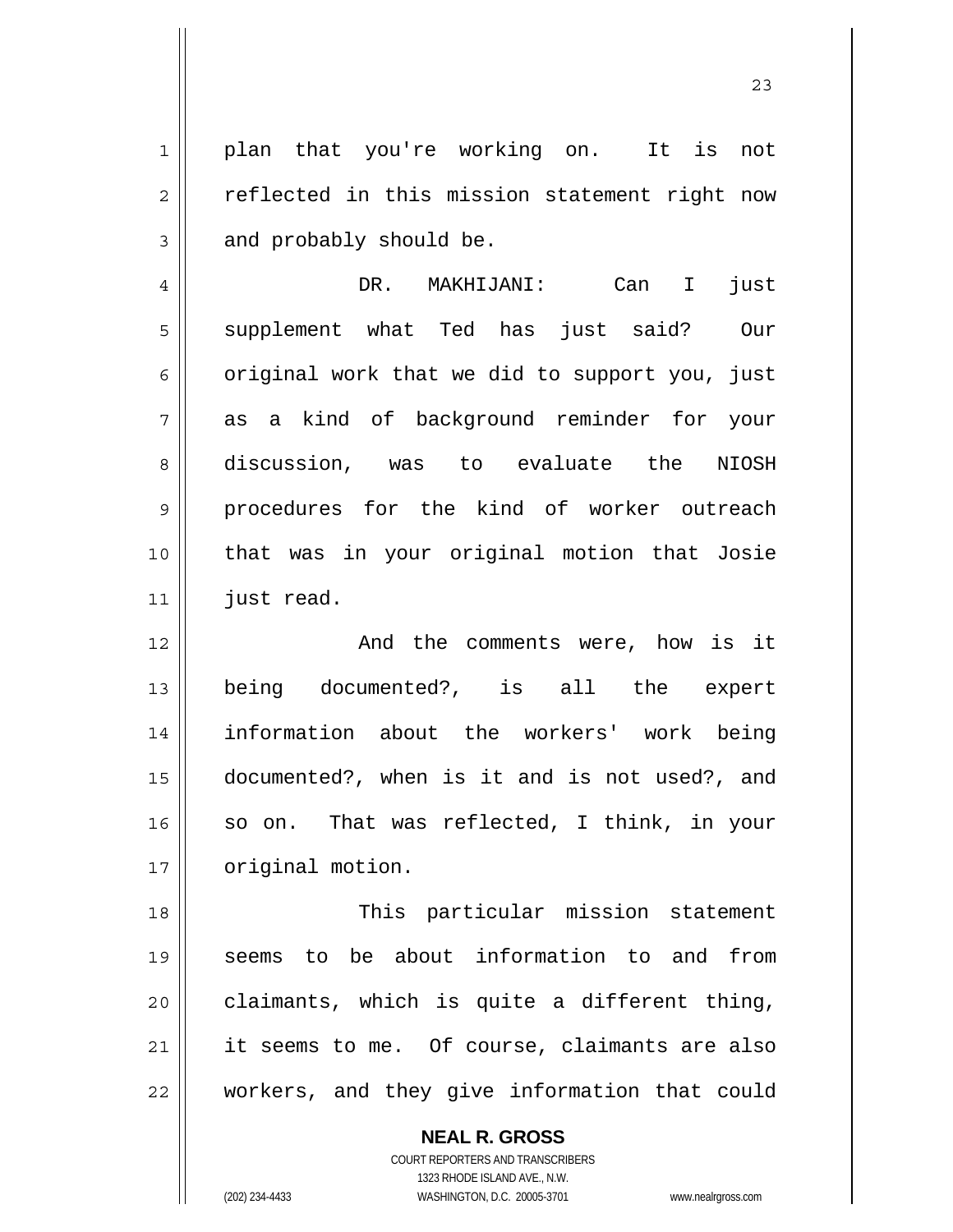1 2 3 4 5 6 7 8 9 10 11 12 13 14 15 16 17 18 19 20 be useful in site profiles, and so on. But I think some of the things that are in our original evaluations that led up to the formation of the Work Group are not currently in the mission statement. DR. MAURO: This is John Mauro. I would like to weigh in. I agree with Arjun in that, in thinking back over the years of doing our work, and whether it is dose reconstruction, audit, or it is a site profile review, or SEC, the thing that struck me as being very important is paying a lot more attention to the information we're getting from the claimants and petitioners, and making sure that the product, whether it is dose reconstruction or a site profile review, et cetera, reflects the full range of information that came in, giving it its appropriate weight.

21 22 So I agree, I think that, in my mind, I always thought that the power of the

> **NEAL R. GROSS** COURT REPORTERS AND TRANSCRIBERS 1323 RHODE ISLAND AVE., N.W. (202) 234-4433 WASHINGTON, D.C. 20005-3701 www.nealrgross.com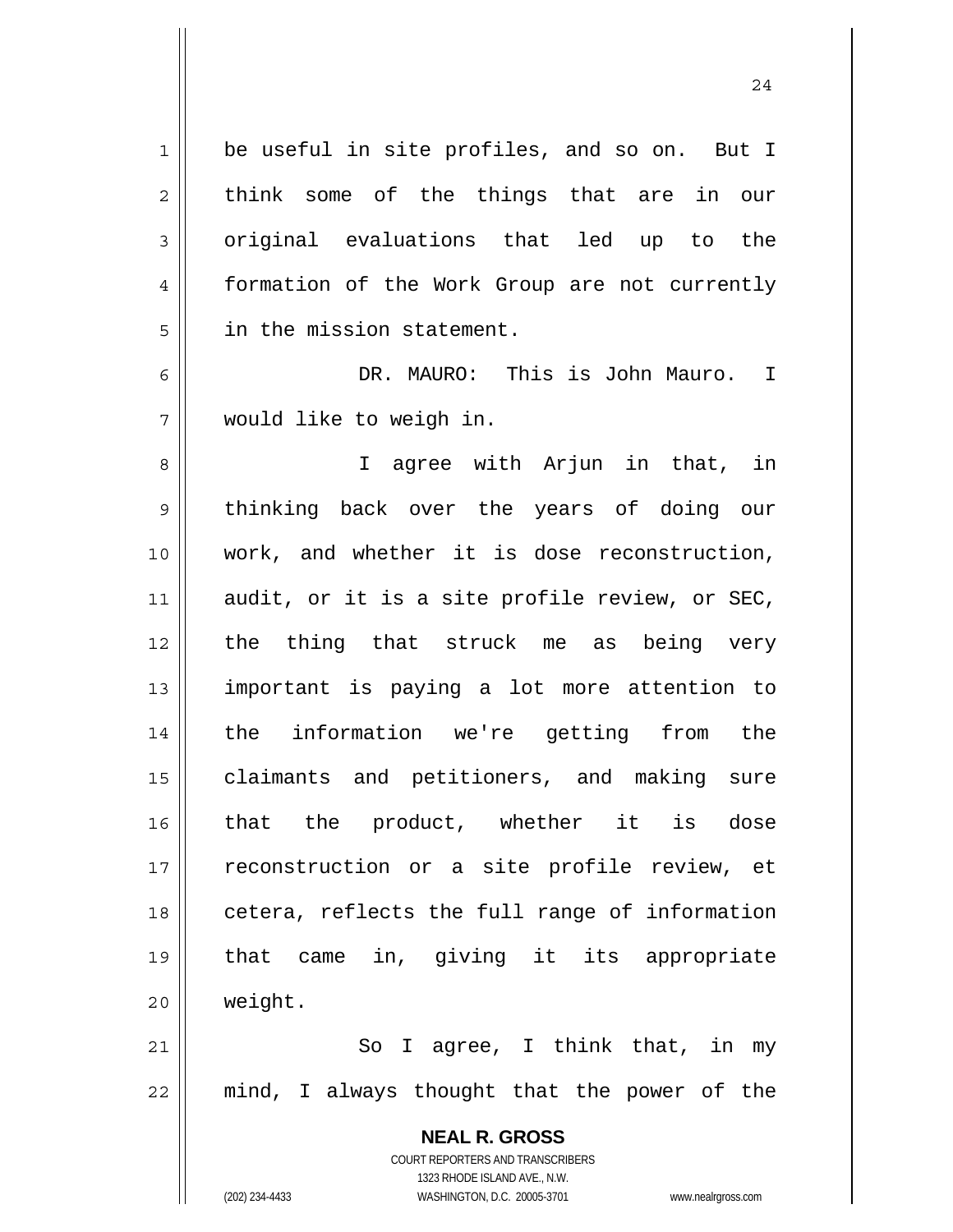outreach and the role that would be played by the outreach, we need to make sure that we don't lose that connection, and make sure all that information is obtained and finds its way into the work products that are produced by NIOSH.

7 8 9 10 11 MEMBER MUNN: Well, that has been sort of a developmental process, has it not? Originally, we were primarily concerned with whether the process was established as it should be.

12 13 14 15 16 17 18 But I don't think that our concern so much in recent times has been process, as making sure that the process captures the information that is necessary for adequate dose reconstruction to be done, which is more reflective of the current mission statement that we have just been discussing.

19 20 21 22 I don't have the feeling personally that that has in any way lessened the concern the Work Group has with regard to the process and the organizations involved. It just seems

> **NEAL R. GROSS** COURT REPORTERS AND TRANSCRIBERS 1323 RHODE ISLAND AVE., N.W. (202) 234-4433 WASHINGTON, D.C. 20005-3701 www.nealrgross.com

1

2

3

4

5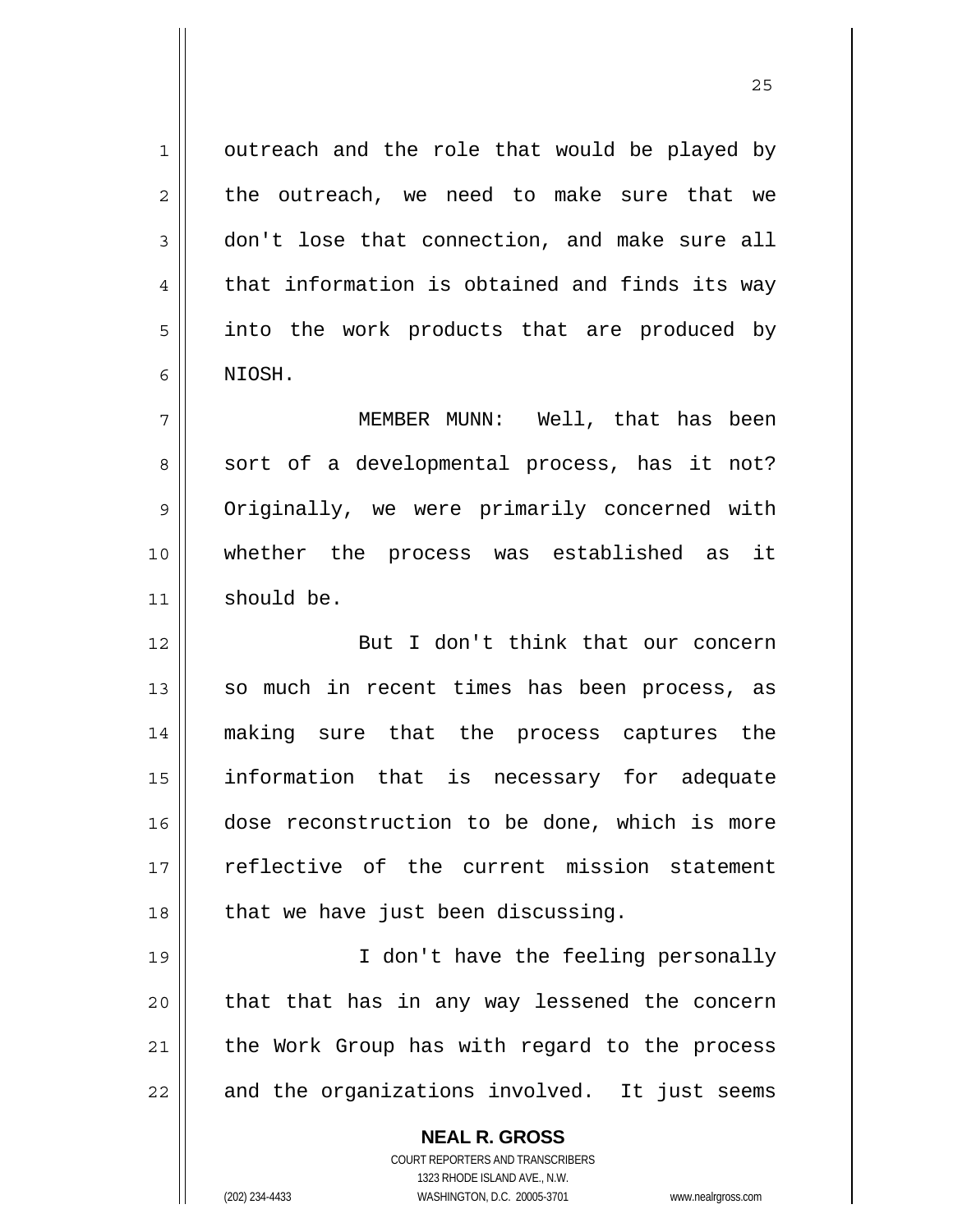1 2 3 4 5 to me that we fairly well-established how that goes now. The operation is fairly mature, and now it is a focus on information to make sure that the process is handling the information correctly, my interpretation.

6 7 8 9 10 11 CHAIRMAN GIBSON: Josie, is there a sentence or part of a sentence that we may consider moving up, recommend moving up to the mission statement that would lead us to the bulk of that, if it is inserted in our implementation plan?

12 13 14 15 MEMBER BEACH: That is a pretty darn long sentence, Mike. Let me pass it to you and see if you can pick something out of it. I highlighted where you started.

16 17 CHAIRMAN GIBSON: I don't see an easy way to --

18 19 20 MR. KATZ: Can I make a suggestion? CHAIRMAN GIBSON: Yes. MR. KATZ: I think it would be

21 22 easy. So I think if you add ahead of what you have here about monitor and evaluate, the

**NEAL R. GROSS**

COURT REPORTERS AND TRANSCRIBERS 1323 RHODE ISLAND AVE., N.W. (202) 234-4433 WASHINGTON, D.C. 20005-3701 www.nealrgross.com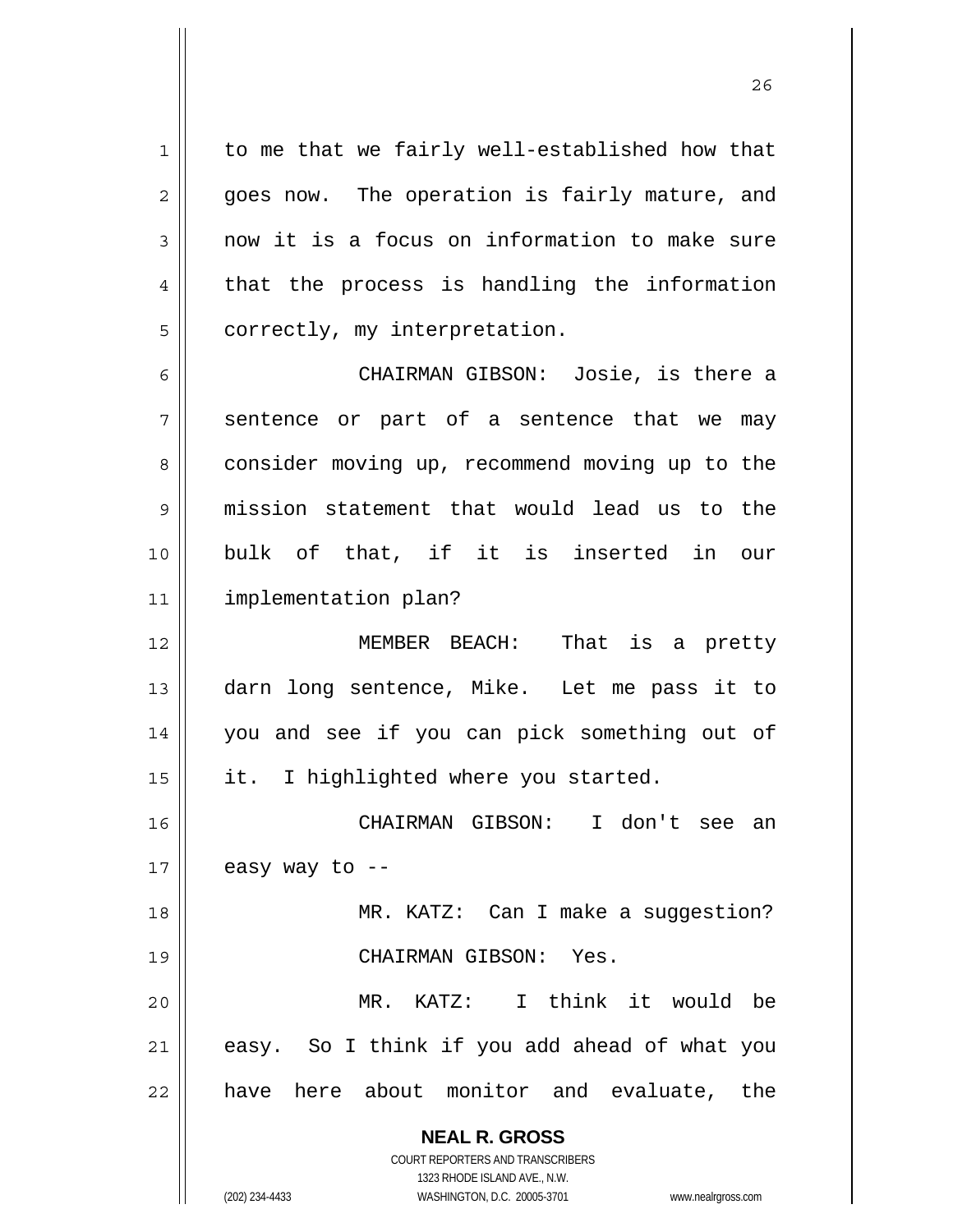**NEAL R. GROSS** COURT REPORTERS AND TRANSCRIBERS 1 2 3 4 5 6 7 8 9 10 11 12 13 14 15 16 17 18 19 20 21 22 piece that you're missing is you want to evaluate the effectiveness of the program's efforts to obtain and make use of information from workers as well as, then, the rest of what you have here. And if you just add that clause, then you're covering the waterfront because you're evaluating both how well the program obtains and makes use of information from workers as well as how well the workers were informed about their rights, et cetera, the process, the results. DR. ZEITOUN: Can I use the same terminology that NIOSH used before and say, information-gathering process, the effectiveness of the information-gathering process and the effectiveness of such-andsuch-and-such, of passing the information to the public? Which is exactly what was presented last time. Do you remember that? MEMBER MUNN: Yes. DR. ZEITOUN: It was in the Board? MEMBER MUNN: Yes, I do remember

1323 RHODE ISLAND AVE., N.W.

(202) 234-4433 WASHINGTON, D.C. 20005-3701 www.nealrgross.com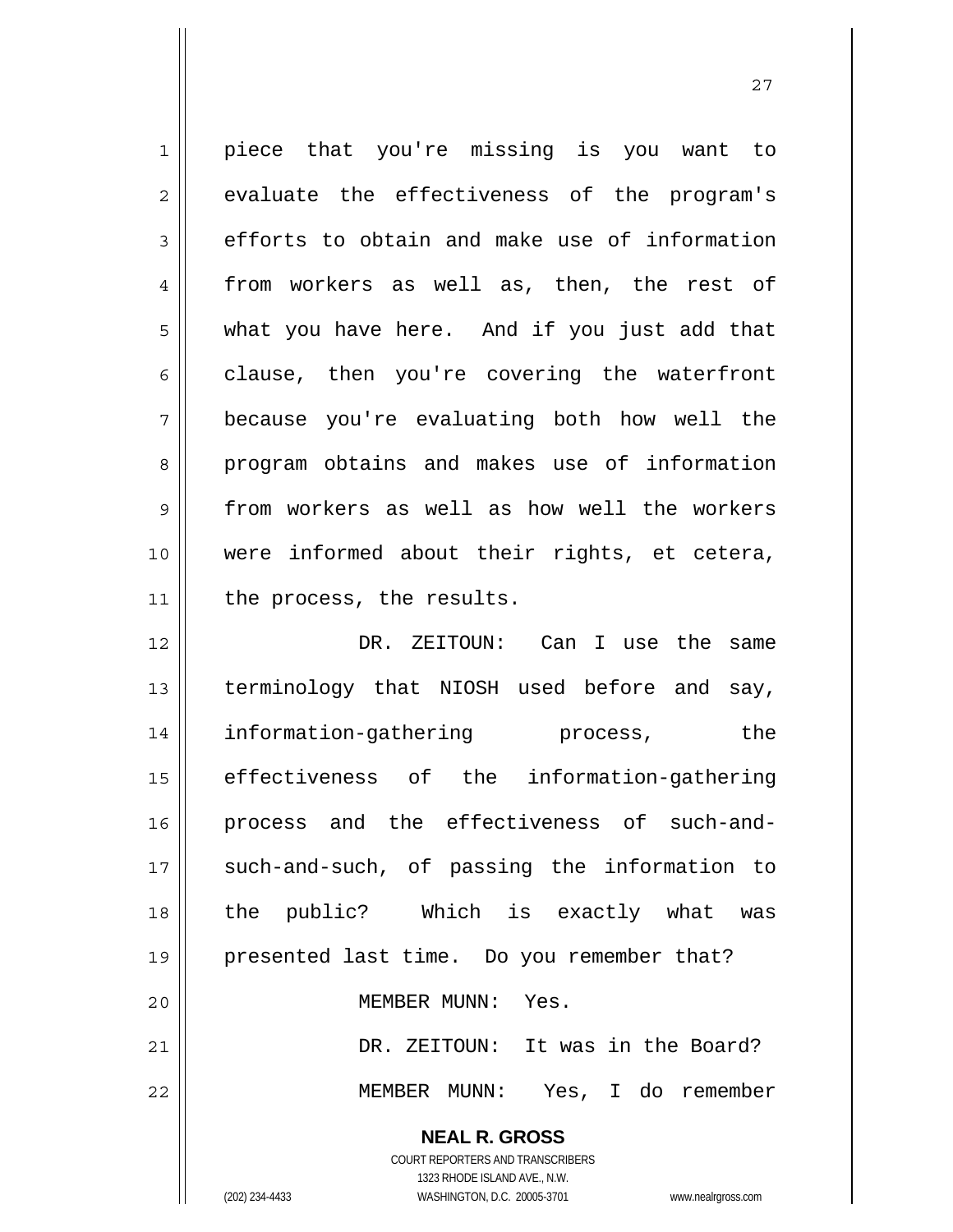**NEAL R. GROSS** COURT REPORTERS AND TRANSCRIBERS 1323 RHODE ISLAND AVE., N.W. 1 2 3 4 5 6 7 8 9 10 11 12 13 14 15 16 17 18 19 20 21 22 that. DR. ZEITOUN: Yes. As Ted mentioned, we concentrated on that element only. However, that element, we did not really pay attention to it, although it's part of the original mission, which is the gathering aspect. MEMBER BEACH: Ted, can you repeat what you said, please? MR. KATZ: I will try to repeat what I said. So you want to add to the front of this that you're evaluating the effectiveness of the program's efforts to obtain and make use of information for the workers at these sites, workers and former workers. MEMBER BEACH: Make use, okay. MR. KATZ: And then you are just adding that as well as and then and, and then you have the rest of what you have here. CHAIRMAN GIBSON: All right. I think I like Ted's suggestion. The obtain is

28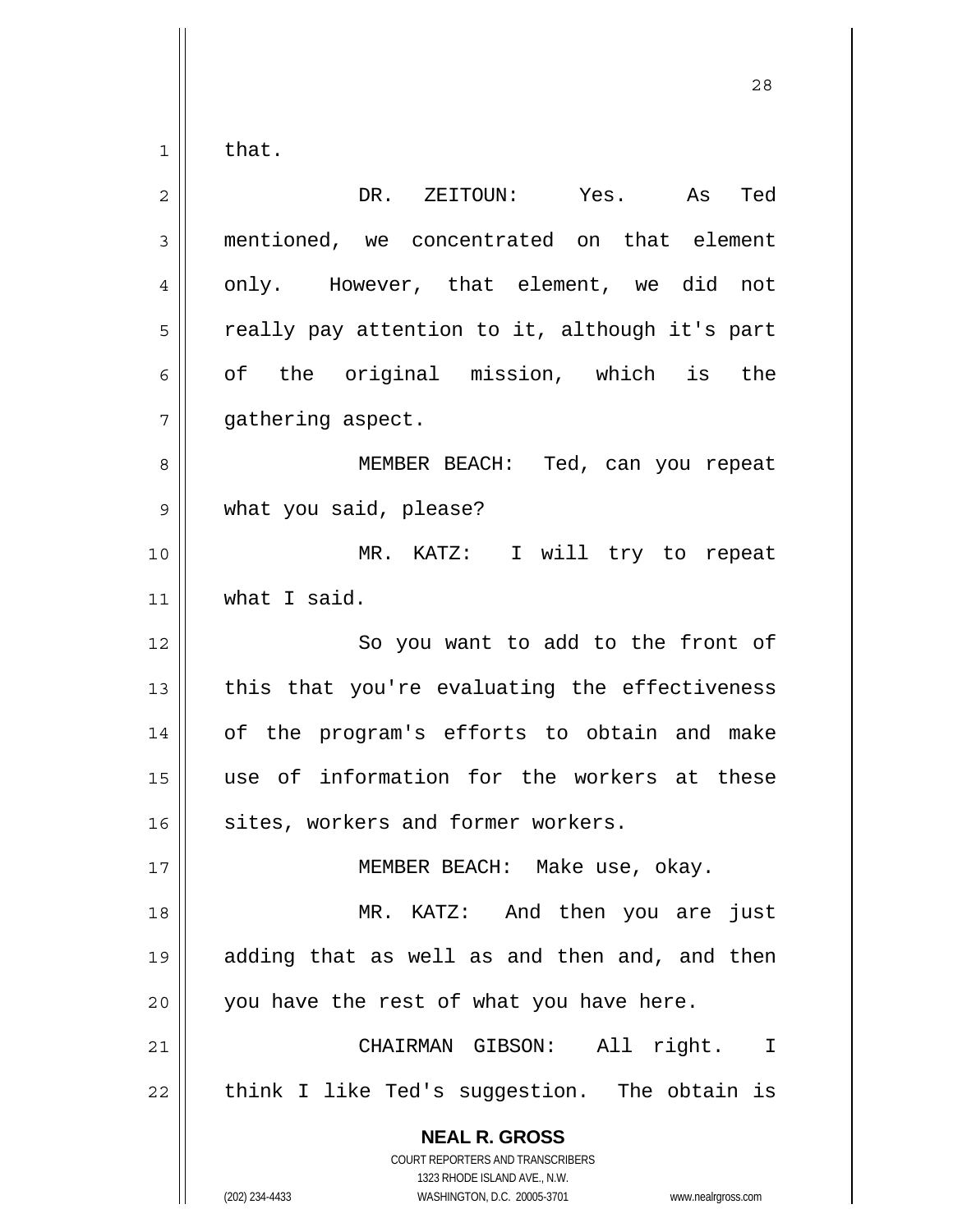**NEAL R. GROSS** COURT REPORTERS AND TRANSCRIBERS 1323 RHODE ISLAND AVE., N.W. 1 2 3 4 5 6 7 8 9 10 11 12 13 14 15 16 17 18 19 20 21 22 the information-gathering, but the make use of  $is$   $-$  MR. KATZ: Correct. DR. MAKHIJANI: I would say that that really reflects what your original motion was. MR. KATZ: Yes. Exactly. DR. MAKHIJANI: You captured it in very few words. CHAIRMAN GIBSON: Okay. So, Phil, is that okay with you? Wanda, is that okay with you? MEMBER MUNN: You want to read it all the way through now, the way the new language -- CHAIRMAN GIBSON: I don't have that inserted just yet. MEMBER MUNN: Okay. Let's wait and insert it, and then see how it reads. CHAIRMAN GIBSON: Okay. Ted, you were suggesting inserting it where now? MR. KATZ: So ahead of to monitor

<u>29</u>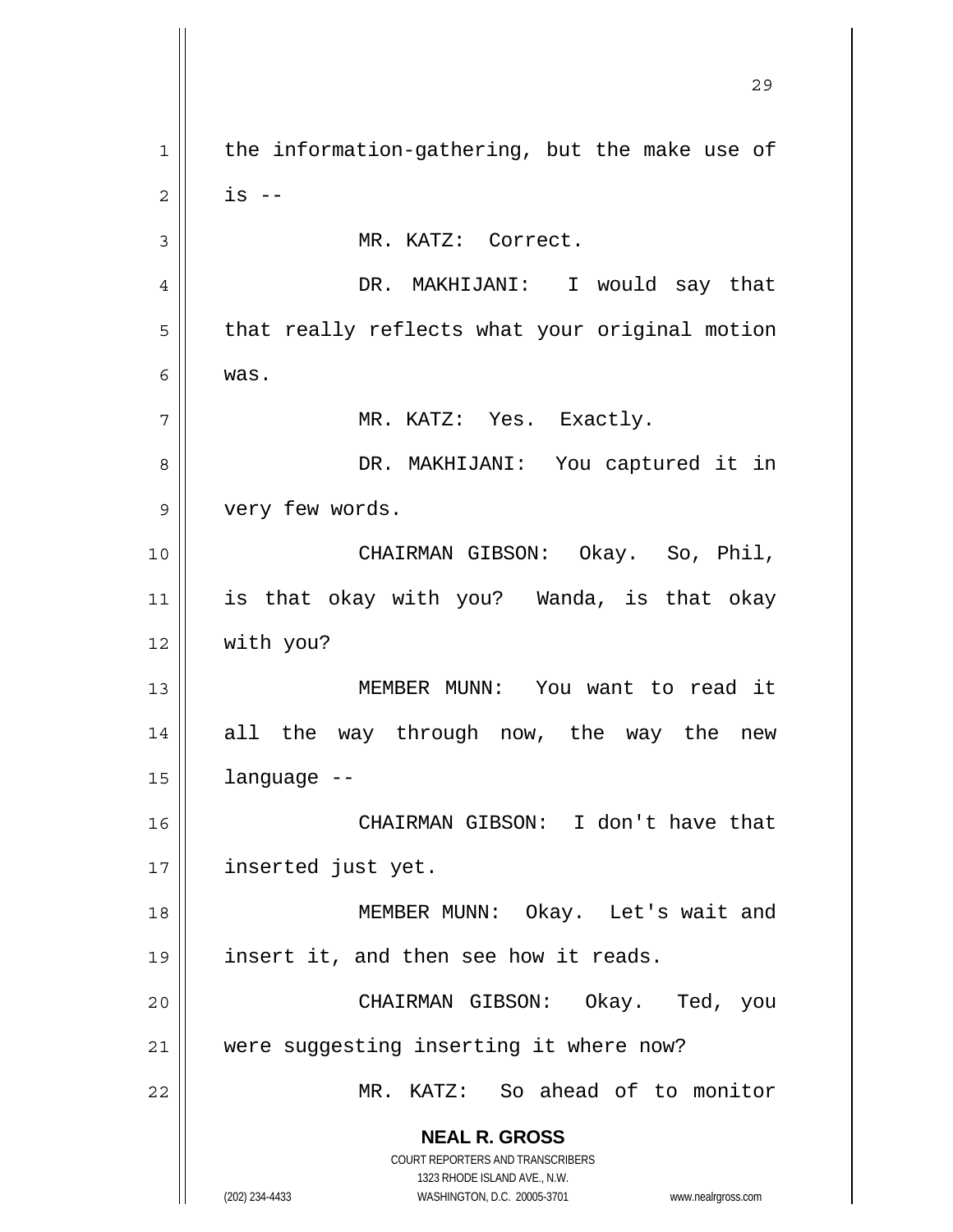|             | 30                                                                  |
|-------------|---------------------------------------------------------------------|
| $\mathbf 1$ | and assess, ahead of that.                                          |
| $\sqrt{2}$  | CHAIRMAN GIBSON: To obtain and                                      |
| 3           | make use of --                                                      |
| 4           | MR. KATZ: So do you want me to try                                  |
| 5           | to say it?                                                          |
| 6           | CHAIRMAN GIBSON: Yes.                                               |
| 7           | MR. KATZ: I haven't written it                                      |
| 8           | out, but The mission of the Advisory Board --                       |
| 9           | I'm just going to shorten that -- that the                          |
| 10          | Worker Outreach Work Group is to evaluate the                       |
| 11          | effectiveness of NIOSH activities, I would say                      |
| 12          | I guess, to obtain and make use of information                      |
| 13          | from workers and former workers, however you                        |
| 14          | want to do that. Then go on to and to monitor                       |
| 15          | and assess the effectiveness of NIOSH, blah,                        |
| 16          | blah, blah.                                                         |
| 17          | CHAIRMAN GIBSON: Okay, I must have                                  |
| 18          | missed something on this. I thought you said                        |
| 19          | to add the obtain and make use of after the                         |
| 20          | effectiveness of NIOSH activities. Did you                          |
| 21          | insert that somewhere else?                                         |
| 22          | MR. KATZ: So I<br>saying go<br>am                                   |
|             | <b>NEAL R. GROSS</b><br>COURT REPORTERS AND TRANSCRIBERS            |
|             | 1323 RHODE ISLAND AVE., N.W.                                        |
|             | (202) 234-4433<br>WASHINGTON, D.C. 20005-3701<br>www.nealrgross.com |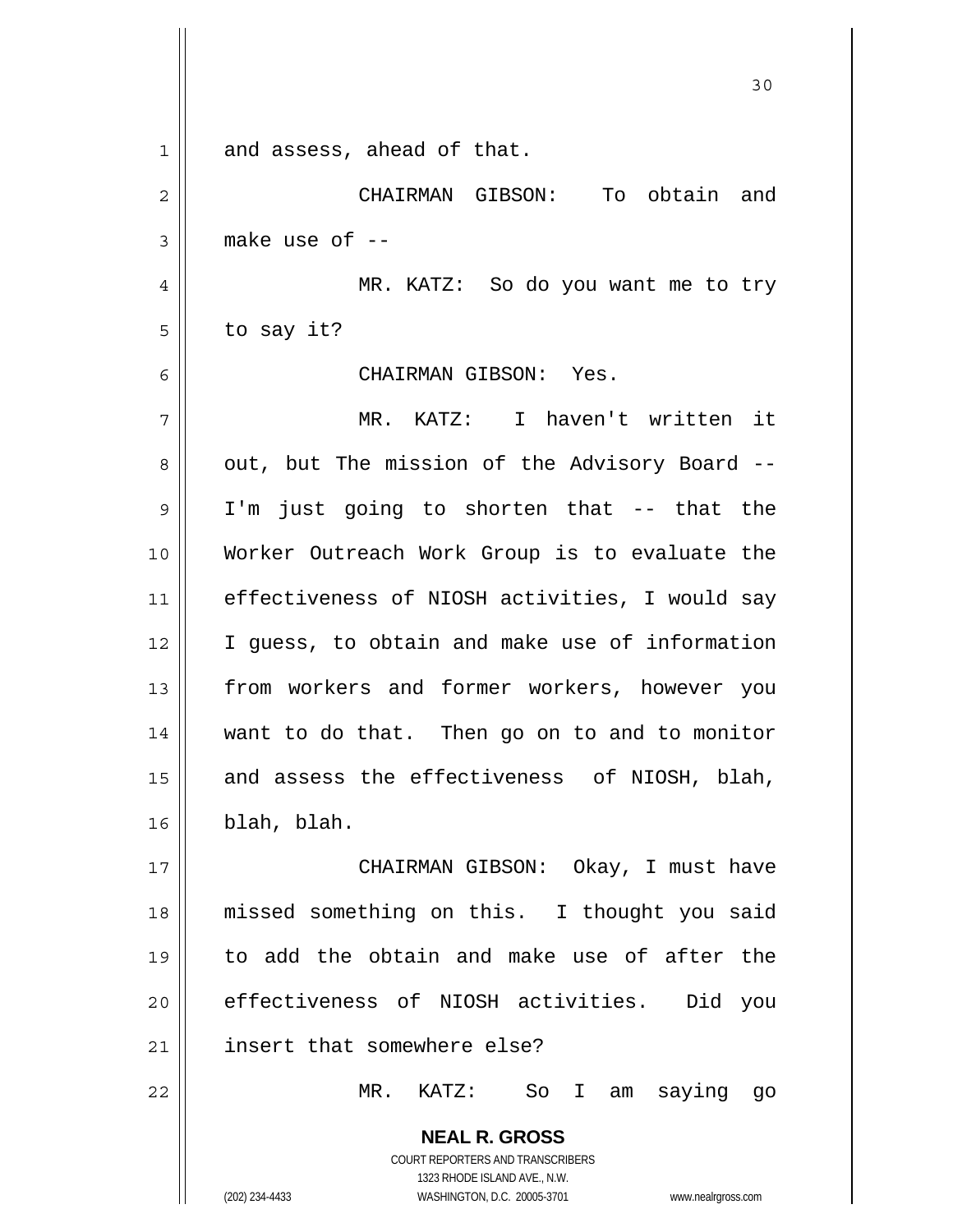31

1 2 3 4 through Work Group, is to evaluate the effectiveness of NIOSH activities, to obtain and make use of information from current and former workers.

5 6 7 8 9 10 11 12 13 14 15 I guess to redo the last part, current and former workers of the U.S. weapons complex. Then you would go on to say, and, and then you would just continue as you have, to monitor and assess the effectiveness of NIOSH. That would all continue as it is, but just in terms of grammatical things, you wouldn't need to repeat the U.S. weapons complex. You could just end with is available to as many of these current and former workers as possible.

16 17 18 19 20 21 22 MEMBER SCHOFIELD: You know, Ted, that statement about the weapons complex, I don't think that really adds into it. Considering a lot of these AWE sites really were doing more, in many cases were just assisting other facilities on a very shortterm basis --

> **NEAL R. GROSS** COURT REPORTERS AND TRANSCRIBERS 1323 RHODE ISLAND AVE., N.W. (202) 234-4433 WASHINGTON, D.C. 20005-3701 www.nealrgross.com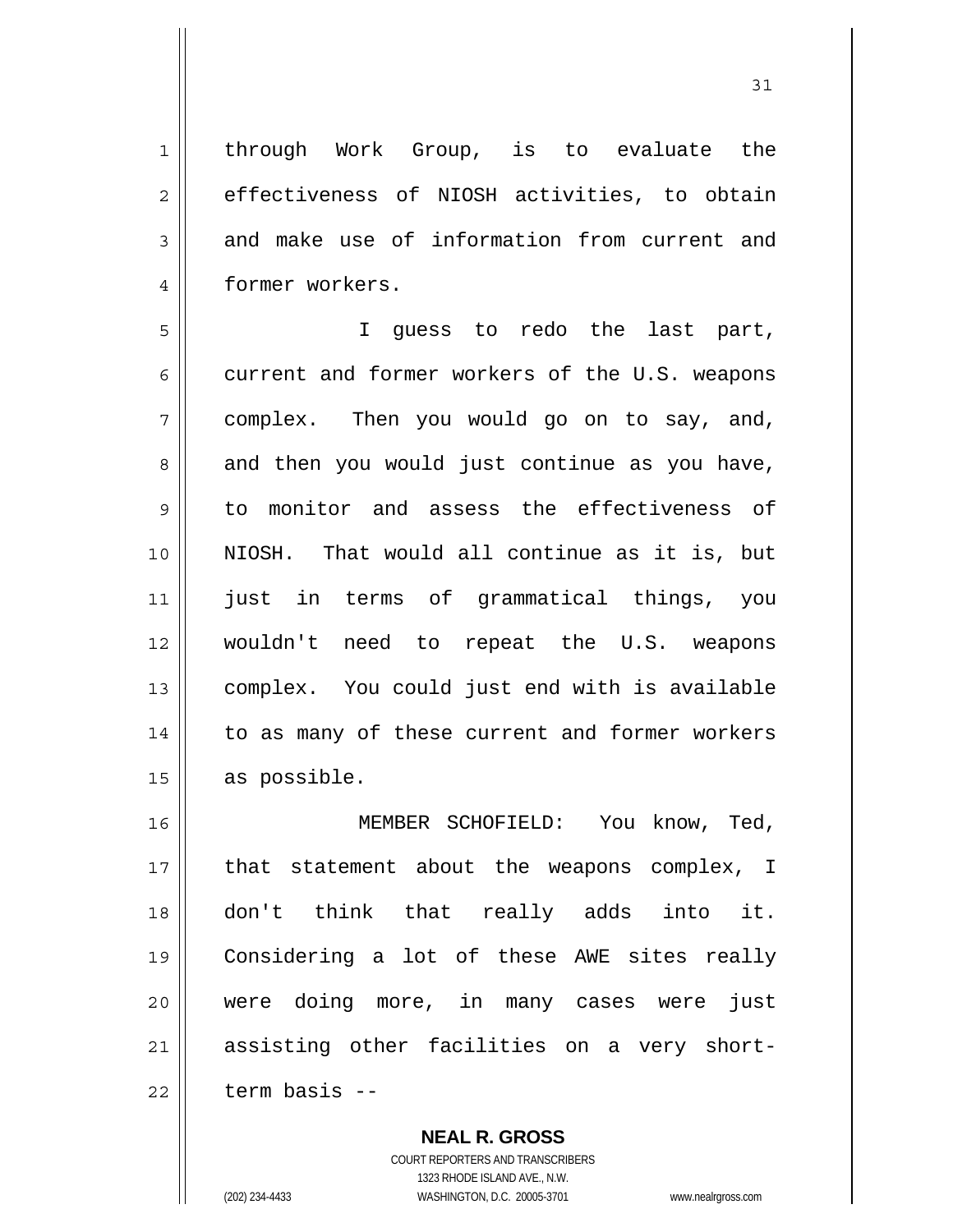**NEAL R. GROSS** COURT REPORTERS AND TRANSCRIBERS 1323 RHODE ISLAND AVE., N.W. (202) 234-4433 WASHINGTON, D.C. 20005-3701 www.nealrgross.com 1 2 3 4 5 6 7 8 9 10 11 12 13 14 15 16 17 18 19 20 21 22 MR. KATZ: So, Phil, we could leave out that U.S. weapons complex completely, that phrase, because you all know what you're talking about. It's very clear current and former workers means workers involved at any of these sites. MEMBER SCHOFIELD: Right. MR. KATZ: So I agree with you, Phil, I think we could leave out that terminology completely. MEMBER MUNN: But they were contracted members of the weapons complex at the time they were doing the work. MR. KATZ: Yes. It's just that you know which workers. You know who the workers are and the former workers. MS. ROBERTSON-DeMERS: This is Kathy. Can we add something to current and former workers and say worker representatives also, because not everybody that NIOSH is making contact with is a current or former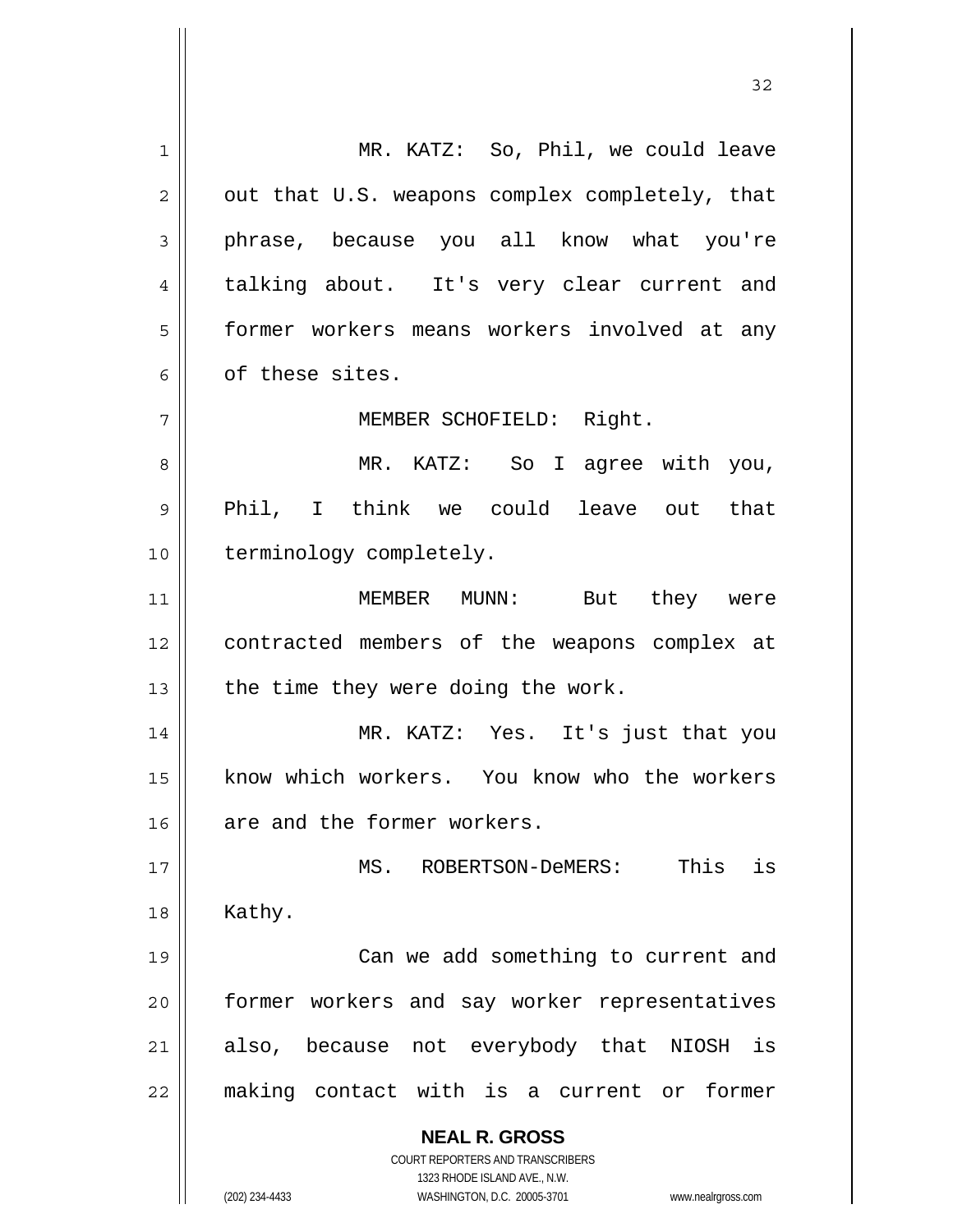**NEAL R. GROSS** COURT REPORTERS AND TRANSCRIBERS 1323 RHODE ISLAND AVE., N.W. 33 1 2 3 4 5 6 7 8 9 10 11 12 13 14 15 16 17 18 19 20 21 22 worker? MEMBER MUNN: Perhaps we should say, claimants rather than workers. MR. KATZ: Well, the representatives aren't claimants, but no -- MS. ROBERTSON-DeMERS: No, it's not just claimants either. MR. KATZ: And their representatives. MEMBER BEACH: That wouldn't cover the gathering-information part of it. DR. MAKHIJANI: Like the petitioner, one of the petitioners at Rocky Flats was not a claimant, but she was a former worker. MR. KATZ: How is it looking? CHAIRMAN GIBSON: Like a mess. Okay. So I am just going to read this out loud. It is probably not right yet. The mission of the Advisory Board on Radiation and Worker Health's Worker Outreach Work Group is to evaluate the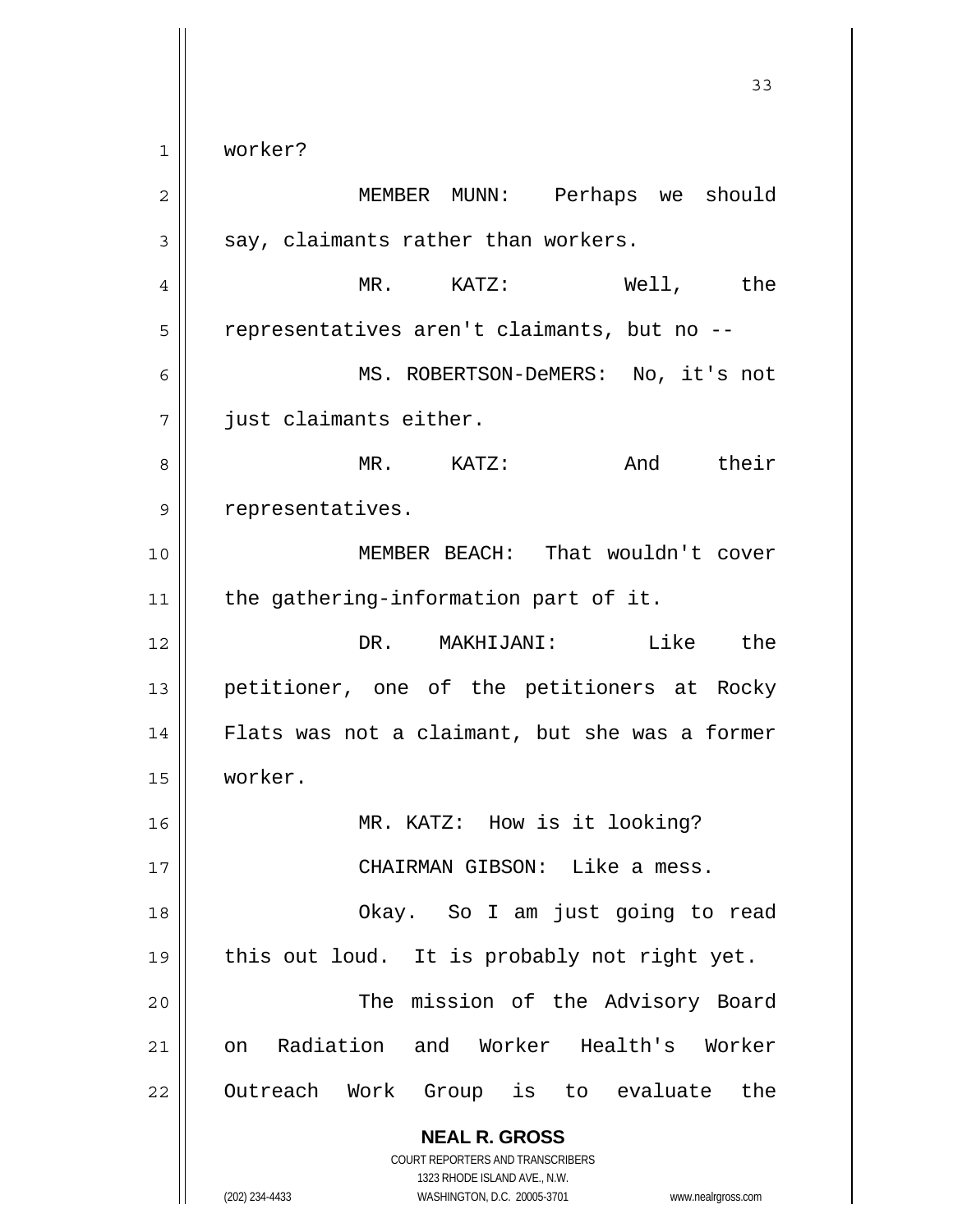**NEAL R. GROSS** COURT REPORTERS AND TRANSCRIBERS 1323 RHODE ISLAND AVE., N.W. (202) 234-4433 WASHINGTON, D.C. 20005-3701 www.nealrgross.com 1 2 3 4 5 6 7 8 9 10 11 12 13 14 15 16 17 18 19 20 21 22 effectiveness of NIOSH activities, to obtain and make use of information from U.S. current and former workers and their representatives or advocates, and to monitor and assess the effectiveness of NIOSH activities -- I don't have that other sources in there -- of assistance for potential EEOICPA claimants, assure the information is available to -- MEMBER SCHOFIELD: I like that better. MEMBER BEACH: Did you put in the evaluate or did it say assess again? CHAIRMAN GIBSON: It probably still said assess. MEMBER BEACH: Okay. MR. KATZ: You want me to just help you with it? CHAIRMAN GIBSON: Yes. Okay, let's try this. The mission of the Advisory Board on Radiation and Worker Health's Worker Outreach Work Group is to evaluate the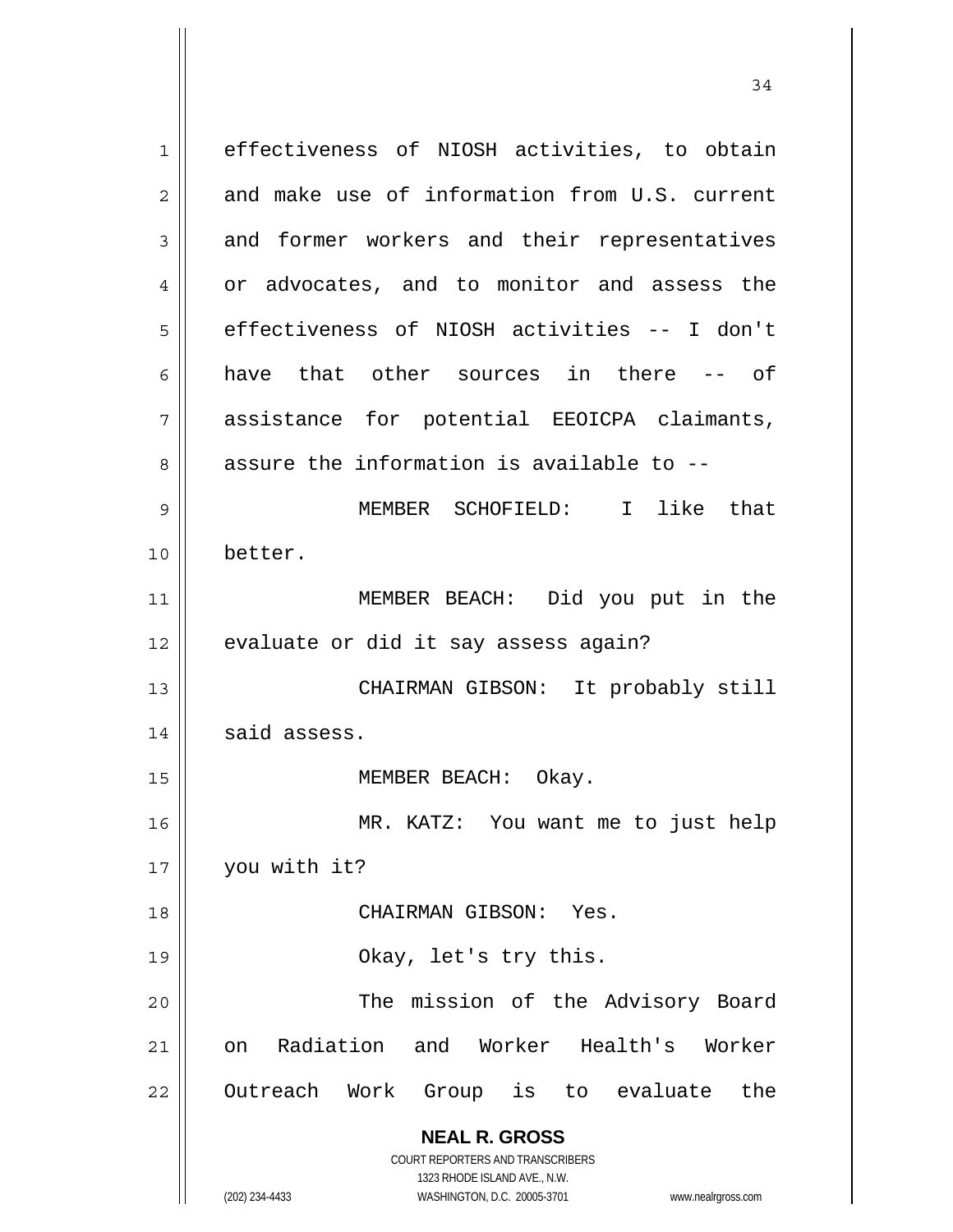**NEAL R. GROSS** COURT REPORTERS AND TRANSCRIBERS 1323 RHODE ISLAND AVE., N.W. (202) 234-4433 WASHINGTON, D.C. 20005-3701 www.nealrgross.com 1 2 3 4 5 6 7 8 9 10 11 12 13 14 15 16 17 18 19 20 21 22 effectiveness of NIOSH activities, to obtain and make use of information from current and former workers and their representatives, and to monitor and evaluate the effectiveness of NIOSH and other sources of assistance for potential EEOICPA claimants, and to assure this information is available to as many of these current and former workers as possible. Is that okay, Phil? MEMBER SCHOFIELD: Sounds good to me. Wanda is our English teacher, though. MEMBER MUNN: Well, I'm thinking there are an awful lot of and's in there, and then, and then, and then. But if it covers the waterfront for everybody, then grammar is secondary. The purpose is covered. It's longer than I would like, but so is most of the documentation that we produce. CHAIRMAN GIBSON: Well, Larry, OCAS, any comments to the changes we are proposing to the Board?

<u>35</u>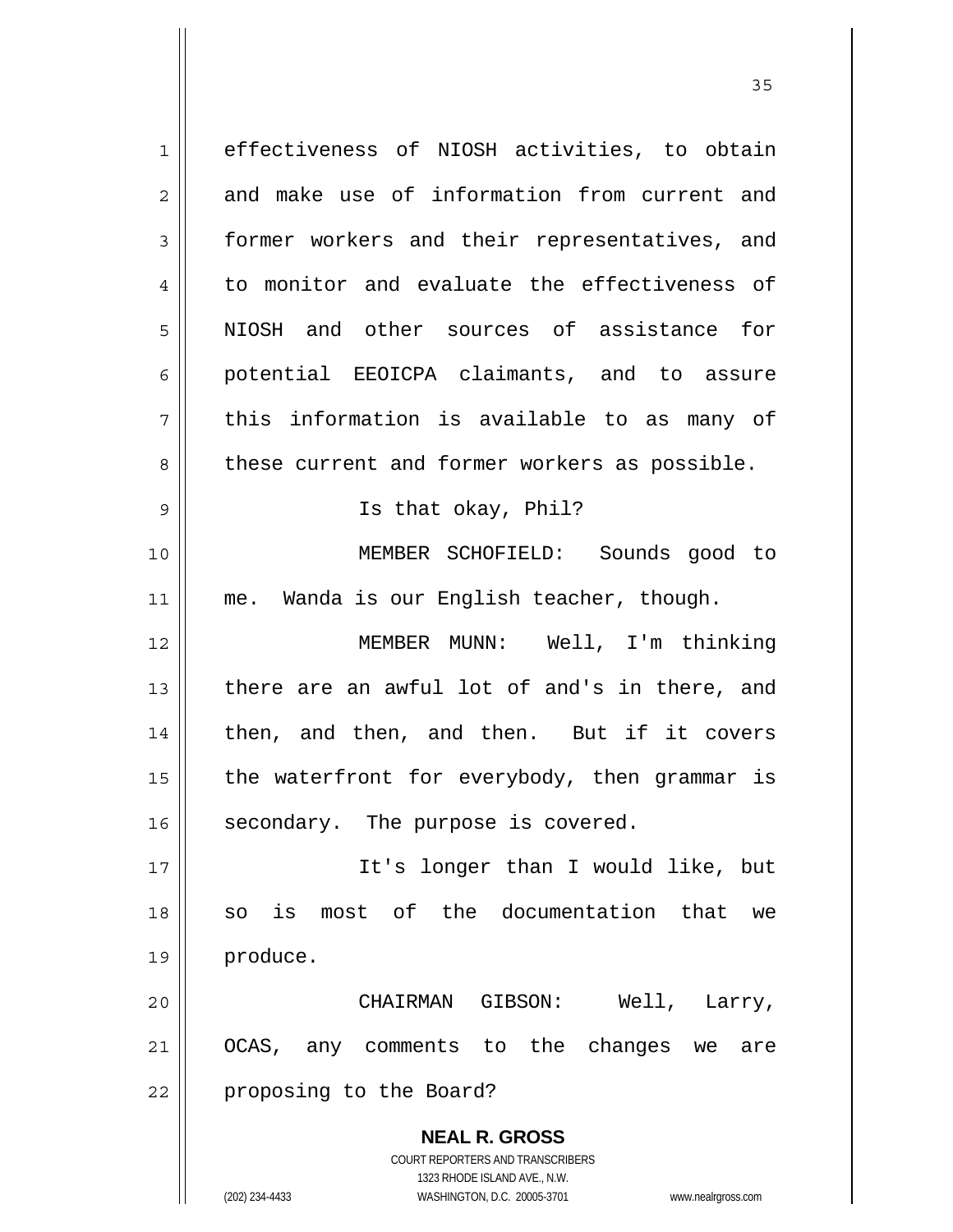|                | 36                                            |
|----------------|-----------------------------------------------|
| $\mathbf{1}$   | MR. ELLIOTT: No comments from me.             |
| 2              | CHAIRMAN GIBSON: SC&A?                        |
| $\overline{3}$ | DR. ZEITOUN: No comments.                     |
| 4              | CHAIRMAN GIBSON: Okay. Well, I                |
| 5              | will get this sent out to the members of the  |
| 6              | Work Group, and we can take this back to the  |
| 7              | Board at the next Board meeting or in the     |
| 8              | Board conference call. Okay.                  |
| 9              | MEMBER BEACH: Will you email that             |
| 10             | to all of us?                                 |
| 11             | CHAIRMAN GIBSON: Yes. Okay.                   |
| 12             | MEMBER MUNN: Perhaps we can all               |
| 13             | have an opportunity to read it and later in   |
| 14             | our agenda perhaps we can confirm that that   |
| 15             | meets our needs.                              |
| 16             | CHAIRMAN GIBSON: What I'll do is              |
| 17             | we will go ahead and get started on the next  |
| 18             | item on the agenda, and while we are doing    |
| 19             | that or during one of the breaks, I will go   |
| 20             | ahead and email it to the Work Group members, |
| 21             | and that will give you time to look at it for |
| 22             | the rest of the day.                          |

COURT REPORTERS AND TRANSCRIBERS 1323 RHODE ISLAND AVE., N.W. (202) 234-4433 WASHINGTON, D.C. 20005-3701 www.nealrgross.com

**NEAL R. GROSS**

 $\mathbf{I}$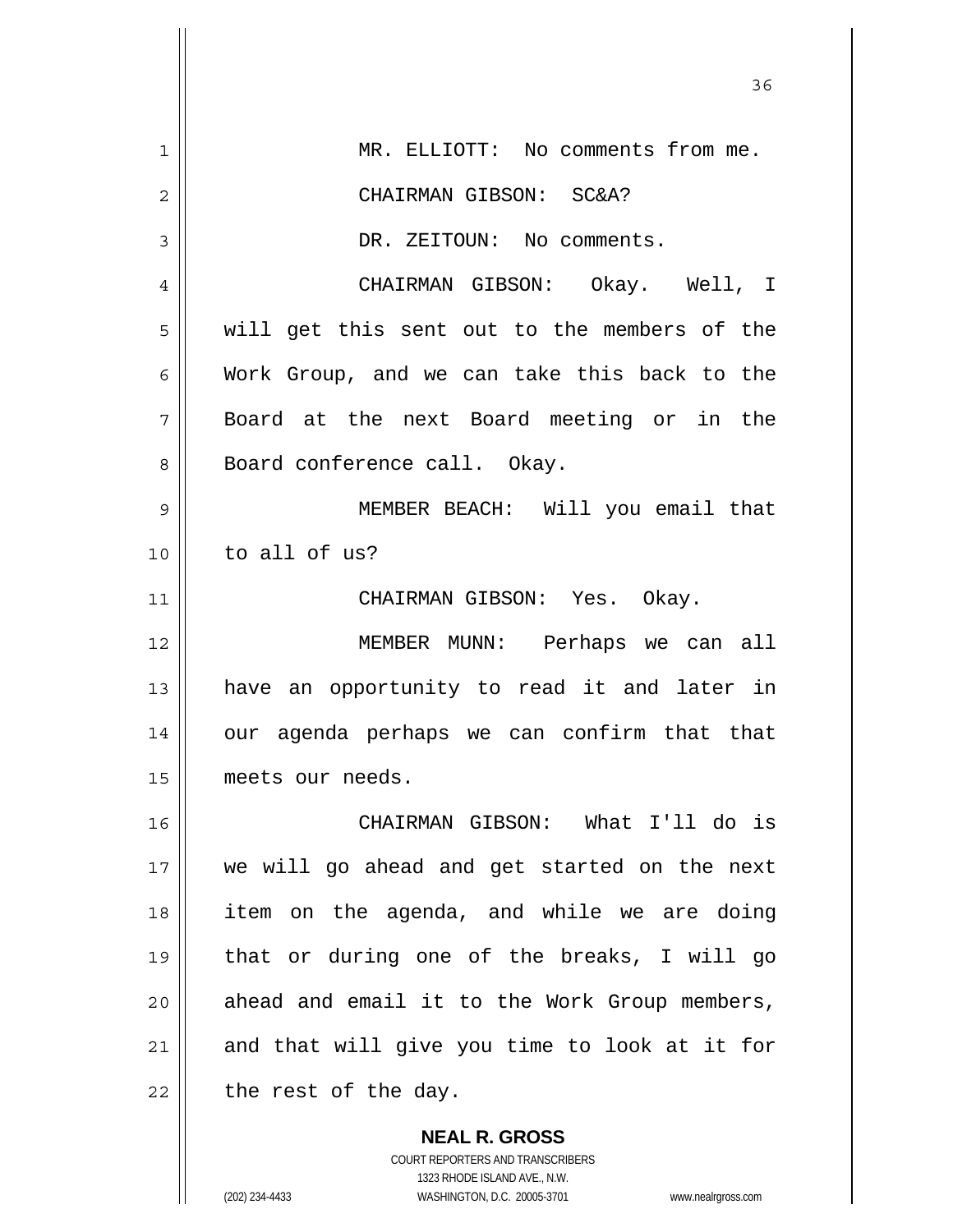| $\mathbf{1}$ | MEMBER MUNN: Good. Great.                                           |
|--------------|---------------------------------------------------------------------|
| 2            | CHAIRMAN GIBSON: Okay. The next                                     |
| 3            | thing on the agenda is we're going to get a                         |
| 4            | status report from NIOSH on the action items                        |
| 5            | from our June meeting. Then, following that,                        |
| 6            | we will have a status report from SC&A on the                       |
| 7            | action items.                                                       |
| 8            | MR. ELLIOTT: Okay. I will try to                                    |
| 9            | hit the high spots and let J.J. or Mary fill                        |
| 10           | in.                                                                 |
| 11           | We at the last meeting put up on                                    |
| 12           | the Board a diagram, an explanation of how we                       |
| 13           | saw our worker outreach, what outreach means,                       |
| 14           | how we get information and we address that                          |
| 15           | information, et cetera.                                             |
| 16           | And then I think an action item was                                 |
| 17           | to provide that back to you in hard copy form                       |
| 18           | or in a form -- I think Abe's got a copy of                         |
| 19           | that with him today. So we did that.                                |
| 20           | We also talked about the status of                                  |
| 21           | our tracking system, Outreach Tracking System,                      |
| 22           | that it was being populated. I think J.J. or                        |
|              | <b>NEAL R. GROSS</b>                                                |
|              | COURT REPORTERS AND TRANSCRIBERS<br>1323 RHODE ISLAND AVE., N.W.    |
|              | (202) 234-4433<br>WASHINGTON, D.C. 20005-3701<br>www.nealrgross.com |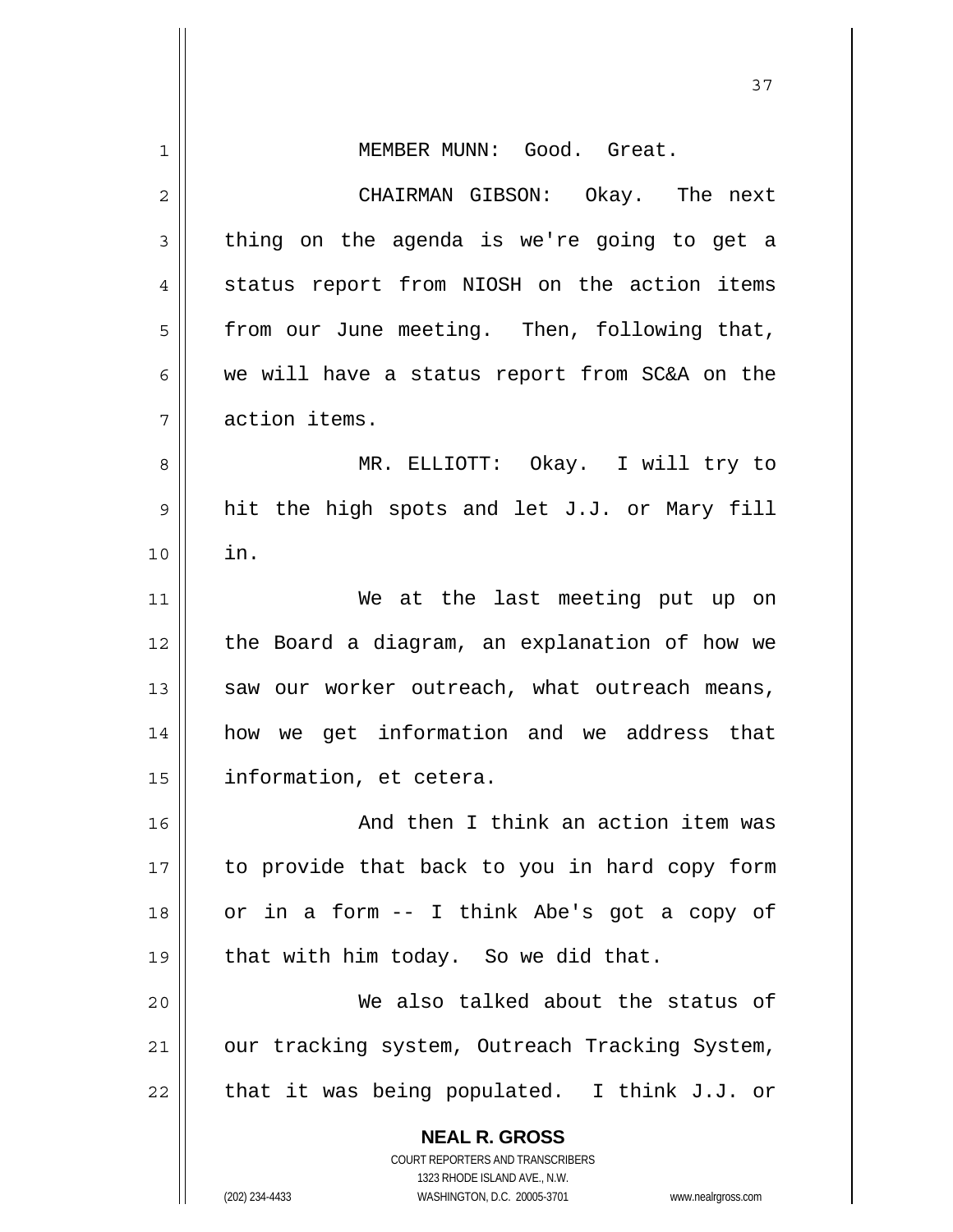**NEAL R. GROSS** COURT REPORTERS AND TRANSCRIBERS 1323 RHODE ISLAND AVE., N.W. (202) 234-4433 WASHINGTON, D.C. 20005-3701 www.nealrgross.com 1 2 3 4 5 6 7 8 9 10 11 12 13 14 15 16 17 18 19 20 21 22 Mary can fill us in on the advances or progress we have made therein because I think we have populated some more of it. It is all the system that alerts -- I answered Ted's email the other day. This is also the system that provides announcements and notices of scheduled events that we see as outreach efforts, such as today Laurie is with the DOL Ombudsman's Office at Mound. So they asked us to participate in their meeting there, and Laurie is the representative doing that. So you will see those announcements come to you as an email. Ted, I apologize. When I looked into it, I found out you weren't on the distribution list, and you certainly should have been. So other action items, I'm not recalling. MEMBER BEACH: I had four of them listed here.

<u>38</u>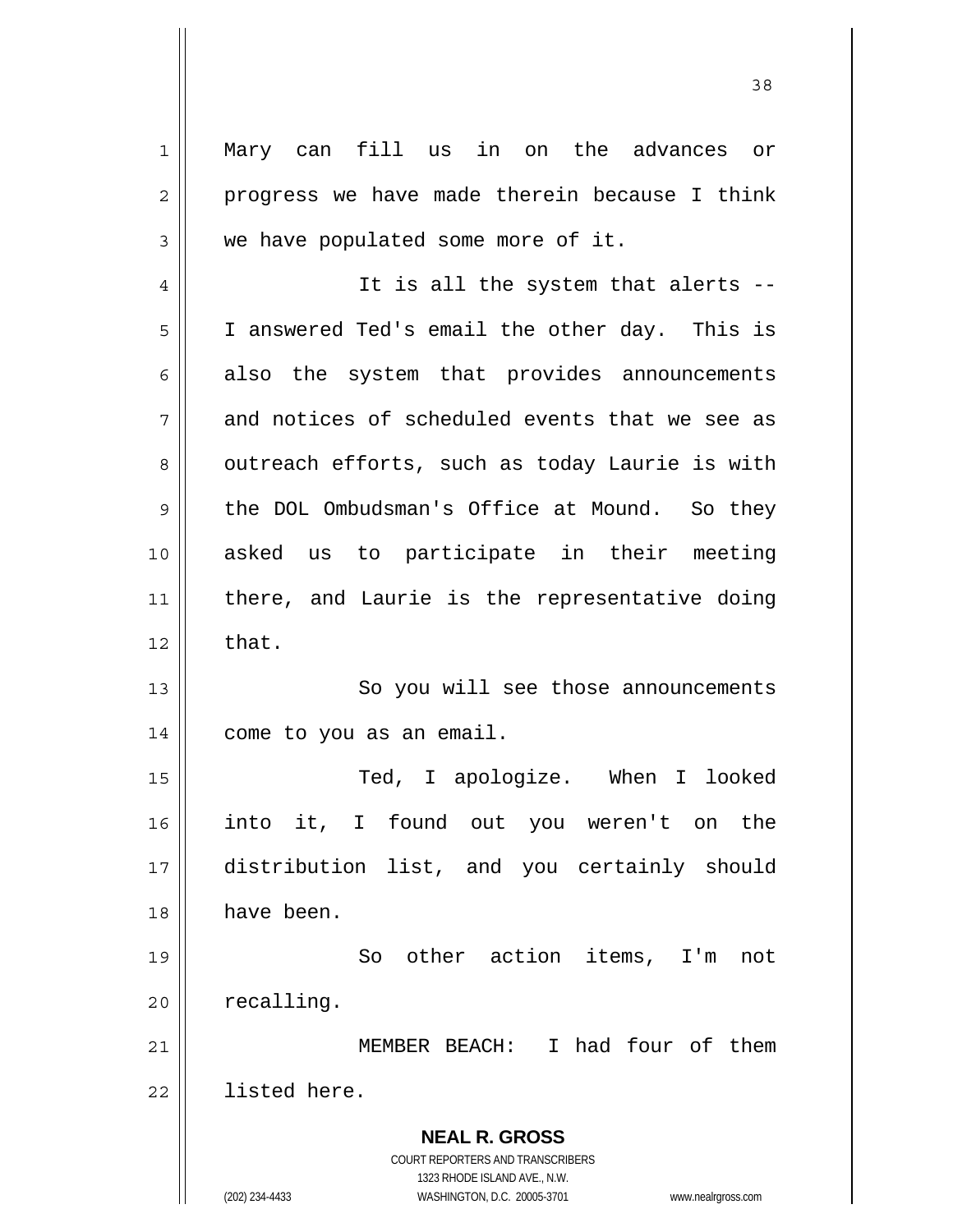**NEAL R. GROSS** COURT REPORTERS AND TRANSCRIBERS 1323 RHODE ISLAND AVE., N.W. (202) 234-4433 WASHINGTON, D.C. 20005-3701 www.nealrgross.com 39 1 2 3 4 5 6 7 8 9 10 11 12 13 14 15 16 17 18 19 20 21 22 MR. ELLIOTT: Four of them? Oh, good. MEMBER BEACH: Do you want them? MR. ELLIOTT: You're very wellprepared, Josie, and I'm not. MEMBER BEACH: I don't even know if I got all of them there. MR. ELLIOTT: So provide a copy of the different databases that NIOSH maintains worker comments. I don't know where we are at on that. I don't know. I don't recall. MEMBER SCHOFIELD: Larry, are those different databases being combined into one? MR. ELLIOTT: I guess I don't recall this action item. So I'm not sure what  $--$  MEMBER BEACH: It was an early one of our last meeting. MR. ELLIOTT: The February meeting? MS. ROBERTSON-DeMERS: Actually, yes, I think it was from a previous meeting. MEMBER BEACH: Yes.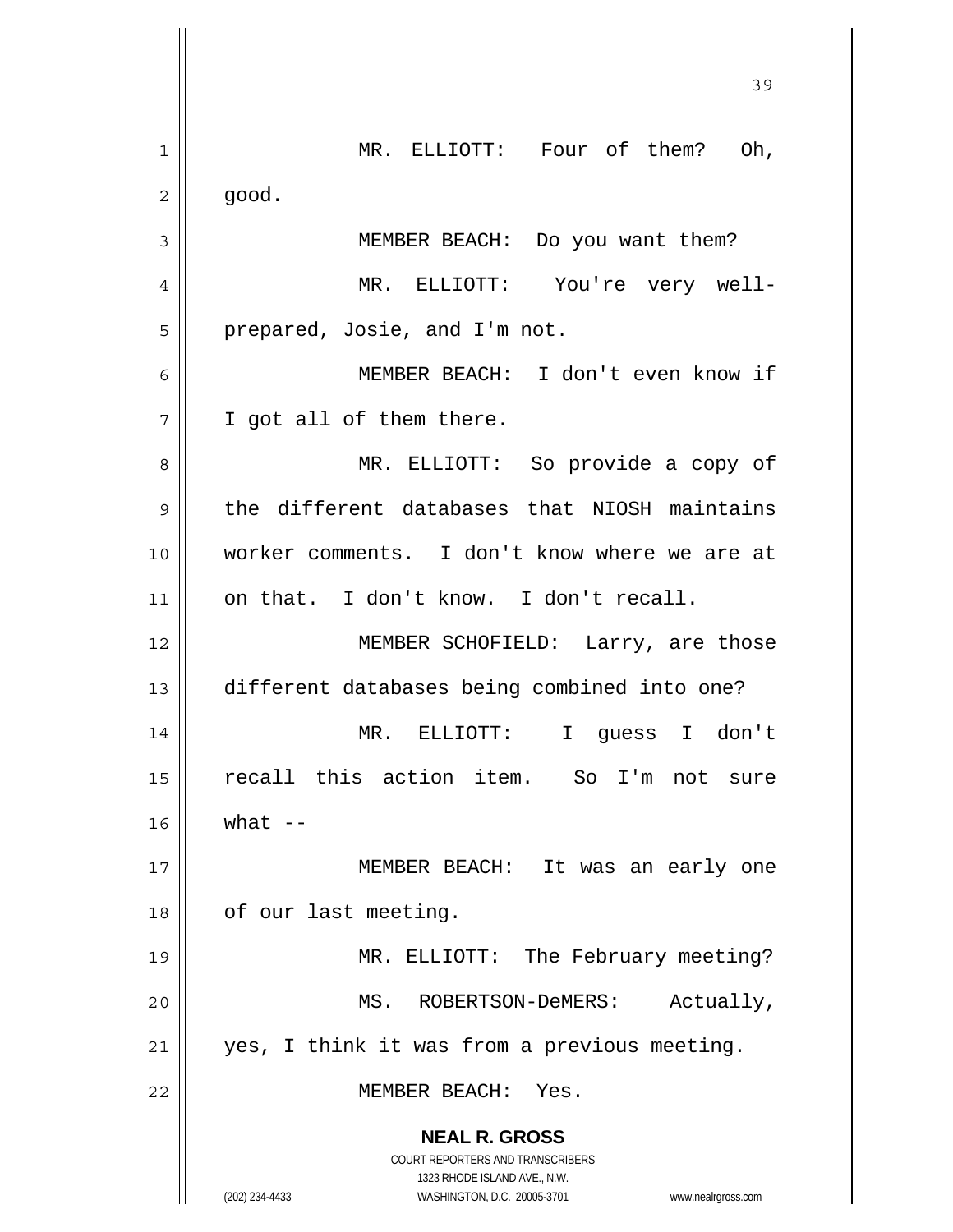**NEAL R. GROSS** COURT REPORTERS AND TRANSCRIBERS 1323 RHODE ISLAND AVE., N.W. (202) 234-4433 WASHINGTON, D.C. 20005-3701 www.nealrgross.com 1 2 3 4 5 6 7 8 9 10 11 12 13 14 15 16 17 18 19 20 21 22 MR. ELLIOTT: I think we talked about this a little bit at the last meeting, that one of the prior ORAU systems is not available, right? Was it Whisper or -- MEMBER BEACH: Whisper is still up. MR. ELLIOTT: Whisper is still up, but the one before that, Top Hat? MEMBER BEACH: Top Hat, it was not. MR. ELLIOTT: Top Hat is not available. You've got the access to the OTS, the Outreach Tracking System. You don't have that yet? MEMBER BEACH: No. We have the documents, but we haven't been able to get on. MR. ELLIOTT: Is that because of the IT security constraints? MEMBER BEACH: Possibly, yes. MR. ELLIOTT: Okay, we're still dealing with the IT security constraints of getting you access, but it is there. It is what we would point to, where we maintain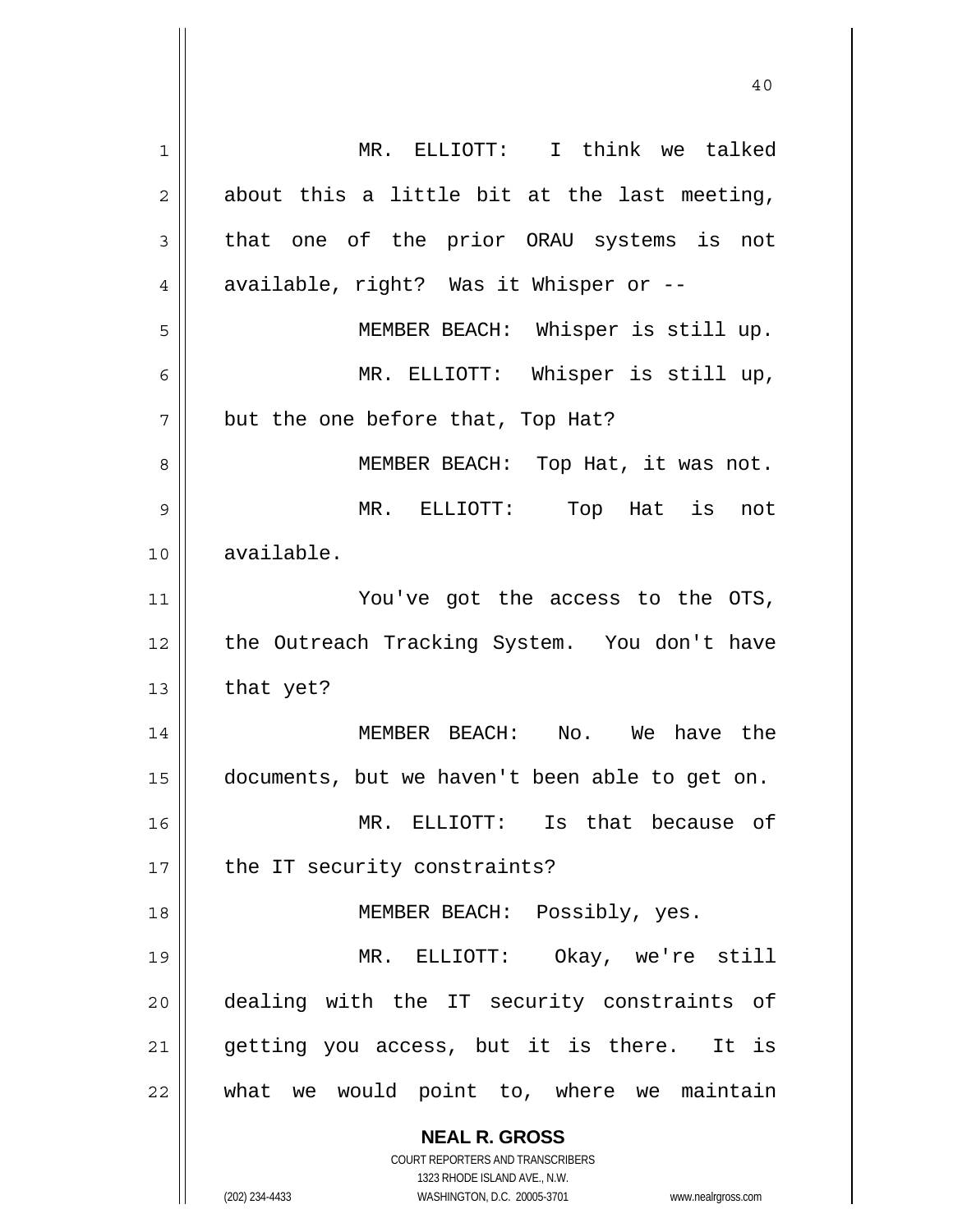| $\overline{\mathbf{c}}$ | them.   |
|-------------------------|---------|
| $\overline{3}$          | securit |
| $\overline{4}$          | that.   |
| 5                       |         |
| 6                       | outreac |
| $\overline{7}$          | provide |
| 8                       |         |
| 9                       | was fro |
| 10                      |         |
| 11                      | the out |
| 12                      | functio |
| 13                      |         |
| 14                      | this be |
| 15                      | respond |
| 16                      | me to   |
| 17                      | should  |
| 18                      | this, b |
| 19                      | last me |
| 20                      | about a |
| 21                      | the mos |
| $\overline{2}2$         |         |
|                         |         |

So, as soon as we get over the IT y obstacles, you will have access to

worker comments and how we have addressed

We were, I guess, to review the h history document and wondering if it s useful information.

 MS. ROBERTSON-DeMERS: I think that m a previous meeting also.

 MS. ELLIOTT: The OTS is basically reach history information. That is the on of the OTS.

 MR. ELLIOTT: Well, I don't recall eing tasked to us. So I'm not going to to this today. You know, if you need respond to action items, I guess I have known about this or been aware of out we didn't talk about this one at the eeting. I came here prepared to talk action items from this meeting or from t recent meeting.

So, NIOSH ATL to compile a list of

**NEAL R. GROSS** COURT REPORTERS AND TRANSCRIBERS 1323 RHODE ISLAND AVE., N.W. (202) 234-4433 WASHINGTON, D.C. 20005-3701 www.nealrgross.com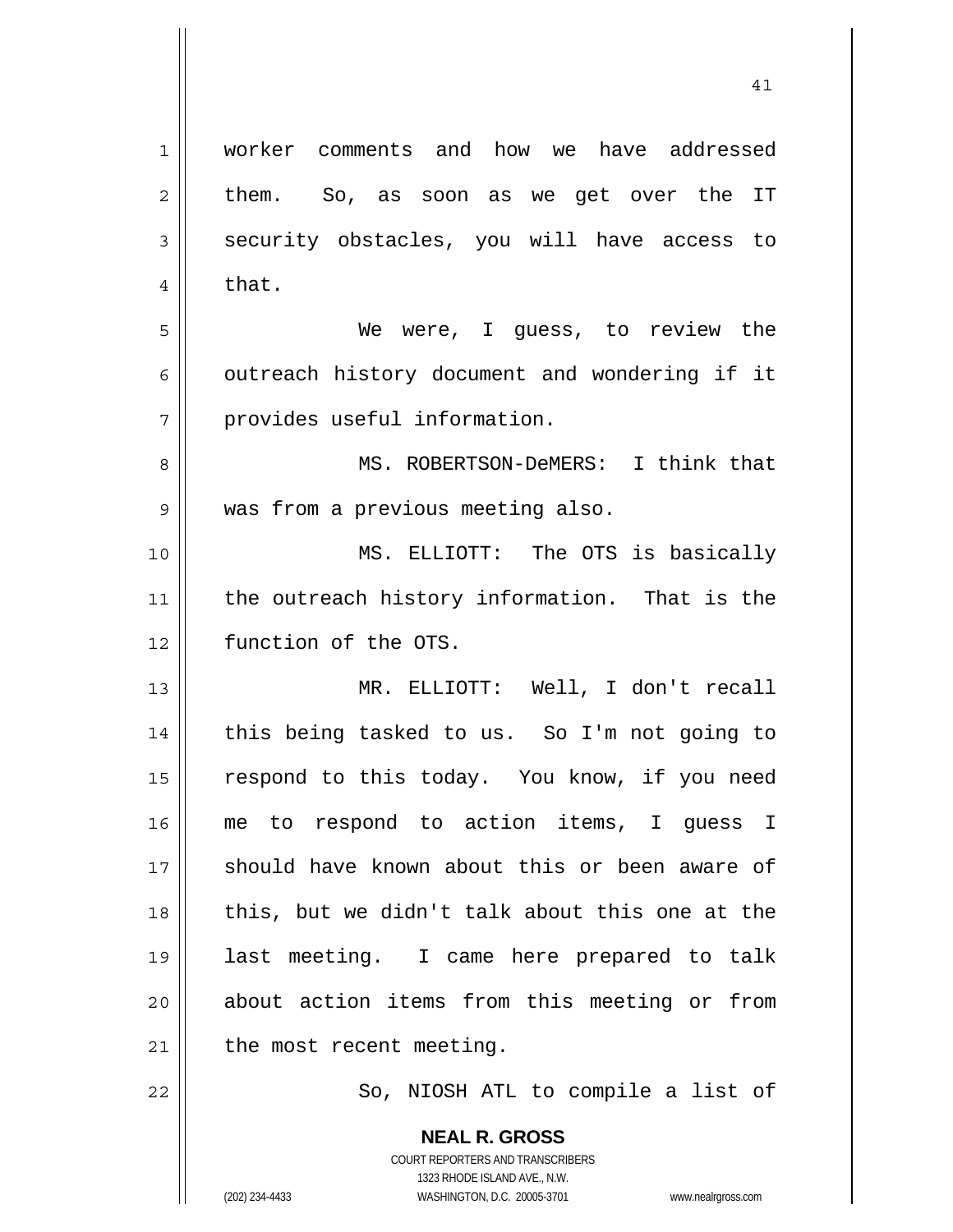**NEAL R. GROSS** COURT REPORTERS AND TRANSCRIBERS 1323 RHODE ISLAND AVE., N.W. (202) 234-4433 WASHINGTON, D.C. 20005-3701 www.nealrgross.com 1 2 3 4 5 6 7 8 9 10 11 12 13 14 15 16 17 18 19 20 21 22 outreach activities, including upcoming worker outreach activities. So I think we have done that, and we provide that in our notices. MEMBER BEACH: The only question I have on that, Larry, and I have a list of all of the meetings so far, does that include all the site expert meetings that you may call up and just ask for one or two people? Will that be included? MR. ELLIOTT: Is that in there, Mark? MR. LEWIS: No. We go. Mary and I are with ATL; that's captured, but from my understanding, if you send some HPs or somebody out there to capture data or something, you know, I don't think that is in there at all. MS. ELLIOTT: No, it's not. MEMBER BEACH: So we still need to understand how you are going to inform us of those. MEMBER MUNN: But is that really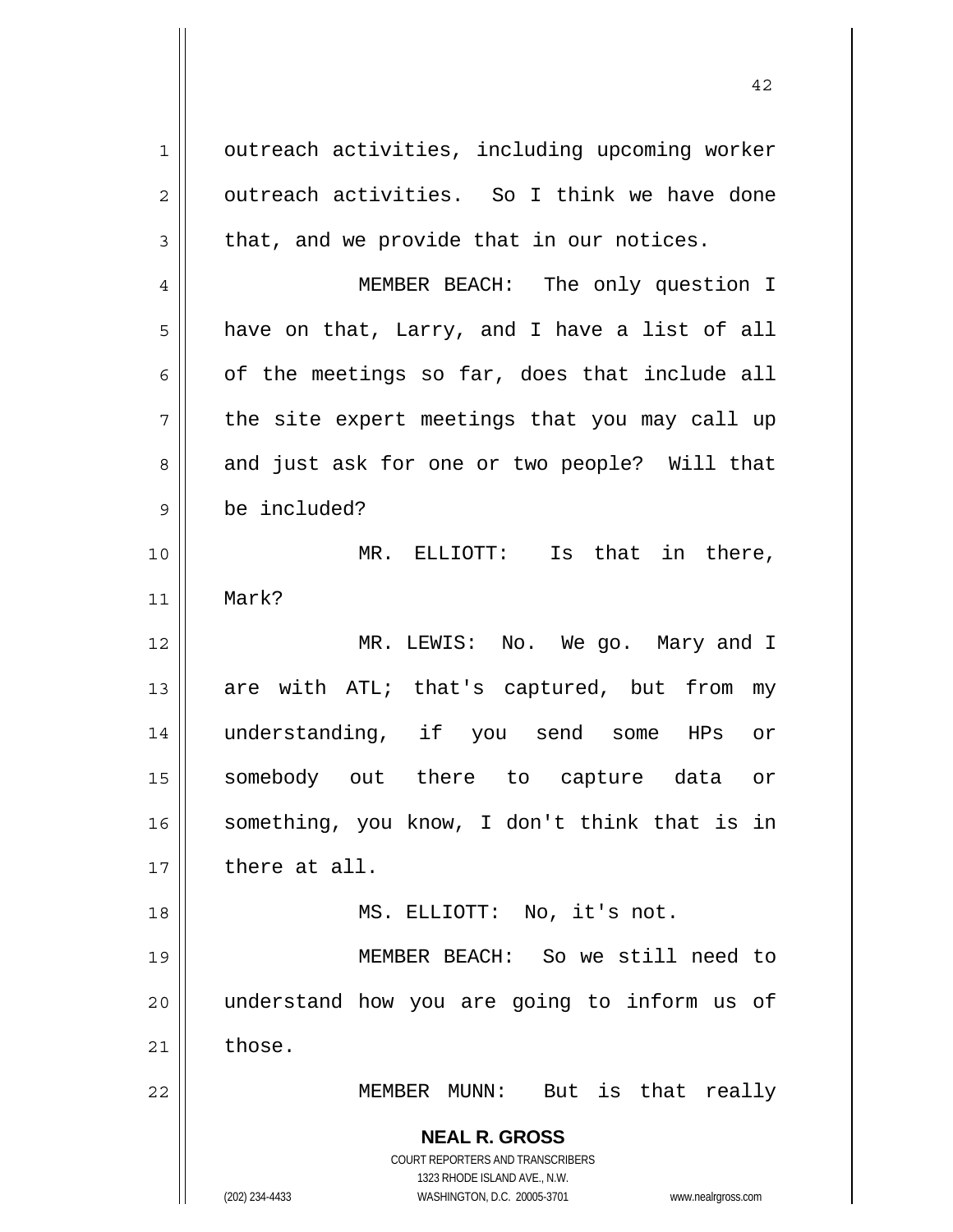**NEAL R. GROSS** COURT REPORTERS AND TRANSCRIBERS 1323 RHODE ISLAND AVE., N.W. 1 2 3 4 5 6 7 8 9 10 11 12 13 14 15 16 17 18 19 20 21 22 worker outreach? MR. LEWIS: I don't know if that would be classified as worker outreach. MR. ELLIOTT: I want to understand what Josie is asking. I'm sorry. You're asking to notify you folks of when we go out to do a data capture? MEMBER BEACH: Yes. I believe it would be data capture. MS. ROBERTSON-DeMERS: Well, I think what she is saying is, for example, the meeting that Brant held on the neutron issue at Mound. MEMBER BEACH: That was the biggie for me. It was 12 people put it together. MS. ROBERTSON-DeMERS: Yes. They called in 12 workers to ask them about a model that they had adopted. MEMBER BEACH: They were looking, they were soliciting specific information. MR. ELLIOTT: I understand. I understand the interest and motivation to

43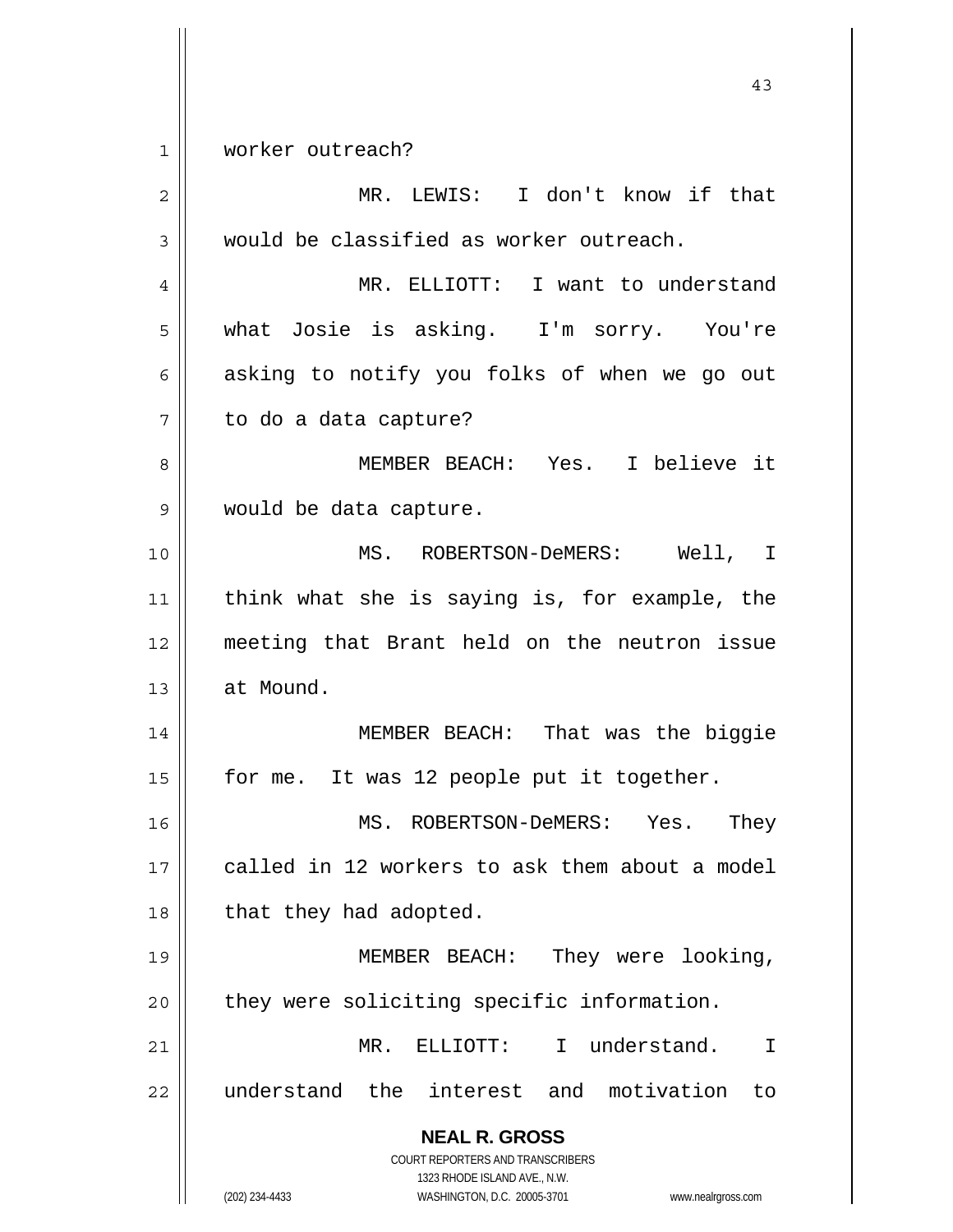**NEAL R. GROSS** COURT REPORTERS AND TRANSCRIBERS 1323 RHODE ISLAND AVE., N.W. 1 2 3 4 5 6 7 8 9 10 11 12 13 14 15 16 17 18 19 20 21 22 participate in those. I don't know that we have factored that motivation and interest into our thinking here. In some instances, those meetings can be chilled very quickly by the number of participants and who the participants are. So we want to avoid that. But I'm not using that as an excuse or an obstacle toward accommodating your interest. I think we have to work through this one. MS. ROBERTSON-DeMERS: Well, this is Kathy. Can I make a suggestion? MR. ELLIOTT: Sure. MS. ROBERTSON-DeMERS: When I go out and I do interviews, and NIOSH wants to sit in on those interviews, I turn to the interviewees and ask them if it's okay and if they're okay. Then I'm okay. MR. ELLIOTT: Very good suggestion. That is certainly one good way of handling it. I need to talk with the folks who do this

44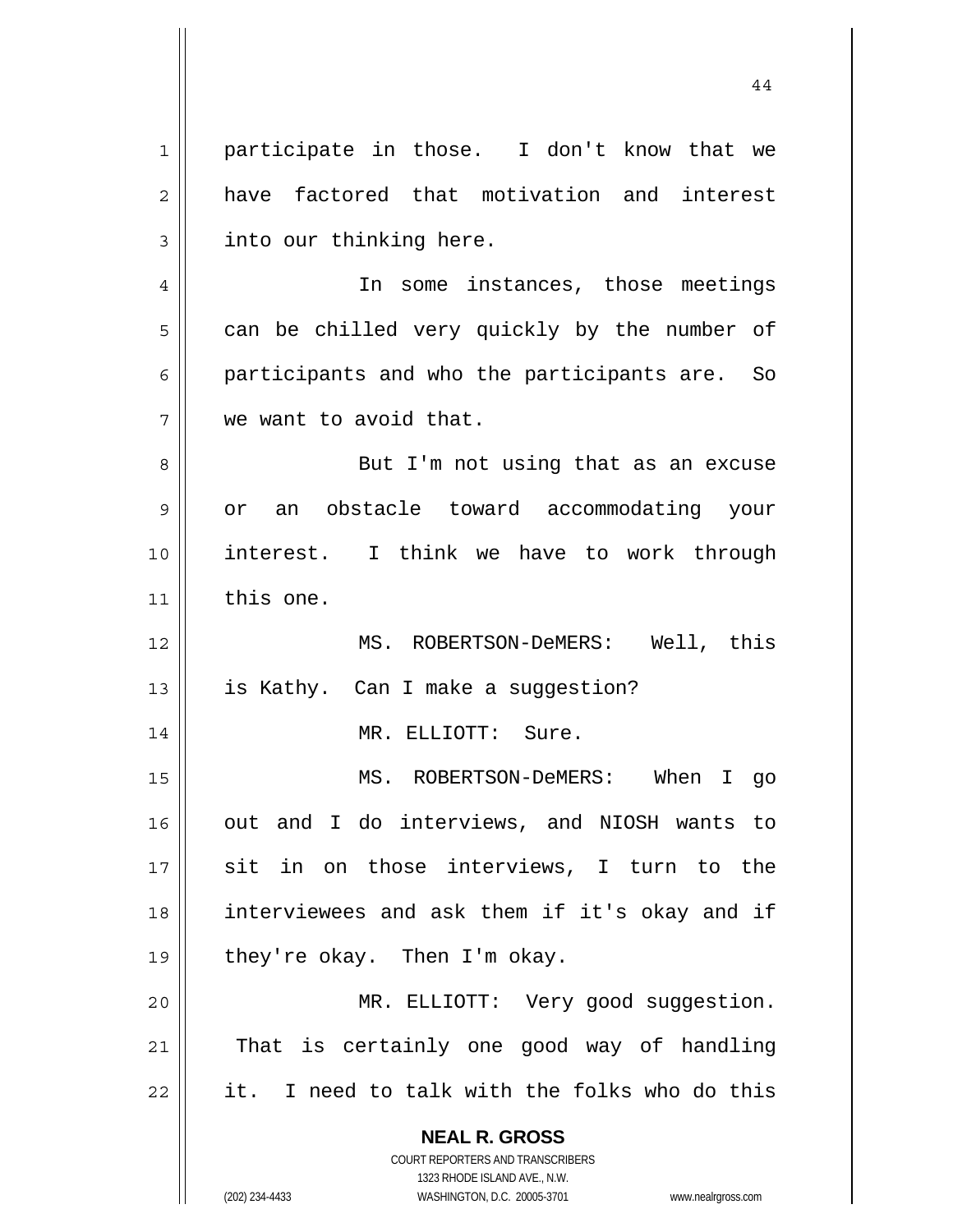2

3

4

5

6

regularly and get their feedback to this.

 I thought where we were working on an issue at a given site concurrently, I thought there was an agreement that we would notify, alert, make an opportunity available for co-participation.

7 8 9 10 11 12 13 14 15 16 17 18 19 20 Where we're not in a concurrent work situation at a site, you know, we are going out and developing our technical basis document and SC&A is not really involved in a review or an SEC evaluation. I want to make that distinction, and I'm okay, if the Board and the DFO feel that they want to have a participatory level of effort in that, we can talk about that, too. But I think there is a distinction where we're out developing something on our own versus where we are dealing with an SEC evaluation report or a site profile review at the same time SC&A is conducting their evaluation.

21 22 MEMBER MUNN: But this is a key point we are discussing here. The key point

> **NEAL R. GROSS** COURT REPORTERS AND TRANSCRIBERS 1323 RHODE ISLAND AVE., N.W. (202) 234-4433 WASHINGTON, D.C. 20005-3701 www.nealrgross.com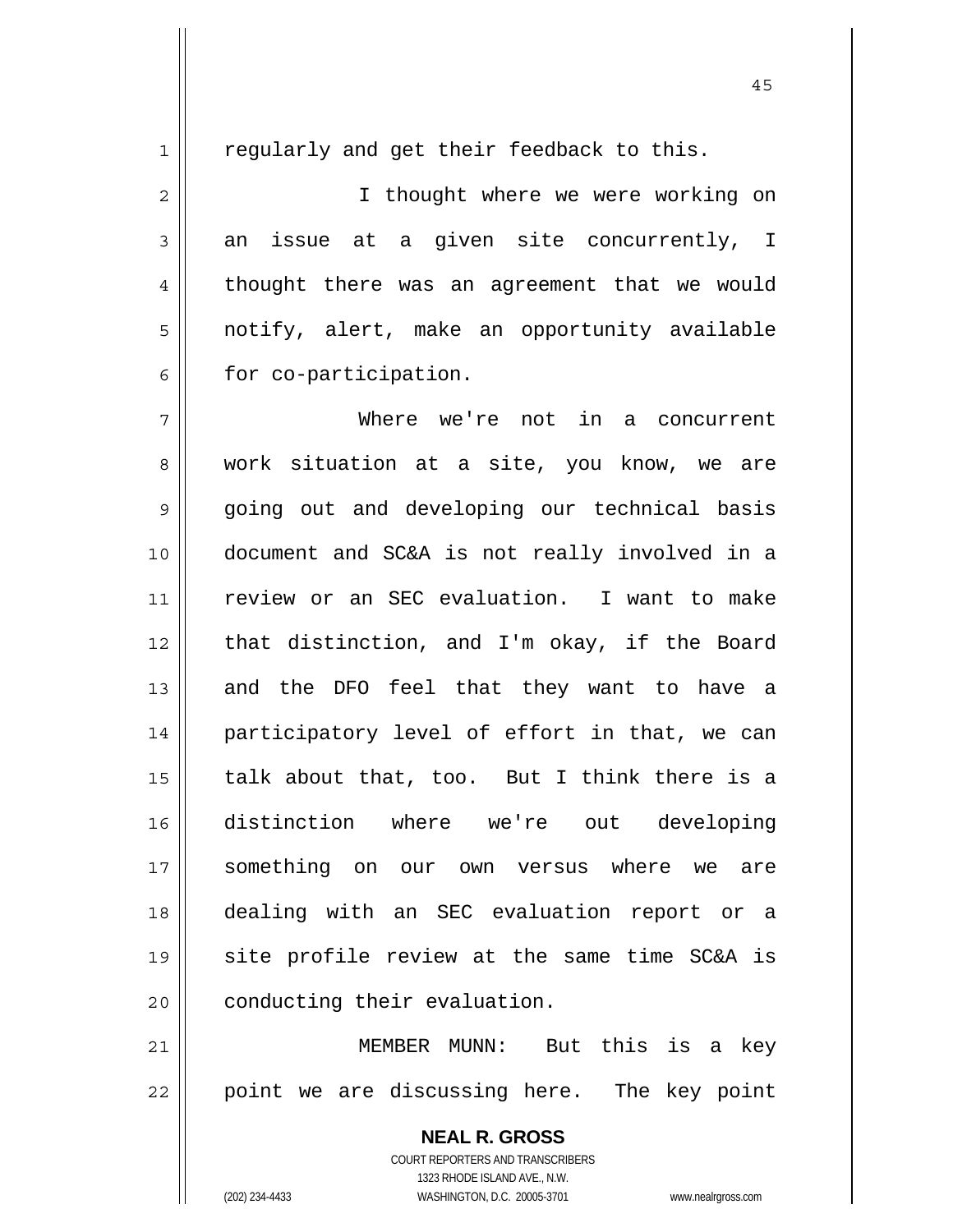1 2 3 4 5 6 7 8 9 10 11 12 13 14 15 16 17 18 19 20 21 22 we are discussing is whether all of NIOSH activities that involve any other workers is an outreach activity. This is far more expansive than the term worker outreach in my perception, and I think the perception of many of the other Board members as well. We've talked about worker outreach in the context of making sure that workers are aware of the program, how to participate in the program, and what the law is, but we have not talked about worker outreach in terms of obtaining site data and technical data that has to do with individual or other dose reconstructions. That is an entirely different aspect of the work that goes on here. If we are asking to be involved in the Agency's technical work, then we need to clarify that in our mission statement as well. My personal feeling is that that is beyond our purview. CHAIRMAN GIBSON: I guess my

> **NEAL R. GROSS** COURT REPORTERS AND TRANSCRIBERS 1323 RHODE ISLAND AVE., N.W. (202) 234-4433 WASHINGTON, D.C. 20005-3701 www.nealrgross.com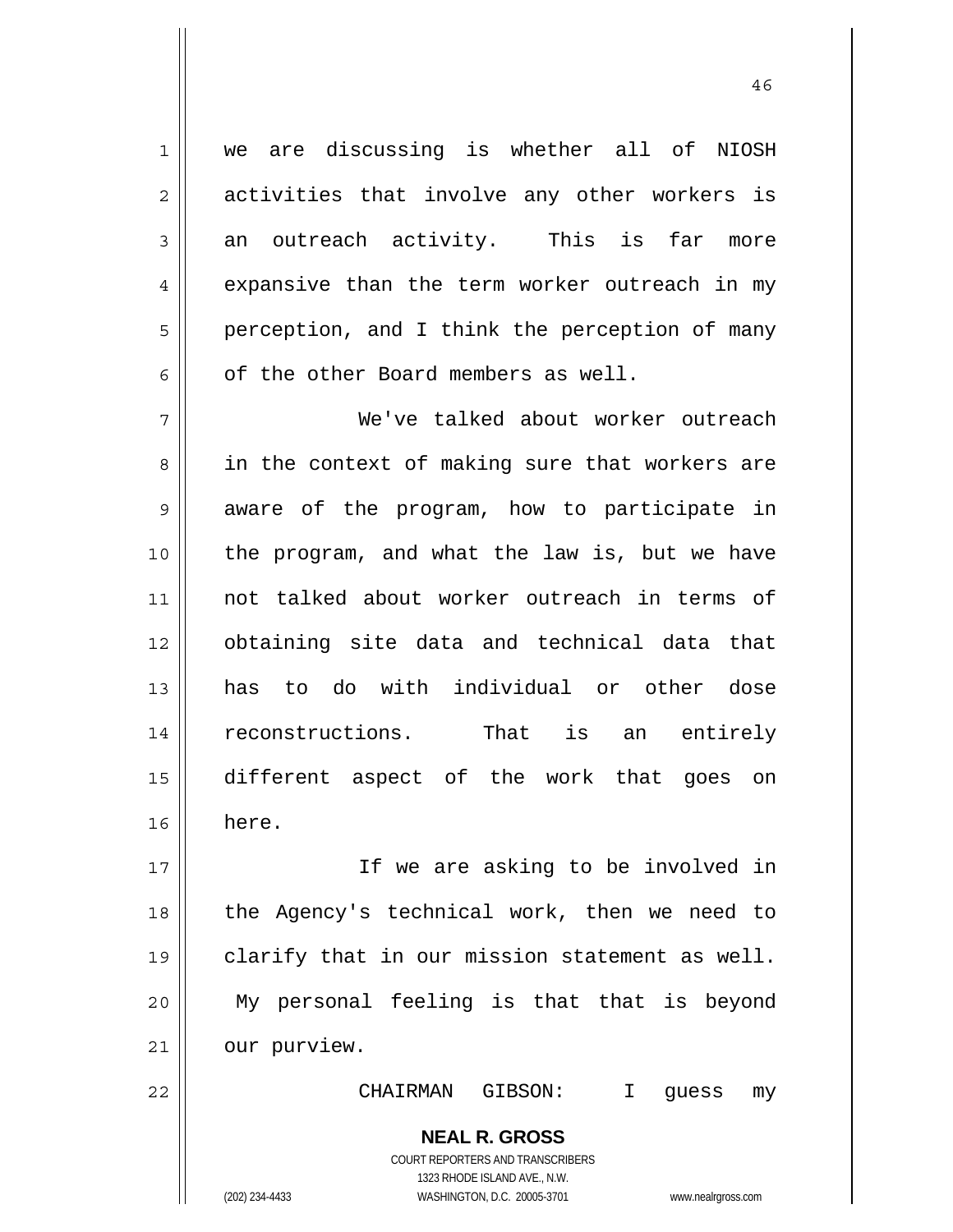1 2 3 4 5 6 7 8 9 10 11 comments would be Josie gave us this copy of the original motion, and it clearly to me states that we want to determine if the information from the workers is being used in the dose reconstruction, the site profiles properly. So I think that is clearly within at least the intent of the Board adopting this Work Group. It may have gotten lost somewhere in the time and in the language that we have developed here, but I thought we were going to try to pull that back out.

12 13 14 15 16 17 18 19 20 21 22 But the issue that we are discussing here is, from my perspective, I wanted to make sure that the workers in the field, their information carries as much weight and is used when appropriate in dose reconstructions and site profiles, and if there's meetings to go on with folks from the sites, or formerly from the sites, that are helping NIOSH essentially develop their policies, their procedures, how they are going to do business, I agree that it may be

> **NEAL R. GROSS** COURT REPORTERS AND TRANSCRIBERS 1323 RHODE ISLAND AVE., N.W. (202) 234-4433 WASHINGTON, D.C. 20005-3701 www.nealrgross.com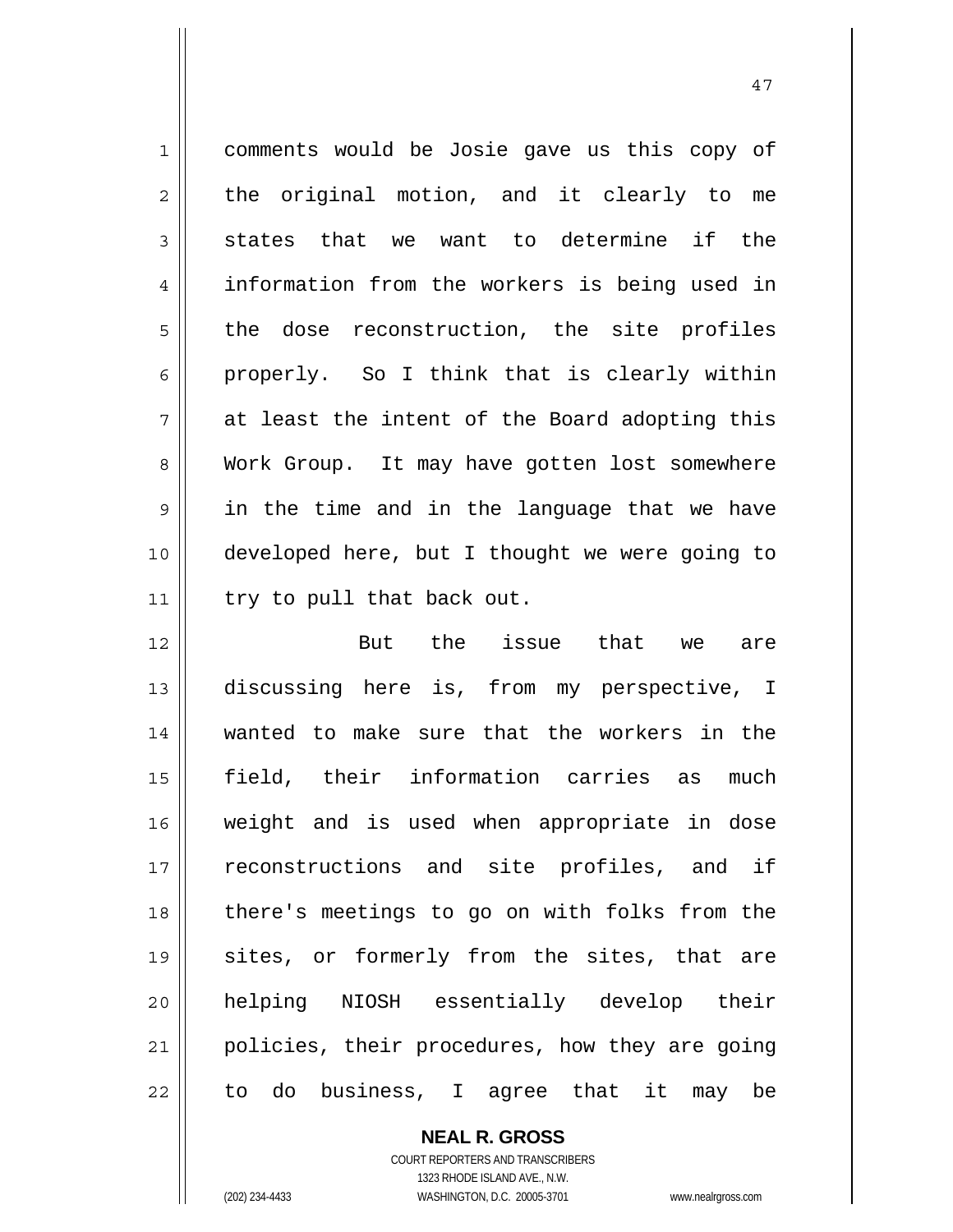1 2 3 4 5 6 7 important for us to sit in on that. That is going to help us assess how much the average Joe out in the field, how much his information is going to input the program as far as opposed to how much weight is given to some of the potentially technical people who were formerly in a rad program.

8 9 10 11 12 13 14 15 16 17 18 19 20 MEMBER MUNN: But there is no possible way we can evaluate that unless we evaluate every technical exchange that goes on with NIOSH, not only with the workers, but with non-workers as well. If we are going to say it is our job to evaluate how much weight is given from the technical data that is obtained, then we are going to say that this Work Group has the responsibility to be involved in every technical exchange that the Agency is involved in, whether it is with workers or whether it is with what you consider non-workers.

21 22 I am not sure exactly what you consider non-workers. From many perspectives,

> **NEAL R. GROSS** COURT REPORTERS AND TRANSCRIBERS 1323 RHODE ISLAND AVE., N.W. (202) 234-4433 WASHINGTON, D.C. 20005-3701 www.nealrgross.com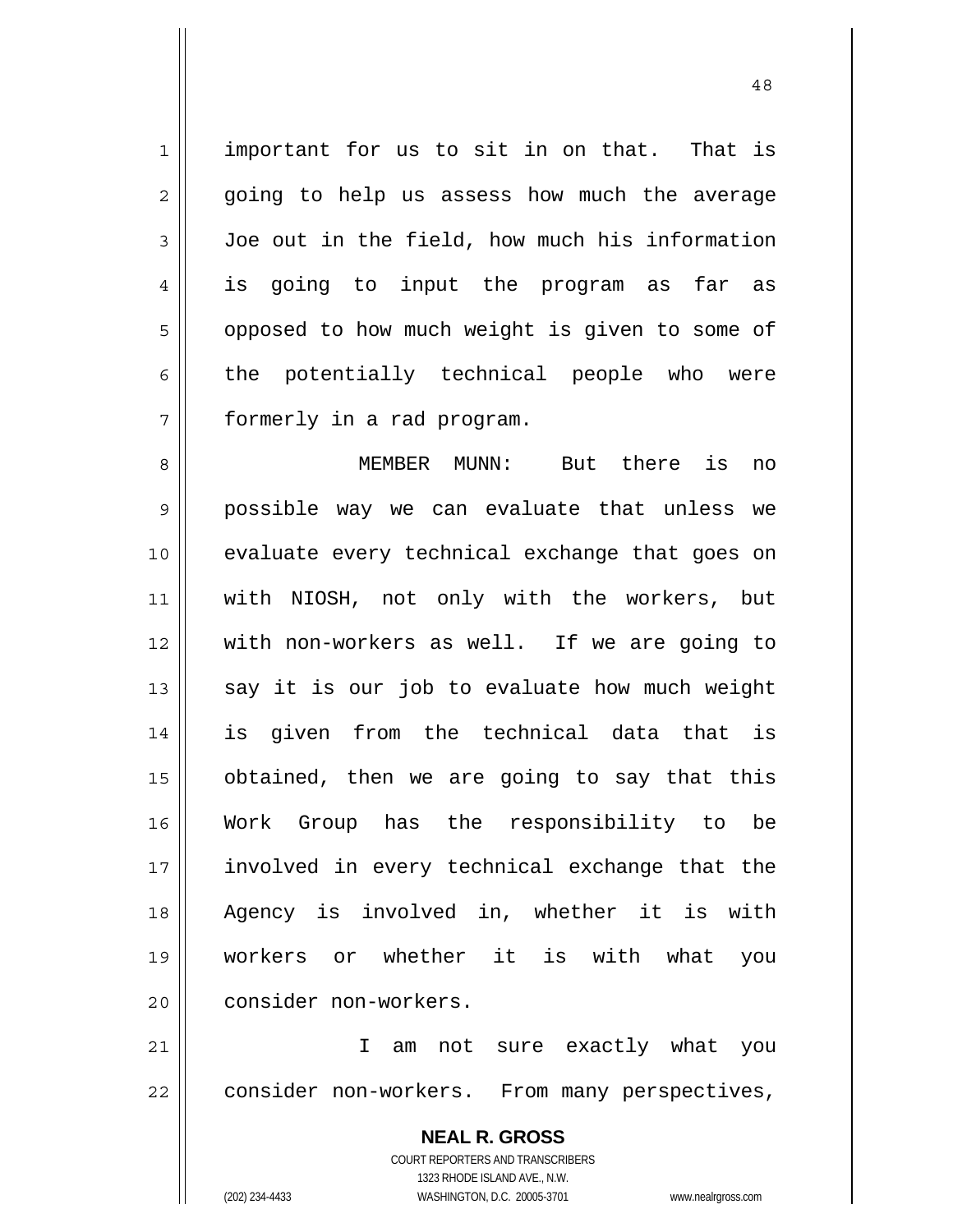anyone who is involved in this program is in one way or another a worker. But that is really asking a great deal. That is not a simple, straightforward, well, just tell us if you're going out to do some data capture.

1

2

3

4

5

49

6 7 8 9 10 11 12 CHAIRMAN GIBSON: And I didn't mean to indicate -- I mean we are not involved in -- we are not going to be able to monitor and assess every worker's input as a claimant. We are going to do an assessment, figure out how we want to monitor the program as an overview of it.

13 14 15 16 So I certainly didn't mean to indicate that we would be involved in every technical discussion that OCAS has with a group of workers.

17 18 19 20 21 22 MEMBER BEACH: And I think really this discussion is a good discussion, but when we get into how we're going to do our work, I think that will cover most of what we are talking about now. The document that is before us that we are going to discuss later I

> **NEAL R. GROSS** COURT REPORTERS AND TRANSCRIBERS 1323 RHODE ISLAND AVE., N.W. (202) 234-4433 WASHINGTON, D.C. 20005-3701 www.nealrgross.com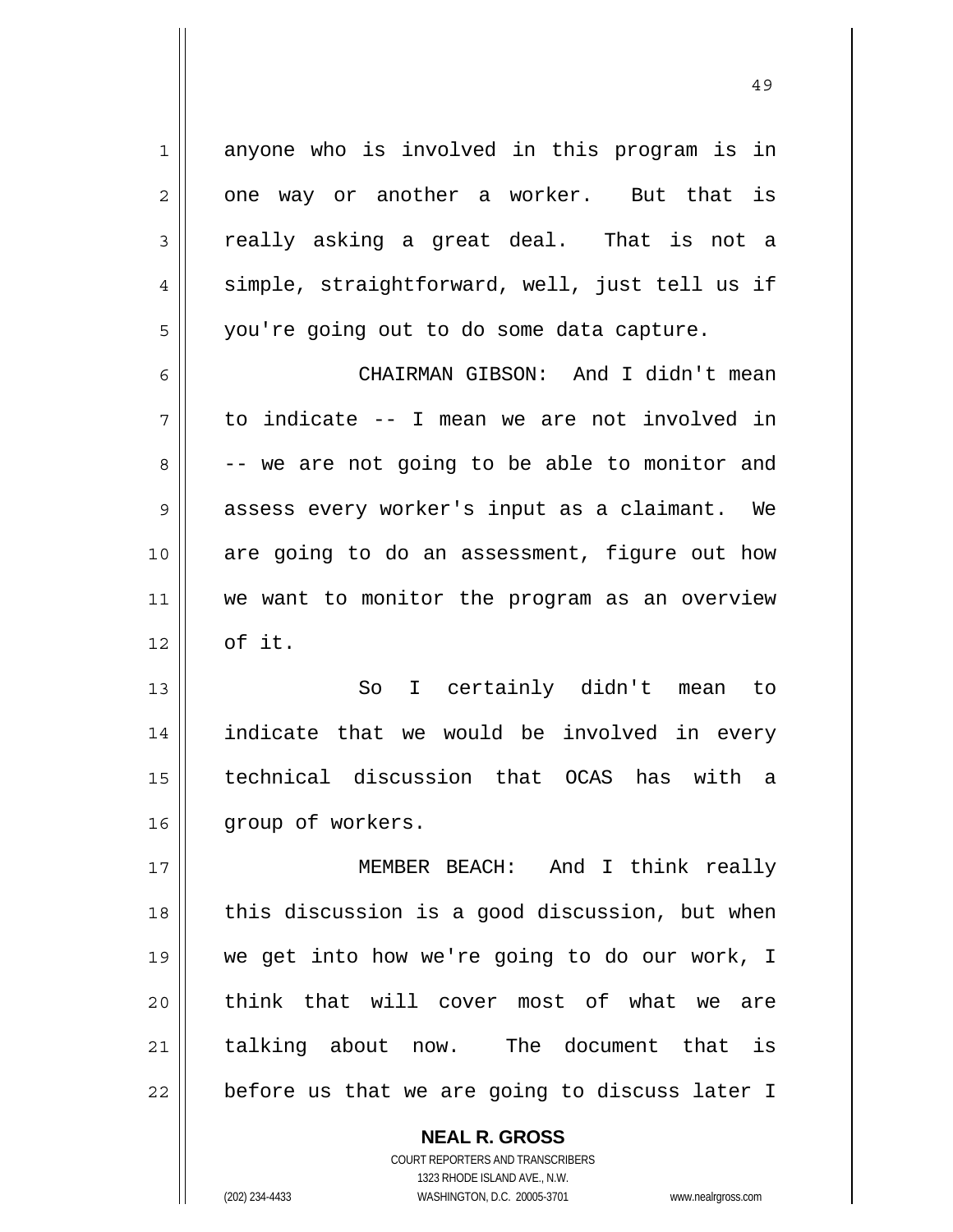|                | 50                                             |
|----------------|------------------------------------------------|
| $\mathbf{1}$   | think will cover it. It should cover it.       |
| $\overline{2}$ | CHAIRMAN GIBSON: Yes, this is an               |
| 3              | issue that $--$                                |
| 4              | MEMBER BEACH: A framework, I                   |
| 5              | should say.                                    |
| 6              | CHAIRMAN GIBSON: Make sure it                  |
| 7              | doesn't get lost in the --                     |
| 8              | MEMBER BEACH: Right. Right.                    |
| 9              | DR. ZEITOUN: But, in reality, last             |
| 10             | time we discussed, and it came from NIOSH when |
| 11             | they defined their outreach program, they      |
| 12             | defined it, that it is a focus group that      |
| 13             | always meets, and it's part of that outreach   |
| 14             | program. So, if we say, outreach, we are       |
| 15             | using what they gave us as their outreach      |
| 16             | program, and we are talking about it.          |
| 17             | Like, for example, this also came              |
| 18             | with this document that they sent to us or     |
| 19             | sent it to everybody. It said, there is an     |
| 20             | audience. This are SEC evaluation report       |
| 21             | issues: The audience is a focus group of       |
| 22             | current and all former workers to discuss      |
|                | <b>NEAL R. GROSS</b>                           |

COURT REPORTERS AND TRANSCRIBERS 1323 RHODE ISLAND AVE., N.W.

 $\mathsf{II}$ 

 $\overline{\phantom{a}}$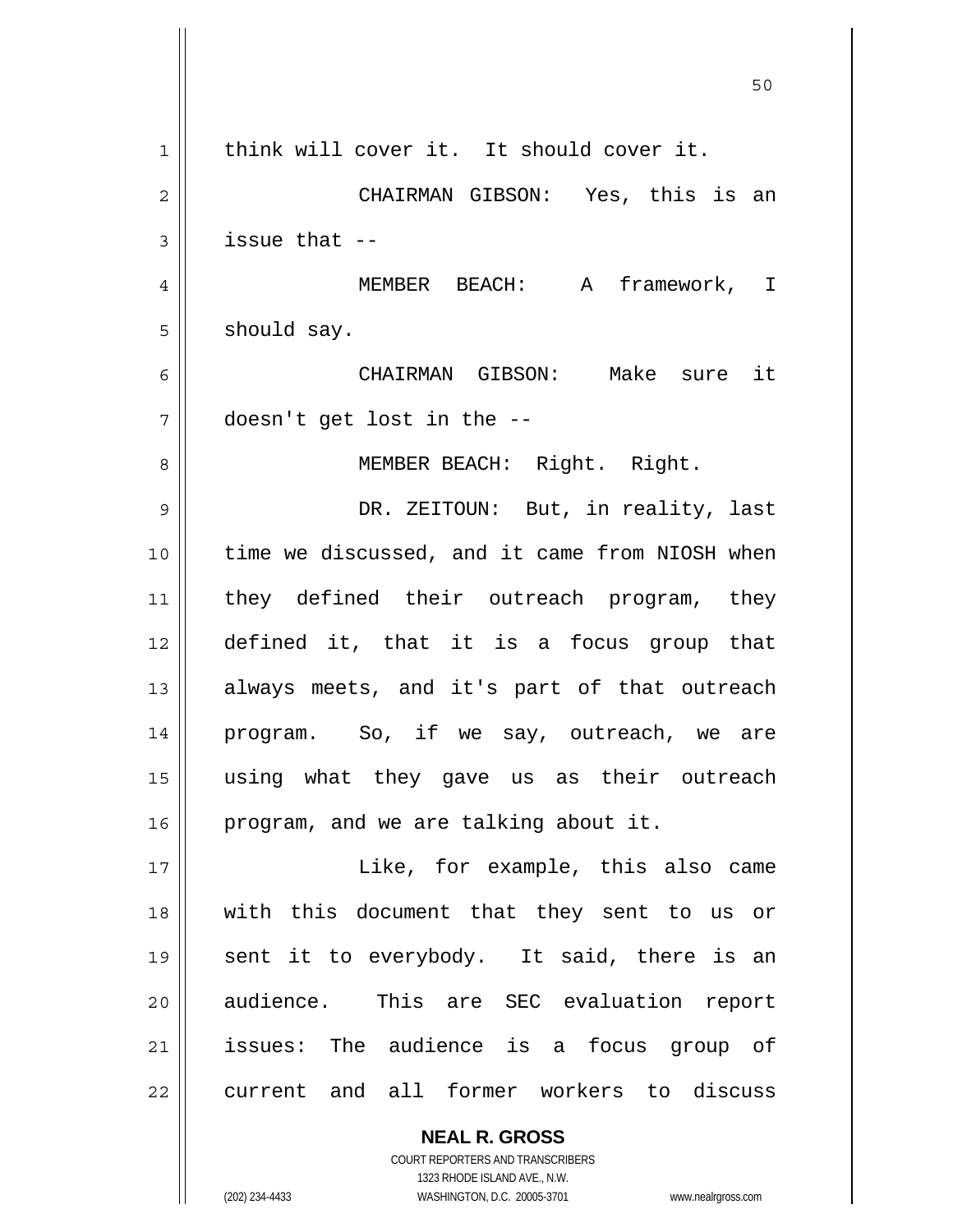**NEAL R. GROSS** COURT REPORTERS AND TRANSCRIBERS 1323 RHODE ISLAND AVE., N.W. (202) 234-4433 WASHINGTON, D.C. 20005-3701 www.nealrgross.com 1 2 3 4 5 6 7 8 9 10 11 12 13 14 15 16 17 18 19 20 21 22 specific issues identified by OCAS or its contractor during the SEC evaluation process. This could cover certain issues of this kind of nature. What's the neutron issues? How the technology is, you know, so we, as the Board, will learn the process with them and along with them, so we can be in parallel. So some of it may not be needed, but just looking at what NIOSH defined to us last time on 6/16, this issue could be covered. I'm just looking at this here. MEMBER MUNN: What I'm trying to get at here is the definition of data capture. DR. ZEITOUN: Right, right, right. MEMBER MUNN: It is one thing to talk to workers about what transpires. It is an entirely different thing to be looking through records and capturing data. MEMBER BEACH: In my mind, we weren't talking about looking at the records. MEMBER MUNN: With or without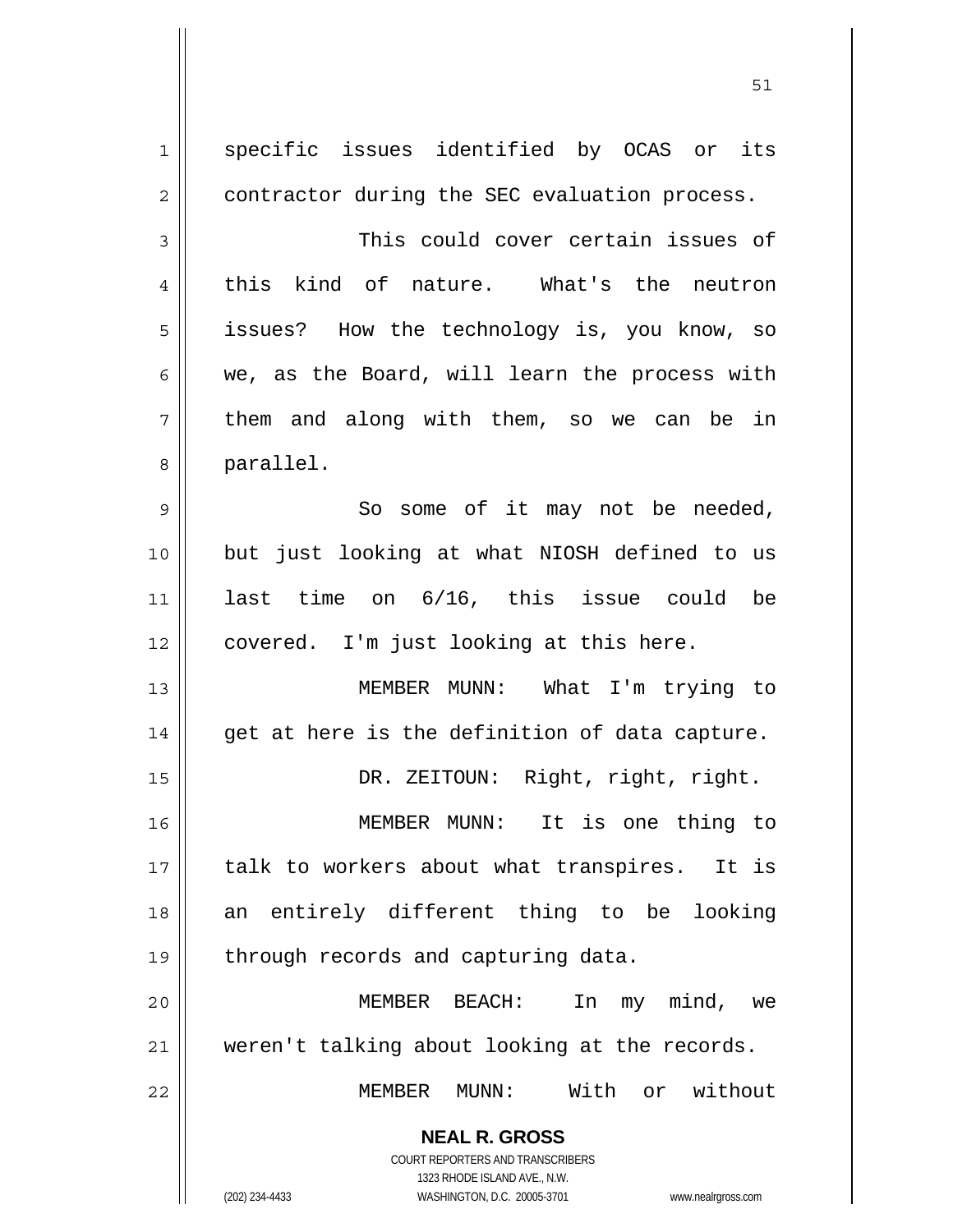| $\mathbf 1$ | workers involved, and if you are saying, if we |
|-------------|------------------------------------------------|
| 2           | are going to define interactions between the   |
| 3           | Agency and workers as worker outreach, when    |
| 4           | the purpose is to obtain data, then we need to |
| 5           | clarify that. It has not been clear to all of  |
| 6           | us that interviewing workers with respect to   |
| 7           | data is worker outreach. I guess if that is    |
| 8           | what we are going to do, then that needs to be |
| 9           | clearly defined.                               |
| 10          | CHAIRMAN GIBSON: I thought I heard             |
| 11          | Larry say that they met with some of the Mound |
| 12          | folks to discuss how to use their model.<br>It |
| 13          | wasn't necessarily to get data from them, was  |
| 14          | it? Or is there a distinction between that?    |
| 15          | MR. ELLIOTT: It<br>was to better               |
| 16          | understand a technical issue about exposures.  |
| 17          | MS. ROBERTSON-DeMERS: It was to                |
| 18          | pass the model by the workers, so that they    |
| 19          | could concur with it or not concur with it.    |
| 20          | DR. MAKHIJANI: Just going back to              |
| 21          | some of the earlier work in which I was        |
| 22          | involved, and having helped with the draft     |
|             |                                                |

**NEAL R. GROSS** COURT REPORTERS AND TRANSCRIBERS 1323 RHODE ISLAND AVE., N.W.

 $\mathbf{I}$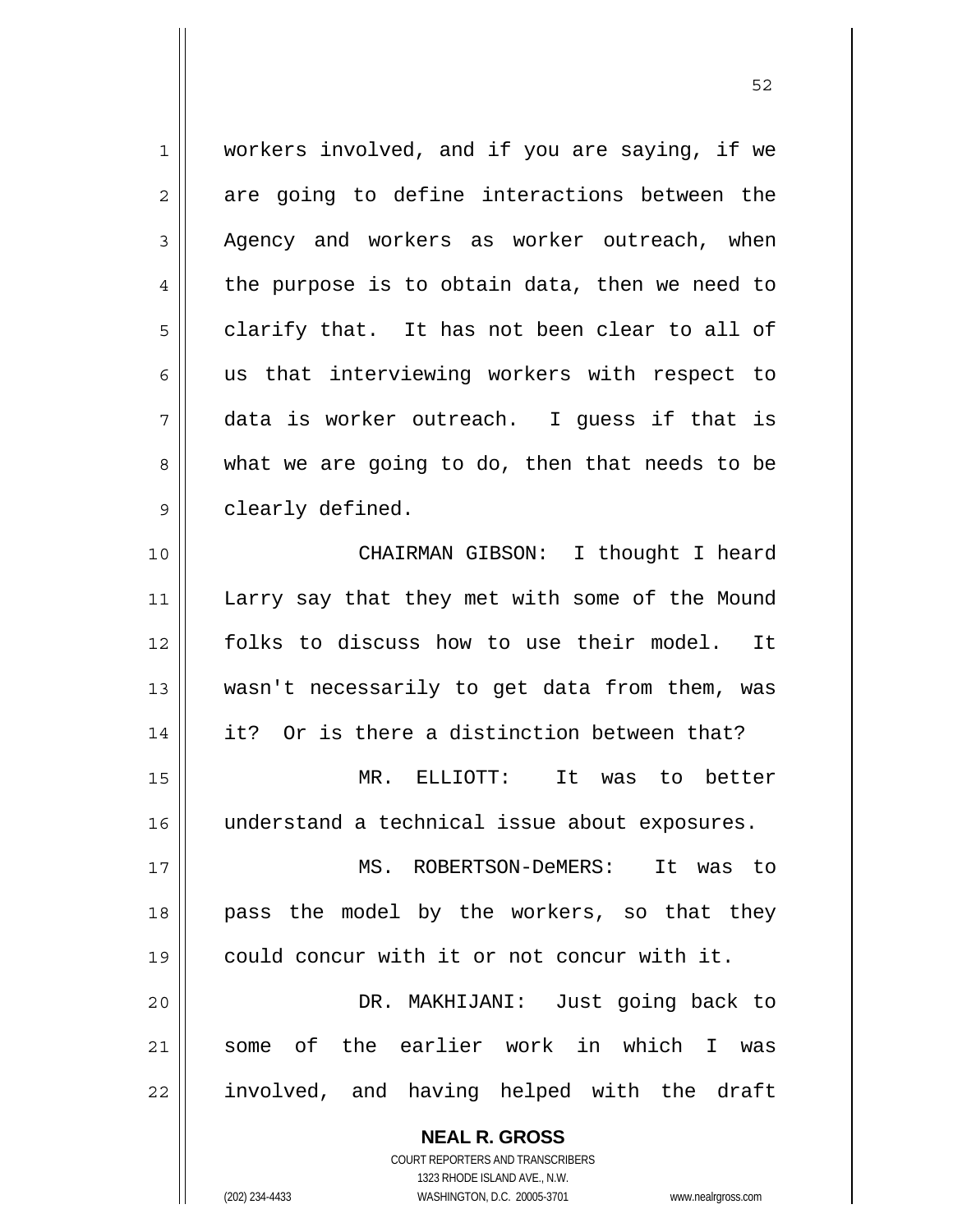1 2 3 4 5 6 7 8 9 10 11 12 13 14 15 16 document that is before you, it seems to me that a central part of this is not about individual dose reconstructions and the CATIs and the information, which has been separately evaluated under your Work Group, but the systematic information that would affect the understanding of the sites, what went on over there, working conditions, the kind of thing that we did when we got a diagram of the Bethlehem Steel plant and we didn't understand the full layout thing, and we consulted with workers and created a diagram so we actually understand how the uranium went from one place to another, rather than something that would affect one person's dose reconstruction. I think, in my mind at least, that

17 18 19 20 21 22 is one of the main things that was captured by what Ted said, obtain and use the information from workers more in their capacity as site experts. We are treating all workers as site experts that have information that could help the overall process, and not just their claim.

> COURT REPORTERS AND TRANSCRIBERS 1323 RHODE ISLAND AVE., N.W. (202) 234-4433 WASHINGTON, D.C. 20005-3701 www.nealrgross.com

**NEAL R. GROSS**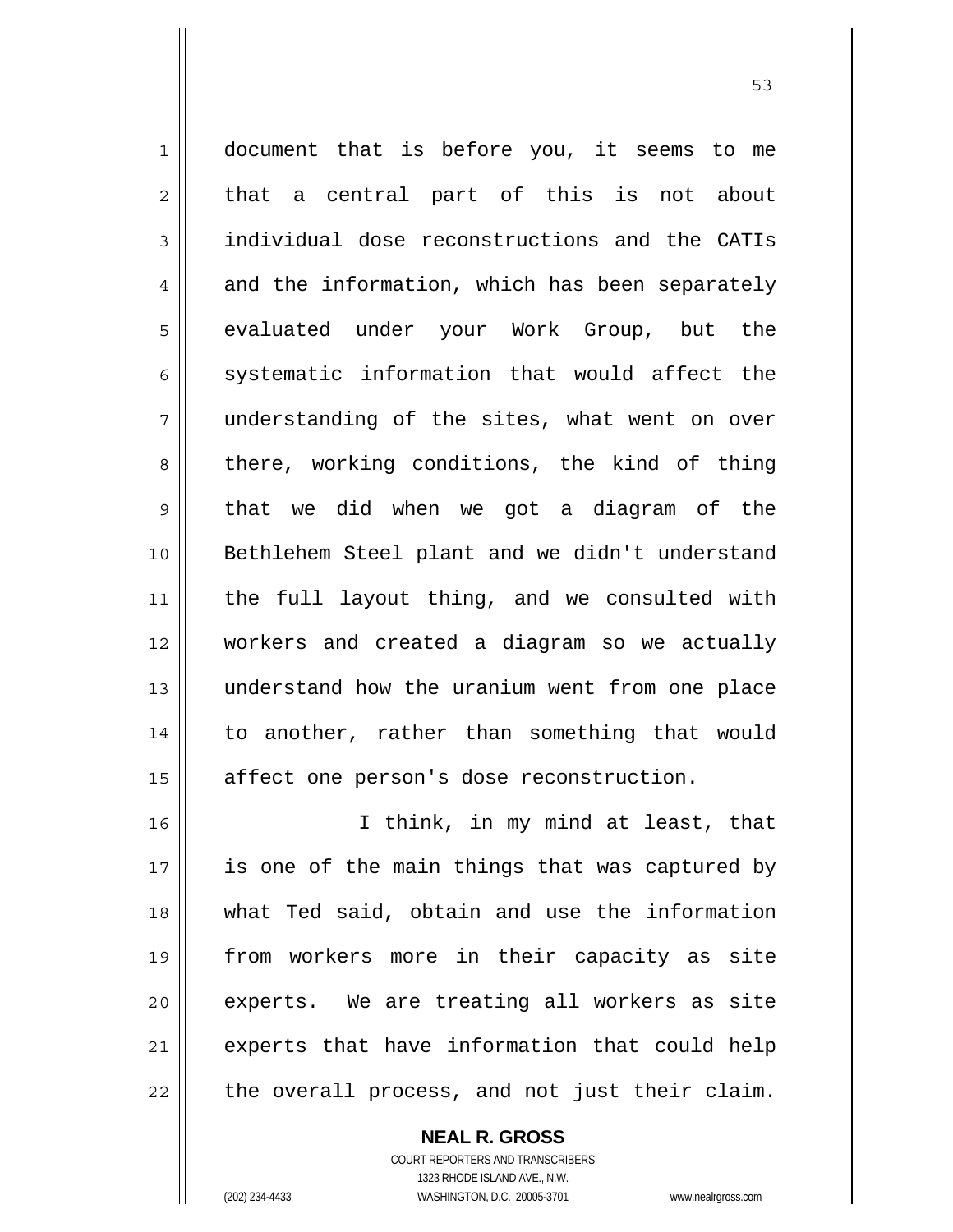| $\mathbf 1$    | At least that is how I am understanding it,   |
|----------------|-----------------------------------------------|
| $\overline{2}$ | but maybe I am mistaken.                      |
| 3              | MR. ELLIOTT: I think we are on the            |
| 4              | same page.                                    |
| 5              | DR. MAKHIJANI: Okay. So it isn't              |
| 6              | broad as all interactions or all<br>as        |
| 7              | conversations. I think it is more focused.    |
| 8              | DR. ZEITOUN: And it has been                  |
| 9              | defined in the NIOSH Outreach Program itself  |
| 10             | last time. It has been this is the type of    |
| 11             | meetings and this is information-gathering    |
| 12             | that includes smaller groups. We need to      |
| 13             | refine what we understand are the certain     |
| 14             | issues to really then define. That is why we  |
| 15             | worked with that frame that was defined to us |
| 16             | last time, on 6/16.                           |
| 17             | MR. ELLIOTT: I kind of lost track             |
| 18             | of what we're talking about here because I    |
| 19             | envisioned that this working group would      |
| 20             | somehow look at how we talk to workers, what  |
| 21             | our purpose in talking to workers is, and how |
| 22             | that benefits the program.                    |

COURT REPORTERS AND TRANSCRIBERS 1323 RHODE ISLAND AVE., N.W. (202) 234-4433 WASHINGTON, D.C. 20005-3701 www.nealrgross.com

**NEAL R. GROSS**

 $\mathsf{II}$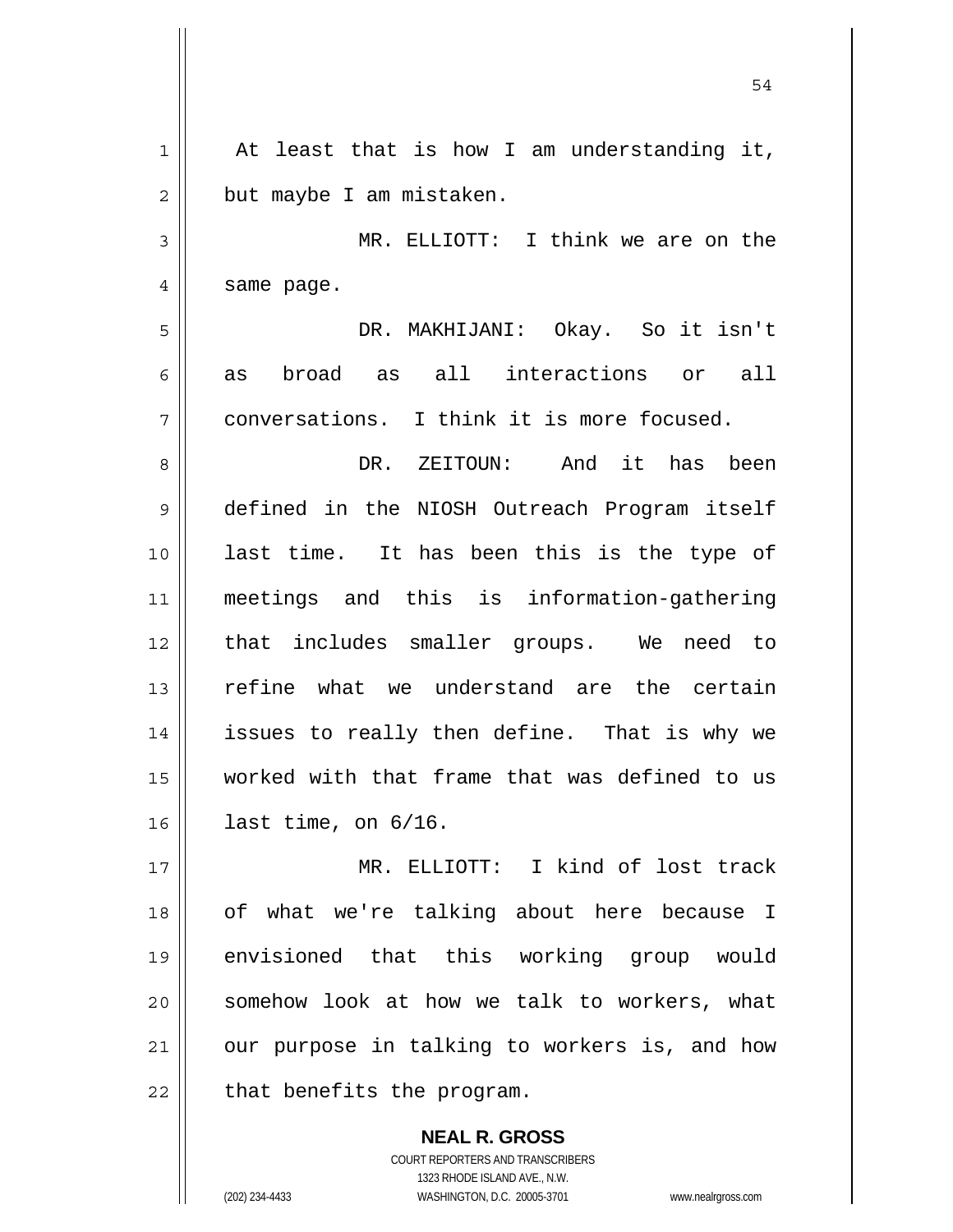| 1  | So, in that light, I think, yes,                                    |
|----|---------------------------------------------------------------------|
| 2  | you are going to have a presence in these                           |
| 3  | conversations, in these discussions, on                             |
| 4  | technical issues. I'm glad to hear it wasn't                        |
| 5  | data capture because that is a whole different                      |
| 6  | problem and ball game, and I don't consider                         |
| 7  | data capture outreach.                                              |
| 8  | So what's the rub here? I'm lost                                    |
| 9  | in what $-$                                                         |
| 10 | MEMBER BEACH: My original thought                                   |
| 11 | was, when we were on the action item No. 3, to                      |
| 12 | compile a list of worker outreach activities,                       |
| 13 | and we have been sent those, and I just said I                      |
| 14 | wanted to be informed or we needed to be                            |
| 15 | informed of the smaller meetings, and was                           |
| 16 | there an avenue for us to be able to be                             |
| 17 | informed of those? That is kind of where we                         |
| 18 | got started.                                                        |
| 19 | MR. ELLIOTT: The smaller meetings.                                  |
|    |                                                                     |
| 20 | MEMBER BEACH: The two or three --                                   |
| 21 | the outreach where you are looking<br>for                           |
| 22 | specific information on specific --                                 |
|    | <b>NEAL R. GROSS</b>                                                |
|    | COURT REPORTERS AND TRANSCRIBERS                                    |
|    | 1323 RHODE ISLAND AVE., N.W.                                        |
|    | (202) 234-4433<br>WASHINGTON, D.C. 20005-3701<br>www.nealrgross.com |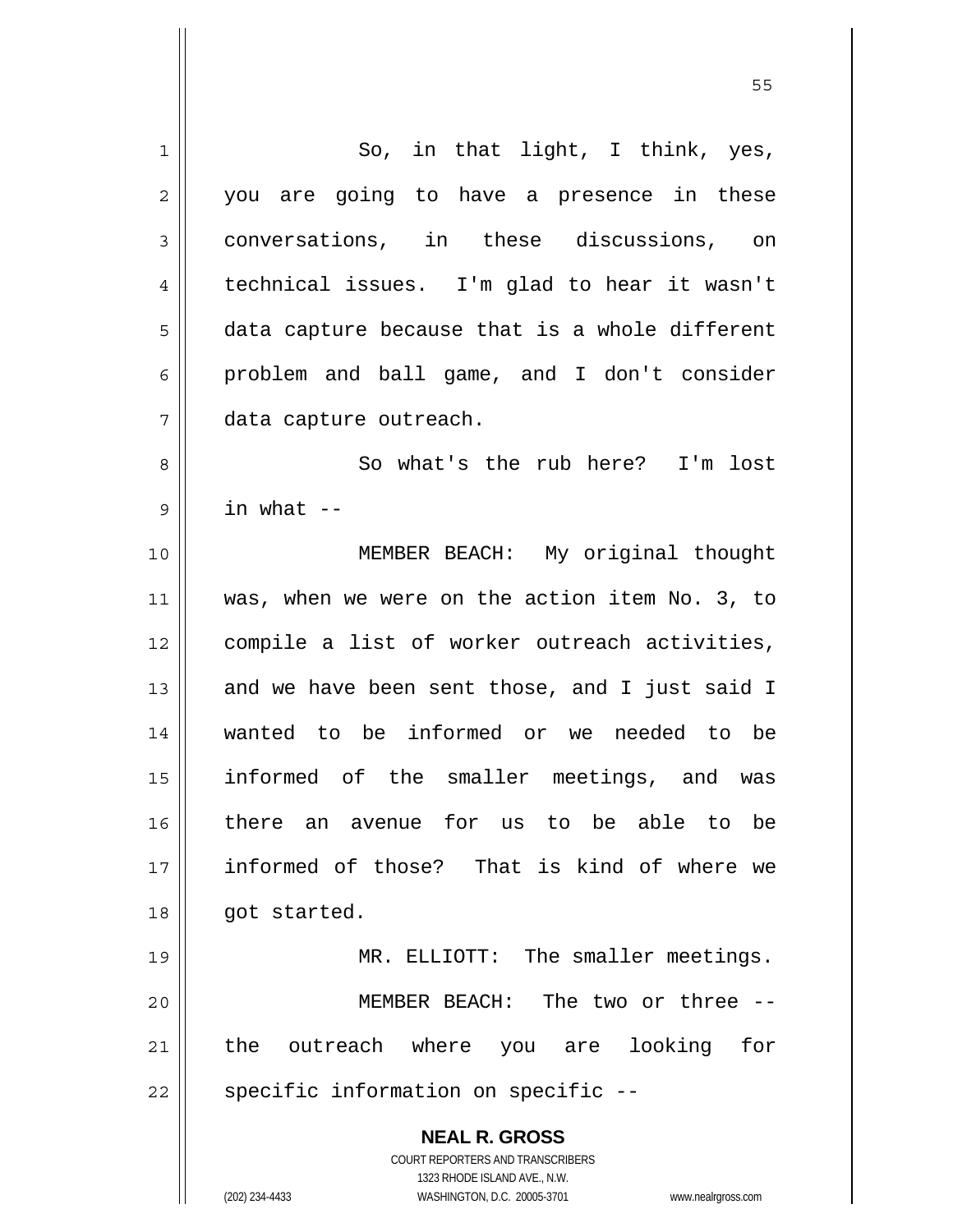| 1              | I don't make a<br>MR. ELLIOTT:                                                                      |
|----------------|-----------------------------------------------------------------------------------------------------|
| $\overline{c}$ | distinction in my mind. That's outreach.                                                            |
| 3              | MEMBER BEACH: But we just haven't                                                                   |
| 4              | been notified of those. To this date, we have                                                       |
| 5              | not been notified of those. So that is where                                                        |
| 6              | my question came in.                                                                                |
| 7              | MS. ELLIOTT: If I may make a                                                                        |
| 8              | point, when we made those four types of                                                             |
| 9              | meetings, basically, we were talking about                                                          |
| 10             | trips that go out during the SEC evaluation                                                         |
| 11             | period when the HPs have questions that need                                                        |
| 12             | to be clarified from people who worked at the                                                       |
| 13             | site. So that is during the evaluation                                                              |
| 14             | process, before the evaluation report is                                                            |
| 15             | submitted to the Board.                                                                             |
| 16             | The other ones, where they go out                                                                   |
| 17             | to talk to site experts, are often after those                                                      |
| 18             | evaluation reports are submitted and the                                                            |
| 19             | working groups have questions, and that leads                                                       |
| 20             | more investigation. So there<br>is<br>to<br>a                                                       |
| 21             | difference.                                                                                         |
| 22             | in<br>that<br>MR. ELLIOTT:<br>So                                                                    |
|                | <b>NEAL R. GROSS</b>                                                                                |
|                | COURT REPORTERS AND TRANSCRIBERS                                                                    |
|                | 1323 RHODE ISLAND AVE., N.W.<br>(202) 234-4433<br>WASHINGTON, D.C. 20005-3701<br>www.nealrgross.com |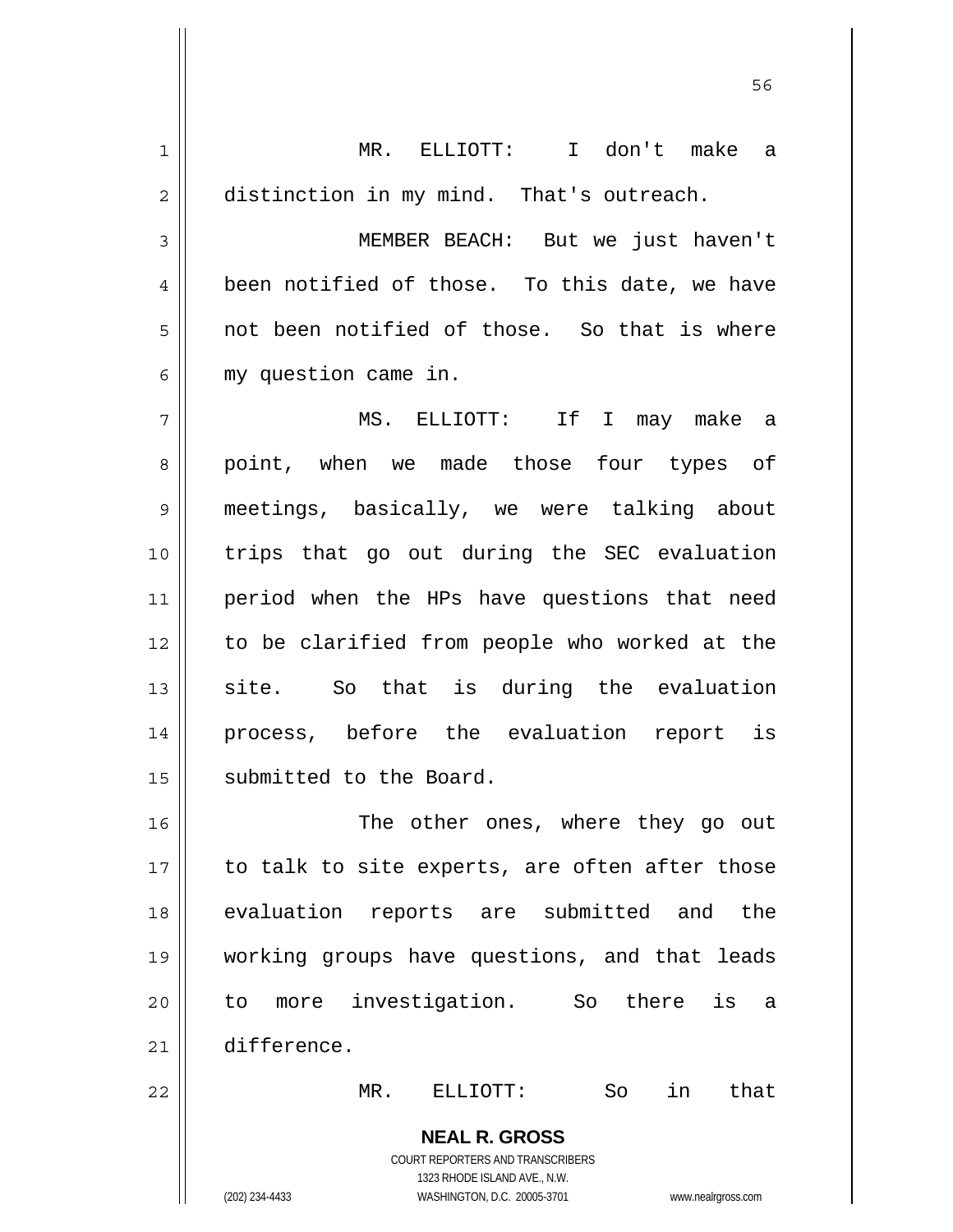1 2 difference, you are saying you don't see that latter part being outreach?

57

3 4 5 6 MS. ELLIOTT: Well, I am not going to say that. Okay? I'm not going to say it is not outreach, but it is connected in a different way.

7 8 9 10 11 MR. ELLIOTT: It is not outreach in my mind because it is not driven by our interest to find, you know, to establish our position. It is driven by the review process, the deliberation process.

12 13 14 MS. ELLIOTT: Correct. That is my point. That is what I am saying. That is the bottom-line clarification right there.

15 16 MS. ROBERTSON-DeMERS: Well, this is Kathy.

17 18 19 20 21 22 In the case of this Mound meeting, we have already been tasked with reviewing the SEC evaluation report, and NIOSH went out and pulled together a group of experts, which is what I would call a focus group, to obtain information on neutron exposure.

> COURT REPORTERS AND TRANSCRIBERS 1323 RHODE ISLAND AVE., N.W. (202) 234-4433 WASHINGTON, D.C. 20005-3701 www.nealrgross.com

**NEAL R. GROSS**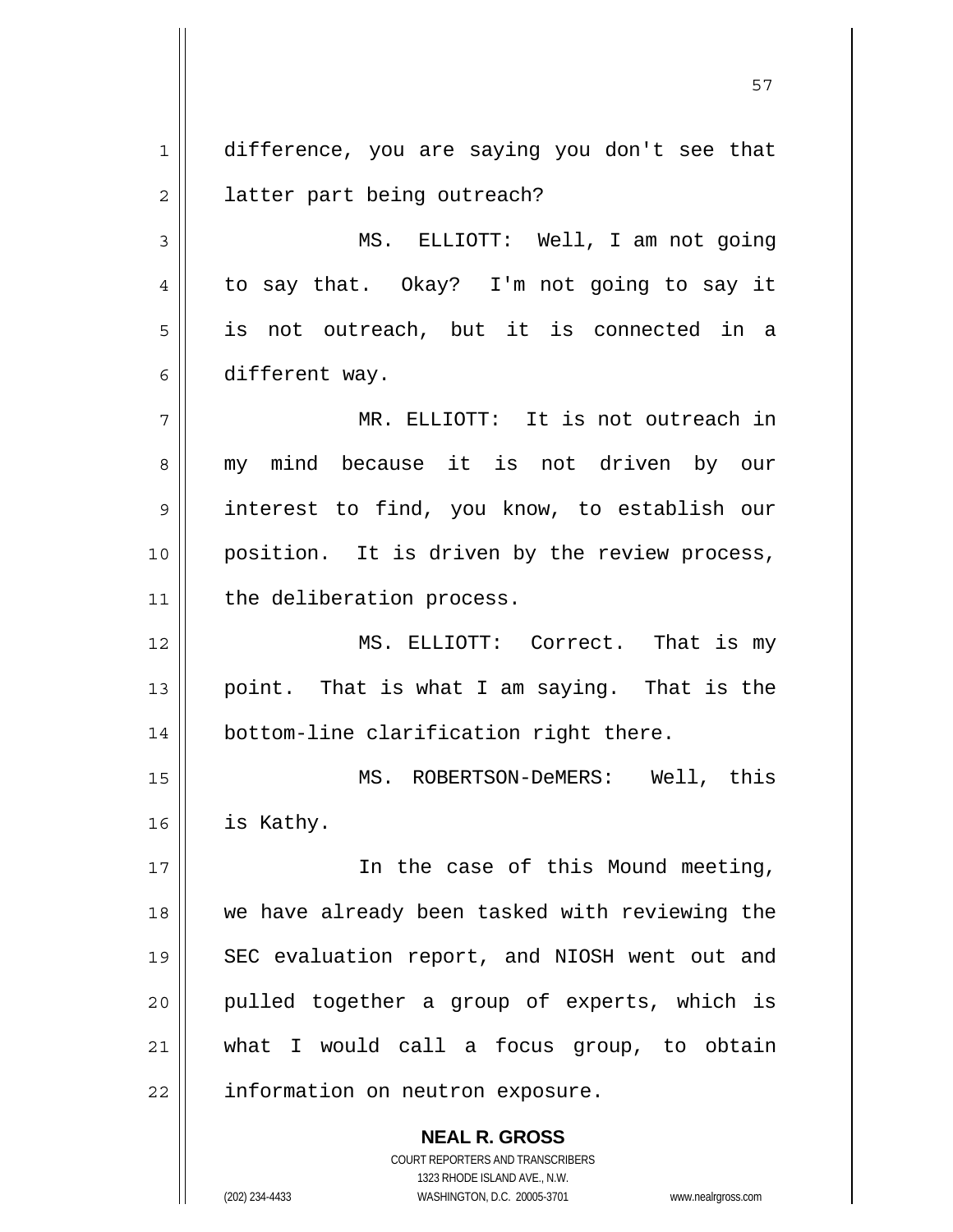**NEAL R. GROSS** COURT REPORTERS AND TRANSCRIBERS 1323 RHODE ISLAND AVE., N.W. (202) 234-4433 WASHINGTON, D.C. 20005-3701 www.nealrgross.com 58 1 2 3 4 5 6 7 8 9 10 11 12 13 14 15 16 17 18 19 20 21 22 MR. ELLIOTT: In reaction to your review comments. MS. ROBERTSON-DeMERS: They were developing a white paper. MR. ELLIOTT: Yes. And so can I stop you right there? In that instance, when does it become the Agency's prerogative to develop the position without the Board or its technical contractors' involvement? Is there a bright line here? And if there is no bright line, then how do you play into that? How do you sit there and not drive the development of our position or at the same time develop your position? Do you see where I am coming from? I am not trying to be obstructive here. I am just trying to think through this. MEMBER MUNN: This is the point I was trying to make. There is a dividing line somewhere. MR. ELLIOTT: You perturb the process, in my opinion, if you are even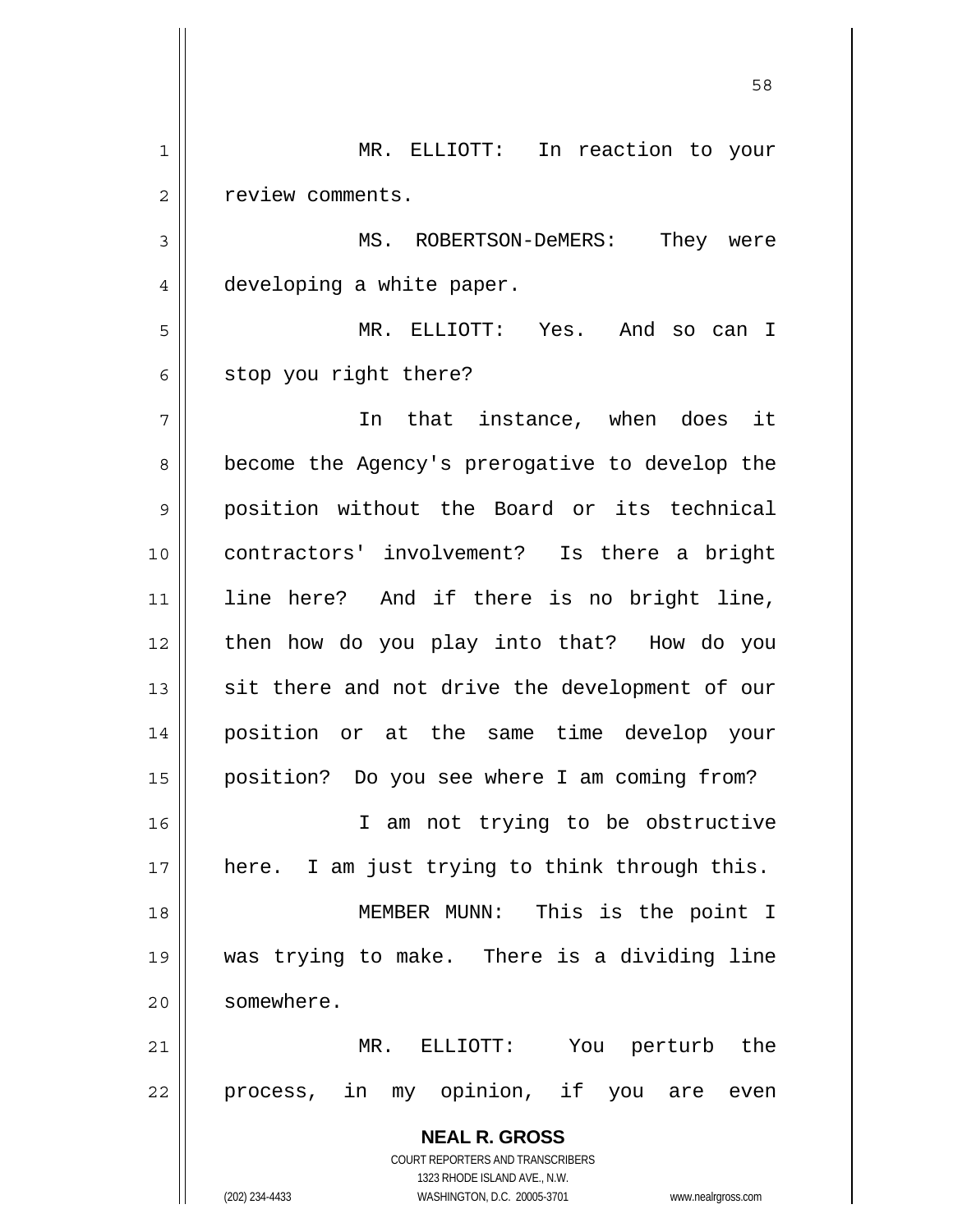1 2 3 4 5 sitting in the room and you come out of the room, you haven't said a word, but you come out of the room and you have already got your position, and you start taking your actions, based upon what you heard.

6 7 8 9 10 11 So there is going to be some interaction there. I mean we can all work together to get done what we all want to do here, and that is do the best thing for the claimants. But I want to be clear about how this is going to work.

DR. MAURO: This is John.

13 14 15 16 I think, Larry, you really brought something that I haven't thought about, and I think it is very important. I would like to just jump in.

17 18 19 20 21 22 I think that there is a front end and a back end of the process. I think that way. Most of our discussions in the mission statement, I guess when we were thinking, was really oriented toward the front end of the process.

> **NEAL R. GROSS** COURT REPORTERS AND TRANSCRIBERS 1323 RHODE ISLAND AVE., N.W. (202) 234-4433 WASHINGTON, D.C. 20005-3701 www.nealrgross.com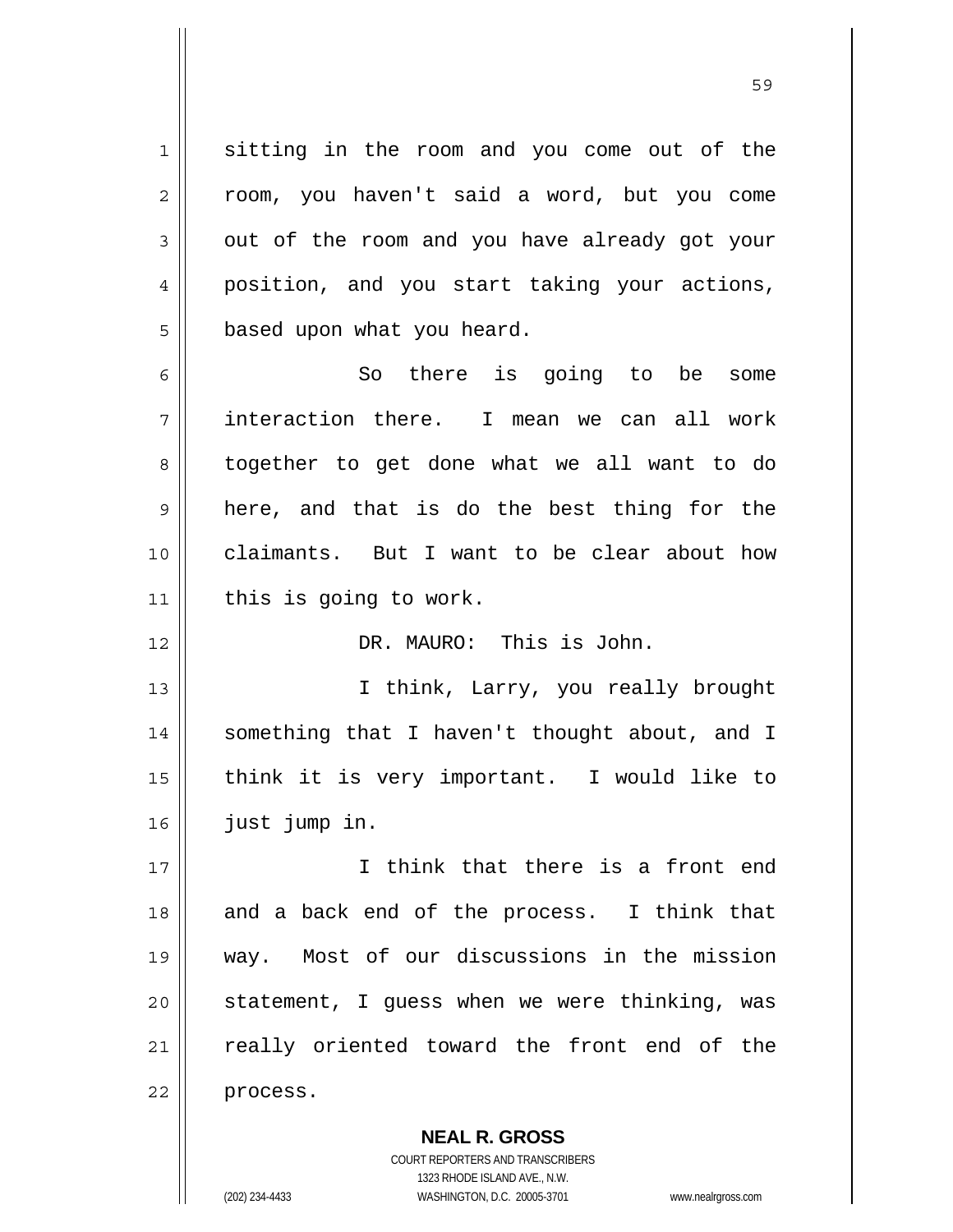| $\mathbf 1$  | Now you are bringing in something                        |
|--------------|----------------------------------------------------------|
| $\mathbf{2}$ | very important on the role of, let's say, the            |
| 3            | Board and the Work Group on the back end of              |
| 4            | the process. That is, okay, now we are moving            |
| 5            | down a road where all the work products are              |
| 6            | in, the site profiles are in, the evaluation             |
| 7            | report is in, and we're in the process of                |
| 8            | preparing white papers, where NIOSH is taking            |
| 9            | some actions, perhaps SC&A is taking some                |
| 10           | actions, gathering information.                          |
| 11           | I think when we are in that mode,                        |
| 12           | and this is just a thought, things become a              |
| 13           | little simpler. What I mean by that is that              |
| 14           | I guess I see the thing that I am<br>most                |
| 15           | interested in is that the information that is            |
| 16           | gathered in that back end of the process is              |
| 17           | recorded in a way that everyone has access to            |
| 18           | it and could review it.                                  |
| 19           | So that when we go into our                              |
| 20           | deliberations regarding the information we now           |
| 21           | have available to us, the Board is in a                  |
| 22           | position to feel confident that all of the               |
|              | <b>NEAL R. GROSS</b><br>COURT REPORTERS AND TRANSCRIBERS |

 $\sim$  60

1323 RHODE ISLAND AVE., N.W.

 $\prod$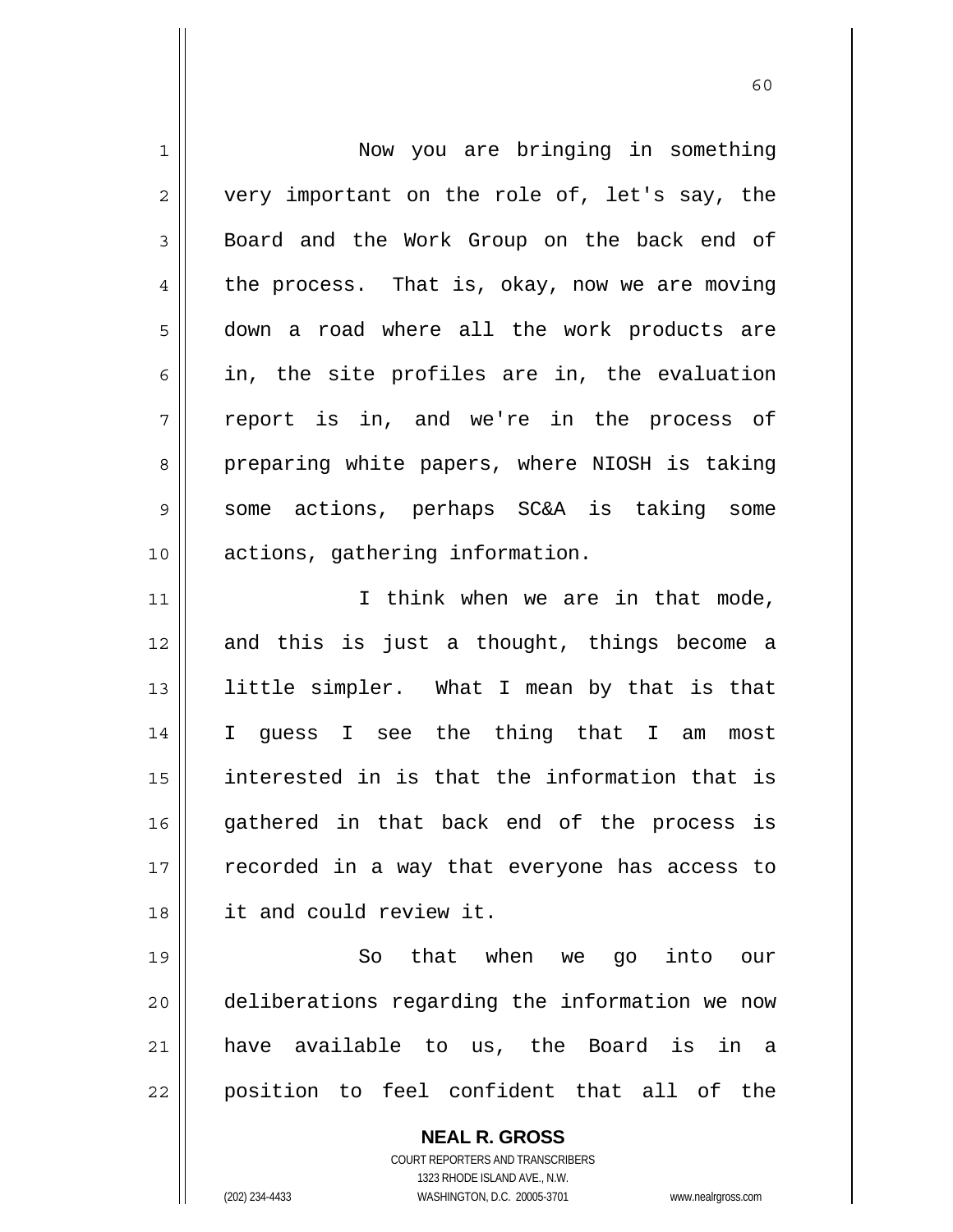information that was gathered has been documented and can be evaluated, so that judgments could be made whether or not the issue is being properly closed or dealt with.

5 6 7 8 9 10 11 12 13 14 15 It is a lot different, I would say, this living dynamic that occurs in the back end of the process is something that I would say would be very difficult to monitor to terms of as it is going on, but it is certainly not difficult to monitor to see to make sure that the information that was gathered was, in fact, documented and it was, in fact, taken into consideration in the products, the white papers that are generated as a result of that process.

16 17 18 19 20 21 22 So I never thought about that distinction, but I think it is an important distinction, the front end and the back end, and the role of the Work Group in terms of monitoring and assessing -- I'm sorry monitoring and evaluating the acquisition and use of the information.

> **NEAL R. GROSS** COURT REPORTERS AND TRANSCRIBERS 1323 RHODE ISLAND AVE., N.W. (202) 234-4433 WASHINGTON, D.C. 20005-3701 www.nealrgross.com

1

2

3

4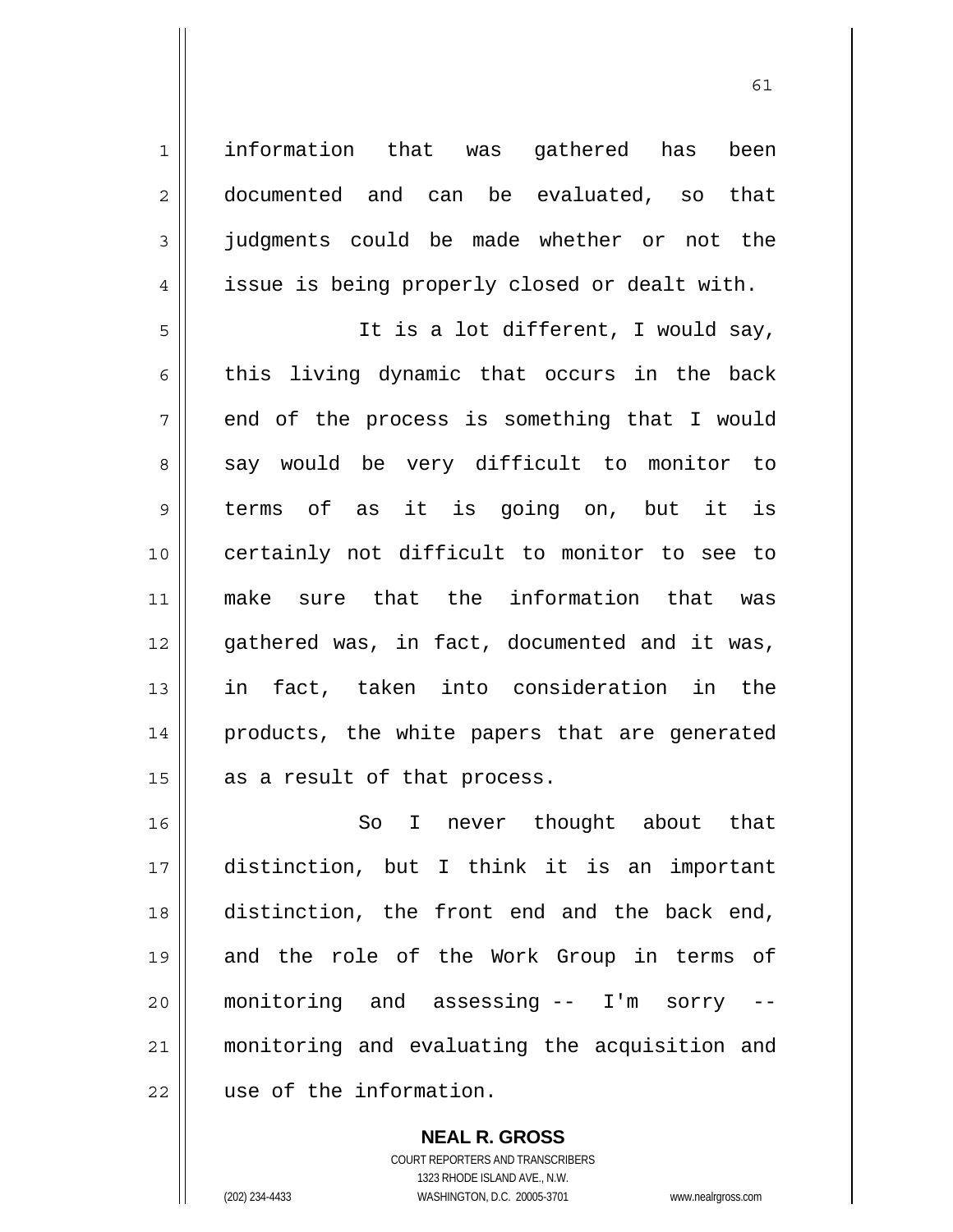| 1              | may want to make a distinction<br>We                                |
|----------------|---------------------------------------------------------------------|
| $\overline{c}$ | here.                                                               |
| 3              | MEMBER MUNN: It seems that a                                        |
| 4              | distinction is almost required. The                                 |
| 5              | difference that Larry mentioned seems<br>very                       |
| 6              | logical, the difference being the motivation.                       |
| 7              | With respect to worker outreach, it                                 |
| 8              | is an outreach activity if it is an effort on                       |
| 9              | behalf of the Agency to incorporate workers                         |
| 10             | into the information-gathering process that is                      |
| 11             | ongoing.                                                            |
| 12             | If it is an interaction with                                        |
| 13             | workers as a result of either an SC&A or a                          |
| 14             | Board request for such an action, then that's                       |
| 15             | not really a worker outreach. That is a                             |
| 16             | followup to a directive that has come from the                      |
| 17             | Board's contractor or from the Board. That                          |
| 18             | doesn't appear to be the same thing as a                            |
| 19             | worker outreach, per se.                                            |
| 20             | MEMBER BEACH: Per the Procedure                                     |
|                |                                                                     |
| 21             | 012, it is considered one of the Outreach                           |
| 22             | Focus Work Group meetings, which is exactly                         |
|                | <b>NEAL R. GROSS</b>                                                |
|                | COURT REPORTERS AND TRANSCRIBERS<br>1323 RHODE ISLAND AVE., N.W.    |
|                | (202) 234-4433<br>WASHINGTON, D.C. 20005-3701<br>www.nealrgross.com |

 $\sim$  62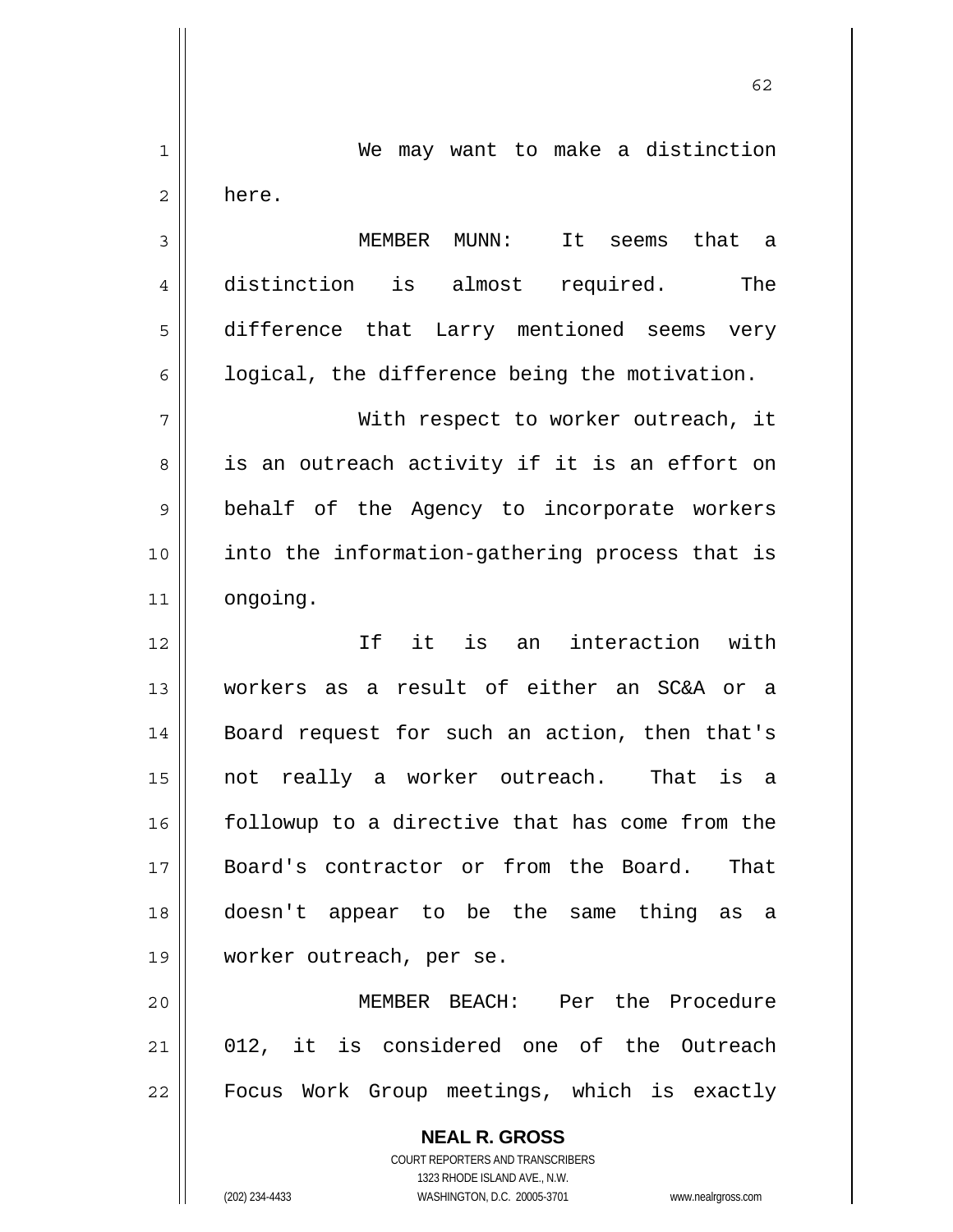what we are talking about. You are bringing a group of individuals together for a specific reason, and it is covered in this procedure. So that is why I looked at it as a Work Group, Worker Outreach.

6 7 8 DR. MAKHIJANI: I think we are looking at two different things. I certainly understand Larry's concern here.

9 10 11 12 13 14 15 16 If you are developing a draft document internally, say a site profile on something that hasn't been studied, published, or presented to the Board, every institution needs to have some room to develop, you know, to be able to talk internally and publish a document, go through their own internal review process. We do that as SC&A.

17 18 19 20 21 22 So this thorium thing that just came up must have gone through eight internal circulations before it went out. It was a complicated document, and it required a lot of assessing the data. There's statisticians involved, and so on. You want to be able to

> **NEAL R. GROSS** COURT REPORTERS AND TRANSCRIBERS 1323 RHODE ISLAND AVE., N.W. (202) 234-4433 WASHINGTON, D.C. 20005-3701 www.nealrgross.com

1

2

3

4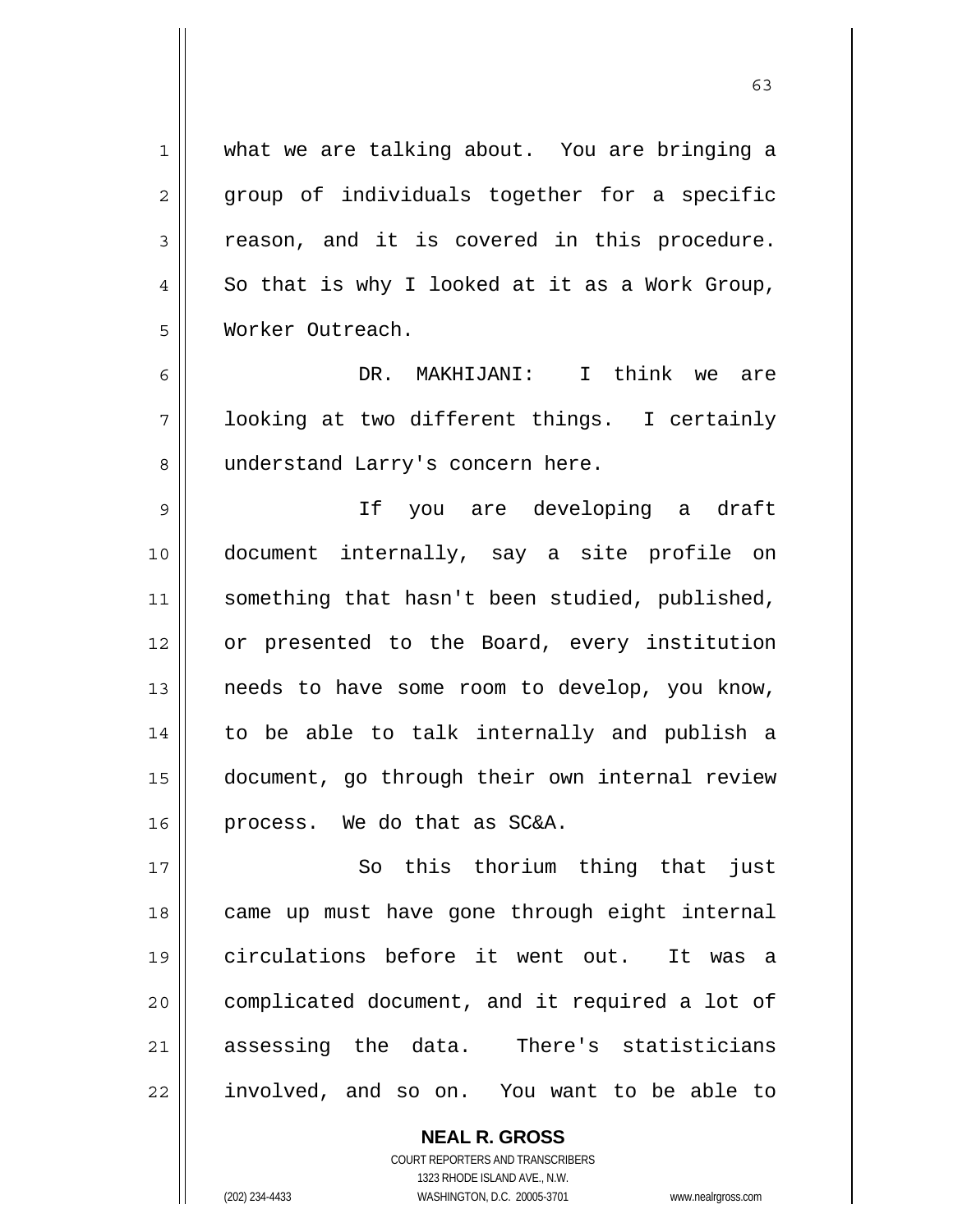1 do that.

| $\overline{2}$ | But there are two other things                 |
|----------------|------------------------------------------------|
| $\mathfrak{Z}$ | where I think the confusion creeps in. One     |
| 4              | was the original purpose where we started, if  |
| 5              | I remember right, is NIOSH was conducting      |
| 6              | outreach activities, gathering information     |
| 7              | from workers. The idea wasn't that SC&A would  |
| 8              | be evaluating the substance of what NIOSH was  |
| 9              | gathering, but simply the process of gathering |
| 10             | that information, whether NIOSH would be       |
| 11             | effective, whether it was being properly       |
| 12             | documented, and whether the workers, what they |
| 13             | said meant anything to NIOSH, independently of |
| 14             | our views of whether the document you produced |
| 15             | was good, bad, indifferent material, led to    |
| 16             | good or bad dose reconstruction, or whatever.  |
| 17             | This other thing that we<br>are                |
| 18             | talking about with Mound, now we are in the    |
| 19             | middle of an SEC evaluation process.<br>The    |
| 20             | evaluation report is published, and now<br>we  |

64

21 22 actually have been working in parallel, and it has gotten more and more mixed up because we

> **NEAL R. GROSS** COURT REPORTERS AND TRANSCRIBERS 1323 RHODE ISLAND AVE., N.W. (202) 234-4433 WASHINGTON, D.C. 20005-3701 www.nealrgross.com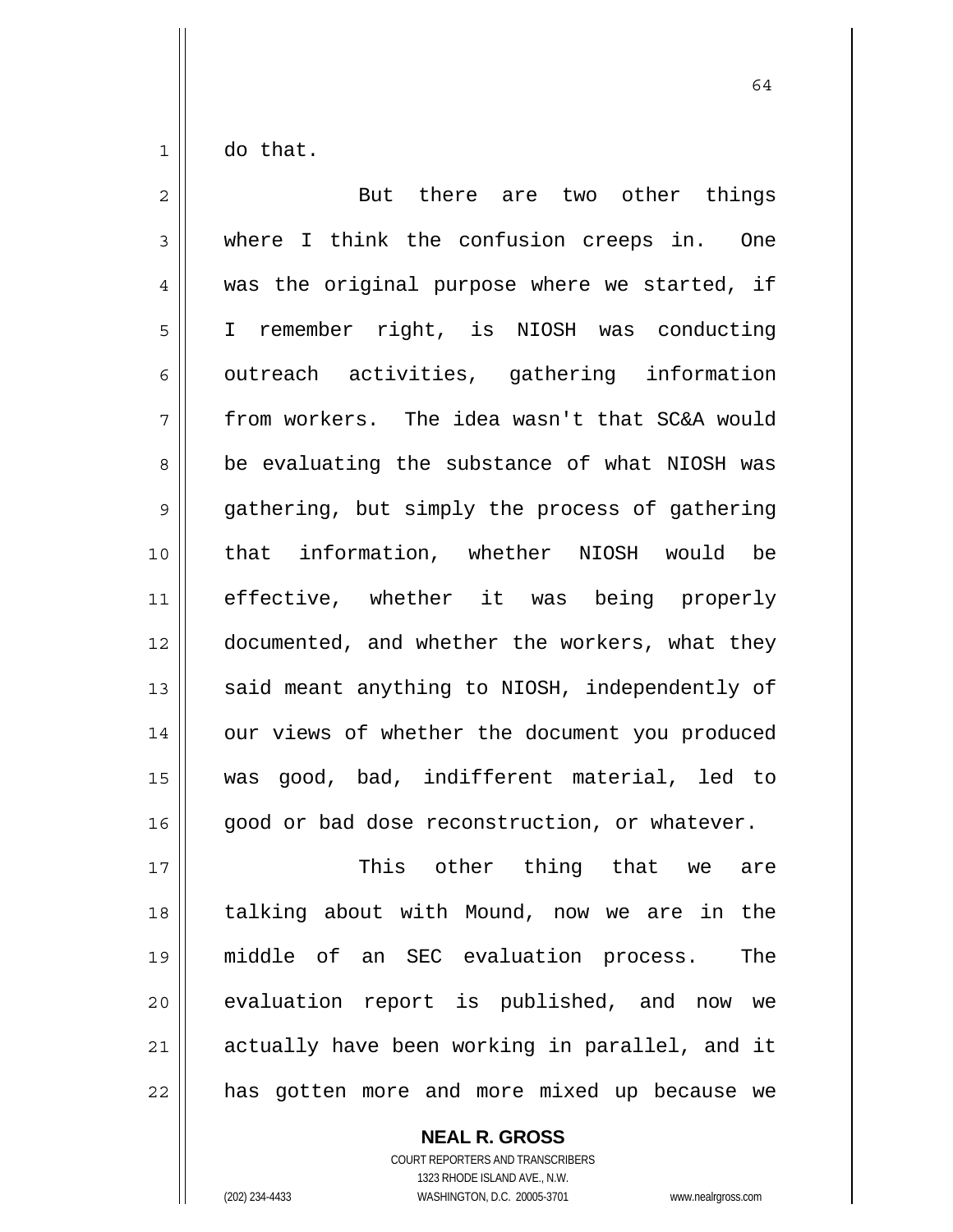**NEAL R. GROSS** COURT REPORTERS AND TRANSCRIBERS 1323 RHODE ISLAND AVE., N.W. 1 2 3 4 5 6 7 8 9 10 11 12 13 14 15 16 17 18 19 20 21 22 are trying to be efficient. That is a third issue. I think we should keep these three things separate because they have all gotten mooshed into one discussion, and I think they ought not to be in one discussion. CHAIRMAN GIBSON: And that must be spelled out in our implementation language. DR. MAKHIJANI: Yes, I think we should do that. DR. MAURO: Well said, Arjun. I agree. These differences are very important. MR. ELLIOTT: Yes, I appreciate your input. CHAIRMAN GIBSON: So why don't we try to move ahead with action items? It sounds like this trying to develop this implementation language is going to take the better part of the day or more. MR. ELLIOTT: Can I make it clear for the record here? This Mound example really stimulated the agreement that I spoke

 $\sim$  65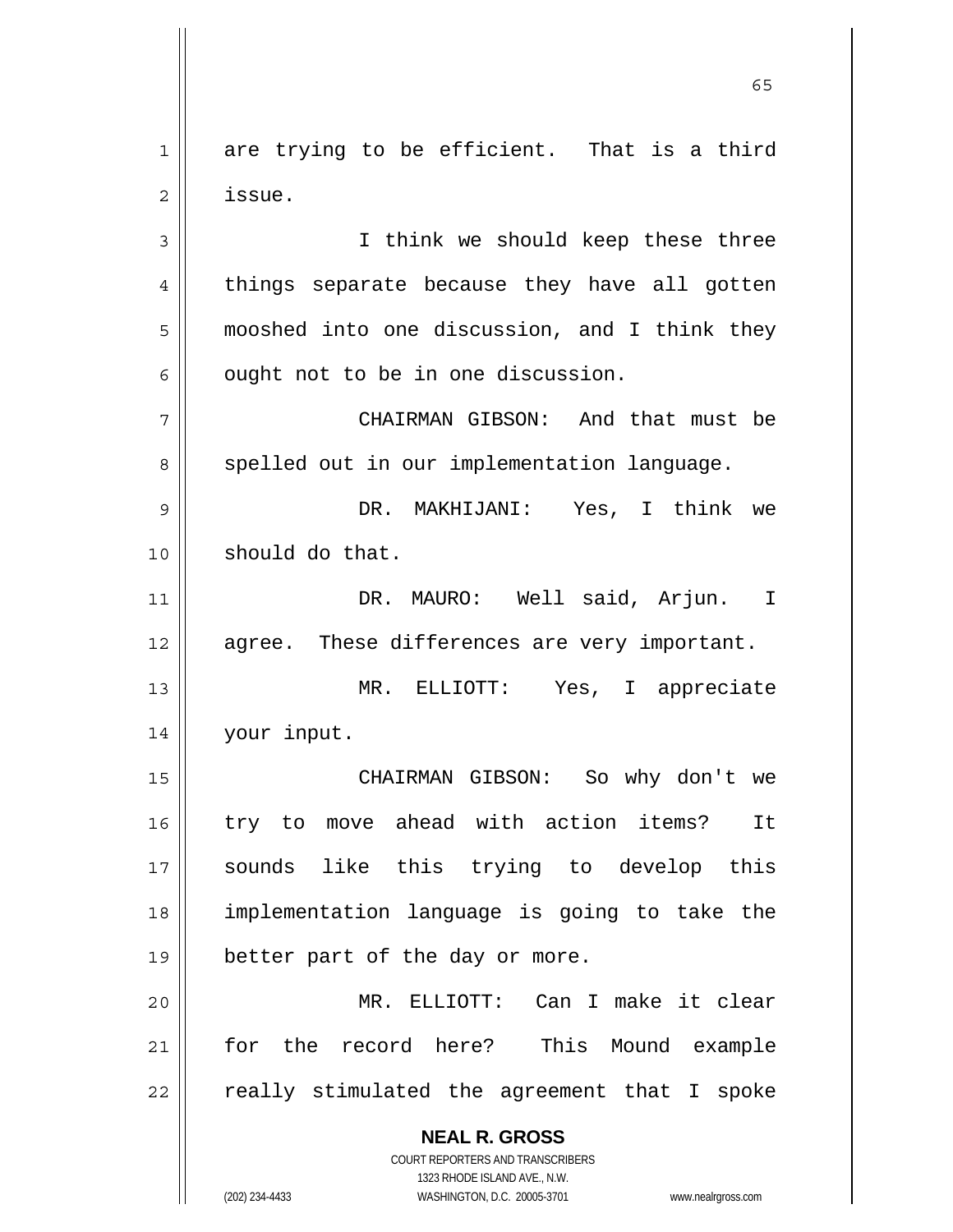**NEAL R. GROSS** COURT REPORTERS AND TRANSCRIBERS 1323 RHODE ISLAND AVE., N.W. 1 2 3 4 5 6 7 8 9 10 11 12 13 14 15 16 17 18 19 20 21 22 about, that when we are concurrently working together on an issue, we agreed to include each other in our interview process. DR. ZEITOUN: Yes. MR. ELLIOTT: We did. That is what came out of this Mound experience. So it is not like we are resisting. It is like this is an evolution of understanding. We are walking into these things and finding out here's a better way to do it. Certainly Hanford is a different example where we have got concurrent efforts, and all I can say is we have been tripping over each other out there for too long. We finally on our side have decided that we have come to the realization that we aren't going to find the data we need. DR. MAKHIJANI: Yes. Well, you know, then I think -- MR. ELLIOTT: And I hope you guys will verify that for us -- that is where we are at.

 $\sim$  66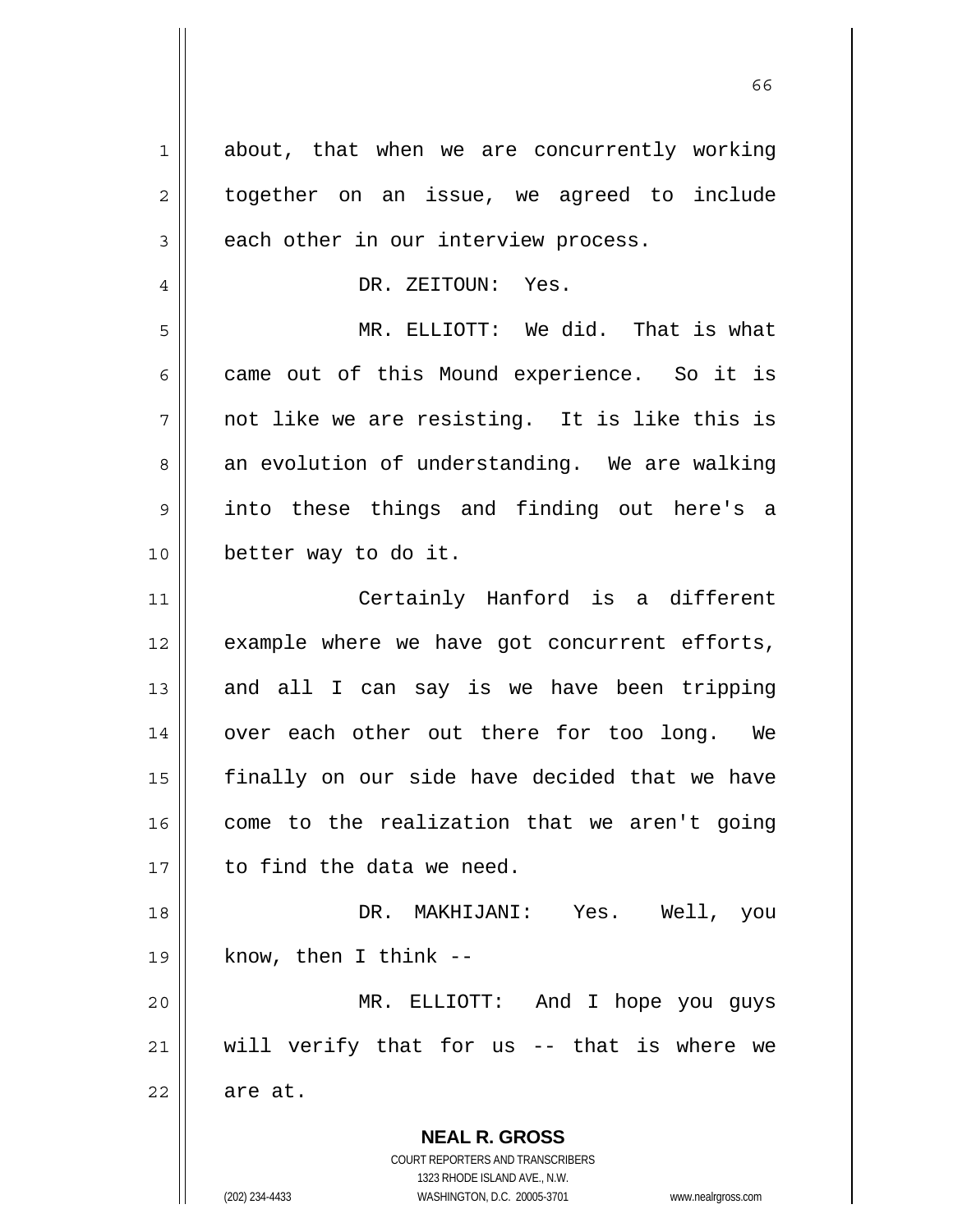|              | 67                                             |
|--------------|------------------------------------------------|
| 1            | DR. MAKHIJANI: No, and we have                 |
| $\mathbf{2}$ | tried to $-$                                   |
| 3            | MR. ELLIOTT: We tried to work                  |
| 4            | together.                                      |
| 5            | DR. MAKHIJANI: Nobody has done                 |
| 6            | this before, and we are all trying to conclude |
| 7            | it properly and efficiently. Hanford was an    |
| 8            | experiment. That is I think why we tripped up  |
| 9            | a little bit, because it was an experiment --  |
| 10           | MR. ELLIOTT: That is the point.                |
| 11           | We are evolving. We are coming together.       |
| 12           | DR. MAURO: Yes, and, Larry,                    |
| 13           | thinking about this, the procedures that are   |
| 14           | in place in terms of when we collaborate and   |
| 15           | coordinate all of our activities when we are   |
| 16           | at the back end of the process, in effect, the |
| 17           | Board and its contractor and NIOSH and its     |
| 18           | contractors have already written a procedure   |
| 19           | for very closely communicating and cooperating |
| 20           | in the back end of the process. So, in a way,  |
| 21           | I think we have advanced tremendously in terms |
| 22           | of that part of the process.                   |

**NEAL R. GROSS** COURT REPORTERS AND TRANSCRIBERS

1323 RHODE ISLAND AVE., N.W.

(202) 234-4433 WASHINGTON, D.C. 20005-3701 www.nealrgross.com

 $\mathbf{I}$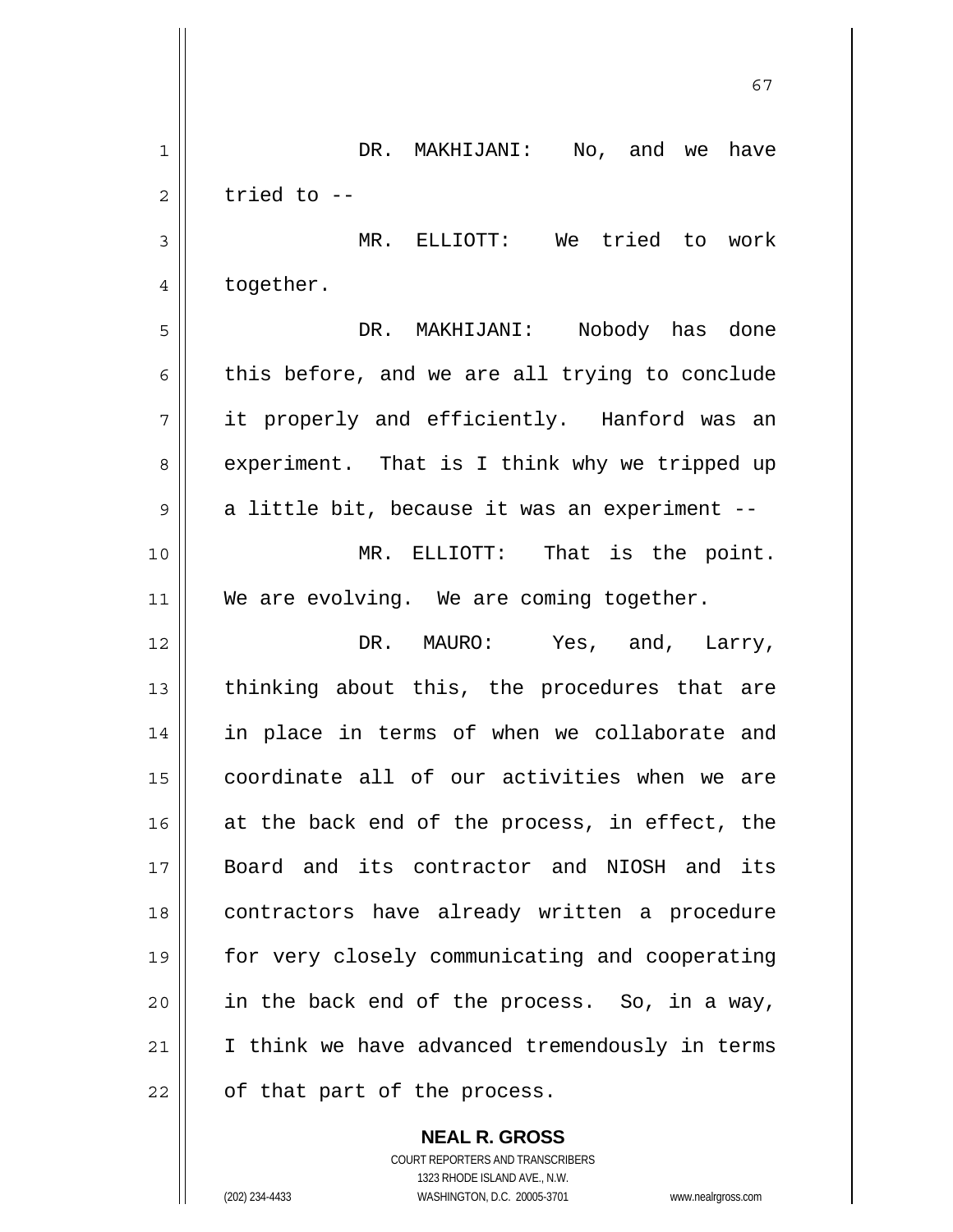| $\mathbf 1$    | At the front end of the process,                                                                    |
|----------------|-----------------------------------------------------------------------------------------------------|
| $\overline{2}$ | where really SC&A has no involvement -- what I                                                      |
| 3              | mean by that is, when you are in the front end                                                      |
| 4              | preparing your ER, preparing your site                                                              |
| 5              | profile, SC&A is not active. That is, we have                                                       |
| 6              | not been asked to take any action, and                                                              |
| 7              | appropriately so, until NIOSH<br>has<br>an                                                          |
| 8              | opportunity to put its products out.                                                                |
| $\mathsf 9$    | So it seems to me that built into                                                                   |
| 10             | the back end of the process we already have                                                         |
| 11             | all of this very close interaction,                                                                 |
| 12             | documentation, exchange of information,                                                             |
| 13             | evaluation of information. So, in a way, I                                                          |
| 14             | think we have matured very, very nicely in                                                          |
| 15             | terms of, and without realizing it, we've got                                                       |
| 16             | the outreach oversight, if you want to call it                                                      |
| 17             | oversight, of the Board because of the close                                                        |
| 18             | interaction between all our organizations in                                                        |
| 19             | the back end.                                                                                       |
| 20             | So maybe it is the front end that                                                                   |
| 21             | is really the one that requires the most                                                            |
| 22             | attention. I throw that out just as a thought                                                       |
|                | <b>NEAL R. GROSS</b>                                                                                |
|                | <b>COURT REPORTERS AND TRANSCRIBERS</b>                                                             |
|                | 1323 RHODE ISLAND AVE., N.W.<br>(202) 234-4433<br>WASHINGTON, D.C. 20005-3701<br>www.nealrgross.com |
|                |                                                                                                     |

 $\sim$  68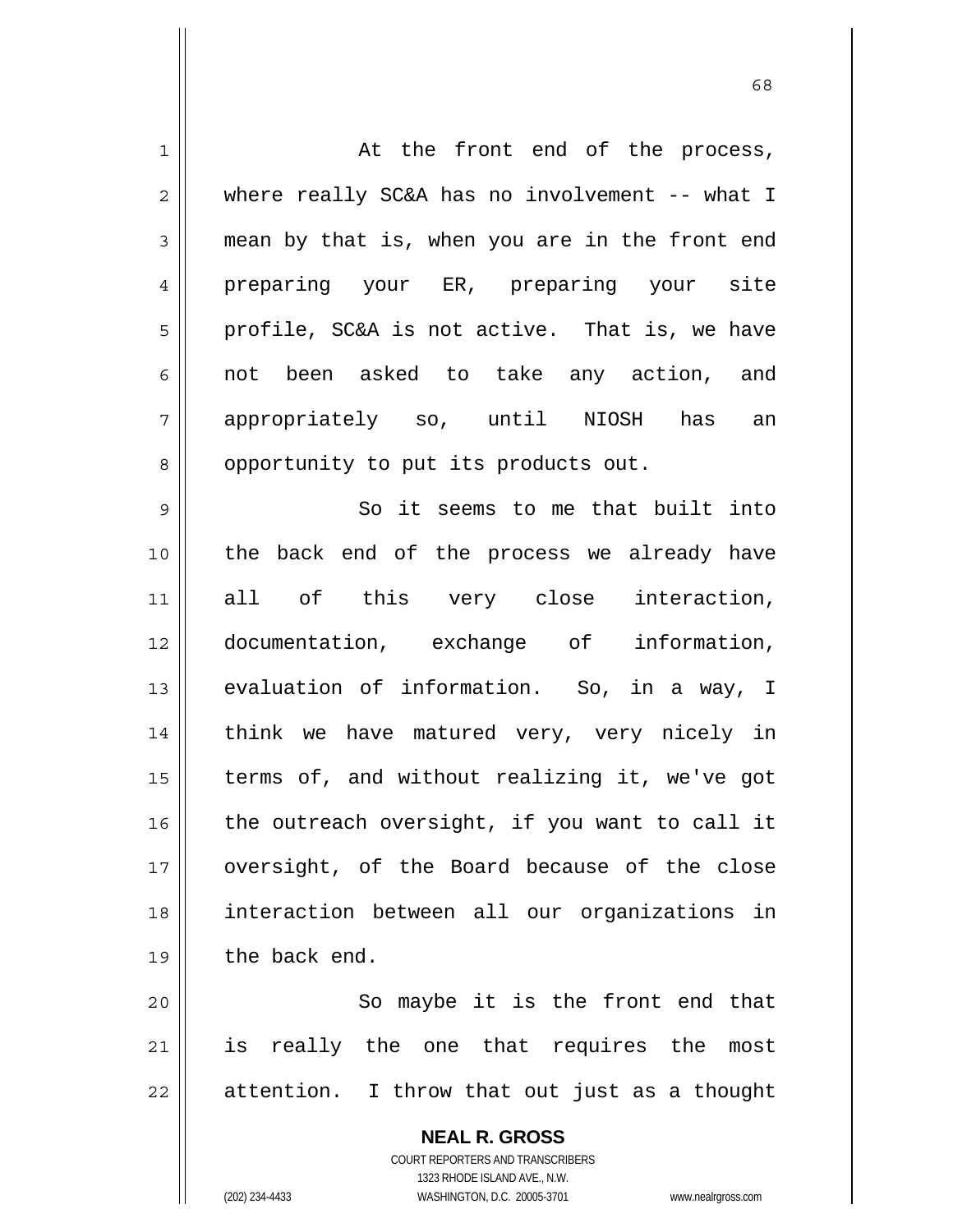1 2 3 4 5 6 7 8 9 10 11 12 13 14 15 because it seems to me that, working through Mound and working through most recently the procedures we are using, and it was all driven really because of efficiency, the need for and the classification of information, and the need to coordinate with DOE. That all forced us to work very, very closely together, document things in a way that seems to work very well, and we are getting even better at it. It is the front end of the process where, that might in fact be the one where there is a need for monitoring and evaluating. CHAIRMAN GIBSON: Okay. So does that take us through the NIOSH action items?

16 17 MS. ROBERTSON-DeMERS: I had a question.

18 19 20 21 At the last meeting, I think Arjun brought up the audio tapes, and you were going to go back to the Legal Department and ask them.

MR. ELLIOTT: No, I was not. No,

**NEAL R. GROSS** COURT REPORTERS AND TRANSCRIBERS 1323 RHODE ISLAND AVE., N.W.

22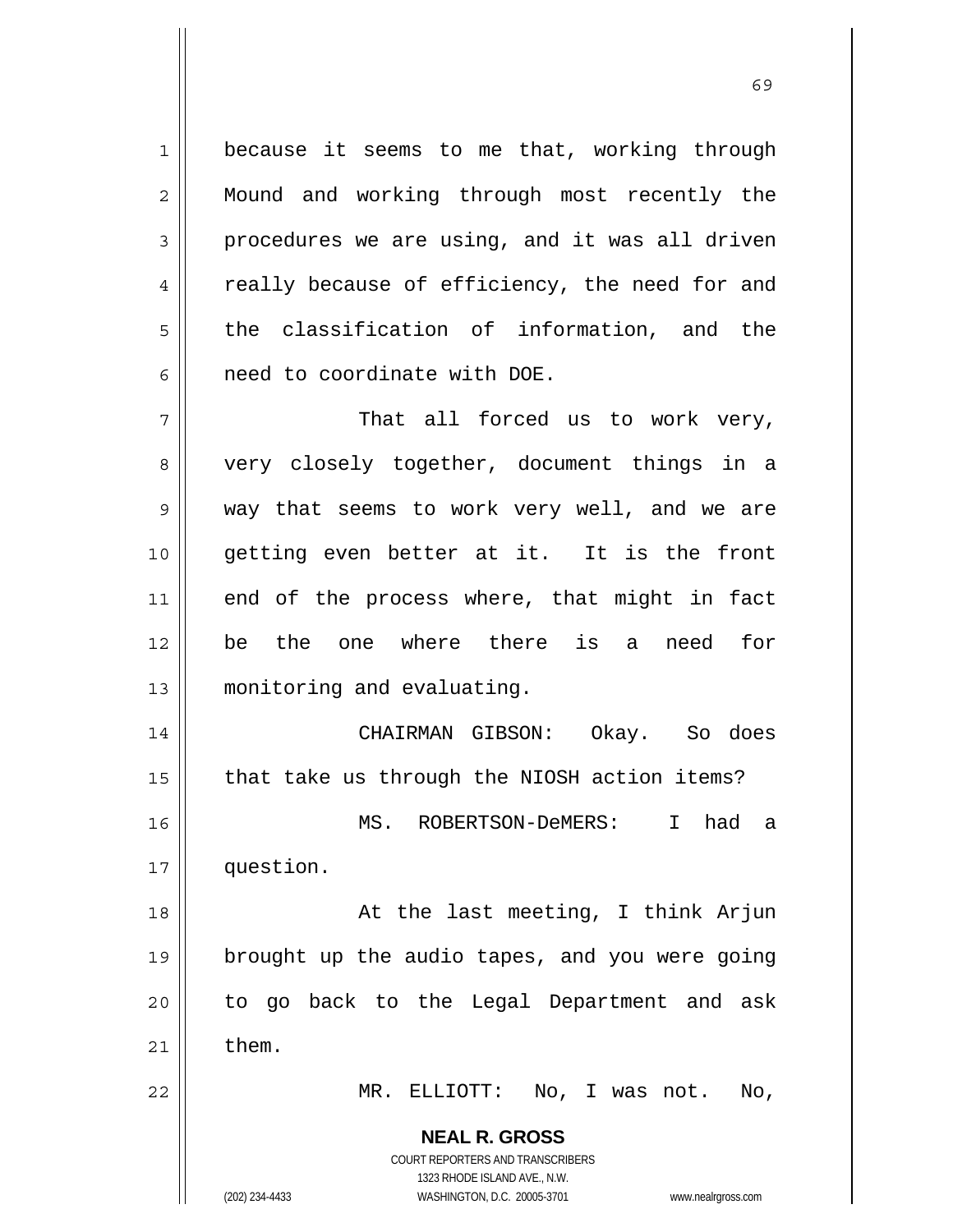1 2 3 4 5 6 7 8 9 10 11 12 13 14 15 no. There's no action item on that. The audio tapes are not a deliverable under the contracts. The audio tapes are not going to be retained. So I have no action item on this. This has already been determined by Office of General Counsel and the procurement folks. DR. MAKHIJANI: I guess that is the piece we weren't clear on, whether it has already been determined by the General Counsel. CHAIRMAN GIBSON: Okay. We will move on to SC&A action items. MS. ROBERTSON-DeMERS: Okay. We still have an open action item to attend

70

16 17 18 19 20 21 22 worker outreach meetings. We originally went to an unofficial information-gathering meeting in Albuquerque during the Board meeting. We still haven't gone to an information -- sorry, that was an information-giving. We still haven't gone to an information-gathering meeting.

> **NEAL R. GROSS** COURT REPORTERS AND TRANSCRIBERS 1323 RHODE ISLAND AVE., N.W. (202) 234-4433 WASHINGTON, D.C. 20005-3701 www.nealrgross.com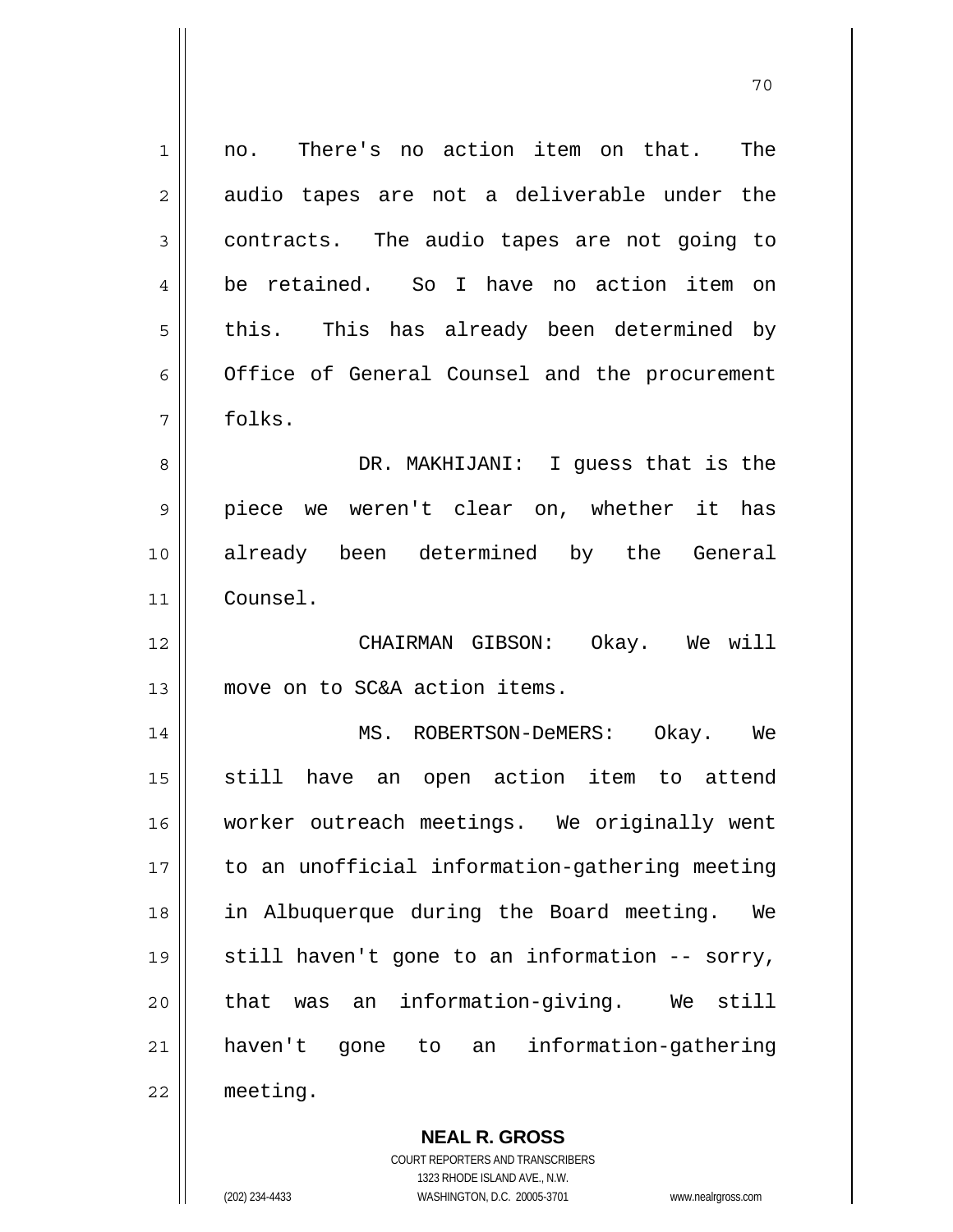| 1  | MEMBER BEACH: So can I ask a                                                                        |
|----|-----------------------------------------------------------------------------------------------------|
| 2  | question here? Do you mind?                                                                         |
| 3  | Does SC&A need the Work Group's                                                                     |
| 4  | permission, for lack of a better word, to                                                           |
| 5  | attend the meetings that we are sent out or                                                         |
| 6  | can they automatically go to the ones that                                                          |
| 7  | they have the availability to go to?                                                                |
| 8  | CHAIRMAN GIBSON: I would say,                                                                       |
| 9  | since the work groups charge them to help us                                                        |
| 10 | review the program, they could just make their                                                      |
| 11 | own decision, unless the government has some                                                        |
| 12 | problem --                                                                                          |
| 13 | MEMBER BEACH: It may be an email                                                                    |
| 14 | to the Chair or --                                                                                  |
| 15 | CHAIRMAN GIBSON: Yes, I would like                                                                  |
| 16 | to be informed.                                                                                     |
| 17 | MR. KATZ: Me, too. The DFO.                                                                         |
| 18 | MEMBER BEACH: I know for me and my                                                                  |
| 19 | schedule there's a couple here that I would                                                         |
| 20 | like to go to. Some of them you can't get to,                                                       |
| 21 | and I know SC&A is probably the same. So I                                                          |
| 22 | didn't know if we needed to come back to a                                                          |
|    | <b>NEAL R. GROSS</b>                                                                                |
|    | COURT REPORTERS AND TRANSCRIBERS                                                                    |
|    | 1323 RHODE ISLAND AVE., N.W.<br>(202) 234-4433<br>WASHINGTON, D.C. 20005-3701<br>www.nealrgross.com |
|    |                                                                                                     |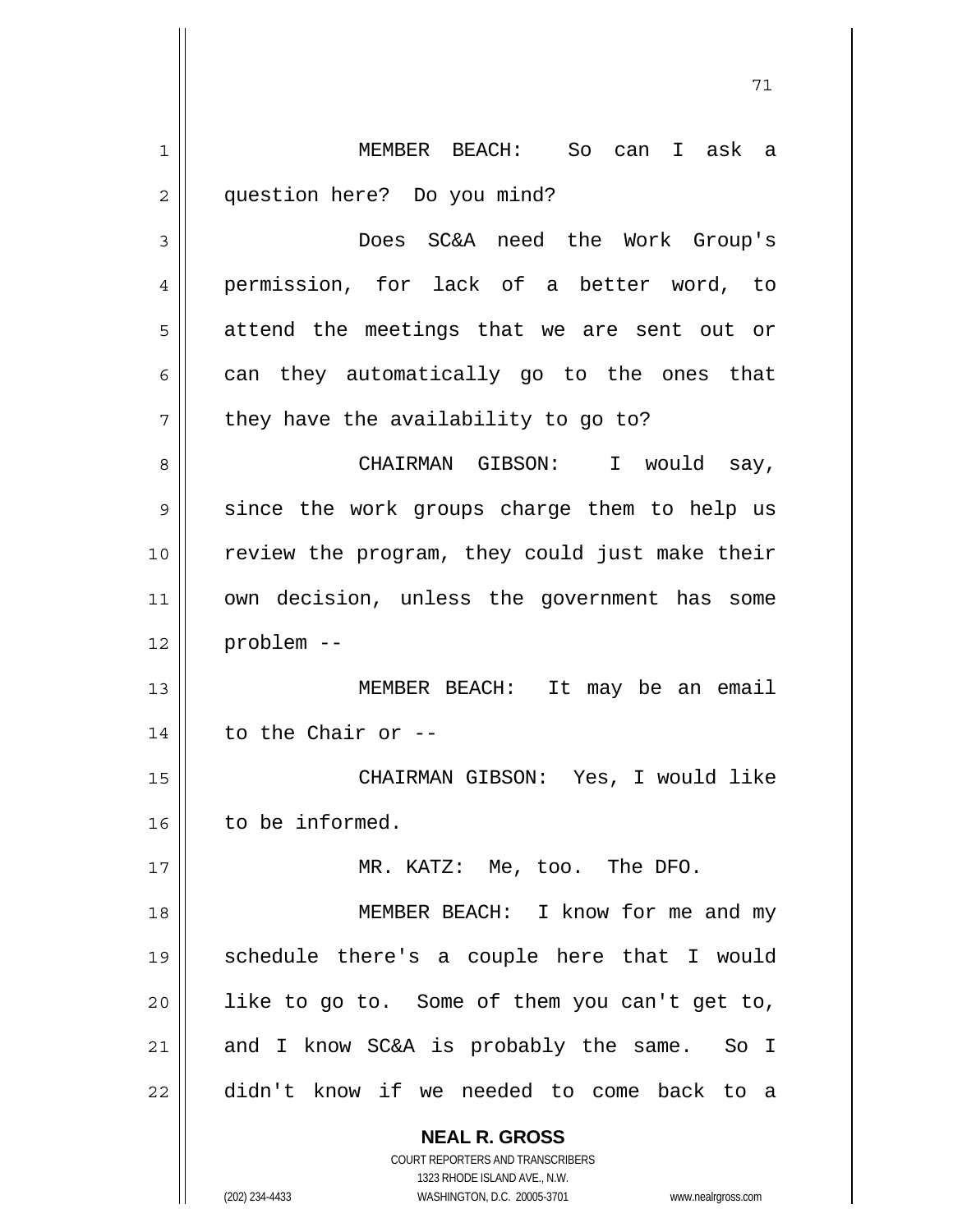| $\mathbf 1$  | meeting every time or we could just try to hit |
|--------------|------------------------------------------------|
| $\mathbf{2}$ | the ones we were available for. Okay. I just   |
| 3            | wanted to make sure that was clear.            |
| 4            | DR. MAURO: This is John.                       |
| 5            | Procedurally, it is important to               |
| 6            | keep in mind that usually SC&A is not tasked   |
| 7            | to take any activity on a site profile that is |
| 8            | being developed or even an evaluation report   |
| 9            | that is undergoing development.                |
| 10           | MEMBER BEACH: This isn't for that,             |
| 11           | John. This is just to attend the worker        |
| 12           | outreach meetings that are on the schedule.    |
| 13           | DR. MAURO: Right. No, no, and                  |
| 14           | that's fine. So, in effect, what we would be   |
| 15           | saying is the Outreach Group may very well, as |
| 16           | part of its mission, task SC&A to perform      |
| 17           | certain activities, participate in particular  |
| 18           | meetings that might be related to a<br>site    |
| 19           | profile or an ER that we are not actually      |
| 20           | evaluating, we haven't been asked to evaluate, |
| 21           | but, on behalf of the outreach aspect of it,   |
|              |                                                |
| 22           | we would be tasked to do it.                   |

COURT REPORTERS AND TRANSCRIBERS 1323 RHODE ISLAND AVE., N.W. (202) 234-4433 WASHINGTON, D.C. 20005-3701 www.nealrgross.com

**NEAL R. GROSS**

 $\mathsf{II}$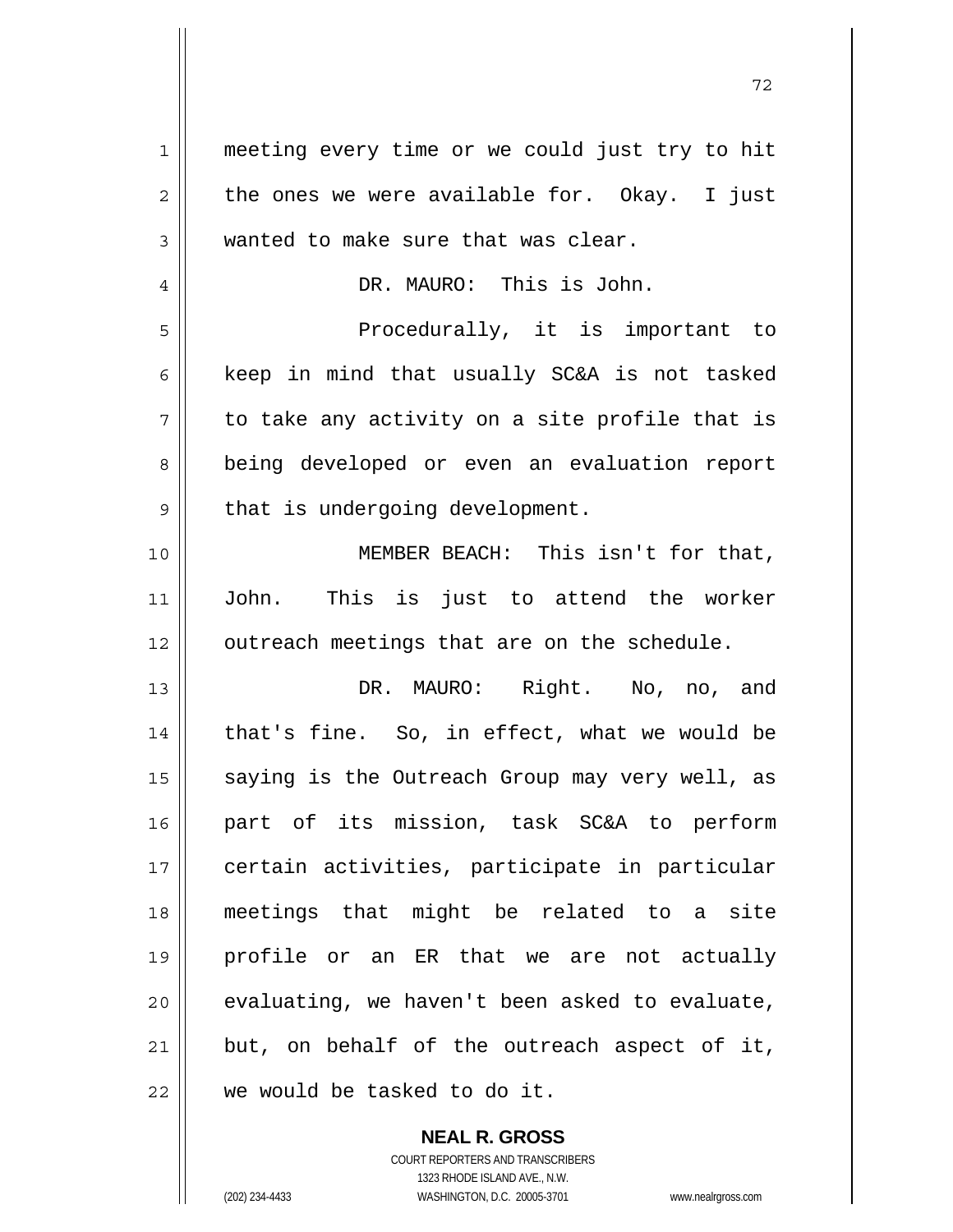That's fine. I just wanted to make it clear that normally we are not tasked on a particular site until the work is done by NIOSH and a work group is formed for that review of that work product.

6 7 8 9 10 11 12 We are in the circumstance here where, however, that will change. That is, we might actually be tasked to do certain things related to a site profile or an ER while it is being developed, and that is fine, but that would be a little bit different than the way we did things before.

13 14 15 16 17 18 19 20 21 22 MR. KATZ: Yes, John. Let me just add to that to say, in terms of doing this right and for tasking and all, I mean I think it would make sense to sort of develop your evaluation plan and then figure out what sort of meetings and where you want SC&A to attend within the context of that evaluation plan, rather than just sort of leaving it open-ended for SC&A to attend what meetings it might think would be useful, sort of open-ended like

> COURT REPORTERS AND TRANSCRIBERS 1323 RHODE ISLAND AVE., N.W. (202) 234-4433 WASHINGTON, D.C. 20005-3701 www.nealrgross.com

**NEAL R. GROSS**

1

2

3

4

5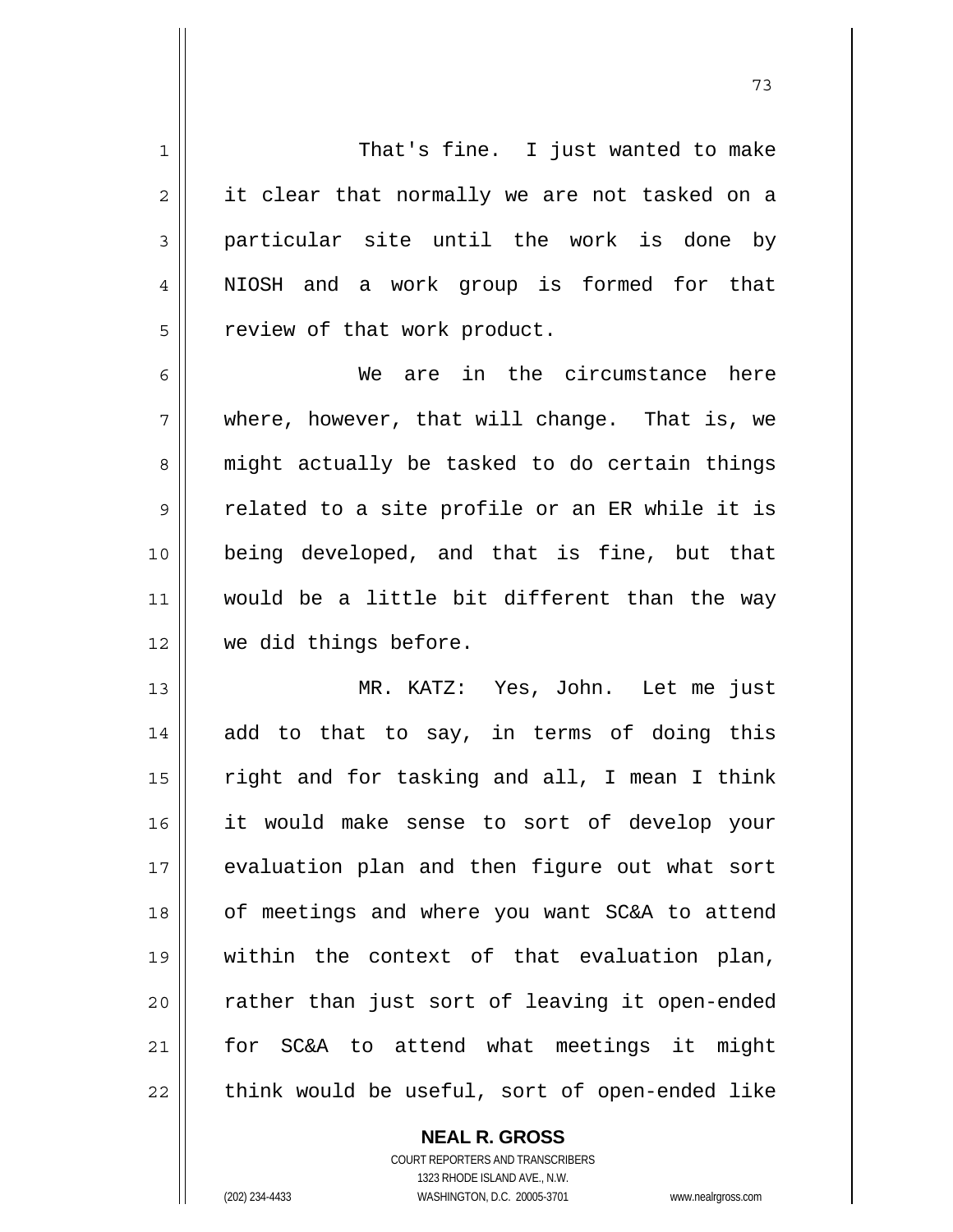**NEAL R. GROSS** COURT REPORTERS AND TRANSCRIBERS 74 1 2 3 4 5 6 7 8 9 10 11 12 13 14 15 16 17 18 19 20 21 22 that without any kind of guidance. MS. ROBERTSON-DeMERS: This is Kathy. I guess the question about that is, we have an information-gathering meeting coming up I think on September 2nd. DR. MAKHIJANI: We? Who is the we? MS. ROBERTSON-DeMERS: No, no, NIOSH. DR. MAKHIJANI: NIOSH. Just for clarity. MS. ROBERTSON-DeMERS: And I can foresee that we will want to go to more than just that one, if we can make arrangements to go to that, in the future that we don't know exist. MR. KATZ: Sure. No, I understand that, but I think some planning needs to be done because OCAS certainly does planning pretty far ahead of time in developing some of these outreach meetings, too. I think it would make sense to sort of get a roster of

1323 RHODE ISLAND AVE., N.W.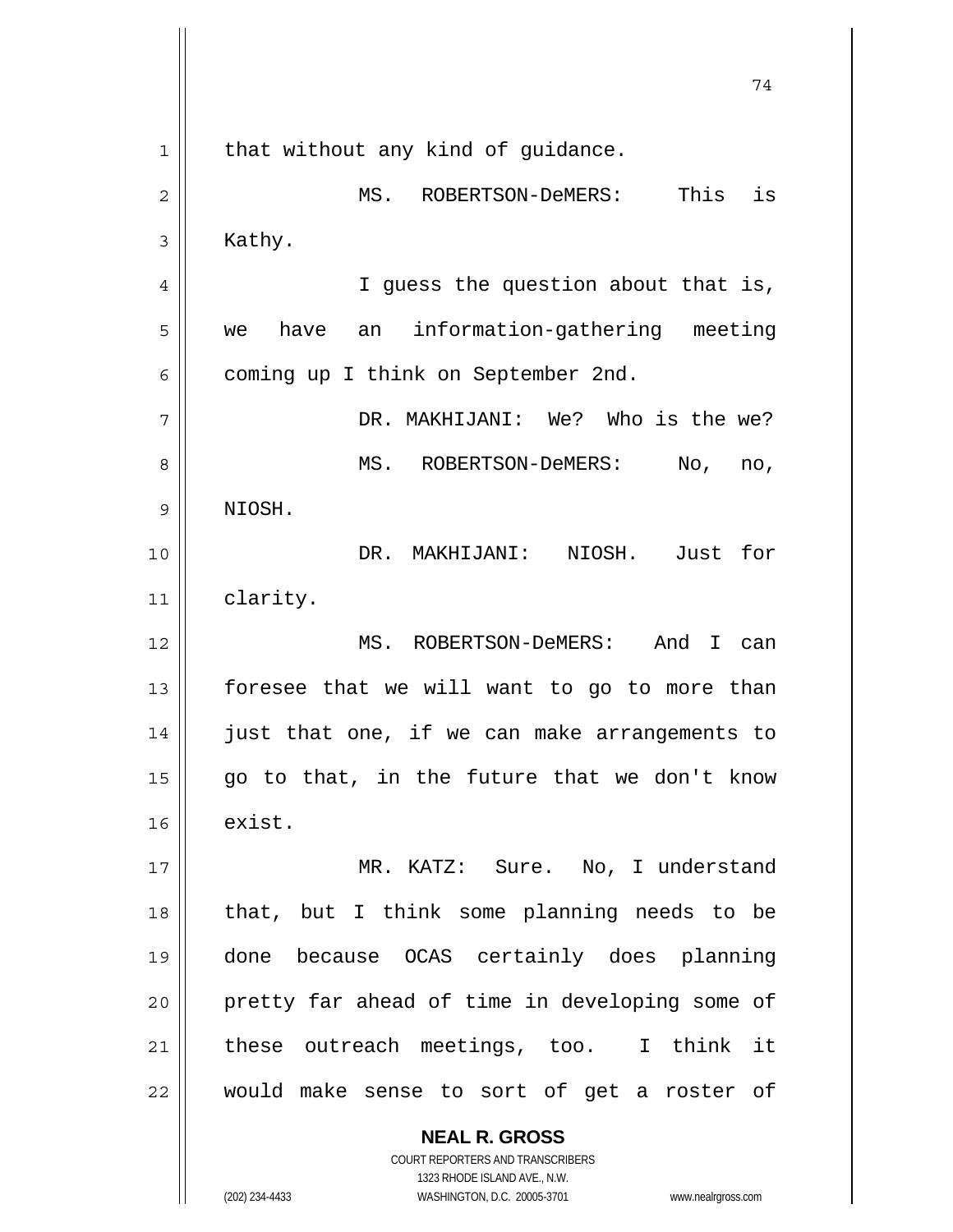opportunities and look at sort of the nature of the different characters of these different activities, so that you are covering whatever kind of complexity of different outreach activities you mean to cover under the evaluation plan.

7 8 9 10 11 12 13 As far as the Weldon Spring coming up shortly, I mean if that is just sort of opportune, that seems fine to me, but I just think ultimately the Work Group is going to want to have a pretty organized plan as opposed to just sort of willy-nilly going to this meeting or that meeting, and so on.

14 15 16 17 18 19 20 MR. LEWIS: I would need to know, you know, if you were planning on attending, too, because, like you said a while ago, I need to make sure the audience is okay. MS. ROBERTSON-DeMERS: Yes. MEMBER MUNN: Well, that was, hopefully, one of the issues that had been asked that we address when we look at this

list of known meetings that we have. Let's

**NEAL R. GROSS** COURT REPORTERS AND TRANSCRIBERS

1323 RHODE ISLAND AVE., N.W.

21

22

1

2

3

4

5

6

(202) 234-4433 WASHINGTON, D.C. 20005-3701 www.nealrgross.com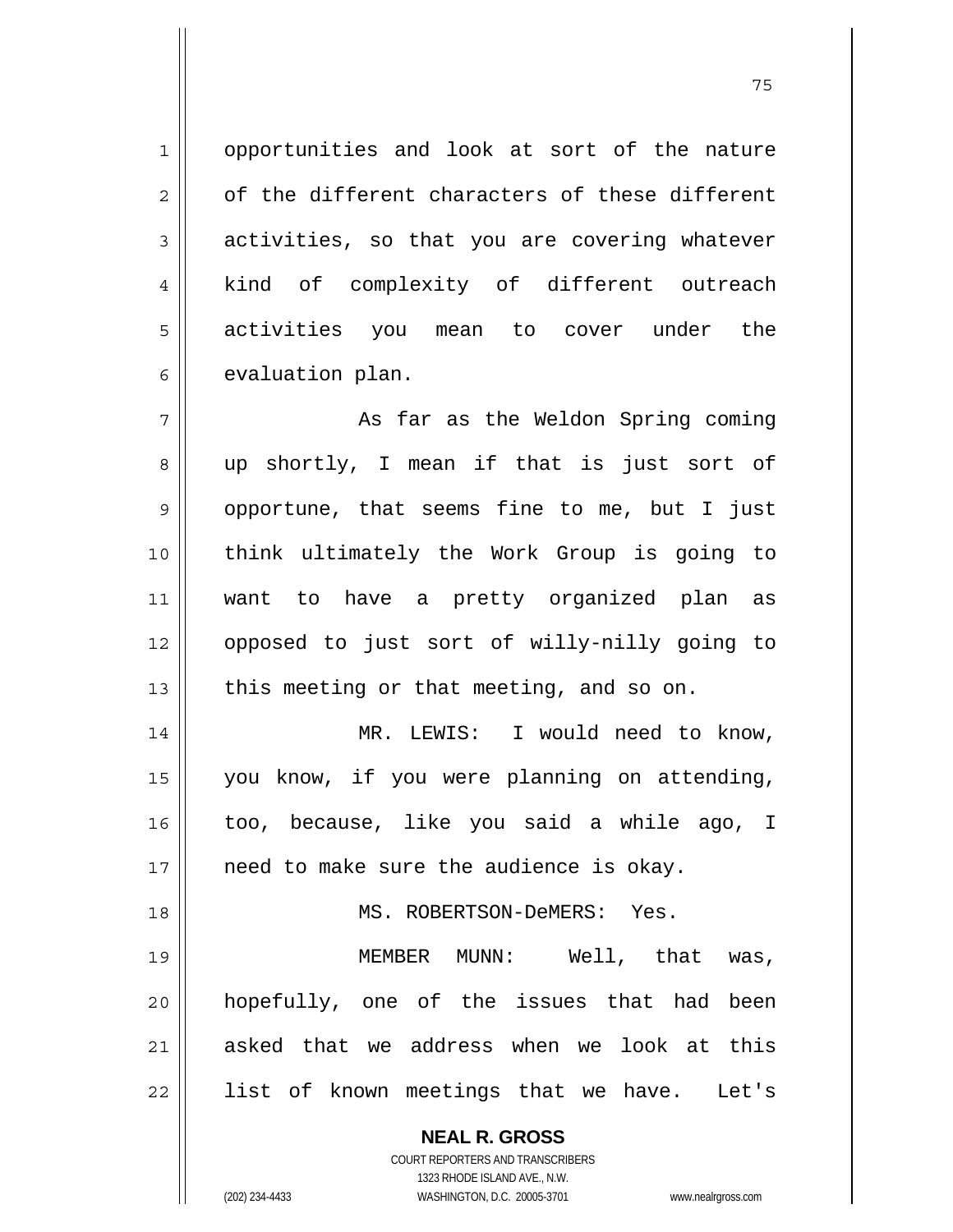7 hope that later in the day this entire group can take a look at those and give some thought to who sitting around this table might be available to go to some of those meetings we know about because, as Ted has already pointed out, often our presence there is very helpful and encouraging to the workers.

8 9 10 11 12 13 14 15 16 17 MR. KATZ: The other point I would just make about this is you need a methodology. I mean right now it is go and attend, and that is not a methodology. Really, that comes under the plan which you are going to be developing because, otherwise, it is going to be difficult for the SC&A staff to know what exactly they are supposed to be doing at these meetings other than paying attention and taking notes.

18 19 20 21 22 MR. LEWIS: On this meeting coming up -- this is Mark Lewis -- on this meeting coming in September, I may add that it is more of an informational-giving meeting than a gathering meeting because, with this site, it

**NEAL R. GROSS**

COURT REPORTERS AND TRANSCRIBERS 1323 RHODE ISLAND AVE., N.W. (202) 234-4433 WASHINGTON, D.C. 20005-3701 www.nealrgross.com

1

2

3

4

5

6

и процесс в политическиот представление в 176 године. В 176 године в 176 године. В 176 године в 176 године в 1<br>В 176 године в 176 године в 176 године в 176 године в 176 године в 176 године в 176 године в 176 године в 176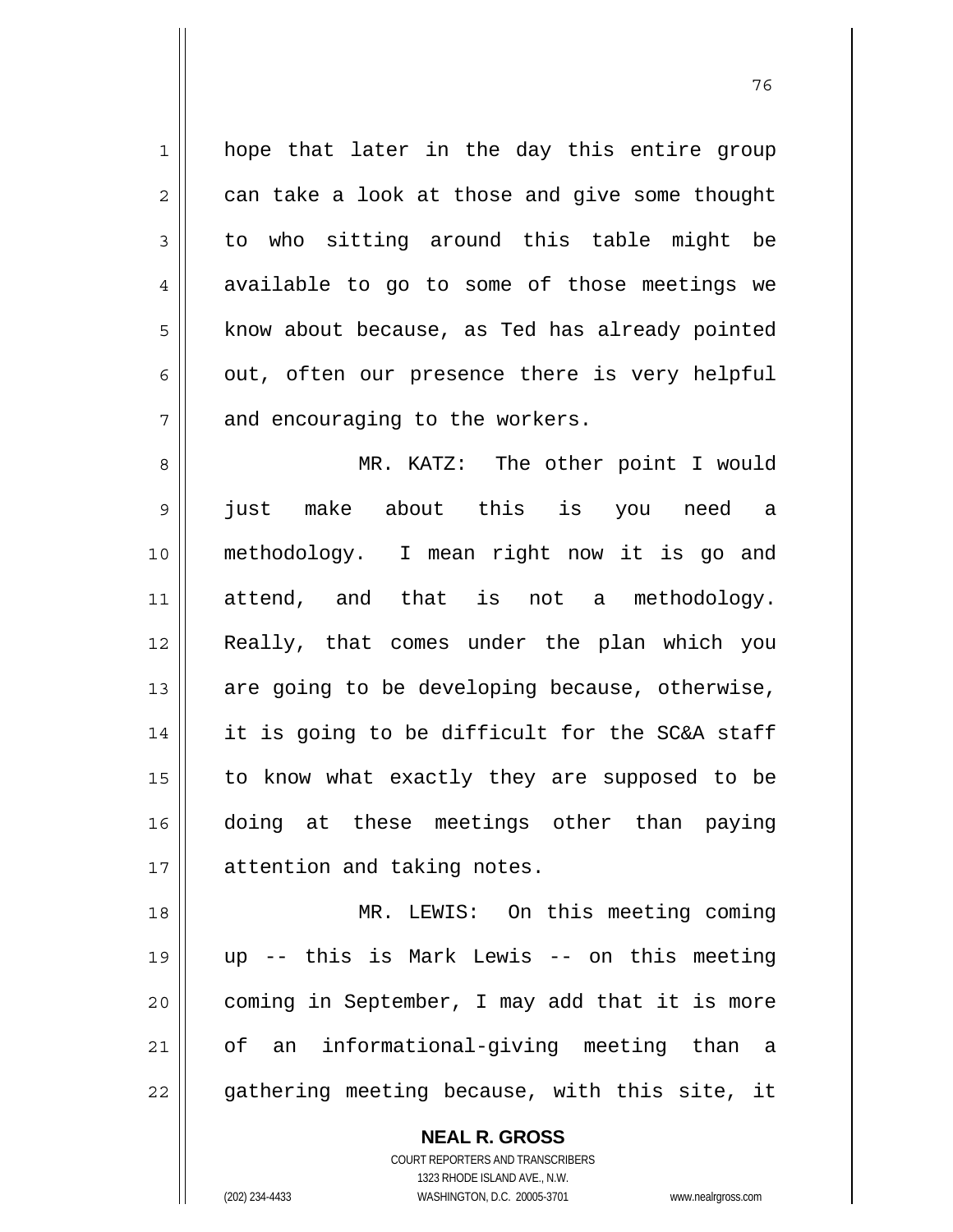**NEAL R. GROSS** COURT REPORTERS AND TRANSCRIBERS 1323 RHODE ISLAND AVE., N.W. (202) 234-4433 WASHINGTON, D.C. 20005-3701 www.nealrgross.com 1 2 3 4 5 6 7 8 9 10 11 12 13 14 15 16 17 18 19 20 21 22 is the first time I've got a chance to talk to this local about Weldon Spring, and it is their very first meeting. So I expect followup meetings with them later, but this initial one is to arm them with what they need to know about the law and the site profile. It is an introductory meeting, this next meeting. MR. KATZ: Right. But, on that point, the Board will have a methodology for evaluating both the information-giving aspects of these and the information-gathering and making use of. I mean that all needs to sort of be fleshed out. Again, for what is coming up, since it is opportune to sort of just familiarize, to get familiar with what goes on at these, it makes sense. But I wouldn't go far down the road of just attending ad hoc versus attending with a purpose and methodology under an evaluation plan. MS. ROBERTSON-DeMERS: Well, I think that the methodology that we would use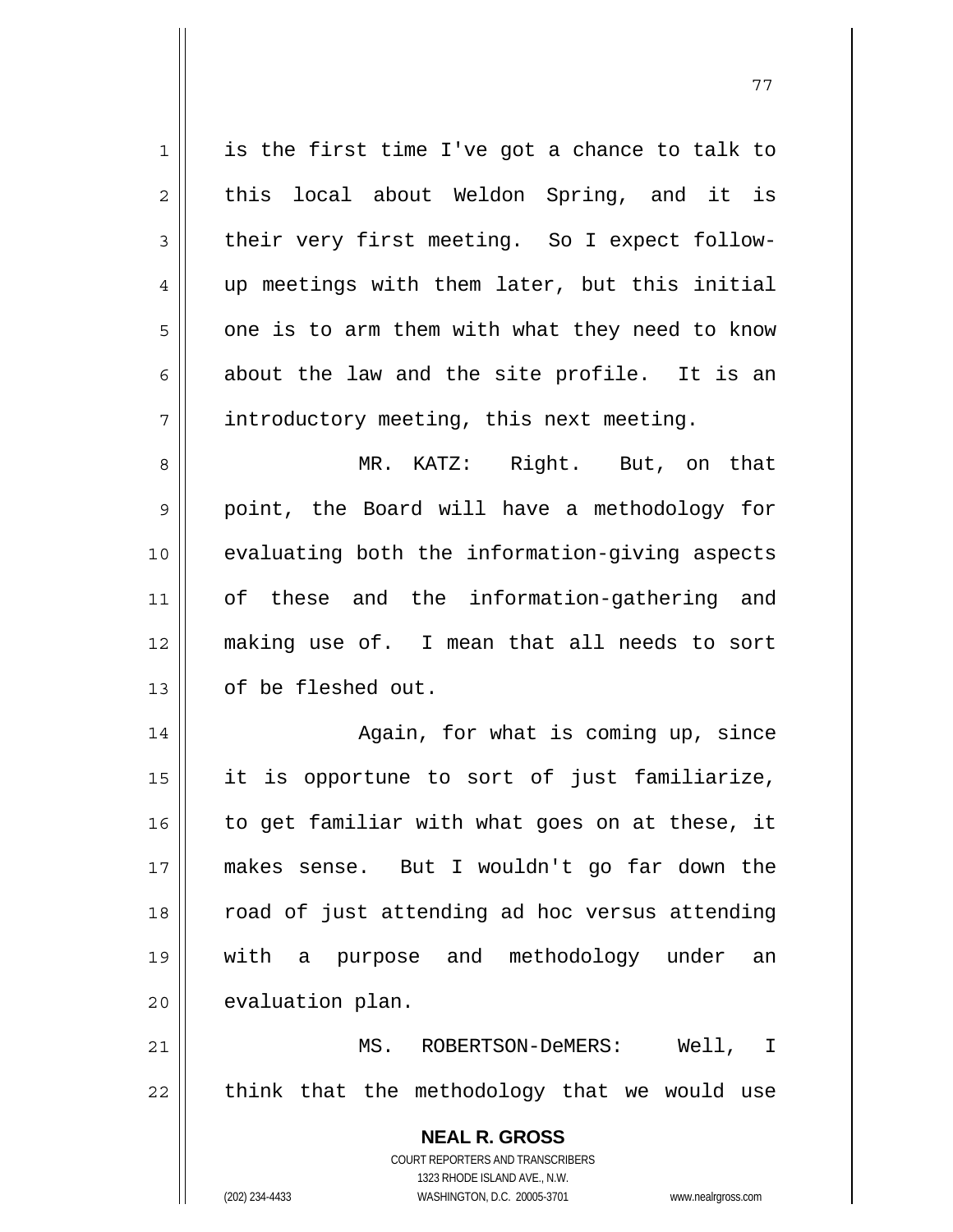1 is compliance with OCAS PR-012.

| 2  | CHAIRMAN GIBSON: Well, it seems to             |
|----|------------------------------------------------|
| 3  | me to put together an implementation plan and  |
| 4  | just fleshing all this out is what we really   |
| 5  | need to do. I mean everything we have done     |
| 6  | today focuses into something that is going to  |
| 7  | be in that plan or it is going to be excluded. |
| 8  | So, if we can just kind of finish              |
| 9  | up the open action items, and let's take a 15- |
| 10 | minute break, and let's just get back. We can  |
| 11 | start, just jump in.                           |
| 12 | have the draft implementation<br>We            |
| 13 | plan from SC&A. We can use that as a strawman  |
| 14 | and just start down through, and see if we     |
| 15 | can't get some framework around this.          |
| 16 | MS. ROBERTSON-DeMERS: Yes, and the             |
| 17 | other two action items I have down are:        |
| 18 | prepare a mission statement, which we did at   |
| 19 | the beginning, and then prepare a plan for     |
| 20 | evaluating the effectiveness of<br>worker      |
| 21 | outreach, which is the implementation plan.    |
| 22 | And that is all I<br>had for<br>our            |

**NEAL R. GROSS** COURT REPORTERS AND TRANSCRIBERS 1323 RHODE ISLAND AVE., N.W.

(202) 234-4433 WASHINGTON, D.C. 20005-3701 www.nealrgross.com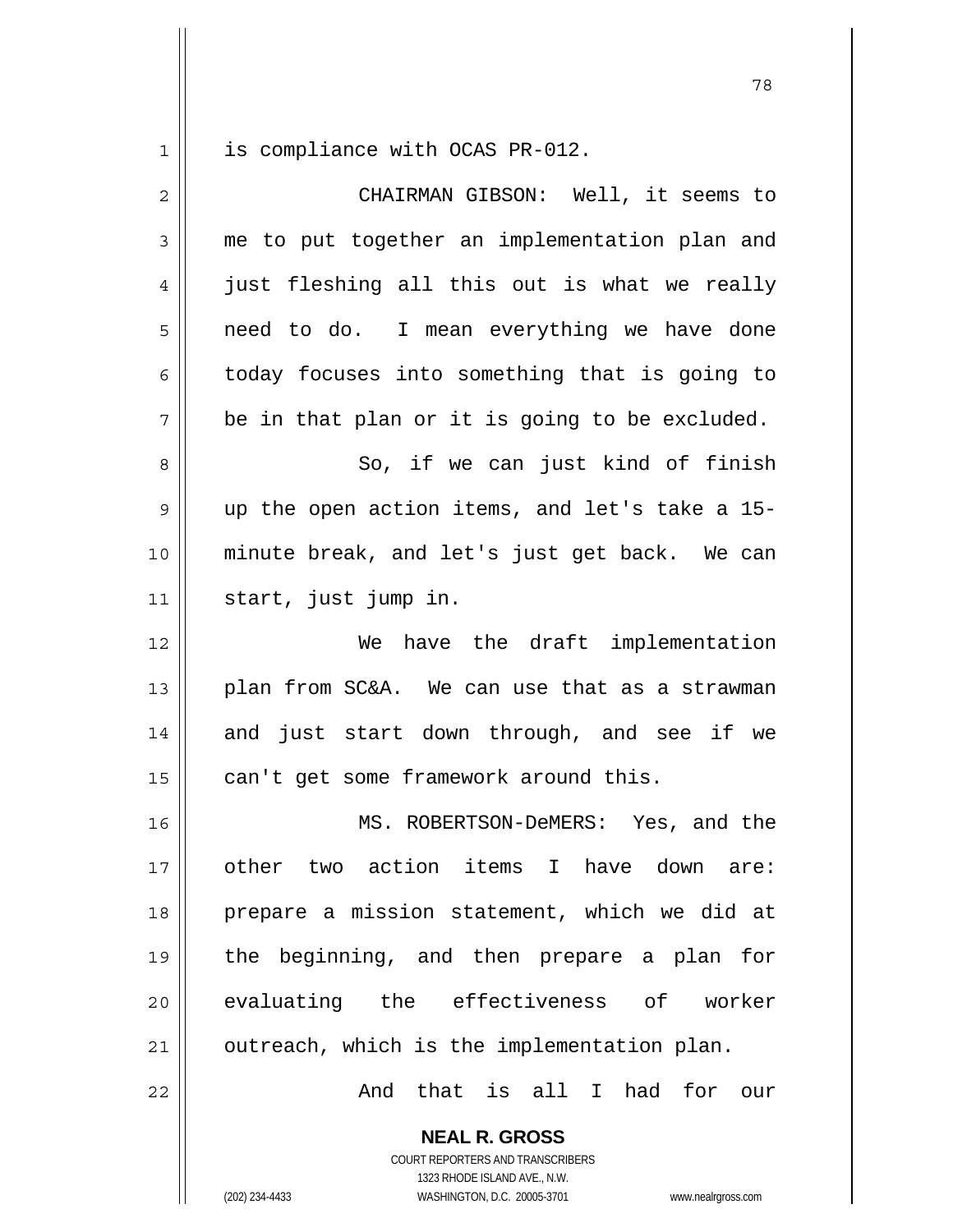$1$ action items.

| $\overline{c}$ | CHAIRMAN GIBSON: Okay. Let's take                                                                                                                               |
|----------------|-----------------------------------------------------------------------------------------------------------------------------------------------------------------|
| 3              | a 15-minute break, and let's come back and get                                                                                                                  |
| 4              | into that draft implementation plan.                                                                                                                            |
| 5              | (Whereupon, the above-entitled matter went off                                                                                                                  |
| 6              | the record at 10:57 a.m. and                                                                                                                                    |
| 7              | resumed at $11:17$ a.m.)                                                                                                                                        |
| 8              | MR. KATZ: We are back online.                                                                                                                                   |
| 9              | CHAIRMAN GIBSON: Okay, we are back                                                                                                                              |
| 10             | from break.                                                                                                                                                     |
| 11             | The agenda at 11:00 calls<br>for                                                                                                                                |
| 12             | defining the oversight role of the Board,                                                                                                                       |
| 13             | working group, contractor, and the NIOSH                                                                                                                        |
| 14             | program, and at 1:00 the agenda calls for                                                                                                                       |
| 15             | discussion of the evaluation criteria.                                                                                                                          |
| 16             | Unless there's any strong                                                                                                                                       |
| 17             | objections, I propose that we just take this                                                                                                                    |
| 18             | whole two- or three-hour period and just move                                                                                                                   |
| 19             | right to the draft implementation plan that                                                                                                                     |
| 20             | SC&A sent out on the 22nd, I believe.<br>Does                                                                                                                   |
| 21             | everyone have that available to them?                                                                                                                           |
| 22             | MEMBER SCHOFIELD: Twenty-second of                                                                                                                              |
|                | <b>NEAL R. GROSS</b><br>COURT REPORTERS AND TRANSCRIBERS<br>1323 RHODE ISLAND AVE., N.W.<br>(202) 234-4433<br>WASHINGTON, D.C. 20005-3701<br>www.nealrgross.com |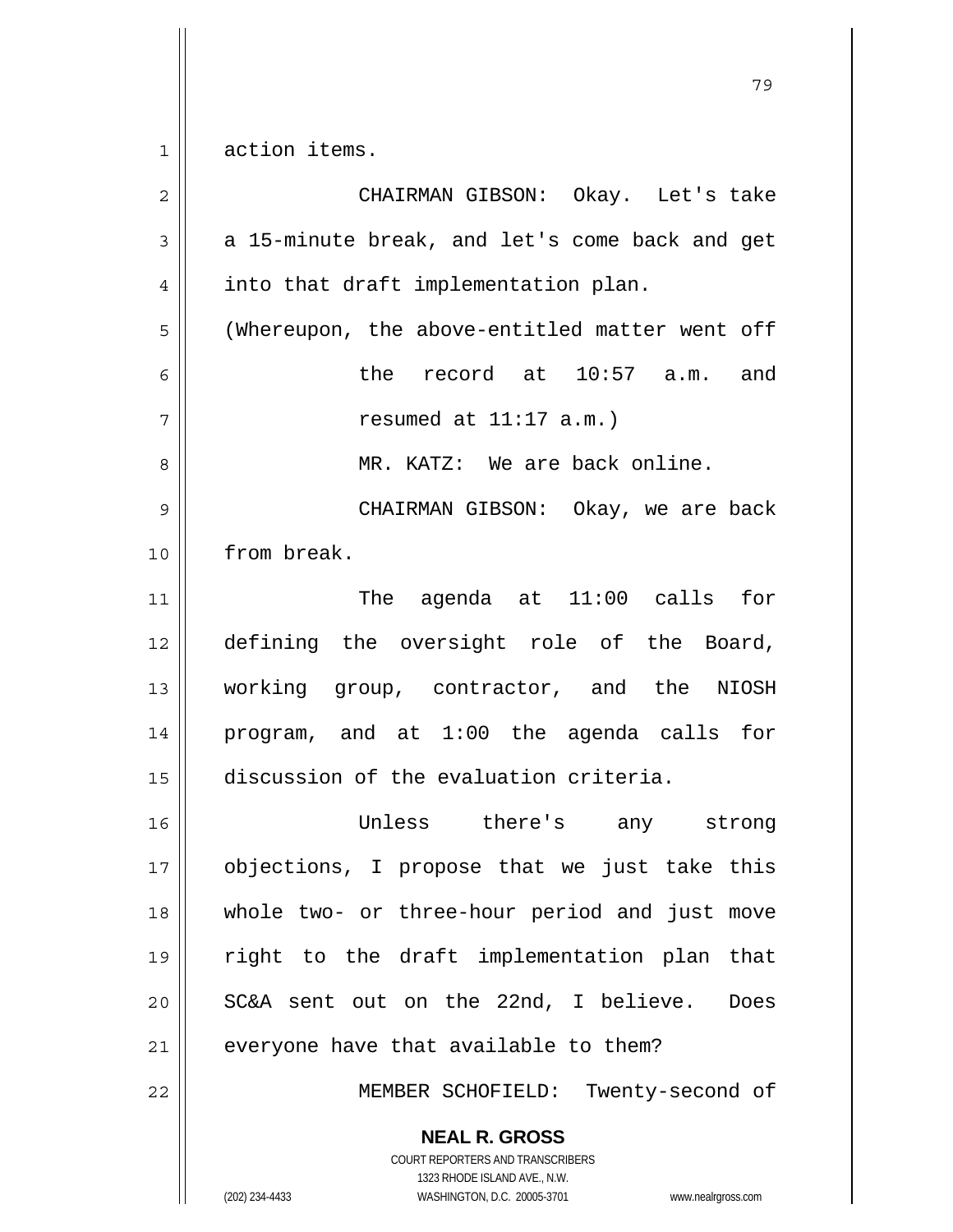**NEAL R. GROSS** COURT REPORTERS AND TRANSCRIBERS 1 2 3 4 5 6 7 8 9 10 11 12 13 14 15 16 17 18 19 20 21 22 which month? CHAIRMAN GIBSON: June. MEMBER SCHOFIELD: Okay, yes. MEMBER BEACH: There's one that says August 10th. Is that the one? MS. ROBERTSON-DeMERS: Yes, it is August 10th. CHAIRMAN GIBSON: So does everyone have that available to them? What I propose we do, everything we have discussed today leads to a deeper issue, and in statements people agree and disagree with certain things. Just to bring it all down to a point, let's just try to get something in writing in draft form somewhat today, at least get closer to this program as to what we agree and what we disagree on, so that we can try to get this thing moving. Is that acceptable with everyone? MEMBER BEACH: Yes. CHAIRMAN GIBSON: Okay. So, Kathy or Arjun or Abe, if you guys want to start

1323 RHODE ISLAND AVE., N.W.

(202) 234-4433 WASHINGTON, D.C. 20005-3701 www.nealrgross.com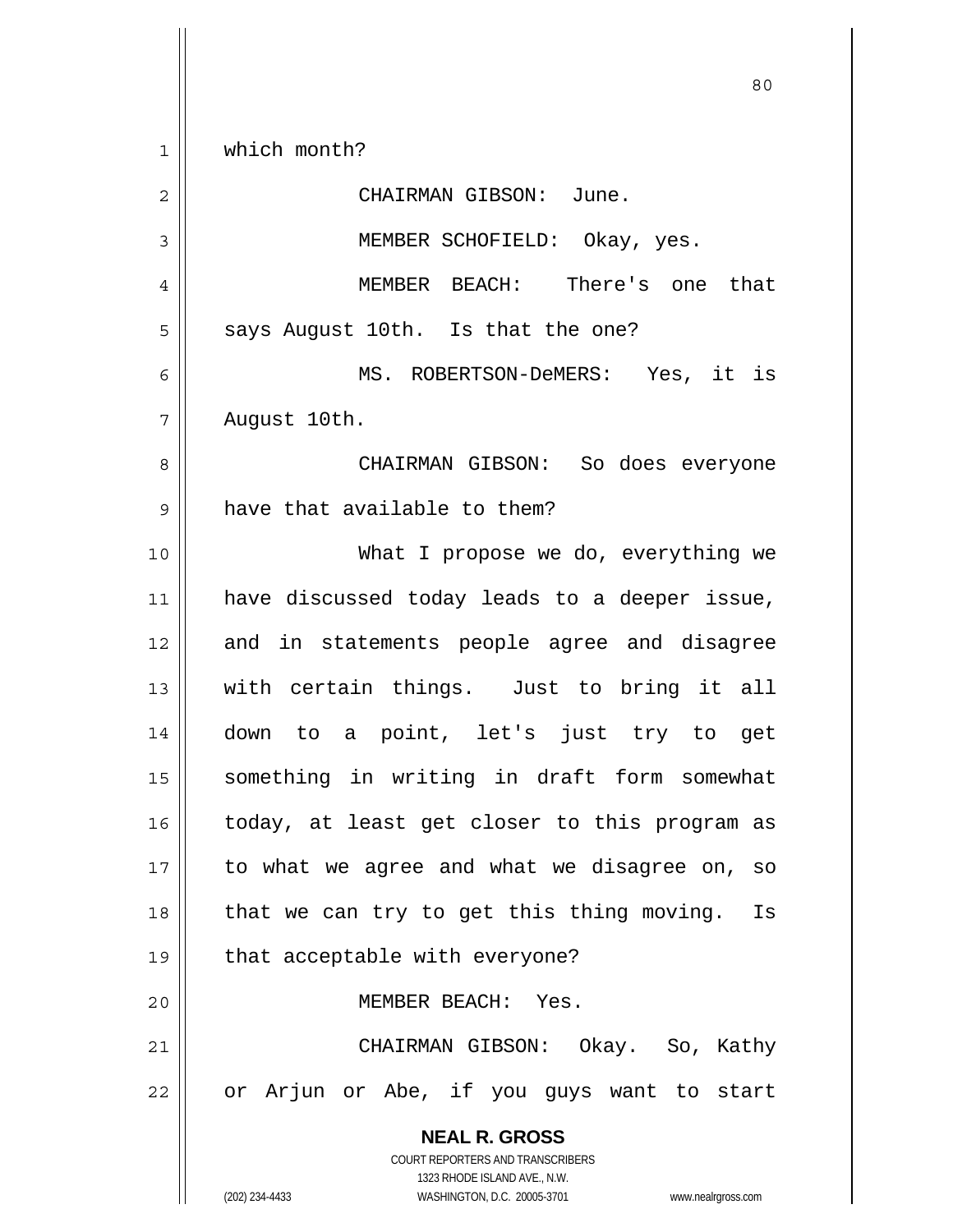**NEAL R. GROSS** COURT REPORTERS AND TRANSCRIBERS 1323 RHODE ISLAND AVE., N.W. 1 2 3 4 5 6 7 8 9 10 11 12 13 14 15 16 17 18 19 20 21 22 with the draft implementation plan, and if there's issues that we don't see are defined clearly enough or issues that we have questions on, then let's just get into the discussion. MS. ROBERTSON-DeMERS: The very first section of it is the mission statement, which is obviously going to change, based upon changes we made this morning. CHAIRMAN GIBSON: Correct. We need Board approval for that. MS. ROBERTSON-DeMERS: That forms the basis for the implementation plan in total. The first thing I did was to try and define worker outreach. The first portion of the implementation plan includes verbatim what the NIOSH OCAS-0012 procedure says. I also put in there the further clarification that NIOSH provided in their table, in their other attachments, describing the meetings and processes on the 24th.

<u>81</u>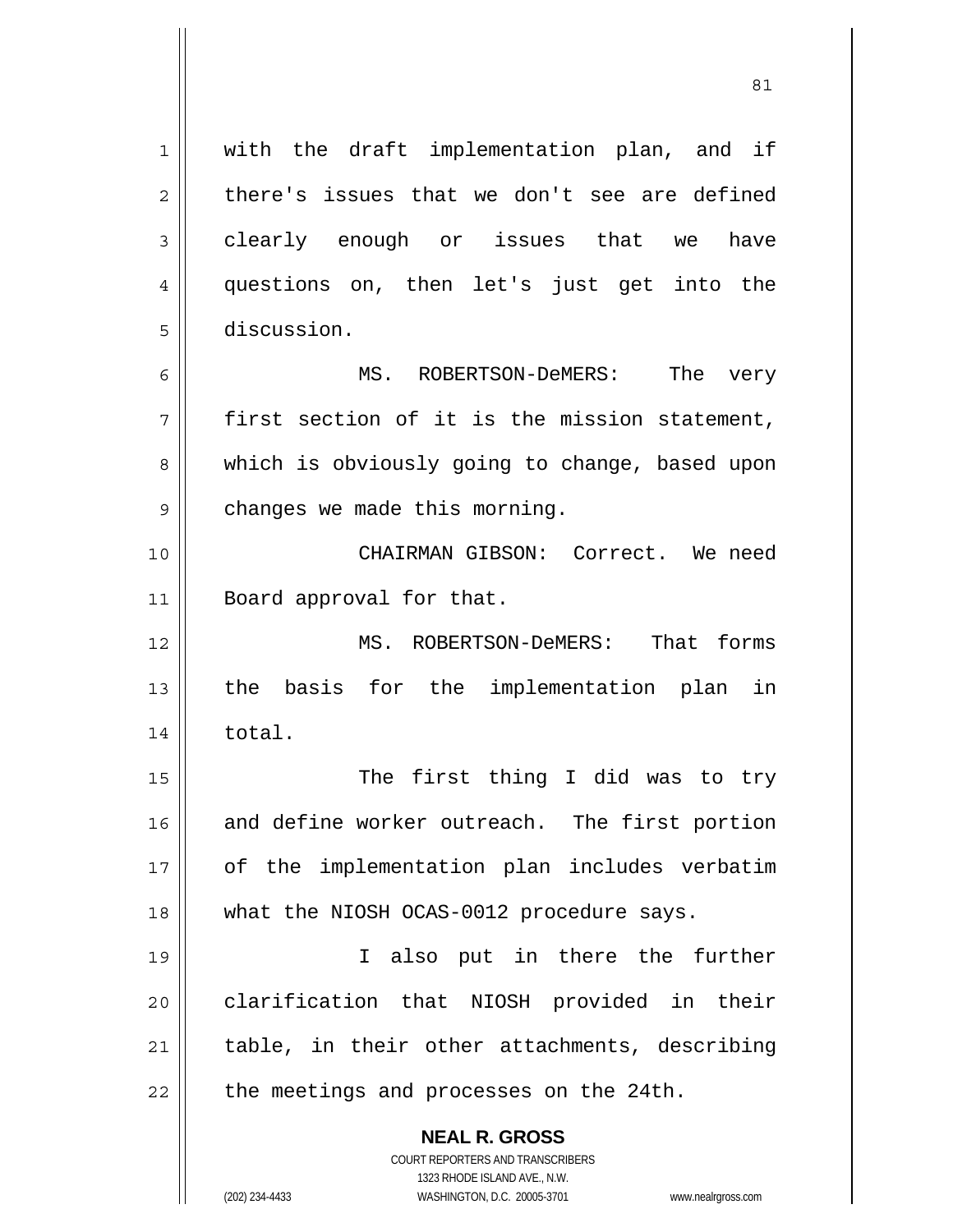| $\mathbf{1}$ | Then there are some worker outreach                                                                 |
|--------------|-----------------------------------------------------------------------------------------------------|
| 2            | activities that we felt were important that                                                         |
| 3            | may or may not be incorporated into either the                                                      |
| 4            | first worker outreach procedure or OCAS 012.                                                        |
| 5            | I guess that is where we need to start.                                                             |
| 6            | CHAIRMAN GIBSON: Okay.                                                                              |
| 7            | MEMBER BEACH: So are you right on                                                                   |
| 8            | page 2 of $2$ --                                                                                    |
| 9            | MS. ROBERTSON-DeMERS: Right.                                                                        |
| 10           | MEMBER BEACH:<br>-- under                                                                           |
| 11           | "information-gathering?" Is that where you                                                          |
| 12           | are starting, Kathy?                                                                                |
| 13           | MS. ROBERTSON-DeMERS: Actually,                                                                     |
| 14           | I'm on page 1. That's where we define what                                                          |
| 15           | OCAS 012 has defined as worker outreach.                                                            |
| 16           | DR. MAKHIJANI: Yes, we are<br>just                                                                  |
| 17           | quoting.                                                                                            |
| 18           | MS. ROBERTSON-DeMERS: Right. Then                                                                   |
| 19           | it continues on page 2 and into page 3.                                                             |
| 20           | CHAIRMAN GIBSON: Okay. So where                                                                     |
| 21           | are the things that you said you added above                                                        |
| 22           | and beyond the NIOSH procedure and the handout                                                      |
|              | <b>NEAL R. GROSS</b>                                                                                |
|              | <b>COURT REPORTERS AND TRANSCRIBERS</b>                                                             |
|              | 1323 RHODE ISLAND AVE., N.W.<br>(202) 234-4433<br>WASHINGTON, D.C. 20005-3701<br>www.nealrgross.com |
|              |                                                                                                     |

<u>82</u>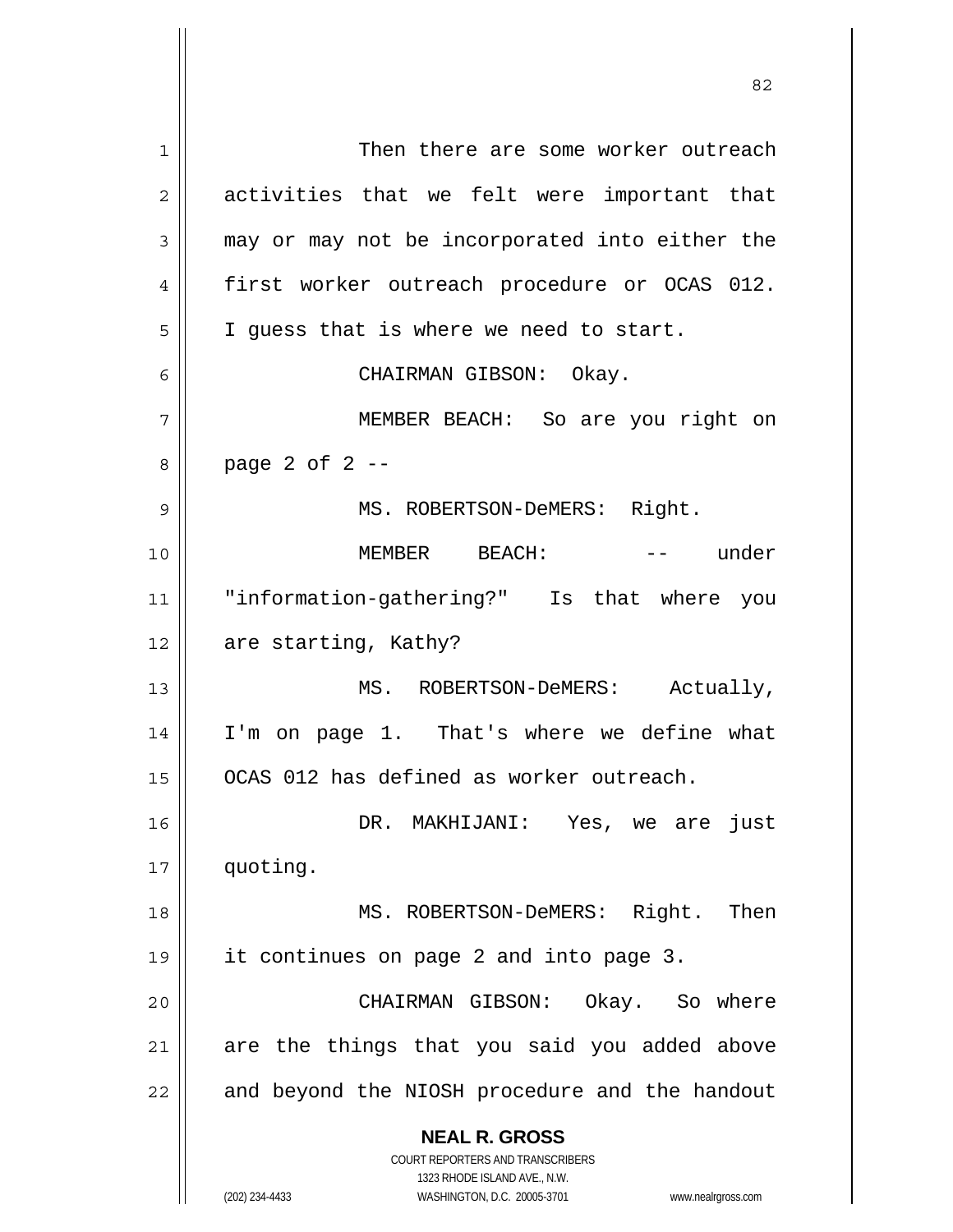$1$ they gave us after the June meeting?

| $\overline{c}$ | MS. ROBERTSON-DeMERS: One of the                         |
|----------------|----------------------------------------------------------|
| 3              | things that got kind of confusing with J.J.'s            |
| 4              | response to the review of the original mission           |
| 5              | statement was whether the Advisory Board                 |
| 6              | public comment periods were being included as            |
| 7              | worker outreach.                                         |
| 8              | So I guess that is not specifically                      |
| 9              | called out in OCAS 012, but is certainly a               |
| 10             | part of worker outreach. And I am talking from           |
| 11             | a generic standpoint, not about a particular             |
| 12             | claim. Okay?                                             |
| 13             | DR. MAKHIJANI: But, Kathy, just to                       |
| 14             | clarify, that is not NIOSH worker outreach,              |
| 15             | right? That is the Advisory Board's open                 |
| 16             | public comment period, which we have talked              |
| 17             | about this before in that it might require a             |
| 18             | followup as to what is happening, whether                |
| 19             | those comments are being taken into account.             |
| 20             | But that would equally apply maybe to us --              |
| 21             | MS. ROBERTSON-DeMERS: Right.                             |
| 22             | DR. MAKHIJANI: -- at SC&A as to                          |
|                | <b>NEAL R. GROSS</b><br>COURT REPORTERS AND TRANSCRIBERS |

1323 RHODE ISLAND AVE., N.W.

(202) 234-4433 WASHINGTON, D.C. 20005-3701 www.nealrgross.com

<u>83</u>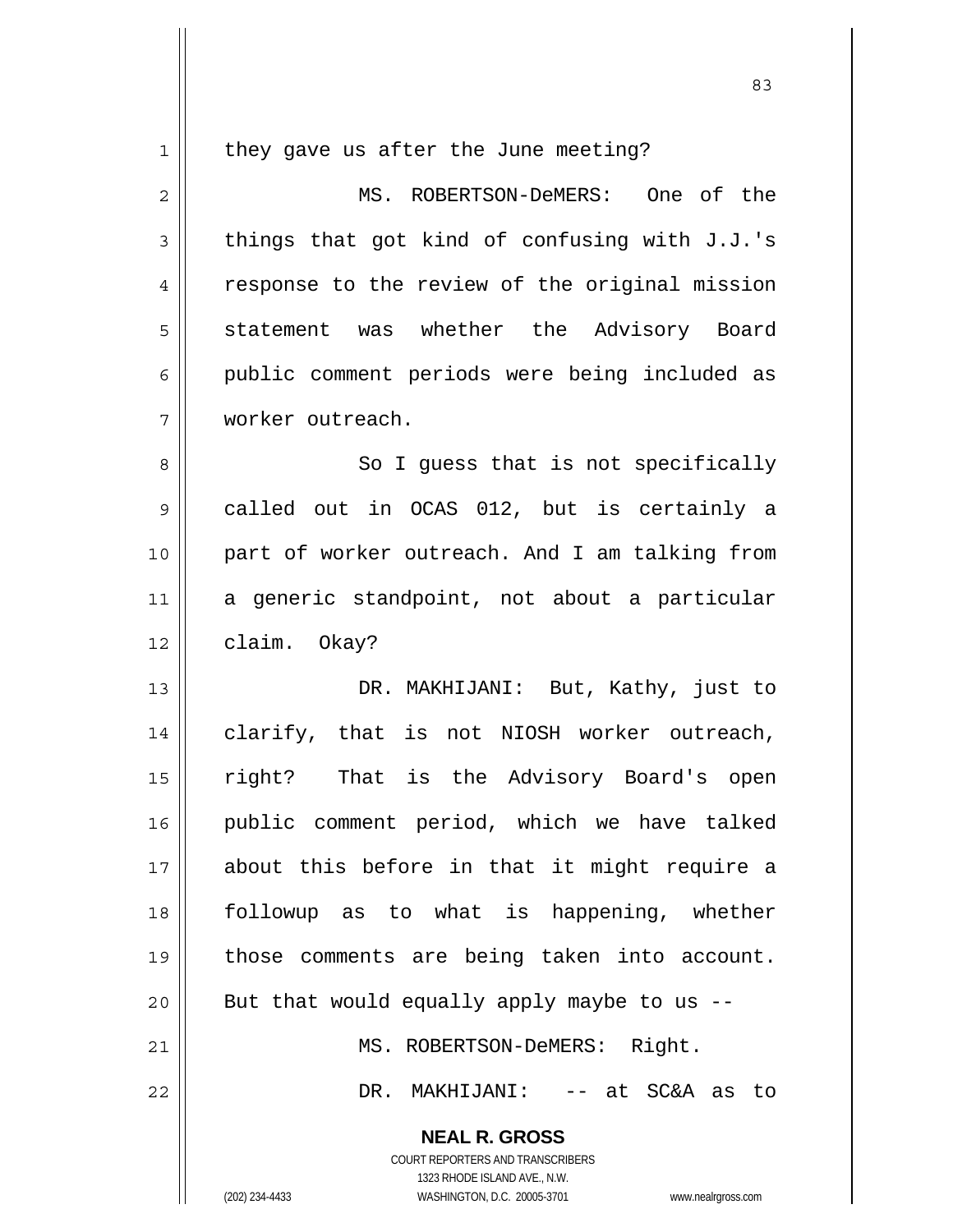**NEAL R. GROSS** 1 2 3 4 5 6 7 8 9 10 11 12 13 14 15 16 17 18 19 20 21 22 NIOSH or, depending on how the Board decides, I personally think that is kind of a separate track that should be part of this in terms of whether we are taking seriously into account what workers say. But it is a little bit of a separate track then, say, evaluating OCAS  $PR-012$  -- MS. ROBERTSON-DeMERS: Yes. DR. MAKHIJANI: -- and how the --NIOSH has done. MR. ELLIOTT: -- covered under PR-012. MS. ROBERTSON-DeMERS: Right, it is not covered under PR-012. MR. ELLIOTT: We don't see it as our effort to reach out. We see it as an opportunity. If we hear matters of general concern or even claimant-specific concerns, we pull those aside, talk to the individual claimant, and we deal with matters and general concern in a different way. We take them up. We talk about them in our scientific

> COURT REPORTERS AND TRANSCRIBERS 1323 RHODE ISLAND AVE., N.W.

(202) 234-4433 WASHINGTON, D.C. 20005-3701 www.nealrgross.com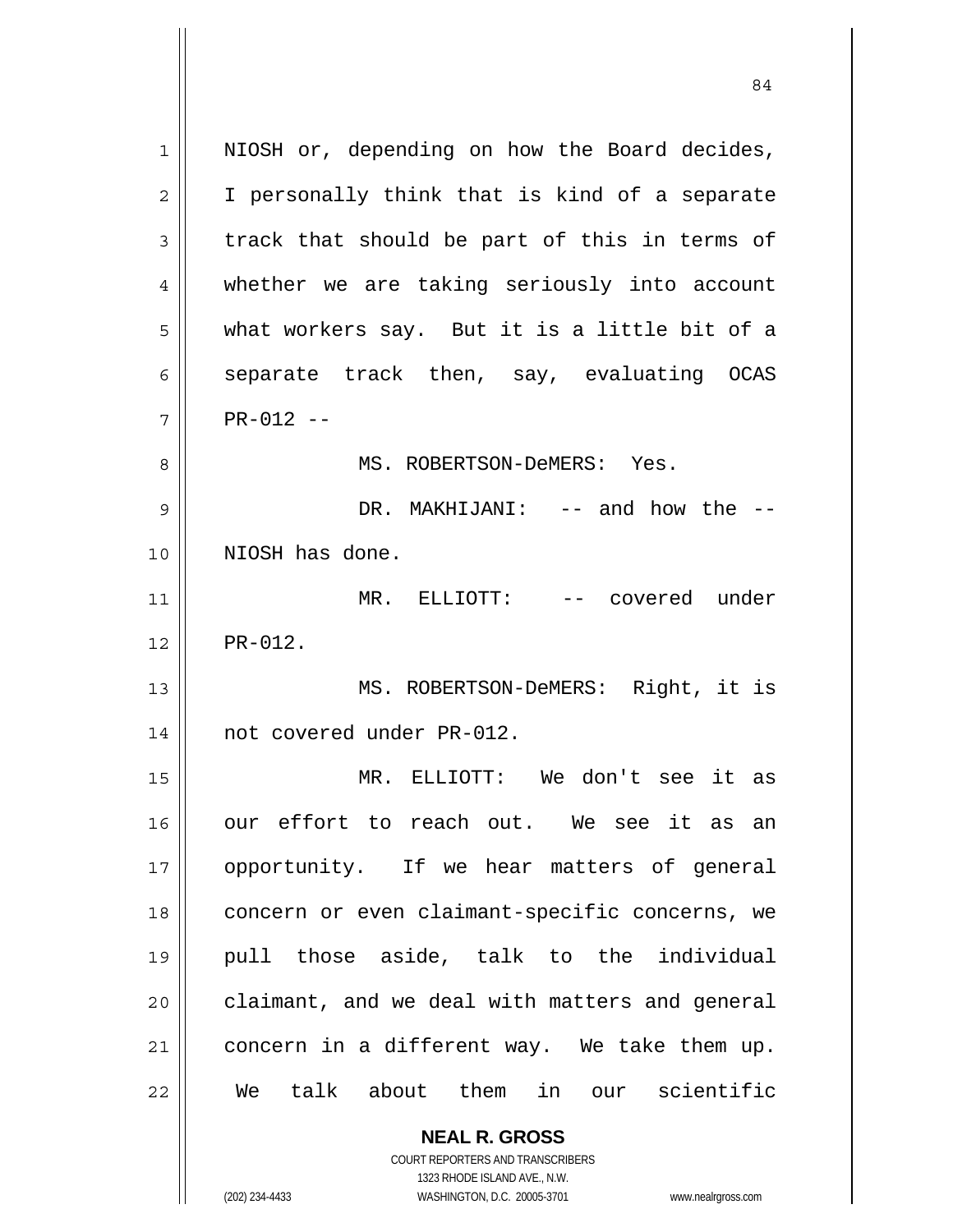1 2 3 discussions within OCAS or our communications discussions. How can we improve? What do we make of that comment?

4 5 6 7 8 9 It is not transparent, I grant you that. You don't know what we do, what we say about those kind of things. We perhaps can talk about ways to make it more transparent, what we do with regard to what we hear at public comment.

10 11 12 13 14 15 16 17 DR. MAKHIJANI: Yes, and so the question, I guess, on that track that I have is, is there a Board interest in making sure that there's some followup on actionable items, or whether there is a piece of technical information that comes up, whether it is falling through cracks or whether it is actually being --

18 19 20 21 22 MR. KATZ: Well, just let me, this is sort of in process, I think. Larry and I have discussed issues related to the Board's public comment session, and I've discussed them, too, with John Mauro.

> **NEAL R. GROSS** COURT REPORTERS AND TRANSCRIBERS 1323 RHODE ISLAND AVE., N.W. (202) 234-4433 WASHINGTON, D.C. 20005-3701 www.nealrgross.com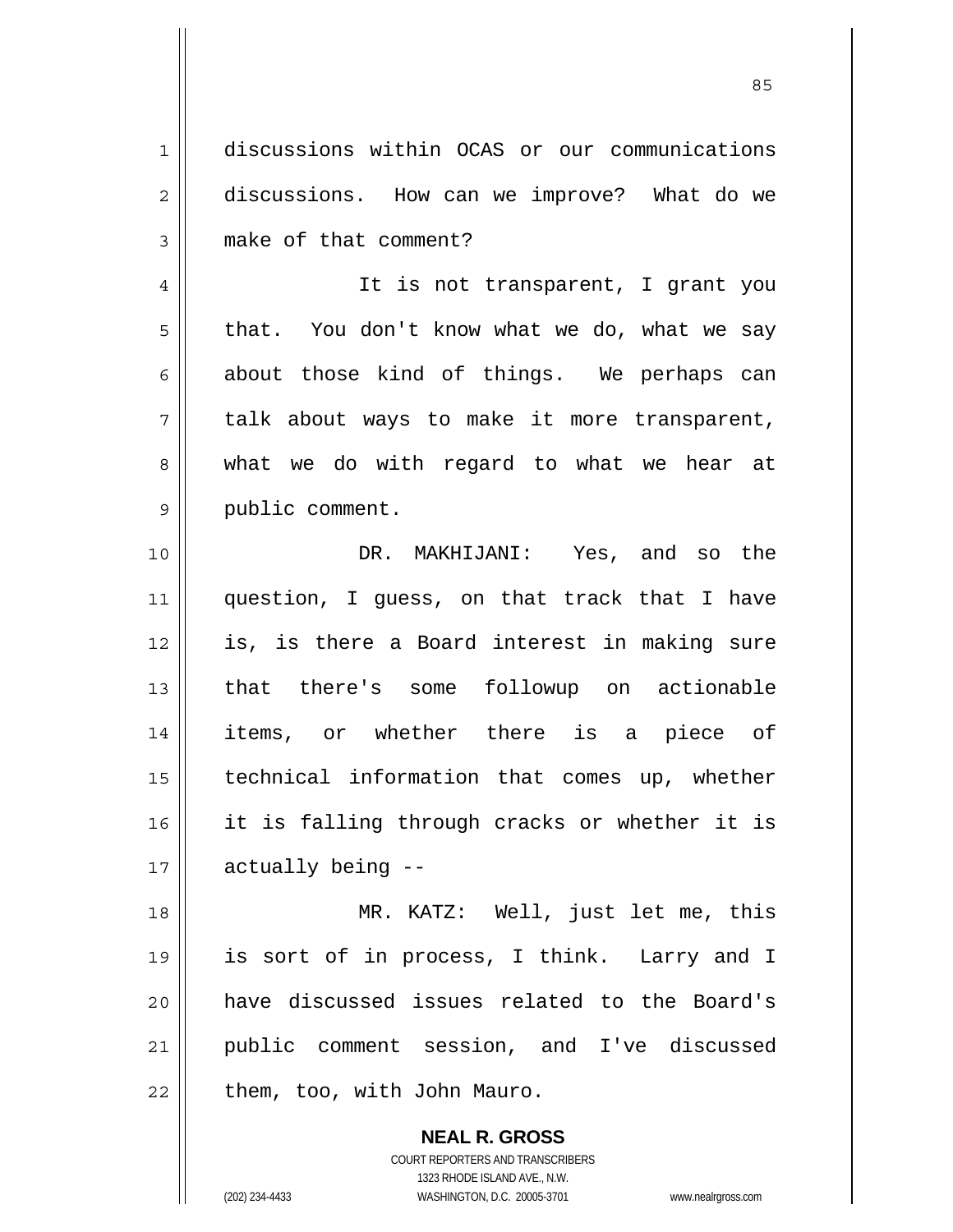| 1  | DR. MAKHIJANI: Okay.                                                |
|----|---------------------------------------------------------------------|
| 2  | MR. KATZ: I would like to work on                                   |
| 3  | something in this regard. But it is really,                         |
| 4  | as far as this Work Group is concerned, I mean                      |
| 5  | the Board is welcome to evaluate its own                            |
| 6  | outreach, but that is sort of a separate                            |
| 7  | issue, I think.                                                     |
| 8  | DR. MAKHIJANI: Yes, right.                                          |
| 9  | MR. KATZ: So I am very interested                                   |
| 10 | in the issue, absolutely, and I am trying to                        |
| 11 | work on something right now in terms of the                         |
| 12 | public comment session. Because I think all                         |
| 13 | of us on the Board, at OCAS, at SC&A, when we                       |
| 14 | sit at those public comment sessions, we all                        |
| 15 | feel it is a little bit unfortunate that it                         |
| 16 | isn't practical for it to be an interactive                         |
| 17 | session. So I am looking at options right now                       |
| 18 | for what can we do, so that people get a                            |
| 19 | little bit of feedback from those sessions.                         |
| 20 | DR. MAKHIJANI: And that was the                                     |
| 21 | spirit of my comment, in the sense that it                          |
| 22 | seems to me like a separate track than what we                      |
|    |                                                                     |
|    | <b>NEAL R. GROSS</b><br><b>COURT REPORTERS AND TRANSCRIBERS</b>     |
|    | 1323 RHODE ISLAND AVE., N.W.                                        |
|    | (202) 234-4433<br>WASHINGTON, D.C. 20005-3701<br>www.nealrgross.com |

<u>86 and 2001 and 2002 and 2003 and 2003 and 2003 and 2003 and 2003 and 2003 and 2003 and 2003 and 2003 and 200</u>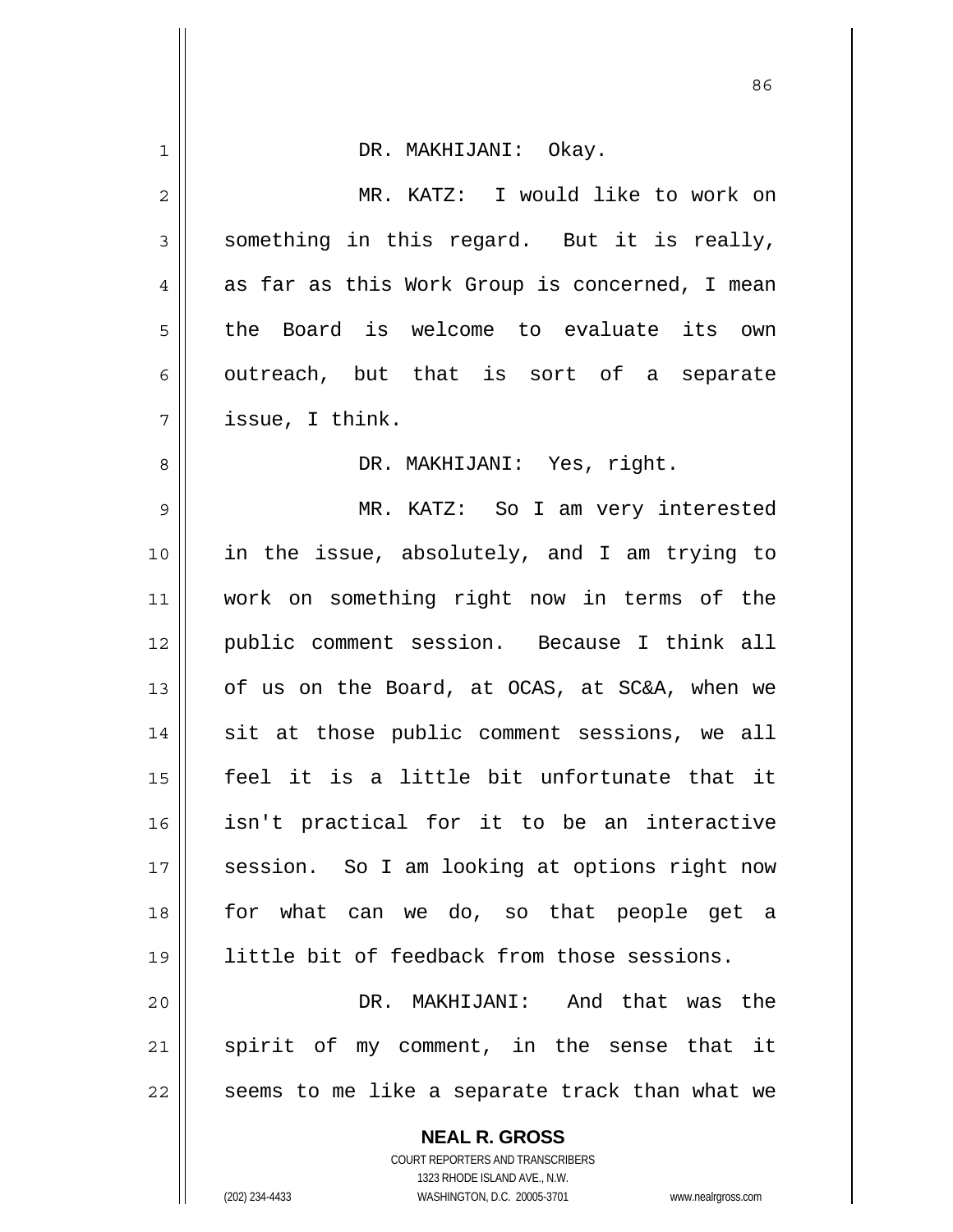1

were talking about before the break.

2 3 MR. KATZ: Right. Right. I agree. I agree completely.

4 5 6 7 8 9 10 11 12 13 14 15 CHAIRMAN GIBSON: I think you need to work on what you're talking about, but I guess the question I would pose is, if someone makes public comment and, for example, our Chairman says, "There are NIOSH people in the audience and they will meet with you. We will point you to them." And then if there is a followup, if they meet with the people and there's going to be a followup, then I think there would be some limited involvement there. I think that would sort of trigger sort of a worker outreach, in a way.

16 17 18 MS. ROBERTSON-DeMERS: Well, I guess I am confused because you have Board meetings on your diagram.

19 20 21 22 MR. ELLIOTT: We have Board meetings on the diagram. It is an opportunity for public health advisors to meet with claimants. So we set up scheduled interviews

> **NEAL R. GROSS** COURT REPORTERS AND TRANSCRIBERS 1323 RHODE ISLAND AVE., N.W. (202) 234-4433 WASHINGTON, D.C. 20005-3701 www.nealrgross.com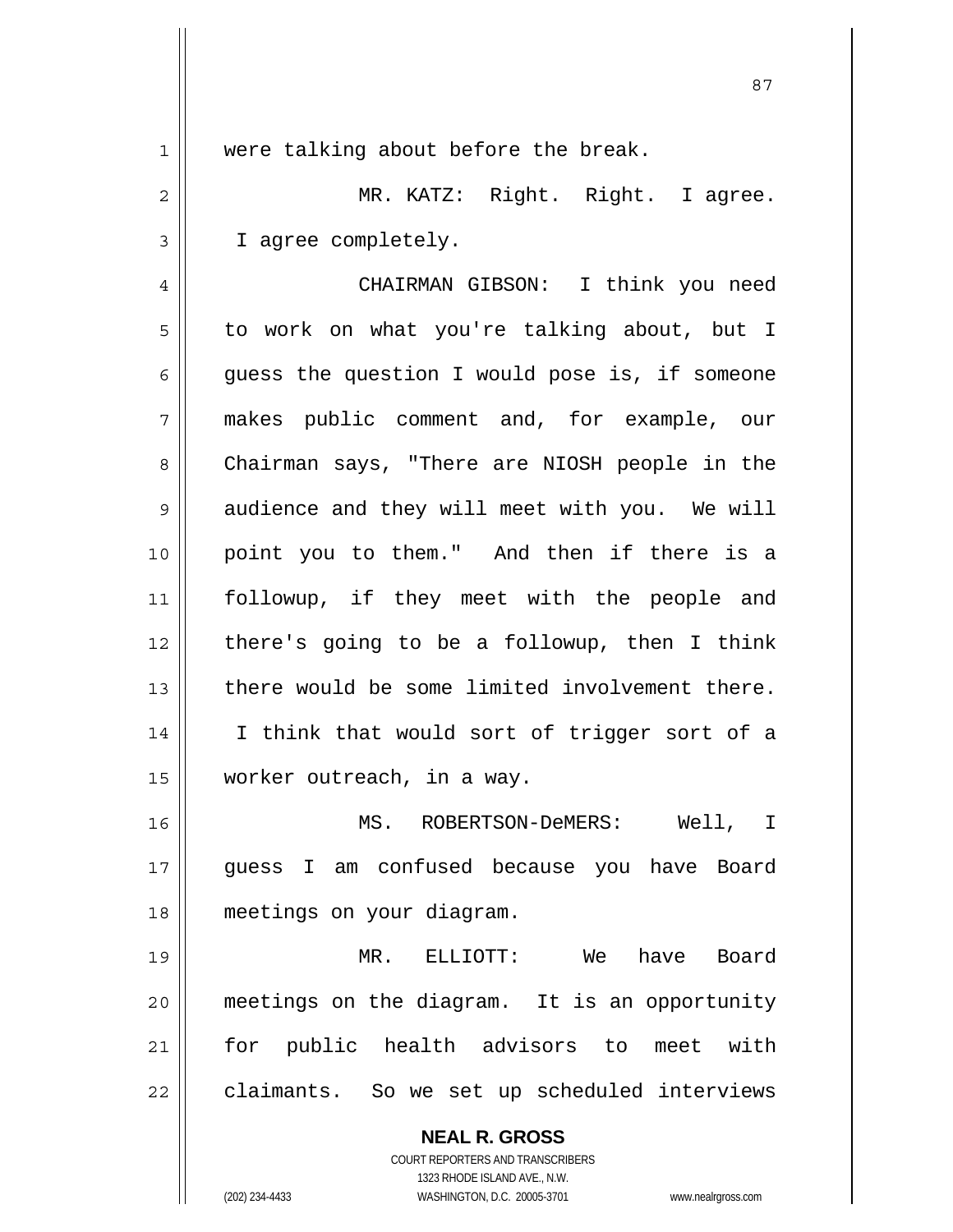**NEAL R. GROSS** COURT REPORTERS AND TRANSCRIBERS 1323 RHODE ISLAND AVE., N.W. (202) 234-4433 WASHINGTON, D.C. 20005-3701 www.nealrgross.com 1 2 3 4 5 6 7 8 9 10 11 12 13 14 15 16 17 18 19 20 21 22 with active claimants. That is an outreach effort. MS. ROBERTSON-DeMERS: From the public health advisor? MR. ELLIOTT: Yes. That is not to be implied as our dealings with public comment because I don't see that as outreach. I see that as following up on either specific claim matters or general matters of concern. It may result in an outreach. What we hear, what is revealed to us may say to us, hey, you had better go find some -- DR. ZEITOUN: Follow up on that. MR. ELLIOTT: That's happened more and more, sure. MEMBER MUNN: But, by far, the Board's public comment sessions are focused on individual claims. People have individual concerns about their claim that they bring. I would hazard a guess any specificity at all to support it, that easily 90 percent of what we hear in public comment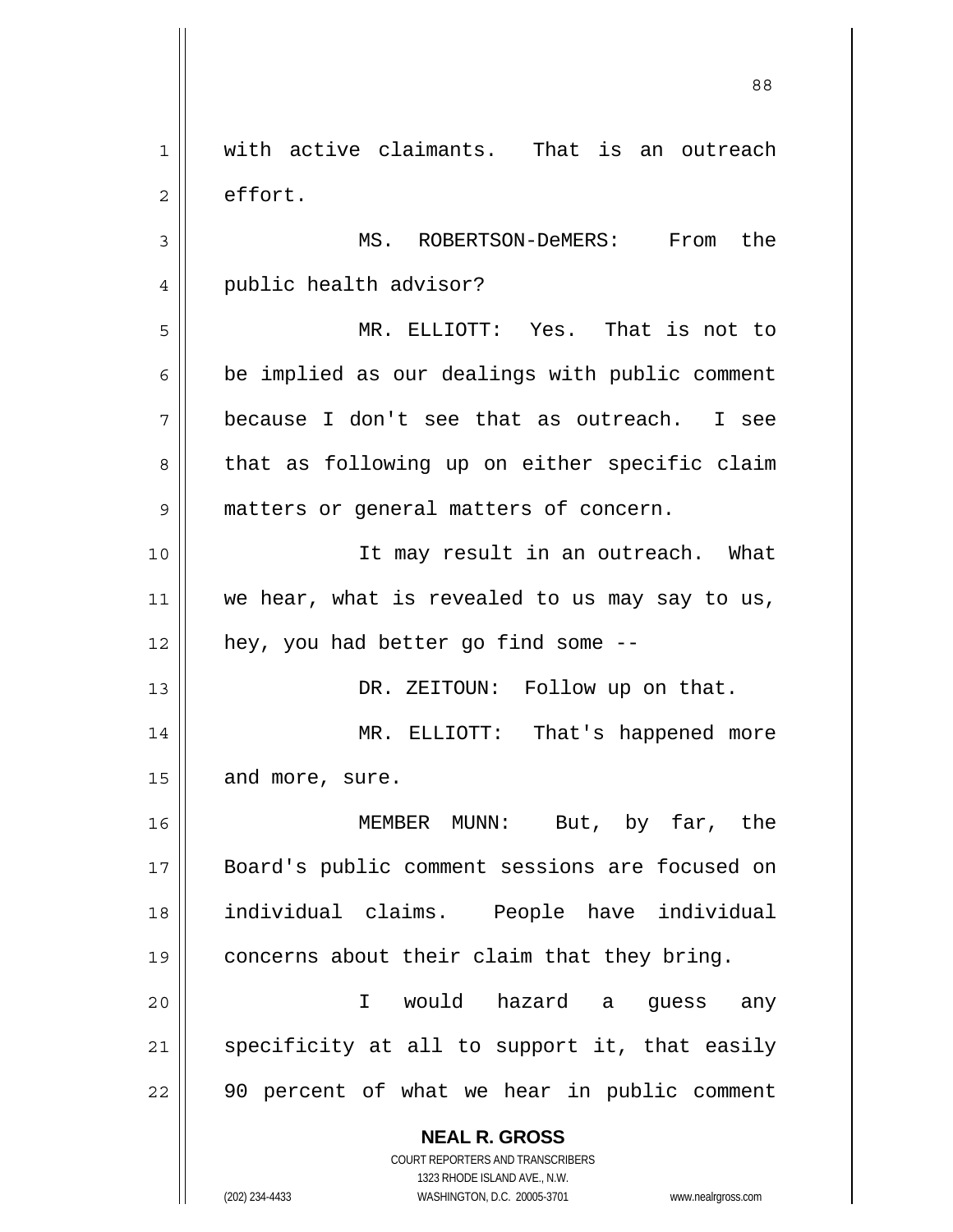1 2 3 4 5 6 7 8 9 10 11 is on an individual basis. On the rare occasions that we hear broader issues that might be either generic in nature or encompass more than one or two claims, that may be a reasonable point for this group's focus, but otherwise it does not appear to be applicable generally. MS. ROBERTSON-DeMERS: Well, when I am bringing up these additional items, I don't mean comments on specific claims, and I will give you an example with the CATI interviews.

12 13 I'm talking generic issues. That is what we need to say.

14 15 16 17 18 19 20 21 MR. ELLIOTT: I agree, Kathy, that -- well, I don't know that I agree. I beg to differ with you on that. I am not sure that I hear 90 percent of the public comment being claim-directed. I wouldn't even assign a percentage to it because the claimant matters are important and the general matters that are brought up are as important.

22

Some of those general matters go to

**NEAL R. GROSS** COURT REPORTERS AND TRANSCRIBERS 1323 RHODE ISLAND AVE., N.W. (202) 234-4433 WASHINGTON, D.C. 20005-3701 www.nealrgross.com

<u>89 and 2001 and 2002 and 2003 and 2003 and 2003 and 2003 and 2003 and 2003 and 2003 and 2003 and 2003 and 200</u>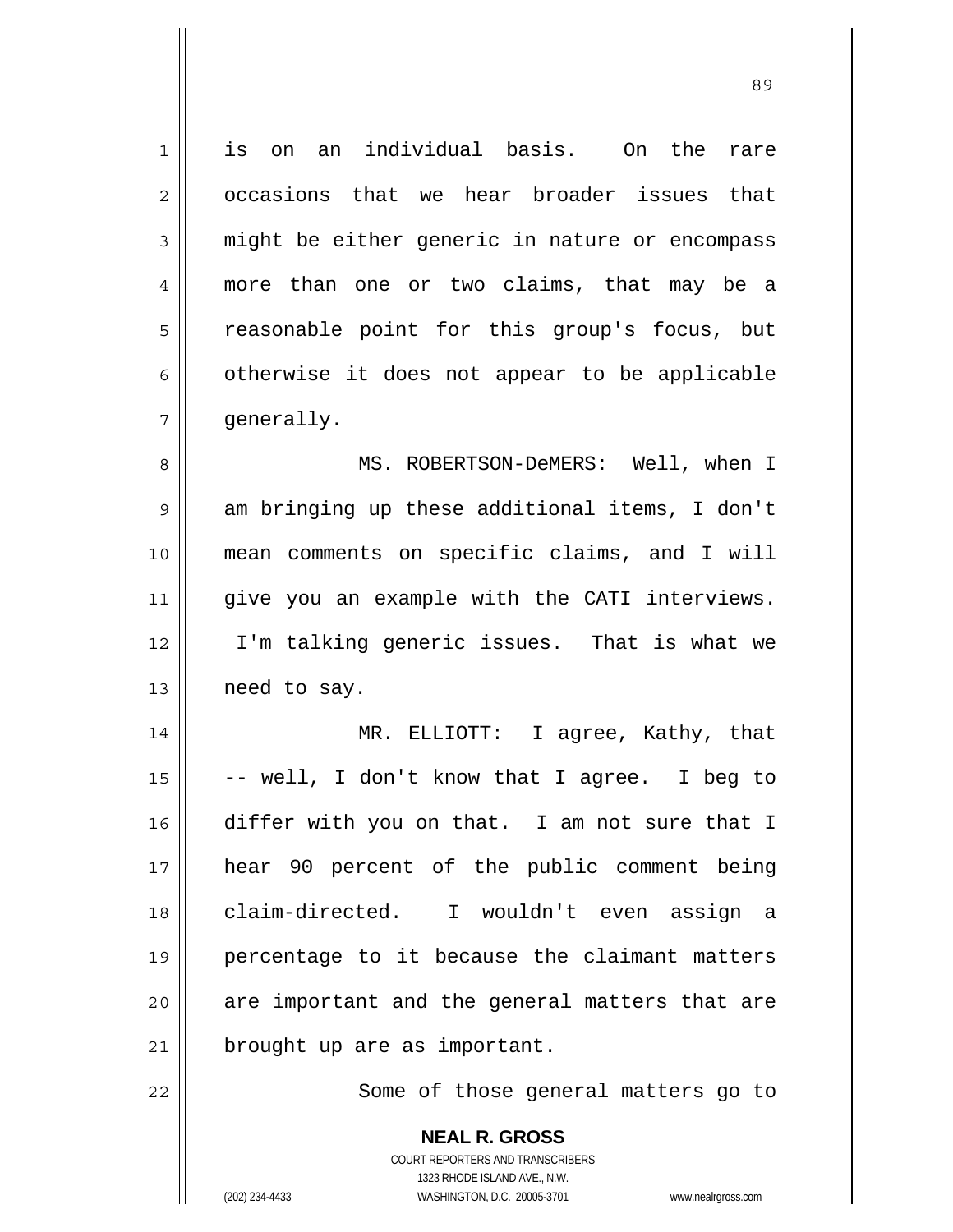1 2 3 4 5 6 like Terrie Barrie being concerned about the NIOSH review. That is a general matter. You know, the -- John Funk's talking about the Nevada Test Site workers and their plight, that is a general matter, and whether badges were left behind or not.

7 8 9 10 11 Those kind of things we take seriously. We hear them out. So I think they are equally important, claimant matters and general matters. We do things to address them when we hear them.

12 13 14 15 16 17 MEMBER MUNN: I was not making an effort to dismiss them. What I was trying to say was those matters may very easily be a proper concern for this group in terms of following up, but individual claims are not though.

MR. ELLIOTT: Certainly.

19 20 21 22 CHAIRMAN GIBSON: Well, I guess my only thoughts, even on the individual claims, there are times when the individual gets done speaking and the Chairman says, "Thank you for

**NEAL R. GROSS**

18

COURT REPORTERS AND TRANSCRIBERS 1323 RHODE ISLAND AVE., N.W. (202) 234-4433 WASHINGTON, D.C. 20005-3701 www.nealrgross.com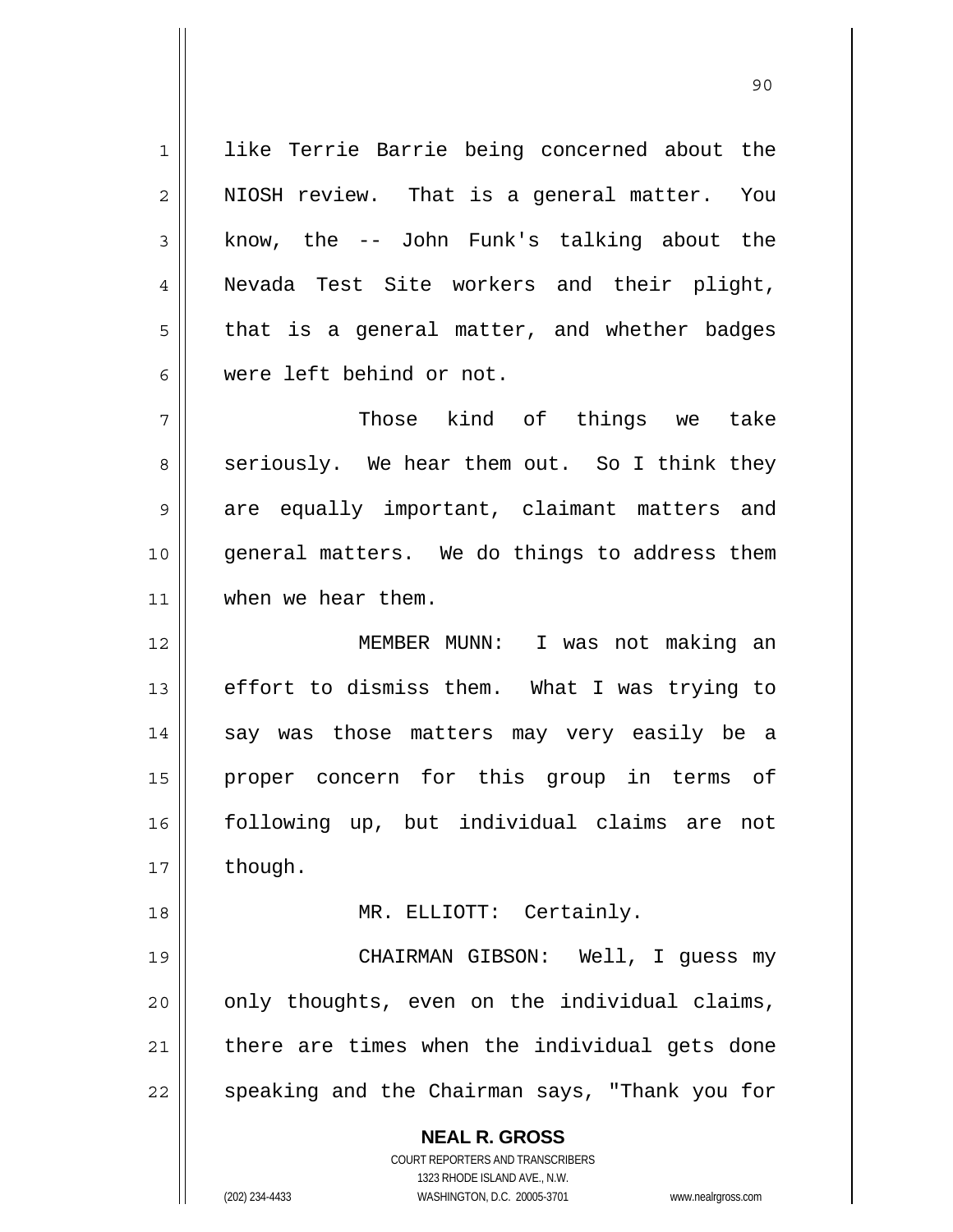| $\mathbf 1$    | your comments and stuff," and that is                                                    |
|----------------|------------------------------------------------------------------------------------------|
| $\overline{2}$ | something that I think probably the whole                                                |
| 3              | Board ought to do more about. But whether it                                             |
| $\overline{4}$ | was something significant enough that it is                                              |
| 5              | looked into, that NIOSH is going to meet that                                            |
| 6              | person about that claim, then at least my                                                |
| 7              | original thought is just that then becomes a                                             |
| 8              | part of worker outreach.                                                                 |
| 9              | It becomes a part of our mission as                                                      |
| 10             | far as evaluating how information is used and                                            |
| 11             | applied, or whatever this language was we came                                           |
| 12             | up with today.                                                                           |
| 13             | make it<br>$\mathbf{I}$<br>not trying to<br>am                                           |
| 14             | complicated and this one counts and this one                                             |
| 15             | doesn't, but I just want to hash this out, and                                           |
| 16             | let's decide what is scope and what is not. I                                            |
| 17             | don't want to start circling back on issues                                              |
| 18             | five pages later.                                                                        |
| 19             | MS. ROBERTSON-DeMERS: Well, let me                                                       |
| 20             | deal with some of the other things that I                                                |
| 21             | thought would be included in worker outreach.                                            |
| 22             | would<br>finished site<br>That<br>be<br>expert                                           |
|                | <b>NEAL R. GROSS</b><br>COURT REPORTERS AND TRANSCRIBERS<br>1323 RHODE ISLAND AVE., N.W. |
|                | (202) 234-4433<br>WASHINGTON, D.C. 20005-3701<br>www.nealrgross.com                      |

<u>91</u>

 $\overline{\phantom{a}}$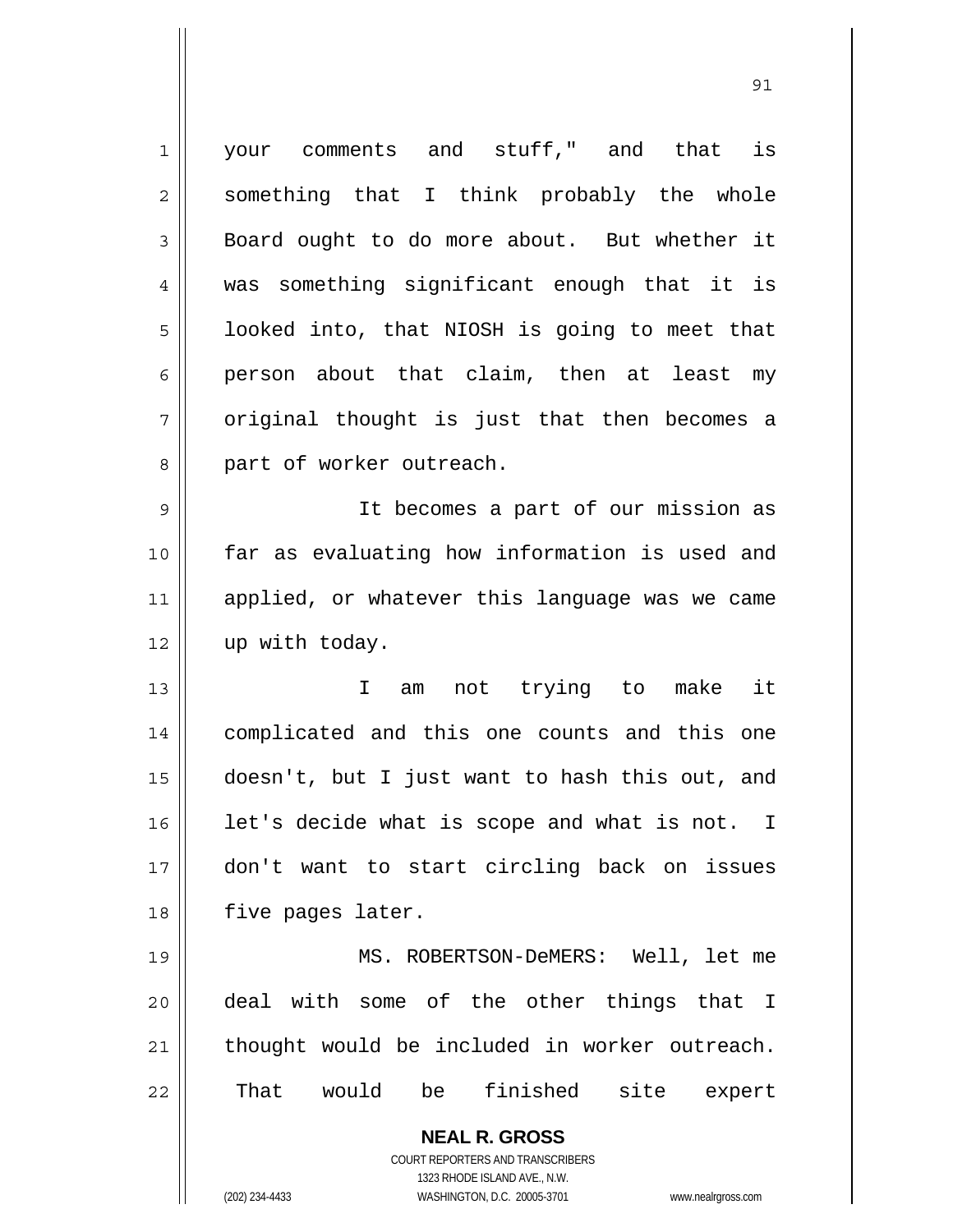1 2 3 4 5 6 7 8 interviews. They often provide generic technical data. We need to make sure that that data is being integrated into technical work documents. That would be like NIOSH going out to Hanford and reviewing a reactor operator on neutron dosimetry and that type of thing, which is a little bit different than what Mark does.

9 10 11 12 13 14 15 As far as the CATI interviews, the closeout interviews, and the public health advisory interviews, from an individual standpoint, when they are commenting on their claim, that is not what I am talking about here. I am talking about recurrent issues that come up out of these items.

16 17 18 19 20 21 22 For example, one of the recurrent issues that is coming up at Sandia National Lab, Livermore, that came up in our own evaluation interviews, but also frequently in the CATI interviews, was the fact that they visited other DOE complex sites frequently. Something like that is important to the site

> **NEAL R. GROSS** COURT REPORTERS AND TRANSCRIBERS 1323 RHODE ISLAND AVE., N.W. (202) 234-4433 WASHINGTON, D.C. 20005-3701 www.nealrgross.com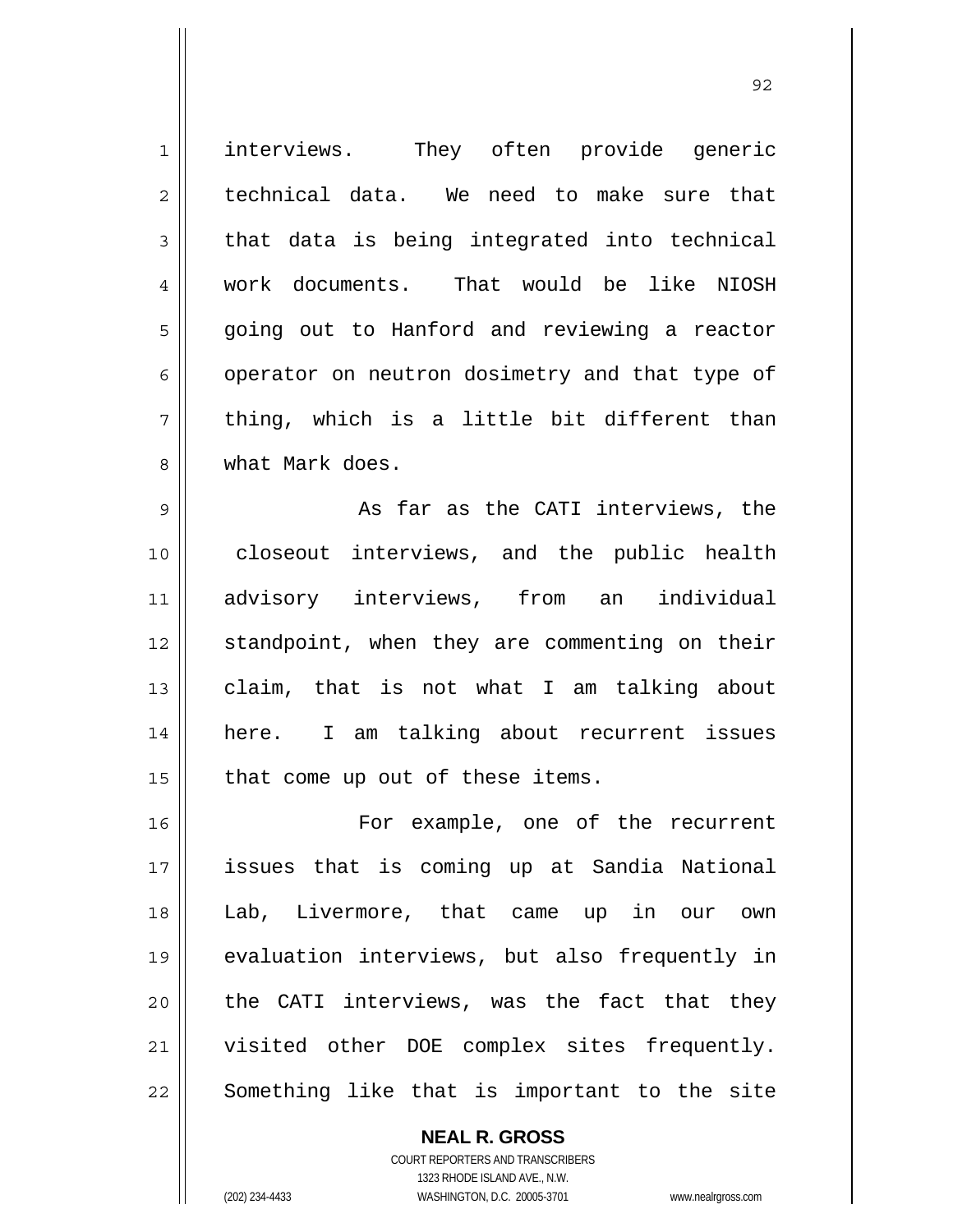| $\overline{2}$ | So, in those terms, I am talking                                                                                                                                       |
|----------------|------------------------------------------------------------------------------------------------------------------------------------------------------------------------|
| 3              | about recurrent issues that have to do with                                                                                                                            |
| $\overline{4}$ | the sitewide population, and I think that that                                                                                                                         |
| 5              | is a part of what we need to evaluate.                                                                                                                                 |
| 6              | CHAIRMAN GIBSON: Based on how the                                                                                                                                      |
| 7              | worker input is being used?                                                                                                                                            |
| 8              | MS. ROBERTSON-DeMERS: Used.                                                                                                                                            |
| 9              | CHAIRMAN GIBSON:<br>And<br>not                                                                                                                                         |
| 10             | specifically for this claim?                                                                                                                                           |
| 11             | MEMBER MUNN: And<br>how do we do                                                                                                                                       |
| 12             | that?                                                                                                                                                                  |
| 13             | MS. ROBERTSON-DeMERS: Well, we can                                                                                                                                     |
| 14             | determine some criteria as to whether it is                                                                                                                            |
| 15             | pertinent to a subgroup or a group of workers.                                                                                                                         |
| 16             | CHAIRMAN GIBSON: As far as how we                                                                                                                                      |
| 17             | do it, let's hear from OCAS, your comments                                                                                                                             |
| 18             | about this concern, and how is it $-$ -                                                                                                                                |
| 19             | MR. ELLIOTT: I don't understand                                                                                                                                        |
| 20             | the concern. The concern, as I understand you                                                                                                                          |
| 21             | express it, is that many people who worked at                                                                                                                          |
| 22             | Sandia traveled to other sites. Many people                                                                                                                            |
|                | <b>NEAL R. GROSS</b><br><b>COURT REPORTERS AND TRANSCRIBERS</b><br>1323 RHODE ISLAND AVE., N.W.<br>WASHINGTON, D.C. 20005-3701<br>(202) 234-4433<br>www.nealrgross.com |

<u>93 and 200 and 200 and 200 and 200 and 200 and 200 and 200 and 200 and 200 and 200 and 200 and 200 and 200 an</u>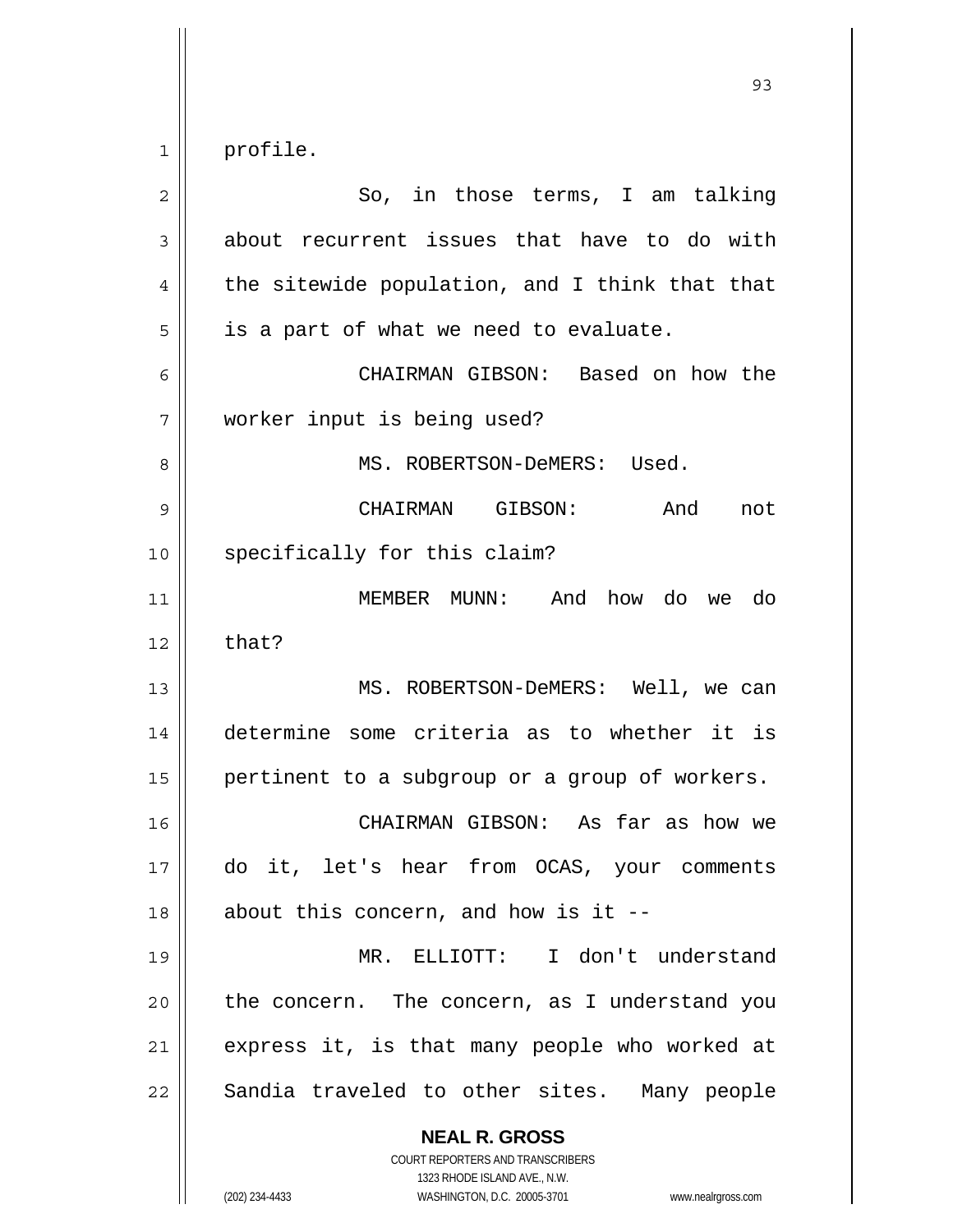| $\mathbf 1$    | who worked at Nevada Test Site traveled to     |
|----------------|------------------------------------------------|
| $\overline{c}$ | other sites. Many people who worked at         |
| 3              | Lawrence Livermore traveled to the Nevada Test |
| 4              | Site.                                          |
| 5              | So what's the rub here? What's the             |
| 6              | issue? Because when we make a request to DOE   |
| $\overline{7}$ | for dose information for these folks, we ask   |
| 8              | for visitor badges, a visitor dose.            |
| $\mathsf 9$    | MS. ROBERTSON-DeMERS: Actually, in             |
| 10             | this case, you are requesting visitor records  |
| 11             | for those facilities that are named by the     |
| 12             | individual in the CATI interview.              |
| 13             | What I am saying is that, in the               |
| 14             | course of our interviews, this is a much       |
| 15             | larger issue than just one person. In fact,    |
| 16             | the people at Sandia are saying, "That's why I |
| 17             | received a majority of low dose." Okay? But    |
| 18             | if they don't call it out in their interview,  |
| 19             | you are not requesting visitor data.           |
| 20             | I think that this lends itself to,             |
| 21             | one, a worker outreach meeting to obtain       |
| 22             | additional information on this or, two,        |
|                | <b>NEAL R. GROSS</b>                           |

94

 $\prod$ 

COURT REPORTERS AND TRANSCRIBERS 1323 RHODE ISLAND AVE., N.W. (202) 234-4433 WASHINGTON, D.C. 20005-3701 www.nealrgross.com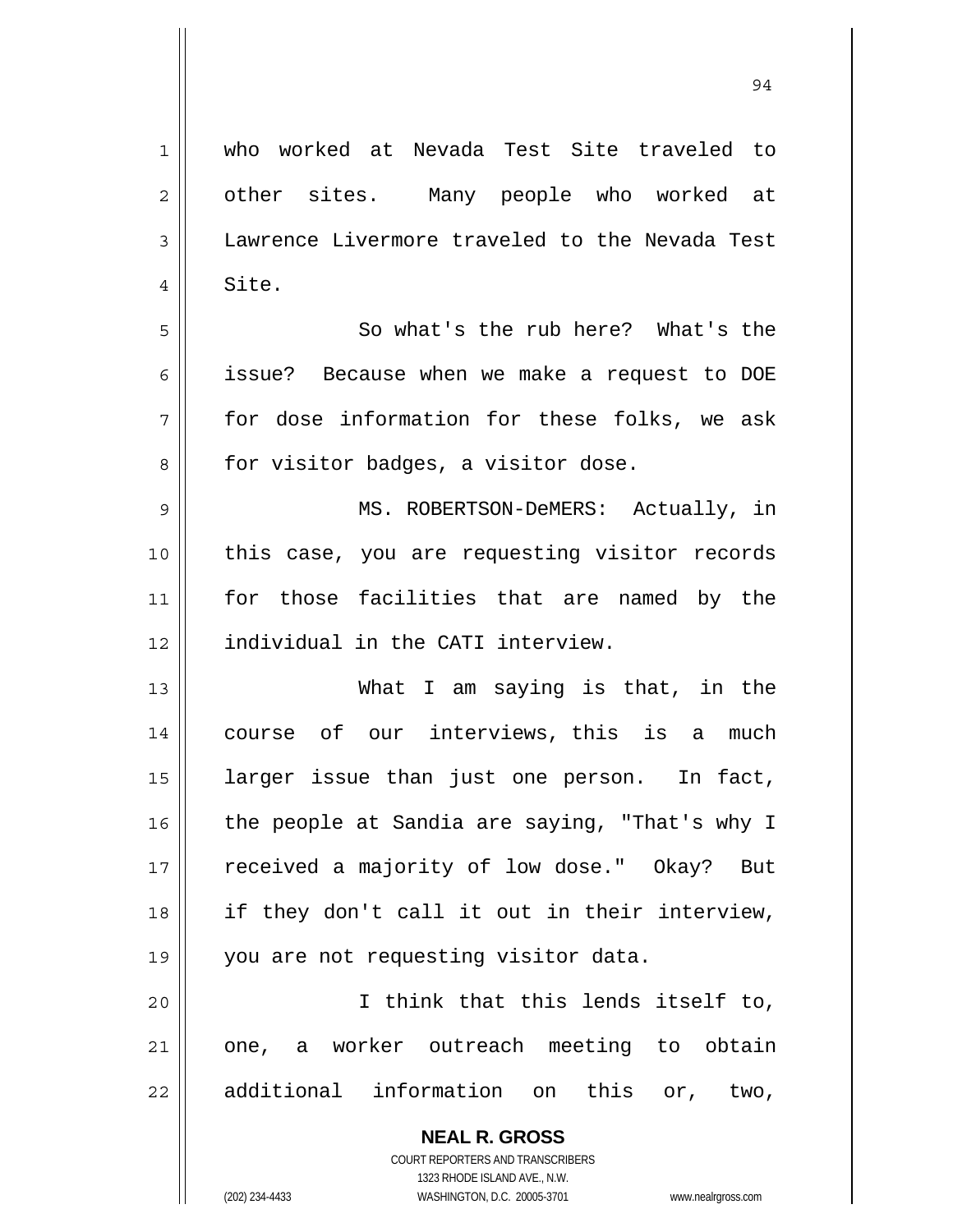| $\mathbf{1}$ | further consideration because it is recurrent. |
|--------------|------------------------------------------------|
| 2            | This is not the only recurrent comment in the  |
| 3            | CATI interviews. This is just one example.     |
| 4            | CHAIRMAN GIBSON: So it is not this             |
| 5            | particular issue. It is that there appears to  |
| 6            | be recurrent issues in the program that you    |
| 7            | have concern that may not be given the proper  |
| 8            | weight $--$                                    |
| 9            | MS. ROBERTSON-DeMERS: Yes.                     |
| 10           | CHAIRMAN GIBSON: -- possibly by                |
| 11           | NIOSH?                                         |
| 12           | MS. ROBERTSON-DeMERS: Yes.                     |
| 13           | MEMBER SCHOFIELD: If I could make              |
| 14           | a quick comment on what Kathy was just talking |
| 15           | about, that is a common practice with people   |
|              |                                                |
| 16           | from Sandia and Albuquerque, Livermore, and    |
| 17           | people from Los Alamos that traveled to Pantex |
| 18           | and the Nevada Test Site on a weekly basis for |
| 19           | many of them; for anyone from a day to several |
| 20           | days. So this is actually almost a generic     |
| 21           | thing for many of the people. Again, there     |

<u>95 and 2001 and 2001 and 2001 and 2001 and 2001 and 2001 and 2001 and 2001 and 2001 and 2001 and 2001 and 200</u>

 $\mathbf{I}$ 

COURT REPORTERS AND TRANSCRIBERS 1323 RHODE ISLAND AVE., N.W. (202) 234-4433 WASHINGTON, D.C. 20005-3701 www.nealrgross.com

**NEAL R. GROSS**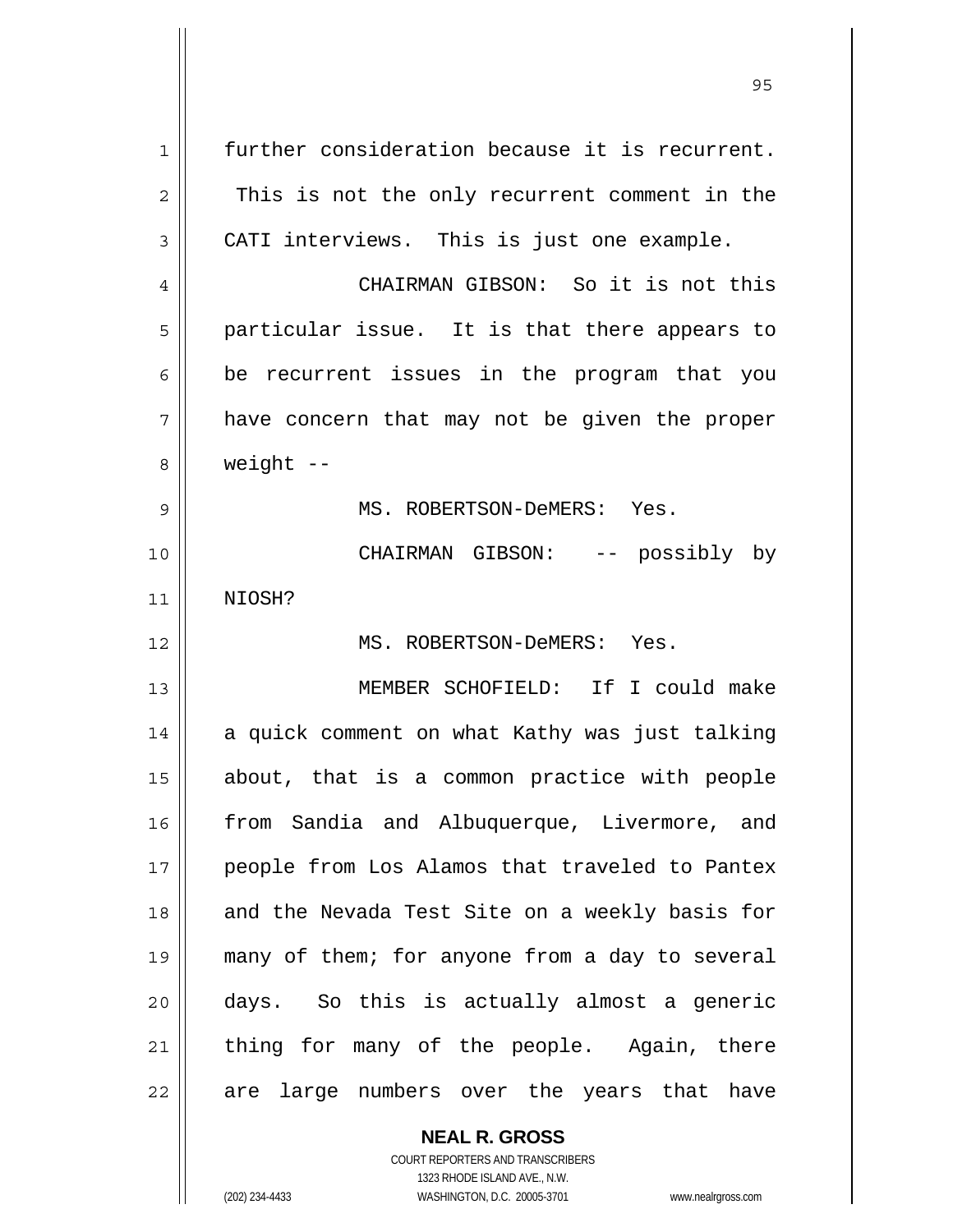1 done this.

| $\overline{2}$ | MEMBER MUNN: So let me recap. If                                                                                                                                       |
|----------------|------------------------------------------------------------------------------------------------------------------------------------------------------------------------|
| 3              | I'm understanding correctly, Kathy, what you                                                                                                                           |
| 4              | are saying is that it is your understanding                                                                                                                            |
| 5              | that, unless a worker or a claimant has                                                                                                                                |
| 6              | indicated visits to other sites in their CATI                                                                                                                          |
| 7              | interview, that their dose that may have been                                                                                                                          |
| 8              | received there would not be captured?                                                                                                                                  |
| 9              | MS.<br>ROBERTSON-DeMERS:<br>Be                                                                                                                                         |
| 10             | requested.                                                                                                                                                             |
| 11             | MEMBER MUNN: Would not<br>be                                                                                                                                           |
| 12             | requested.                                                                                                                                                             |
| 13             | MS. ROBERTSON-DeMERS: And it may                                                                                                                                       |
| 14             | or may not occur in the home facility's                                                                                                                                |
| 15             | records.                                                                                                                                                               |
| 16             | But I guess I am using that example                                                                                                                                    |
| 17             | because it comes up frequently in the CATI                                                                                                                             |
| 18             | interviews. It is frequent --                                                                                                                                          |
| 19             | MR. ELLIOTT: The comment being?                                                                                                                                        |
| 20             | MS. ROBERTSON-DeMERS: "We visited                                                                                                                                      |
| 21             | other sites." Okay?                                                                                                                                                    |
| 22             | MR. ELLIOTT: So, once we hear                                                                                                                                          |
|                | <b>NEAL R. GROSS</b><br><b>COURT REPORTERS AND TRANSCRIBERS</b><br>1323 RHODE ISLAND AVE., N.W.<br>WASHINGTON, D.C. 20005-3701<br>(202) 234-4433<br>www.nealrgross.com |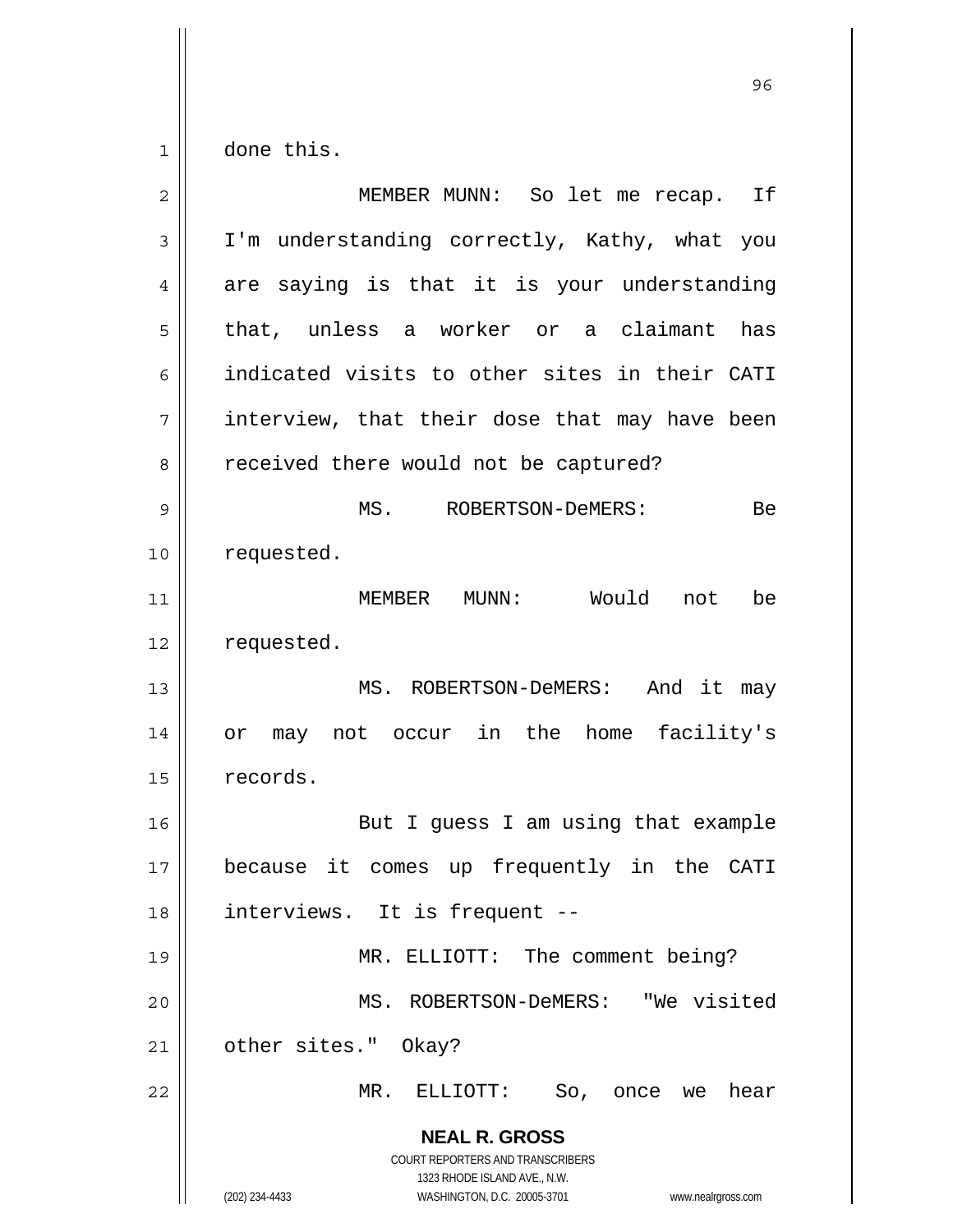| $\mathbf 1$    | that $--$                                                                                           |
|----------------|-----------------------------------------------------------------------------------------------------|
| $\overline{2}$ | MS.<br>ROBERTSON-DeMERS:                                                                            |
| $\mathfrak{Z}$ | Generically. Generically.                                                                           |
| 4              | MR. ELLIOTT: So, once we hear                                                                       |
| 5              | that, we ask which sites, and then that                                                             |
| 6              | formulates our request.                                                                             |
| 7              | MS. ROBERTSON-DeMERS: Actually,                                                                     |
| 8              | there is no question on the interview that                                                          |
| 9              | asks that.                                                                                          |
| 10             | MR. ELLIOTT: There doesn't have to                                                                  |
| 11             | be. It is a follow-up question. We can ask                                                          |
| 12             | the interview folks, but they should say,                                                           |
| 13             | "Well, which sites did you visit?" because                                                          |
| 14             | they know -- it is probably proceduralized at                                                       |
| 15             | ORAU. I don't know. We would have to look in                                                        |
| 16             | the procedures, and I am sure she is taking a                                                       |
| 17             | note.                                                                                               |
| 18             | But it is common sense that the                                                                     |
| 19             | interviewer would say, which sites? Because                                                         |
| 20             | we are going to have to request your visiting                                                       |
| 21             | dose there.                                                                                         |
| 22             | MS. ROBERTSON-DeMERS: And I can                                                                     |
|                | <b>NEAL R. GROSS</b>                                                                                |
|                | <b>COURT REPORTERS AND TRANSCRIBERS</b>                                                             |
|                | 1323 RHODE ISLAND AVE., N.W.<br>WASHINGTON, D.C. 20005-3701<br>(202) 234-4433<br>www.nealrgross.com |

 $\mathbf{\mathsf{H}}$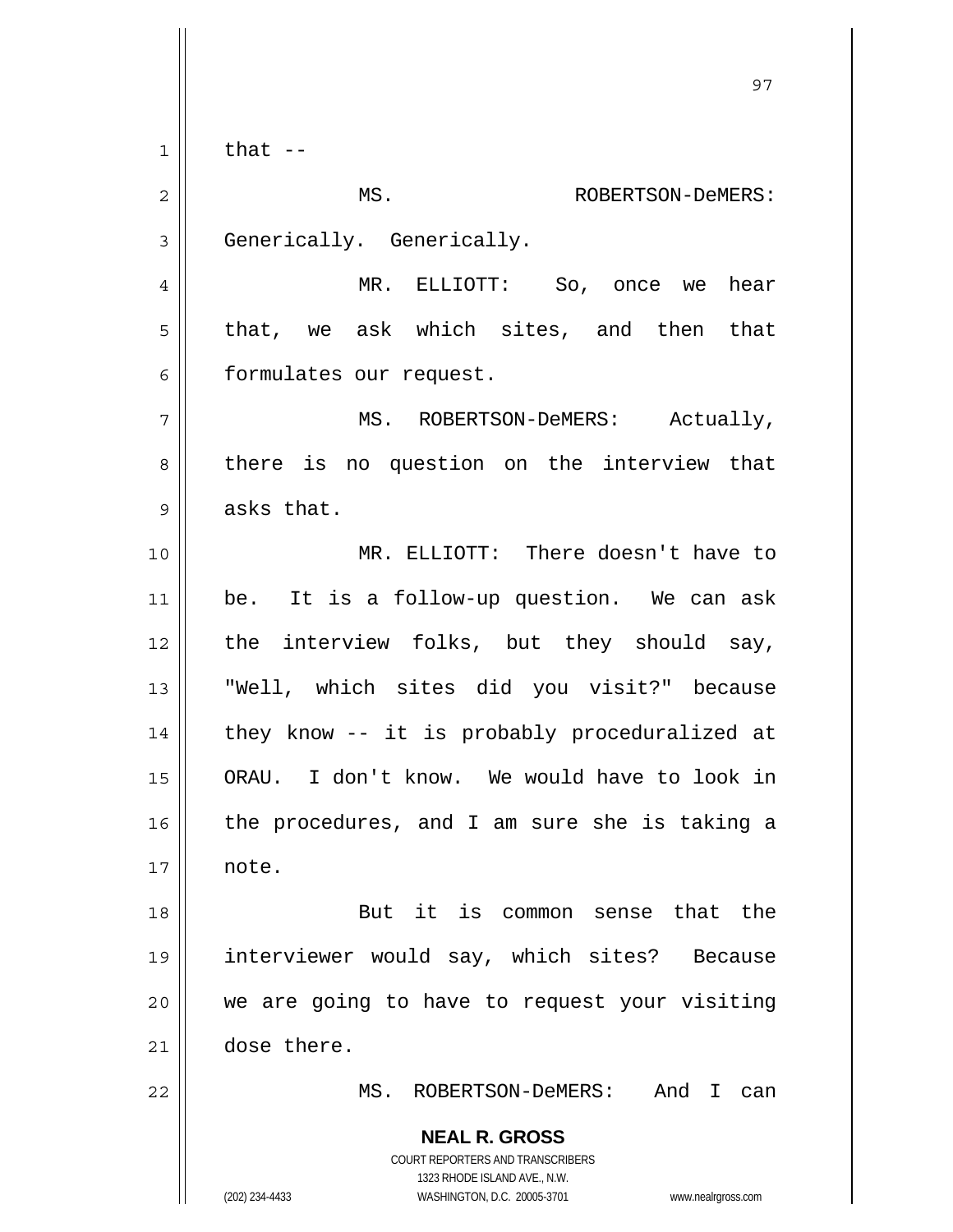1 2 guarantee you, as far as an official question, it is not on there.

3 4 5 6 7 8 9 10 11 12 13 14 15 16 17 18 19 20 21 22 MR. ELLIOTT: I know it is not on there, Kathy. I am not arguing that point. I know it is not on there because -- this is an OMB-approved instrument. It allows you to set the stage for the questions you need answered, and if you have follow-up questions, you don't have to add those in the instrument. You can use those. You know, there's a place on the CATI where additional questions and responses can be captured. That is what should be happening here. MS. ROBERTSON-DeMERS: Well, let me take it to another level here. MEMBER BEACH: It seems like we are just getting a little bit off-track. MS. ROBERTSON-DeMERS: Well, let me take it to another level. If people are visiting other sites frequently, spending two weeks out of the month at another site, then that is reflected in the site profile. In

**NEAL R. GROSS**

COURT REPORTERS AND TRANSCRIBERS 1323 RHODE ISLAND AVE., N.W. (202) 234-4433 WASHINGTON, D.C. 20005-3701 www.nealrgross.com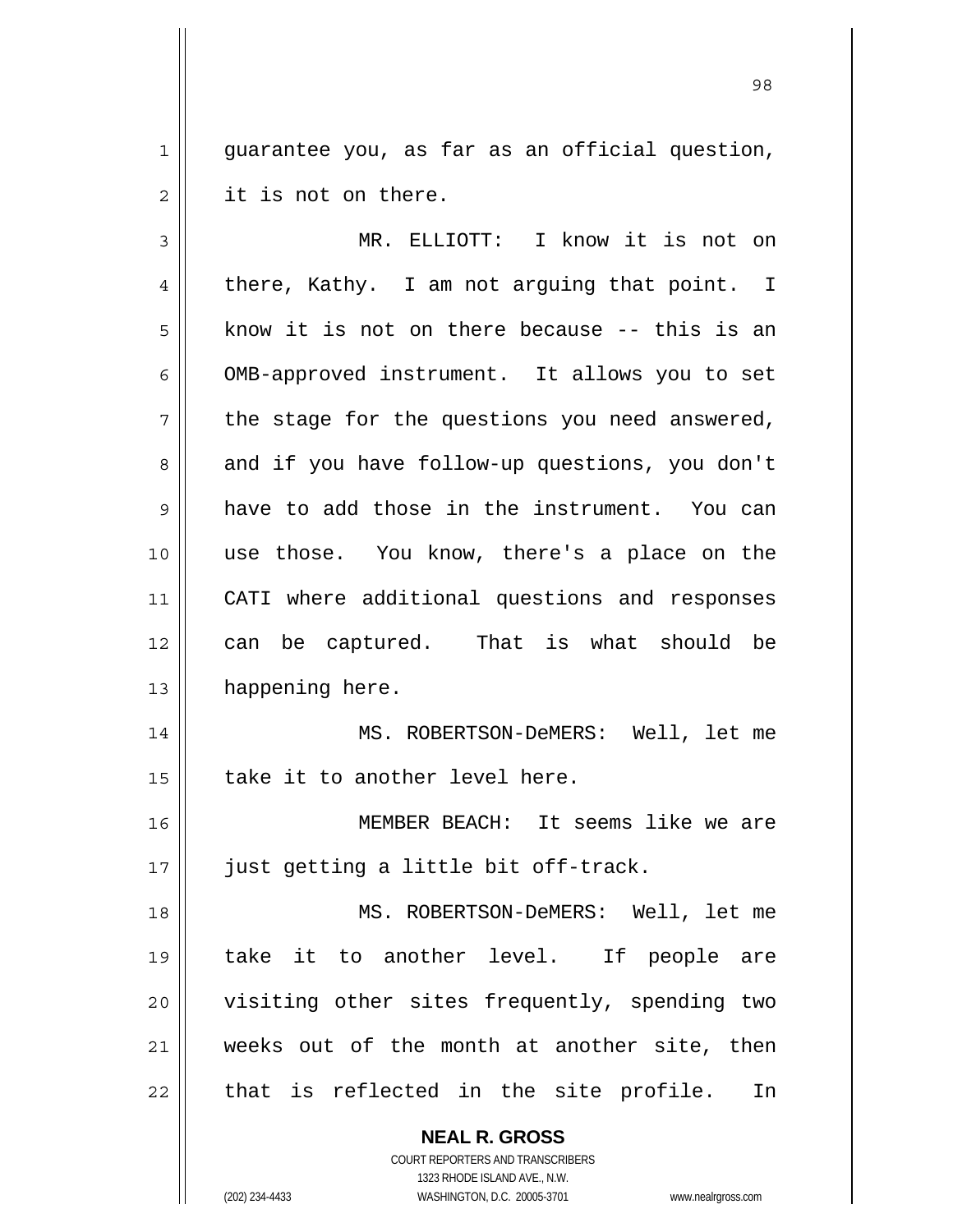1 2 3 4 5 6 7 8 9 10 11 12 13 14 15 16 17 18 19 this case, it is briefly discussed. Taking those comments, taking generic worker comments and integrating them into technical documents is part of what we are about. DR. MAKHIJANI: I think there's, you know, again, a little confusion about what we're trying to do here, and maybe I'm offbase. But as I understand this implementation plan that we are presenting, the CATI thing is just an example. If something comes up frequently, does NIOSH have a procedure for extracting that and putting it in the site profile or some generic document that will alert the dose reconstructor to know that? So, for instance, there's a spouse that is doing the interview. They may not be able to give you that information.

99 - Paul Barbara, poeta e a contra de 1999 - Paul Barbara, español de 1999 - Paul Barbara, español de 1999 -<br>1990 - Paul Barbara, poeta español de 1990 - Paul Barbara, español de 1990 - Paul Barbara, español de 1990 -

20 21 MR. ELLIOTT: They may not know how many places were visited.

DR. MAKHIJANI: That's right. So

**NEAL R. GROSS** COURT REPORTERS AND TRANSCRIBERS 1323 RHODE ISLAND AVE., N.W.

22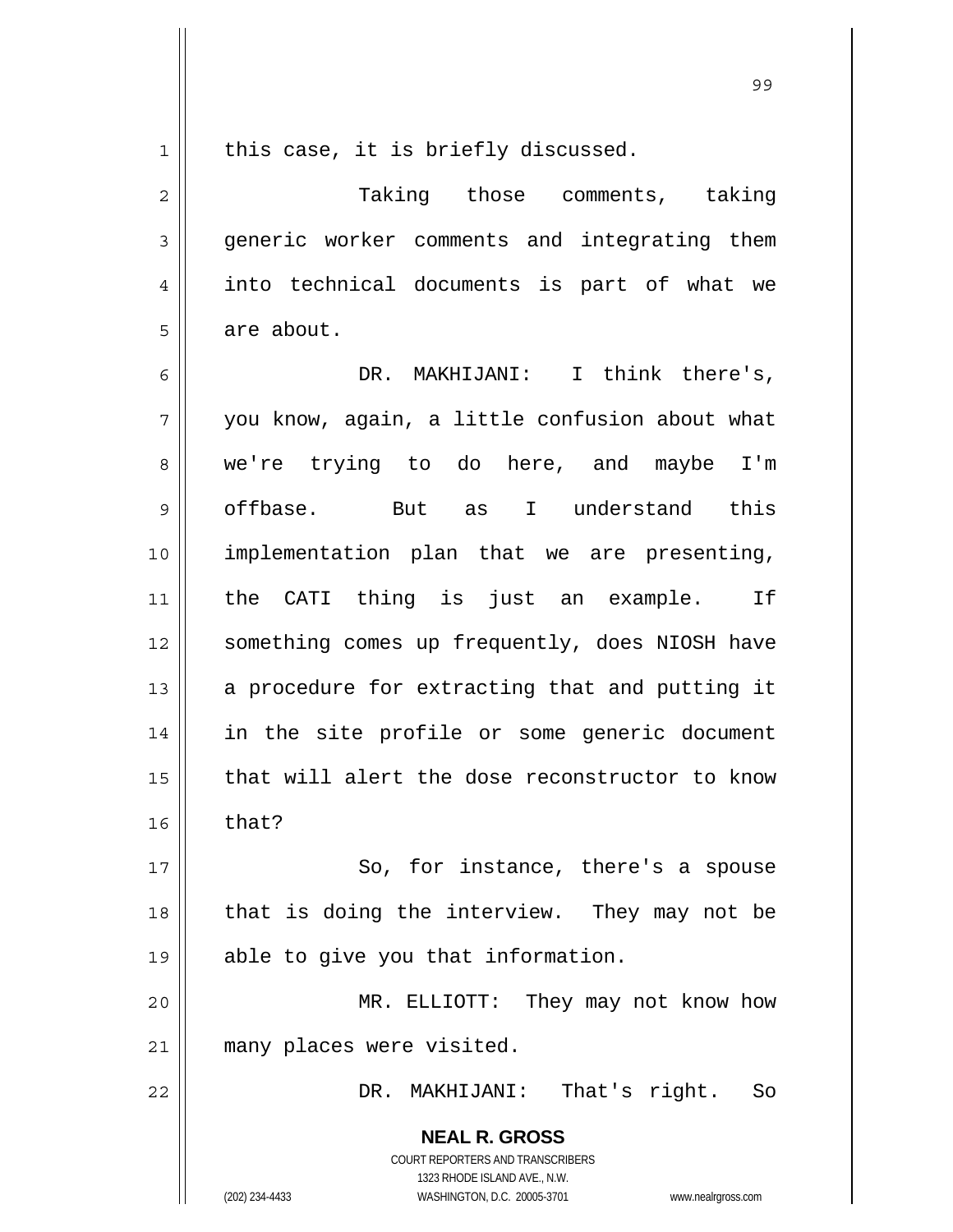| $\mathbf{1}$   | they won't know to tell you, even if you ask.  |
|----------------|------------------------------------------------|
| $\mathbf{2}$   | I think, as I understood this CATI item, it    |
| 3              | just one illustration of the kind of<br>is     |
| $\overline{4}$ | information provided. So we are saying we are  |
| 5              | not going to review CATIs as part of this. We  |
| 6              | have already done that. We have given you      |
| 7              | comments on the form, and through Wanda's      |
| 8              | committee, we have gone through faithfully,    |
| $\mathsf 9$    | and it is done.                                |
| 10             | So I just want to clarify this. As             |
| 11             | I understand the discussion, the CATI piece of |
| 12             | it is done. The concern in this context is if  |
| 13             | something comes up repeatedly. So my concern   |
| 14             | of longstanding has been, what happens for the |
| 15             | 50 percent of claimants who are not workers,   |
| 16             | who can't give you the information themselves? |
| 17             | So you need something to be able to            |
| 18             | extract the frequently-occurring pieces of     |
| 19             | technical information, whether it is<br>some   |
| 20             | radionuclide you didn't think about or some    |
| 21             | time where monitoring might have started, to   |
| 22             | take it out of the context of<br>CATIs, or     |

> COURT REPORTERS AND TRANSCRIBERS 1323 RHODE ISLAND AVE., N.W. (202) 234-4433 WASHINGTON, D.C. 20005-3701 www.nealrgross.com

**NEAL R. GROSS**

 $\mathsf{II}$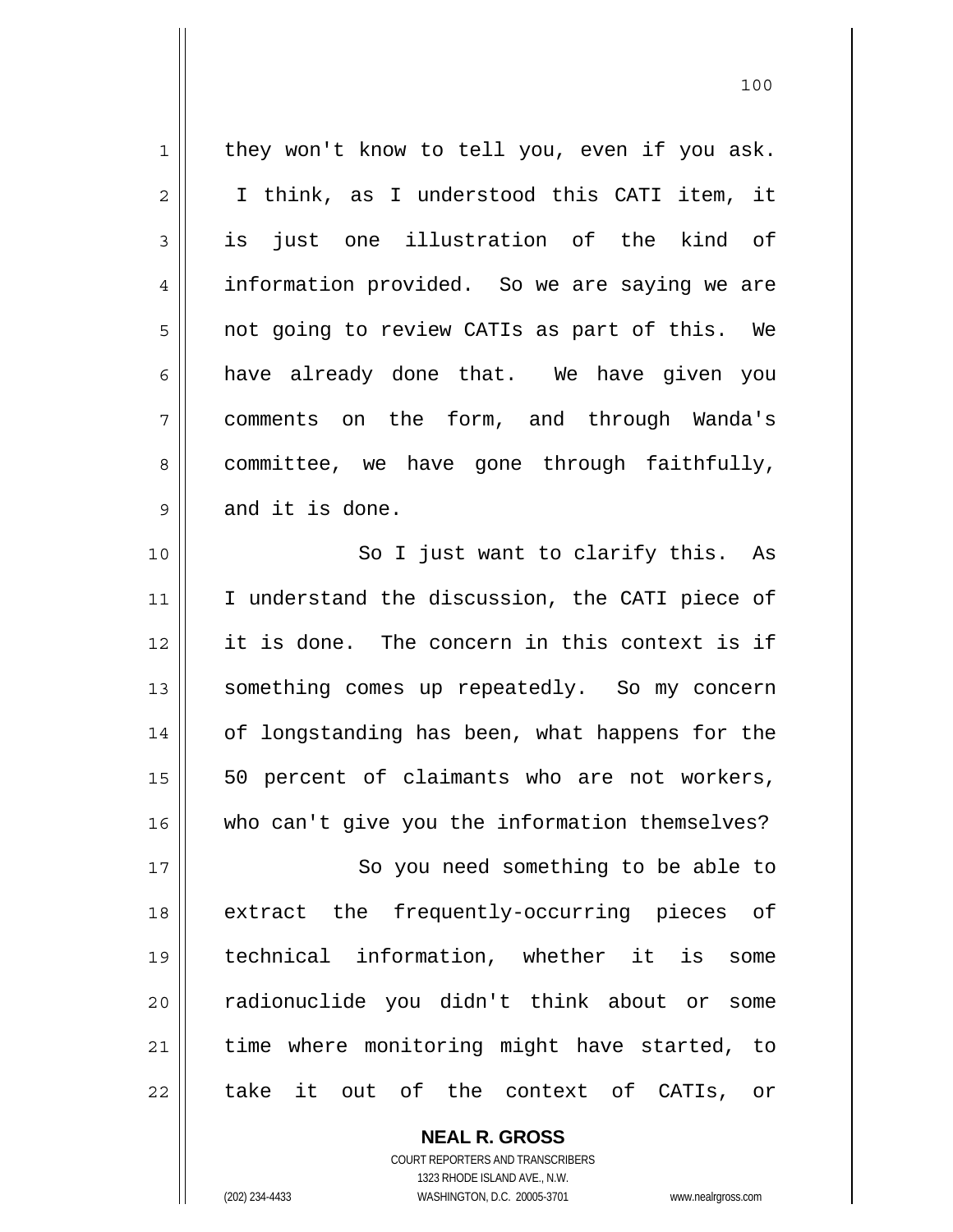something that comes up in the CATI, whatever comes up in contact with workers, that it is reflected if it is a generic issue. That's what I think -- so extracted from, you know, what NIOSH is -- MR. ELLIOTT: I didn't take it as another review of the CATI. DR. MAKHIJANI: Yes, right. MR. ELLIOTT: But I think this should have come out in that review. MR. KATZ: Can I just make a suggestion? This is absolutely germane, I mean this question. But it is sort of several

15 16 17 18 19 20 21 22 This is then a criterion or something you would be looking at in evaluating intake. So are there frequent issues that are being addressed? That is sort of one of your questions, sort of how is information being made use of? But it is a very detailed single element within that, what you would be developing this evaluation plan.

steps down in your evaluation.

COURT REPORTERS AND TRANSCRIBERS 1323 RHODE ISLAND AVE., N.W. (202) 234-4433 WASHINGTON, D.C. 20005-3701 www.nealrgross.com

**NEAL R. GROSS**

1

2

3

4

5

6

7

8

9

10

11

12

13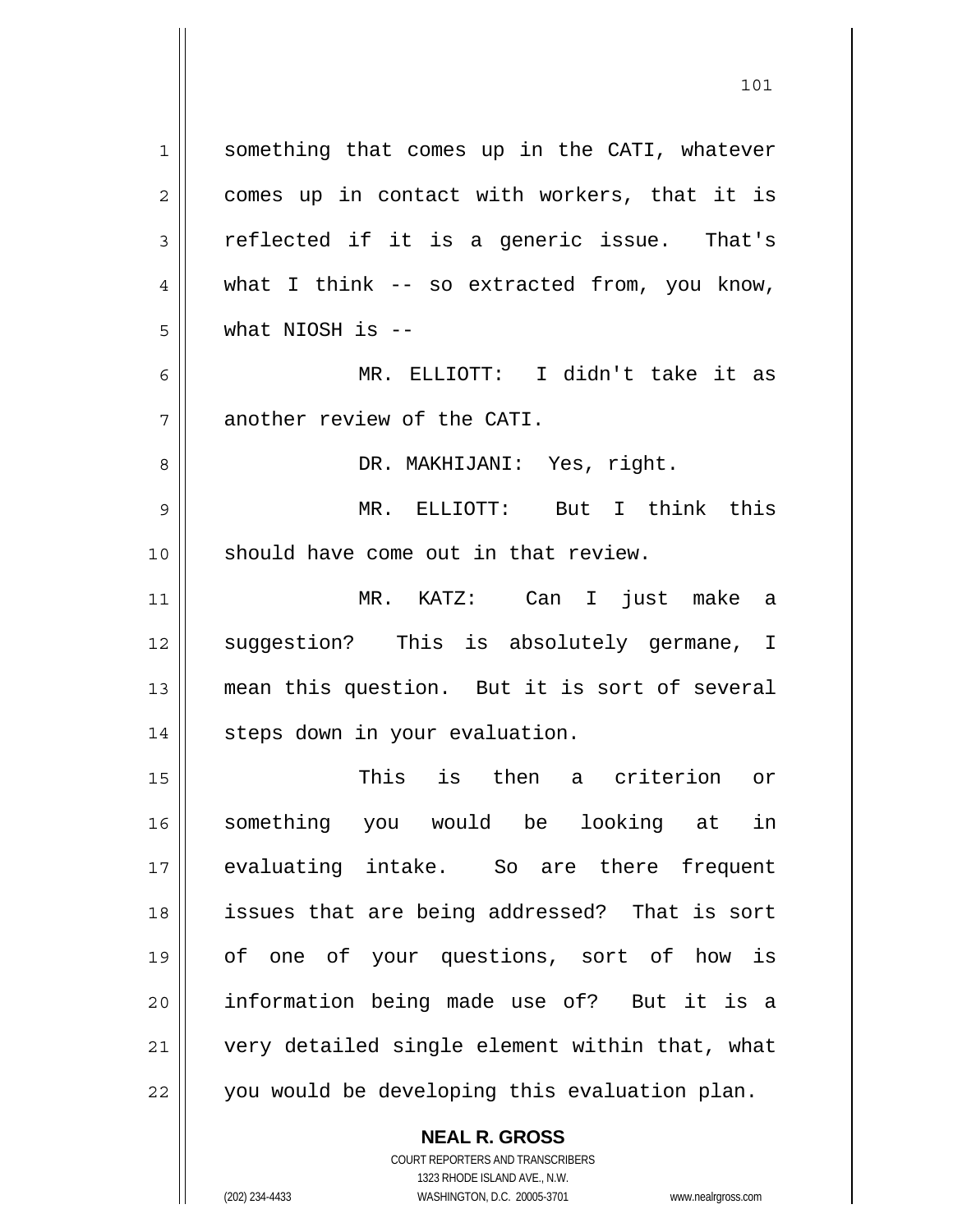| 1  | DR. MAKHIJANI: Yes.                                      |
|----|----------------------------------------------------------|
| 2  | MR. KATZ: So it is not at the same                       |
| 3  | level as what sources do you go to for your              |
| 4  | information, and so on, your general process             |
| 5  | for doing the evaluation. It is a detailed               |
| 6  | criterion.                                               |
| 7  | MS. ROBERTSON-DeMERS: Well, I                            |
| 8  | think the definition of what worker outreach             |
| 9  | is is relevant to this Working Group.                    |
| 10 | CHAIRMAN GIBSON: Well, I think it                        |
| 11 | is, too, but I think at this point, it seems             |
| 12 | to me the question on the table is, are                  |
| 13 | recurring issues and how they are dealt with             |
| 14 | part of this Work Group's function? Then, if             |
| 15 | it is, if we decide it is, which I believe it            |
| 16 | is, then when we get down further in the                 |
| 17 | weeds, as Ted said, then we will flesh out               |
| 18 | this particular issue, other issues, how they            |
| 19 | are dealt with, how we assess them.                      |
| 20 | Do we agree that reoccurring issues                      |
| 21 | and how they are dealt with is part of our               |
| 22 | duty? I think so.                                        |
|    | <b>NEAL R. GROSS</b><br>COURT REPORTERS AND TRANSCRIBERS |

102

1323 RHODE ISLAND AVE., N.W.

 $\mathsf{II}$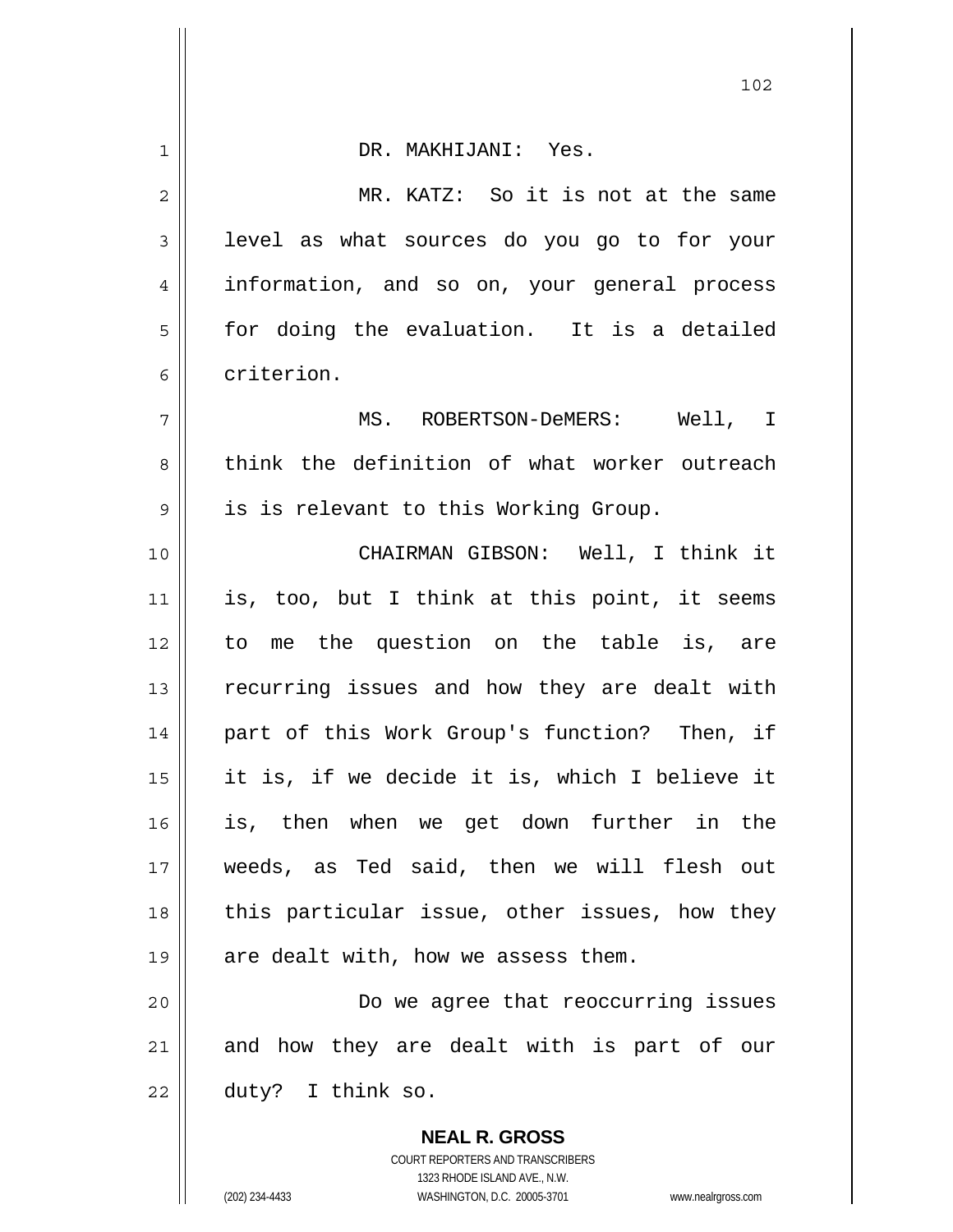| $\mathbf 1$    | MEMBER MUNN: Reoccurring issues                                     |
|----------------|---------------------------------------------------------------------|
| $\overline{2}$ | which are the result of outreach meetings are,                      |
| 3              | indeed, a part of what we are looking at here.                      |
| 4              | There shouldn't be any question about that.                         |
| 5              | Once we have identified that, then formulating                      |
| 6              | the larger question, which I think we have                          |
| 7              | already done, is what we need to focus on at                        |
| 8              | the outset, is this, this, and this of what we                      |
| 9              | are going to seek.                                                  |
| 10             | CHAIRMAN GIBSON: Josie, Phil, any                                   |
| 11             | other additional comments?                                          |
| 12             | MEMBER SCHOFIELD: No, just the one                                  |
| 13             | comment I had because this is actually a                            |
| 14             | fairly generic issue as far as people visiting                      |
| 15             | other facilities throughout the complex. It                         |
| 16             | was not uncommon for people to go to Rocky                          |
| 17             | Flats, Savannah River. I know a lot of people                       |
| 18             | from Mound came to Los Alamos. So there was                         |
| 19             | this interchange. That almost is a generic                          |
| 20             | issue for the CATI interview.                                       |
| 21             | MEMBER MUNN: But it seems it is of                                  |
| 22             | no real concern whether it comes from the                           |
|                | <b>NEAL R. GROSS</b>                                                |
|                | <b>COURT REPORTERS AND TRANSCRIBERS</b>                             |
|                | 1323 RHODE ISLAND AVE., N.W.                                        |
|                | (202) 234-4433<br>WASHINGTON, D.C. 20005-3701<br>www.nealrgross.com |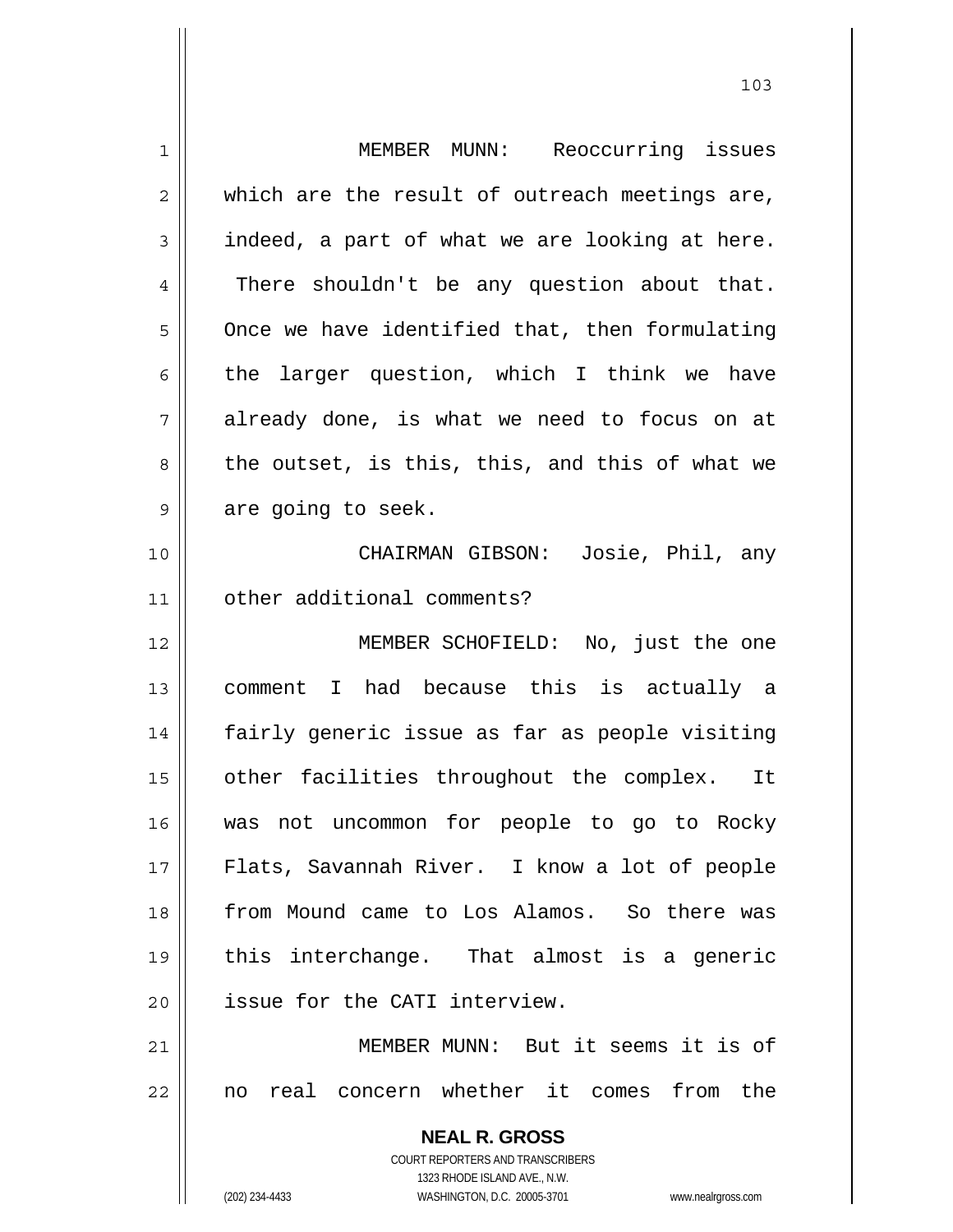**NEAL R. GROSS** COURT REPORTERS AND TRANSCRIBERS 1323 RHODE ISLAND AVE., N.W. 1 2 3 4 5 6 7 8 9 10 11 12 13 14 15 16 17 18 19 20 21 22 CATI, whether it comes from public comment, whether it comes from activists, whether it comes from claimants. The real question is, if you have a recurring issue, how is it dealt with, and is it being dealt with properly? MS. ROBERTSON-DeMERS: I guess, if I could ask a question, and this would encompass all the non-OCAS PR-012 forms of questioning or reaching out to workers. Are we going to include reoccurring issues? Is this going to facilitate some action on NIOSH's part? Maybe that action is already completed. For example, if people raise questions about high-fired oxide being handled at a site, well, there is an OTIB. It has already been addressed. But are we going to address some of the other issues that come up for more than one claimant that reoccur? CHAIRMAN GIBSON: Maybe I was offbase here, but what I was trying to convey

104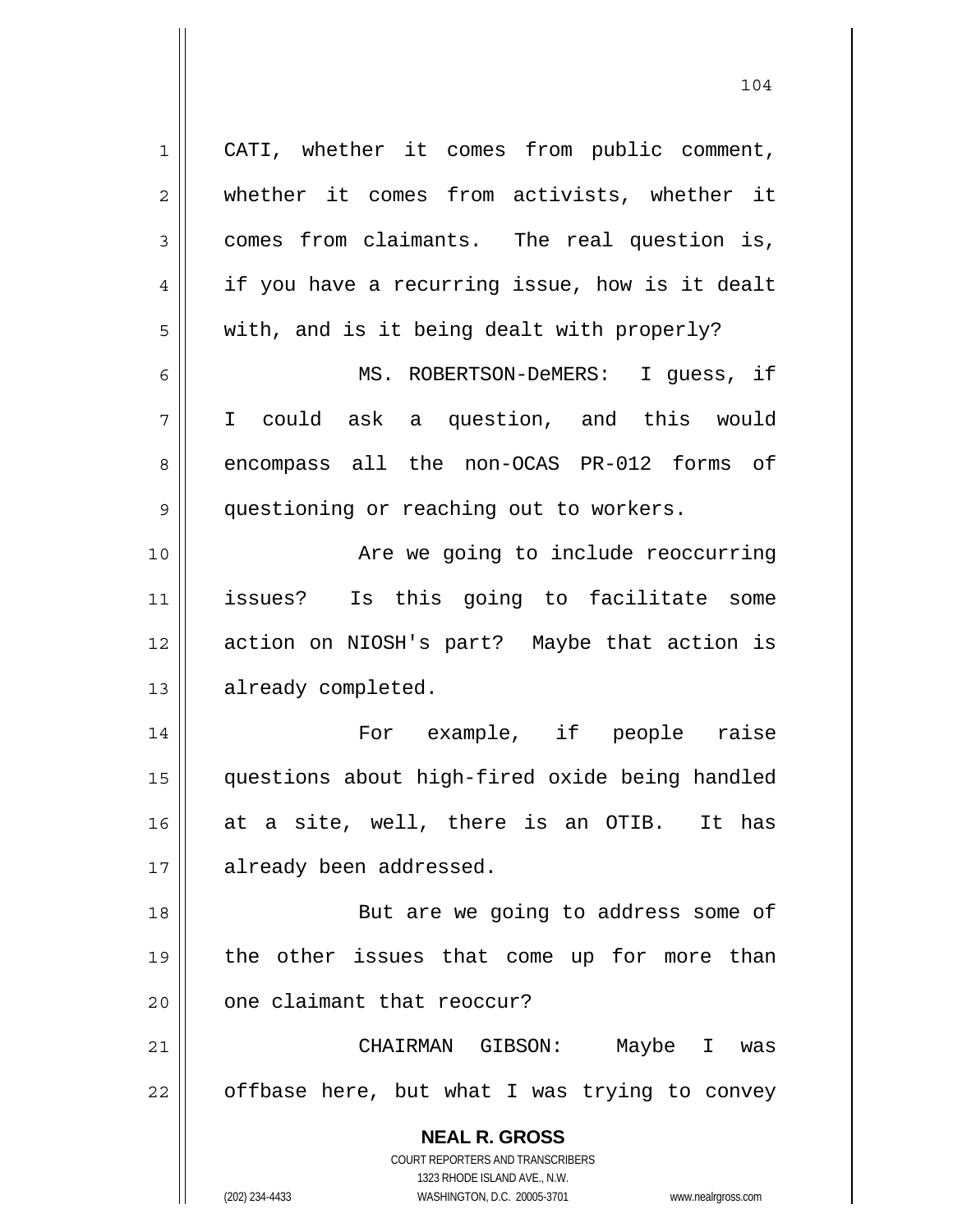1 2 3 4 5 6 7 8 9 10 11 12 13 14 15 16 17 18 19 20 21 22 a minute ago is there are multiple reoccurring issues. Are they, each one, dealt with? Is it in our scope to see if they are dealt with effectively? MS. ROBERTSON-DeMERS: Yes. CHAIRMAN GIBSON: And I believe everyone around here said yes, and I think OCAS even indicated they agreed. So I have that down as that is one of the issues covered in our scope. MEMBER BEACH: I guess I would like to decide as a Work Group what is our scope, first of all, the framework of it, and then take each one of those and decide how we are going to do that. CHAIRMAN GIBSON: Right. MEMBER BEACH: So I guess, instead of getting down into all the -- and that's what I thought was a little offbase on that last discussion because we need to develop the framework of exactly what we are going to look at first.

105

**NEAL R. GROSS** COURT REPORTERS AND TRANSCRIBERS 1323 RHODE ISLAND AVE., N.W.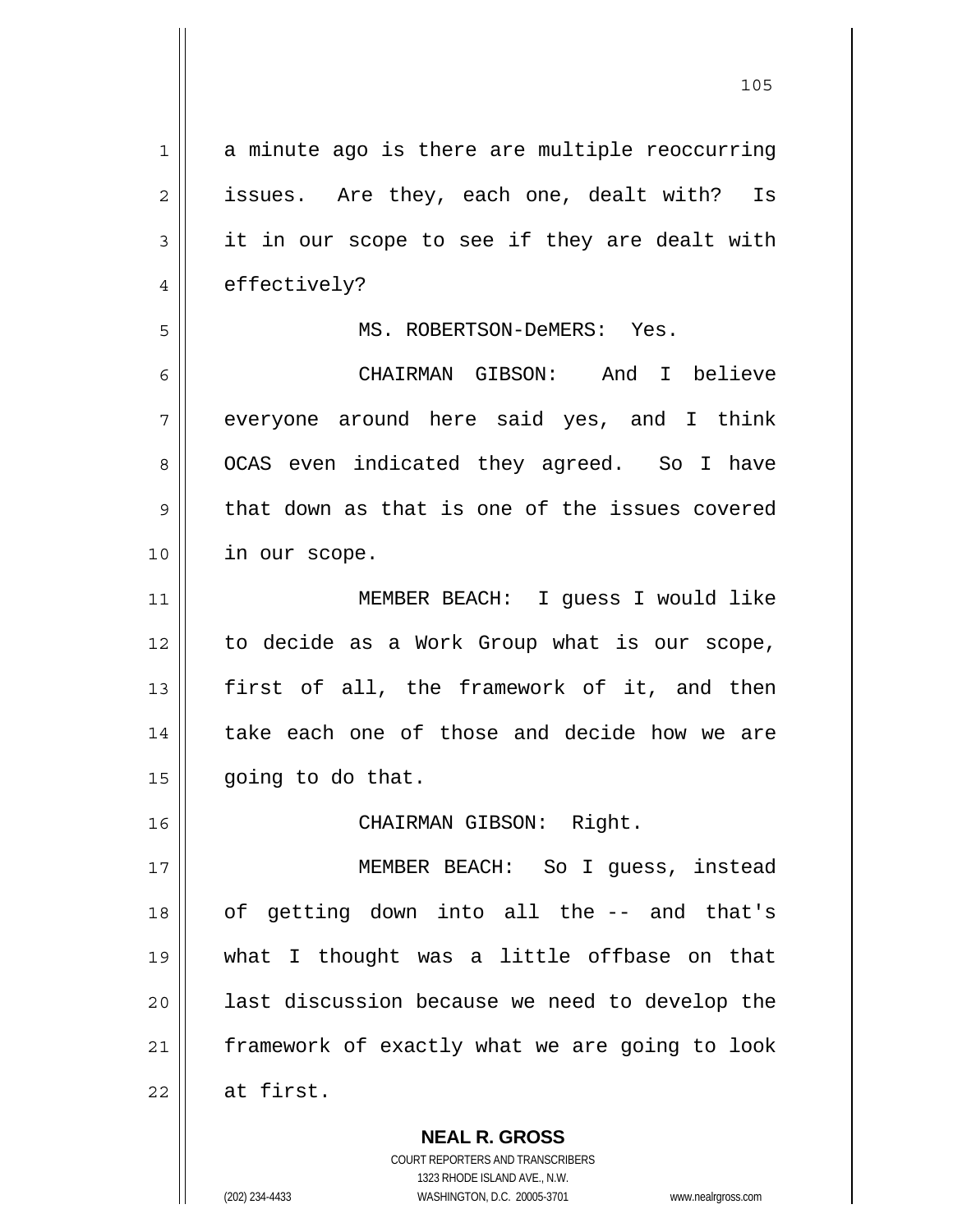1 2 3 4 5 6 7 8 9 10 11 12 13 14 15 16 17 18 19 20 21 22 CHAIRMAN GIBSON: I agree. I think kind of what I would propose is all that SC&A has come up with thus far about the definition of worker outreach, not all of it, but that is basically part of our scope. If we agree with what's in the procedure, the types of things that were included in NIOSH's handout to us after the last meeting, that is two issues that are our scope. We just discovered a third issue in our scope, which is this reoccurring issues. The top section here is kind of a defined scope by procedure and NIOSH's input to us in these meetings, and we are also defining scope in other ways as we go along here. DR. MAKHIJANI: Well, you know, part of what I read in the first sections here, we made a review of OTIB-0097, and we had a bunch of findings. There was a documentation procedure for that worker input. I don't believe we really reviewed Whisper

106

COURT REPORTERS AND TRANSCRIBERS 1323 RHODE ISLAND AVE., N.W. (202) 234-4433 WASHINGTON, D.C. 20005-3701 www.nealrgross.com

**NEAL R. GROSS**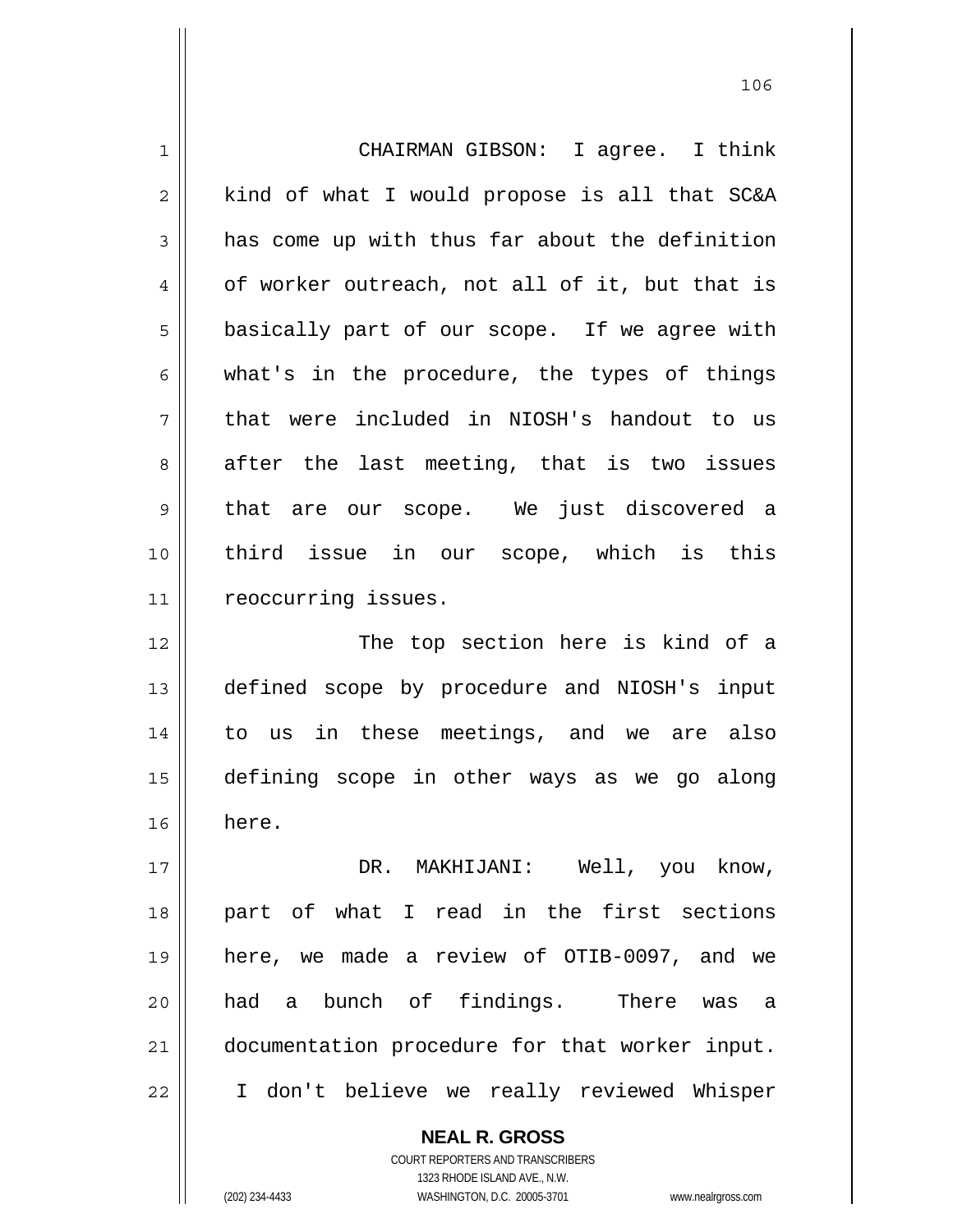| $1\,$          | because it was not up when we finished 97.                                                          |
|----------------|-----------------------------------------------------------------------------------------------------|
| $\overline{c}$ | No, it<br>MS. ROBERTSON-DeMERS:                                                                     |
| 3              | didn't include Whisper, which was a companion                                                       |
| 4              | document.                                                                                           |
| 5              | DR. MAKHIJANI: Thank you. So my                                                                     |
| 6              | memory is still good for some things.                                                               |
| 7              | now that NIOSH has<br>But<br>a<br>new                                                               |
| 8              | procedure and a new tracking system, a                                                              |
| 9              | starting point that you might consider might                                                        |
| 10             | be for us to review what's being resolved from                                                      |
| 11             | the prior findings in this new procedure, to                                                        |
| 12             | review some portions of this tracking system,                                                       |
| 13             | in that context, maybe attend a few of these                                                        |
| 14             | meetings to see how the outreach is being                                                           |
| 15             | conducted and documented, and so on.                                                                |
| 16             | Because we already have an                                                                          |
| 17             | evaluation framework in our previous findings,                                                      |
| 18             | and we can set those aside if they've all                                                           |
| 19             | being resolved, and we can move ahead.<br>Ιf                                                        |
| 20             | not, then we've still got issues.                                                                   |
| 21             | CHAIRMAN GIBSON: Yes, I agree that                                                                  |
| 22             | that is a part of the evaluation, is a review                                                       |
|                | <b>NEAL R. GROSS</b>                                                                                |
|                | COURT REPORTERS AND TRANSCRIBERS                                                                    |
|                | 1323 RHODE ISLAND AVE., N.W.<br>(202) 234-4433<br>WASHINGTON, D.C. 20005-3701<br>www.nealrgross.com |
|                |                                                                                                     |

107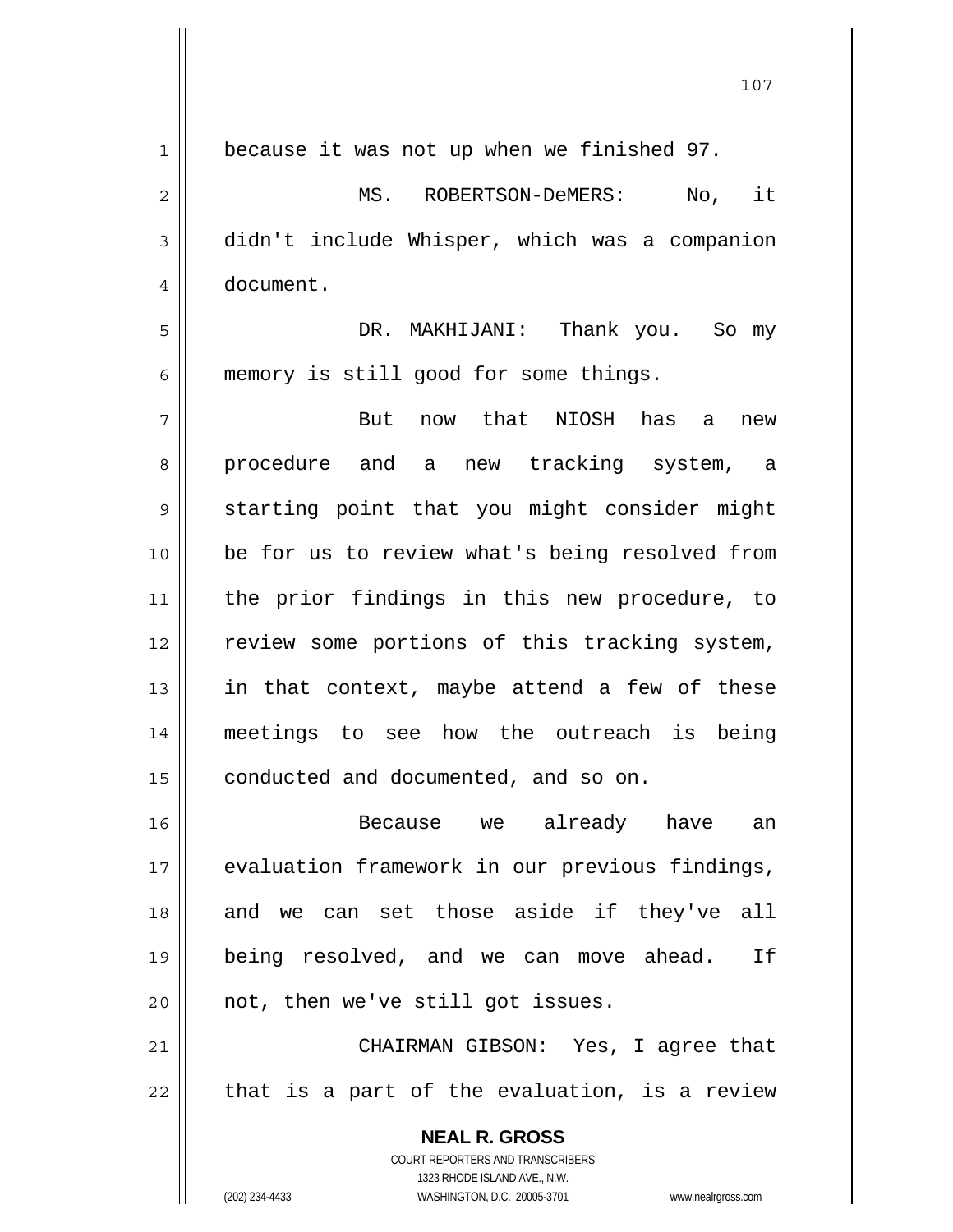**NEAL R. GROSS** COURT REPORTERS AND TRANSCRIBERS 1 2 3 4 5 6 7 8 9 10 11 12 13 14 15 16 17 18 19 20 21 22 of that procedure. If it effectively incorporated the concerns, you know, a review of the previous procedure 0097, then that to me it is still further down on the implementation. We have identified that the procedure is part of our scope. So, if we get our hands around exactly -- everyone agrees with -- let's encompass our scope here, and then we can move on down in the document. MEMBER BEACH: I guess I just want to list one, two, three, four, five of everything that we feel is our responsibility to review, real simple to start with. Then take it apart from there. CHAIRMAN GIBSON: I would like that, too. MEMBER BEACH: Okay. CHAIRMAN GIBSON: Personally, I don't think it is going to be simple. I think, No. 1, is going to be OCAS PR-012 is in our scope. However we define this handout that was generated from our previous meetings

108

1323 RHODE ISLAND AVE., N.W.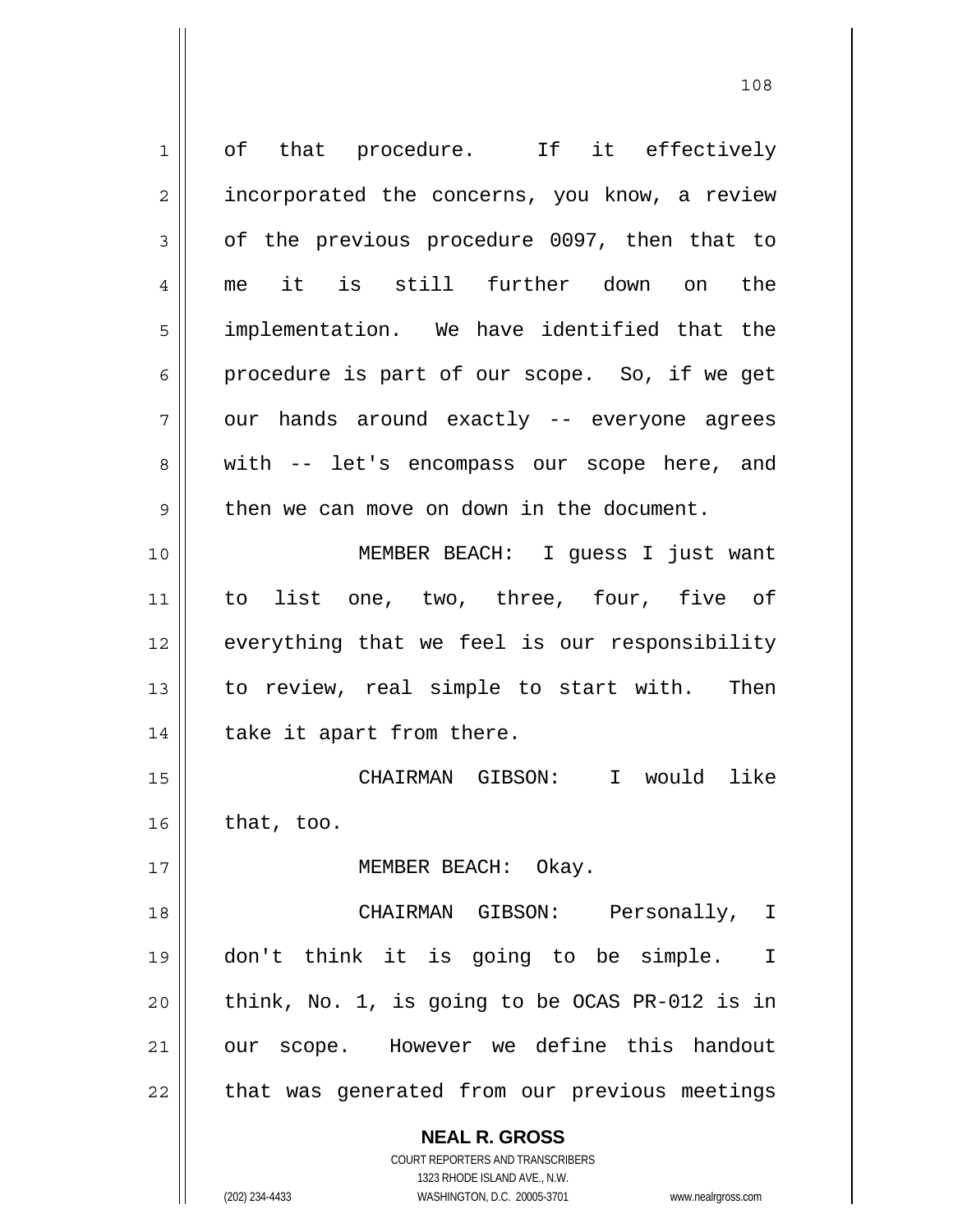**NEAL R. GROSS** COURT REPORTERS AND TRANSCRIBERS 1323 RHODE ISLAND AVE., N.W. (202) 234-4433 WASHINGTON, D.C. 20005-3701 www.nealrgross.com 109 1 2 3 4 5 6 7 8 9 10 11 12 13 14 15 16 17 18 19 20 21 22 would be No. 2. MEMBER BEACH: Well, and then the associated database, OTS, would be in our scope. DR. ZEITOUN: It should have been addressed, too, you know, in the last meeting. CHAIRMAN GIBSON: It is incorporated in this or -- DR. ZEITOUN: It was discussed in the last meeting, yes, I remember. CHAIRMAN GIBSON: So was this in your draft? DR. ZEITOUN: We need to add that. We need to add that. MS. ROBERTSON-DeMERS: A lot of these things are integrated into the evaluation criteria. MEMBER MUNN: Should we just open up the chalkboard there, I mean the board, and start to make a list of those things? MEMBER BEACH: That sounds like a great idea.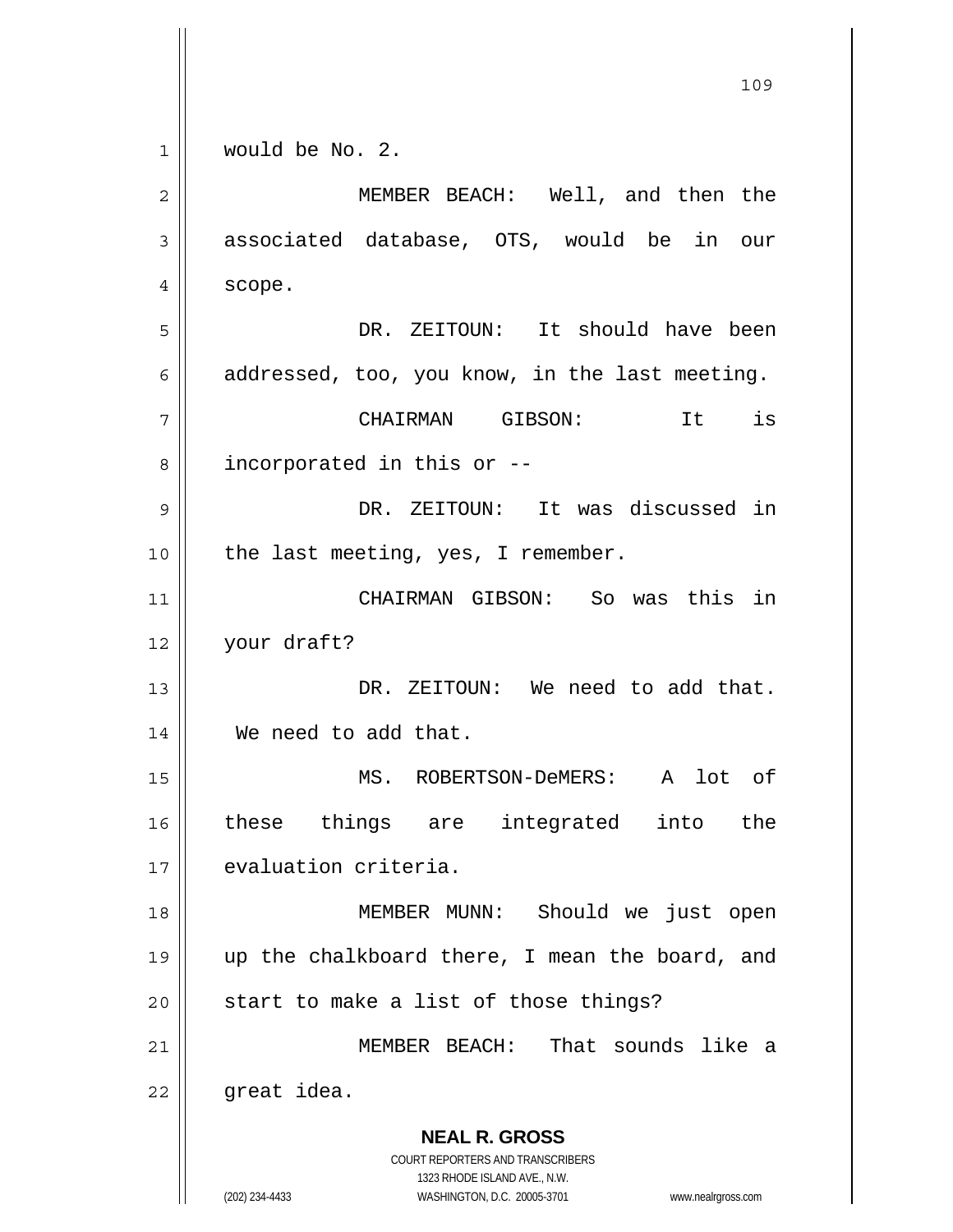|    | 110                                                                                                 |
|----|-----------------------------------------------------------------------------------------------------|
| 1  | DR. MAKHIJANI: Kathy, I didn't get                                                                  |
| 2  | what you just meant, that this is part of the                                                       |
| 3  | evaluation criteria.                                                                                |
| 4  | DR. ZEITOUN: At the end of the                                                                      |
| 5  | document are certain evaluation criteria.                                                           |
| 6  | DR. MAKHIJANI: On pages 5 and 6?                                                                    |
| 7  | DR. ZEITOUN: Yes.                                                                                   |
| 8  | DR. MAKHIJANI: Is that what you                                                                     |
| 9  | are talking about?                                                                                  |
| 10 | DR. ZEITOUN: Yes.                                                                                   |
| 11 | MS. ROBERTSON-DeMERS: There is not                                                                  |
| 12 | a listing.                                                                                          |
| 13 | MEMBER BEACH: I know.                                                                               |
| 14 | MS. ROBERTSON-DeMERS: That is what                                                                  |
| 15 | I call under the evaluation --                                                                      |
| 16 | MEMBER BEACH: But I'd like to see                                                                   |
| 17 | a list of what our mission is, and what our                                                         |
| 18 | mission is and what we are going to evaluate.                                                       |
| 19 | Could I make a<br>MR. KATZ:                                                                         |
| 20 | suggestion for a way to go about this? This                                                         |
| 21 | relates to what Arjun just said.                                                                    |
| 22 | At the back of the document, you                                                                    |
|    | <b>NEAL R. GROSS</b>                                                                                |
|    | COURT REPORTERS AND TRANSCRIBERS                                                                    |
|    | 1323 RHODE ISLAND AVE., N.W.<br>(202) 234-4433<br>WASHINGTON, D.C. 20005-3701<br>www.nealrgross.com |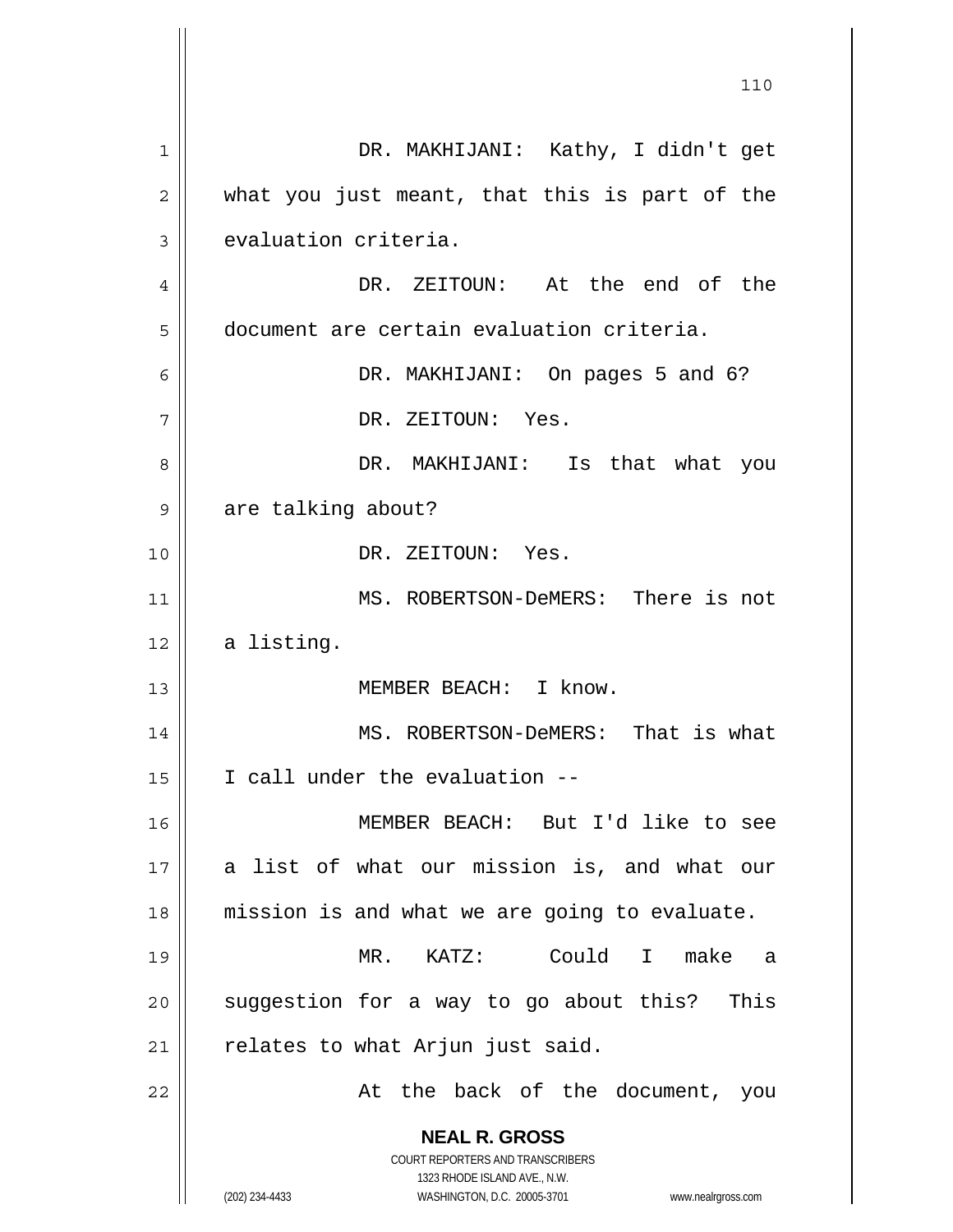1 2 3 4 5 6 7 have evaluation objectives. They are not complete, and I think I sent you guys an email about it because they all relate to the intake, I mean, of information, versus the giving out. There's that side of the house that needs to be addressed with evaluation objectives, too.

8 9 10 11 12 13 14 15 16 17 But, anyway, that is sort of your overarching framework. And all of this stuff, sort of these bits and pieces that we just were talking about that are within your scope are going to come under your evaluation objectives in a more detailed way, because you have these general objectives for evaluation, and then you are going to have to have sort of a plan for how you fulfill that objective. Then you will need criteria, and so on.

18 19 20 21 22 So, for example, the recurring issues, is that a criterion? Are recurring getting addressed or do they just continue to sit on the shelf and pile up? So that is just an example.

> **NEAL R. GROSS** COURT REPORTERS AND TRANSCRIBERS 1323 RHODE ISLAND AVE., N.W. (202) 234-4433 WASHINGTON, D.C. 20005-3701 www.nealrgross.com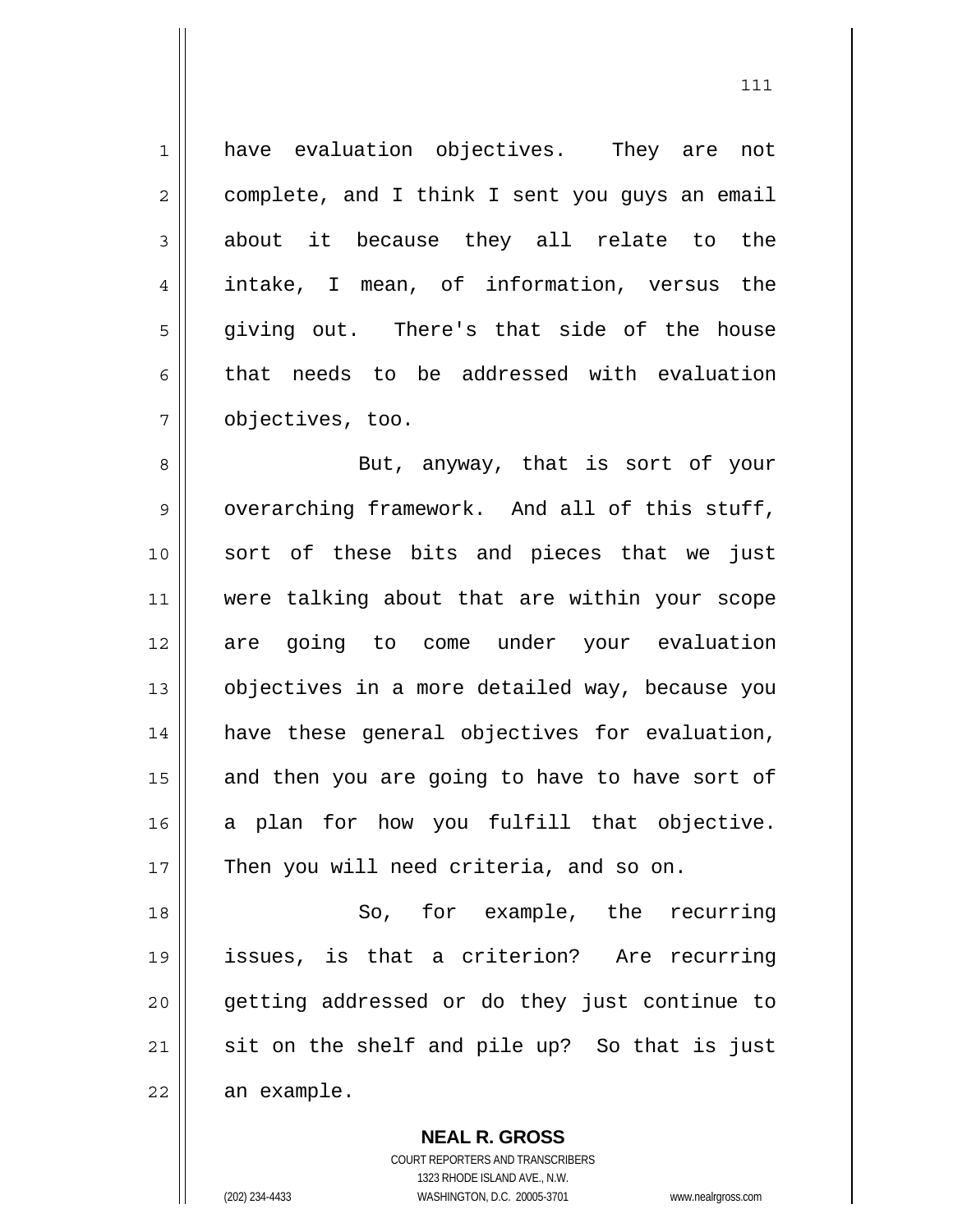| $\mathbf{1}$   | So I think, if you start off by                |
|----------------|------------------------------------------------|
| $\overline{c}$ | just sort of framing out, do you have all the  |
| 3              | evaluation objectives you need, that is your   |
| 4              | big framework, and then if you build           |
| 5              | underneath that with your specific processes,  |
| 6              | how are you going to go about satisfying those |
| 7              | objectives, you will then have a whole plan    |
| 8              | that is complete and you won't have to worry   |
| 9              | about missing anything because everything will |
| 10             | fit under one of those, if you have a proper,  |
| 11             | complete framework.                            |
| 12             | Then<br>you can more readily go                |
| 13             | forward and task SC&A, here's what we want to  |
| 14             | get done in the next two months or three       |
| 15             | months, and so on. But I think that would be   |
| 16             | most efficient, even though I<br>the<br>know   |
| 17             | everybody wants to talk about what is sort of  |
| 18             | present on their mind as a concern.            |
| 19             | So<br>CHAIRMAN GIBSON:<br>you are              |
| 20             | talking about the evaluation objectives that   |
| 21             | begin on page 5 of this draft that is being    |
| 22             | offered?                                       |
|                | <b>NEAL R. GROSS</b>                           |

112

COURT REPORTERS AND TRANSCRIBERS 1323 RHODE ISLAND AVE., N.W.

 $\mathsf{II}$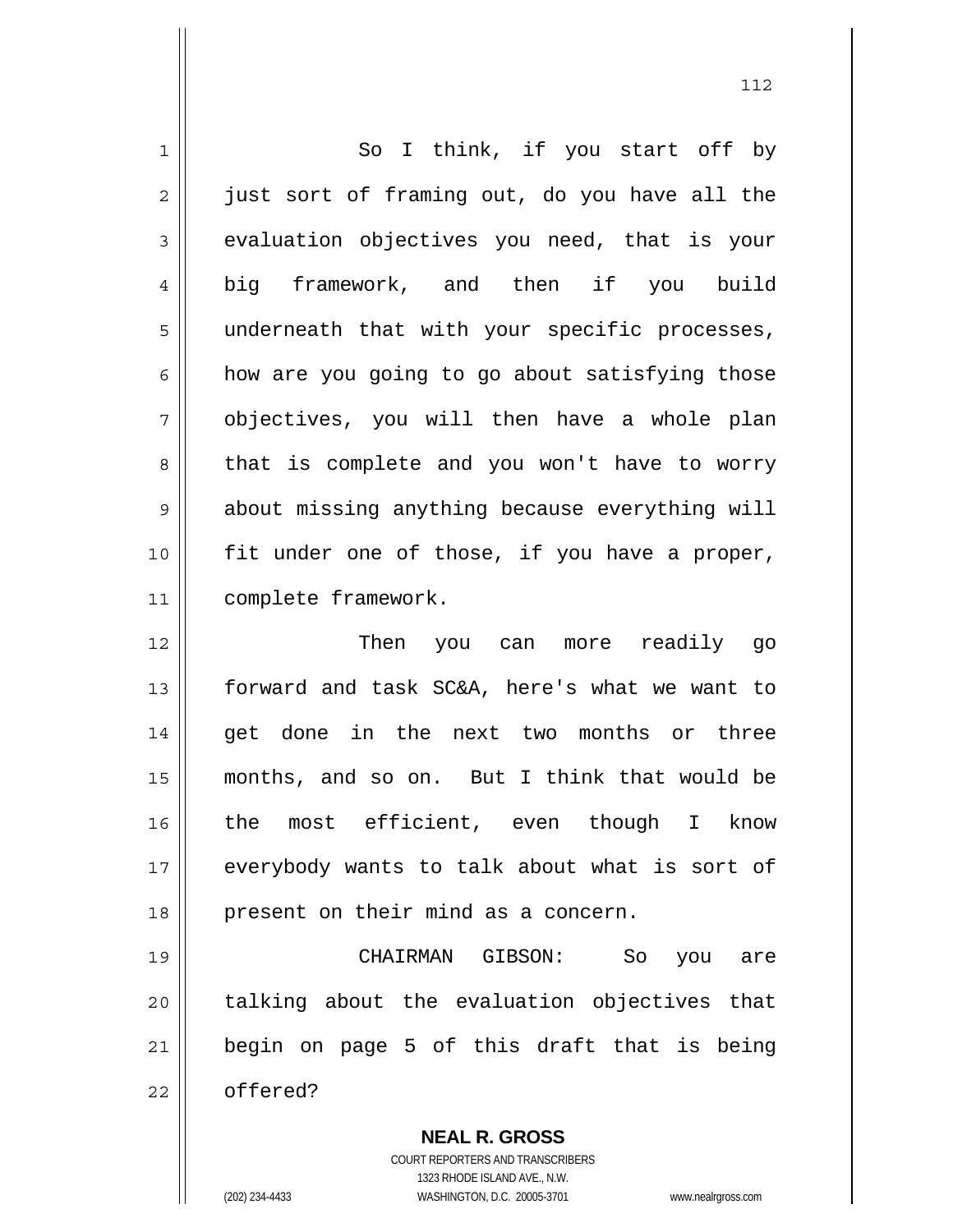1 2 3 4 5 6 7 8 9 10 11 12 13 14 15 16 17 18 19 20 21 22 MR. KATZ: Yes. I would suggest to you that there are more evaluation objectives to be identified than are here right now, but I think that would be the easiest way to do this plan, develop this plan. DR. MAURO: This is John. I am going to second that because I found that there's a lot of preamble material here. In other words, we have our mission statement. Then there is the section on definition of worker outreach. That goes on for a bit. Then there's applicable findings from previous reviews. But, to me, what we really are talking about is you don't need all that. What you need is you need to go right to the evaluation objective one, because all of the things we are talking about, all the things we are concerned that we might be missing and not doing, the question is, in other words, notwithstanding how the information is delivered or obtained, that is what it is. My

113

**NEAL R. GROSS** COURT REPORTERS AND TRANSCRIBERS 1323 RHODE ISLAND AVE., N.W.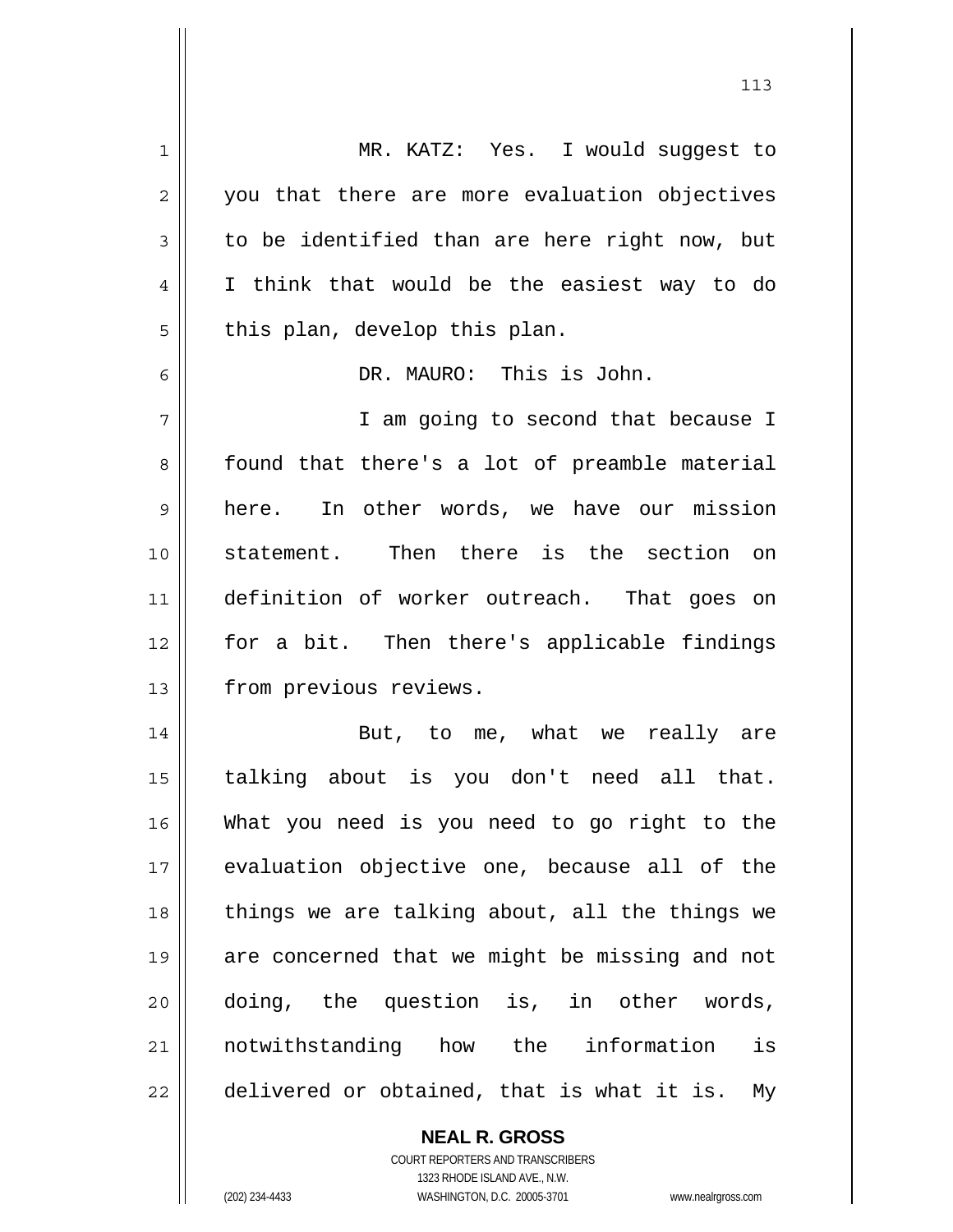1 guess is it may evolve.

| $\overline{2}$ | For example, all the elements that                                                                                                                                     |
|----------------|------------------------------------------------------------------------------------------------------------------------------------------------------------------------|
| 3              | we try to parse out in this writeup from                                                                                                                               |
| 4              | reading PR-012 or from the discussion and the                                                                                                                          |
| 5              | chart, et cetera, that is all fine, and that                                                                                                                           |
| 6              | could change, but, ultimately, notwithstanding                                                                                                                         |
| 7              | how information is obtained and how                                                                                                                                    |
| 8              | information is delivered, it is what it is.                                                                                                                            |
| 9              | The Work Group and the Board                                                                                                                                           |
| 10             | ultimately is concerned that the information                                                                                                                           |
| 11             | that is obtained and delivered is done so in a                                                                                                                         |
| 12             | way that is satisfying to all concerned, and                                                                                                                           |
| 13             | that information is used in a way that is                                                                                                                              |
| 14             | meaningful.                                                                                                                                                            |
| 15             | So, in my mind, I don't think we                                                                                                                                       |
| 16             | should be dwelling on all the preamble                                                                                                                                 |
| 17             | material. I think we should move right on to                                                                                                                           |
| 18             | the objectives and say, listen, do these                                                                                                                               |
| 19             | objectives capture everything that we think                                                                                                                            |
| 20             | the Board and the Work Group should do?                                                                                                                                |
| 21             | By the way, I don't think SC&A's                                                                                                                                       |
| 22             | name should be anywhere in this thing. This                                                                                                                            |
|                | <b>NEAL R. GROSS</b><br><b>COURT REPORTERS AND TRANSCRIBERS</b><br>1323 RHODE ISLAND AVE., N.W.<br>(202) 234-4433<br>WASHINGTON, D.C. 20005-3701<br>www.nealrgross.com |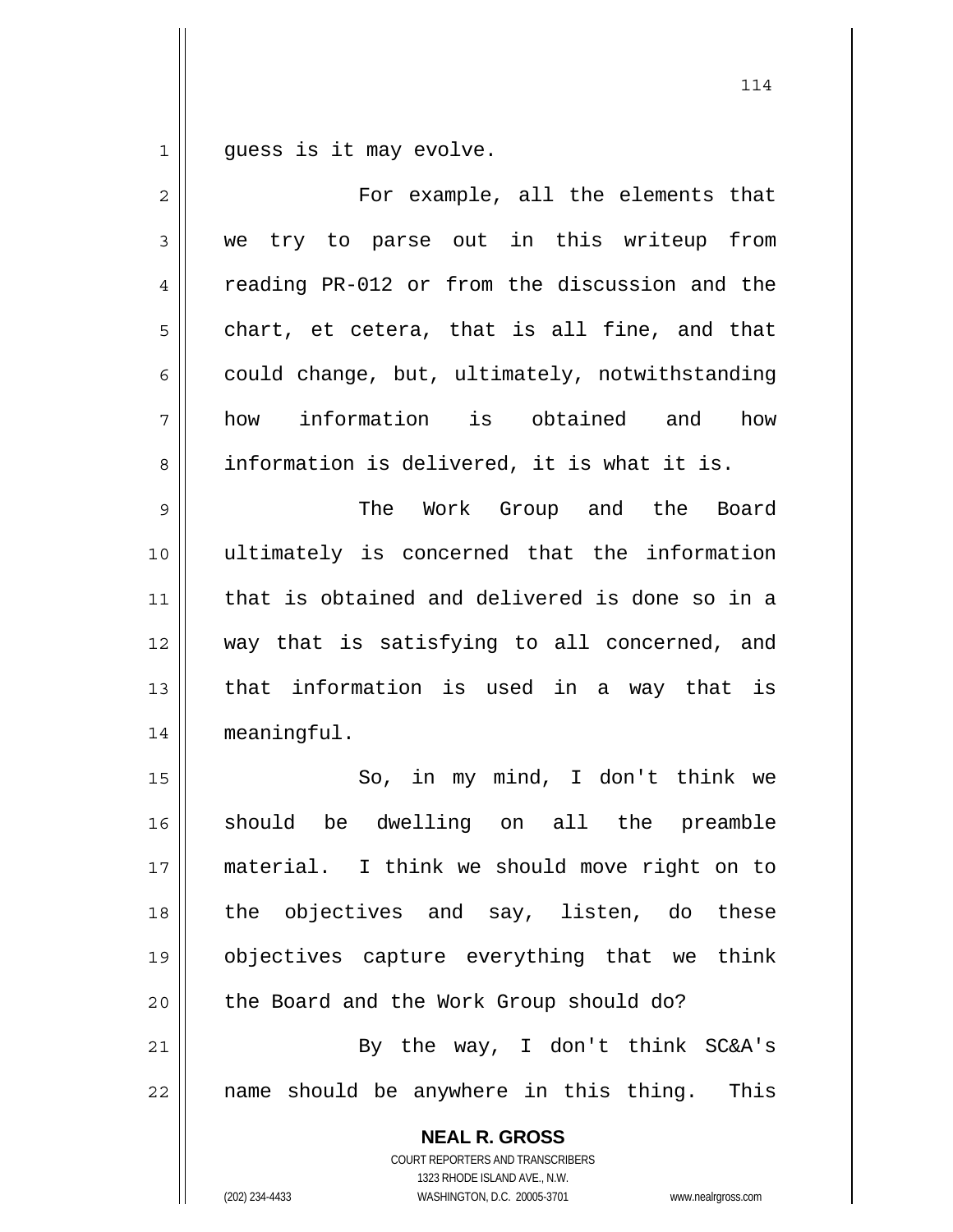**NEAL R. GROSS** COURT REPORTERS AND TRANSCRIBERS 1 2 3 4 5 6 7 8 9 10 11 12 13 14 15 16 17 18 19 20 21 22 should be a Board-approved procedure that is going to be implemented by a work group or a subcommittee, and the degree to which the work group or the subcommittee decides to implement it and use their contractor is certainly their choice, and how it is to be done. So, to me, I think we could make most progress by seeing whether or not we have missed anything when we go to objectives one, two, and three. CHAIRMAN GIBSON: Josie, do you think that would meet your concern? MEMBER BEACH: Absolutely. CHAIRMAN GIBSON: Okay. Is it okay with that feature? Okay. So the next question is, we have two objectives. Do we go eat lunch and come back fresh and get our heads around this or do we just plow into it? DR. ZEITOUN: I only have one comment, just because it is really important for me to address Josie's comment, too.

<u>115</u>

1323 RHODE ISLAND AVE., N.W. (202) 234-4433 WASHINGTON, D.C. 20005-3701 www.nealrgross.com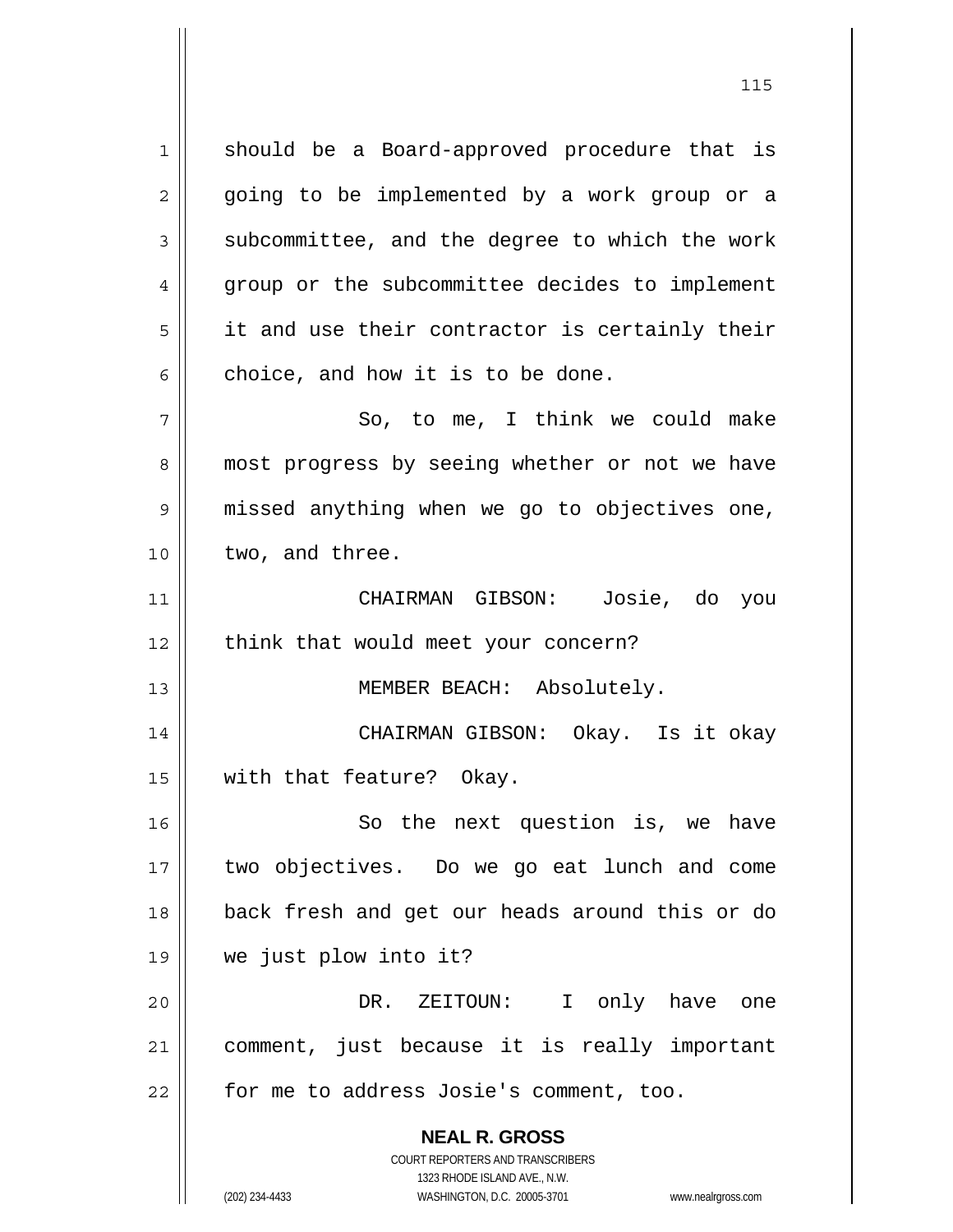NIOSH has done a lot of work into their procedures and into explaining how they are doing their program. They already define it really in detail.

5 6 7 8 9 10 11 12 13 14 Trying to rehash it in this implementation program is just redoing that. I think we should use everything by reference to what they have done and proceed with the objectives, because the implementation plan will be a huge document if we are going to go with everything and rehash everything that NIOSH already has prepared. I'm just thinking this is big. It is a lot of information in front of us.

15 16 17 18 19 20 CHAIRMAN GIBSON: And I am okay with that, as long as once we reference a procedure or something, we go to that procedure and look at the specific point and make sure it is addressing what is in this document, so it doesn't circle back.

21 22 DR. ZEITOUN: Exactly. Exactly. MEMBER MUNN: Well, then once we

> **NEAL R. GROSS** COURT REPORTERS AND TRANSCRIBERS 1323 RHODE ISLAND AVE., N.W. (202) 234-4433 WASHINGTON, D.C. 20005-3701 www.nealrgross.com

1

2

3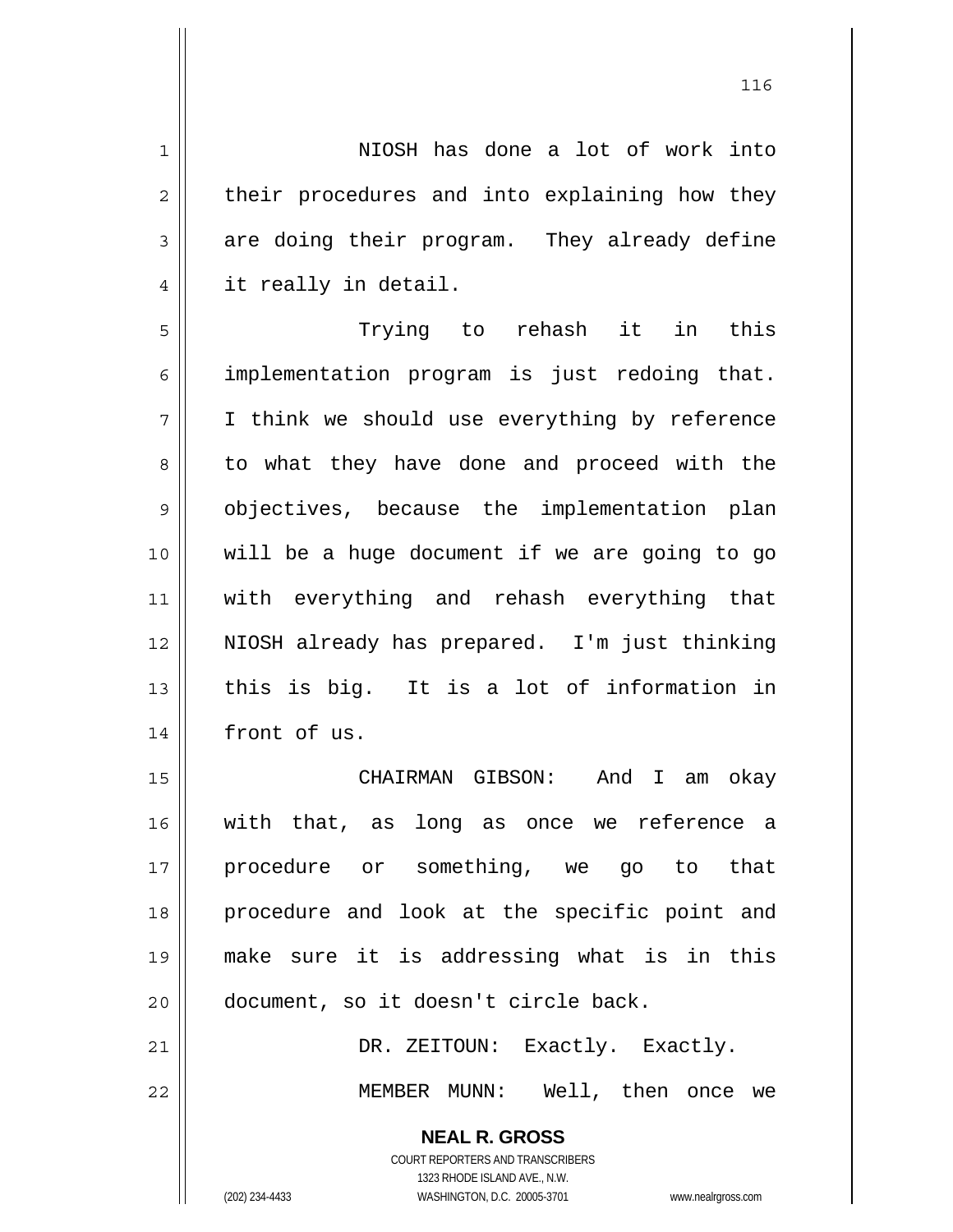**NEAL R. GROSS** COURT REPORTERS AND TRANSCRIBERS 1323 RHODE ISLAND AVE., N.W. (202) 234-4433 WASHINGTON, D.C. 20005-3701 www.nealrgross.com 1 2 3 4 5 6 7 8 9 10 11 12 13 14 15 16 17 18 19 20 21 22 have identified whether these three evaluation objectives that we have are the correct three, or if there need to be more, then it would seem logical that we would want to address the findings that have already been put before us and identify how those are going to be closed in our efforts to meet these evaluation objectives, whatever they turn out to be. CHAIRMAN GIBSON: It could also be part of our assessment of how this program is working. MEMBER MUNN: Yes. CHAIRMAN GIBSON: Okay. Well, let's try to stay on schedule here and take lunch at 12:00. We will be back at 1:00 and make some progress. MR. KATZ: Thank you, everyone on the phone, and we will rejoin you at approximately 1:00. (Whereupon, the above-entitled matter went off the record at 12:00 p.m. and resumed at 1:06 p.m.)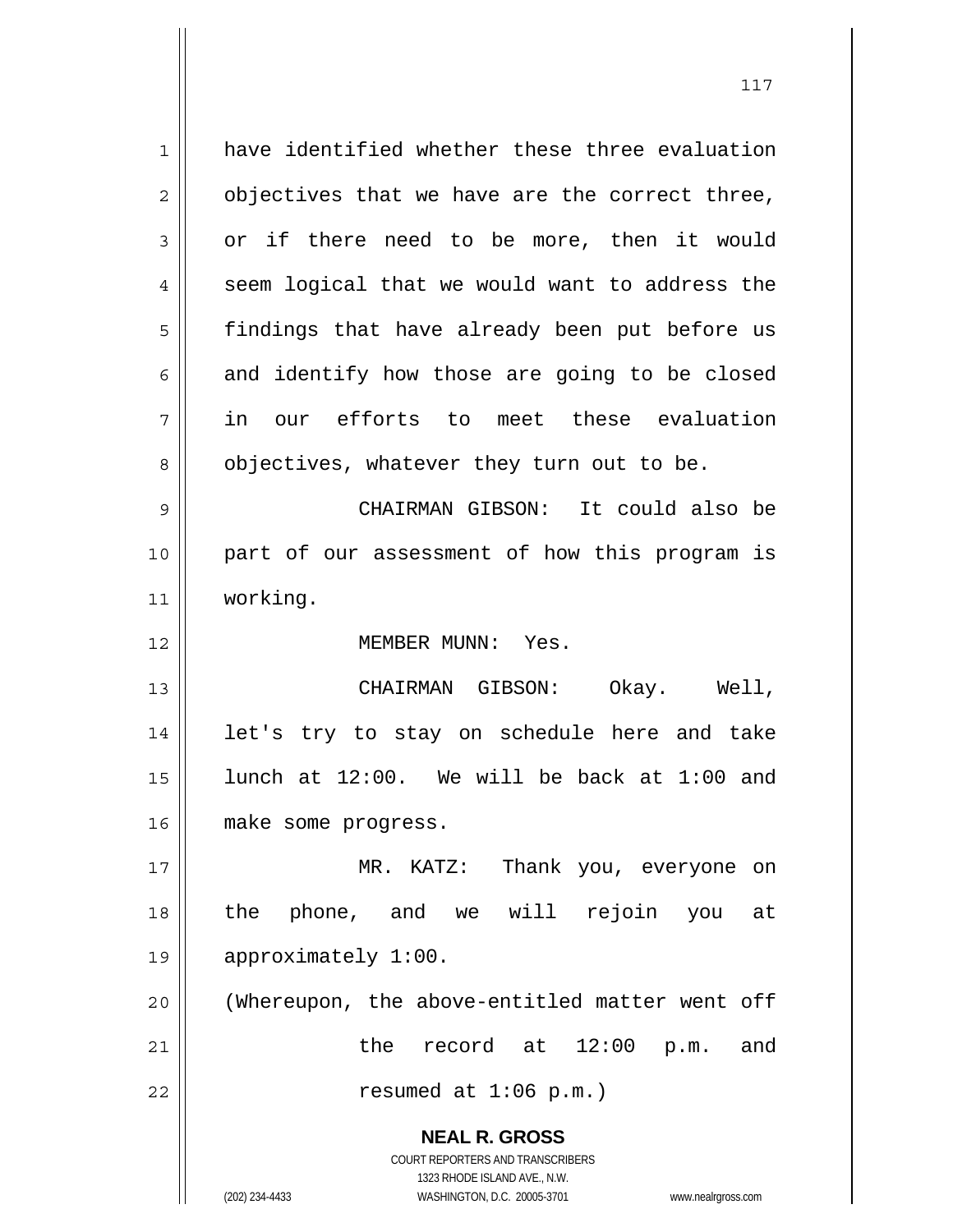1

## 2

## **NEAL R. GROSS**

COURT REPORTERS AND TRANSCRIBERS 1323 RHODE ISLAND AVE., N.W. (202) 234-4433 WASHINGTON, D.C. 20005-3701 www.nealrgross.com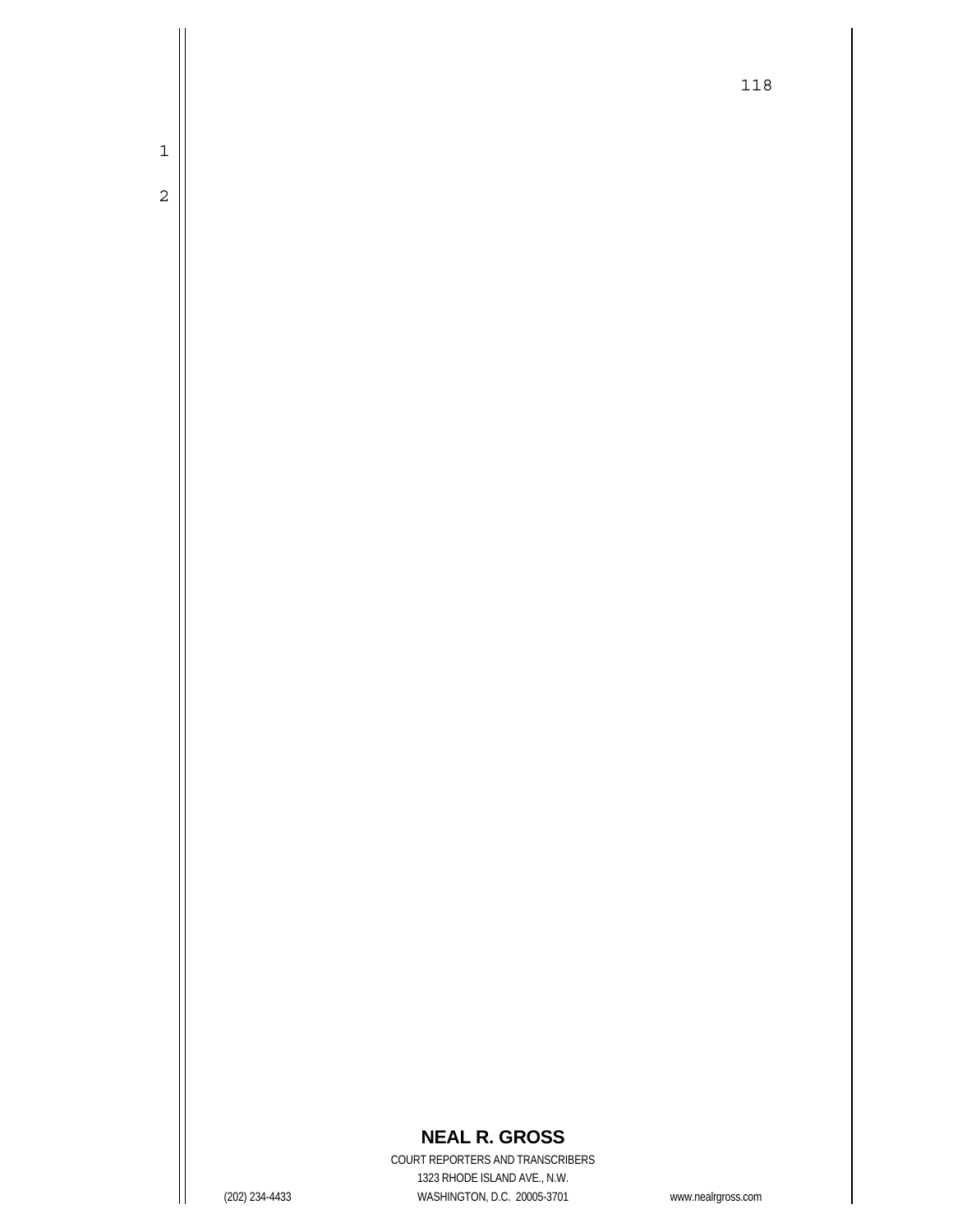**NEAL R. GROSS** COURT REPORTERS AND TRANSCRIBERS 1323 RHODE ISLAND AVE., N.W. (202) 234-4433 WASHINGTON, D.C. 20005-3701 www.nealrgross.com 119 1 2 3 4 5 6 7 8 9 10 11 12 13 14 15 16 17 18 19 20 21 22 A-F-T-E-R-N-O-O-N S-E-S-S-I-O-N 1:06 p.m. MR. KATZ: This is the Advisory Board on Radiation and Worker Health, and we are coming back after a lunch break. Let me check to see on the phone whether we have -- Phil, do we have you with us? MEMBER SCHOFIELD: I'm here. MR. KATZ: Phil, let me just note your audio, the quality of your phone, the audio is really poor. I don't know if you are using a speaker phone or the headset, but if you are using a speaker phone, maybe the headset would be better. Otherwise, John, do we have you back online? DR. MAURO: Yes, I'm here. MR. KATZ: Great. MEMBER MUNN: His quality is not so good, either. MR. KATZ: No, I had the volume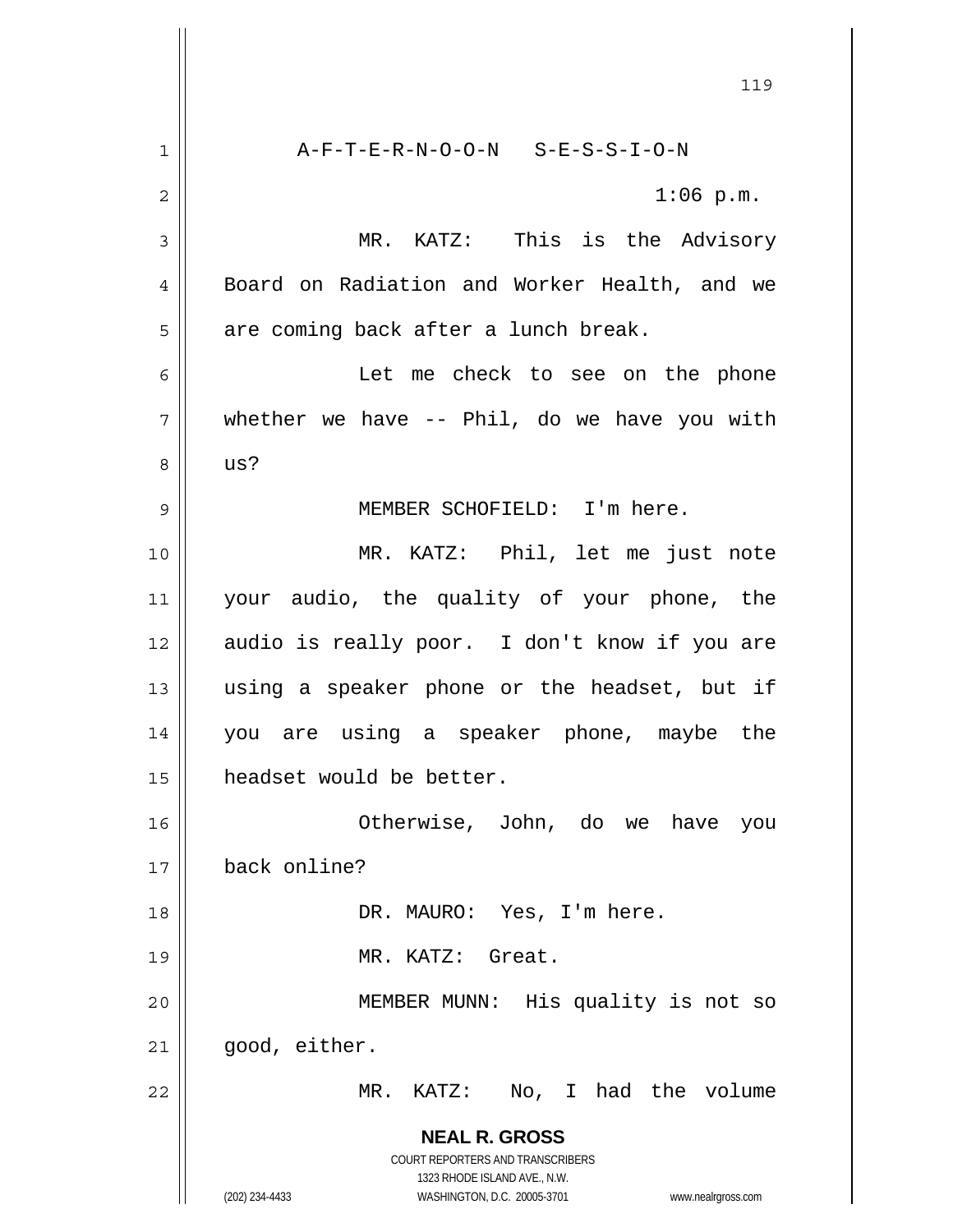**NEAL R. GROSS** 120 1 2 3 4 5 6 7 8 9 10 11 12 13 14 15 16 17 18 19 20 21 22 down. MR. ELLIOTT: We are on. MR. KATZ: Yes, and I wasn't going to run through the list. Mike? CHAIRMAN GIBSON: Okay. Well, before we broke for lunch, we decided that we were just going to go right to the evaluation objectives. So, with that, we are back to SC&A, and we will start at the evaluation objective one that is included in the draft. We will see if the three objectives cover what we want, or should we add or modify? MS. ROBERTSON-DeMERS: Okay. First of all, these three objectives were loosely based on the objectives defined by Mike when he established the working group. What we have is objective one. "Is OCAS taking appropriate measures to solicit worker input into site profiles, SEC petitions, evaluations," and that probably should say, "and other technical documents."

> COURT REPORTERS AND TRANSCRIBERS 1323 RHODE ISLAND AVE., N.W.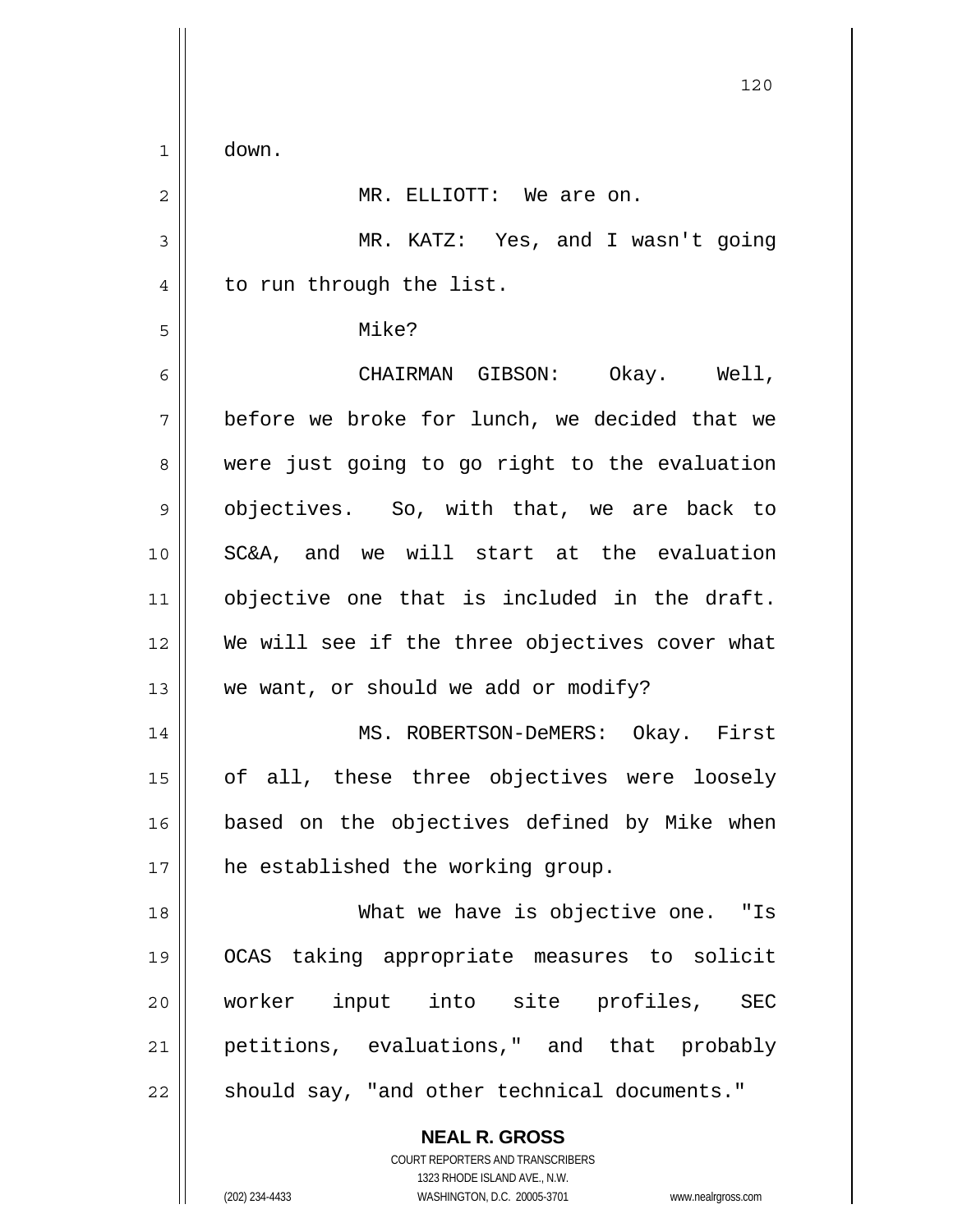|    | 121                                            |
|----|------------------------------------------------|
| 1  | No. 2, "Is OCAS obtaining and                  |
| 2  | documenting input from workers?"               |
| 3  | No. 3, "Is OCAS giving thorough                |
| 4  | consideration to information received from     |
| 5  | workers through the worker outreach efforts    |
| 6  | and adequately communicating the impact of the |
| 7  | substantive nature of the comments?"           |
| 8  | DR. MAKHIJANI: You mean prior                  |
| 9  | consideration in preparation of its technical  |
| 10 | documents or what do we mean there?            |
| 11 | DR. MAURO: Yes, along those lines,             |
| 12 | I have a suggestion here.                      |
| 13 | This is John.                                  |
| 14 | No. 3, this is a suggestion. The               |
| 15 | when I read it -- it says, "Is OCAS giving     |
| 16 | thorough consideration to information received |
| 17 | from workers through the worker outreach       |
| 18 | efforts?" And I suggest incorporating the      |
| 19 | following words: "incorporating that           |
| 20 | information as appropriate into OCAS work      |
| 21 | products," comma, and then continue, "and      |
| 22 | adequately communicating the impact of         |
|    | <b>NEAL R. GROSS</b>                           |

COURT REPORTERS AND TRANSCRIBERS 1323 RHODE ISLAND AVE., N.W.

 $\mathbf{\mathsf{I}}$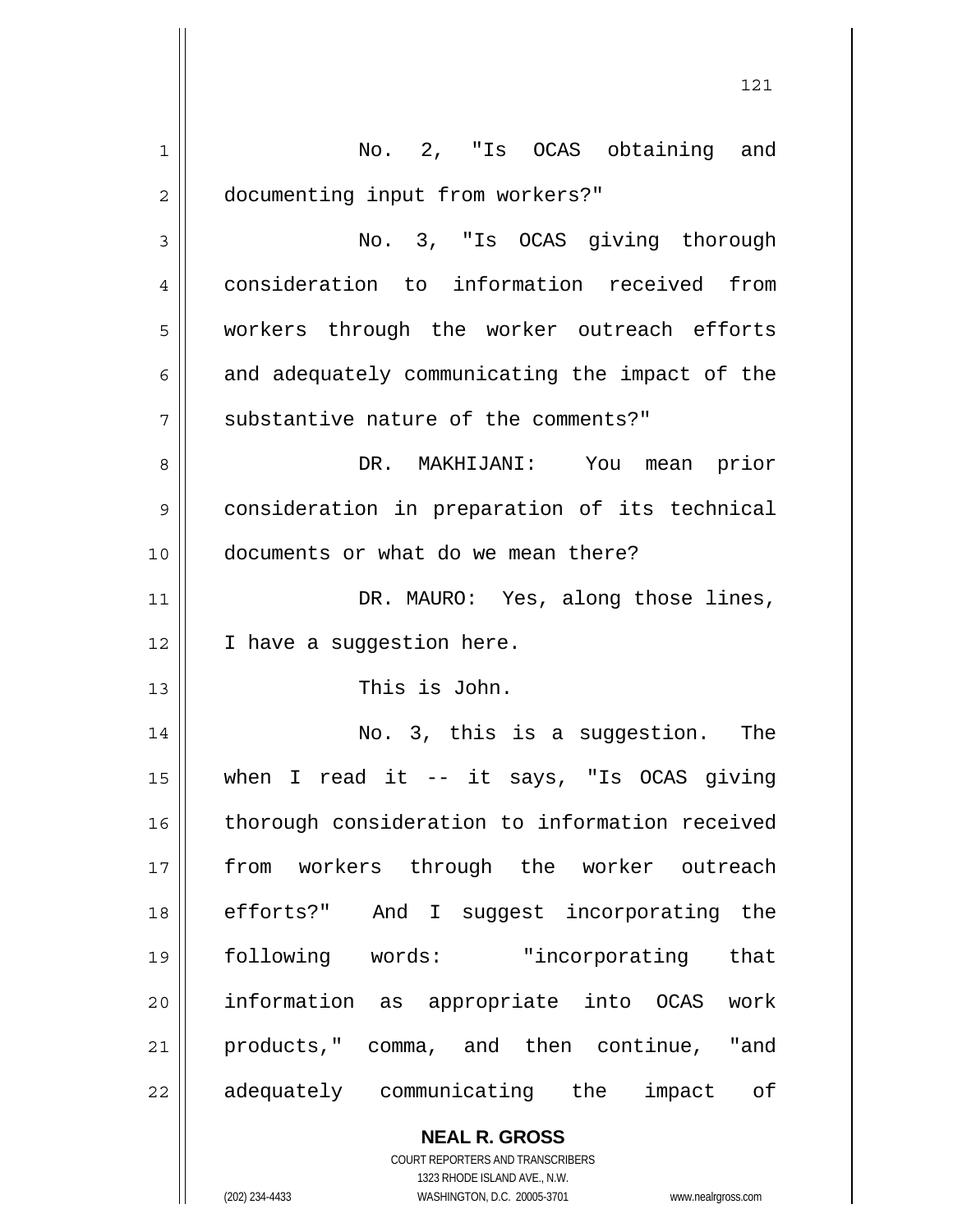1 2 3 4 5 6 7 8 9 10 11 12 13 14 15 16 17 18 19 20 21 22 substantive comments to workers." So I think that one little phrase is needed because that captures the aspect of it to make sure it is making it into the work products. MEMBER BEACH: John, can you -- DR. MAURO: I'm sorry, say it again? Just write this phrase down and I'll tell you where we are going to put it. Okay? The phrase is: "incorporating that information," comma, "as appropriate," comma, "into OCAS work products." That's the phrase. That phrase goes right after the word "efforts." There is a comma after "efforts" and then that phrase goes in. MEMBER MUNN: Or perhaps a semicolon after "efforts." DR. MAURO: Yes, but I just want to make sure that phrase makes it in because that is covered in the bullets. The bullets do take that into consideration, but I thought it needed to be identified specifically in the

122

COURT REPORTERS AND TRANSCRIBERS 1323 RHODE ISLAND AVE., N.W. (202) 234-4433 WASHINGTON, D.C. 20005-3701 www.nealrgross.com

**NEAL R. GROSS**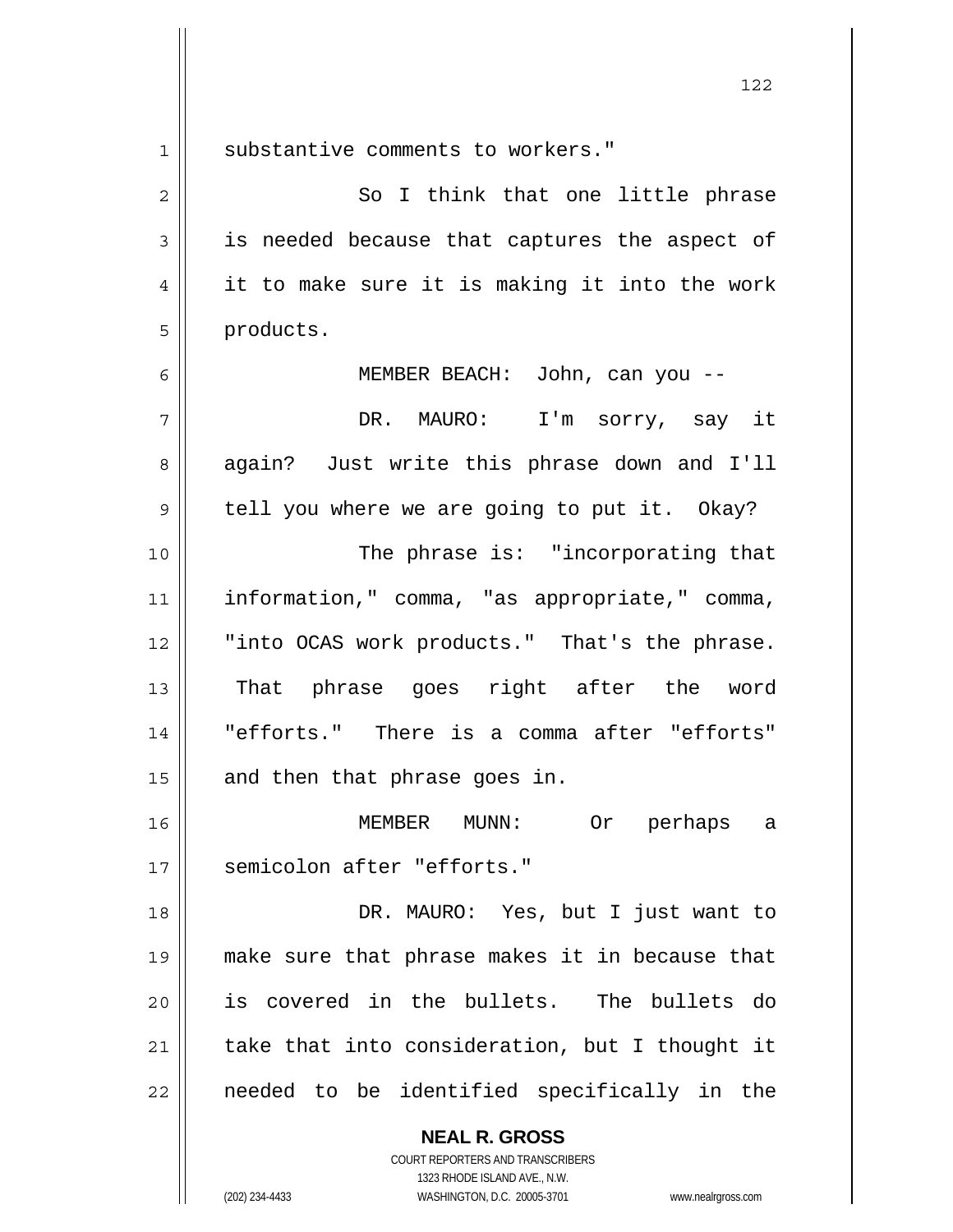1 objective.

| $\overline{2}$ | MS. ROBERTSON-DeMERS: I think you              |
|----------------|------------------------------------------------|
| 3              | felt like we didn't have the other side of the |
| 4              | coin, the information-giving covered --        |
| 5              | do you have any suggestions?                   |
| 6              | MR. KATZ: Yes. My general comment              |
| 7              | is that, and actually there's a little bit of  |
| 8              | mix in this last evaluation objective. But,    |
| $\mathsf 9$    | in general, these objectives cover well, I     |
| 10             | think, all the intake of information and how   |
| 11             | it is then used, but it doesn't address how    |
| 12             | well the program is informing workers.         |
| 13             | There is sort of a what, who, and              |
| 14             | how I think that you might evaluate there,     |
| 15             | which is what information, the what meaning    |
| 16             | whether all the information that is            |
| 17             | appropriate to be informing workers, are those |
| 18             | being provided? So that is sort of the         |
| 19             | content. What are they being informed about?   |
| 20             | Who, whether the information is                |
| 21             | making it to the individuals that it should be |
| 22             | making it to.                                  |

**NEAL R. GROSS** COURT REPORTERS AND TRANSCRIBERS 1323 RHODE ISLAND AVE., N.W. (202) 234-4433 WASHINGTON, D.C. 20005-3701 www.nealrgross.com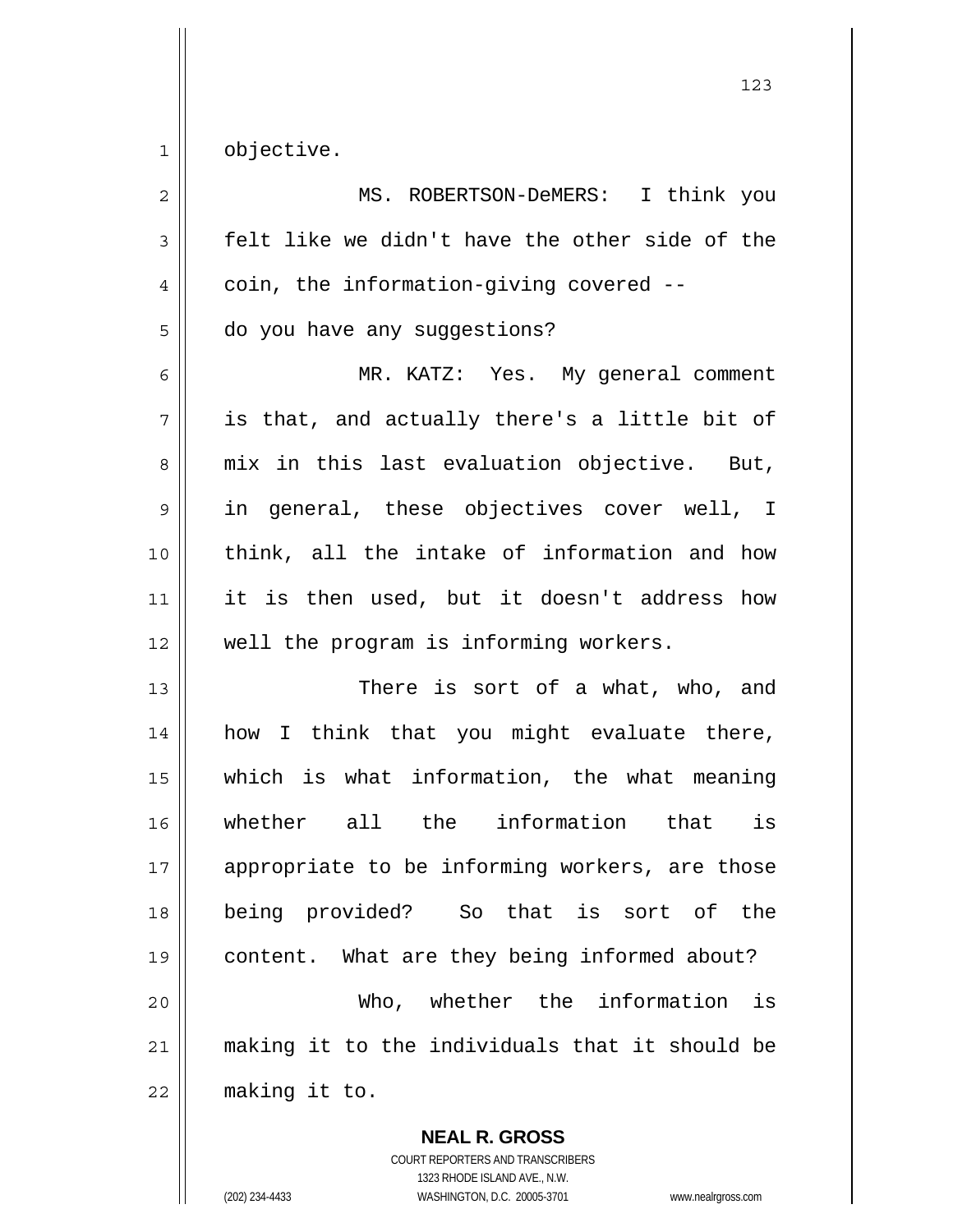| 1           | And the how, I guess if you wanted             |
|-------------|------------------------------------------------|
| 2           | to look at issues of timeliness and adequacy   |
| 3           | of explanation, and so on.                     |
| 4           | But that is the general idea. I                |
| 5           | haven't framed it in terms of the evaluation   |
| 6           | objectives exactly, but that is the piece that |
| 7           | I think is missing from these evaluation       |
| 8           | objectives.                                    |
| $\mathsf 9$ | MEMBER MUNN: Shouldn't that                    |
| 10          | perhaps be in the evaluation objective No. 4,  |
| 11          | the communication aspect, rather than the      |
| 12          | gathering of information?                      |
| 13          | MR. KATZ: No, I'm saying it is not             |
| 14          | part of one, two, three, absolutely, I agree.  |
| 15          | This would be in a separate objective or       |
| 16          | objectives, however you end up framing it.     |
| 17          | MEMBER MUNN: It would seem                     |
| 18          | appropriate to have a fourth evaluation        |
| 19          | objective that focused specifically on         |
| 20          | communication of necessary information,        |
| 21          | whether it is relative to only information     |
| 22          | necessary to file claims, but also covering    |
|             | <b>NEAL R. GROSS</b>                           |

COURT REPORTERS AND TRANSCRIBERS 1323 RHODE ISLAND AVE., N.W.

 $\mathbf{I}$ 

(202) 234-4433 WASHINGTON, D.C. 20005-3701 www.nealrgross.com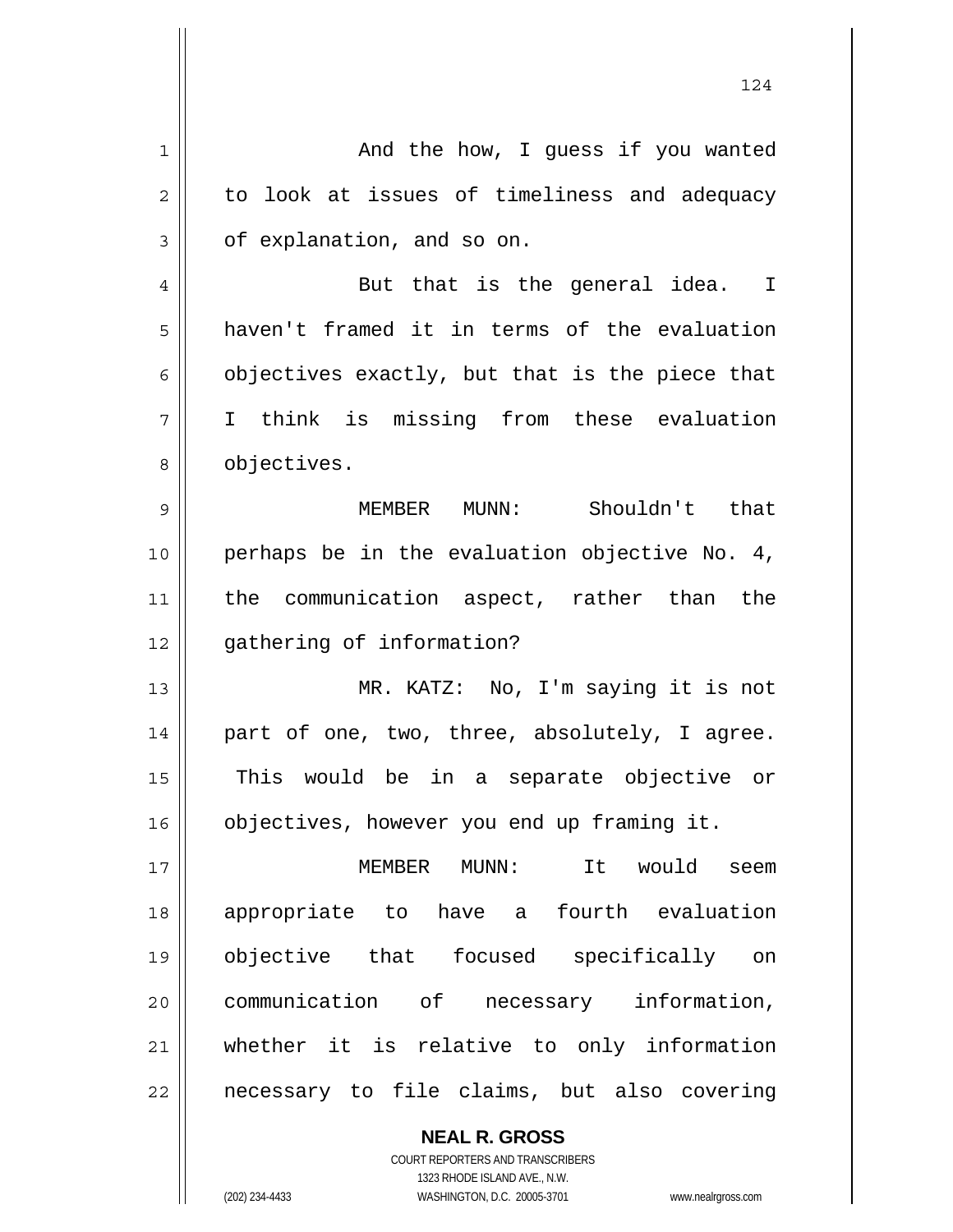**NEAL R. GROSS** COURT REPORTERS AND TRANSCRIBERS 1323 RHODE ISLAND AVE., N.W. 1 2 3 4 5 6 7 8 9 10 11 12 13 14 15 16 17 18 19 20 21 22 feedback of perhaps responses to concerns that have been raised, because that has been a major topic here earlier this morning. MEMBER BEACH: Kathy, did you get a chance to formulate any wording for that? MS. ROBERTSON-DeMERS: Not really, but Ted's got a good start on that. DR. MAKHIJANI: Could I suggest something, based on what Ted said? MR. KATZ: No, go ahead. DR. MAKHIJANI: "What information is NIOSH providing to workers regarding dose reconstruction, site profiles, SECs, evaluation reports, and other technical documents, and how effectively is it communicating that information to workers?" I think we had a "when" item, too. MEMBER MUNN: That was a lot of words. "What information is NIOSH providing to workers" -- DR. MAKHIJANI: Regarding, basically, it is technical documents, and how

<u>125</u>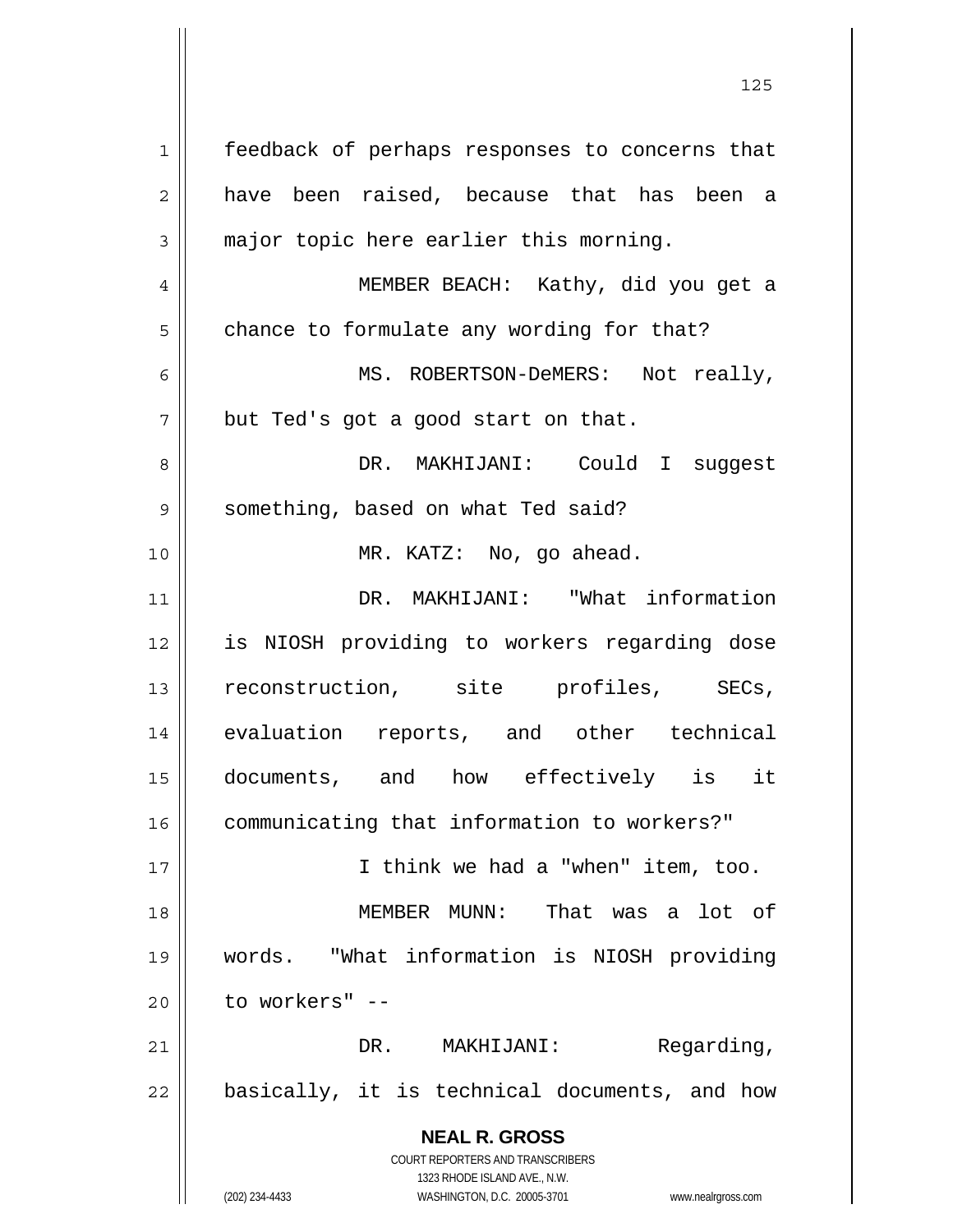**NEAL R. GROSS** COURT REPORTERS AND TRANSCRIBERS 1323 RHODE ISLAND AVE., N.W. (202) 234-4433 WASHINGTON, D.C. 20005-3701 www.nealrgross.com 126 1 2 3 4 5 6 7 8 9 10 11 12 13 14 15 16 17 18 19 20 21 22 effectively is it communicating that information. MEMBER MUNN: Well, is it only technical documents? Is it not the entire process? DR. MAKHIJANI: I am repeating what I heard. Maybe I didn't hear it well. MEMBER MUNN: Tell me if my perception is incorrect. MS. ROBERTSON-DeMERS: Wanda, can you give an example of something? MEMBER MUNN: Well, worker outreach at its very core, the initial point was intended to advise the worker of the program, how it operates, and how they could proceed in becoming a claimant. MS. ROBERTSON-DeMERS: So like the website? Or the dose reconstruction reports? MEMBER MUNN: This was really Labor's job, that is the labor organization's job, but it was incumbent upon the Board to see that the proper direction was given to any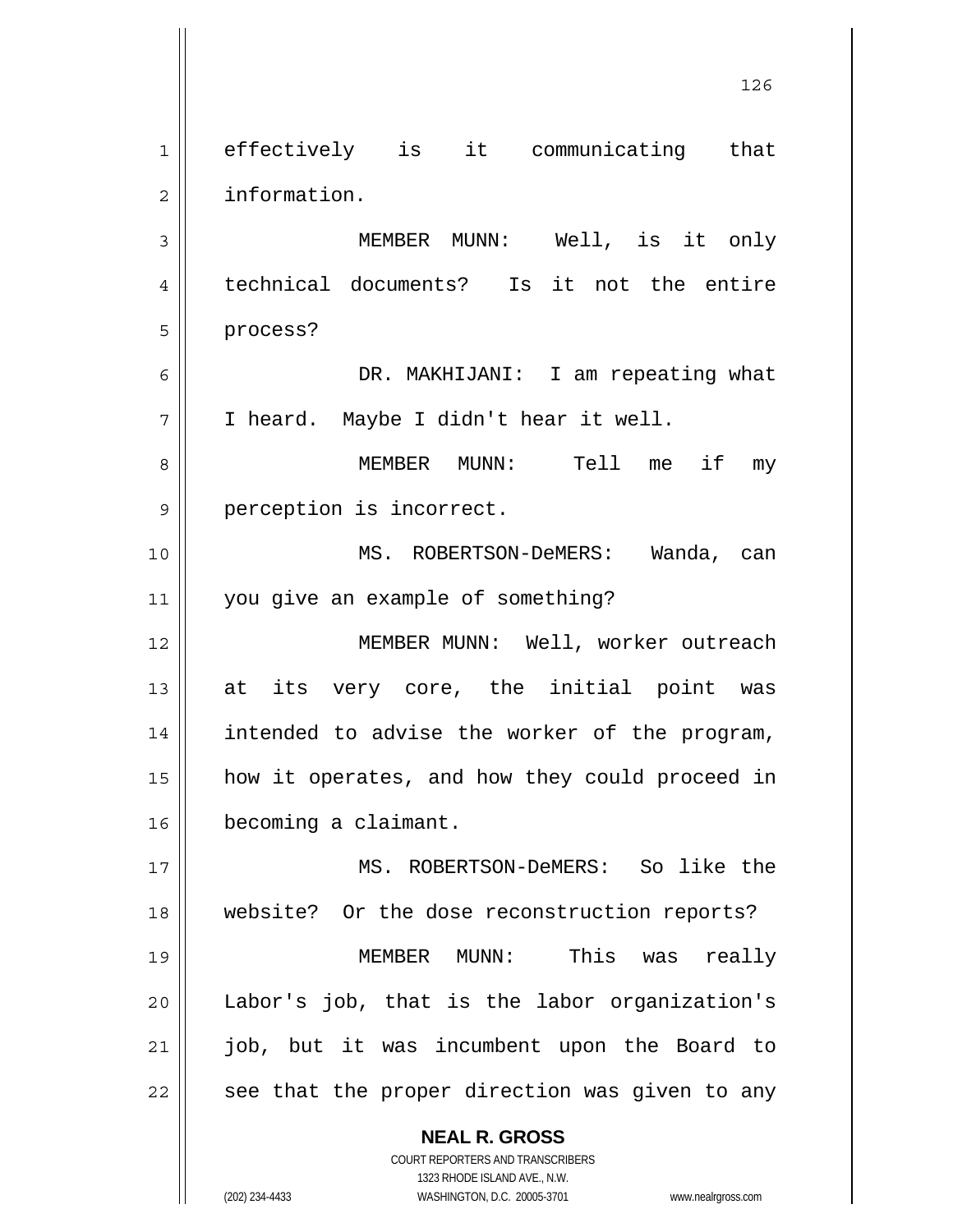potential claimant, and worker outreach was at the outset concerned with making sure all of the people who might be covered by the law were, in fact, covered by it and tell them where to go to get claims initiated.

6 7 MEMBER BEACH: Is that the spirit of what you're --

8 9 10 11 12 13 14 15 16 MR. KATZ: No, because just to be sort of parallel with the other objectives, what I'm saying, the general, overarching thing would be, if we are going to frame it as a question to be sort of parallel, which I think it should be, the general question is then: is OCAS effectively informing workers in relation to its dose reconstruction and Special Exposure Cohort activities?

17 18 19 20 That is sort of the most general, broad statement, because that is not the DOL outreach business. That is not OCAS's mission.

21 22 MR. ELLIOTT: When we talked about information-giving, when I categorized it into

> **NEAL R. GROSS** COURT REPORTERS AND TRANSCRIBERS 1323 RHODE ISLAND AVE., N.W. (202) 234-4433 WASHINGTON, D.C. 20005-3701 www.nealrgross.com

1

2

3

4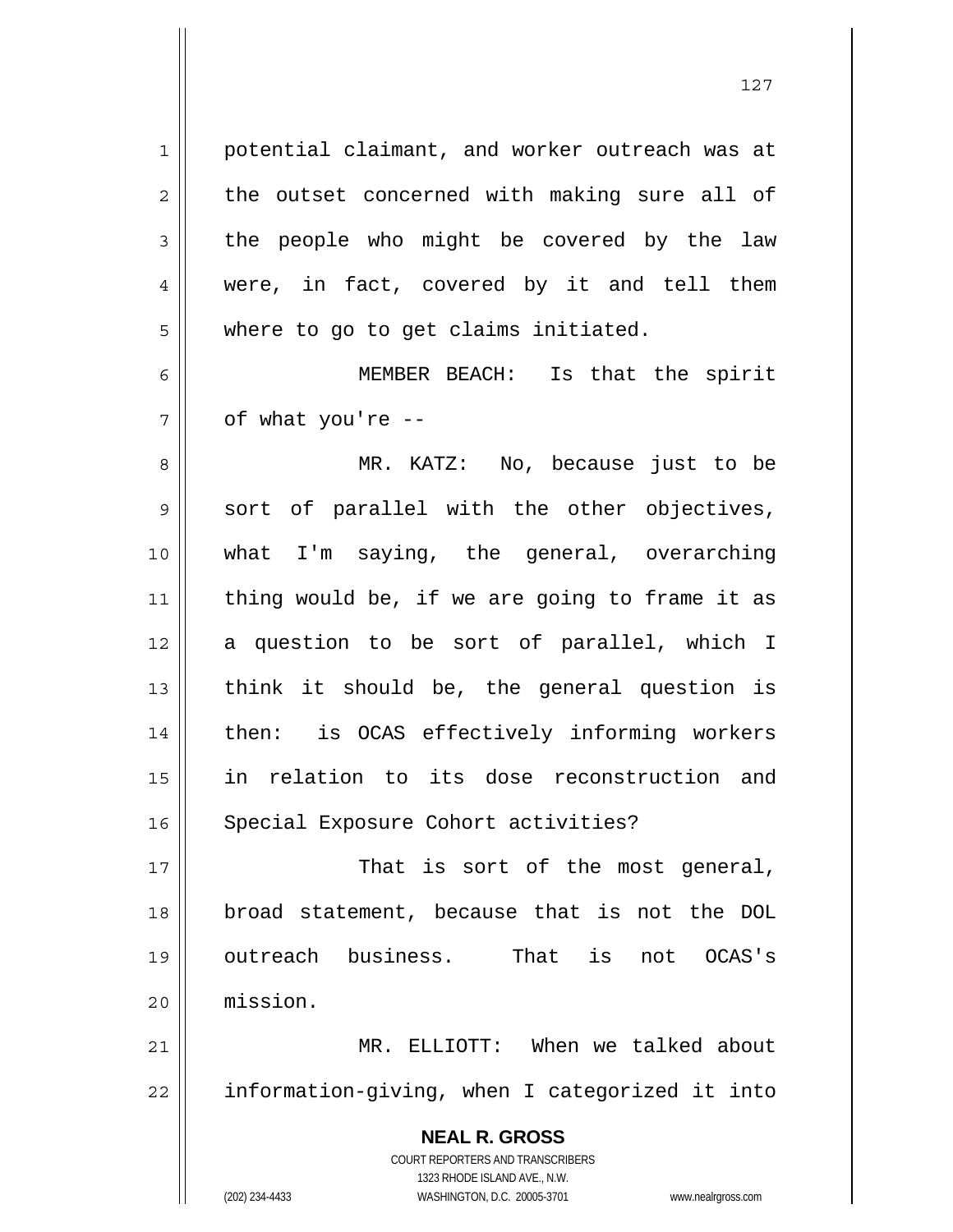**NEAL R. GROSS** COURT REPORTERS AND TRANSCRIBERS 1323 RHODE ISLAND AVE., N.W. (202) 234-4433 WASHINGTON, D.C. 20005-3701 www.nealrgross.com 1 2 3 4 5 6 7 8 9 10 11 12 13 14 15 16 17 18 19 20 21 22 information-gathering and information-giving, our thinking is that that information-giving should address the NIOSH responsibilities under this program. So we feel obligated to explain how we do dose reconstruction. We have a pamphlet. We have a brochure. We have a trifold thing to hand out to people on how to file a petition. We have the SEC counselor and ombudsman, townhall meetings, which are focused totally toward educating folks on the petitioning process. That is informationgiving. MEMBER MUNN: Right, and clearly outreach. MR. ELLIOTT: And clearly outreach, and clearly not claim recruiting. MEMBER MUNN: No. MR. ELLIOTT: As you say, that's DOL's job. DR. MAURO: This is John. There is no doubt that the three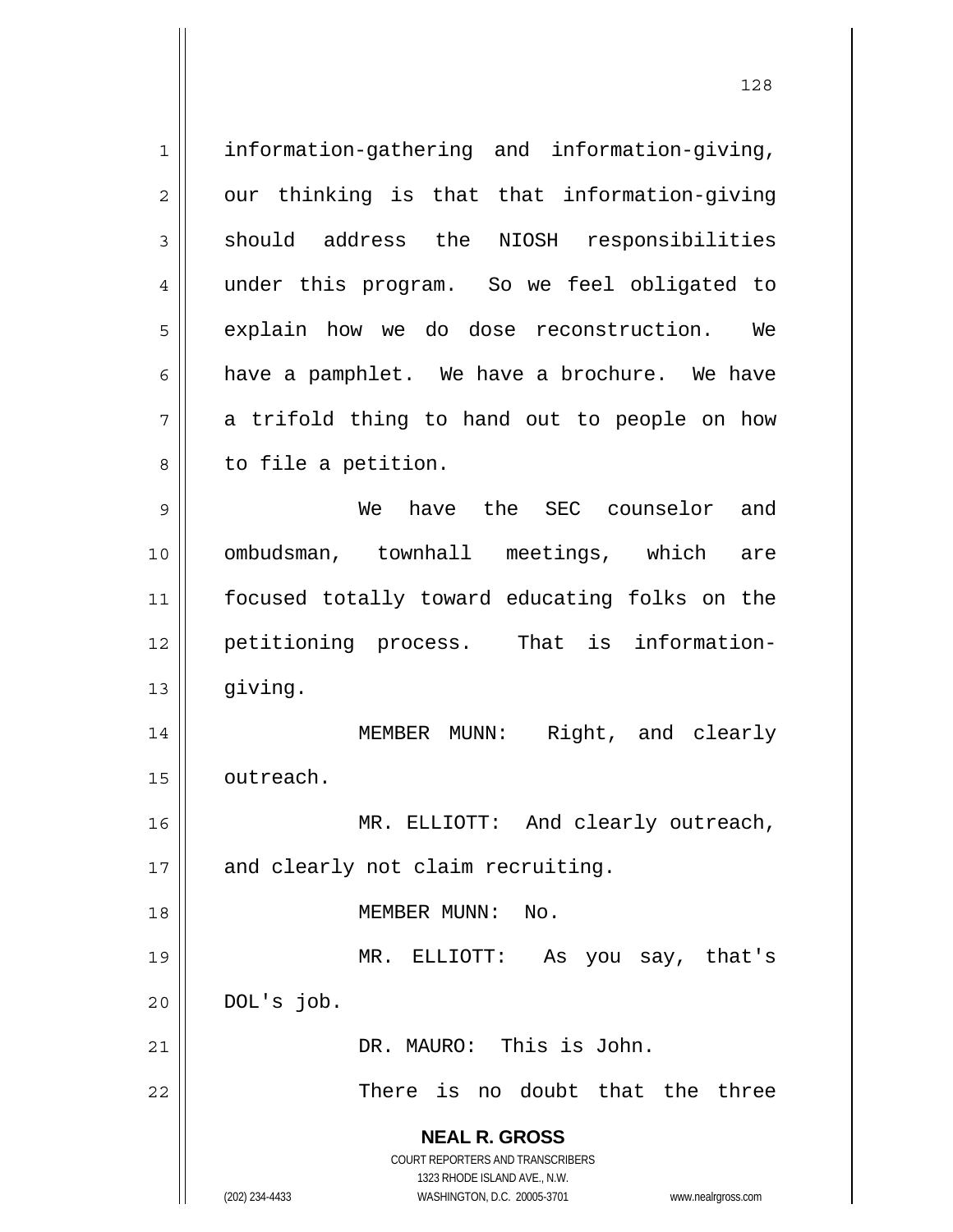**NEAL R. GROSS** COURT REPORTERS AND TRANSCRIBERS 1323 RHODE ISLAND AVE., N.W. 1 2 3 4 5 6 7 8 9 10 11 12 13 14 15 16 17 18 19 20 21 22 objectives here are very well-developed with respect to obtaining how does the program obtain information from knowledgeable individuals out there and make use of that information properly, and even communicate back to those people who said, yes, we are using the information that you gave us. So these three objectives do not include the topic that we are discussing right now; namely, the initial communicating out to the world at large, you know, what's the program's about, et cetera, et cetera, et cetera. So I agree, maybe we do need a fourth objective that goes toward this other aspect of the program. DR. MAKHIJANI: Well, let me try again. Are we making notes? (Laughter.) "What information is NIOSH providing to workers regarding various responsibilities under EEOICPA" --

129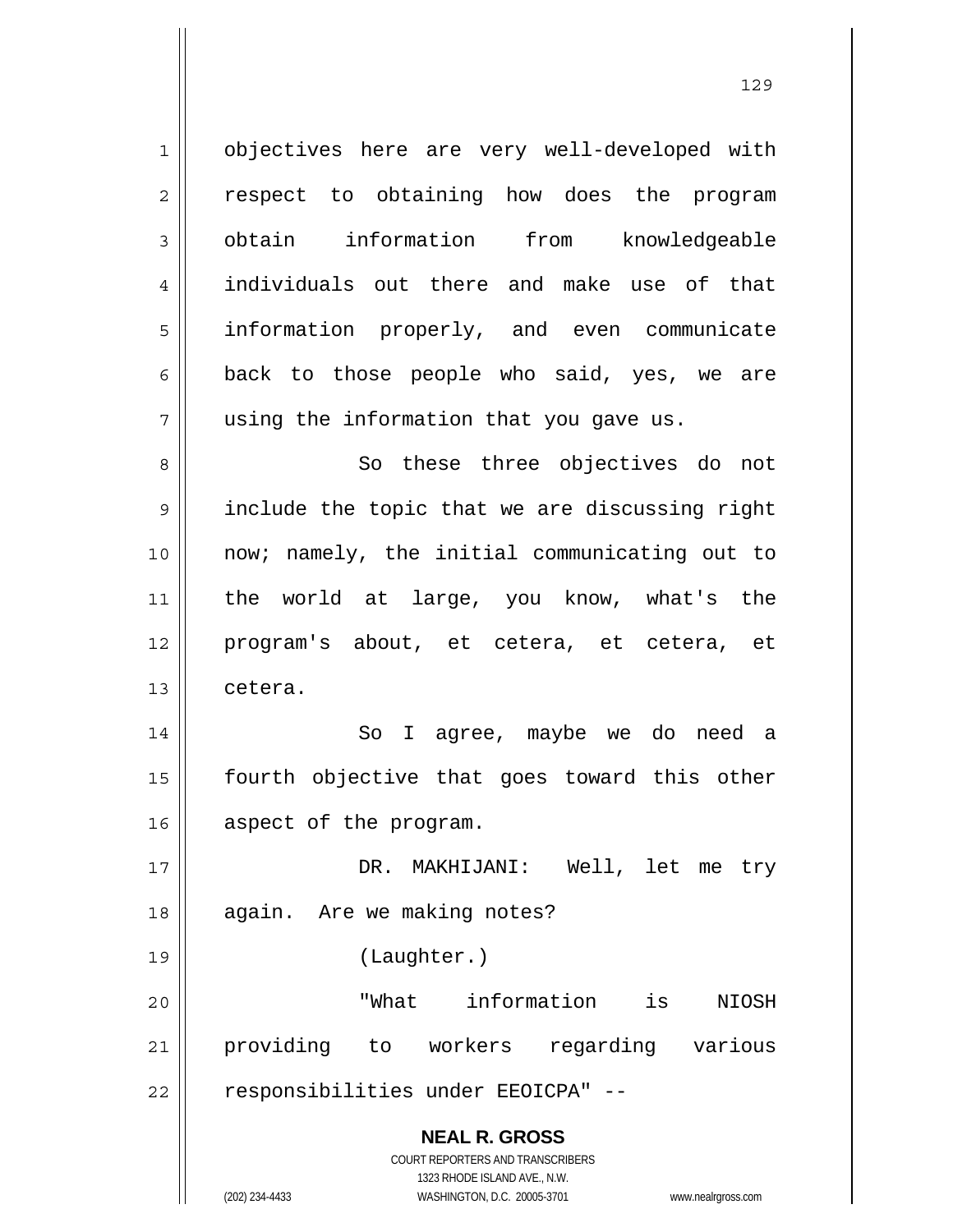|                | 130                                                                 |
|----------------|---------------------------------------------------------------------|
| $\mathbf{1}$   | DR. MAURO: Excellent. No. 4.                                        |
| $\overline{c}$ | DR. MAKHIJANI: --<br>"dose                                          |
| 3              | reconstruction, petition process, et cetera?"                       |
| 4              | Question mark. "Is it communicating that                            |
| 5              | information to workers effectively and in a                         |
| 6              | timely fashion?"                                                    |
| 7              | MEMBER MUNN: It's too long and too                                  |
| 8              | much, but it covers the --                                          |
| 9              | DR. MAKHIJANI: I broke it up into                                   |
| 10             | two questions for your sake.                                        |
| 11             | MEMBER MUNN: I know. I know.                                        |
| 12             | DR. MAKHIJANI: That's why I                                         |
| 13             | eliminated the "and."                                               |
| 14             | (Laughter.)                                                         |
| 15             | MR. KATZ: To help you, Arjun, I                                     |
| 16             | would just say, the question is what you want.                      |
| 17             | Then underneath that you have sort of sub-                          |
| 18             | issues. I'll agree you have to know what                            |
| 19             | information, you have to look at<br>what                            |
| 20             | information is being provided, and so on, but                       |
| 21             | that is not the evaluation question.                                |
| 22             | The evaluation<br>MEMBER<br>MUNN:                                   |
|                | <b>NEAL R. GROSS</b><br>COURT REPORTERS AND TRANSCRIBERS            |
|                | 1323 RHODE ISLAND AVE., N.W.                                        |
|                | (202) 234-4433<br>WASHINGTON, D.C. 20005-3701<br>www.nealrgross.com |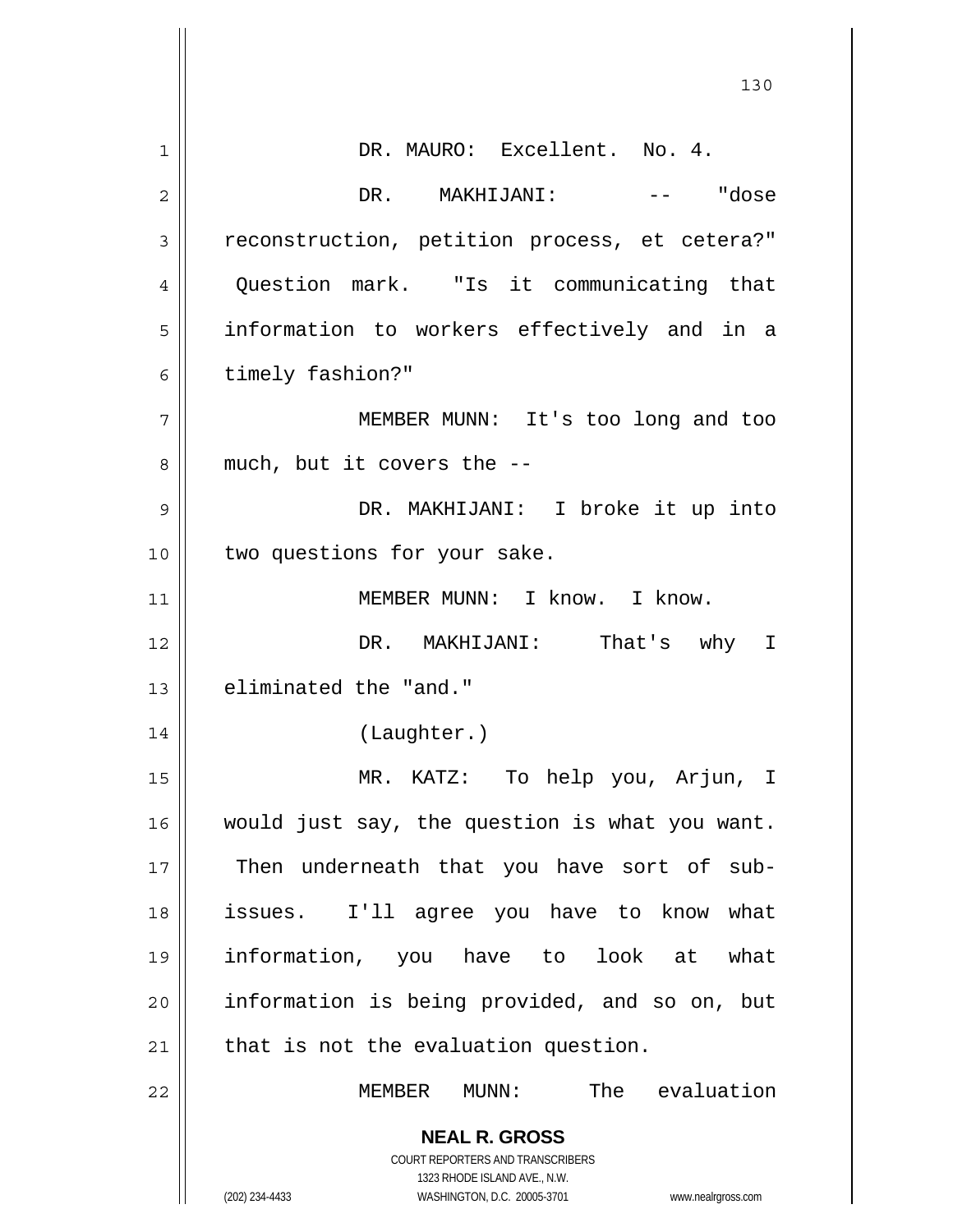**NEAL R. GROSS** COURT REPORTERS AND TRANSCRIBERS 1323 RHODE ISLAND AVE., N.W. (202) 234-4433 WASHINGTON, D.C. 20005-3701 www.nealrgross.com 1 2 3 4 5 6 7 8 9 10 11 12 13 14 15 16 17 18 19 20 21 22 question is really: is the information being provided adequate for -- MR. KATZ: Are they being effectively informed -- MEMBER MUNN: Yes, are they being effectively informed? Right. MR. KATZ: -- in relation to the dose reconstruction and SEC activities? CHAIRMAN GIBSON: That sounds good. Everyone agree? MEMBER BEACH: Yes. CHAIRMAN GIBSON: Any discussion? MEMBER MUNN: Do we have the words? MEMBER BEACH: He is working on it. DR. MAKHIJANI: "Is NIOSH effectively informing workers regarding its various responsibilities under EEOICPA, including explaining dose reconstruction, the petition process, et cetera?" MEMBER BEACH: And the other one became a bullet? DR. MAKHIJANI: That's the end of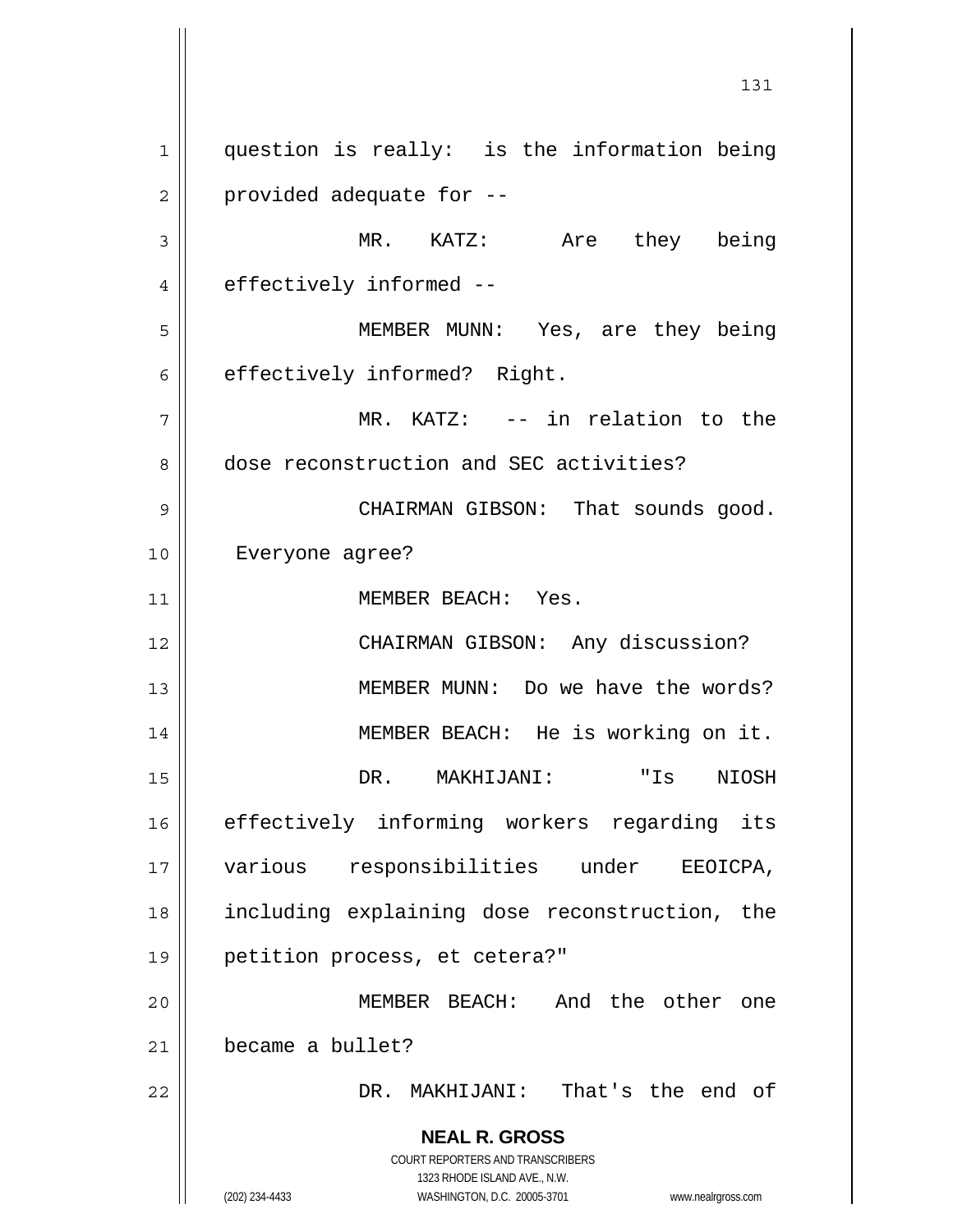1 that objective.

**NEAL R. GROSS** COURT REPORTERS AND TRANSCRIBERS 2 3 4 5 6 7 8 9 10 11 12 13 14 15 16 17 18 19 20 21 22 Then I guess -- MR. KATZ: Yes, but it is not informing them of its responsibilities. I mean that is why I just made it very broad because there's all sorts of informing. It is about processes. It is about all sorts of things. It is about opportunities that they have, whether it is as a petitioner or as a claimant. So there's a whole range of information. MEMBER MUNN: Adequately informing them about all aspects of the program, really. MR. KATZ: Adequately informing them in relation to dose reconstruction and SEC activities. I think that is as broad as you can put it. DR. MAURO: This is John again. So it sounds like there's agreement in concept on what the fourth objective is. Maybe what we really need is some bullets that -- okay, how do you do that, just like we have

1323 RHODE ISLAND AVE., N.W. (202) 234-4433 WASHINGTON, D.C. 20005-3701 www.nealrgross.com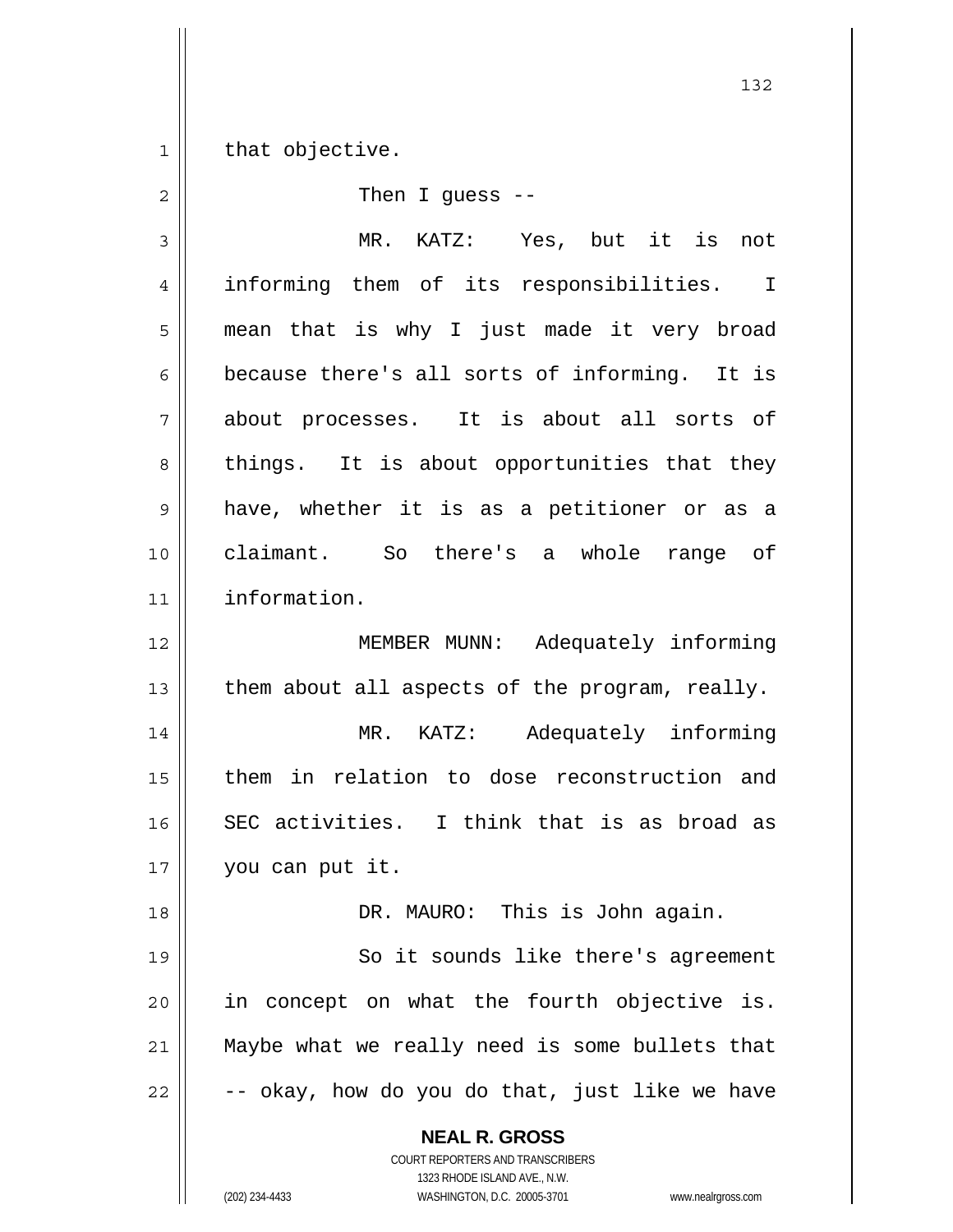**NEAL R. GROSS** COURT REPORTERS AND TRANSCRIBERS 1323 RHODE ISLAND AVE., N.W. (202) 234-4433 WASHINGTON, D.C. 20005-3701 www.nealrgross.com 1 2 3 4 5 6 7 8 9 10 11 12 13 14 15 16 17 18 19 20 21 22 on the first three. There are bullets that explore it a little further. Now, once we get a basic concept out, which I think we've got with Arjun's words, the question is, do we need some bullets underneath there? MR. KATZ: Yes. DR. MAURO: Okay, Arjun, got any bullets? DR. MAKHIJANI: No. (Laughter.) MR. ELLIOTT: Well, I'll give you one. Can I give you one? DR. MAKHIJANI: Yes, sure. Absolutely. MR. ELLIOTT: You know, we have developed -- I have told you about a number of things that have been developed to communicate in this regard, getting information out. That should be, in my opinion, one of the bullets. You want to look at those things. MEMBER BEACH: Review the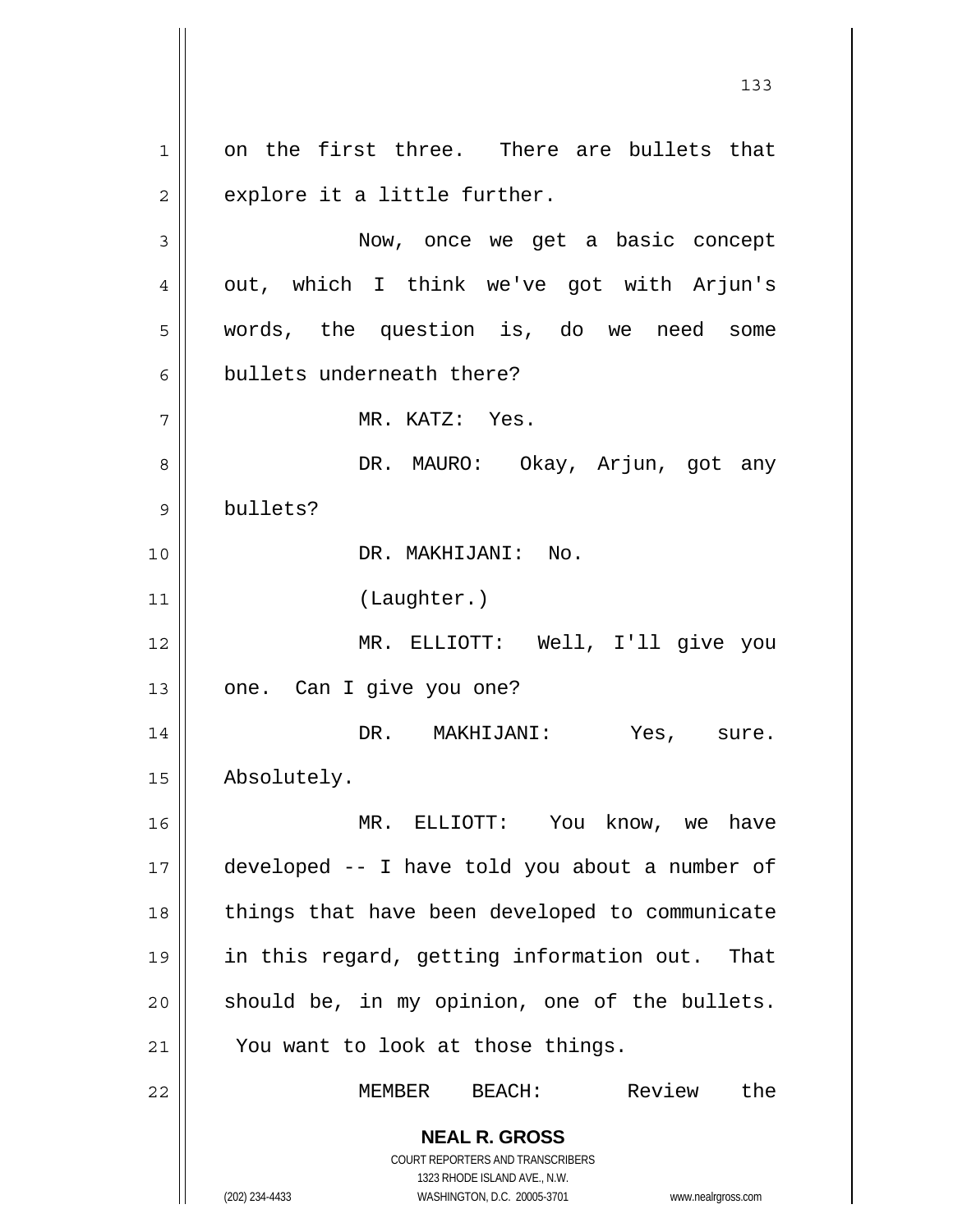**NEAL R. GROSS** 134 1 2 3 4 5 6 7 8 9 10 11 12 13 14 15 16 17 18 19 20 21 22 developed -- MR. ELLIOTT: A review of all of those developed communication vehicles. DR. MAKHIJANI: Documents, and are there other communication vehicles? MR. ELLIOTT: Sure. There's -- MEMBER BEACH: Pamphlets. MR. ELLIOTT: -- pamphlets. There's workshops. There's the website. There's  $-$  MR. KATZ: Those are the things you want to look at, but, I mean, you want, I think, to answer questions like how well are claimants receiving dose reconstruction, being informed about the dose reconstruction process, and their opportunities thereunder. That is sort of a question that you would look at. Then there's all sorts of things you go to look at, documents, et cetera, and ways, means of communication that you will look at when you evaluate that. The same with the petitioners, how

> COURT REPORTERS AND TRANSCRIBERS 1323 RHODE ISLAND AVE., N.W.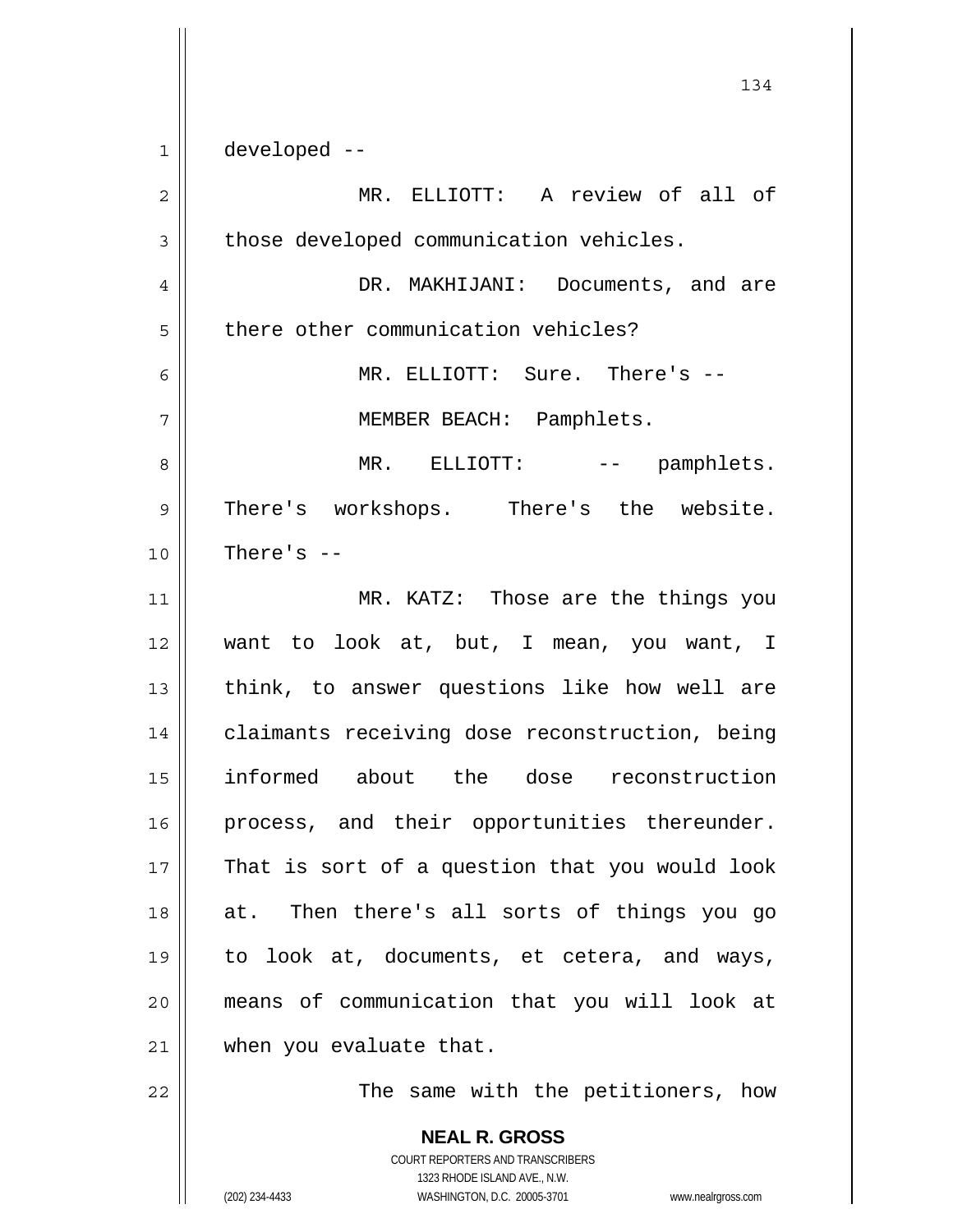1 2 3 4 5 6 7 8 9 10 11 12 13 14 15 16 17 18 19 20 21 22 well are the petitioners being supported to submit and pursue their petitions? Then there's a whole variety of support means that are in place that you would look at, including the counselors, both Denise, the ombudsman, and in-house, Laurie Breyer's work, and so on. But those are all details. Those are all activities that you would look at to examine how well that work is getting done. CHAIRMAN GIBSON: So we define them in the bullets? MR. KATZ: Yes. One, in general, would focus on dose reconstructions, but I mean I think you want them to be well-informed about their rights in the process and their opportunities, whatever, to provide information, and their understanding of -- MS. ROBERTSON-DeMERS: Now what about the process itself? Because a lot of them, you know, are going to go out and talk to people, are still having trouble understanding the process itself.

> **NEAL R. GROSS** COURT REPORTERS AND TRANSCRIBERS 1323 RHODE ISLAND AVE., N.W.

(202) 234-4433 WASHINGTON, D.C. 20005-3701 www.nealrgross.com

<u>135</u>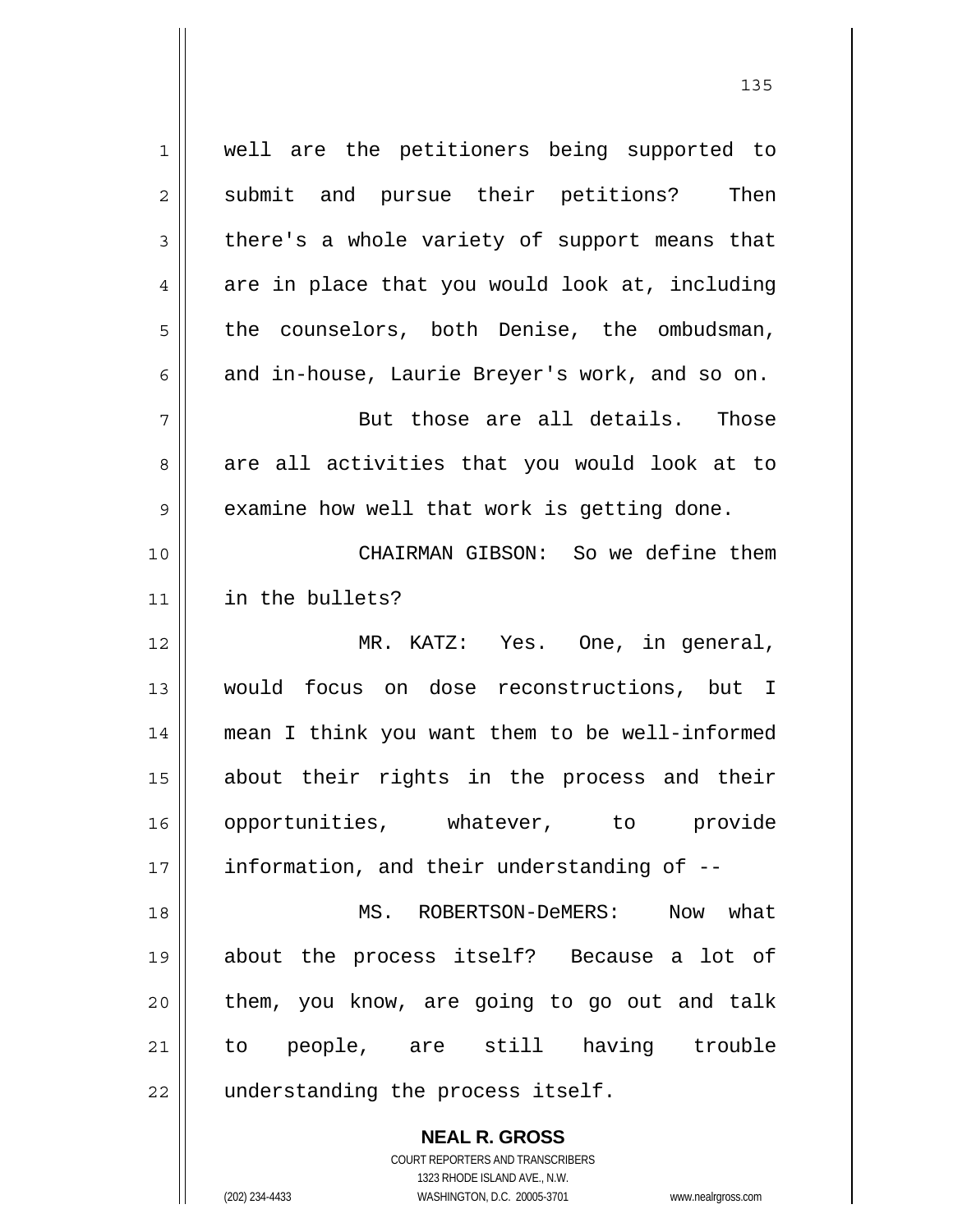| $\mathbf 1$ | MR. KATZ: That's a question                    |
|-------------|------------------------------------------------|
| 2           | though. Because I think OCAS's aim is for      |
| 3           | every claimant that gets a dose reconstruction |
| 4           | to have some general understanding of what     |
| 5           | services have been provided there, right?      |
| 6           | MR. ELLIOTT: Successful if                     |
| 7           | understanding.                                 |
| 8           | MR. KATZ: Well, and that's the                 |
| 9           | aim. It's challenging.                         |
| 10          | MR. ELLIOTT: Some are going to                 |
| 11          | understand better than others.                 |
| 12          | MS. ROBERTSON-DeMERS: And we need              |
| 13          | make sure that they understand the<br>to       |
| 14          | difference between the regular dose            |
| 15          | reconstruction process and the SEC process     |
| 16          | because they often get them interchanged.      |
| 17          | CHAIRMAN GIBSON: They could go                 |
| 18          | even further down to where we've heard         |
| 19          | complaints, misunderstandings of people where  |
| 20          | they have a dose reconstruction and it's PoC   |
| 21          | of 45. They redo the dose reconstruction and   |
| 22          | do a best estimate, and still the --           |
|             | <b>NEAL R. GROSS</b>                           |

136

COURT REPORTERS AND TRANSCRIBERS 1323 RHODE ISLAND AVE., N.W.

 $\prod$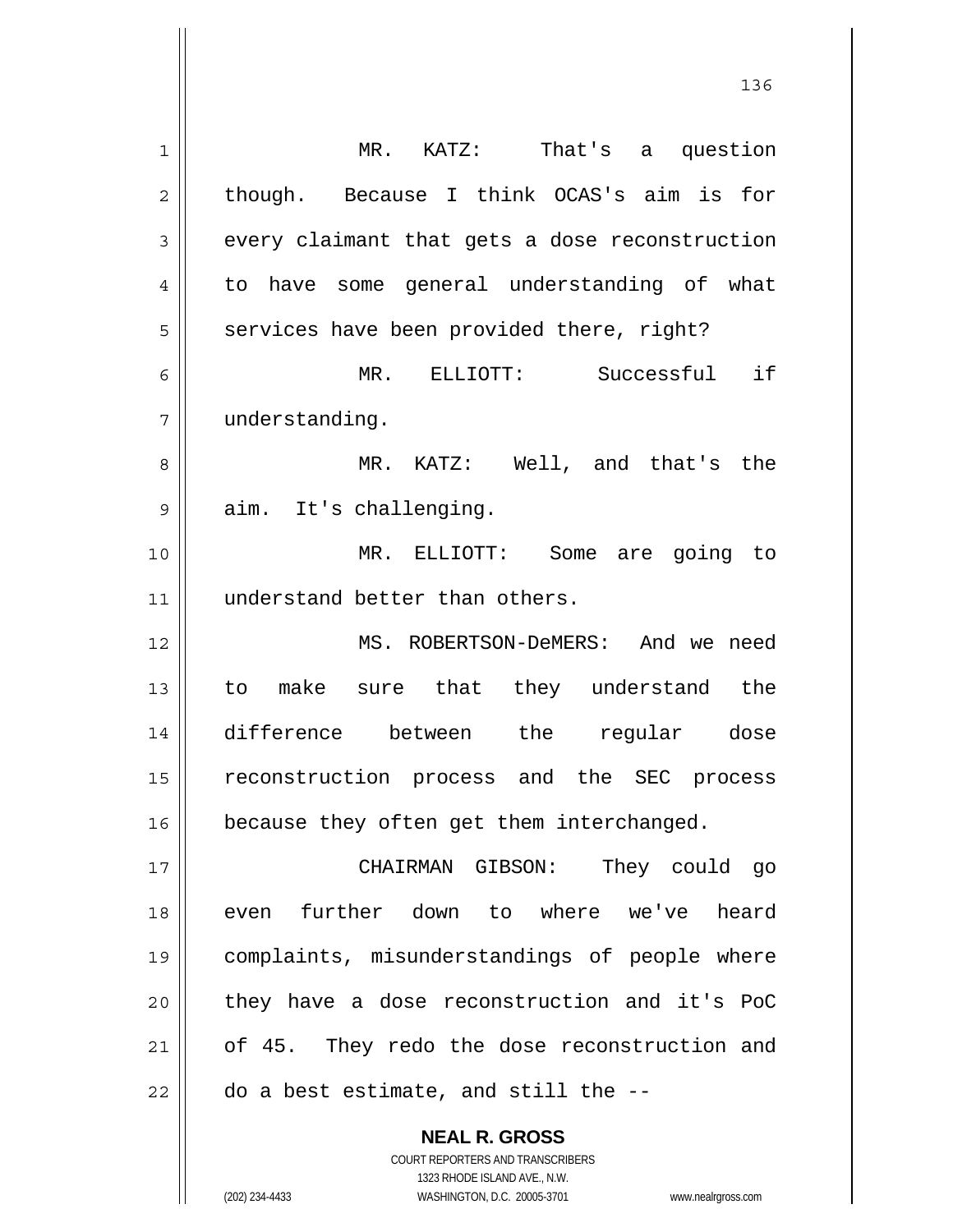|    | 137                                                                                                 |
|----|-----------------------------------------------------------------------------------------------------|
| 1  | MR. ELLIOTT: Overestimate.                                                                          |
| 2  | CHAIRMAN GIBSON: -- upper estimate                                                                  |
| 3  | comes out lower. Like, if I give you more                                                           |
| 4  | information --                                                                                      |
| 5  | MR. KATZ: That's another just sort                                                                  |
| 6  | of example of the sort of things you would be                                                       |
| 7  | looking at in how well are they being                                                               |
| 8  | informed.                                                                                           |
| 9  | DR. MAKHIJANI: Okay. So now I                                                                       |
| 10 | have three bullets.                                                                                 |
| 11 | Now the overall question, as I have                                                                 |
| 12 | it, is: "Is NIOSH effectively informing                                                             |
| 13 | workers about dose reconstruction, the                                                              |
| 14 | petition process, and<br>other aspects<br>of                                                        |
| 15 | radiation?"                                                                                         |
| 16 | Then the bullets are:                                                                               |
| 17 | "Examine the communication vehicles                                                                 |
| 18 | that NIOSH has developed."                                                                          |
| 19 | "Communicate with claimants,                                                                        |
| 20 | including pamphlets, claimant meetings,<br>the                                                      |
| 21 | website, media announcements, et cetera."                                                           |
| 22 | "Evaluate<br>whether<br>NIOSH's                                                                     |
|    | <b>NEAL R. GROSS</b><br>COURT REPORTERS AND TRANSCRIBERS                                            |
|    | 1323 RHODE ISLAND AVE., N.W.<br>(202) 234-4433<br>WASHINGTON, D.C. 20005-3701<br>www.nealrgross.com |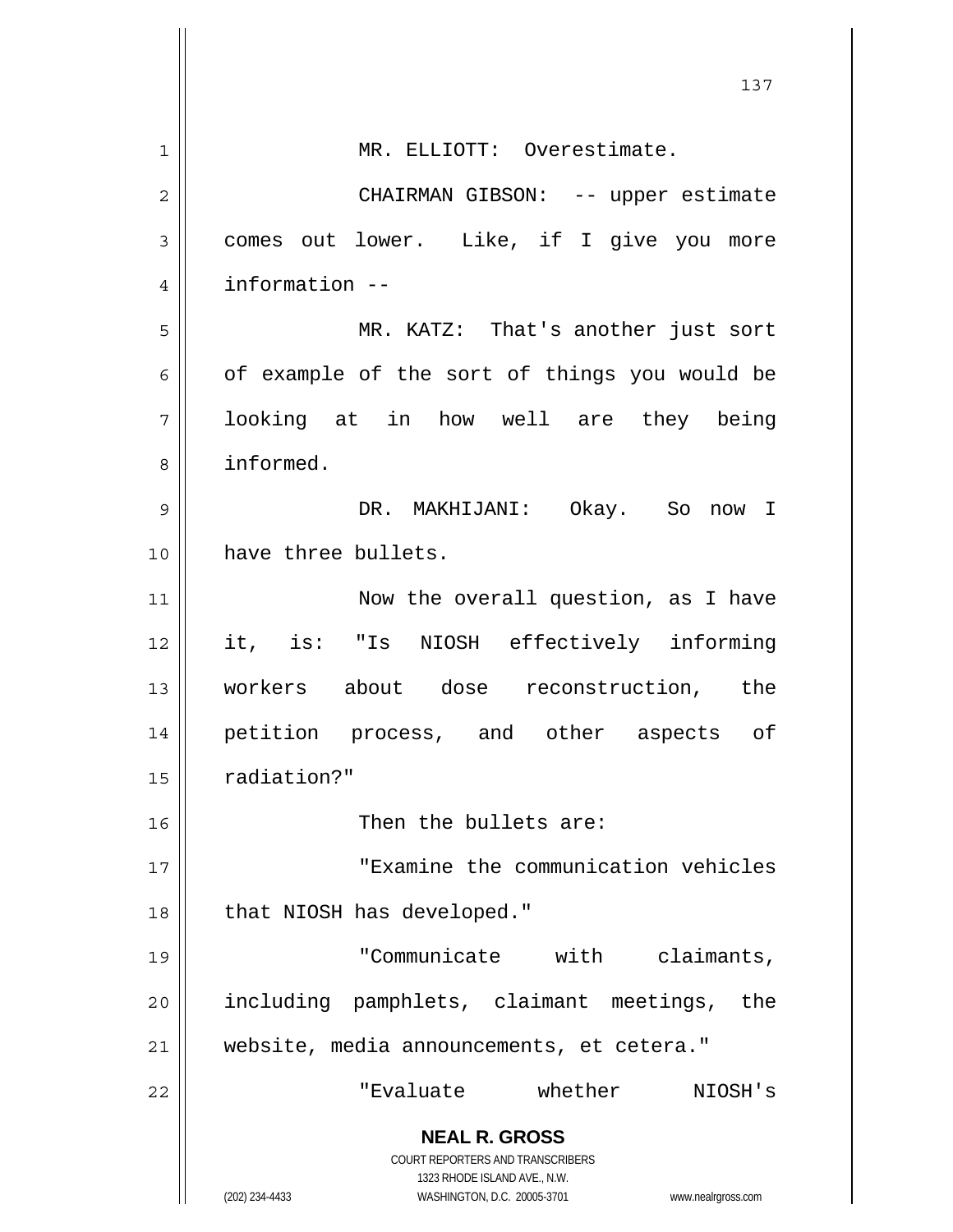**NEAL R. GROSS** COURT REPORTERS AND TRANSCRIBERS 1323 RHODE ISLAND AVE., N.W. (202) 234-4433 WASHINGTON, D.C. 20005-3701 www.nealrgross.com 1 2 3 4 5 6 7 8 9 10 11 12 13 14 15 16 17 18 19 20 21 22 communications result in an understanding among claimants of their rights in the process, and determine if claimants understand the dose reconstruction process as a result, and the differences between dose reconstruction and the SEC process." That's what I had so far. MS. ROBERTSON-DeMERS: And I have one more, I think. Within their understanding of the process, they need to know how their input in their CATI interview is being used in their dose reconstruction. MR. KATZ: Again, that's another - when you are looking at how well they are being informed, you know, that is an issue that can come up to be certain. But I mean that is just a detail, like these other things are details. But you will come up with a plan for what you consider to be a well-informed, say, claimant for a dose reconstruction. You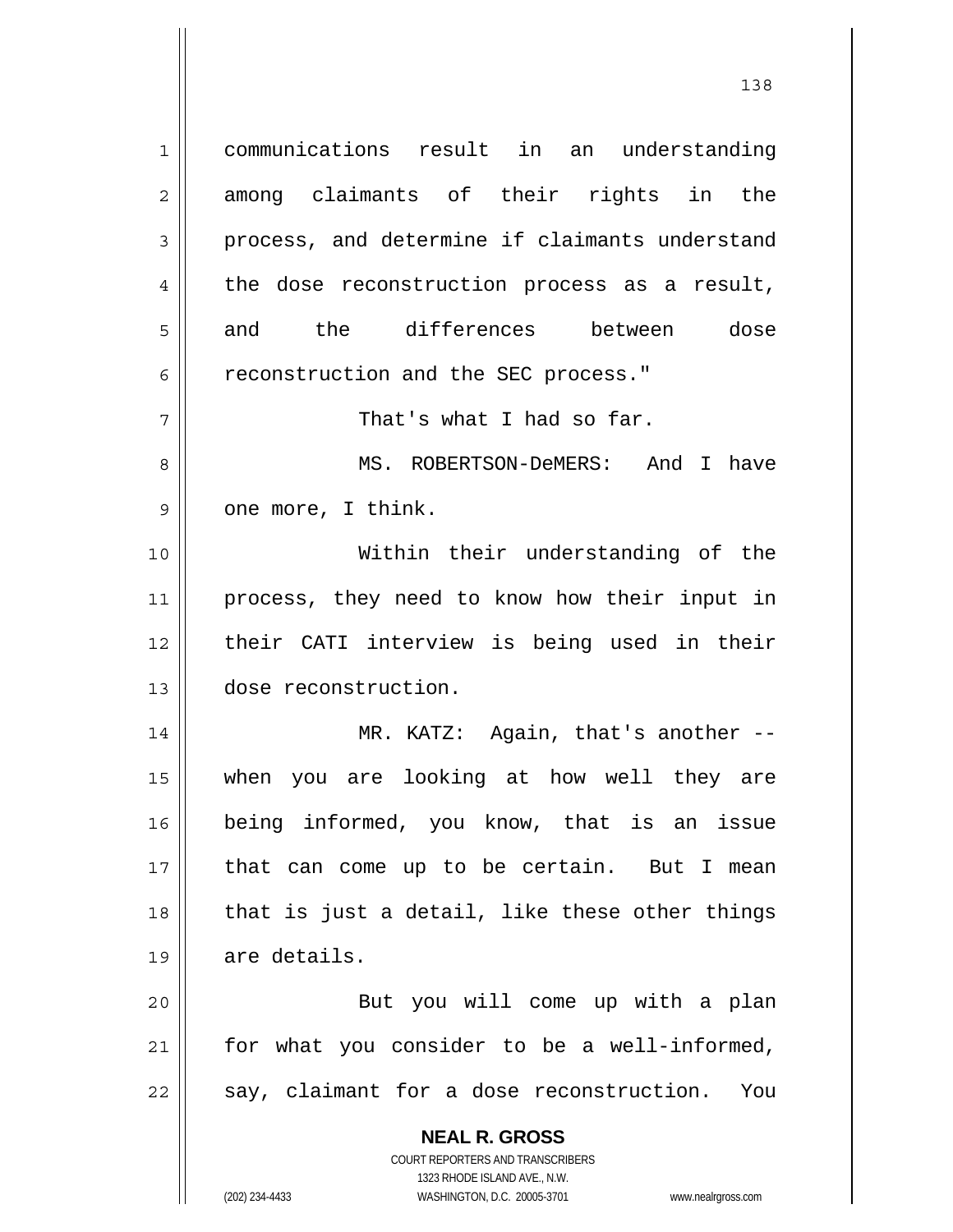1 2 3 4 5 6 7 8 9 10 11 12 13 14 15 16 17 18 19 20 will come up with a plan for how do you evaluate whether the things are being done that are needed to produce a well-informed claimant for a dose reconstruction, and then you will look at the processes and see, well, are they doing all these things? The same would go for the SEC petition process. MEMBER MUNN: That is another one of those things that we looked at fairly extensively when we were looking at the CATI process and procedures. Of course, there is no reason why this group can't go through that all over again, but we looked very closely at the preliminary information that was given to the claimant, and we had numerous discussions about the flexibility of the interviewer to ask additional questions and to fill in additional information.

21 22 So that the claimant, by the time they finished the CATI, really should have had a full understanding that their information

> **NEAL R. GROSS** COURT REPORTERS AND TRANSCRIBERS 1323 RHODE ISLAND AVE., N.W. (202) 234-4433 WASHINGTON, D.C. 20005-3701 www.nealrgross.com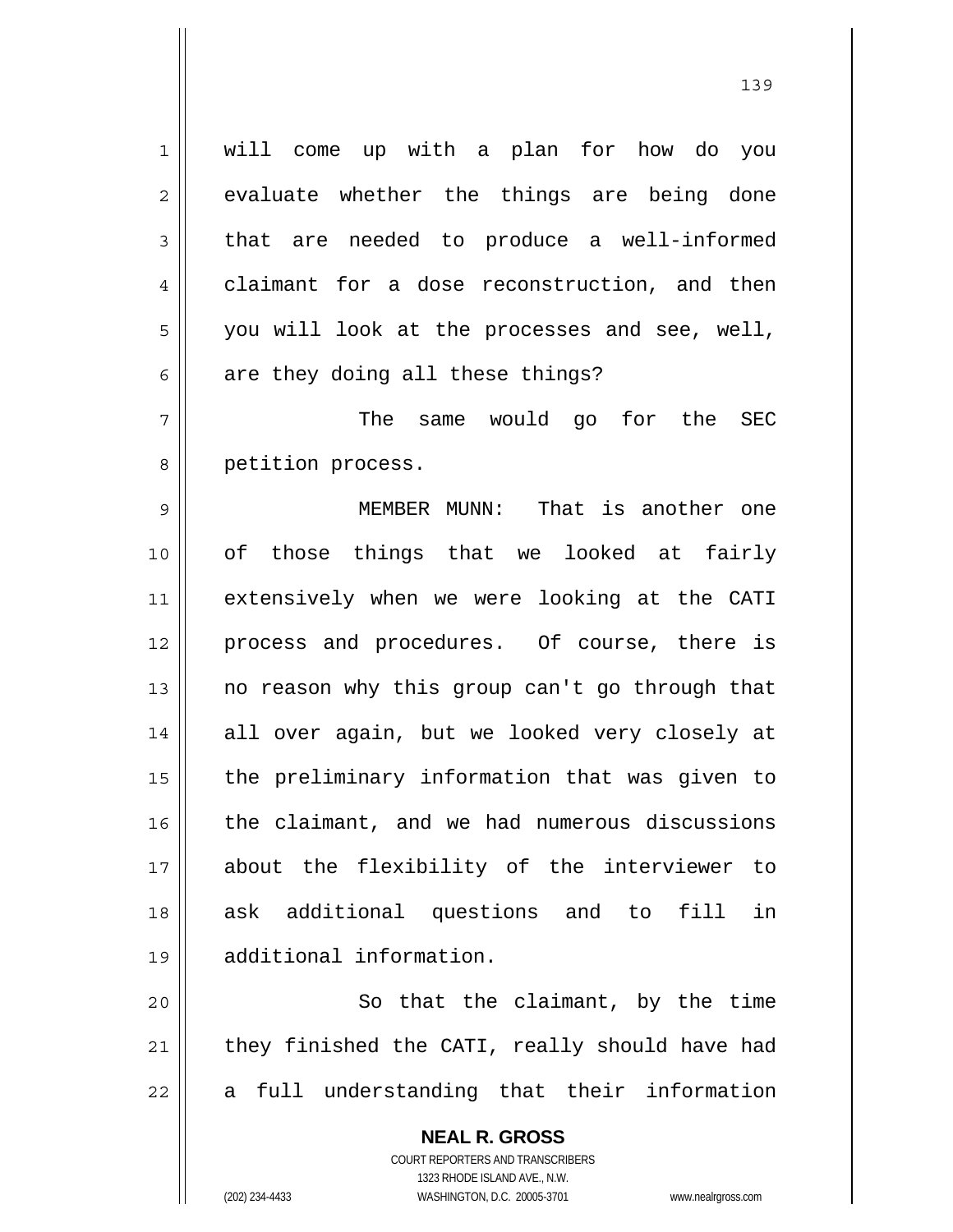1 2 3 4 5 6 7 8 9 would be used to the extent that it could be, and that they were not taking a test of some sort that was a pass or fail. Their information would all be used as it was applicable to the claim. That was the major concern in the Procedures Group when we were looking at it. MS. ROBERTSON-DeMERS: Can I ask a more generic question here? Now, Ted, you

10 11 12 keep referring to a plan, and I thought we were working on an implementation plan. What are we working on?

13 14 15 MR. KATZ: I think you are, but right now you are trying to frame out the plan in a general sense.

MS. ROBERTSON-DeMERS: Okay.

17 18 19 20 21 MR. KATZ: I am just saying that some of these issues you are raising are details that you would look at under that plan, but they are not the plan itself. It is not the general framework.

DR. MAURO: Yes. This is John.

**NEAL R. GROSS** COURT REPORTERS AND TRANSCRIBERS 1323 RHODE ISLAND AVE., N.W. (202) 234-4433 WASHINGTON, D.C. 20005-3701 www.nealrgross.com

16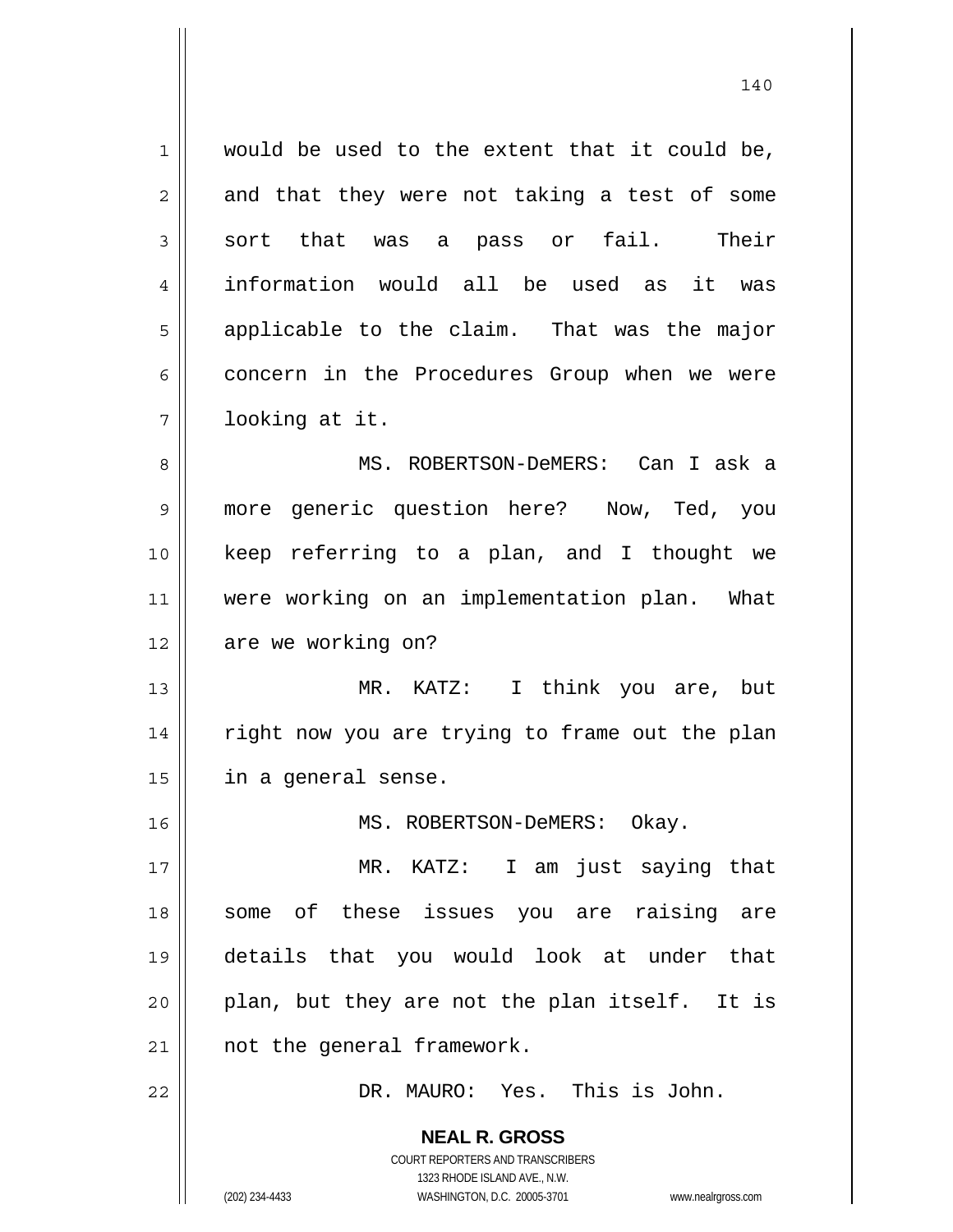| $\mathbf 1$    | I just had an idea. See, a lot of                   |
|----------------|-----------------------------------------------------|
| $\overline{2}$ | very specific examples are given that are the       |
| 3              | result of many years of experience on where         |
| 4              | the claimants, petitioners, et cetera,              |
| 5              | sometimes misunderstand. We only know that          |
| 6              | through the school of hard knocks, you know,        |
| 7              | going through it.                                   |
| 8              | Couldn't we have a bullet that says                 |
| 9              | something to the effect that, in providing the      |
| 10             | information -- I am going to give you a             |
| 11             | concept now. Of course, we have to get the          |
| 12             | words right, but that we take into                  |
| 13             | consideration, based on past experience, areas      |
| 14             | where the petitioners, claimants, et cetera,        |
| 15             | may have misunderstood the process.                 |
| 16             | In other words, we don't actually                   |
| 17             | identify the specific things, such as the           |
| 18             | example you gave before about the bounding 45       |
| 19             | percent and then the doses come down.<br><b>But</b> |
| 20             | there are a whole litany of things like that        |
| 21             | that have caused some concern by claimants. I       |
| 22             | don't think we should identify them here, but       |

**NEAL R. GROSS**

COURT REPORTERS AND TRANSCRIBERS 1323 RHODE ISLAND AVE., N.W. (202) 234-4433 WASHINGTON, D.C. 20005-3701 www.nealrgross.com

 $\mathbf{\mathsf{I}}$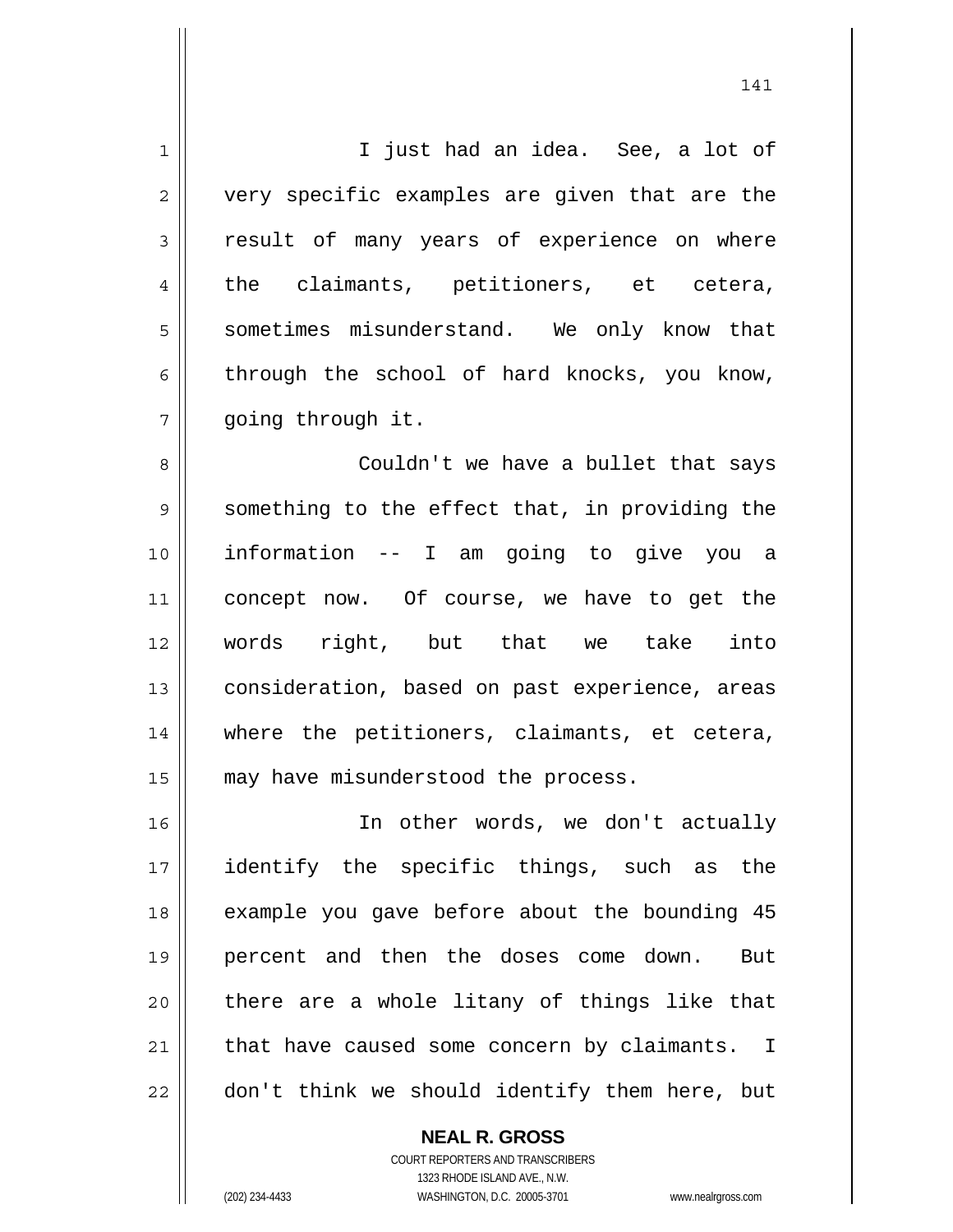we should say something to the effect that some effort is made to help inform the petitioners, et cetera, of areas that we know from past experience sometimes cause some confusion.

6 7 8 9 10 11 12 13 14 15 16 That would be like an overarching bullet that would capture the sensibility. Then, when we later on, for example, if we are all going to do any kind of review function or the Work Group is going to do a review function, we will then at that point say, yes, it looks like every effort was made to cover all these important issues, but someone else may say, "But, wait a minute, there are a couple of things that we saw before maybe in the future you want to address."

17 18 19 20 21 22 So we could pick it up at the back end, but at least we have a placeholder that I guess informs the process that an effort will be made to try to anticipate or provide them with information that we know could be confusing, without identifying what those

> **NEAL R. GROSS** COURT REPORTERS AND TRANSCRIBERS 1323 RHODE ISLAND AVE., N.W. (202) 234-4433 WASHINGTON, D.C. 20005-3701 www.nealrgross.com

1

2

3

4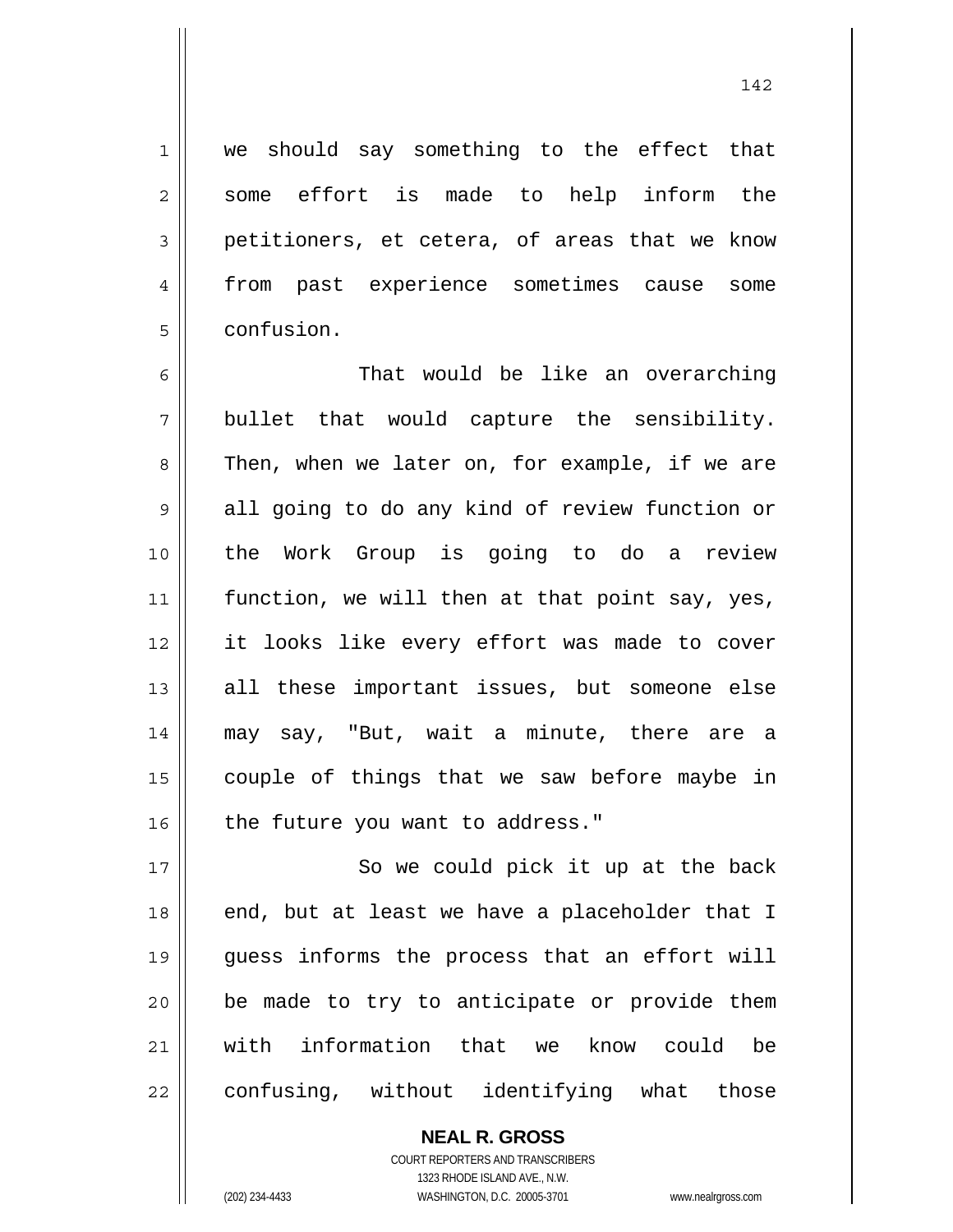1 things are.

| $\overline{2}$ | MR. KATZ: To me, that makes a lot                                                                                                                               |
|----------------|-----------------------------------------------------------------------------------------------------------------------------------------------------------------|
| 3              | of sense, John. I mean that is just like that                                                                                                                   |
| 4              | is a generic issue, as would be ensuring that                                                                                                                   |
| 5              | workers are aware of their rights in the                                                                                                                        |
| 6              | process, appeals, et cetera, their rights for                                                                                                                   |
| 7              | the dose reconstruction process or their                                                                                                                        |
| 8              | rights for the SEC petition process, and their                                                                                                                  |
| $\mathsf 9$    | opportunities for participation in the SEC                                                                                                                      |
| 10             | process.                                                                                                                                                        |
| 11             | Right, those are all sort of                                                                                                                                    |
| 12             | general areas that I think you can frame                                                                                                                        |
| 13             | generally in this plan, and then you go forth                                                                                                                   |
| 14             | and see how everyone is doing.                                                                                                                                  |
| 15             | DR. MAURO: Yes, rather than try to                                                                                                                              |
| 16             | actually articulate them explicitly here; I                                                                                                                     |
| 17             | don't think that will work.                                                                                                                                     |
| 18             | MR. KATZ: Right.                                                                                                                                                |
| 19             | MR. ELLIOTT: You might think of it                                                                                                                              |
| 20             | a checklist under each objective,<br>and<br>as                                                                                                                  |
| 21             | perhaps even agree that the checklist can be                                                                                                                    |
| 22             | expanded at will.                                                                                                                                               |
|                | <b>NEAL R. GROSS</b><br>COURT REPORTERS AND TRANSCRIBERS<br>1323 RHODE ISLAND AVE., N.W.<br>(202) 234-4433<br>WASHINGTON, D.C. 20005-3701<br>www.nealrgross.com |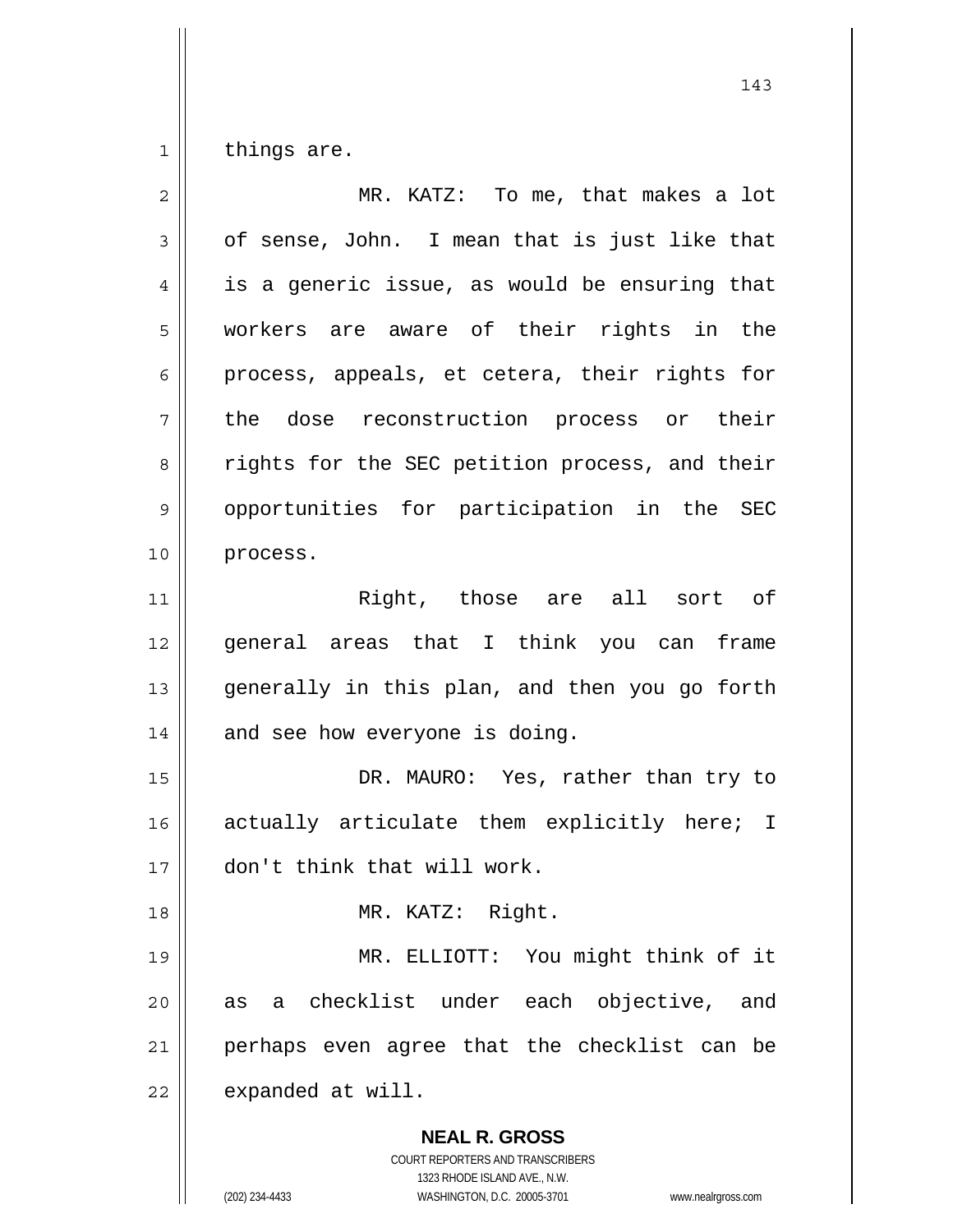| $\mathbf 1$    | DR. MAURO: Perfect.                                                                                 |
|----------------|-----------------------------------------------------------------------------------------------------|
| $\overline{c}$ | MR. ELLIOTT: Because you might                                                                      |
| 3              | come into a situation that you hadn't thought                                                       |
| $\overline{4}$ | of, but it should have been on the list                                                             |
| 5              | anyway.                                                                                             |
| 6              | CHAIRMAN GIBSON: Well, we are kind                                                                  |
| 7              | of specific in the other objectives, and they                                                       |
| 8              | are overarching in one way, but they do spell                                                       |
| $\mathsf 9$    | out certain things. So we have to at least be                                                       |
| 10             | consistent, however you want to word it.                                                            |
| 11             | The third objective, the second-                                                                    |
| 12             | from-the-last bullet, we call out work groups                                                       |
| 13             | that result with the workers providing the                                                          |
| 14             | comments, and how substantive comments were                                                         |
| 15             | related to SEC evaluation reports or other                                                          |
| 16             | technical documents. So it is framed                                                                |
| 17             | generally, broadly, but it is defined.<br>It                                                        |
| 18             | should be consistent.                                                                               |
| 19             | MR. KATZ: It is very hard to do                                                                     |
| 20             | this, just in my opinion, it is very hard to                                                        |
| 21             | do this in committee. But I quess one value                                                         |
| 22             | of all being together is to think about things                                                      |
|                | <b>NEAL R. GROSS</b>                                                                                |
|                | COURT REPORTERS AND TRANSCRIBERS                                                                    |
|                | 1323 RHODE ISLAND AVE., N.W.<br>(202) 234-4433<br>WASHINGTON, D.C. 20005-3701<br>www.nealrgross.com |
|                |                                                                                                     |

144

 $\mathsf{I}$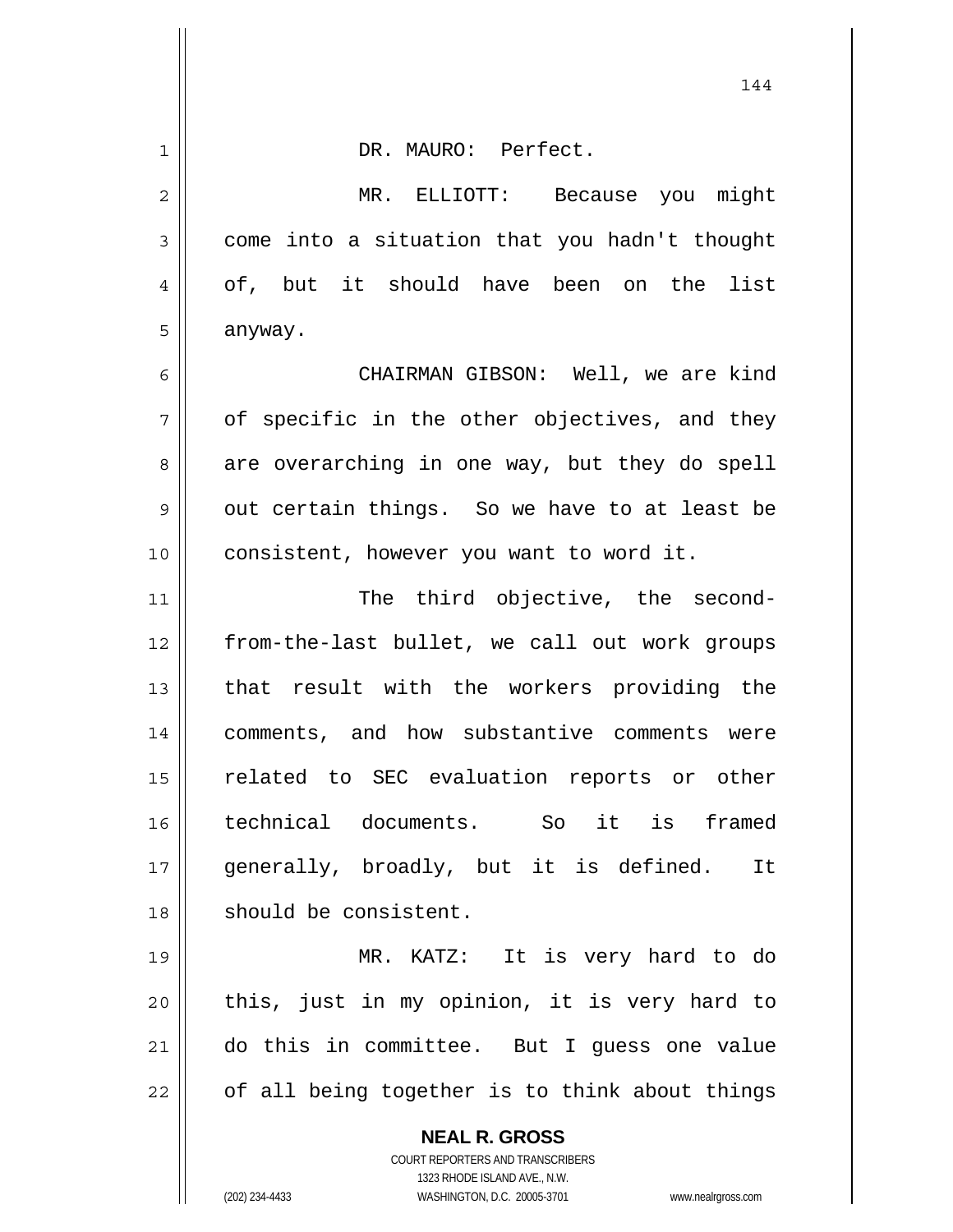1 2 3 4 5 6 that you want to see that they get addressed as the framework is fleshed out. Then maybe people can contribute by email, because it is very hard to write sort of this kind of procedural document live. CHAIRMAN GIBSON: Okay.

7 8 9 10 MR. KATZ: But maybe people raise issues that they think will need to be captured, and then actually writing the framework to cover all that could get done --

11 12 13 CHAIRMAN GIBSON: So we agree with objective four, the first sentence. Then we can just work on the bullets individually.

14 15 16 17 18 19 20 21 MR. KATZ: Yes, and discuss them. I mean you can discuss them here as to, well, here's something I want to make certain somehow that gets evaluated. You know, other ideas people have for that, I think lay it out now, because then it will help everybody in thinking about the framework, to make certain that it covers all that.

So any thoughts anyone has --

**NEAL R. GROSS** COURT REPORTERS AND TRANSCRIBERS 1323 RHODE ISLAND AVE., N.W. (202) 234-4433 WASHINGTON, D.C. 20005-3701 www.nealrgross.com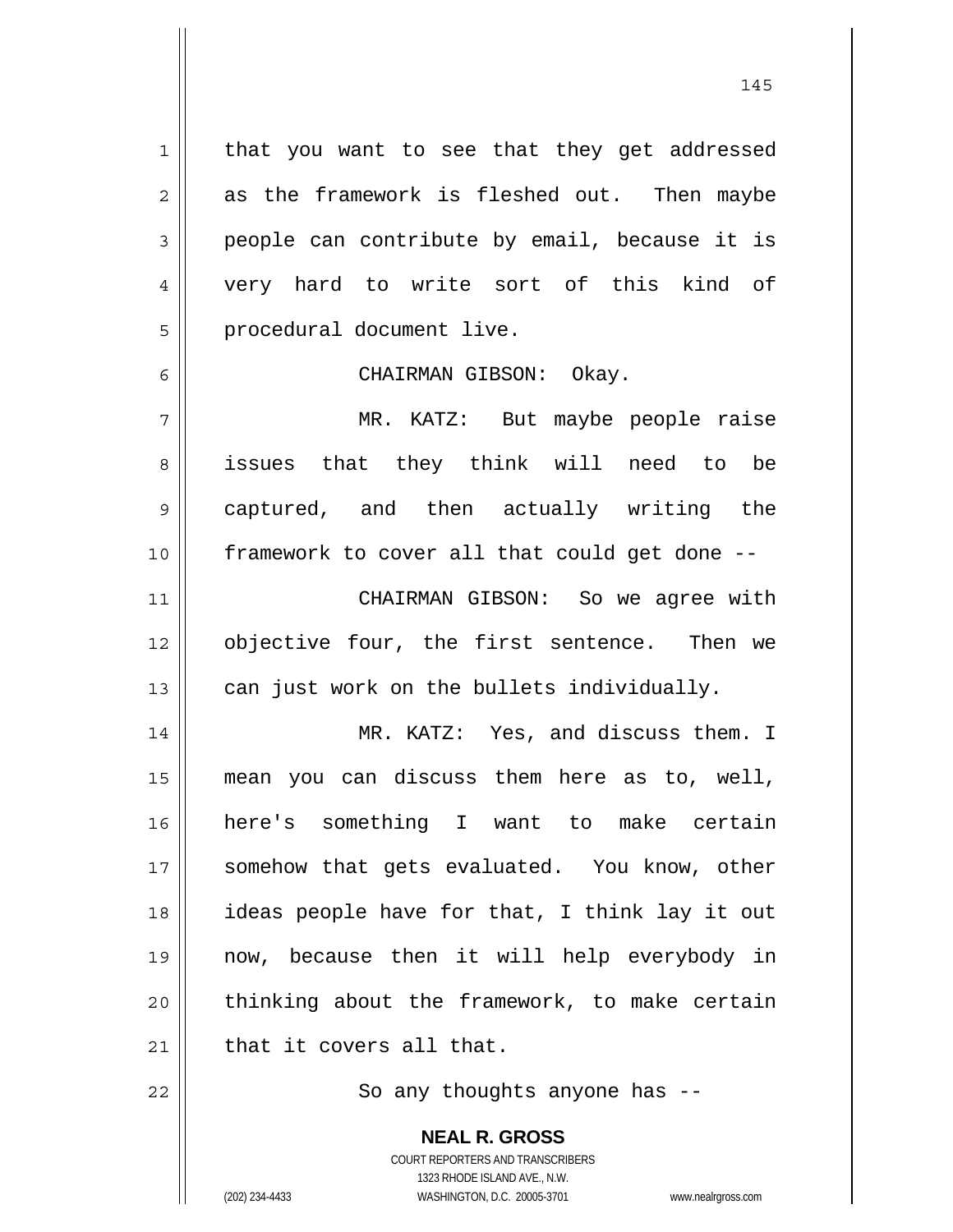**NEAL R. GROSS** COURT REPORTERS AND TRANSCRIBERS 1323 RHODE ISLAND AVE., N.W. (202) 234-4433 WASHINGTON, D.C. 20005-3701 www.nealrgross.com 1 2 3 4 5 6 7 8 9 10 11 12 13 14 15 16 17 18 19 20 21 22 CHAIRMAN GIBSON: That and/or any other objectives we want to list today. MR. KATZ: Yes. DR. MAKHIJANI: To remind, I have these three bullets that I wrote down, maybe just for people to elaborate on. So one is examining the communication vehicles, like the pamphlets and PowerPoints and letter notifications and the website, and so on. I have that list from the NIOSH. Then evaluate whether NIOSH's communication is resulting in an understanding by claimants of their rights in the process, rights to file a petition, how it might be done, et cetera. And determine if claimants understand the dose reconstruction process, its results, and the differences between dose reconstruction and the SEC process. Then we might add a bullet, and that's what I wrote down of the discussion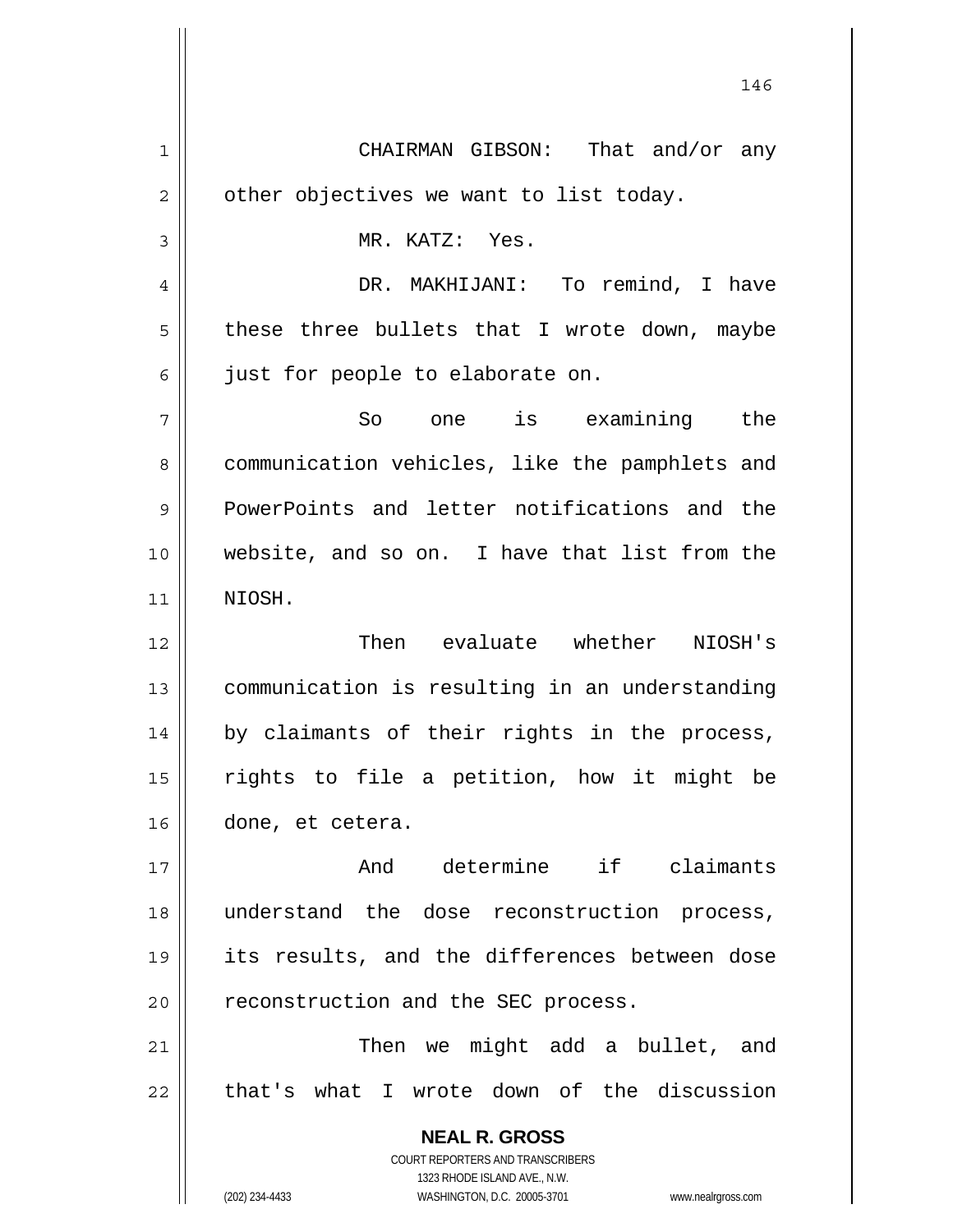1 that was going on.

| 2  | MEMBER BEACH: Well, and I wonder                                                                    |
|----|-----------------------------------------------------------------------------------------------------|
| 3  | if we might go through each of the objective                                                        |
| 4  | bullets and either add to those or -- some of                                                       |
| 5  | them are pretty long. I wonder if we could                                                          |
| 6  | separate them out into more than just that one                                                      |
| 7  | big paragraph bullet.                                                                               |
| 8  | MS. ROBERTSON-DeMERS: I was going                                                                   |
| 9  | to add maybe one thing, and maybe this is                                                           |
| 10 | under one of the three. But we need to                                                              |
| 11 | evaluate the existing procedure as it relates                                                       |
| 12 | to information-giving meetings.                                                                     |
| 13 | I think it<br>is<br>MEMBER BEACH:                                                                   |
| 14 | covered under one of these.                                                                         |
| 15 | MR. KATZ: Yes. I mean that is a                                                                     |
| 16 | process for doing that.                                                                             |
| 17 | MEMBER MUNN: Didn't we say under                                                                    |
| 18 | No. 2, $3$ --                                                                                       |
| 19 | MEMBER BEACH: Well, that is what                                                                    |
| 20 | I'm saying. Let's just go through bullet by                                                         |
| 21 | bullet and make sure we are happy with the                                                          |
| 22 | wording, if that is okay with you, Mike?                                                            |
|    | <b>NEAL R. GROSS</b><br><b>COURT REPORTERS AND TRANSCRIBERS</b>                                     |
|    | 1323 RHODE ISLAND AVE., N.W.<br>(202) 234-4433<br>WASHINGTON, D.C. 20005-3701<br>www.nealrgross.com |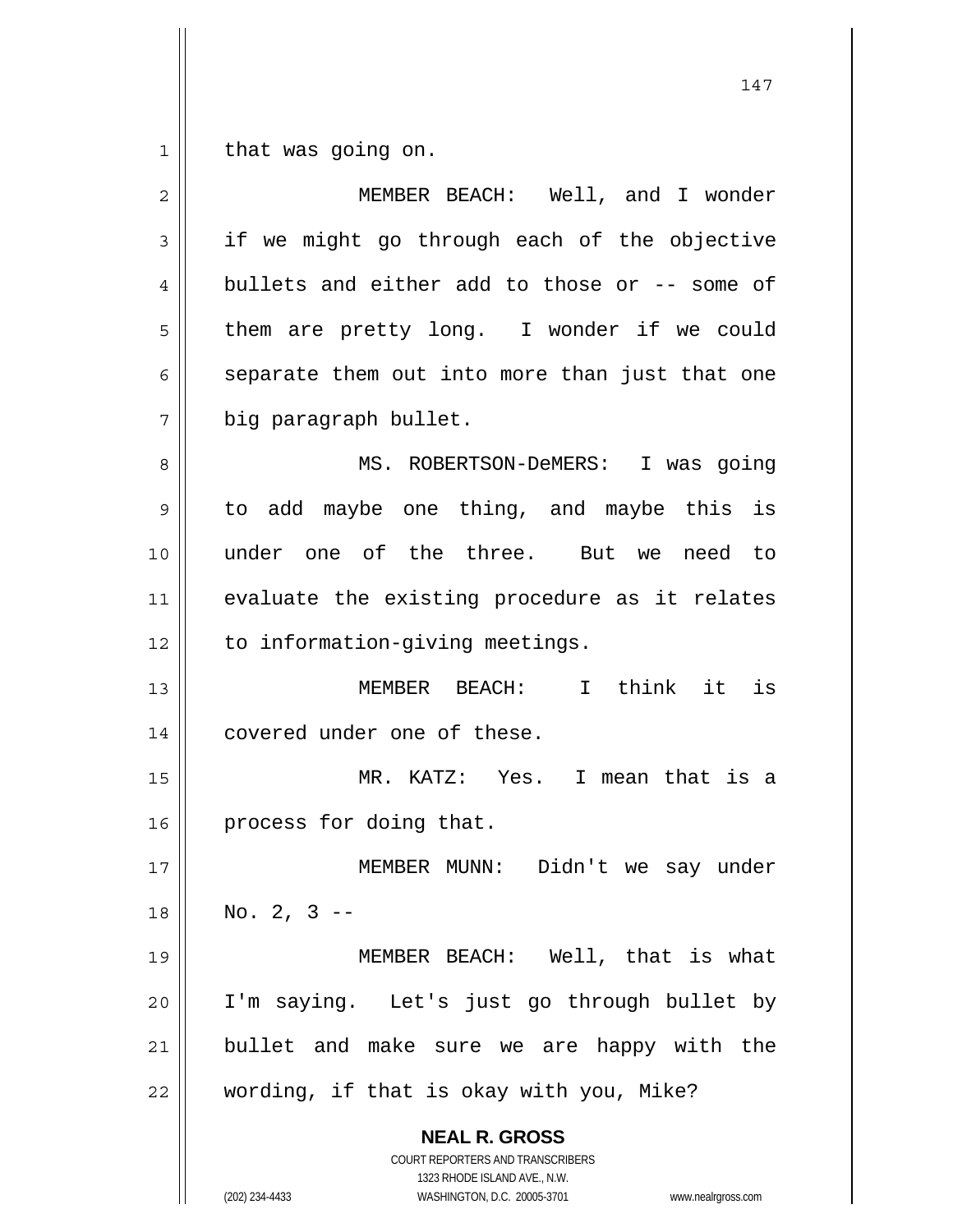|    | 148                                                                 |
|----|---------------------------------------------------------------------|
| 1  | CHAIRMAN GIBSON: Yes.                                               |
| 2  | MEMBER BEACH: Unless you have a                                     |
| 3  | better idea?                                                        |
| 4  | MS. ROBERTSON-DeMERS: Yes, I guess                                  |
| 5  | I was meaning not just from the information-                        |
| 6  | gathering, but information-giving side also.                        |
| 7  | CHAIRMAN GIBSON: Okay. Let's go                                     |
| 8  | to objective one.                                                   |
| 9  | "Is OCAS taking appropriate                                         |
| 10 | measures to solicit worker input into site                          |
| 11 | profiles and SEC petition evaluation?" Then I                       |
| 12 | think Arjun or someone suggested adding, "and                       |
| 13 | other documents."                                                   |
| 14 | <b>MEMBER</b><br><b>BEACH:</b><br>technical<br>"Other               |
| 15 | documents."                                                         |
| 16 | CHAIRMAN GIBSON: "Other technical                                   |
| 17 | documents."                                                         |
| 18 | MEMBER BEACH: I think that is what                                  |
| 19 | Kathy said.                                                         |
| 20 | DR. MAKHIJANI: Yes, "and<br>other                                   |
| 21 | technical documents."                                               |
| 22 | CHAIRMAN GIBSON: Okay. Then let's                                   |
|    | <b>NEAL R. GROSS</b>                                                |
|    | COURT REPORTERS AND TRANSCRIBERS<br>1323 RHODE ISLAND AVE., N.W.    |
|    | (202) 234-4433<br>WASHINGTON, D.C. 20005-3701<br>www.nealrgross.com |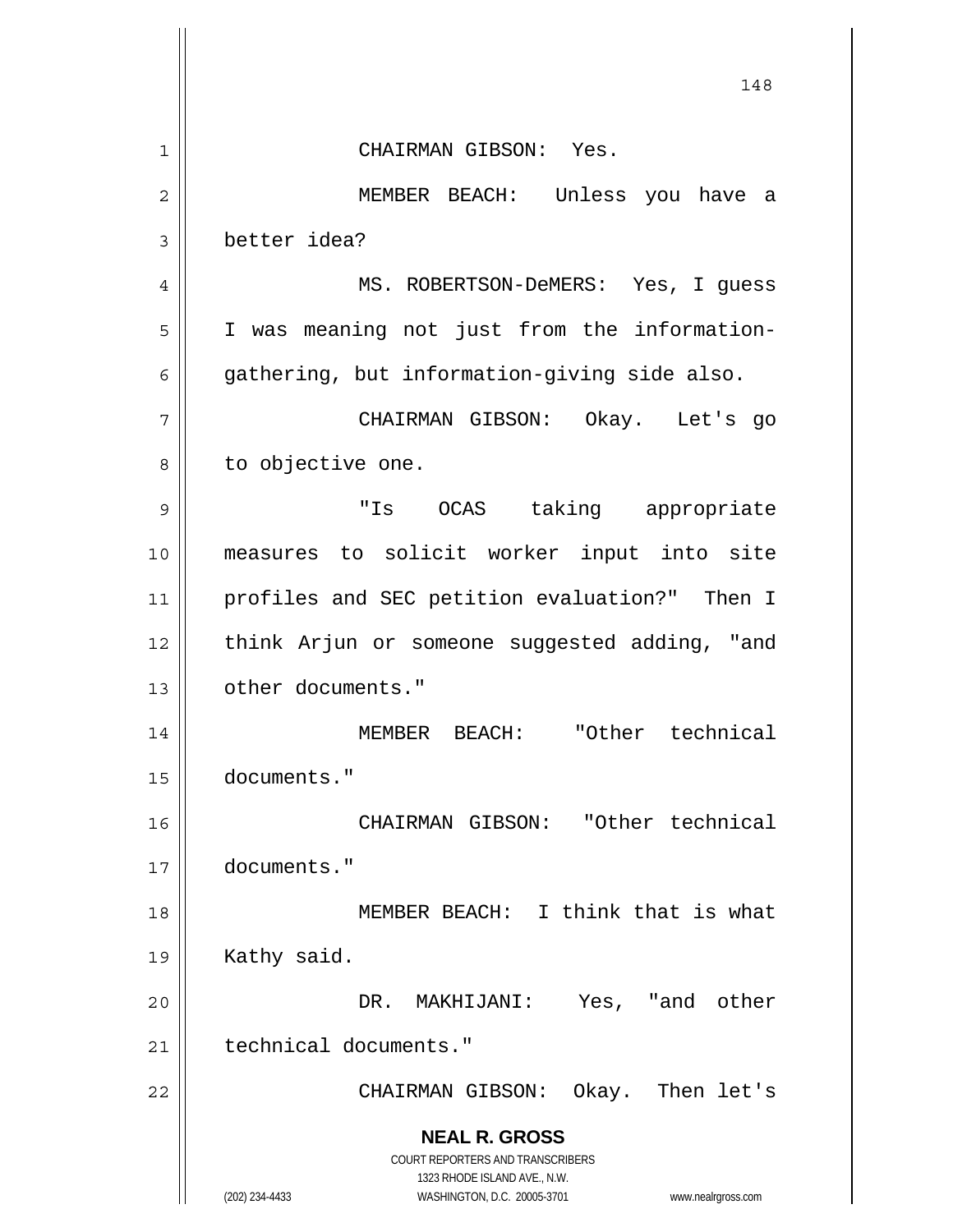1 2 go to the first bullet and see if we want to modify that or add to it.

3 4 5 6 MEMBER BEACH: I just thought it would be nice if we could shorten these from paragraphs to maybe bullets, unless they need to stay together.

7 8 9 10 11 CHAIRMAN GIBSON: That probably kind of goes to what Ted had said earlier about just defining things and breaking them down deeper in the document. Is that what you meant, Ted?

12 13 14 15 MR. KATZ: Yes. I mean this is a general idea, and then I would, under it, sort of lay out some specifics as to how that is going to get achieved.

16 17 18 MS. ROBERTSON-DeMERS: You could get rid of the second sentence if you wanted to stay more generic.

19 20 MEMBER BEACH: I think we don't necessarily want to be generic here.

21 22 DR. MAKHIJANI: Well, one thing we could put at the top of this whole list of

> **NEAL R. GROSS** COURT REPORTERS AND TRANSCRIBERS 1323 RHODE ISLAND AVE., N.W.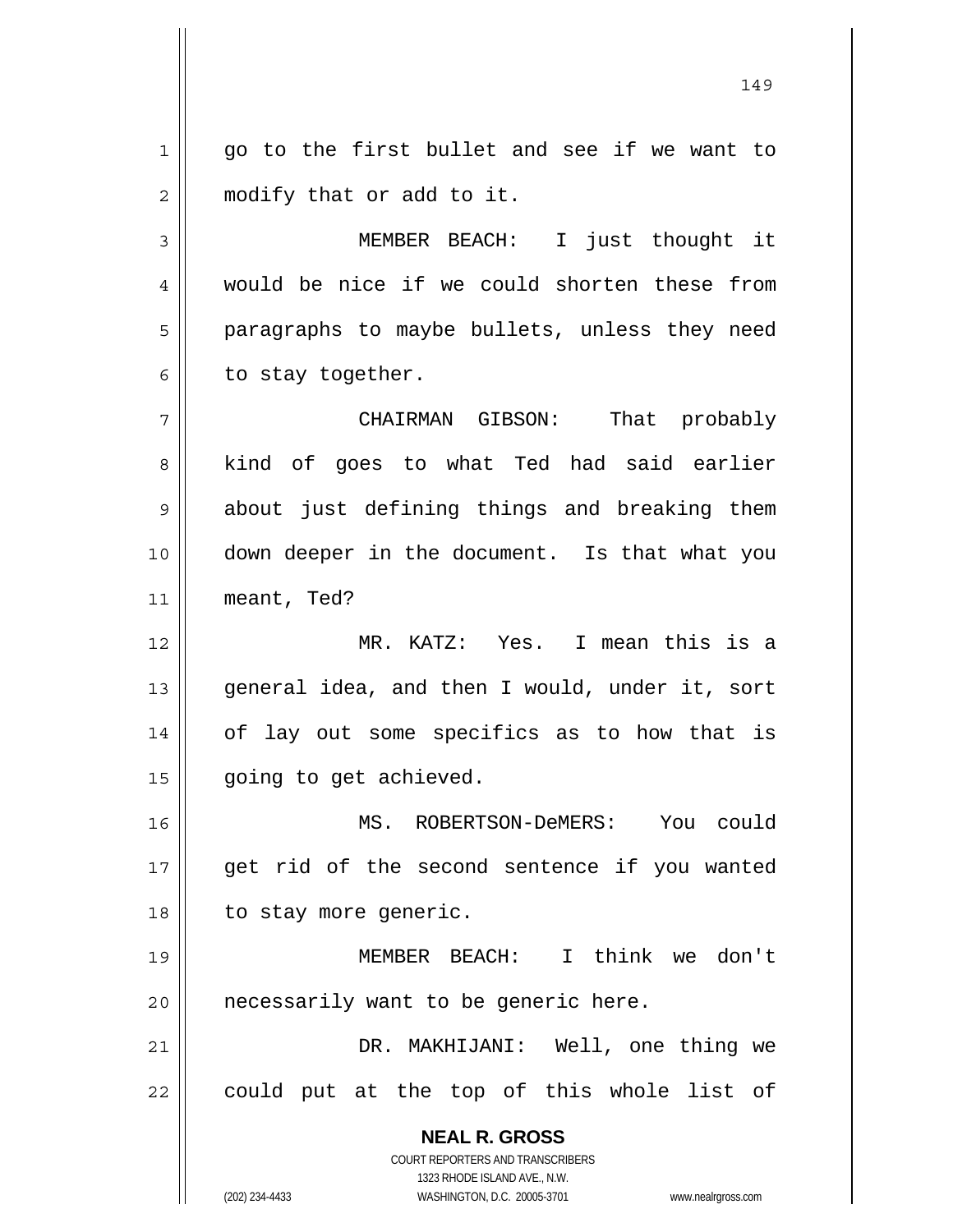1 2 3 4 5 6 7 8 9 10 11 12 13 14 15 16 17 18 19 objectives is a checklist will be prepared for examination of each objective specified in a bullet point. So when we go away from here, maybe one of the things that SC&A could do for you is to take each of these bullet points and prepare this checklist that I think Ted or somebody was talking about a checklist. I think it was Ted who mentioned the checklist. But like the procedures checklist, you actually have a checklist that will be the specific criteria for evaluation and how we will go about this under each of these objectives. CHAIRMAN GIBSON: Let me ask this to OCAS and SC&A. When you all do your own evaluations or assessments of something on yourself internally, one of your groups, do you have an in-house resident expert that develops that process, the evaluation, and how

21 22 to implement it? Could we see an example of, if there's no personal data, could we see an example of how that operates? We have the

> **NEAL R. GROSS** COURT REPORTERS AND TRANSCRIBERS 1323 RHODE ISLAND AVE., N.W. (202) 234-4433 WASHINGTON, D.C. 20005-3701 www.nealrgross.com

20

<u>150</u>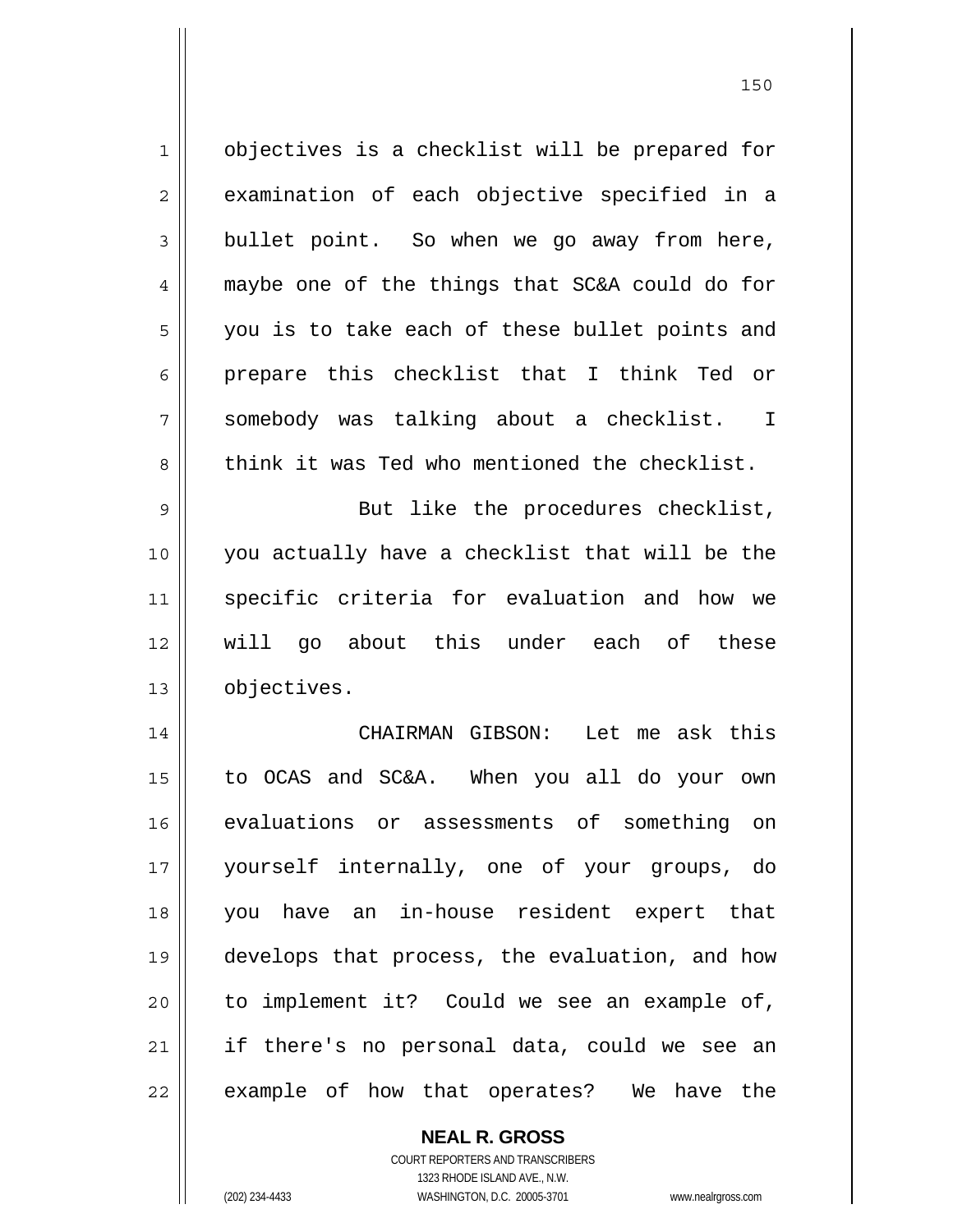1 same question to SC&A, John.

**NEAL R. GROSS** 2 3 4 5 6 7 8 9 10 11 12 13 14 15 16 17 18 19 20 21 22 MS. ROBERTSON-DeMERS: There is technically the last review. CHAIRMAN GIBSON: I just wondered, if we got that type of input for the Work Group, if that would help us determine how we want to put ours together. MR. ELLIOTT: I would be happy to share examples of assessments. In fact, some of them the Board has seen in the past. An assessment in our shop is tailored to what we are trying to evaluate, and it is driven by different people. J.J. actually works on that team, on Grady Calhoun's team. He gets tapped every once in a while to do an assessment. So they have to write up an assessment plan. They have to follow the plan and provide a report at the end. There's usually corrective actions recommended. So I think you are doing what you need to do here. I don't know that our

> COURT REPORTERS AND TRANSCRIBERS 1323 RHODE ISLAND AVE., N.W.

(202) 234-4433 WASHINGTON, D.C. 20005-3701 www.nealrgross.com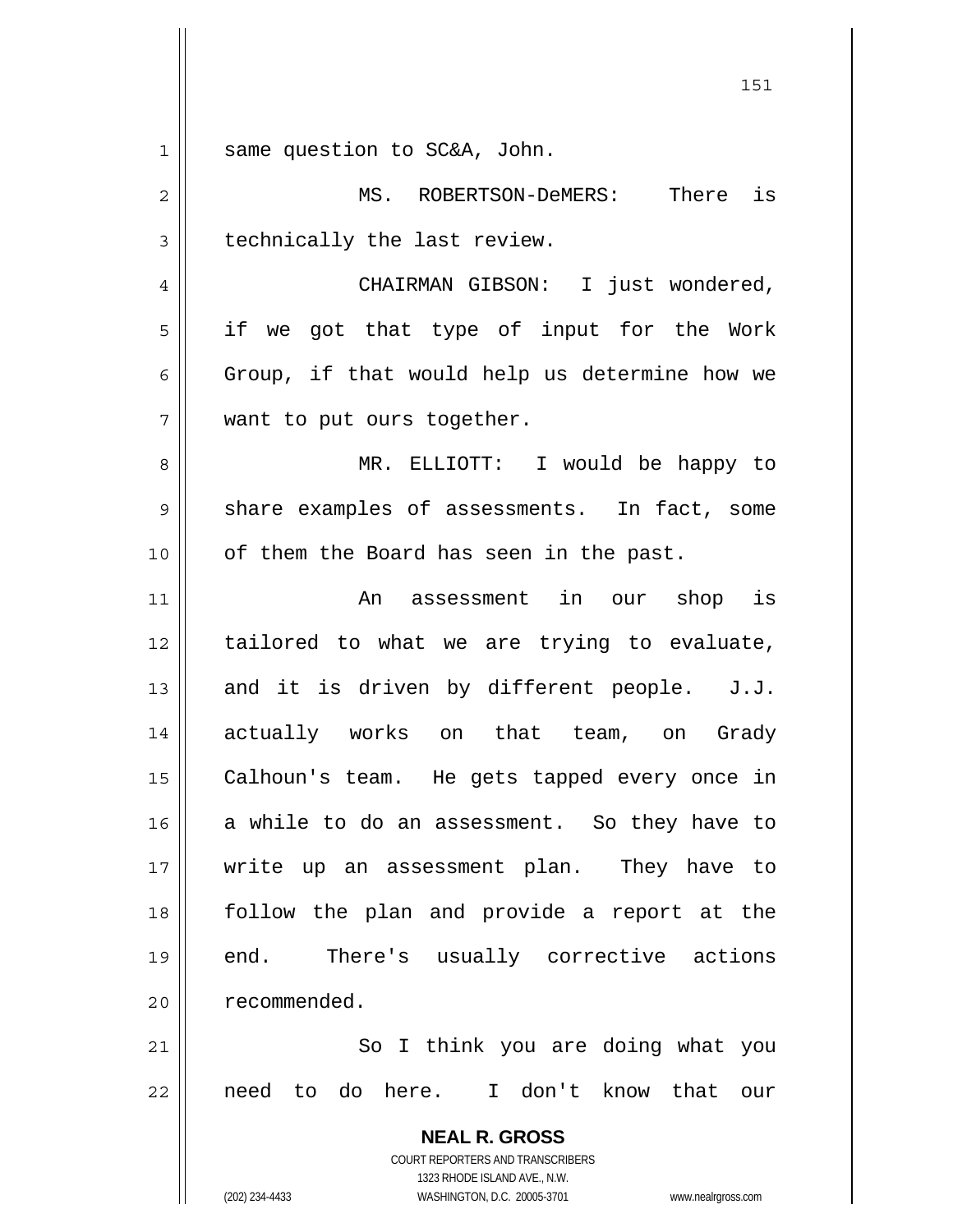**NEAL R. GROSS** COURT REPORTERS AND TRANSCRIBERS 1 2 3 4 5 6 7 8 9 10 11 12 13 14 15 16 17 18 19 20 21 22 providing examples would step you along any faster or farther, Mike, but I can do that, absolutely. CHAIRMAN GIBSON: Not an example, but just what you talked about. You have a team, and do they have a generic background criteria of how to write up a plan, how to write up an assessment, or is it tailored just to each -- MR. ELLIOTT: I don't know. Do you want to speak to this, J.J.? I mean there is a format. There is a document format that is used both for the plan and the report. CHAIRMAN GIBSON: Is there educational knowledge that people have that would help us put this together? MR. JOHNSON: I can go back and look at our procedures. If we have something out there that is worth putting out, I will do that. MR. ELLIOTT: Yes, we can do that,

1323 RHODE ISLAND AVE., N.W.

(202) 234-4433 WASHINGTON, D.C. 20005-3701 www.nealrgross.com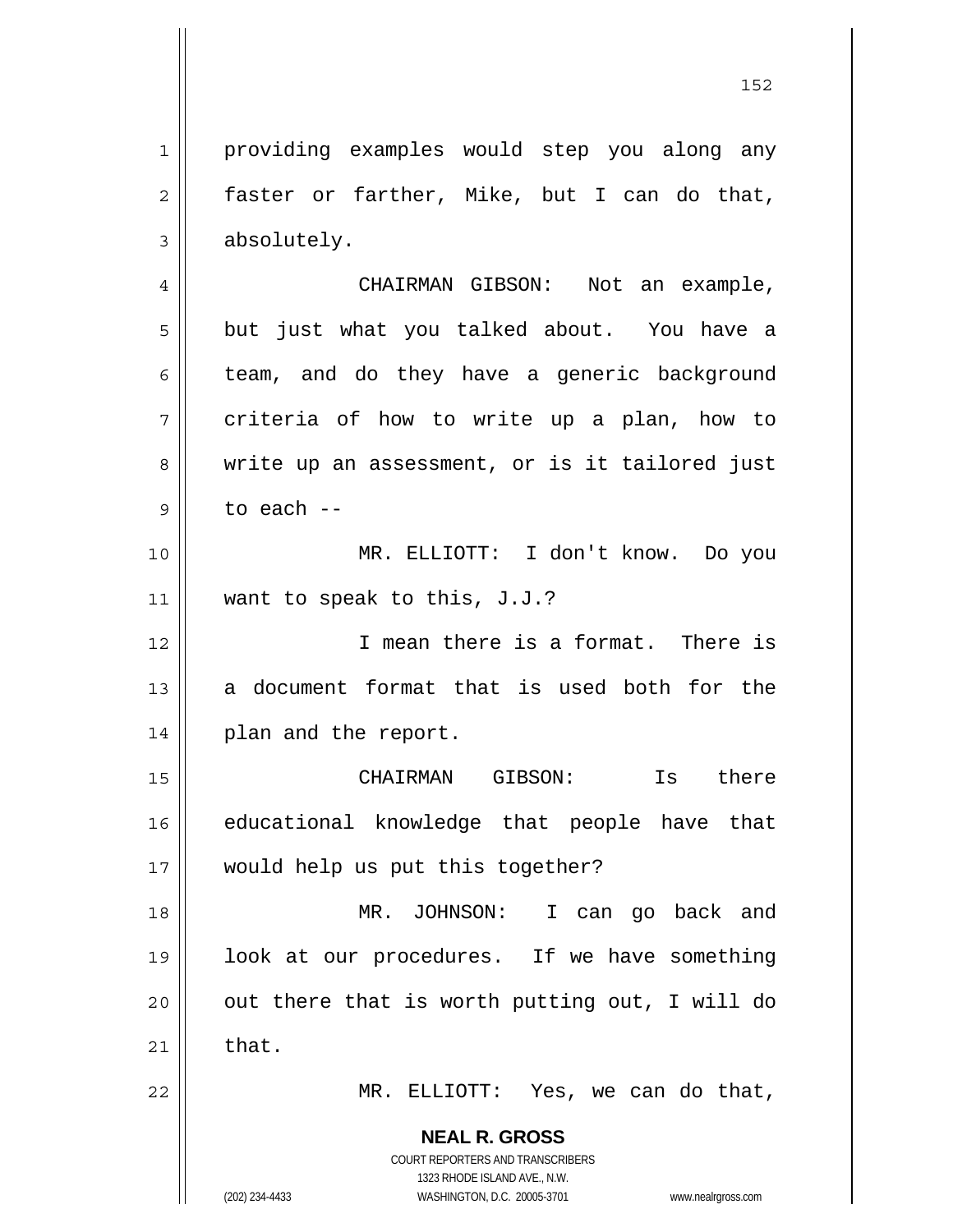**NEAL R. GROSS** COURT REPORTERS AND TRANSCRIBERS 1323 RHODE ISLAND AVE., N.W. (202) 234-4433 WASHINGTON, D.C. 20005-3701 www.nealrgross.com 1 2 3 4 5 6 7 8 9 10 11 12 13 14 15 16 17 18 19 20 21 22 too. But, to answer your question, I mean J.J. has had training -- he even carries a certificate -- in doing this kind of assessment work. So, yes, there are those kind of people. Does that answer you? CHAIRMAN GIBSON: Yes, that's good. MS. ROBERTSON-DeMERS: Well, are you talking about, for example, what we look at when we look at a site profile, and the process of reviewing, and the elements? CHAIRMAN GIBSON: No. I am looking at something Larry just answered. J.J. is certified as the assessment person, if you will. I just wondered -- MR. JOHNSON: Certified Quality Auditor. MR. ELLIOTT: Certified Quality Auditor. MEMBER MUNN: He is the QA guy, makes sure it's right. MR. ELLIOTT: Yes, quality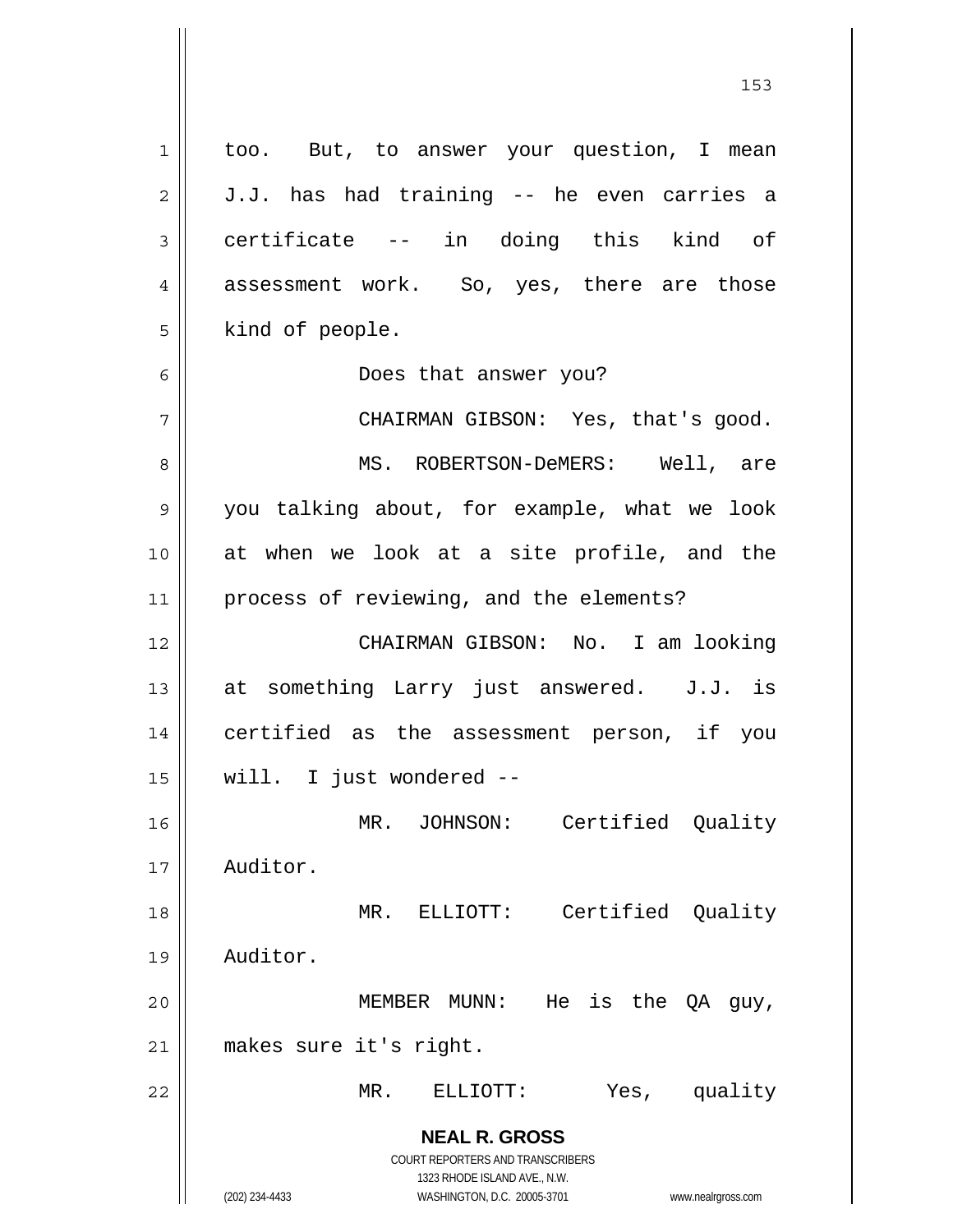1 2 3 4 5 6 7 8 9 10 11 12 13 14 15 16 17 18 19 20 21 22 assurance is what we are talking about. MEMBER MUNN: That is what it is. MR. ELLIOTT: You do an assessment to assure that you are performing against your requirements that you established, whatever those may be, quality or production or -- CHAIRMAN GIBSON: Okay. Does the Work Group believe that we may need to try to tap some kind of resource to help us -- MEMBER BEACH: Well, maybe, but I think what we need to do right now is look at the objectives that we have right now today. For an instance, for the first objective one, we are saying, "Is OCAS taking appropriate measures to solicit worker input into site profiles, SEC petition evaluation, and other technical documents?" Then we look at bullet No. 1. Let's just say what I would do is I would get rid of "discuss" and I would start the sentence with, "Examine the procedures by which OCAS solicits worker involvement,"

154

**NEAL R. GROSS** COURT REPORTERS AND TRANSCRIBERS 1323 RHODE ISLAND AVE., N.W.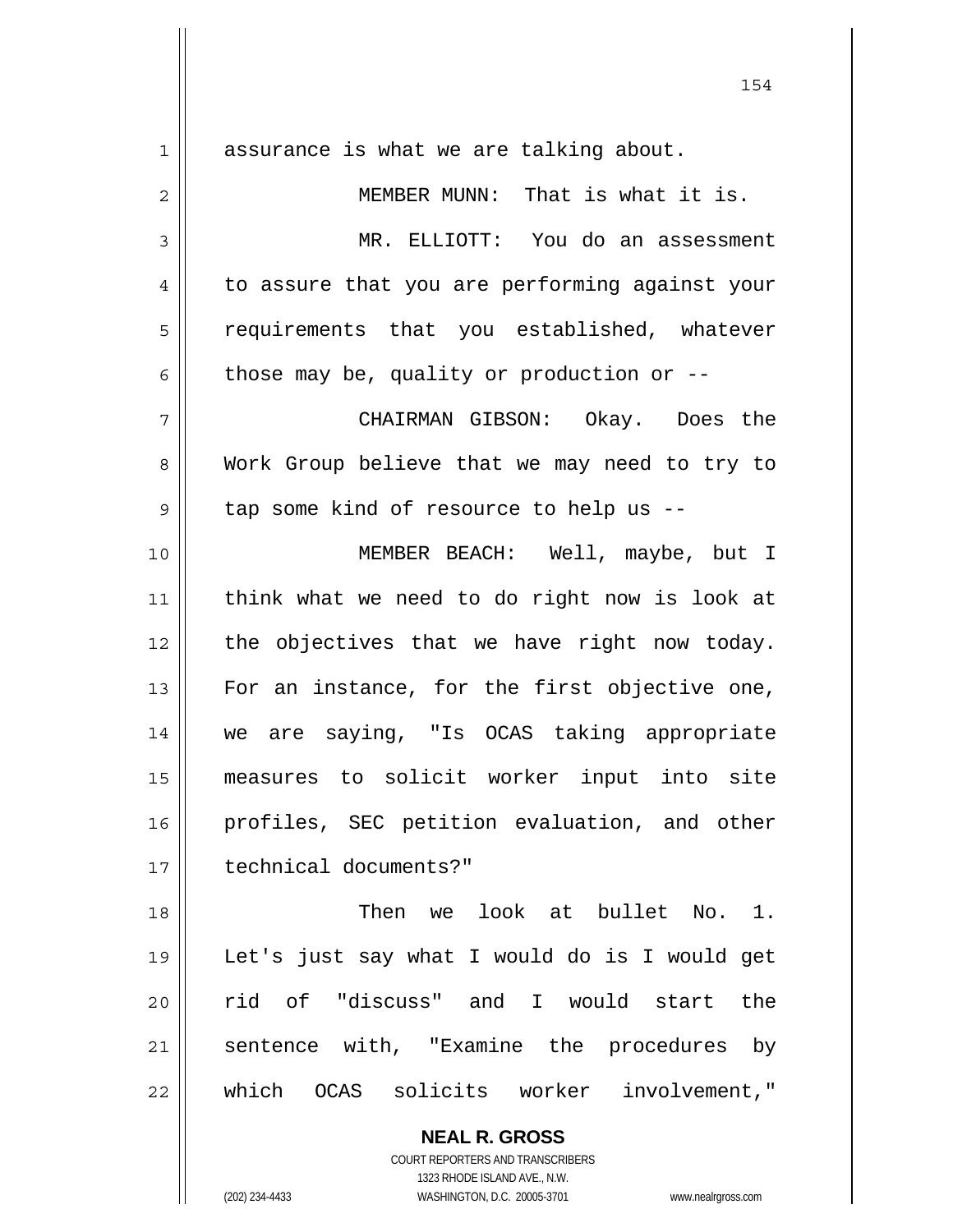1 2 3 4 5 6 7 8 9 10 11 12 13 14 15 16 17 18 19 20 21 22 period, and then go from there. "Do we need to make any recommendations for improvement?" That would be sentence No. 2. But let me just break these apart and spell out what we want that evaluation to be. If we need to add something, add another bullet or add another sentence, but let's start with what we have, and then decide if we need something more. MR. KATZ: All right. So just to add onto what Josie just said, so we are starting with the first bit, "Examine the procedures by which OCAS solicits..." So then you need a plan for what documents do you need from OCAS that may document some of this. Then, also, you will need a plan for - because I will bet not all of it is documented. In a sense, I think some of it is in people's heads who run these operations. Then you will need sort of a plan for who do we interview to get this information for how it is solicited.

> **NEAL R. GROSS** COURT REPORTERS AND TRANSCRIBERS

> > 1323 RHODE ISLAND AVE., N.W.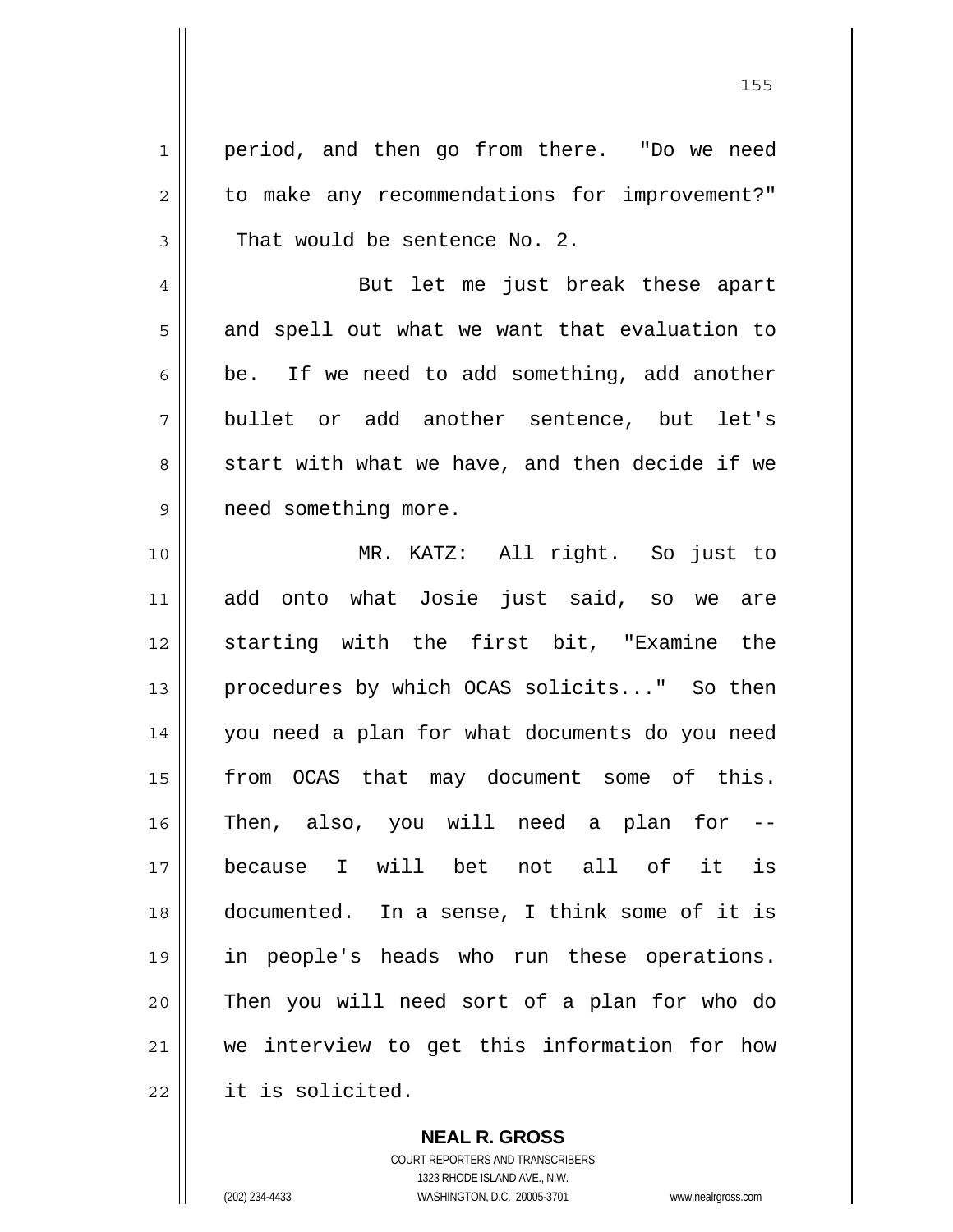**NEAL R. GROSS** COURT REPORTERS AND TRANSCRIBERS 1323 RHODE ISLAND AVE., N.W. (202) 234-4433 WASHINGTON, D.C. 20005-3701 www.nealrgross.com 1 2 3 4 5 6 7 8 9 10 11 12 13 14 15 16 17 18 19 20 21 22 MEMBER BEACH: Maybe if we get the sentences -- MR. KATZ: Yes. MEMBER BEACH: -- the plan could come together. We may not have everything we need today to do that, but at least get the basics under each one of those. MR. KATZ: Yes. Yes. I mean then you have a plan, and then you can figure out who is going to do the work -- MEMBER BEACH: Yes. MR. KATZ: -- to fulfill the plan, yes. CHAIRMAN GIBSON: Let's just try to walk down through these sentences then and do that, and keep in mind that we have about 20 minutes before it is time for public comment. Since that is on the agenda, I want to -- MR. KATZ: Yes, absolutely. CHAIRMAN GIBSON: Okay. So, Josie, go ahead. MEMBER BEACH: Okay, the very first

<u>156 - Animal Stephen Barbara, amerikan pendadaran pengaran pengaran pengaran pengaran pengaran pengaran penga</u>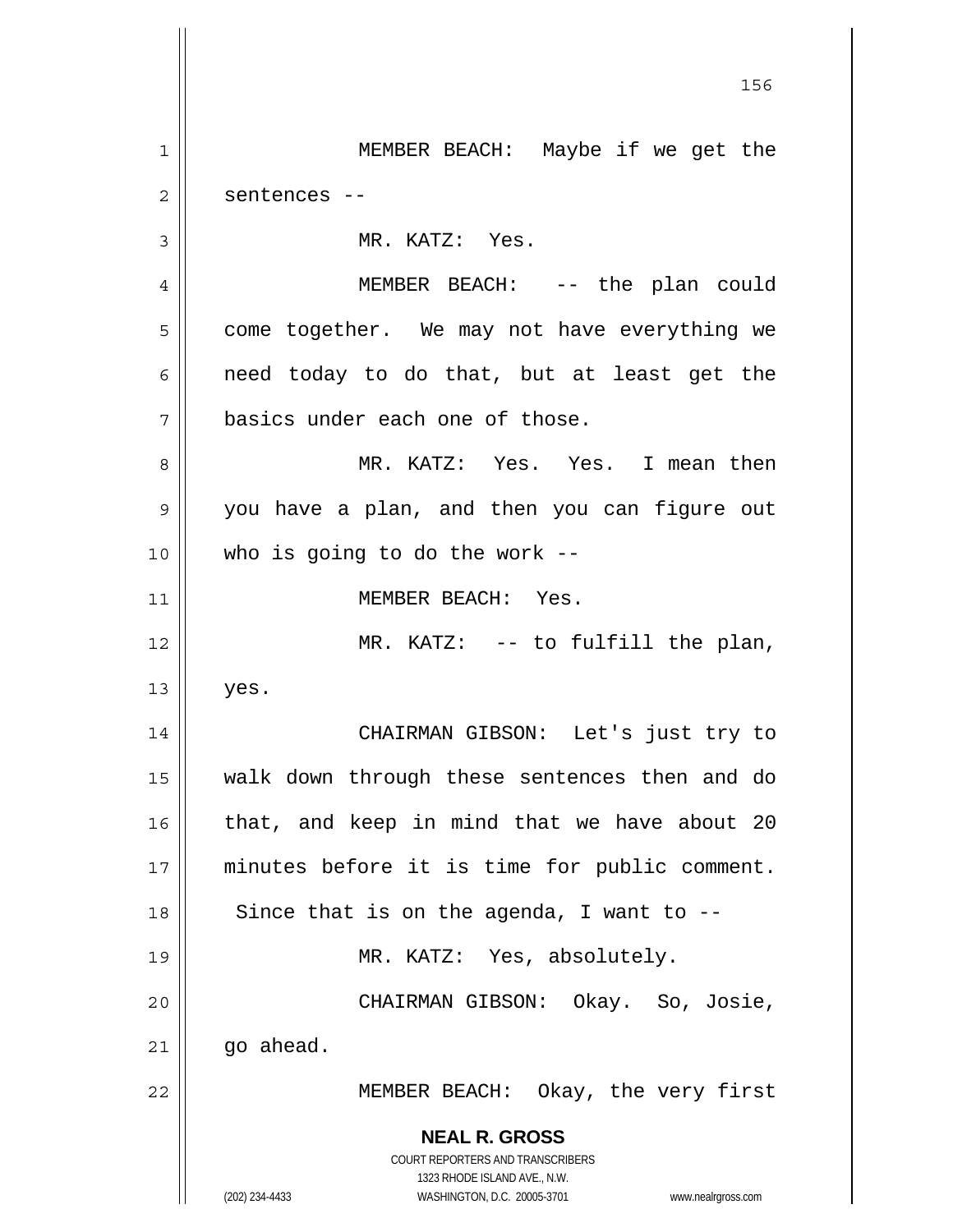**NEAL R. GROSS** COURT REPORTERS AND TRANSCRIBERS 1 2 3 4 5 6 7 8 9 10 11 12 13 14 15 16 17 18 19 20 21 22 one, and I just got rid of "discuss" and I started with, "Examine the procedures by which OCAS solicits worker involvement." Then we can come back later and type in whatever the checklist that SC&A was talking about. They can put in all the procedures that we need. Then do we need to make any recommendations for improvements as necessary? Is that relevant? We already know that is what we are about, right? So we can probably get rid of that? MEMBER MUNN: It seems extraneous, yes. MEMBER BEACH: Because that is what we are here for. Then the next sentence, "This would include how OCAS determines whether an outreach meeting is to be conducted for a facility and how OCAS advertises this ability." I think that needs to be broken up into two sentences, personally. MR. KATZ: Yes, but I think

1323 RHODE ISLAND AVE., N.W.

(202) 234-4433 WASHINGTON, D.C. 20005-3701 www.nealrgross.com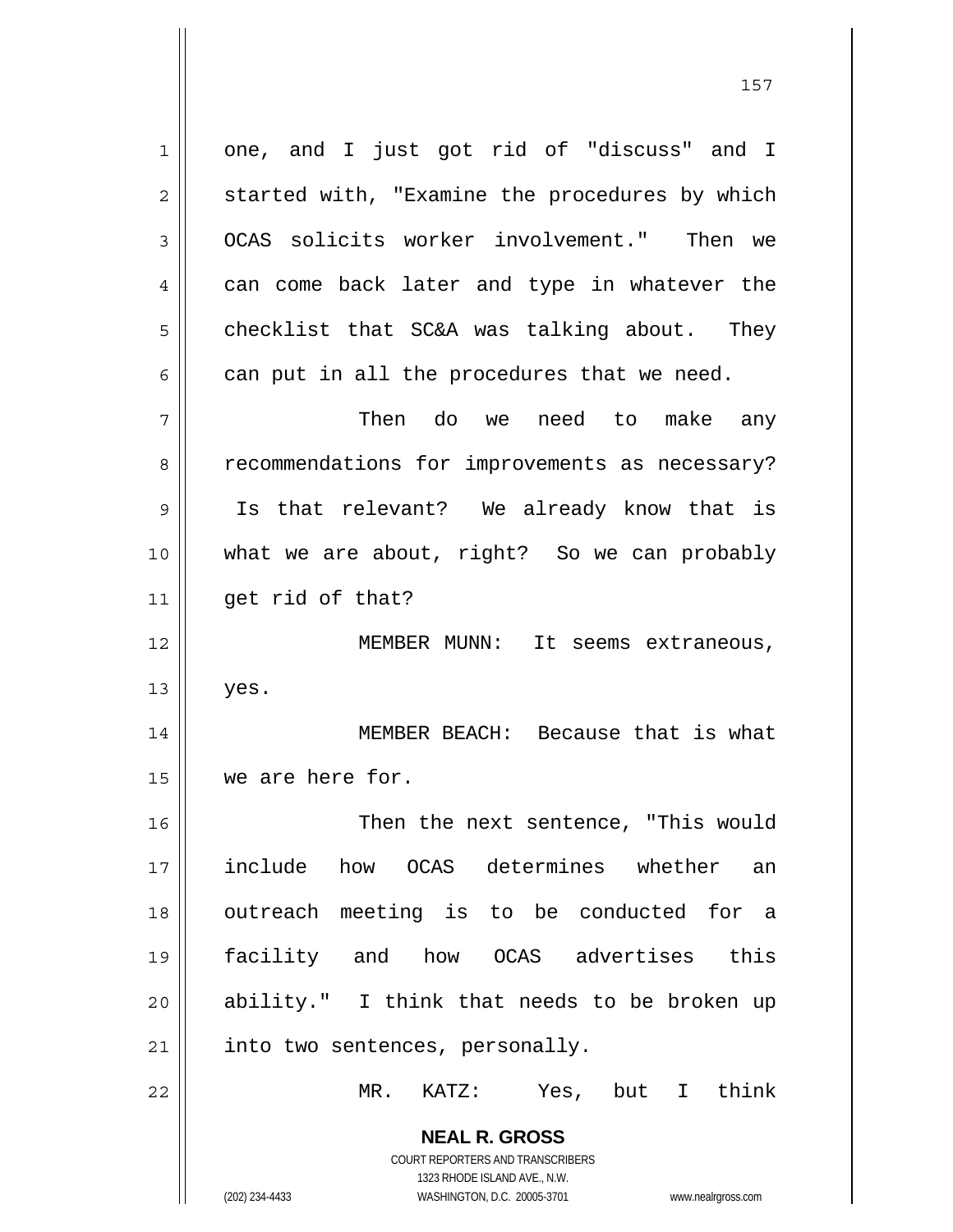probably a whole set of questions you want to ask. How does OCAS determine --

3 4 5 6 7 8 9 10 11 12 13 14 15 16 MEMBER BEACH: How does OCAS determine -- yes. So, if anybody is better at sentences than I am -- so, "How does OCAS determine whether an outreach meeting is to be conducted for a facility?" Period. Then, "How does OCAS advertise," and I don't know if I would say, "the opportunities for input." We might want to reword that. MS. ROBERTSON-DeMERS: "How does OCAS inform?," you know, "inform workers of the worker outreach opportunities." MEMBER BEACH: Okay, that sounds good. Is somebody capturing all these?

17 18 19 20 21 22 MR. ELLIOTT: This could actually be maybe sub-bullets under that, your short sentence there, "Examine the procedures..." There are things you want to do in the examination or things you want answered by the examination.

> **NEAL R. GROSS** COURT REPORTERS AND TRANSCRIBERS 1323 RHODE ISLAND AVE., N.W.

1

2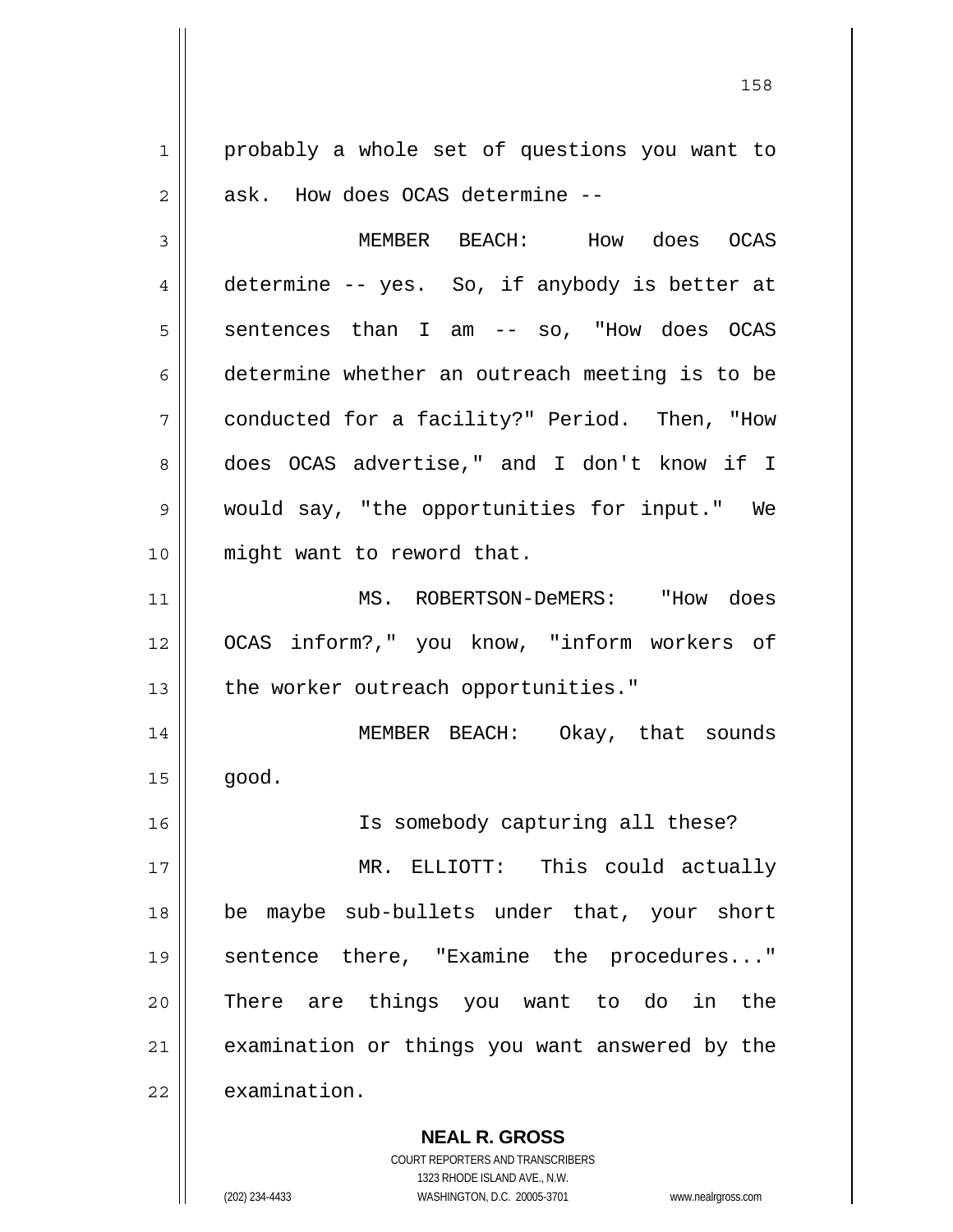**NEAL R. GROSS** COURT REPORTERS AND TRANSCRIBERS 1323 RHODE ISLAND AVE., N.W. (202) 234-4433 WASHINGTON, D.C. 20005-3701 www.nealrgross.com 159 1 2 3 4 5 6 7 8 9 10 11 12 13 14 15 16 17 18 19 20 21 22 MEMBER BEACH: Right. MR. KATZ: And these are just two questions that I had. Whether we have more questions about that, it's open. MEMBER BEACH: Okay. MR. KATZ: These were just obvious ones to me. MEMBER MUNN: What were your obvious ones? MR. KATZ: What we just specified. MEMBER MUNN: Oh, all right. MR. KATZ: Because this was one of the bullets I wrote. MEMBER BEACH: I don't know if we want them as sub-bullets to the bullet or actual bullets. DR. ZEITOUN: Actually, if it is the same purpose, it could be sub-bullets. MEMBER MUNN: Yes, right. DR. ZEITOUN: Let's exactly go back to what Ted was saying earlier. Instead of going to many points, just go to one point and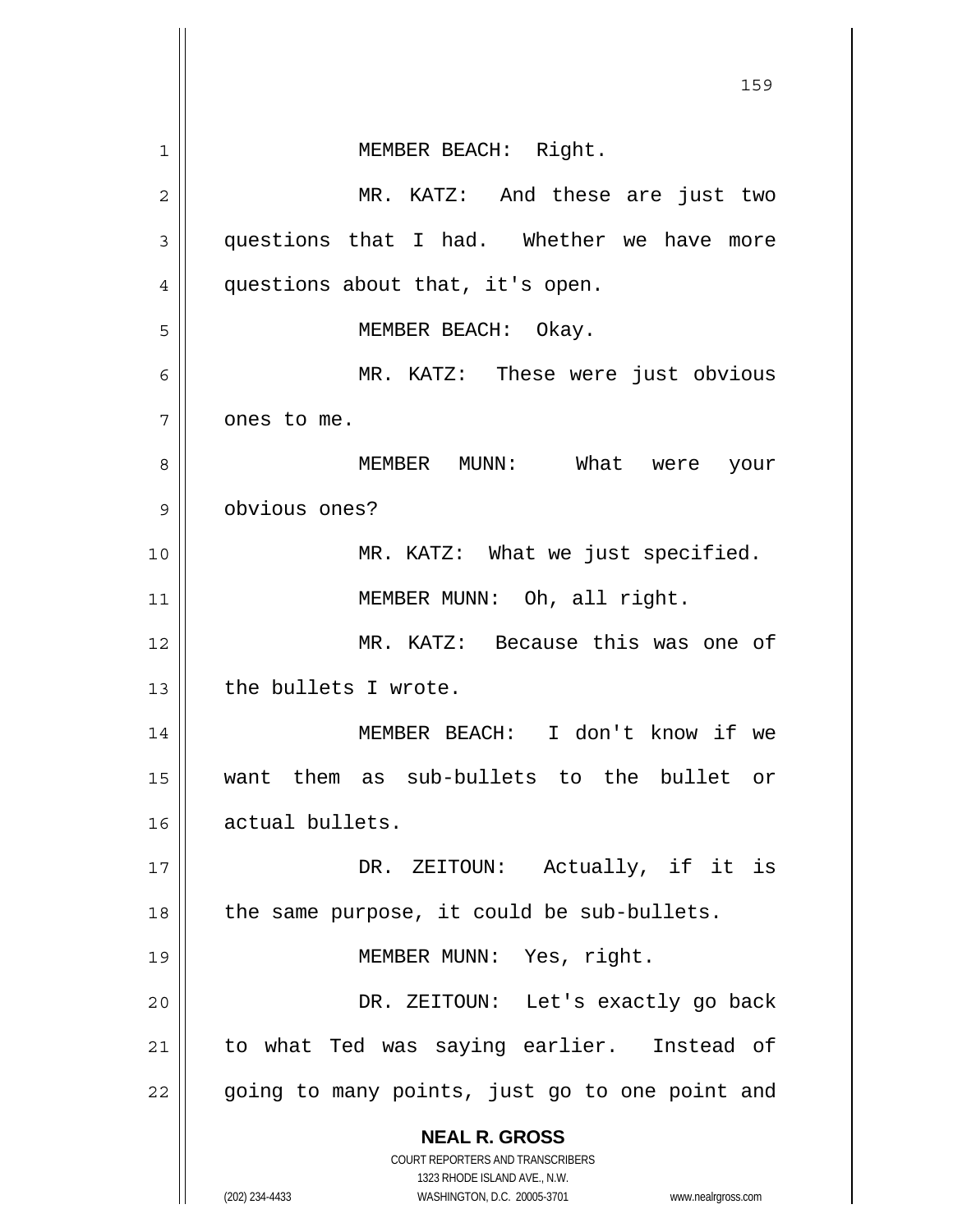**NEAL R. GROSS** COURT REPORTERS AND TRANSCRIBERS 1 2 3 4 5 6 7 8 9 10 11 12 13 14 15 16 17 18 19 20 21 22 later on you can even expand on these subbullets later. MR. KATZ: Because the next bullet, as it stands right now, is another process. See, this is one process. MEMBER BEACH: Right. MR. KATZ: Looking at what is the documentation for how they do their work, and again, interviewing people, whatever else you have to do to flesh that out. But then the second was, well, once you know how they do their work and what their sort of game plan is, looking at some examples to see how that was actually implemented, in effect, just to summarize what I have there. So then you will need a game plan for selecting some actual case examples that you want to delve into to see how it works. MS. ROBERTSON-DeMERS: Okay. So, for bullet No. 2, you could say, "Examine several examples to focus solicitations and followup associated with particular work

160

1323 RHODE ISLAND AVE., N.W.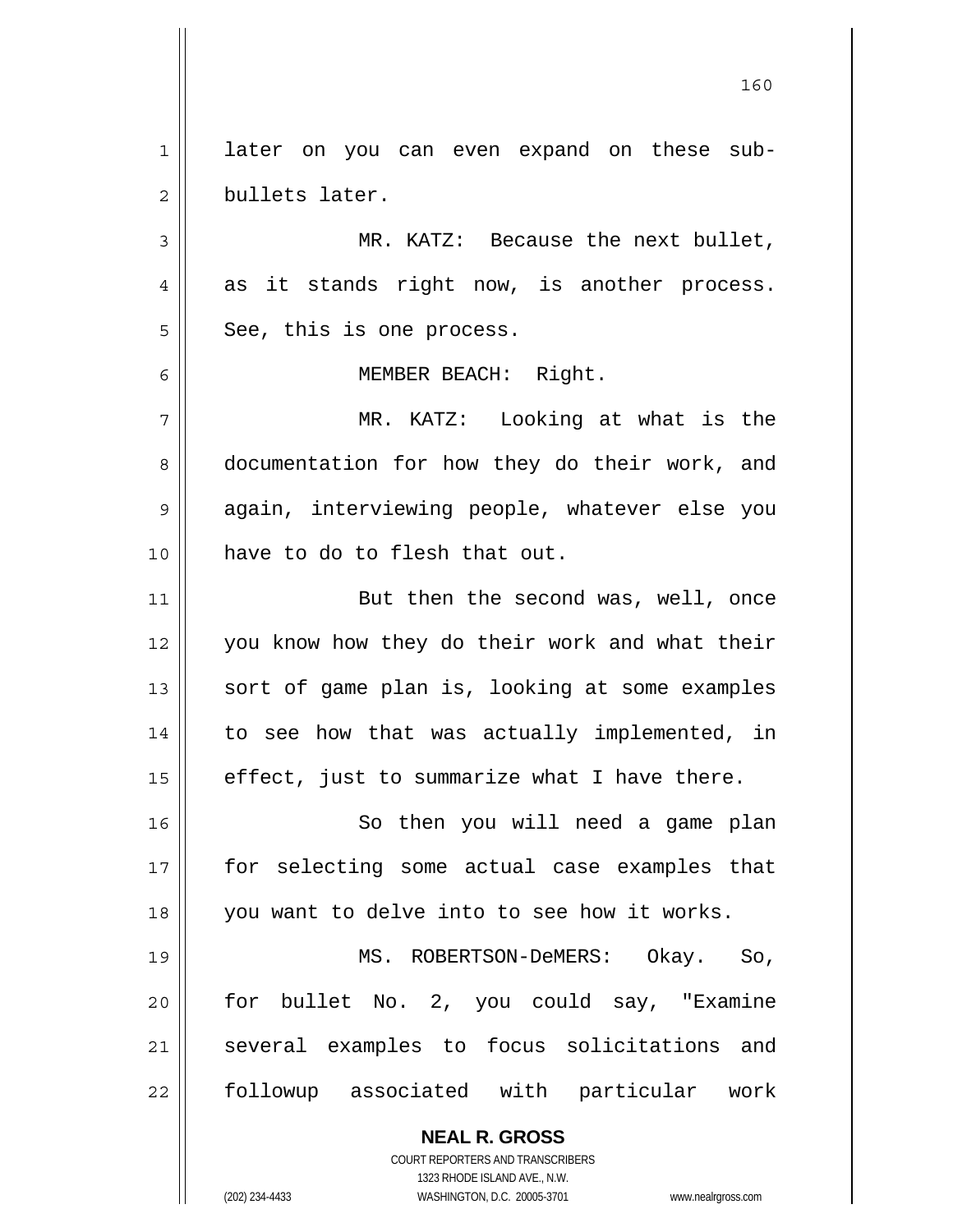|                | 161                                                                                                 |
|----------------|-----------------------------------------------------------------------------------------------------|
| $\mathbf 1$    | products." Period.                                                                                  |
| $\overline{c}$ | MEMBER MUNN: Period, yes, because                                                                   |
| 3              | what we decide to do with it may change from                                                        |
| 4              | this.                                                                                               |
| 5              | MS. ROBERTSON-DeMERS: I don't                                                                       |
| 6              | know. We haven't gotten there yet.                                                                  |
| 7              | MEMBER MUNN: We know we are going                                                                   |
| 8              | to do what's here.                                                                                  |
| 9              | MS. ROBERTSON-DeMERS: And then,                                                                     |
| 10             | "Determine whether procedures were followed"                                                        |
| 11             | -- "and effective" would be a separate bullet.                                                      |
| 12             | DR. ZEITOUN: But that is the                                                                        |
| 13             | common sense of the examination, to determine                                                       |
| 14             | if they are acceptable or not. So you don't                                                         |
| 15             | need to say anything --                                                                             |
| 16             | MEMBER MUNN: Instructionally, just                                                                  |
| 17             | examine the examples of --                                                                          |
| 18             | DR. ZEITOUN: Yes.                                                                                   |
| 19             | MEMBER MUNN: -- solicitations --                                                                    |
| 20             | DR. ZEITOUN: Examine --                                                                             |
| 21             | MEMBER MUNN: -- "and followup                                                                       |
| 22             | associated with several particular work                                                             |
|                | <b>NEAL R. GROSS</b><br>COURT REPORTERS AND TRANSCRIBERS                                            |
|                | 1323 RHODE ISLAND AVE., N.W.<br>(202) 234-4433<br>WASHINGTON, D.C. 20005-3701<br>www.nealrgross.com |

 $\overline{\phantom{a}}$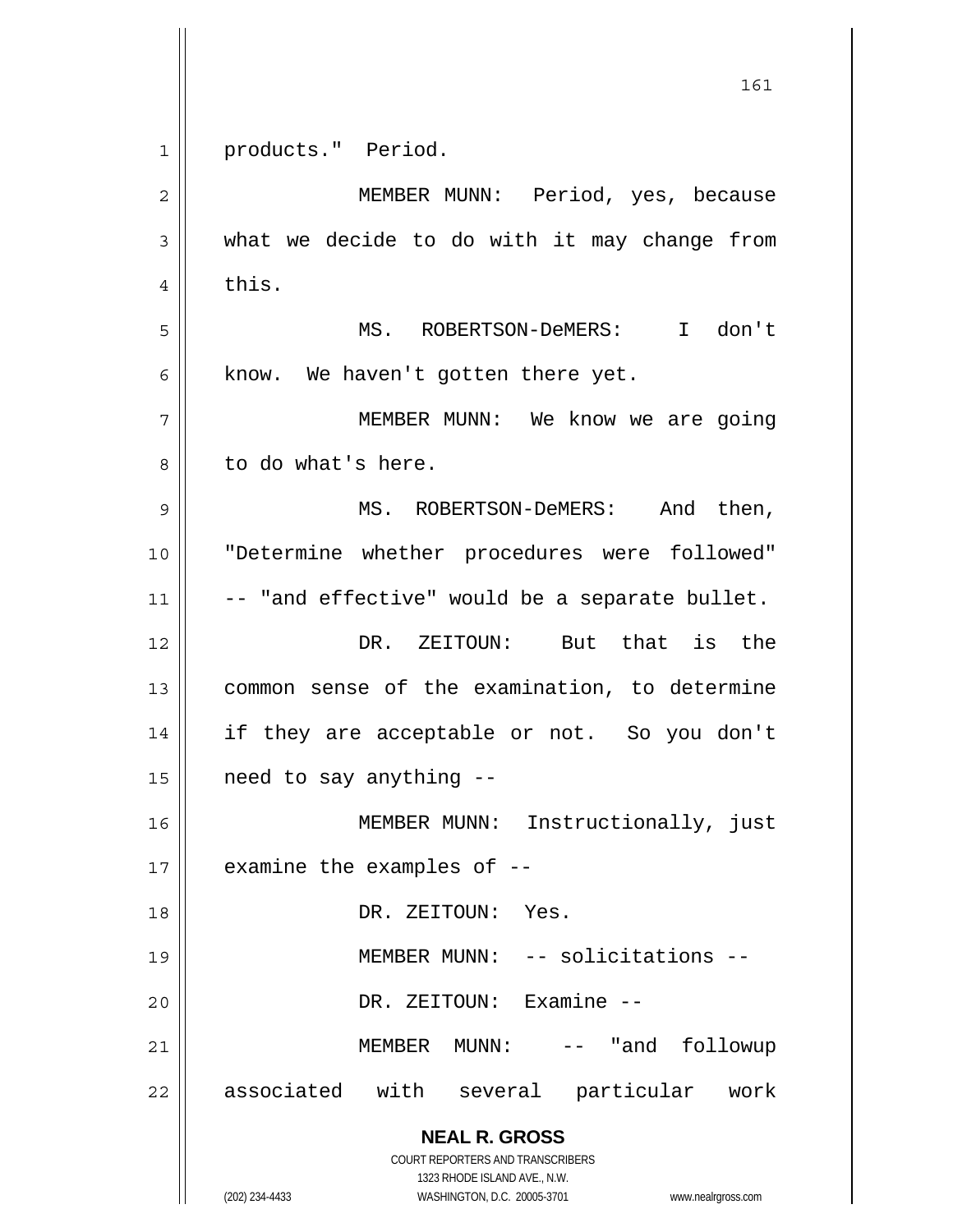**NEAL R. GROSS** COURT REPORTERS AND TRANSCRIBERS 1323 RHODE ISLAND AVE., N.W. (202) 234-4433 WASHINGTON, D.C. 20005-3701 www.nealrgross.com <u>162</u> 1 2 3 4 5 6 7 8 9 10 11 12 13 14 15 16 17 18 19 20 21 22 products." So take out "particular." MEMBER BEACH: So, Kathy, would you repeat that? MS. ROBERTSON-DeMERS: "Examine several examples of OCAS solicitations and followup associated with several particular work products." MEMBER MUNN: Did you say, "implementation" in there? MS. ROBERTSON-DeMERS: No. MEMBER MUNN: "Examine several examples of OCAS implementation" -- MR. KATZ: No, "solicitations." MEMBER MUNN: So we took out "implementation" entirely? MR. KATZ: It was never in there. MEMBER MUNN: I know, I put it in there. (Laughter.) Because I thought that's what we were talking about. MEMBER BEACH: Arjun has got some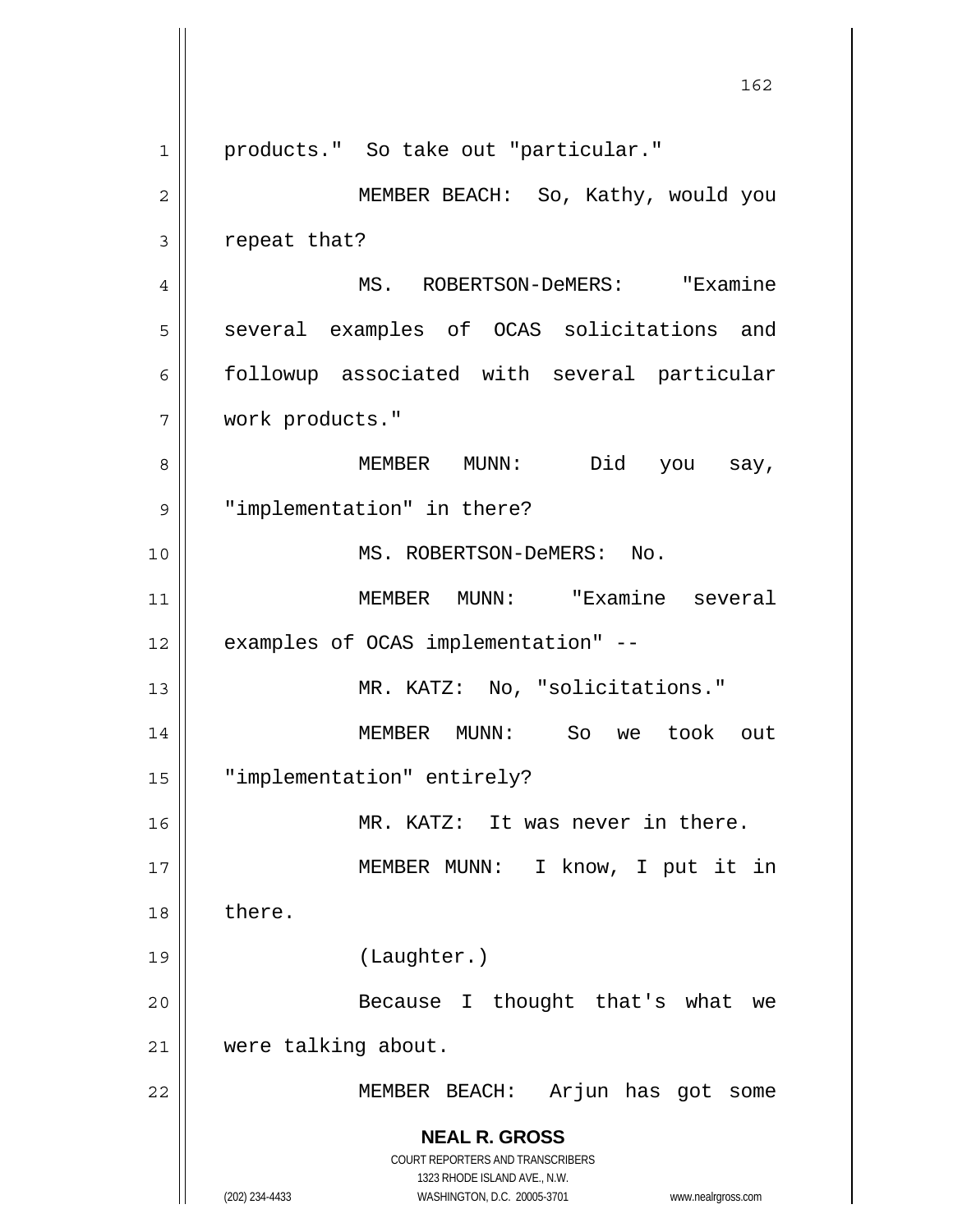**NEAL R. GROSS** COURT REPORTERS AND TRANSCRIBERS 1323 RHODE ISLAND AVE., N.W. (202) 234-4433 WASHINGTON, D.C. 20005-3701 www.nealrgross.com 1 2 3 4 5 6 7 8 9 10 11 12 13 14 15 16 17 18 19 20 21 22 words in here. Would you read that? DR. MAKHIJANI: Yes. In the spirit of how we did the first one, the second one would be, as Kathy said, "Examine several examples of OCAS solicitation and followup associated with several particular work products." Then under it there would be three questions: "Were the procedures followed and effective in practice?" "Did OCAS make an appropriately extensive effort to obtain adequately broad and substantial participation from workers?" And "Are there additional or improved methods for OCAS to consider?" We're just splitting it up like we did before. MEMBER BEACH: Yes, that looks good. Because, Kathy, I wasn't quite sure what you meant by "particular work products."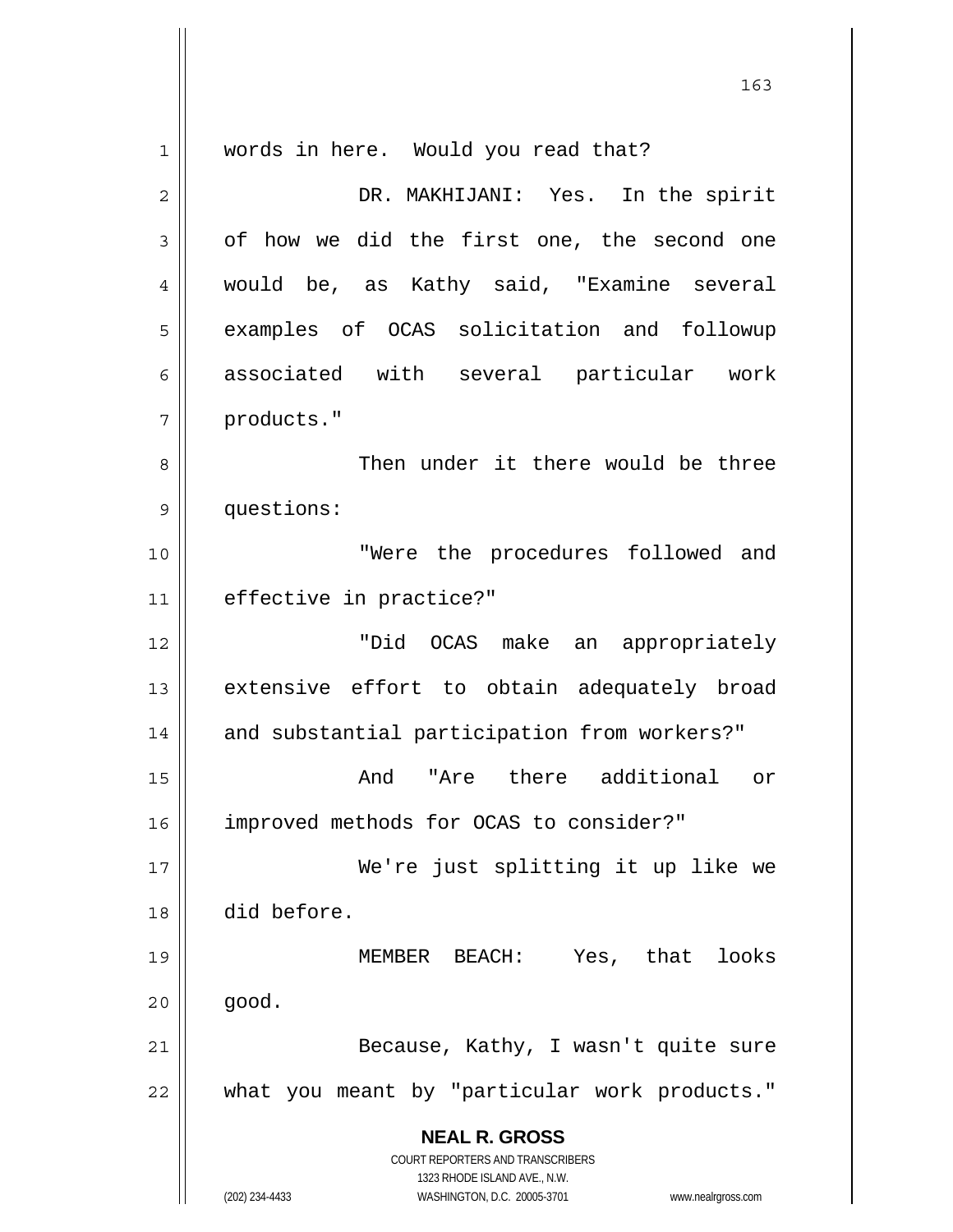1 2 I guess if that is going to be in there, it needs to be --

**NEAL R. GROSS** COURT REPORTERS AND TRANSCRIBERS 1323 RHODE ISLAND AVE., N.W. (202) 234-4433 WASHINGTON, D.C. 20005-3701 www.nealrgross.com 3 4 5 6 7 8 9 10 11 12 13 14 15 16 17 18 19 20 21 22 MR. KATZ: That's my wording, "particular work products," but I meant you are actually going to be looking at some specific case examples. As opposed to the front end where you are just learning how they do their business, now you are going to say, okay, well, let's see how it worked for Site Profile X, TBD-X, or for SEC petition Y, whatever. But I mean you are going to want to look at how it worked in actuality. MEMBER BEACH: Right. MR. KATZ: For that, obviously, you can't do it across the waterfront. You are going to have to choose a few examples. MEMBER BEACH: Some specific examples. MR. KATZ: Yes. MEMBER BEACH: All right. CHAIRMAN GIBSON: Okay. Is there anything else under objective one?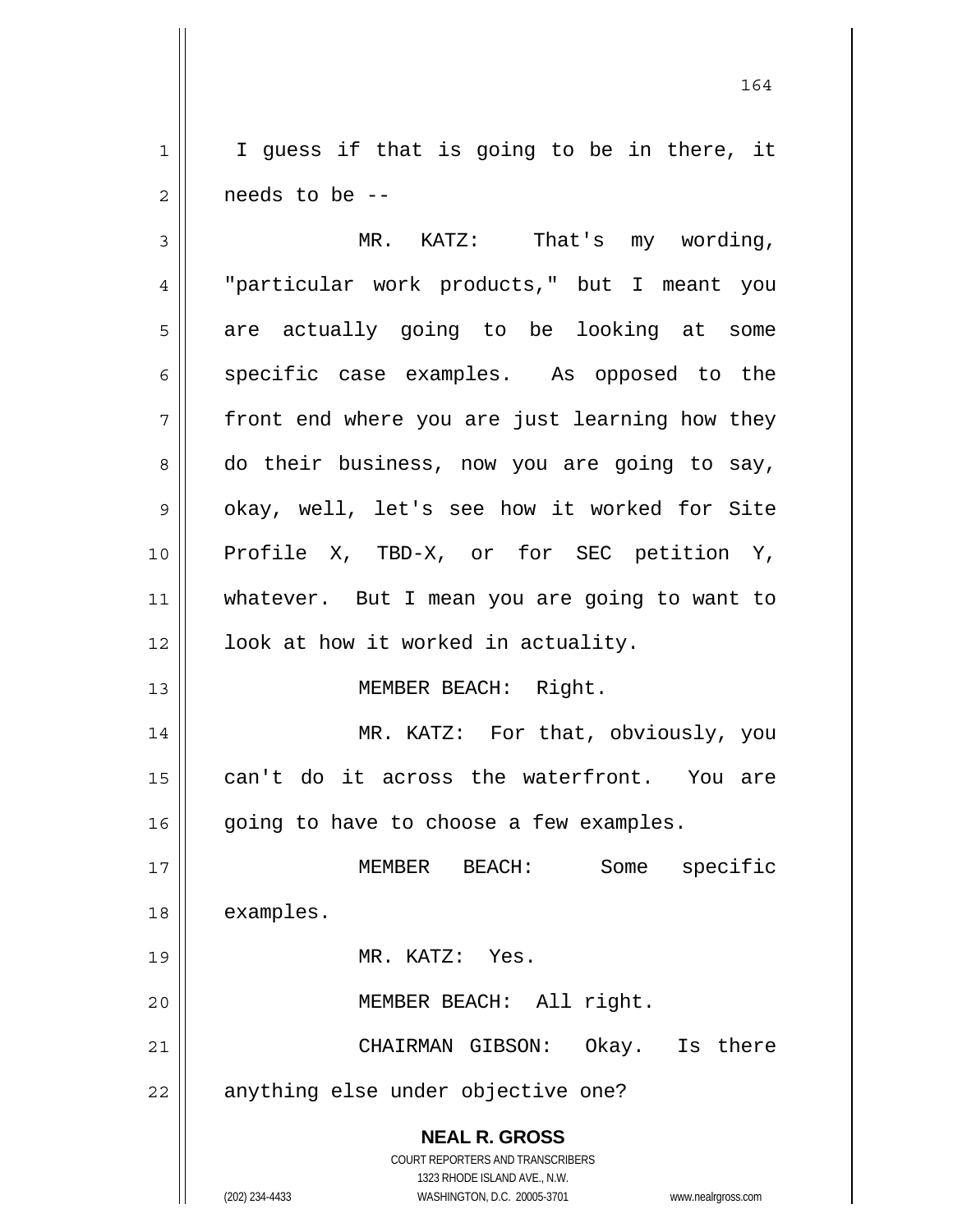**NEAL R. GROSS** COURT REPORTERS AND TRANSCRIBERS 1323 RHODE ISLAND AVE., N.W. (202) 234-4433 WASHINGTON, D.C. 20005-3701 www.nealrgross.com 1 2 3 4 5 6 7 8 9 10 11 12 13 14 15 16 17 18 19 20 21 22 MEMBER BEACH: Is there anything we could add for site profiles? Because we talk about soliciting worker input into site profiles. Has anything captured that? I think the spirit of that is, what happens once a worker gives their input? MR. KATZ: That goes to the next objective? MEMBER BEACH: Does it go to the next one? MR. KATZ: Yes. I mean this is really just saying how the net is thrown out there in the first place versus what is hauled in. MEMBER BEACH: Okay. I just want to make sure the net is capturing everything -- MR. KATZ: Yes. MEMBER BEACH: -- under that objective, since it is listed under objective one in the very first sentence. MR. KATZ: Objective one is how

<u>165</u>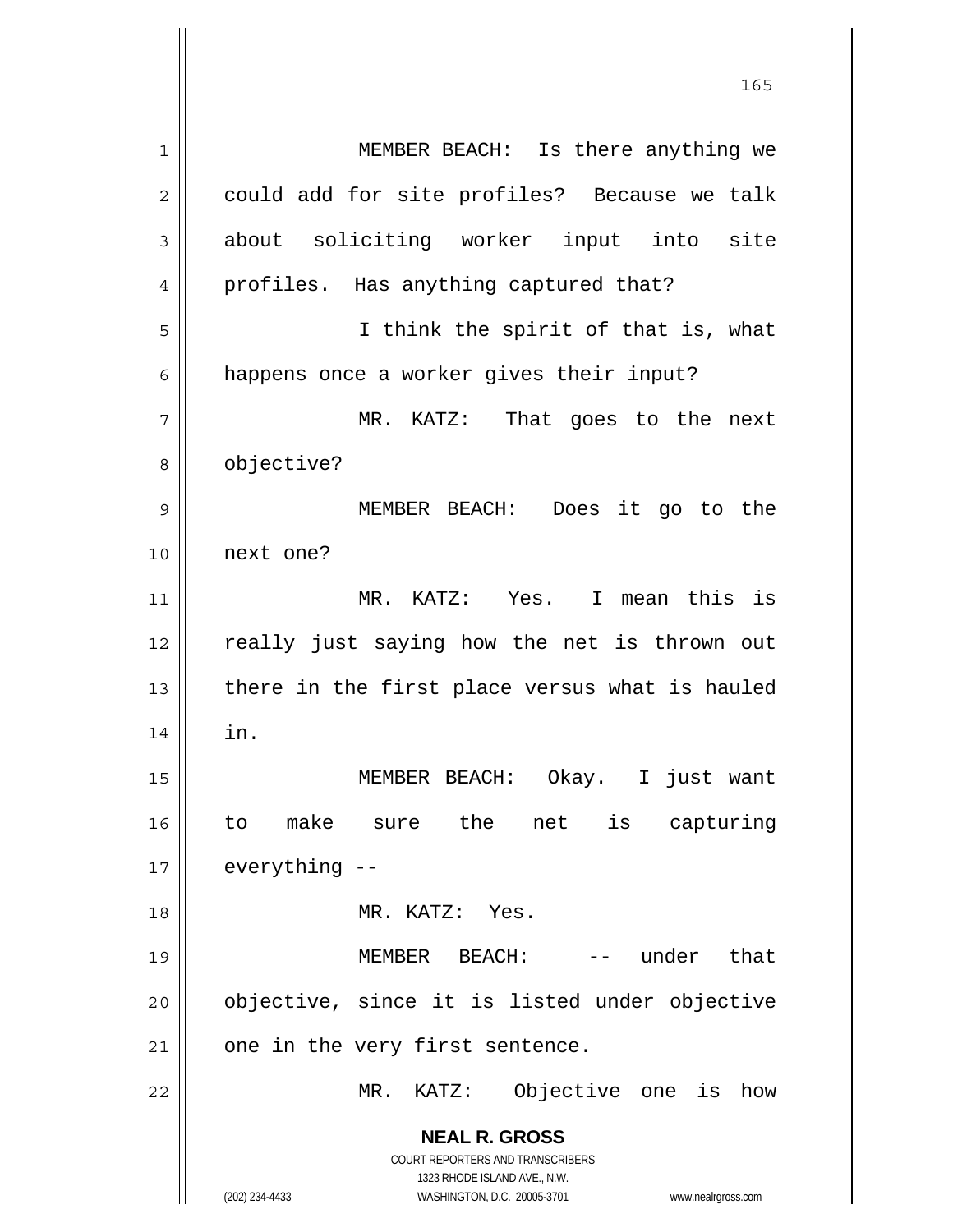| 1  | OCAS is soliciting it. Objective two is, is                         |
|----|---------------------------------------------------------------------|
| 2  | OCAS obtaining and documenting the input from                       |
| 3  | the workers? Then three is, how is it being                         |
| 4  | put to use?                                                         |
| 5  | MEMBER BEACH: Okay. Got it.                                         |
| 6  | DR. MAKHIJANI: That would be                                        |
| 7  | several examples. There would be a site                             |
| 8  | profile. That would be it, I presume.                               |
| 9  | MEMBER BEACH: Okay, I got it.                                       |
| 10 | MR. ELLIOTT: Sure. Impact, site                                     |
| 11 | profile was changed based upon worker input.                        |
| 12 | DR. MAKHIJANI: Yes.                                                 |
| 13 | MR. ELLIOTT: It says that right up                                  |
| 14 | in the revision of the document. They could                         |
| 15 | ask, "How many site profiles have been changed                      |
| 16 | because of worker input? Let's see them."                           |
| 17 | DR. MAKHIJANI: Right.                                               |
| 18 | MEMBER BEACH: Yes.                                                  |
| 19 | MR. KATZ: Yes, and you could look                                   |
| 20 | at a site profile where there might have been                       |
| 21 | a lot of input and no changes, and look at                          |
| 22 | what happened there and why.                                        |
|    |                                                                     |
|    | <b>NEAL R. GROSS</b><br>COURT REPORTERS AND TRANSCRIBERS            |
|    | 1323 RHODE ISLAND AVE., N.W.                                        |
|    | (202) 234-4433<br>WASHINGTON, D.C. 20005-3701<br>www.nealrgross.com |

<u>166</u>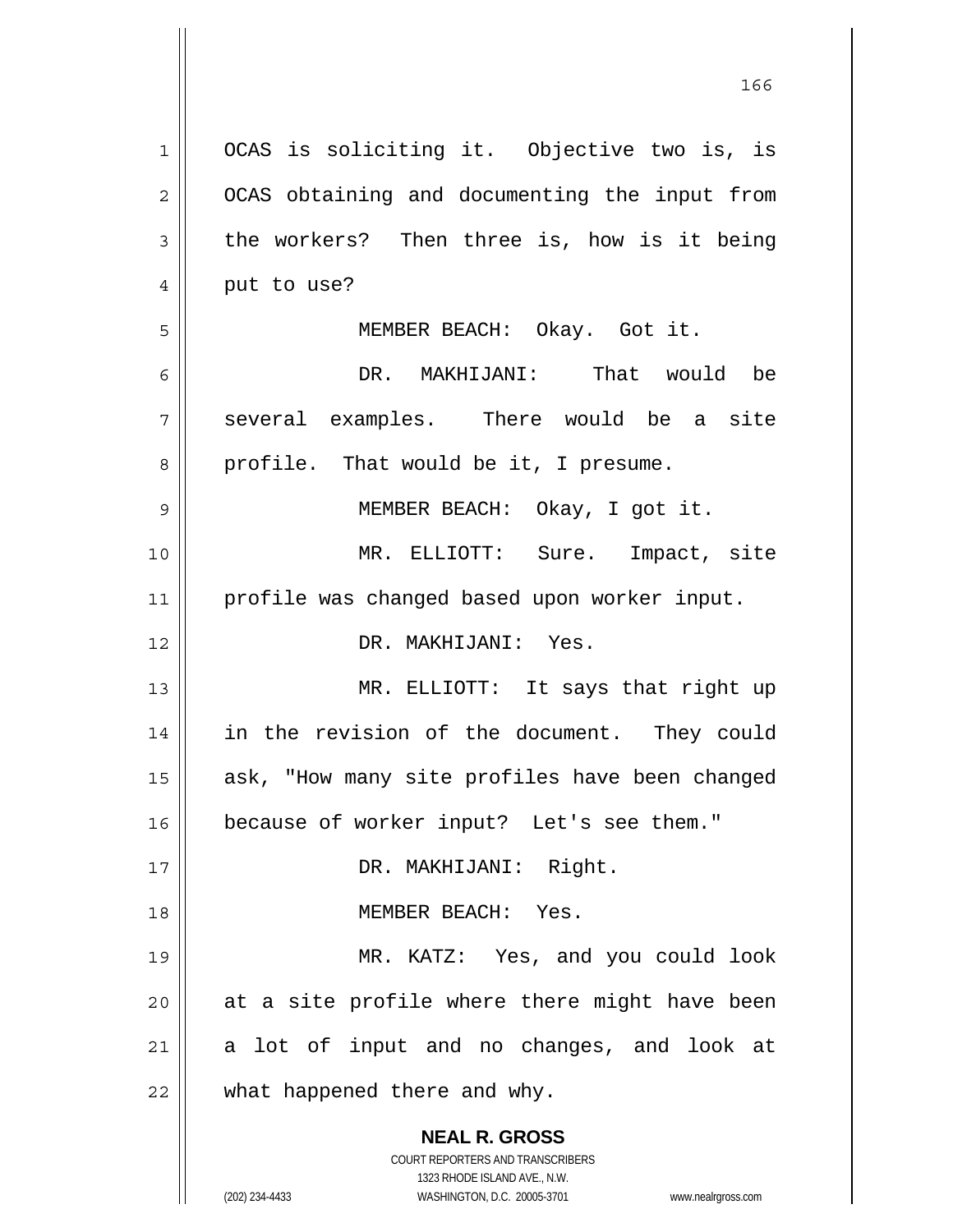**NEAL R. GROSS** COURT REPORTERS AND TRANSCRIBERS 1323 RHODE ISLAND AVE., N.W. (202) 234-4433 WASHINGTON, D.C. 20005-3701 www.nealrgross.com 167 1 2 3 4 5 6 7 8 9 10 11 12 13 14 15 16 17 18 19 20 21 22 CHAIRMAN GIBSON: So do we need anything else under one? MEMBER MUNN: Not for the first draft, I think. MEMBER BEACH: Yes. CHAIRMAN GIBSON: Evaluation, objective No. 2. "Is OCAS obtaining and documenting input from workers?" How do we want to change and modify this? MEMBER MUNN: Probably bullet two, we can stop after "ORAU." We know what we are going to do. MS. ROBERTSON-DeMERS: Actually, I think that would be ATL now, right? Under bullet two? Or NIOSH and its contractors? MEMBER BEACH: Yes. Yes. MS. ROBERTSON-DeMERS: Although the fourth bullet, "Evaluate the conduct of worker outreach" -- MEMBER BEACH: Arjun is working on breaking that up a little bit. MR. LEWIS: Can I ask, in what ways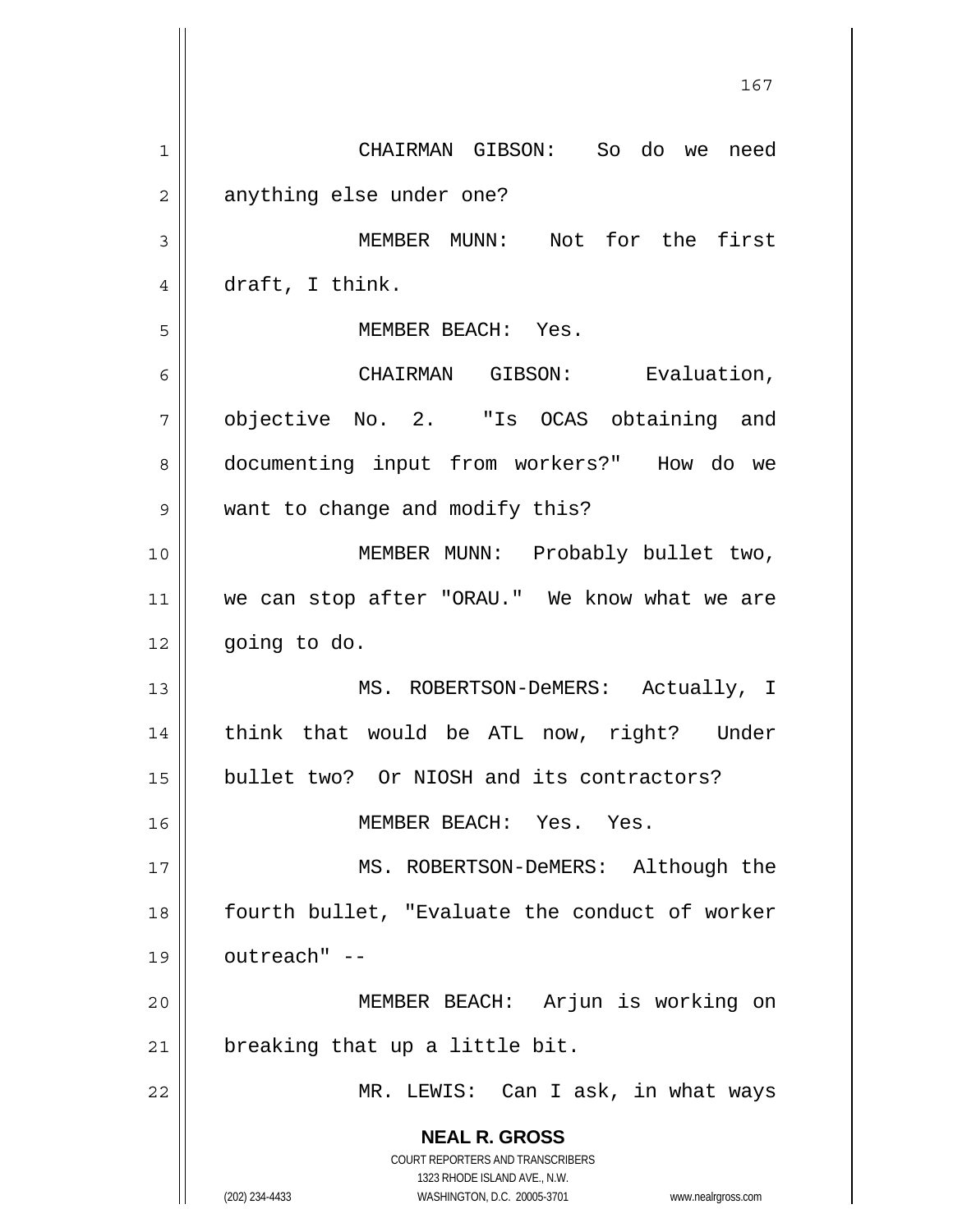| $\mathbf 1$ | you evaluate? I mean like the demeanor of the                       |
|-------------|---------------------------------------------------------------------|
| 2           | people, the procedure? What ways are you                            |
| 3           | talking about evaluating?                                           |
| 4           | MS. ROBERTSON-DeMERS: Like if you                                   |
| 5           | say that you are going to inform the people                         |
| 6           | that the audio tapes are just for your purpose                      |
| 7           | of developing the minutes, did you do that?                         |
| 8           | MR. LEWIS: So you are talking                                       |
| 9           | about procedures evaluation?                                        |
| 10          | MS. ROBERTSON-DeMERS: Yes.                                          |
| 11          | DR. MAKHIJANI: Kathy, this fourth                                   |
| 12          | bullet isn't transparent to me.                                     |
| 13          | MEMBER BEACH: So which part of it?                                  |
| 14          | Which part of it?                                                   |
| 15          | DR. MAKHIJANI: I am lost in this.                                   |
| 16          | "Will include participation in select worker                        |
| 17          | outreach and solicitation." I am confused as                        |
|             |                                                                     |
| 18          | to what we are trying to do there.                                  |
| 19          | MS. ROBERTSON-DeMERS:<br>We<br>are                                  |
| 20          | trying to evaluate the meeting itself. We are                       |
| 21          | at the meeting and we are trying to evaluate                        |
| 22          | it.                                                                 |
|             | <b>NEAL R. GROSS</b>                                                |
|             | <b>COURT REPORTERS AND TRANSCRIBERS</b>                             |
|             | 1323 RHODE ISLAND AVE., N.W.                                        |
|             | (202) 234-4433<br>WASHINGTON, D.C. 20005-3701<br>www.nealrgross.com |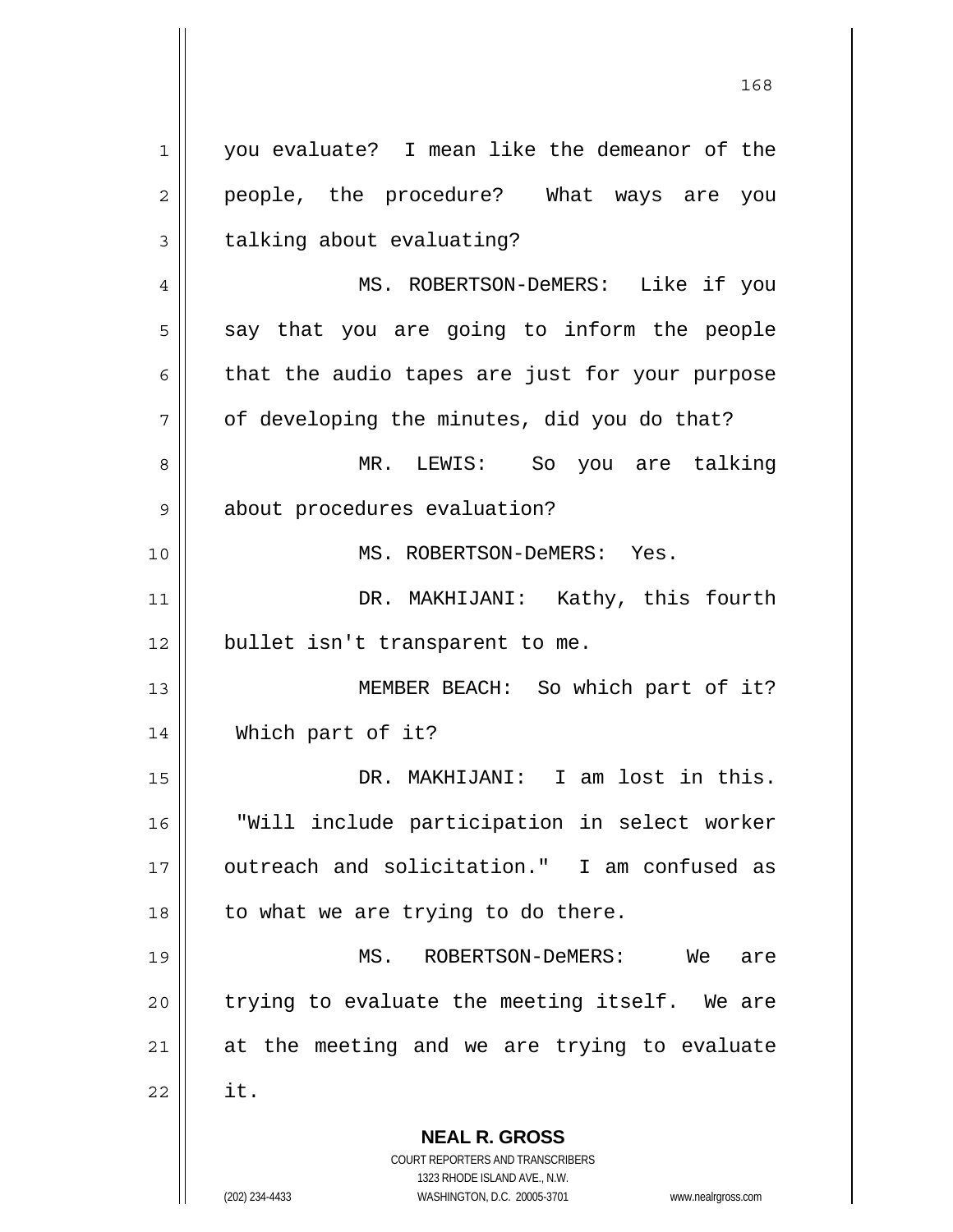**NEAL R. GROSS** COURT REPORTERS AND TRANSCRIBERS 1323 RHODE ISLAND AVE., N.W. 1 2 3 4 5 6 7 8 9 10 11 12 13 14 15 16 17 18 19 20 21 22 MEMBER MUNN: What aspect of it? Whether it is conducted properly? Whether it is getting the information out? Whether there is adequate participation? Whether it is adequately interactive? Whether it is long enough? MS. ROBERTSON-DeMERS: Well, first of all, whether they are following their procedures. There are certain elements that are outlined when they conduct a meeting that they have to do. MEMBER MUNN: So, "Evaluate outreach meetings in light of established procedure." or "to assure conformance to procedure?" MR. LEWIS: It seems to me the main thing for having an outreach meeting is to get the information. It is not whether or not we are following things by the "T" -- MEMBER MUNN: Right. MR. LEWIS: -- or our own procedures. The bottom line, to me, is, do we

169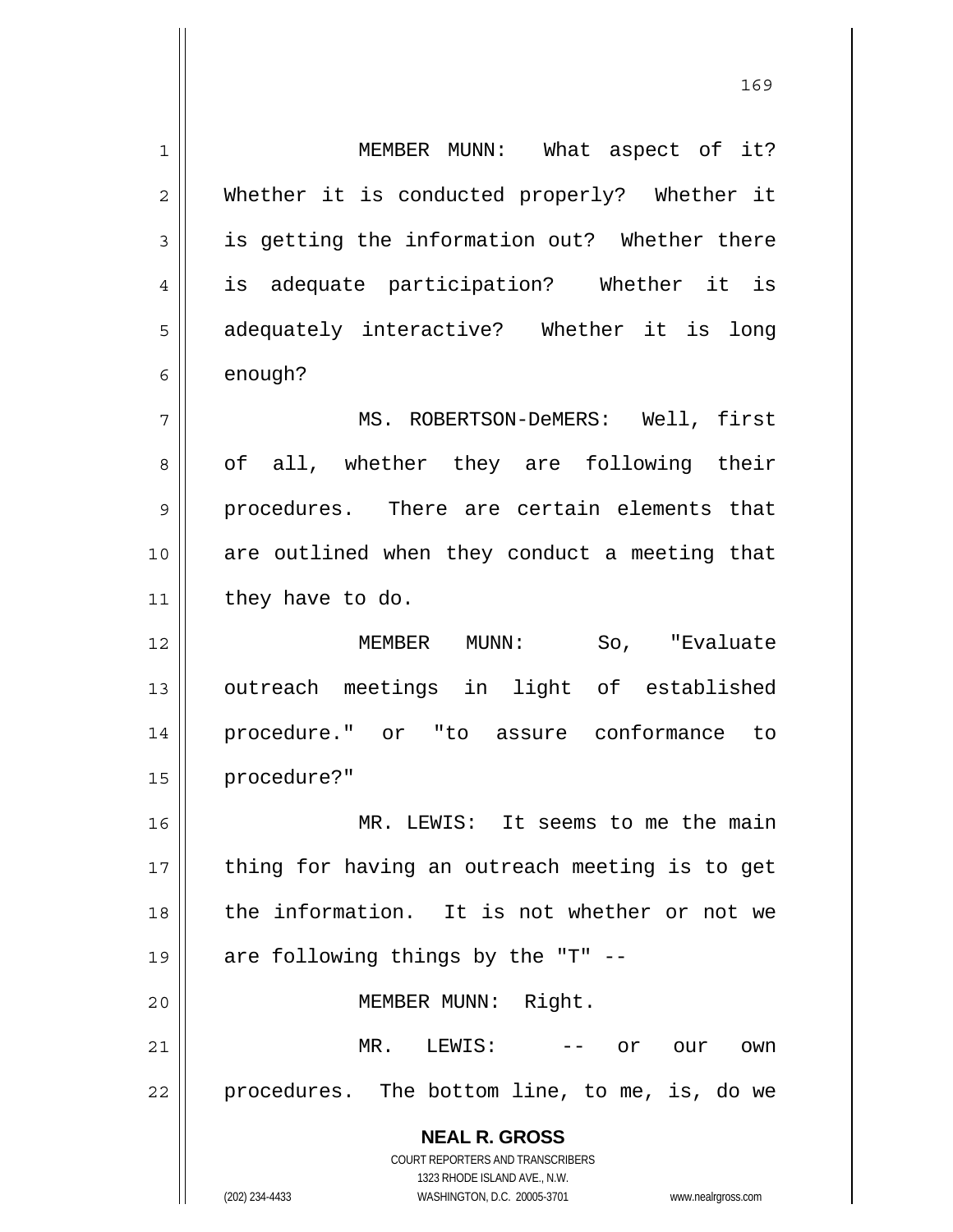**NEAL R. GROSS** COURT REPORTERS AND TRANSCRIBERS 1323 RHODE ISLAND AVE., N.W. (202) 234-4433 WASHINGTON, D.C. 20005-3701 www.nealrgross.com 1 2 3 4 5 6 7 8 9 10 11 12 13 14 15 16 17 18 19 20 21 22 effectively get the information to and from the people? Everything else is fine and dandy that we are talking about here, but when I'm sitting here and I'm doing a meeting, I don't want to have to worry about somebody critiquing me while I'm doing my meeting with these people. That's a conflict of interest to me. So I hope you appreciate my position on this. MEMBER MUNN: Absolutely. MR. LEWIS: I mean I am speaking right off my heart of hearts, but I don't want to sit there and do a meeting and wonder what someone sitting in there from you guys is saying, whether you're rating me on my procedure or are you listening to what these people are saying. So I think we need to have a clear understanding here with that, if you don't mind. MS. ROBERTSON-DeMERS: Let me give you an example where this would play in. A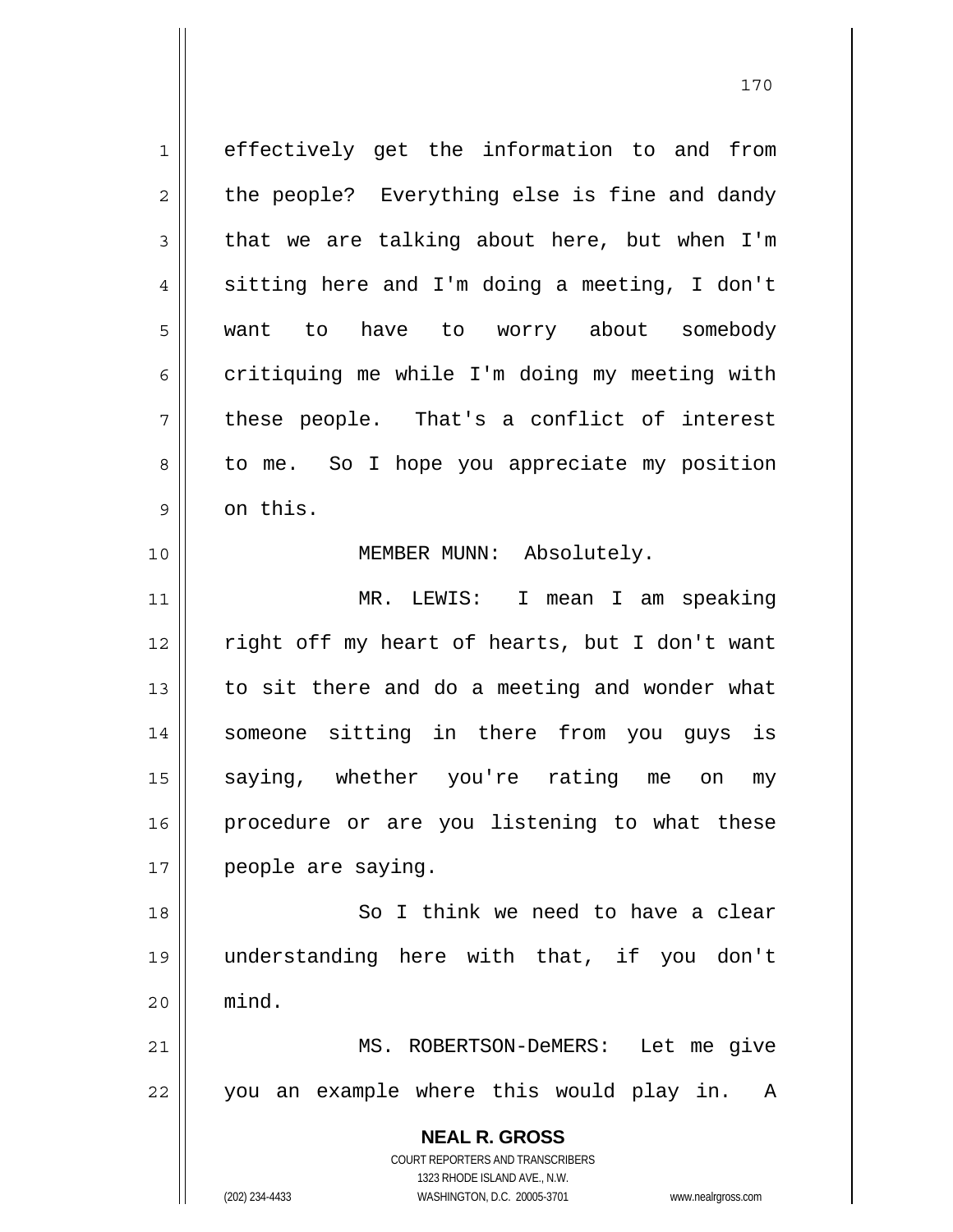**NEAL R. GROSS** COURT REPORTERS AND TRANSCRIBERS 1 2 3 4 5 6 7 8 9 10 11 12 13 14 15 16 17 18 19 20 21 22 part of this is they do a worker outreach meeting, and they prepare minutes. The minutes are sent back to some of the participants, all of the participants, however it is done. We would be interested in knowing that that happened. MEMBER BEACH: So that has to be clear in the way we are saying this then. MR. ELLIOTT: But we can check that by the tracking system. MEMBER BEACH: Right, and the website, it's there. MS. ROBERTSON-DeMERS: And who is responsible? DR. MAKHIJANI: Kathy, I must say that I am confused about these bullets because, as Larry said, we have this -- what happens after the meeting is over is what the Outreach Tracking System reflects, the meeting, what happened to the minutes. You know, did the minutes reflect what happened in

171

1323 RHODE ISLAND AVE., N.W.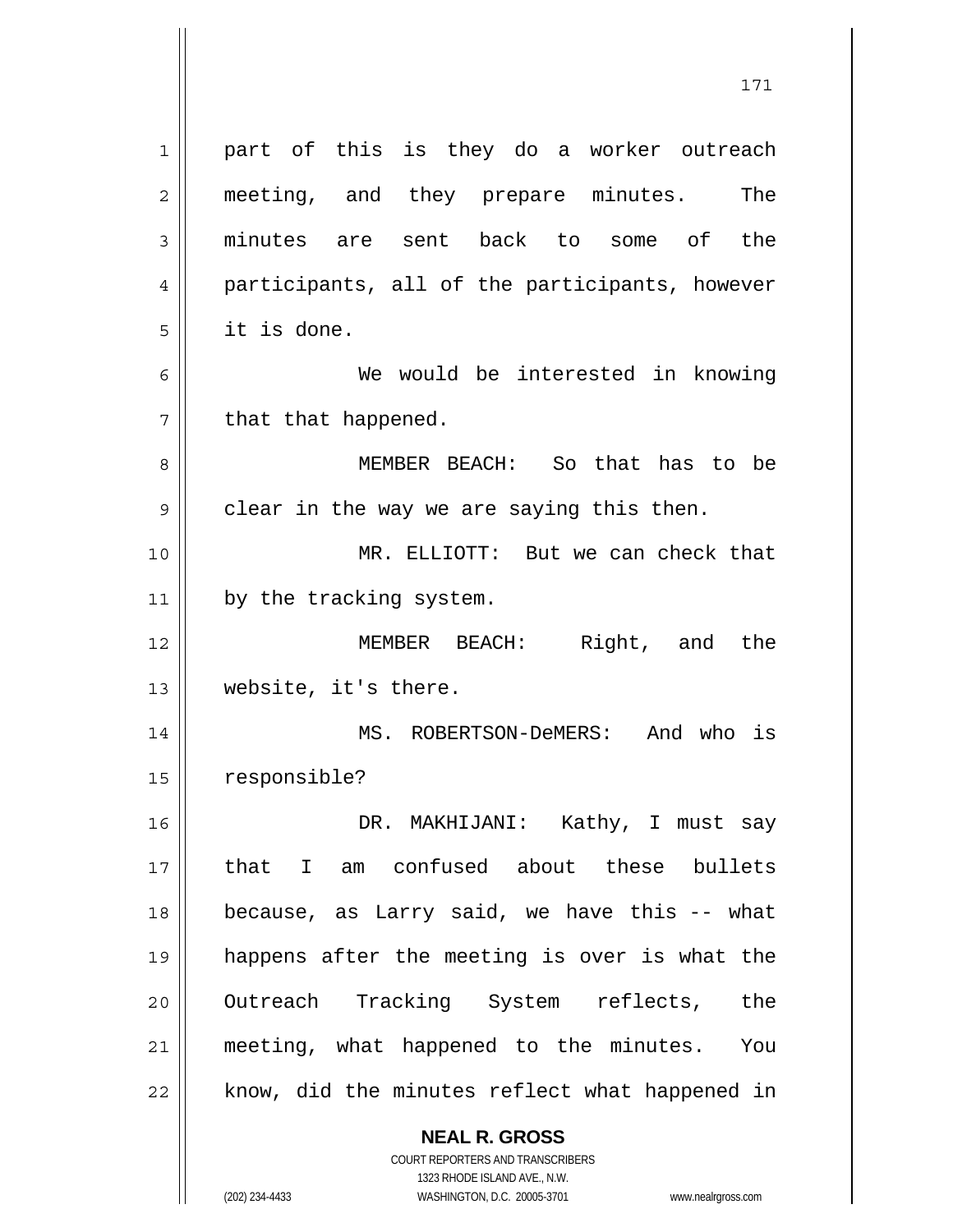**NEAL R. GROSS** COURT REPORTERS AND TRANSCRIBERS 1323 RHODE ISLAND AVE., N.W. (202) 234-4433 WASHINGTON, D.C. 20005-3701 www.nealrgross.com 1 2 3 4 5 6 7 8 9 10 11 12 13 14 15 16 17 18 19 20 21 22 the meeting? Did the workers respond? There's a set of things that happened after the meeting. But my question was about this fourth bullet, which is about what happens during the meeting. I am confused. At least that is what I was trying to think. I'm just trying to listen and think, and I don't know which one I'm thinking about. MS. ROBERTSON-DeMERS: Think of the objectives as preparation to the meeting, the meeting, and after the meeting. MEMBER BEACH: Okay. So how the meeting was prepared? MS. ROBERTSON-DeMERS: How they prepared. DR. MAKHIJANI: No. 1. MS. ROBERTSON-DeMERS: And I am talking about the three objectives. DR. MAKHIJANI: Right. So we did the No. 1, preparation. MS. ROBERTSON-DeMERS: Preparation.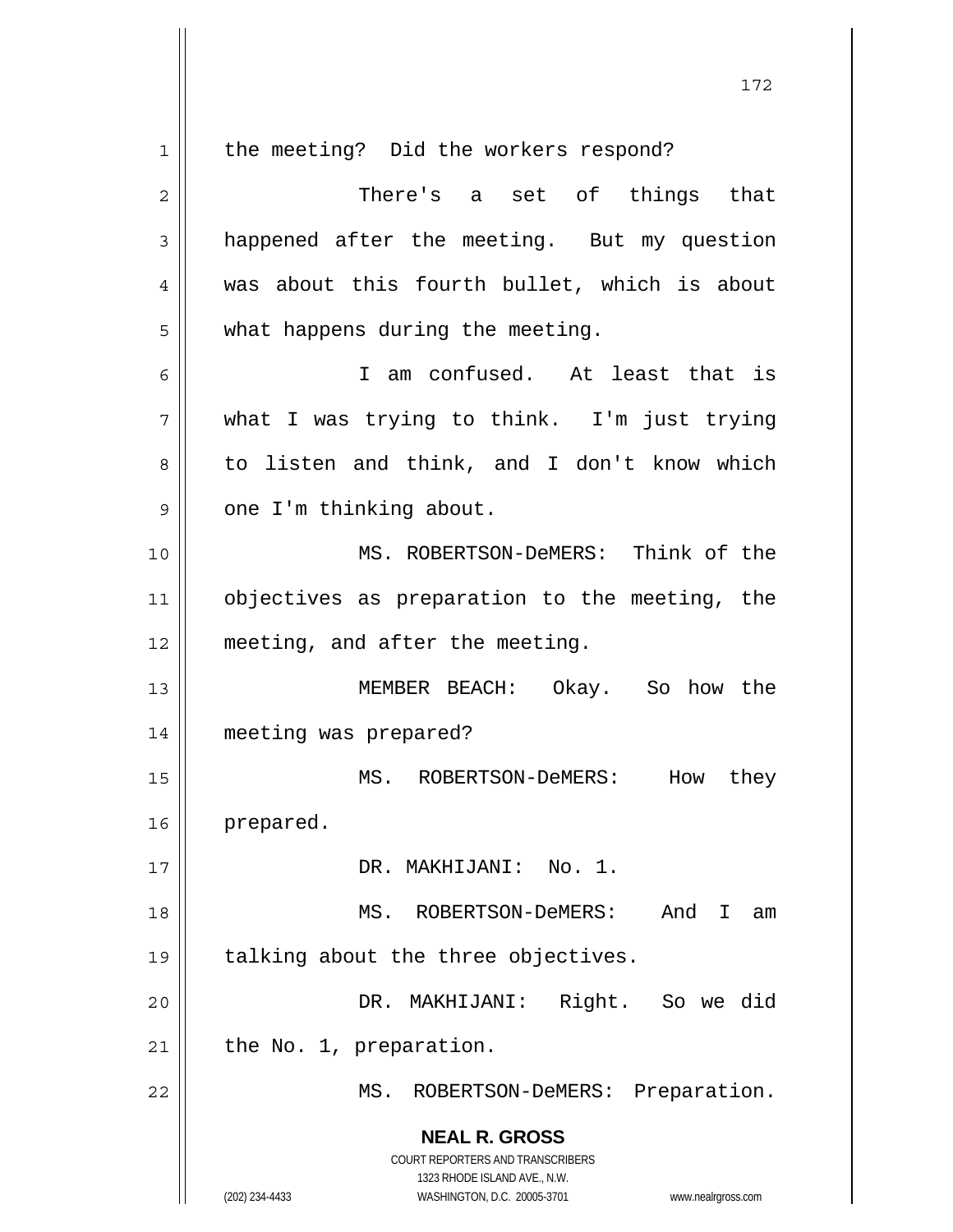**NEAL R. GROSS** COURT REPORTERS AND TRANSCRIBERS 1323 RHODE ISLAND AVE., N.W. (202) 234-4433 WASHINGTON, D.C. 20005-3701 www.nealrgross.com 173 1 2 3 4 5 6 7 8 9 10 11 12 13 14 15 16 17 18 19 20 21 22 Now we're in the meeting. DR. MAKHIJANI: Okay. MEMBER BEACH: So objective two covers in the meeting? MS. ROBERTSON-DeMERS: During the meeting and the activities that take place up to the point where it is put into the OTS system. MEMBER BEACH: So the only bullet we are talking about -- MS. ROBERTSON-DeMERS: So action items are followed through on. Then the last would be, okay, now that you have conducted these action items, have they been adequately reflected in the work documents? MEMBER BEACH: Okay. So the fourth bullet is what we are trying to -- MS. ROBERTSON-DeMERS: No, I'm talking the objectives here. MR. KATZ: She has gone back to the objectives.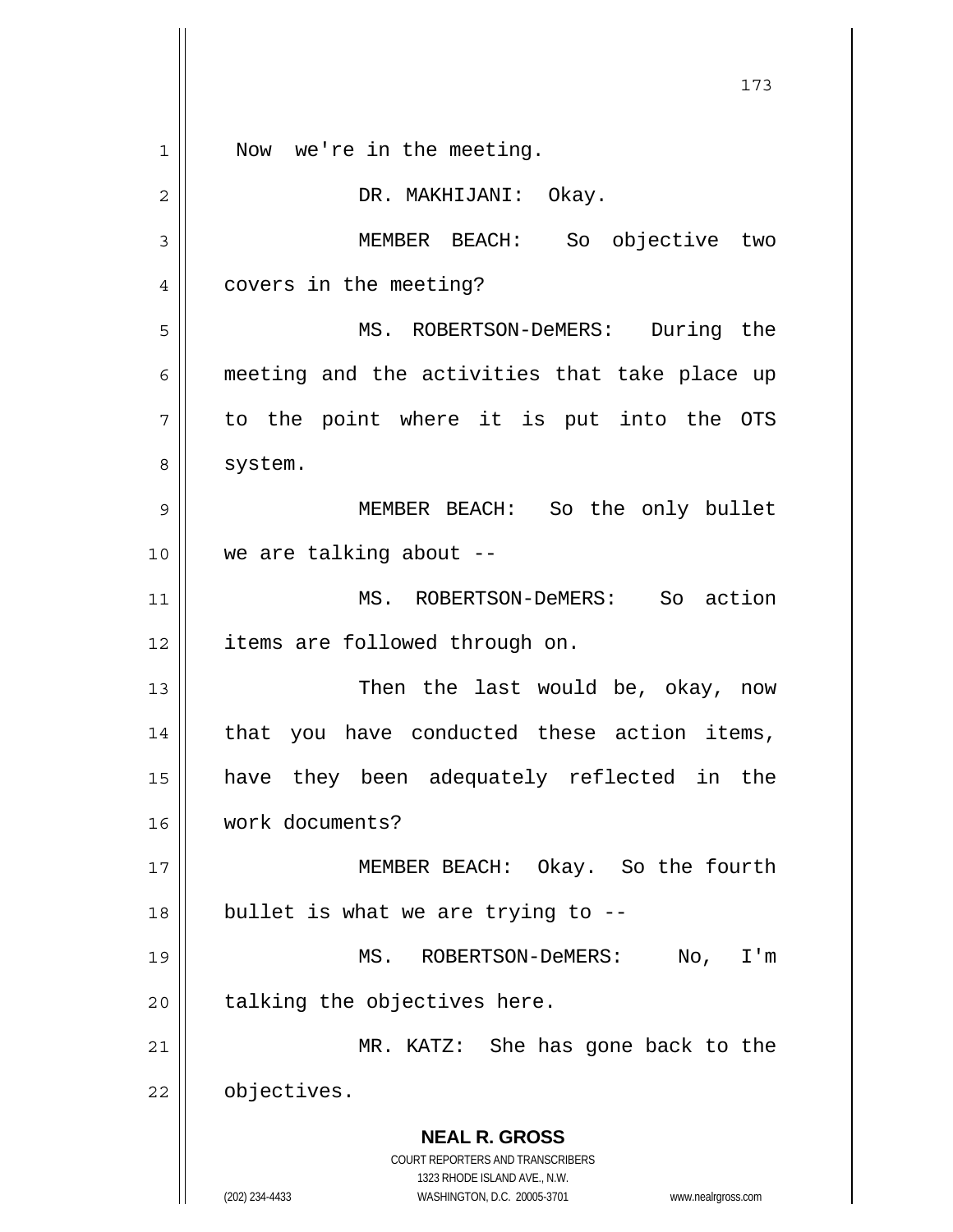1 2 3 4 5 6 7 8 9 10 11 12 13 14 15 16 17 18 19 20 21 22 MEMBER BEACH: Right. MR. KATZ: Let me see if I can help with this evaluation, objective two. Because I have sort of a bit of, I think, Arjun's confusion about the fourth bullet under objective two because the second bullet is, "Review a sample of interviews and meetings where above procedures were implemented by NIOSH or NIOSH's contractors to determine whether procedures were followed and effective." Under that bullet two, for example, you would consider both what information is obtained and how well it is documented. So, for example, I mean one of the things I know that gets done in the interviews, and probably gets done with these meetings, too, is the information is fed back to the participants, so they have an opportunity to say, "That's what I meant" or "That's not what I meant." So that is sort of part of the quality -- MEMBER BEACH: That's covered in

174

COURT REPORTERS AND TRANSCRIBERS 1323 RHODE ISLAND AVE., N.W. (202) 234-4433 WASHINGTON, D.C. 20005-3701 www.nealrgross.com

**NEAL R. GROSS**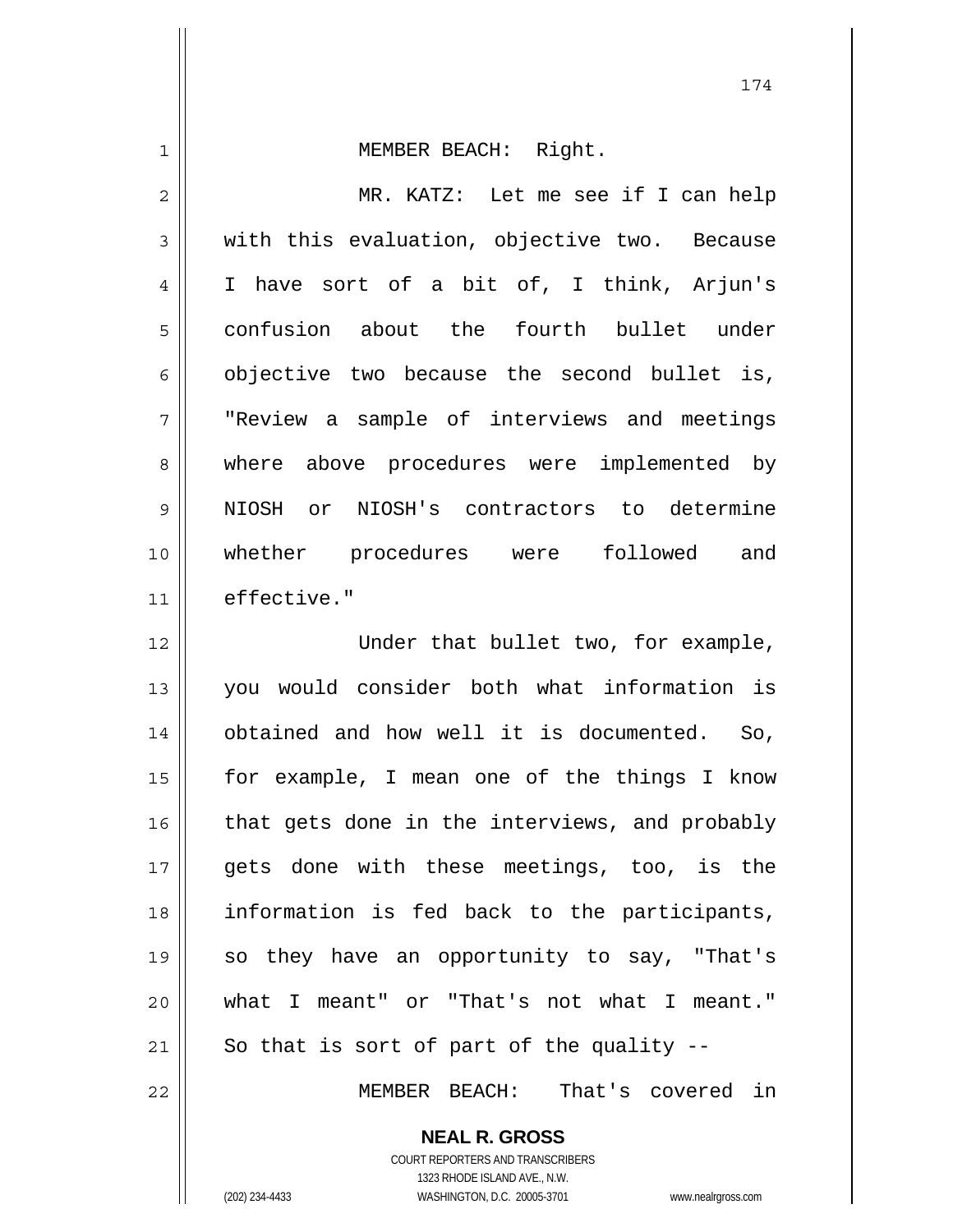1 the fifth bullet.

| $\mathbf{2}$   | MR. KATZ: No, I know. What I am                |
|----------------|------------------------------------------------|
| $\mathfrak{Z}$ | saying is there are more bullets here than     |
| 4              | there probably needs to be because some of     |
| 5              | this comes under --                            |
| 6              | MEMBER BEACH: Oh, I see.                       |
| $\overline{7}$ | MR. KATZ: -- the three first                   |
| 8              | bullets, I think.                              |
| $\mathsf 9$    | If you are evaluating how well the             |
| 10             | meeting is obtaining and documenting           |
| 11             | information, you would be looking at something |
| 12             | like that. Did they confirm that what they     |
| 13             | thought they heard they actually heard from    |
| 14             | the participants, and that's what the          |
| 15             | participants meant? That is just an example.   |
| 16             | If, during a meeting, the meeting              |
| 17             | facilitator did some things that sort of       |
| 18             | quashed participation, that would be an issue, |
| 19             | right? You would be concerned if somehow it    |
| 20             | wasn't really facilitated, but in a sense it   |
| 21             | sort of closed people down. That would be,     |
| 22             | again, how well are we obtaining information.  |

COURT REPORTERS AND TRANSCRIBERS 1323 RHODE ISLAND AVE., N.W. (202) 234-4433 WASHINGTON, D.C. 20005-3701 www.nealrgross.com

**NEAL R. GROSS**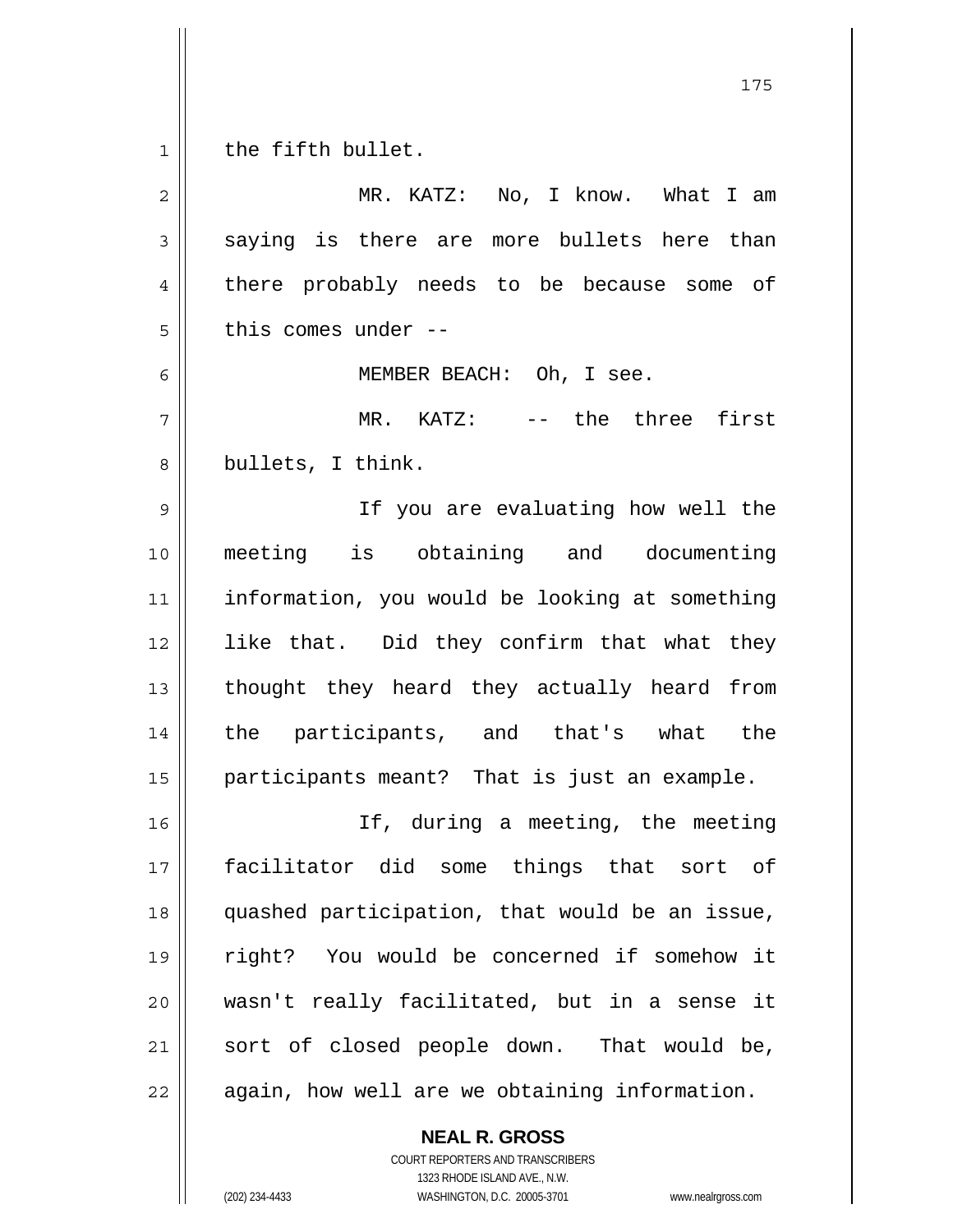**NEAL R. GROSS** COURT REPORTERS AND TRANSCRIBERS 1323 RHODE ISLAND AVE., N.W. 1 2 3 4 5 6 7 8 9 10 11 12 13 14 15 16 17 18 19 20 21 22 That's just examples, but I think those come under looking at a sample of meetings and interviews, how it went. MS. ROBERTSON-DeMERS: I don't mean to say that looking at the meetings is just about looking at whether you are following the procedures. It is also about, "X" kind of meeting, does it do what it intended to do? So, if you want to gather information, are you gathering information effectively as a part of that meeting? If you are giving information, are you giving information that you are supposed to be giving to that type of meeting? So it is more than just the procedures. MR. LEWIS: I guess the word "conduct" is one -- MEMBER BEACH: We can take "conduct" out of that. That's just a word. DR. ZEITOUN: I am going to give you an example. I had a meeting before --

176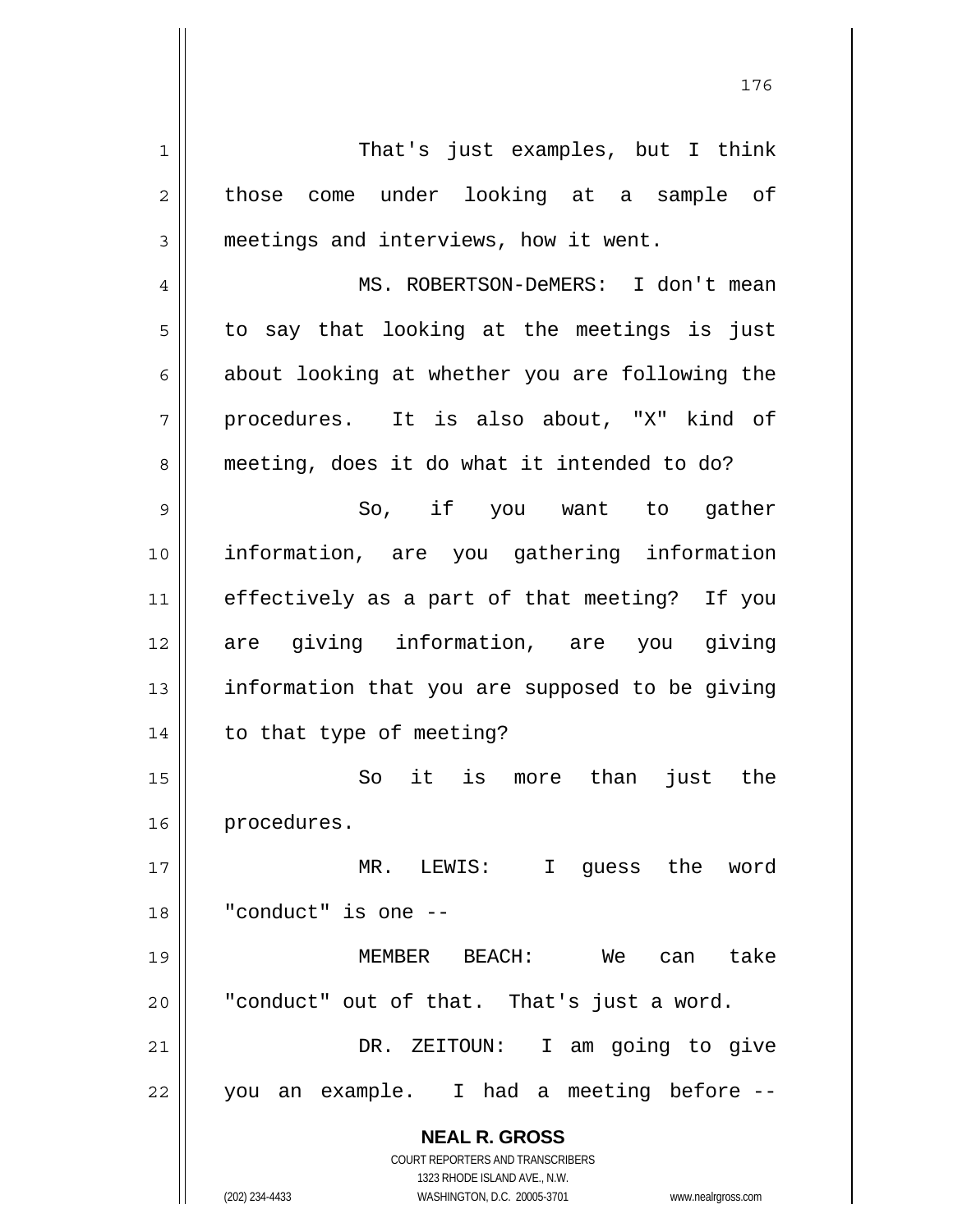**NEAL R. GROSS** 1 2 3 4 5 6 7 8 9 10 11 12 13 14 15 16 17 18 19 20 21 22 this is when I was doing NEPA. Part of the evaluation, self-evaluation of the contractors, we evaluated ourselves. Some of the issues that came in one of the meetings, that I wish we had posters there, we would understand the subject better. So, a week later, when we put this second meeting, we already prepared posters. The issue here is we were going to be sitting, the Board, the contractor will be sitting among the members, and they will understand the issues that would improve and come back to you and say, "This issue could make it better." I have gone through that when I was doing NEPA work before, when I did the scoping meetings. We self-evaluate to ensure that the next meeting will be better, the next meeting will be better, and that is the whole purpose. I think this is what I read inbetween the lines of the purpose of it. It is not sitting trying to evaluate you or evaluate

177

COURT REPORTERS AND TRANSCRIBERS 1323 RHODE ISLAND AVE., N.W.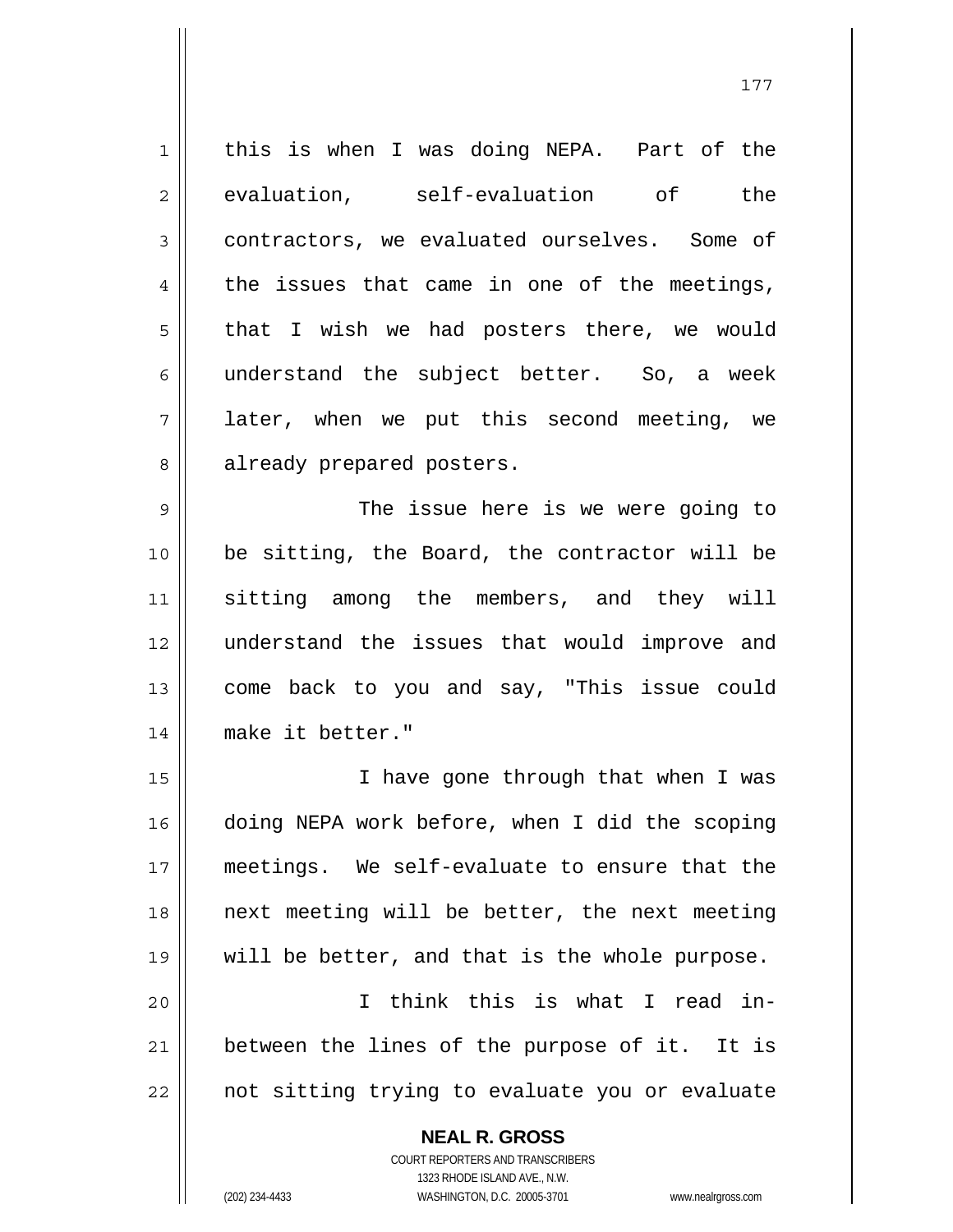**NEAL R. GROSS** COURT REPORTERS AND TRANSCRIBERS 1323 RHODE ISLAND AVE., N.W. (202) 234-4433 WASHINGTON, D.C. 20005-3701 www.nealrgross.com 178 1 2 3 4 5 6 7 8 9 10 11 12 13 14 15 16 17 18 19 20 21 22 the presentations. It is the issue of how it becomes better. MR. LEWIS: I needed to hear that comment. DR. ZEITOUN: Right. MR. LEWIS: I needed to hear this discussion. DR. ZEITOUN: Right. I think it should be improved to make it in a more positive tone because we are not here -- I don't believe that we are here just trying to catch something. It's not the issue. The issue, I know it and I went through it before, and it becomes a better way of exchanging information. If somebody raises an issue -- and a lot of the public are nitpickers. Sometimes they need other things. They need more information. If the more information can help portray the program, then do it. It doesn't matter. And that is our job, is to make this evaluation. I think this is what I read in-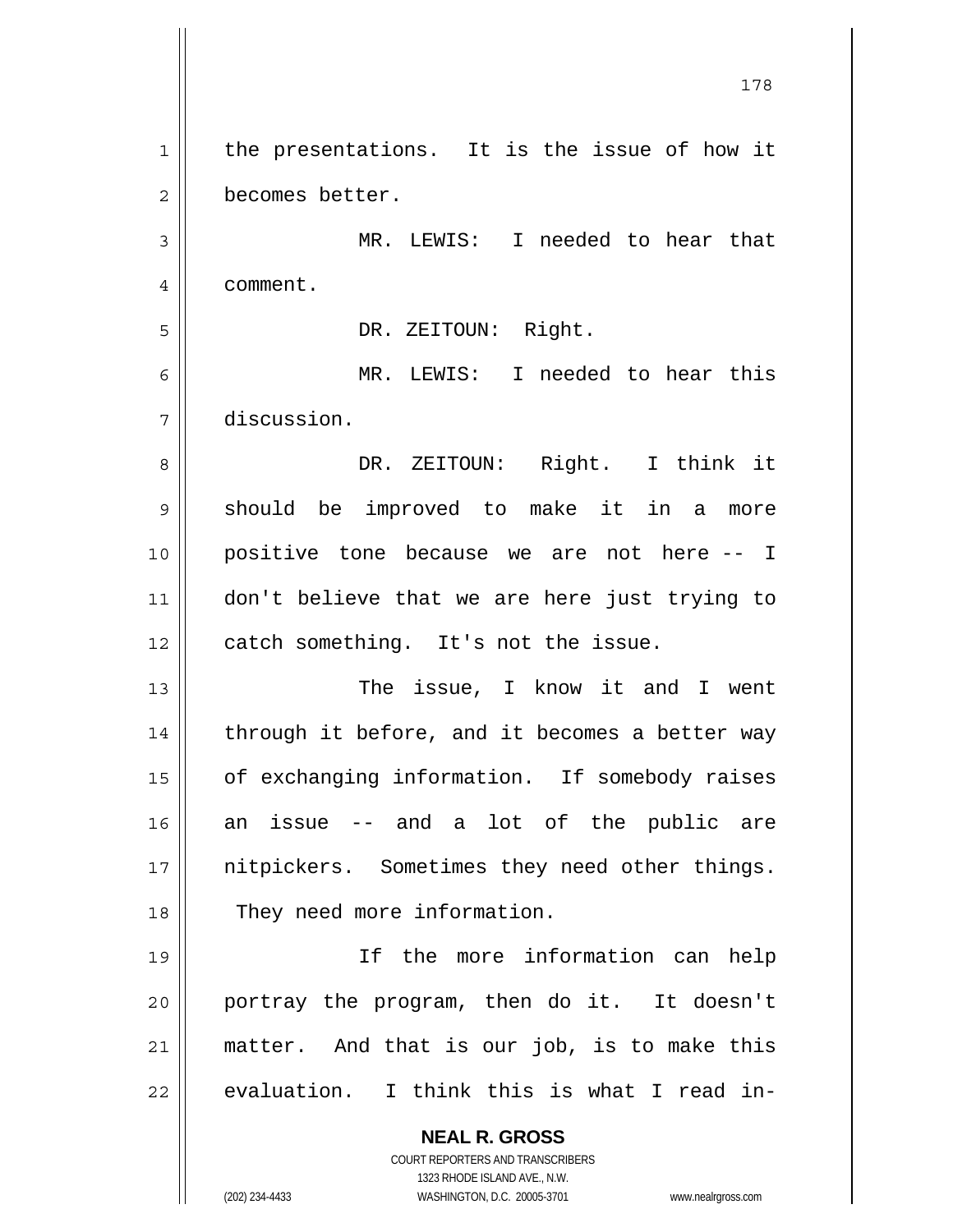**NEAL R. GROSS** COURT REPORTERS AND TRANSCRIBERS 1323 RHODE ISLAND AVE., N.W. (202) 234-4433 WASHINGTON, D.C. 20005-3701 www.nealrgross.com 1 2 3 4 5 6 7 8 9 10 11 12 13 14 15 16 17 18 19 20 21 22 between these lines. I think this is the purpose of it, if we can reflect it. MEMBER MUNN: Mary was trying to say something. MS. ELLIOTT: I would like to point out that the procedure -- every meeting is not A, B, C, D, E, F, G. DR. ZEITOUN: Correct, correct. MS. ELLIOTT: They're all very different, depending on how our stakeholders are reacting at meetings to what they're hearing. Sometimes they go into a totally different thing than what we expected them to, and it's beneficial. Every single time they interact and give us good information, it is beneficial. DR. ZEITOUN: Good. MS. ELLIOTT: So we can't predict that they are all going to be the same, and they have not been. DR. ZEITOUN: Sure. I am not saying that I am expecting all of them to be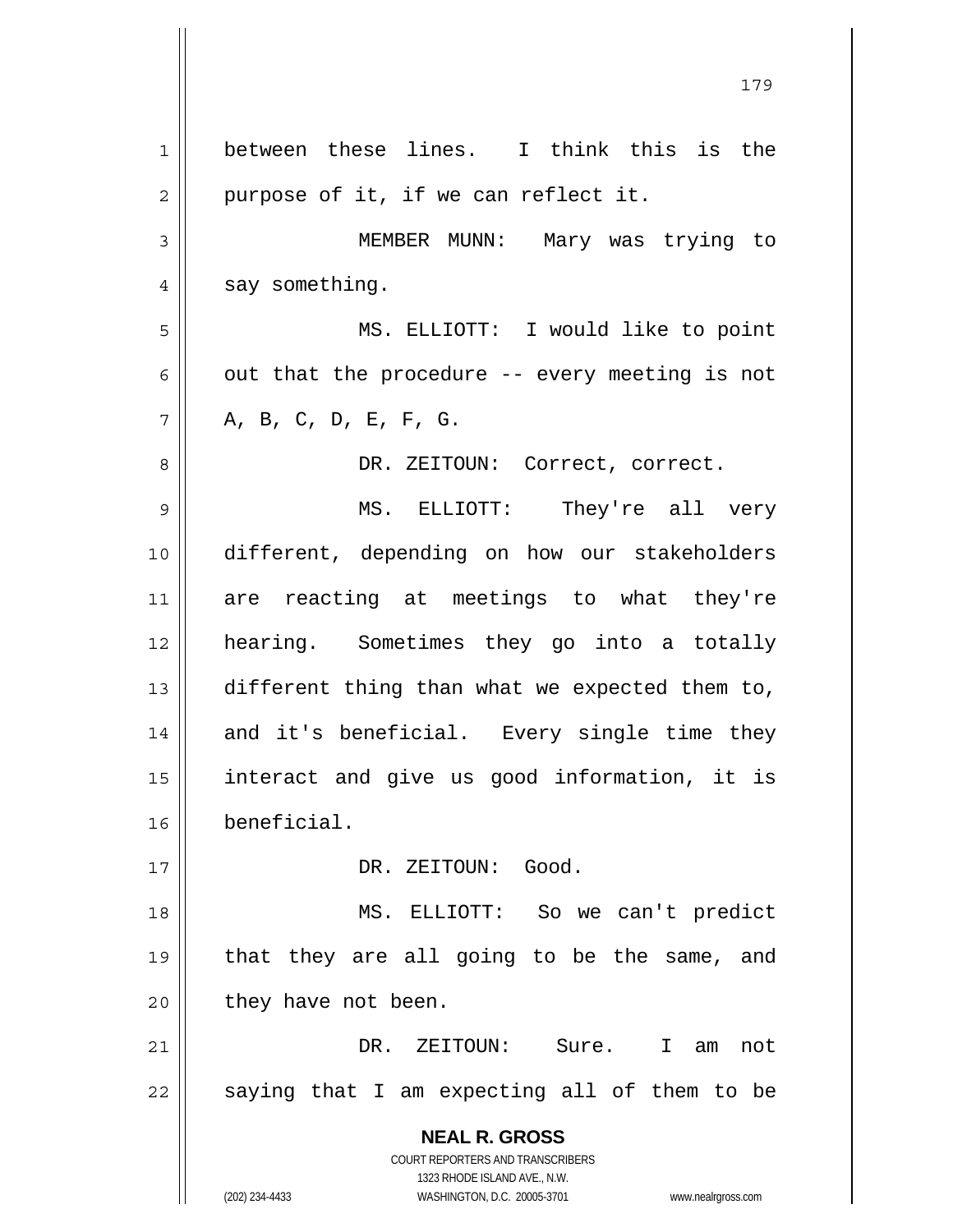**NEAL R. GROSS** COURT REPORTERS AND TRANSCRIBERS 1323 RHODE ISLAND AVE., N.W. (202) 234-4433 WASHINGTON, D.C. 20005-3701 www.nealrgross.com 1 2 3 4 5 6 7 8 9 10 11 12 13 14 15 16 17 18 19 20 21 22 the same, but there are certain methodologies of communications -- MS. ELLIOTT: Correct. DR. ZEITOUN: -- which there are experts doing this communication. MS. ELLIOTT: Correct. DR. ZEITOUN: They can add to the value of the exchange, and that is all this is. MEMBER MUNN: But the bottom-line question here or bullet here should be for us to evaluate whether the objective of the meeting was being achieved. That is really what we want to know. I have seen Mark at work many times, and he has a real talent at getting to the nub of what the people in the audience want to hear. He gets them to tell him what they want to hear. Whether that follows any process or not is secondary to the question: is the objective of this meeting being met, which in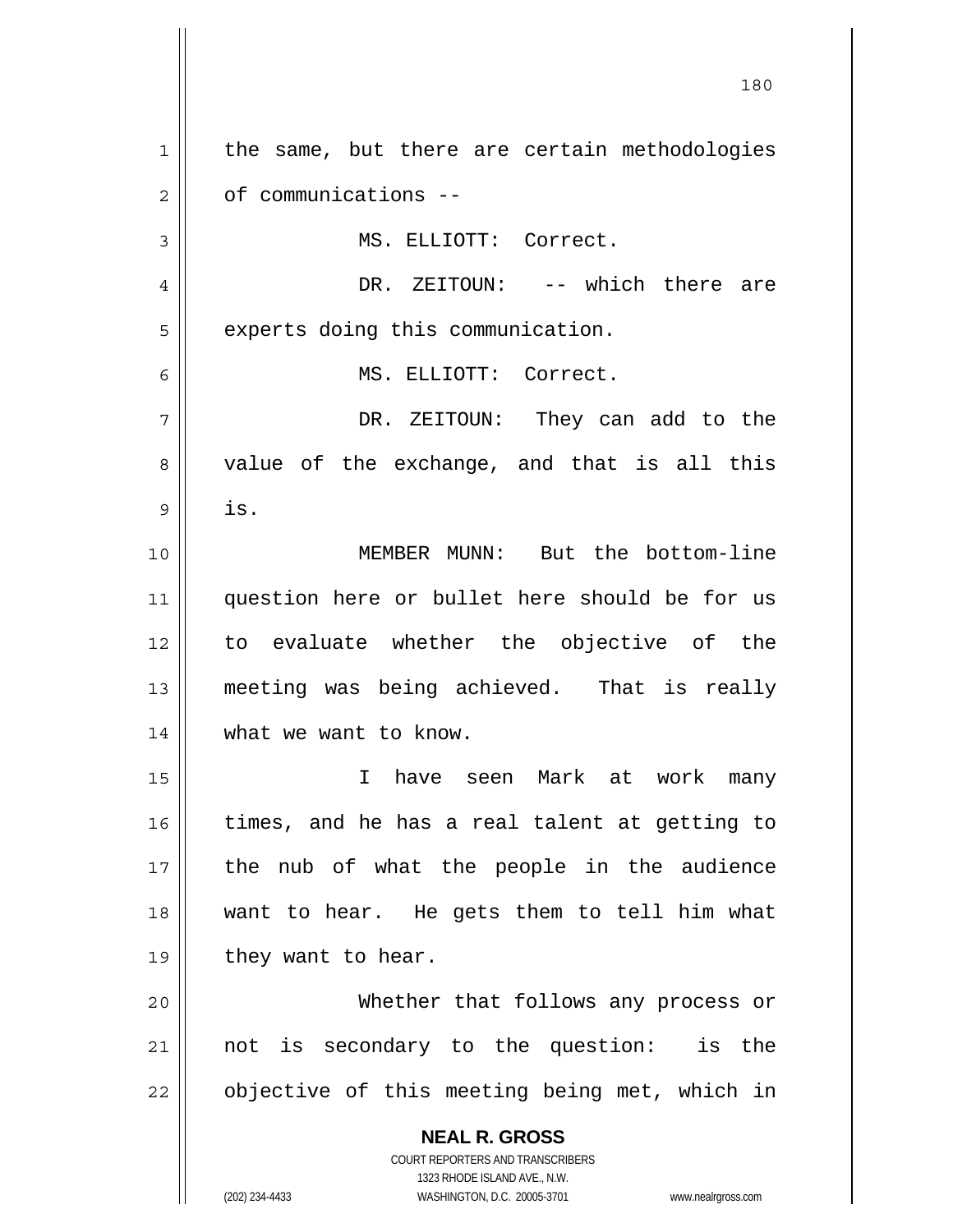1

my mind is the question for No. 4.

| $\overline{2}$ | I think it is<br>MR. ELLIOTT:                                                                                                                                   |
|----------------|-----------------------------------------------------------------------------------------------------------------------------------------------------------------|
| 3              | important for us to talk about where the line                                                                                                                   |
| 4              | I think what I hear from Mark's concern<br>is.                                                                                                                  |
| 5              | is that he doesn't want to be facilitating or                                                                                                                   |
| 6              | running one of these meetings and be worried                                                                                                                    |
| 7              | about whether or not he is making a misstep in                                                                                                                  |
| 8              | the evaluator's eyes.                                                                                                                                           |
| 9              | are there meetings that we<br>So                                                                                                                                |
| 10             | should really focus and target to, to make                                                                                                                      |
| 11             | sure that you have the ability to observe,                                                                                                                      |
| 12             | versus others that you would agree to exclude                                                                                                                   |
| 13             | yourself from because we think it is just too                                                                                                                   |
| 14             | difficult to conduct a meeting? I would like                                                                                                                    |
| 15             | to go there and have that kind of a discussion                                                                                                                  |
| 16             | at some point.                                                                                                                                                  |
| 17             | I would also like to make sure that                                                                                                                             |
| 18             | -- because my people find it hard enough to do                                                                                                                  |
| 19             | their job.                                                                                                                                                      |
| 20             | MEMBER BEACH: And on that note, we                                                                                                                              |
| 21             | are not going to try to critique your people.                                                                                                                   |
| 22             | It is the process that we are wanting to look                                                                                                                   |
|                | <b>NEAL R. GROSS</b><br>COURT REPORTERS AND TRANSCRIBERS<br>1323 RHODE ISLAND AVE., N.W.<br>(202) 234-4433<br>WASHINGTON, D.C. 20005-3701<br>www.nealrgross.com |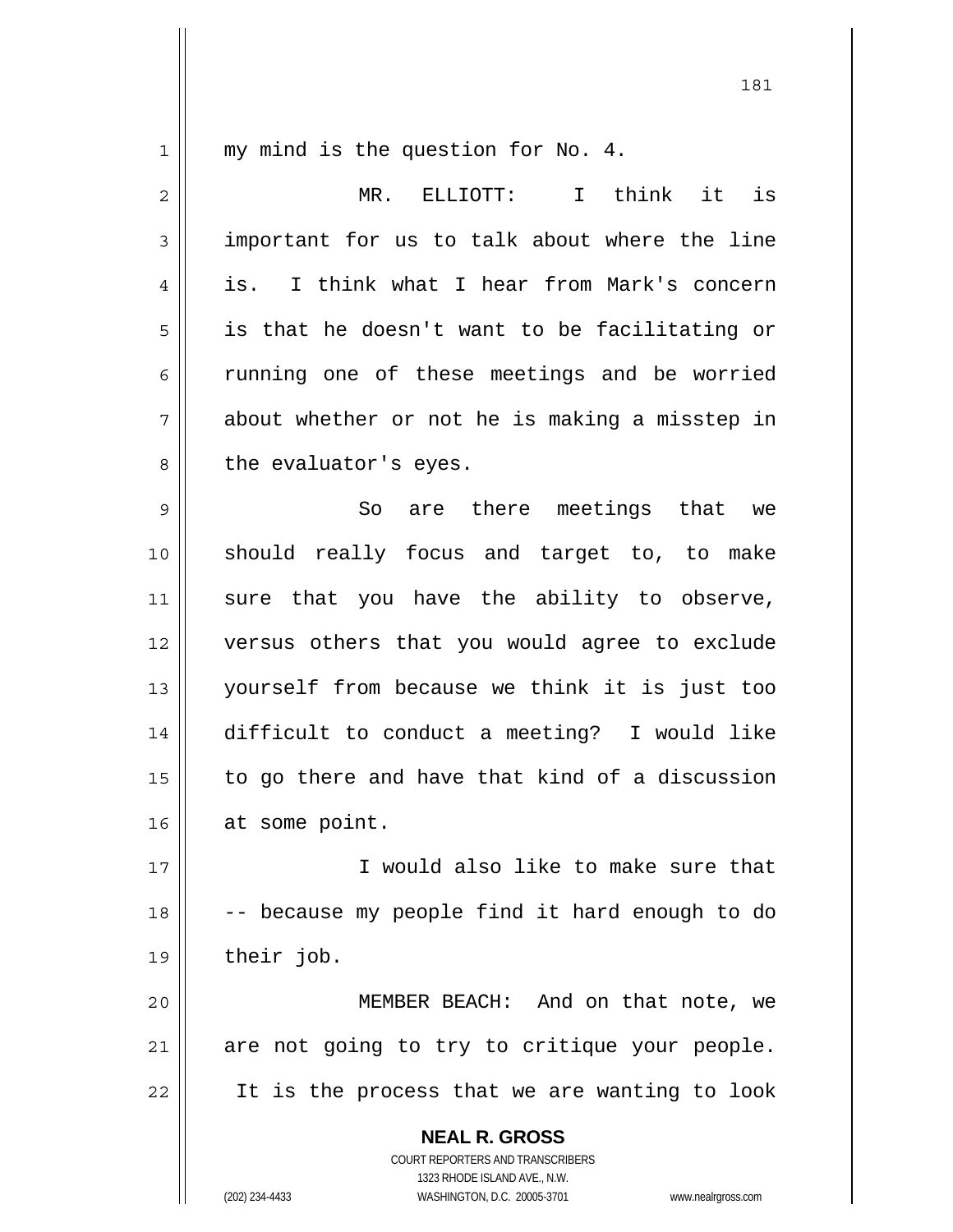|             | 182                                            |
|-------------|------------------------------------------------|
| $\mathbf 1$ | at. This is a work-in-progress.                |
| 2           | MR. ELLIOTT: Right.                            |
| 3           | MEMBER BEACH: This is draft number             |
| 4           | one.                                           |
| 5           | MR. ELLIOTT: Right.                            |
| 6           | MEMBER BEACH: We are still trying              |
| 7           | to figure out what we are doing.               |
| 8           | MR. ELLIOTT: And I think you have              |
| 9           | ample opportunity to make decisions about when |
| 10          | and where you choose to intervene at that      |
| 11          | level. Okay?                                   |
| 12          | What I am saying there, I believe              |
| 13          | that once you find you have access to this     |
| 14          | Outreach Tracking System, you are going to     |
| 15          | find it very helpful in doing your reviews     |
| 16          | because, as Mary passed across to me just a    |
| 17          | moment ago, you would be able to go into that  |
| 18          | system today if you had access -- I'm sorry    |
| 19          | you don't -- but you could go in there today   |
| 20          | and see what's going on with the meeting       |
| 21          | tomorrow in Kansas City. I don't know whether  |
| 22          | any of you are going to go or not, but there's |

**NEAL R. GROSS** COURT REPORTERS AND TRANSCRIBERS

1323 RHODE ISLAND AVE., N.W.

(202) 234-4433 WASHINGTON, D.C. 20005-3701 www.nealrgross.com

 $\mathbf{I}$ 

 $\mathsf{I}$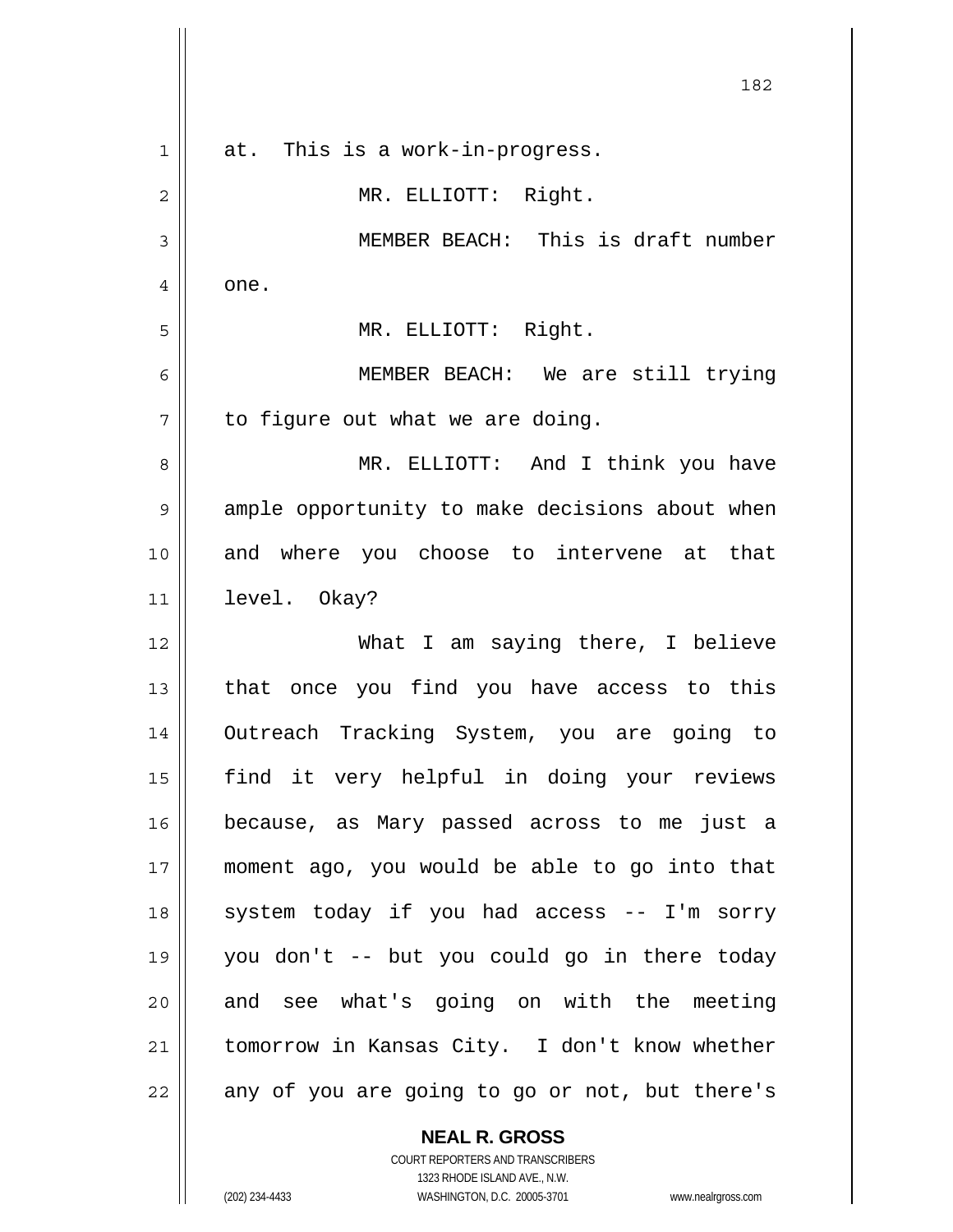| $\mathbf 1$    | a presentation already approved and loaded up.                      |
|----------------|---------------------------------------------------------------------|
| 2              | MS. ELLIOTT: It is not in the                                       |
| 3              | system yet. I just got it this morning.                             |
| $\overline{4}$ | MR. ELLIOTT: Oh, well, I approved                                   |
| 5              | it earlier in the week. So it is not in the                         |
| 6              | system yet, but it is going into the system.                        |
| 7              | So you can see what kind of communication                           |
| 8              | vehicles are being prepared. You would see in                       |
| 9              | the tracking system what the purpose of the                         |
| 10             | meeting, who the attendees are, what's the                          |
| 11             | function, what's the desired outcome. So it                         |
| 12             | is going to help you, I think.                                      |
| 13             | MEMBER BEACH: Realize this Work                                     |
| 14             | Group is two years in the making. So a lot of                       |
| 15             | the things that we have problems with have                          |
| 16             | probably been fixed, and we are going to find                       |
| 17             | that out through this process.                                      |
| 18             | you ready, Arjun, for the<br>Are                                    |
| 19             | bullets?                                                            |
| 20             | CHAIRMAN GIBSON: It is time now to                                  |
| 21             | shift to public comments. Then, if time                             |
| 22             | allows, we will get back to evaluation three.                       |
|                | <b>NEAL R. GROSS</b>                                                |
|                | COURT REPORTERS AND TRANSCRIBERS                                    |
|                | 1323 RHODE ISLAND AVE., N.W.                                        |
|                | (202) 234-4433<br>WASHINGTON, D.C. 20005-3701<br>www.nealrgross.com |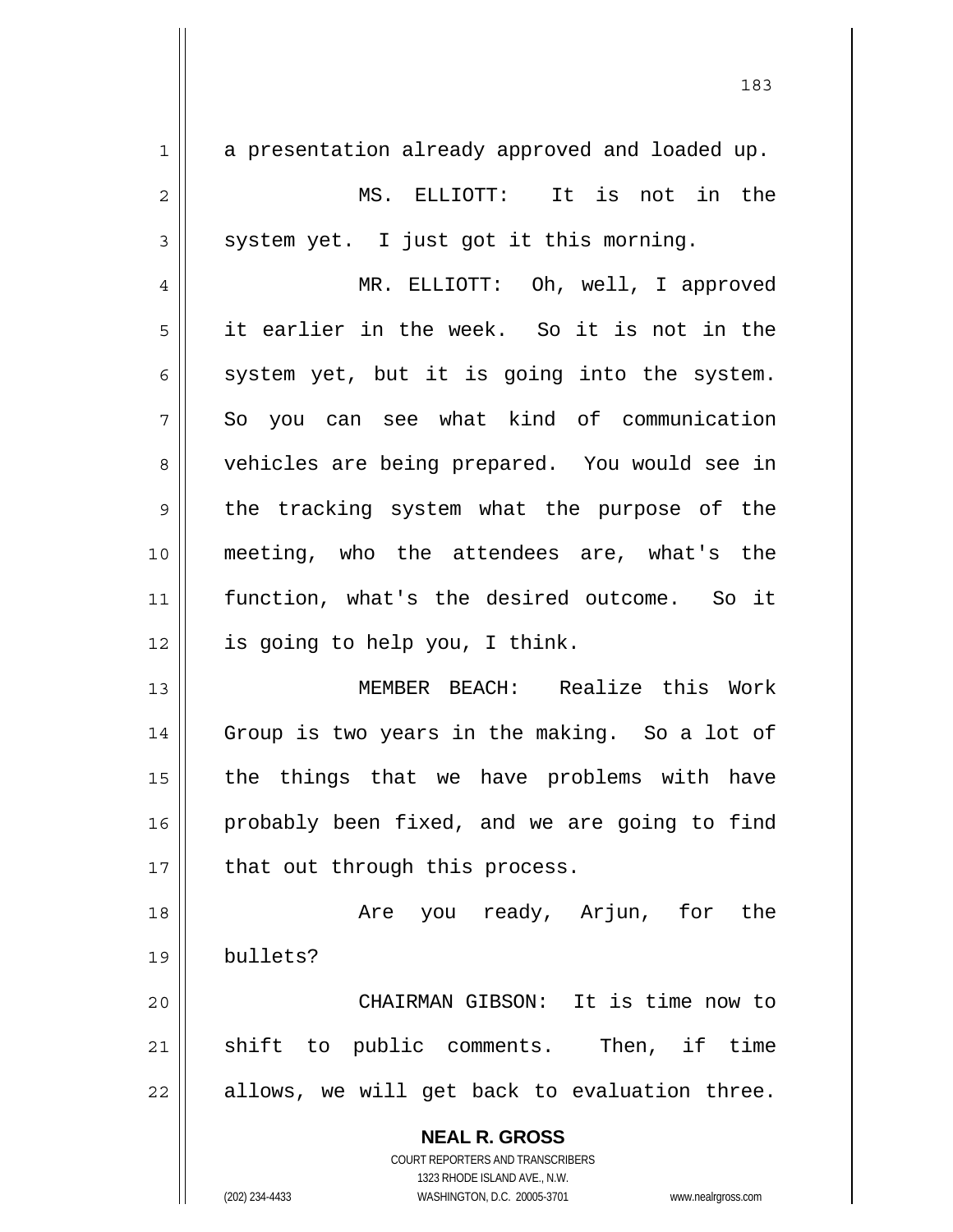**NEAL R. GROSS** COURT REPORTERS AND TRANSCRIBERS 1323 RHODE ISLAND AVE., N.W. (202) 234-4433 WASHINGTON, D.C. 20005-3701 www.nealrgross.com 1 2 3 4 5 6 7 8 9 10 11 12 13 14 15 16 17 18 19 20 21 22 Or if not, we will decide what our homework assignments are for the next meeting. So, at this time, if there is anyone on the line, any workers, claimants, workers' advocates or representatives, please identify yourselves and make your comments. MS. BARRIE: This is Terrie Barrie from ANWAG. CHAIRMAN GIBSON: Hi, Terrie. MS. BARRIE: How is everyone? CHAIRMAN GIBSON: Good. Go ahead. MS. BARRIE: Yes, I just have a few comments. First of all, Mike, I really, really appreciate that this working group allows the public to make a few statements. I still wish that the other working groups would adopt this plan. One question, or not one question. When I received the agenda yesterday, it mentioned action items, and I couldn't find my notes on what they were. So I decided to go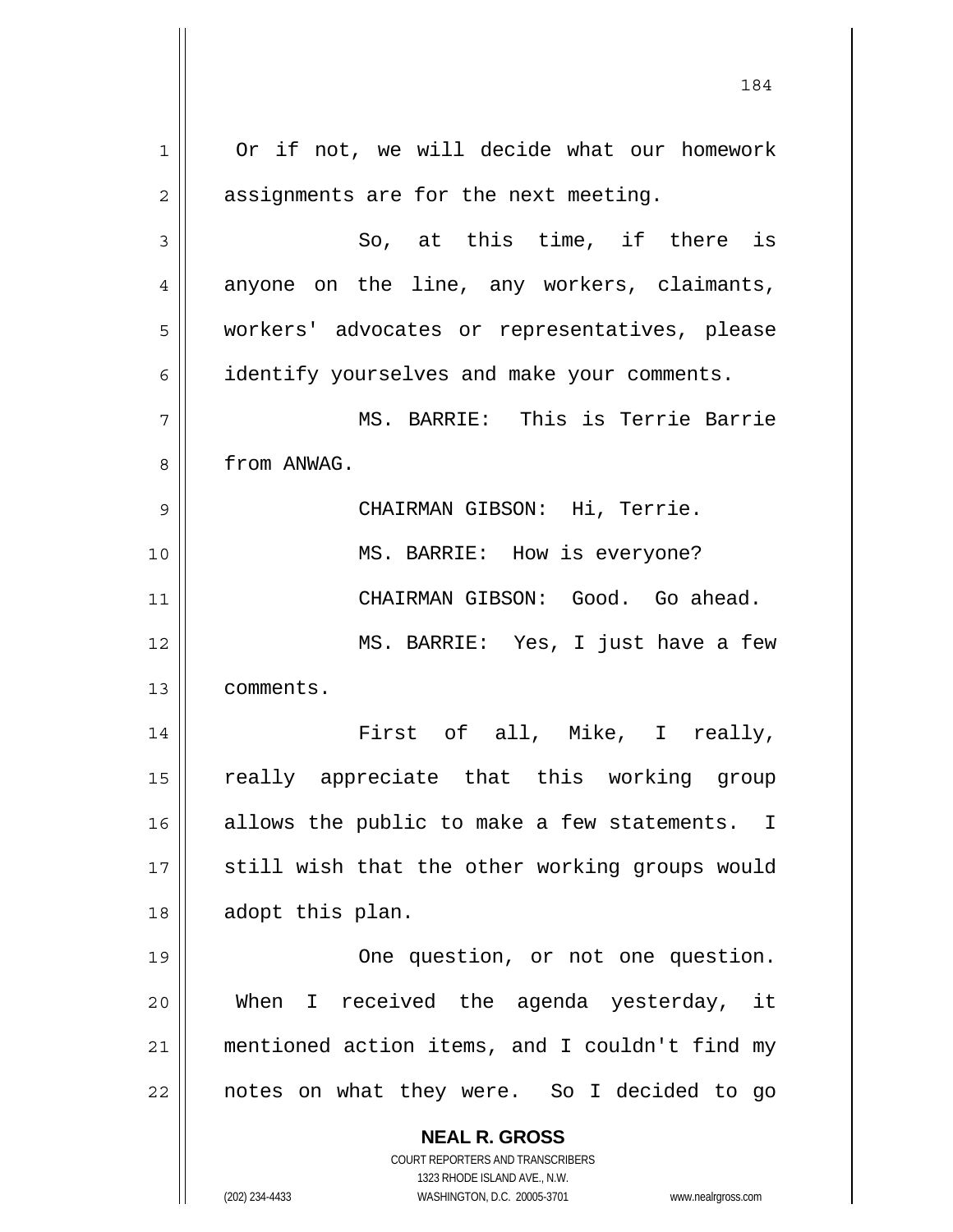1 2 3 4 5 6 7 8 9 10 11 12 13 14 15 16 17 18 19 20 21 to NIOSH's website and look up the transcript. The transcripts were not there. So I had no idea, and another advocate came to me with the same problem of what the action items were. That would have been really helpful to follow along with these meeting, if the transcripts were posted there when they should have been. MR. KATZ: Terrie, can I just interject right here with this? The transcripts take time to be produced, and they take a minimum of 30 days just for them to get a draft to us. Then they have to be reviewed and then quality issues have to be addressed. Now the Board is discussing, and I think is on the path of, having actually a work group chair review the transcript before it goes up, too. So there is just necessary time that goes into that. We get these transcripts up as soon as we can, but there's nothing that can be

done.

22

**NEAL R. GROSS** COURT REPORTERS AND TRANSCRIBERS 1323 RHODE ISLAND AVE., N.W. (202) 234-4433 WASHINGTON, D.C. 20005-3701 www.nealrgross.com

<u>185</u>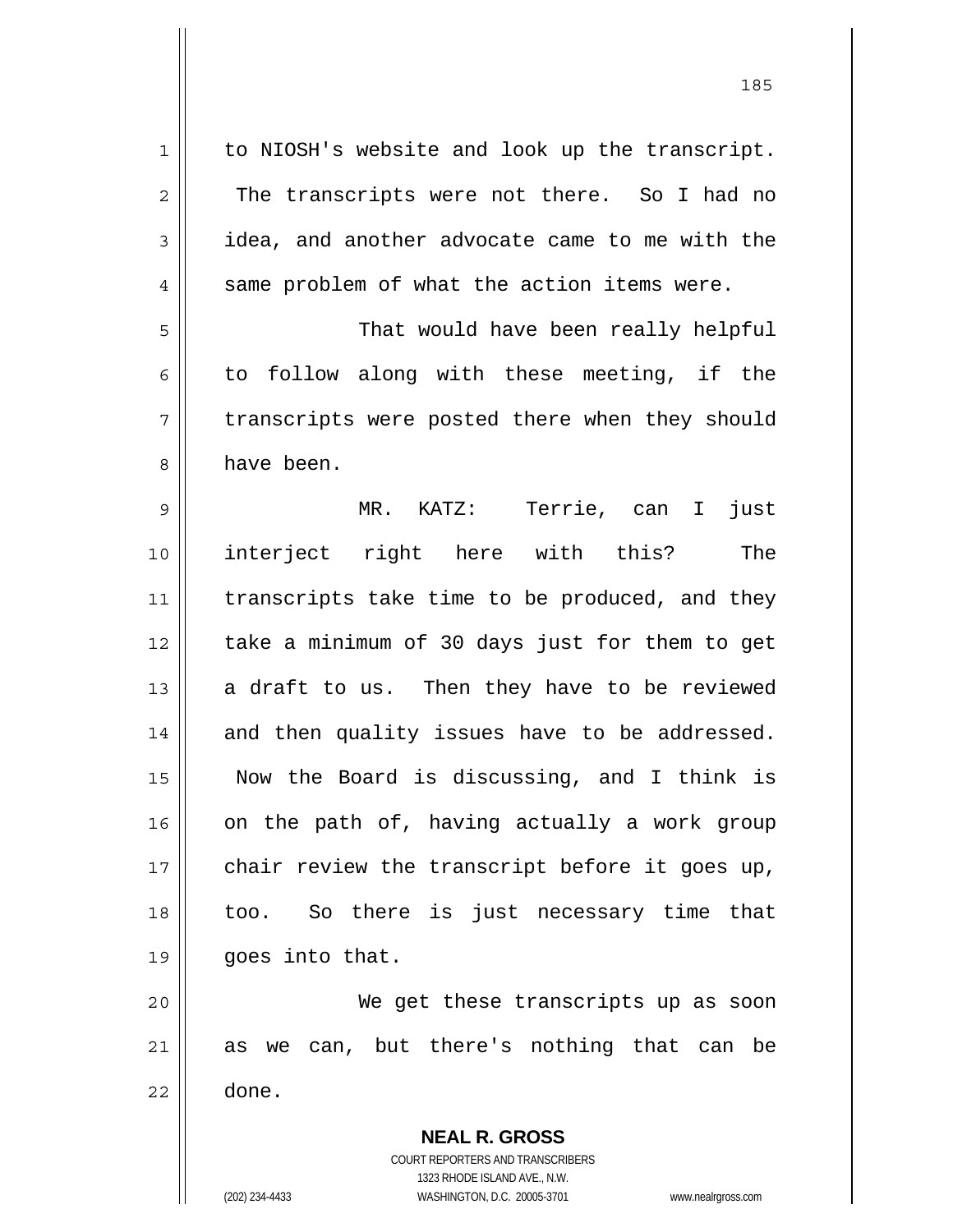|    | 186                                                                 |
|----|---------------------------------------------------------------------|
| 1  | MR. ELLIOTT: I don't have it. It                                    |
| 2  | is not that it is in OCAS's hand and we                             |
| 3  | haven't loaded it up.                                               |
| 4  | MR. KATZ: No, it's not.                                             |
| 5  | MR. ELLIOTT: We don't have it.                                      |
| 6  | MS. BARRIE: Okay. I thought there                                   |
| 7  | was an agreement for the working groups to                          |
| 8  | have their transcripts up in 45 days. Am I                          |
| 9  | wrong about that?                                                   |
| 10 | $MR. KATZ:$ There is an agreement --                                |
| 11 | no, the 45 days actually applies to the Board,                      |
| 12 | full Board meetings. The work groups come                           |
| 13 | secondary to the full Board meetings, and we                        |
| 14 | would love to get them all up in 45 days, but                       |
| 15 | it simply can't be done.                                            |
| 16 | This Work Group met in June, late                                   |
| 17 | in June, I think.                                                   |
| 18 | MS. BARRIE: Right. It looks like                                    |
| 19 | June 16th, I think.                                                 |
| 20 | MR. KATZ: Right.                                                    |
| 21 | MS. BARRIE: So it is right around                                   |
| 22 | two months, and that is why I thought, you                          |
|    | <b>NEAL R. GROSS</b><br>COURT REPORTERS AND TRANSCRIBERS            |
|    | 1323 RHODE ISLAND AVE., N.W.                                        |
|    | (202) 234-4433<br>WASHINGTON, D.C. 20005-3701<br>www.nealrgross.com |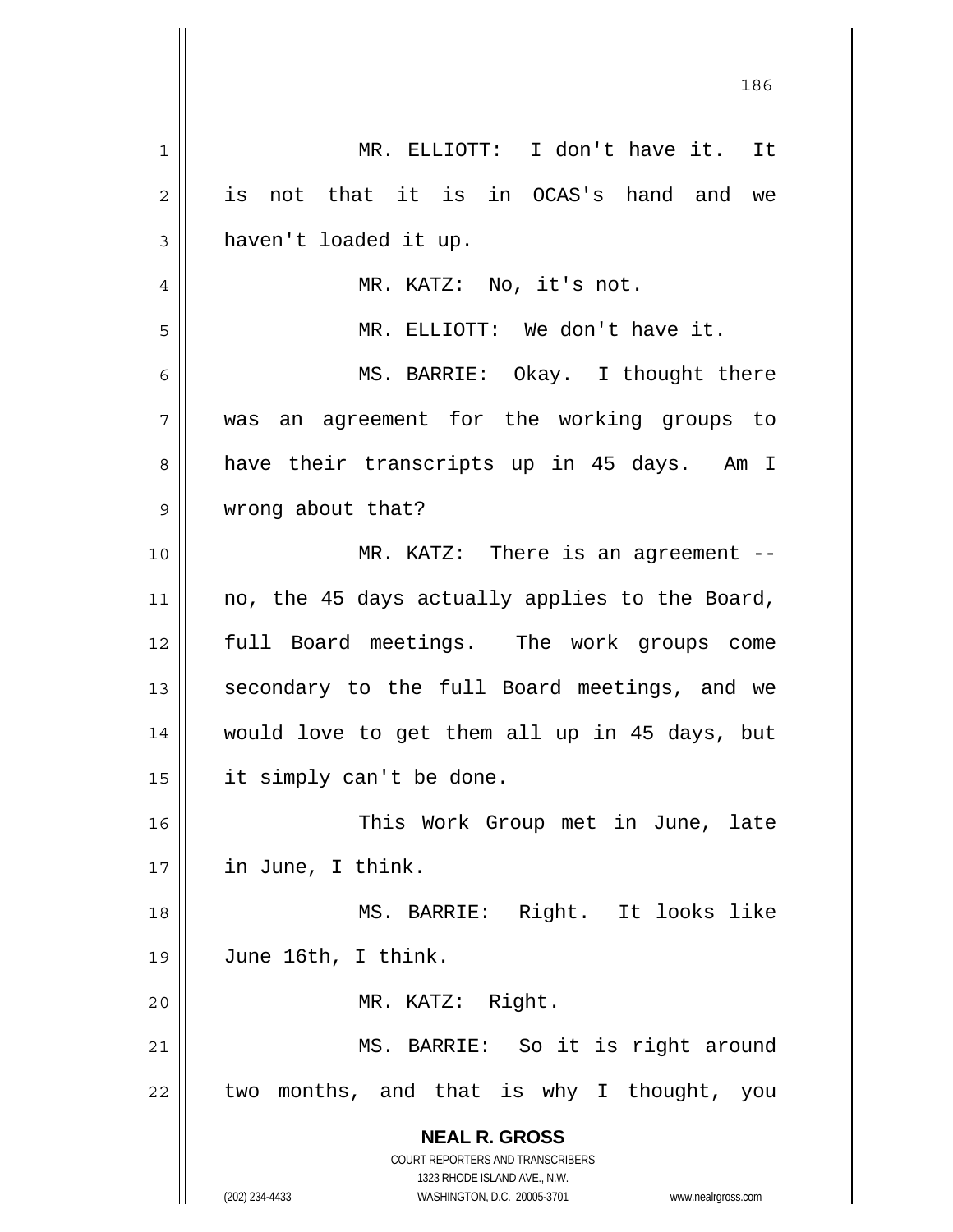| $\mathbf 1$ | know, I think the Idaho one was published.      |
|-------------|-------------------------------------------------|
| 2           | So maybe my suggestion would be                 |
| 3           | that, if they are not published, maybe the      |
| 4           | Board members can have a little bit more        |
| 5           | detailed agenda, so the advocates can follow    |
| 6           | along.                                          |
| 7           | And the other part that is a                    |
| 8           | concern is, and Larry mentioned this earlier    |
| 9           | today, about when I raise issues, that they     |
| 10          | are taken seriously, which I do believe. But    |
| 11          | I don't get any feedback. Like, for instance,   |
| 12          | the Rocky Flats SEM for Building 460 is a       |
| 13          | serious concern to me because it says that      |
| 14          | there was radioactive materials in that         |
| 15          | building, and supposedly it was a cold          |
| 16          | building.                                       |
| 17          | understand that DOL had sent<br>T.              |
| 18          | NIOSH the documents for them to review.<br>I am |
| 19          | wondering how long that process is going to     |
| 20          | take. Is there going to be a white paper        |
| 21          | released? Will I need to FOIA that white        |
| 22          | paper? How will I know if a white paper is      |
|             | <b>NEAL R. GROSS</b>                            |

COURT REPORTERS AND TRANSCRIBERS 1323 RHODE ISLAND AVE., N.W.

 $\mathbf{I}$ 

(202) 234-4433 WASHINGTON, D.C. 20005-3701 www.nealrgross.com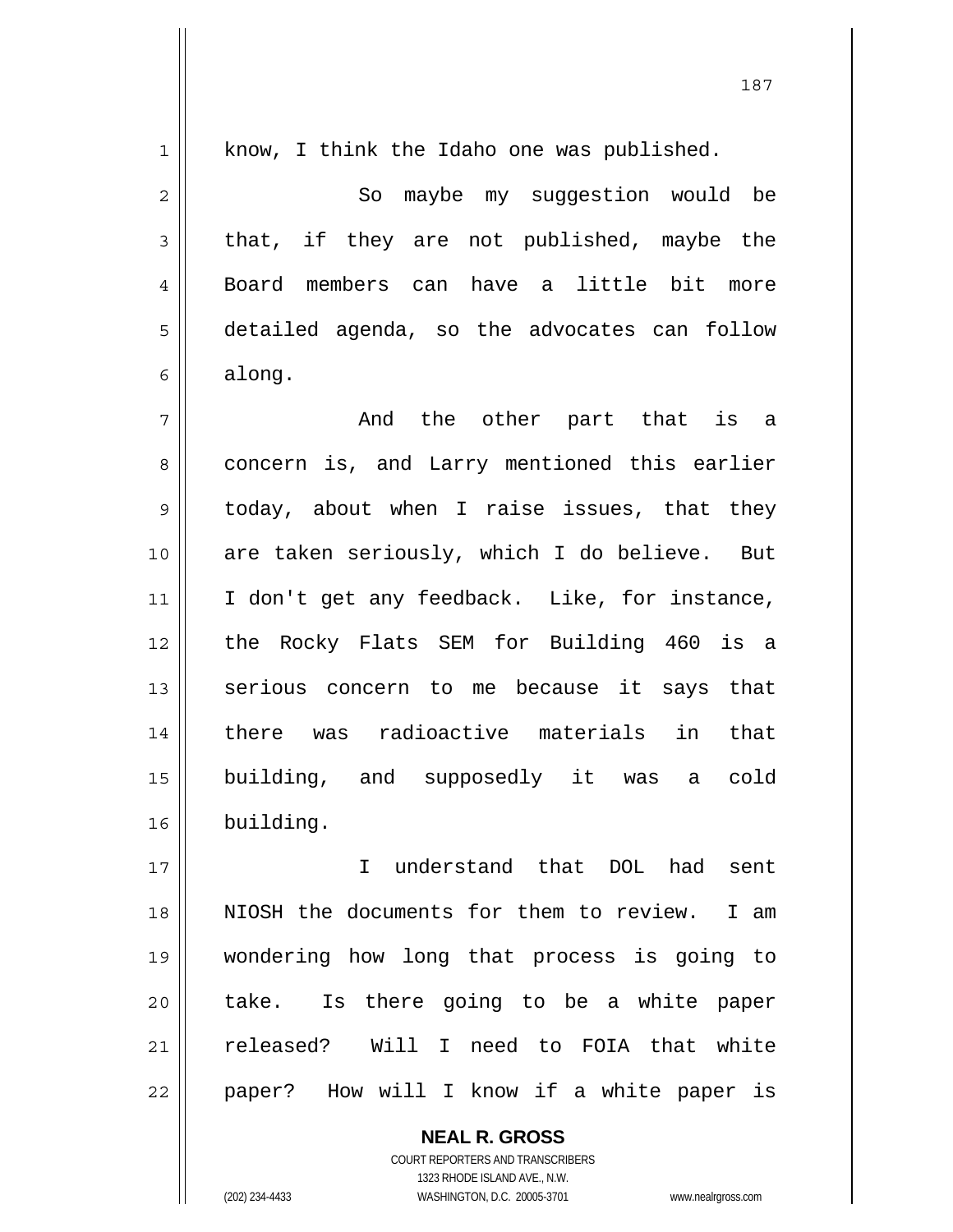1 available?

**NEAL R. GROSS** COURT REPORTERS AND TRANSCRIBERS 1323 RHODE ISLAND AVE., N.W. (202) 234-4433 WASHINGTON, D.C. 20005-3701 www.nealrgross.com 2 3 4 5 6 7 8 9 10 11 12 13 14 15 16 17 18 19 20 21 22 So I think a little bit more transparency, openness, just communication would be a great help to the advocates. MR. ELLIOTT: I have no idea what you're referring to at the last there, Terrie. I am not aware of DOL sharing any information with us for review at this point on a building. MS. BARRIE: Okay. Well, I will send it to you. MR. ELLIOTT: Well, I appreciate that. MS. BARRIE: Okay. CHAIRMAN GIBSON: Okay, thanks, Terrie. Anyone else on the line? MS. BONSIGNORE: Yes. This is Antoinette Bonsignore for the Linde Ceramics facility and ANWAG. CHAIRMAN GIBSON: Okay. Glad to have you. Go ahead.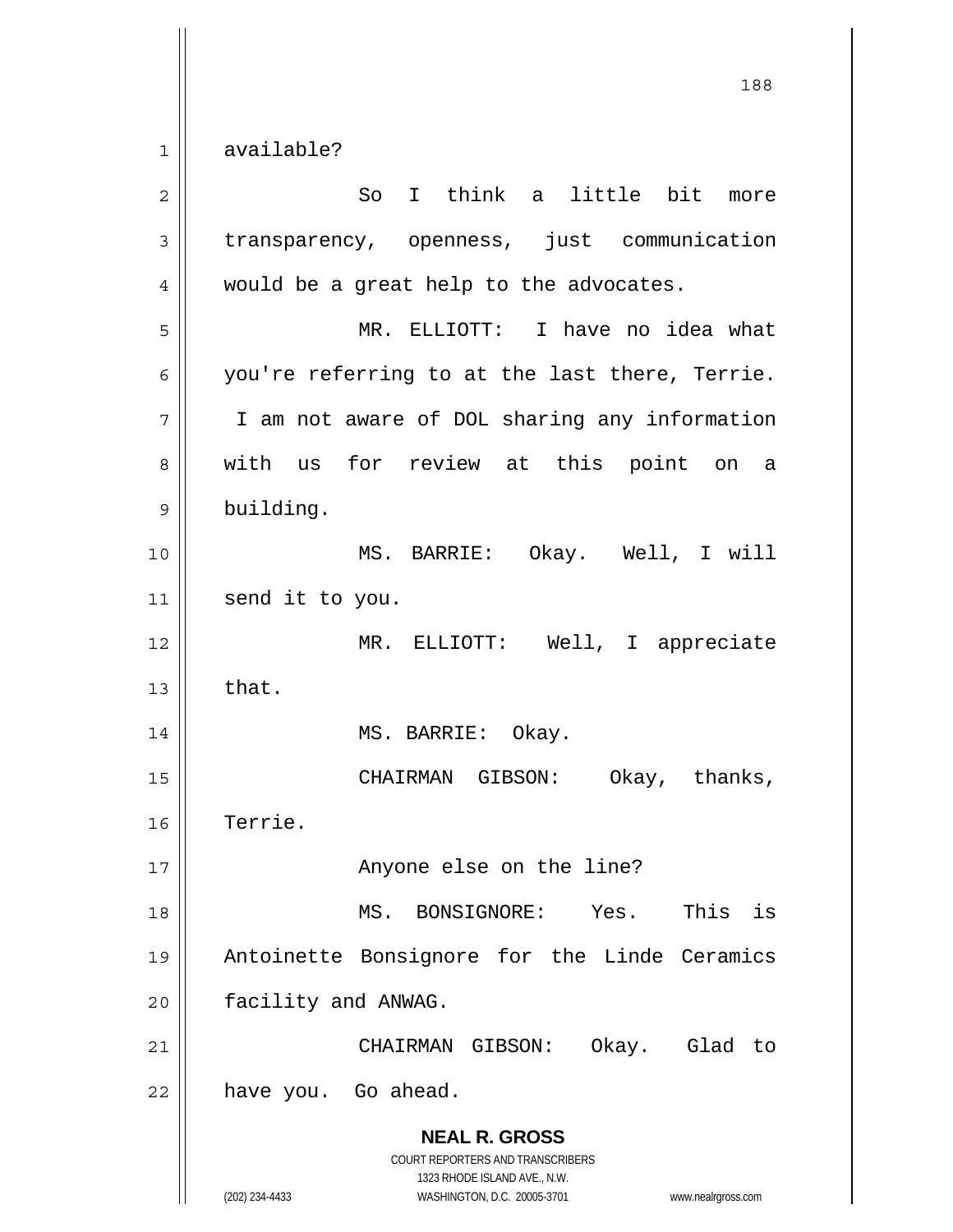| $\mathbf 1$<br>MS. BONSIGNORE: Well, there are                                                      |  |
|-----------------------------------------------------------------------------------------------------|--|
| three issues I would like to address.<br>$\overline{2}$                                             |  |
| The first being that, on July 16th,<br>3                                                            |  |
| ANWAG had a teleconference with the Department<br>4                                                 |  |
| of Labor, Rachel Leiton in particular, as well<br>5                                                 |  |
| as other members of her staff, to address some<br>6                                                 |  |
| 7<br>issues that the advocates are concerned with                                                   |  |
| with regard to the program.<br>8                                                                    |  |
| It became quite clear to all of the<br>9                                                            |  |
| advocates who participated in the call that<br>10                                                   |  |
| input is needed from NIOSH and the Advisory<br>11                                                   |  |
| 12<br>Board in any future teleconferences that the                                                  |  |
| advocates schedule with Ms. Leiton. I had<br>13                                                     |  |
| addressed this issue with Lew Wade and with<br>14                                                   |  |
| Dr. Melius about a month ago.<br>15                                                                 |  |
| Our next teleconference is going to<br>16                                                           |  |
| be on August 25th with Ms. Leiton and her<br>17                                                     |  |
| staff. I think it is incumbent upon NIOSH and<br>18                                                 |  |
| the Advisory Board or representatives<br>from<br>19                                                 |  |
| NIOSH and the Board to participate in this<br>20                                                    |  |
| teleconference.<br>21                                                                               |  |
| CHAIRMAN GIBSON: Okay. Thank you<br>22                                                              |  |
| <b>NEAL R. GROSS</b>                                                                                |  |
| <b>COURT REPORTERS AND TRANSCRIBERS</b>                                                             |  |
| 1323 RHODE ISLAND AVE., N.W.<br>(202) 234-4433<br>WASHINGTON, D.C. 20005-3701<br>www.nealrgross.com |  |

189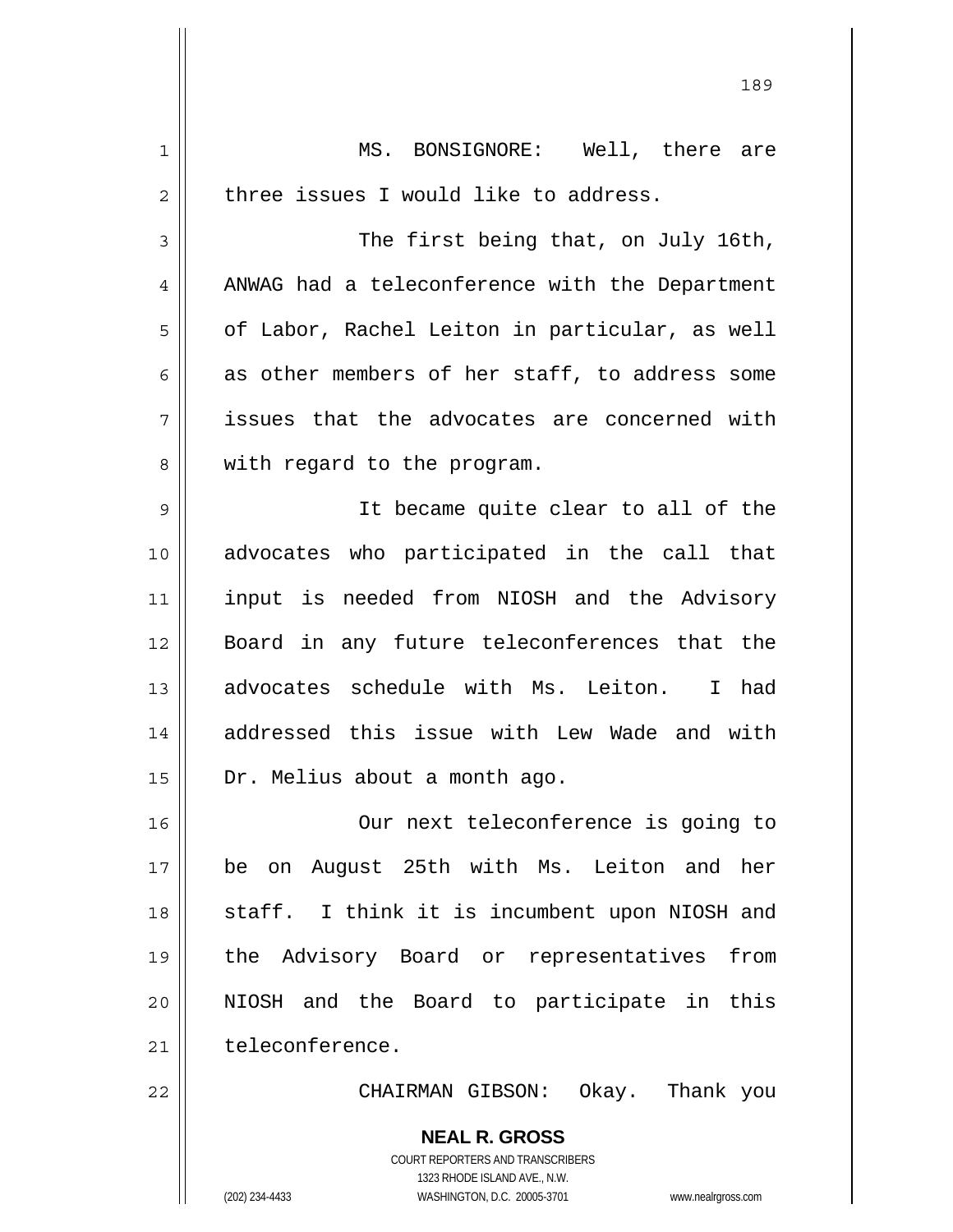**NEAL R. GROSS** COURT REPORTERS AND TRANSCRIBERS 1323 RHODE ISLAND AVE., N.W. (202) 234-4433 WASHINGTON, D.C. 20005-3701 www.nealrgross.com 1 2 3 4 5 6 7 8 9 10 11 12 13 14 15 16 17 18 19 20 21 22 very much. I will see if one or more of the Work Group members can't try to participate, and I will send an email to Paul Ziemer and let him send it out to the rest of the Advisory Board. MR. KATZ: Mike? Do you want a member of the Linde Work Group meeting to participate in this phone call? MS. BONSIGNORE: I would like any member of the Advisory Board to participate, and also any member, any staff member, from NIOSH to participate as well. The teleconference is not Lindespecific. It is advocates from all of the facilities are participating in it. MR. KATZ: Okay. MR. ELLIOTT: I am sorry. Antoinette, this is Larry Elliott. So this is a conference call that ANWAG has established with Rachel Leiton? MS. BONSIGNORE: Yes.

<u>190</u>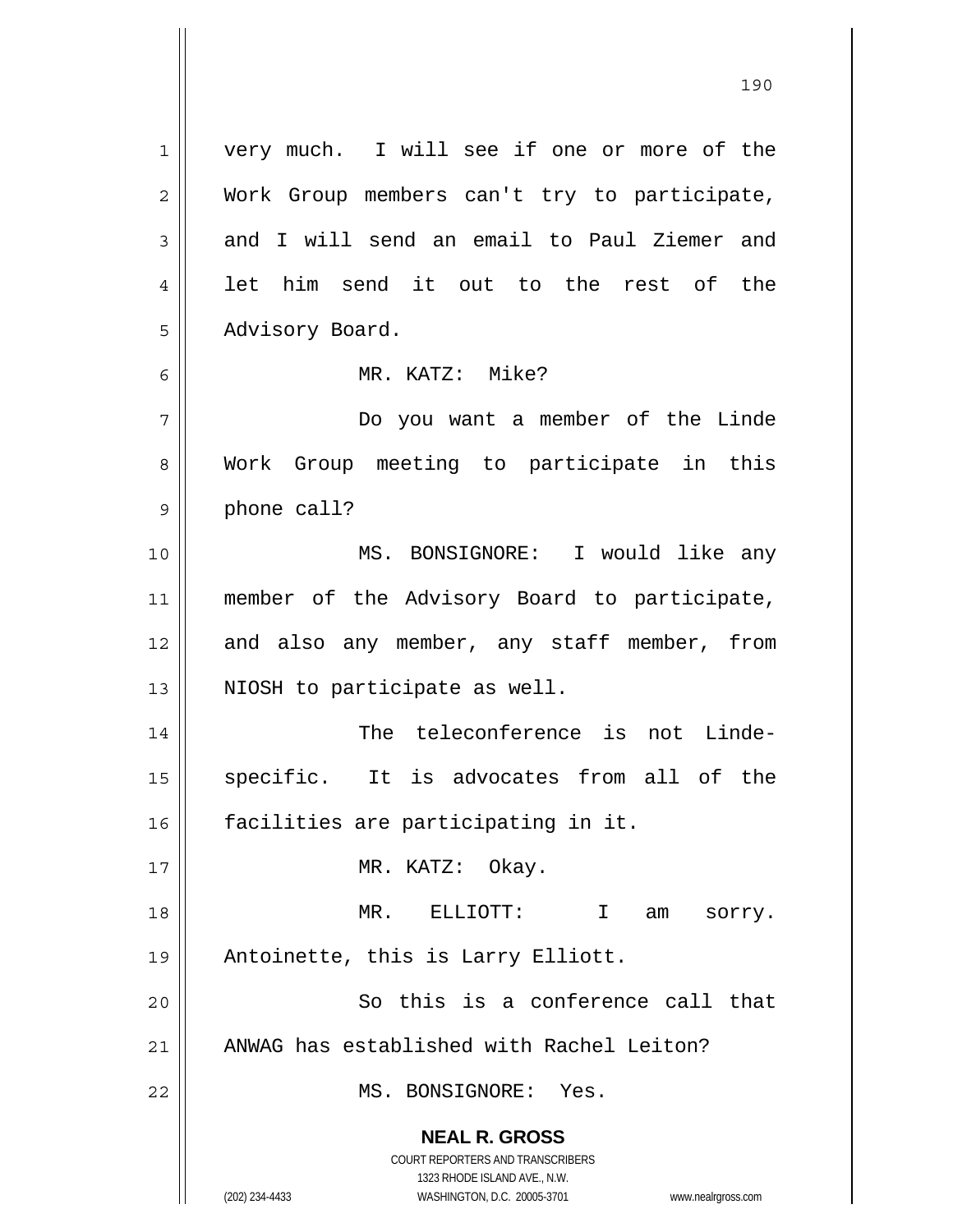| $\mathbf 1$    | MR. ELLIOTT: And you're proposing,                                                                  |
|----------------|-----------------------------------------------------------------------------------------------------|
| $\overline{2}$ | you're suggesting, you're strongly                                                                  |
| 3              | encouraging, I think, that NIOSH and/or a                                                           |
| 4              | Board presence be there, included?                                                                  |
| 5              | MS. BONSIGNORE: Absolutely.                                                                         |
| 6              | MR. ELLIOTT: Okay. I will talk to                                                                   |
| 7              | Rachel about this, as far as our                                                                    |
| 8              | participation. The Board, Ted and the Board                                                         |
| 9              | can decide how they participate, but I will                                                         |
| 10             | talk to Rachel about our participation,                                                             |
| 11             | because we certainly want to be a participant                                                       |
| 12             | in those kinds of discussions where our work                                                        |
| 13             | is talked about.                                                                                    |
| 14             | MS. BONSIGNORE: Yes. Well, just                                                                     |
| 15             | to elaborate on that point, many of the issues                                                      |
| 16             | that we were addressing with Ms. Leiton, she                                                        |
| 17             | was unable to discuss with us because, as she                                                       |
| 18             | put it, "That is a NIOSH issue and I have no                                                        |
| 19             | authority to discuss that point."                                                                   |
| 20             | That became a repeated refrain for                                                                  |
| 21             | many of the issues that we were raising.                                                            |
| 22             | MEMBER MUNN: Antoinette, this is                                                                    |
|                |                                                                                                     |
|                | <b>NEAL R. GROSS</b>                                                                                |
|                | COURT REPORTERS AND TRANSCRIBERS                                                                    |
|                | 1323 RHODE ISLAND AVE., N.W.<br>(202) 234-4433<br>WASHINGTON, D.C. 20005-3701<br>www.nealrgross.com |
|                |                                                                                                     |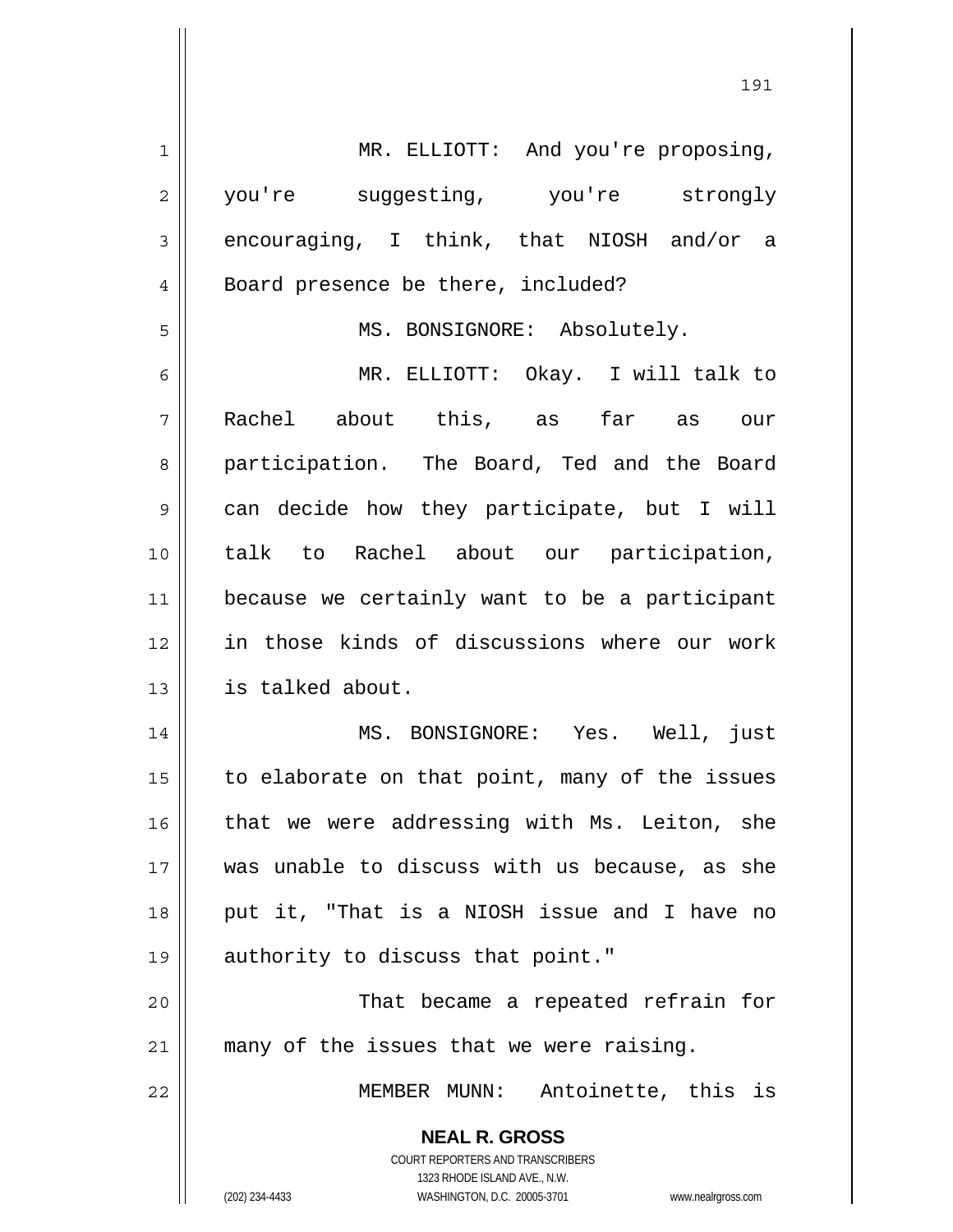**NEAL R. GROSS** COURT REPORTERS AND TRANSCRIBERS 1323 RHODE ISLAND AVE., N.W. (202) 234-4433 WASHINGTON, D.C. 20005-3701 www.nealrgross.com 192 1 2 3 4 5 6 7 8 9 10 11 12 13 14 15 16 17 18 19 20 21 22 Wanda Munn, a Board member. MS. BONSIGNORE: Yes. MEMBER MUNN: What is the topic of these telecommunication conferences? MS. BONSIGNORE: Well, we are putting together, we are actually right now putting together the agenda for that meeting. I can forward that to Larry, if he would like. MR. ELLIOTT: I would appreciate that, Antoinette. MS. BONSIGNORE: Okay. MR. ELLIOTT: You have my email, I think. MS. BONSIGNORE: Yes, I believe I do. MR. ELLIOTT: Okay. MEMBER MUNN: I think we would be hard-pressed to find a member of the Board who would eagerly leap forward to participate in the conference without pretty clear understanding of what the topics were and what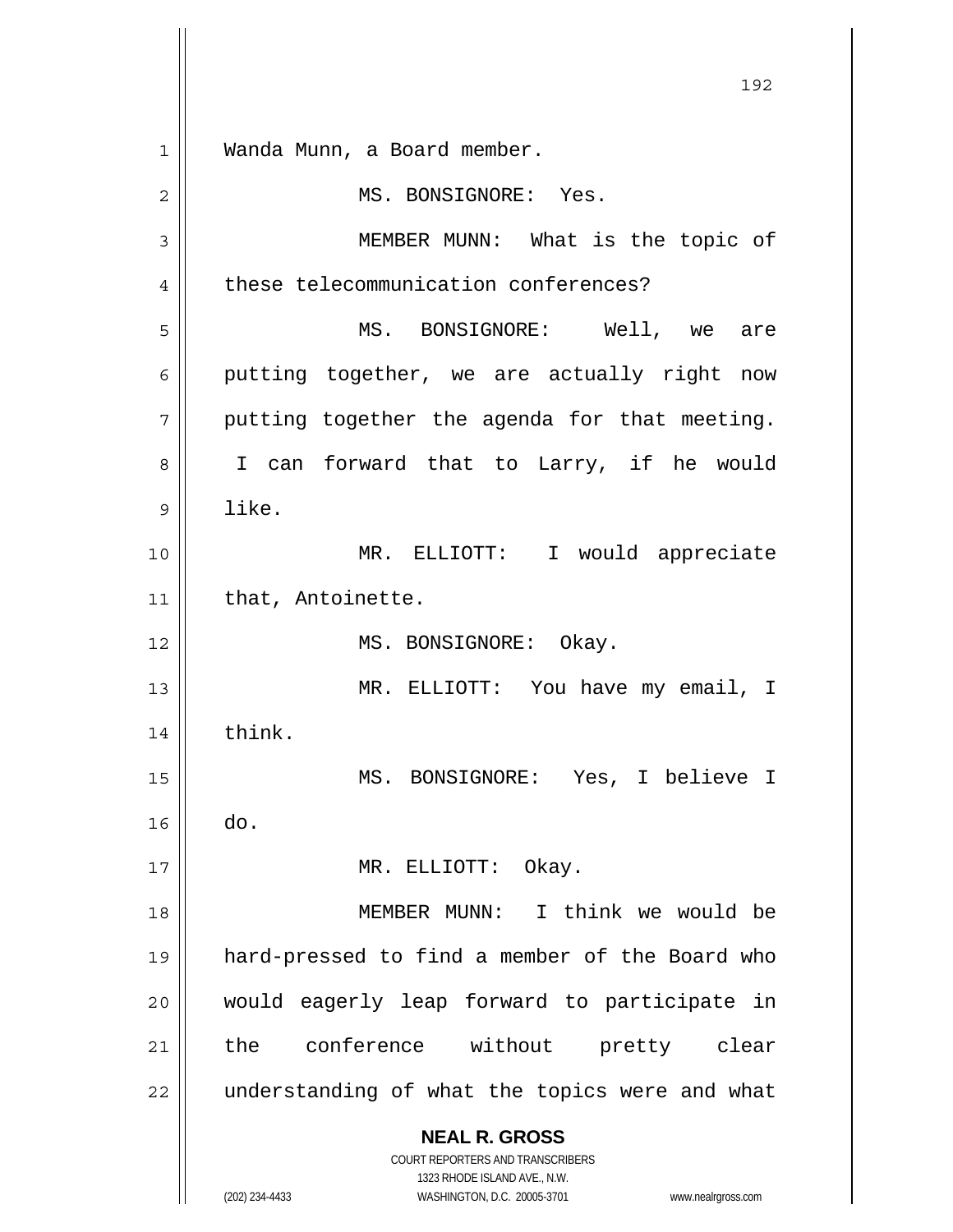**NEAL R. GROSS** COURT REPORTERS AND TRANSCRIBERS 1 2 3 4 5 6 7 8 9 10 11 12 13 14 15 16 17 18 19 20 21 22 part they might be playing, other than just listening. MS. BONSIGNORE: Well, how would I be able to facilitate this then? MEMBER MUNN: I believe that if you send your information to Larry, I suspect that he would be glad to forward that to the full Board. MR. ELLIOTT: I will certainly forward it, yes. MS. BONSIGNORE: Okay. MEMBER MUNN: And at that time, my personal feeling is I can't speak for the other members of the Board, but the Board, generally speaking, prefers to have all of the information that is applicable to the Board provided to it in its entirety, rather than having a single member bring information to it. But that depends largely on the scope and specificity of the topic that you are going to be covering, I think. MEMBER SCHOFIELD: Antoinette, this

193

1323 RHODE ISLAND AVE., N.W.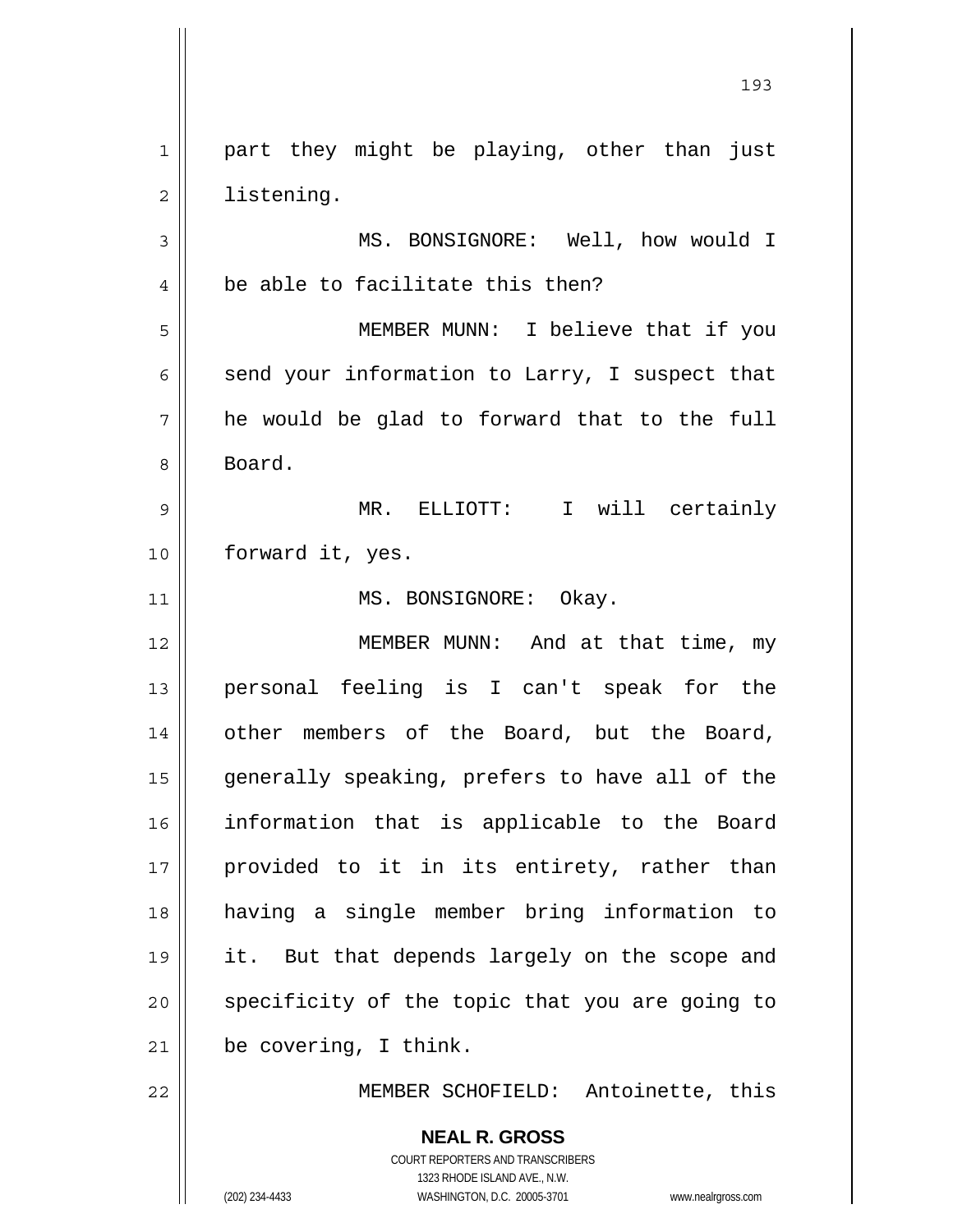1 is Phillip.

| $\overline{c}$ | I have been following the emails on                                                                                                                             |
|----------------|-----------------------------------------------------------------------------------------------------------------------------------------------------------------|
| 3              | the agenda from you and Terrie.                                                                                                                                 |
| $\overline{4}$ | MS. BONSIGNORE: Right.                                                                                                                                          |
| 5              | MEMBER SCHOFIELD: Parts of the                                                                                                                                  |
| 6              | agenda definitely, you know, could be things                                                                                                                    |
| 7              | addressed by NIOSH, but a big portion of that                                                                                                                   |
| 8              | is actually out of our reach. It is in the                                                                                                                      |
| $\mathsf 9$    | Department of Labor's jurisdiction.                                                                                                                             |
| 10             | It would be helpful, though, if                                                                                                                                 |
| 11             | some of that information, those same questions                                                                                                                  |
| 12             | were forwarded to the Board, so people can at                                                                                                                   |
| 13             | least understand some of the concerns people                                                                                                                    |
| 14             | have.                                                                                                                                                           |
| 15             | MS. BONSIGNORE: Okay.                                                                                                                                           |
| 16             | MEMBER SCHOFIELD: I haven't been                                                                                                                                |
| 17             | forwarding these emails because I have kind of                                                                                                                  |
| 18             | kept them, unless I'm specifically released                                                                                                                     |
| 19             | from you, I've kind of<br>kept them<br>in                                                                                                                       |
| 20             | confidence.                                                                                                                                                     |
| 21             | MS. BONSIGNORE: Right. Well, I've                                                                                                                               |
| 22             | provided, you know, I was providing Dr. Melius                                                                                                                  |
|                | <b>NEAL R. GROSS</b><br>COURT REPORTERS AND TRANSCRIBERS<br>1323 RHODE ISLAND AVE., N.W.<br>(202) 234-4433<br>WASHINGTON, D.C. 20005-3701<br>www.nealrgross.com |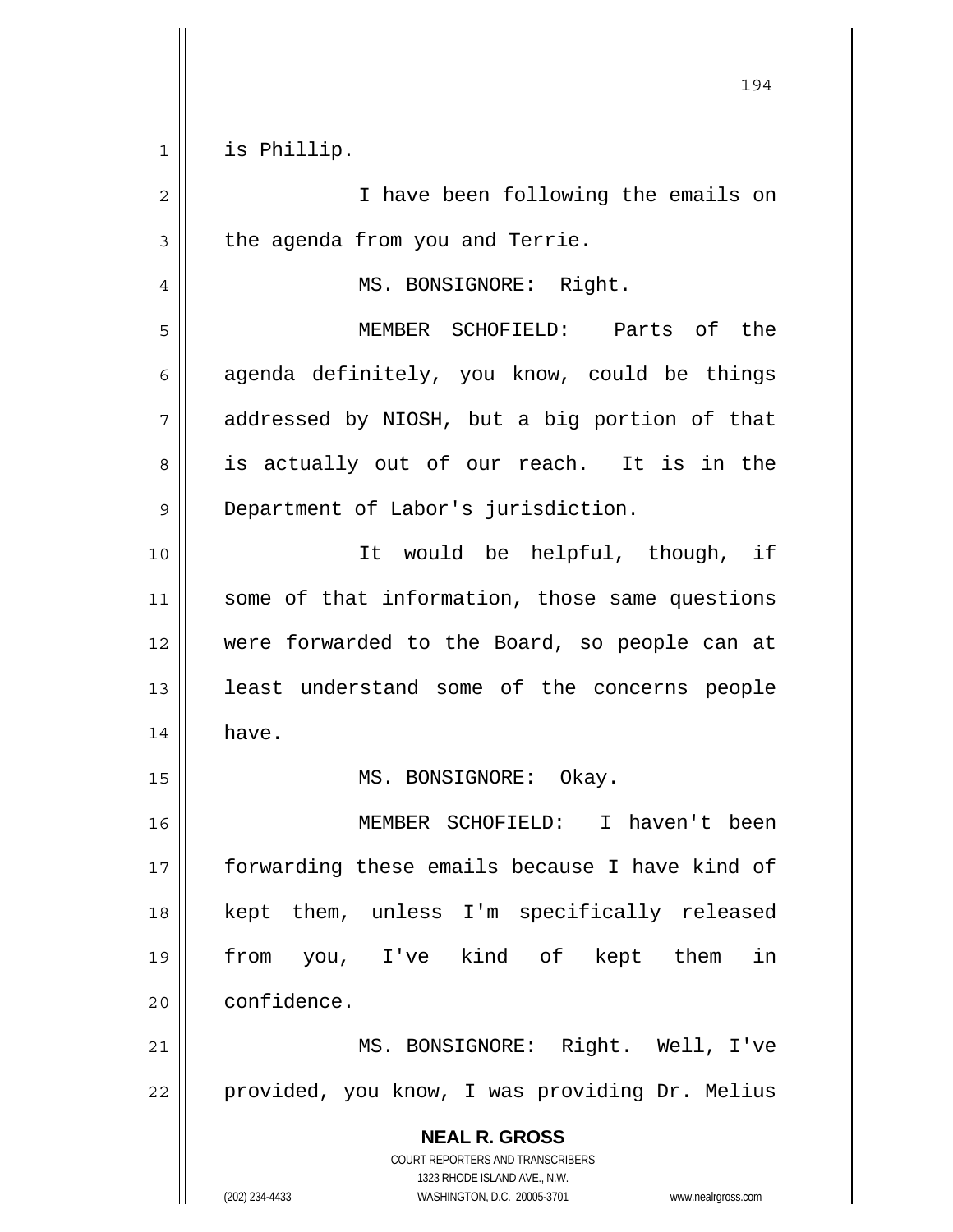$\begin{array}{c|c|c|c} 1 & 1 \\ \hline \end{array}$ with updates about the meetings.

| 2  | I think maybe the more optimal way                                                                                                                              |
|----|-----------------------------------------------------------------------------------------------------------------------------------------------------------------|
| 3  | for us to proceed is for me to, or Terrie to,                                                                                                                   |
| 4  | start providing those updates to Dr. Ziemer.                                                                                                                    |
| 5  | MEMBER SCHOFIELD: Well, I mean a                                                                                                                                |
| 6  | lot of the questions and the concerns that                                                                                                                      |
| 7  | have been addressed by the various members of                                                                                                                   |
| 8  | ANWAG definitely would be of interest to Board                                                                                                                  |
| 9  | members.                                                                                                                                                        |
| 10 | MS. BONSIGNORE: Okay.                                                                                                                                           |
| 11 | MEMBER SCHOFIELD: But, like I                                                                                                                                   |
| 12 | said, I do get most of these from you or                                                                                                                        |
| 13 | Terrie, and I appreciate that.                                                                                                                                  |
| 14 | MS. BONSIGNORE: Right.                                                                                                                                          |
| 15 | MEMBER SCHOFIELD: But, also, I                                                                                                                                  |
| 16 | don't feel I'm free, without explicit --                                                                                                                        |
| 17 | MS. BONSIGNORE: I understand.                                                                                                                                   |
| 18 | MEMBER SCHOFIELD: -- to release                                                                                                                                 |
| 19 | those. Whereas, if you were to forward them                                                                                                                     |
| 20 | to Paul or even Larry Elliott --                                                                                                                                |
| 21 | MS. BONSIGNORE: Right.                                                                                                                                          |
| 22 | MEMBER SCHOFIELD: -- I think all                                                                                                                                |
|    | <b>NEAL R. GROSS</b><br>COURT REPORTERS AND TRANSCRIBERS<br>1323 RHODE ISLAND AVE., N.W.<br>(202) 234-4433<br>WASHINGTON, D.C. 20005-3701<br>www.nealrgross.com |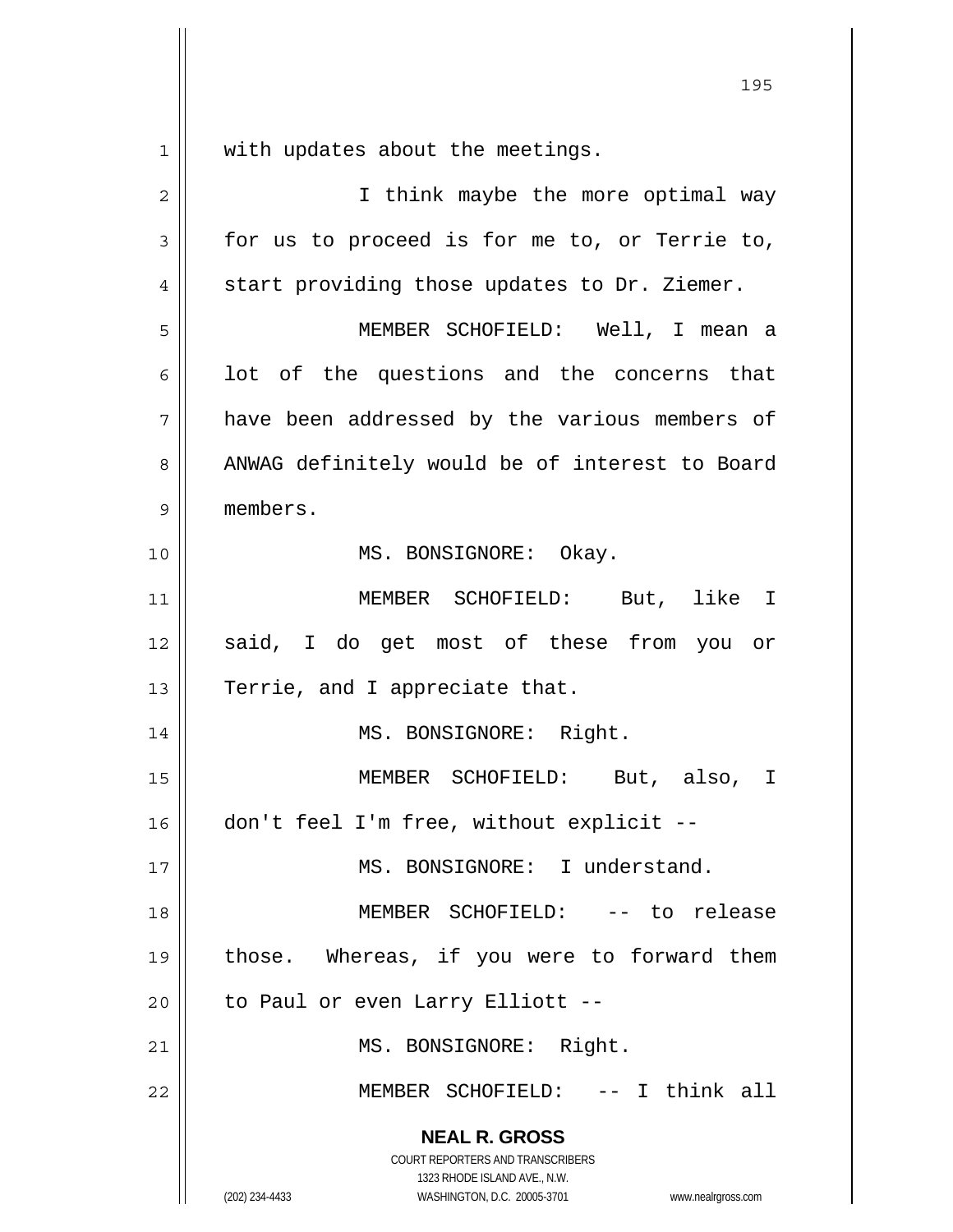**NEAL R. GROSS** COURT REPORTERS AND TRANSCRIBERS 1323 RHODE ISLAND AVE., N.W. 1 2 3 4 5 6 7 8 9 10 11 12 13 14 15 16 17 18 19 20 21 22 of us would benefit from seeing some of those questions because some of them definitely have an impact on what we are doing. MS. BONSIGNORE: Absolutely. I agree with you, and we will start doing that. Thank you. MR. ELLIOTT: Yes, Antoinette, this is Larry Elliott one more time. I would certainly want to say here that we would welcome hearing any NIOSHrelated concerns. MS. BONSIGNORE: Okay. MR. ELLIOTT: You know, I don't expect DOL to answer for us on those. So, if you can share those with us, we will certainly try our best to respond. MS. BONSIGNORE: Okay. Thank you very much. The second issue I wanted to raise dealt with the discussion that preceded the public comment period about worker outreach agenda items.

<u>1962 - Johann Stein, Amerikaansk politiker (</u>† 196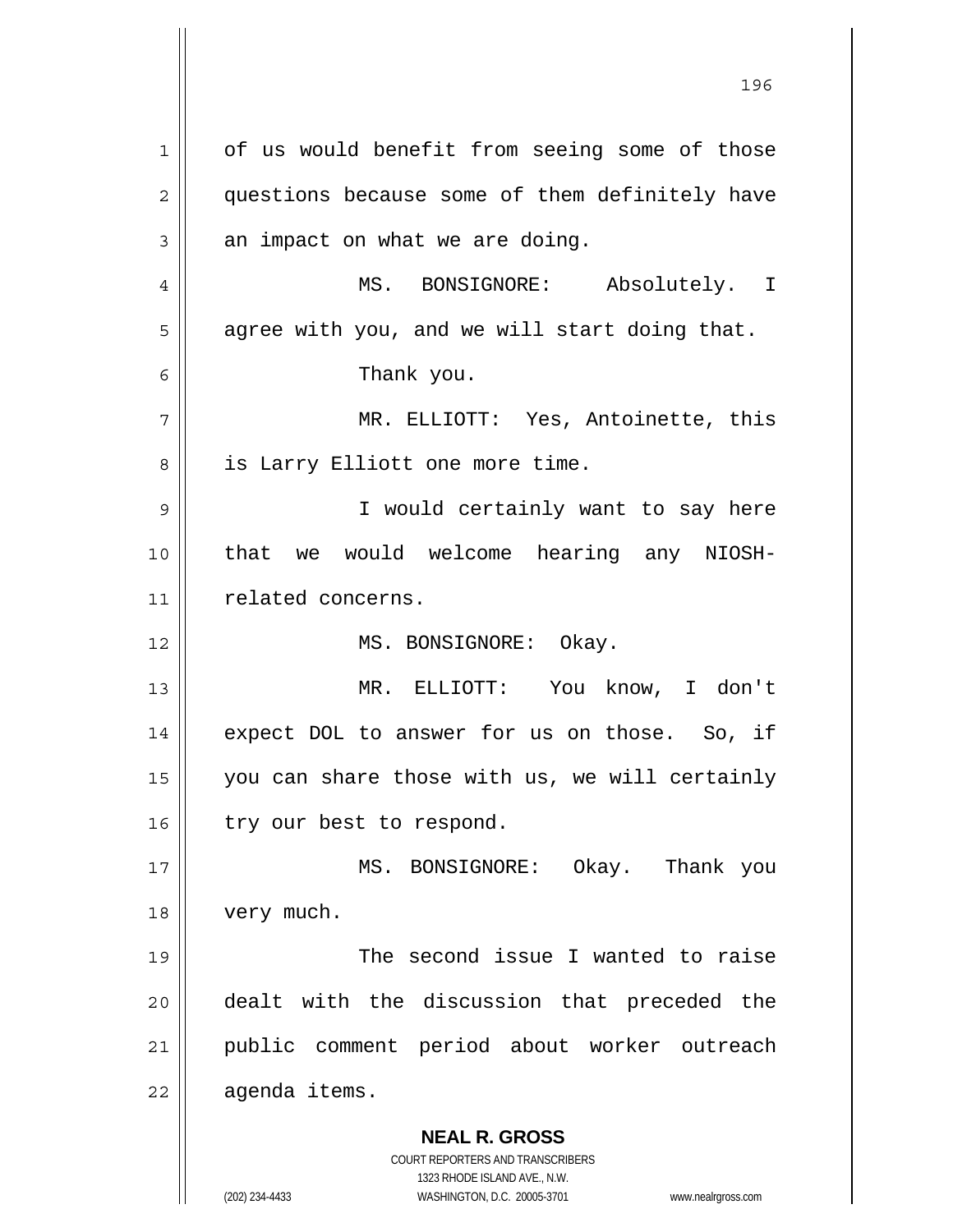**NEAL R. GROSS** 1 2 3 4 5 6 7 8 9 10 11 12 13 14 15 16 17 18 19 20 21 22 I am particularly interested in getting more information about the way NIOSH decides whether program evaluation reports will be issued upon the issuance of revised site profiles, and what the checks and balances are for that process. MR. ELLIOTT: This is Larry Elliott. I'll speak here. Is that a suggestion for the working group's consideration in their evaluation plan or are you asking of NIOSH to provide you with some information or background in that regard? MS. BONSIGNORE: Both. MR. ELLIOTT: Both? MS. BONSIGNORE: And just to elaborate, this is a particular issue for Linde Ceramics right now because there was a revised site profile issued in November of 2008, but there was no program evaluation report issued at that time. Many of the claimants that I work with have submitted

> COURT REPORTERS AND TRANSCRIBERS 1323 RHODE ISLAND AVE., N.W.

(202) 234-4433 WASHINGTON, D.C. 20005-3701 www.nealrgross.com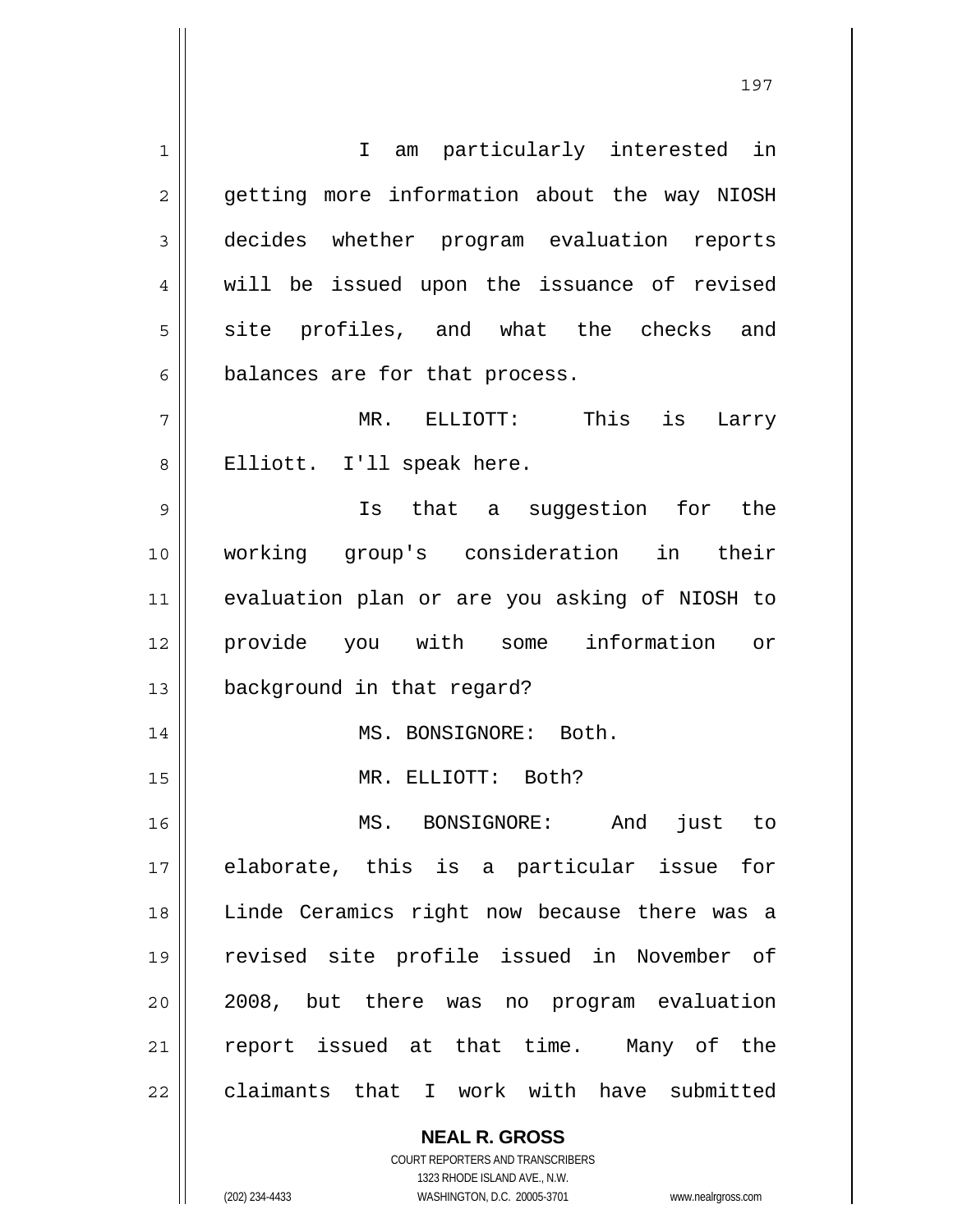**NEAL R. GROSS** COURT REPORTERS AND TRANSCRIBERS 1 2 3 4 5 6 7 8 9 10 11 12 13 14 15 16 17 18 19 20 21 22 requests to the Department of Labor to have their cases reopened based upon the issuance of that revised site profile, and those requests have been summarily denied. MR. ELLIOTT: Yes. Okay. So I need to hear again, if you would, frame what you are really asking for. Because the first time I thought I heard you wanted to know how a site profile is squared up against an SEC evaluation report, but now you are talking about a program evaluation review. MS. BONSIGNORE: Right. MR. ELLIOTT: Or did I mishear you on the first one? It's the program evaluation review? MS. BONSIGNORE: Yes, it's the program evaluation review. MR. ELLIOTT: Sure. Okay. MS. BONSIGNORE: The workers are confused as to the fact that there have been changes in the site profile. There have been changes that were implemented from the SC&A

1323 RHODE ISLAND AVE., N.W.

198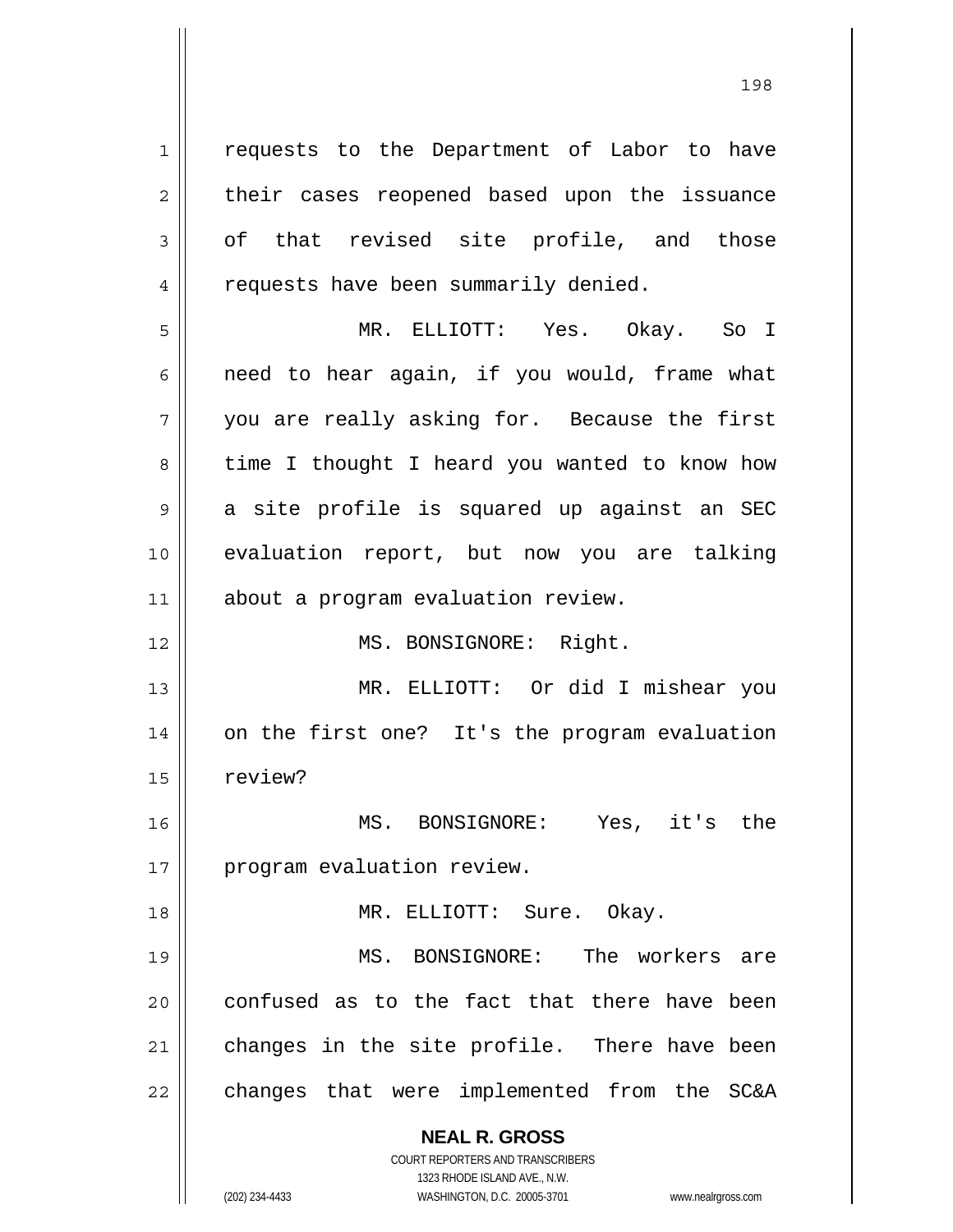1 2 3 4 5 6 7 8 9 10 11 12 13 14 15 16 17 18 19 20 21 22 audit from July of 2006. Yet, their claims are not being re-evaluated. Workers who have had their claims denied -- MR. ELLIOTT: Yes. MS. BONSIGNORE: -- under the previous site profile, their claims are not being re-evaluated to determine, at the very least, whether NIOSH should redose those claims. MR. ELLIOTT: Yes. Okay. I understand clearly now what you're seeking. Where to start? There's not an automatic rework of denied dose reconstructions, denied claims with dose reconstructions, when we issue a new revised site profile. What our rule requires us to do is say, is the change in the site profile going to possibly increase dose substantially for a set of claims? And if it does, if the answer to that is yes, then we have to go through what we call this program evaluation review,

199

**NEAL R. GROSS** COURT REPORTERS AND TRANSCRIBERS 1323 RHODE ISLAND AVE., N.W.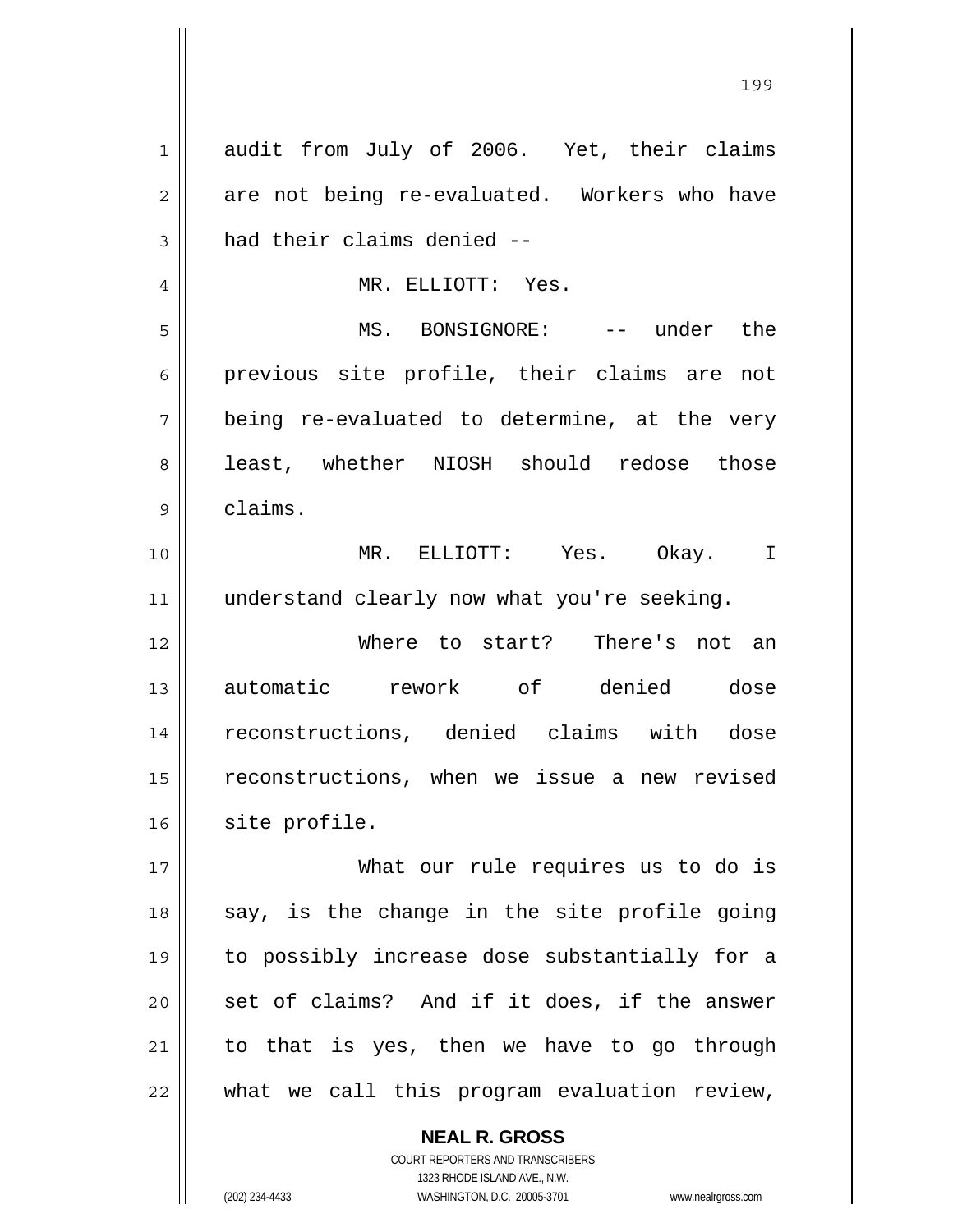1 2 3 4 5 6 7 8 9 10 11 12 13 14 15 16 17 18 19 20 21 22 where those claims that are so affected, where an increase in dose might be factored into a rework, those have to be identified; those have to be screened within this process and identified. Those are requested from the Department of Labor for rework. MS. BONSIGNORE: Okay. DR. MAURO: This is John Mauro. One of the tasks that we were directed to perform, oh, it must have been about a year ago, as part of the Procedures Review Committee under Ms. Munn, was to review the PER procedure and process and how it was actually implemented on one particular PER. So we do have on the record a review of that procedure itself -- MS. BONSIGNORE: Okay. DR. MAURO: -- that is being used by OCAS for dealing with the program evaluation reports and how they are selected, implemented, and actually the implementation of one for one actual site, where there was a

> **NEAL R. GROSS** COURT REPORTERS AND TRANSCRIBERS 1323 RHODE ISLAND AVE., N.W.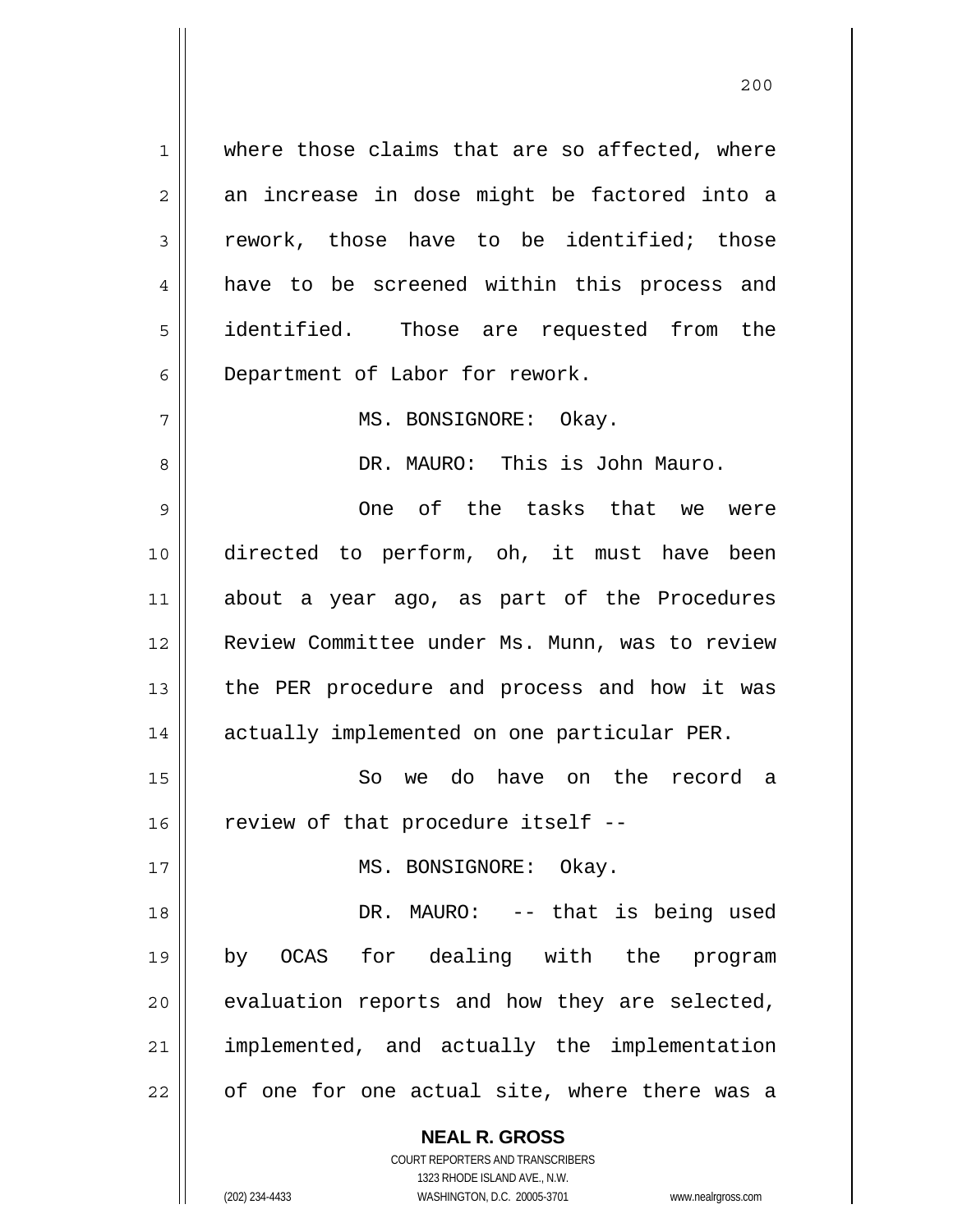**NEAL R. GROSS** COURT REPORTERS AND TRANSCRIBERS 1323 RHODE ISLAND AVE., N.W. (202) 234-4433 WASHINGTON, D.C. 20005-3701 www.nealrgross.com 1 2 3 4 5 6 7 8 9 10 11 12 13 14 15 16 17 18 19 20 21 22 full-scale implementation of a PER and a review of potentially-affected dose reconstructions. Certainly, we haven't done anything like that for Linde, but we have done it for others. You may get an idea, and I don't have it at my fingertips, but certainly I could find the work because all of it has been published. It's all on the -- MS. BONSIGNORE: Yes, I've seen the web page. DR. MAURO: Okay, very good. Very good. MR. ELLIOTT: John, that wasn't on a site. That one review was on lymphoma, was it not? DR. MAURO: That's correct. I'm sorry. Yes, you're absolutely right. MR. ELLIOTT: Just so everybody understands here, a PER can be site-specific, and in other instances it is across sites,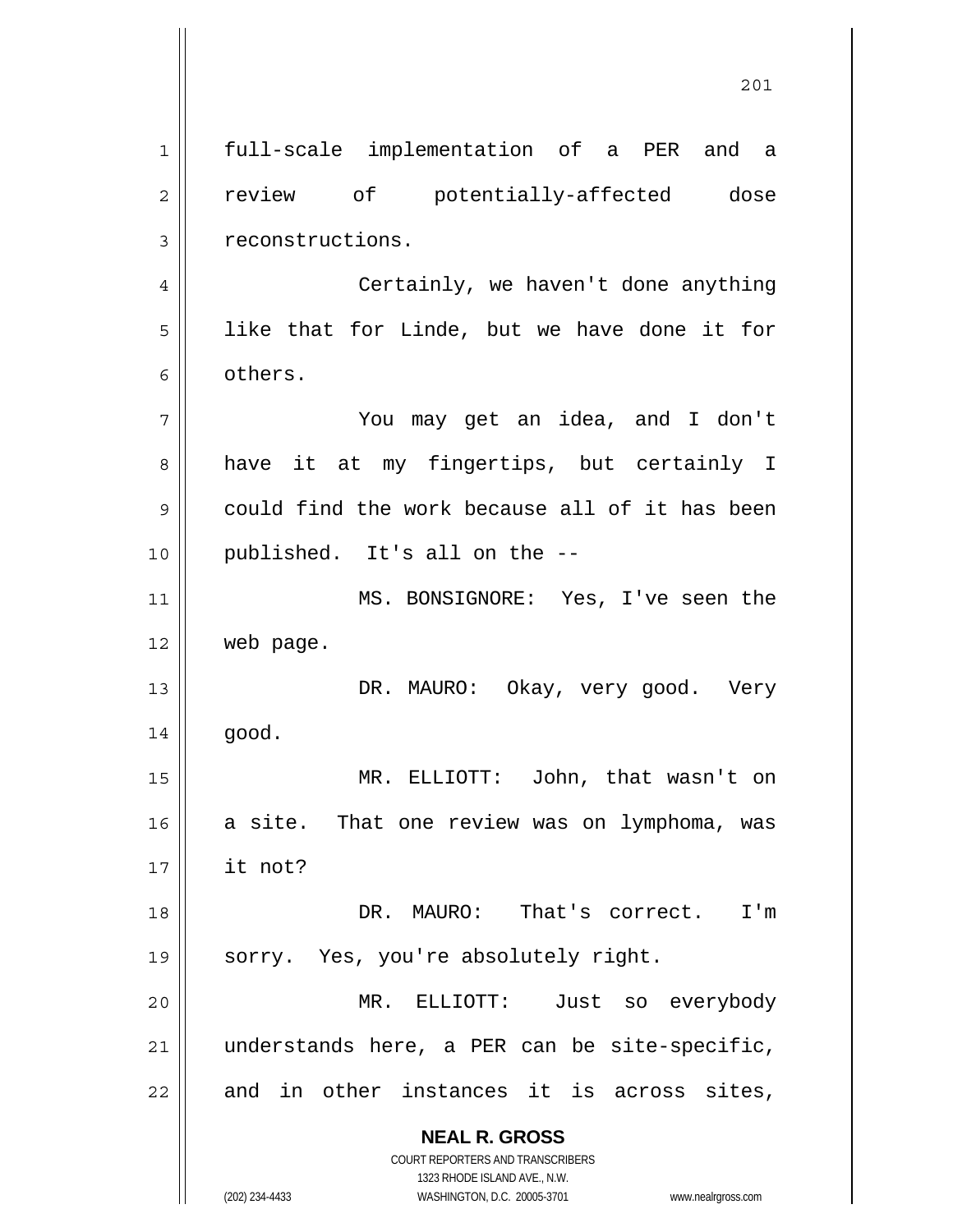1 2 like the Super S PER was across a number of sites.

3 4 5 6 7 8 MS. BONSIGNORE: My concern is that, from what you're telling me, Larry, is that NIOSH makes a decision whether the changes in the site profile will potentially affect dose estimates for denied claims. Am I correct?

9 10 11 12 13 14 15 16 MR. ELLIOTT: Yes. Our rule says that, if there's a potential for -- I think the words are -- a substantial increase in dose, and we take a very conservative view of that, meaning that we don't see it being as much as 5 rem, it could be 5 millirem. That's an increase in dose. We want to apply that to those denied claims that are affected.

17 18 19 20 MS. BONSIGNORE: Okay. So that evaluation is done by NIOSH. My question is, is there any oversight of that decisionmaking process?

21 22 MR. ELLIOTT: Well, I think the Board, as you heard, has reviewed that

> **NEAL R. GROSS** COURT REPORTERS AND TRANSCRIBERS 1323 RHODE ISLAND AVE., N.W.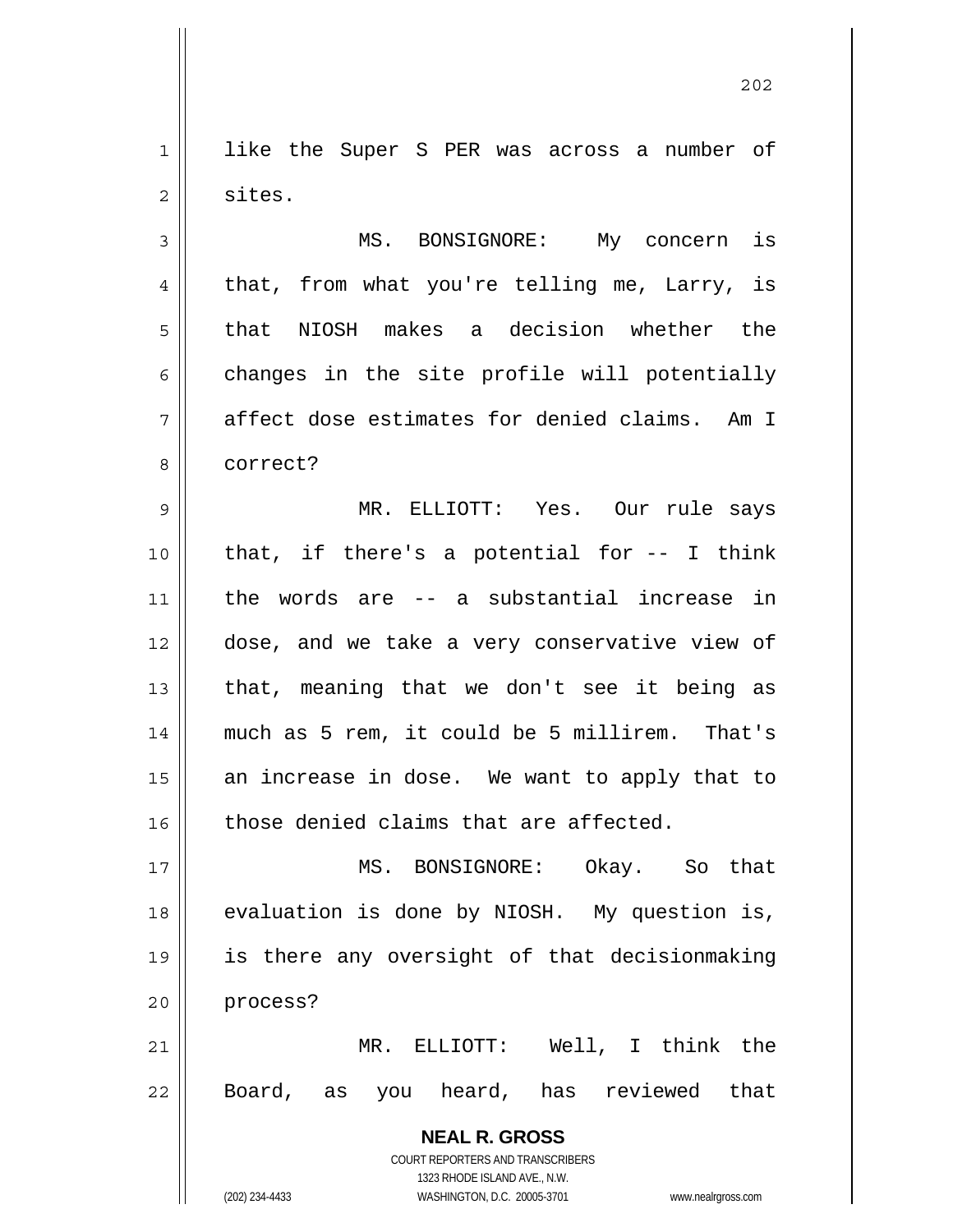$\begin{array}{c|c|c|c|c} 1 & 1 \\ \hline \end{array}$ procedure and that process.

| 2           | MEMBER MUNN: Yes, we have.                               |
|-------------|----------------------------------------------------------|
| 3           | MR. ELLIOTT: They're not, I don't                        |
| 4           | believe, you're not all done with that. You              |
| 5           | have the opportunity, the Board has the                  |
| 6           | opportunity to pick up and look at any other             |
| 7           | PERs and/or the process itself.                          |
| 8           | MEMBER MUNN: And as of this                              |
| $\mathsf 9$ | moment, so far as I know, the reviews that               |
| 10          | have been made have not found any deficiency             |
| 11          | in the process that is currently active.                 |
| 12          | MR. ELLIOTT: Yes. The other thing                        |
| 13          | to understand about this is that, as I                   |
| 14          | understand it from the Department of Labor, if           |
| 15          | a claimant wants to file an appeal on their              |
| 16          | recommended decision, that they know of a                |
| 17          | change in a site profile or a program                    |
| 18          | evaluation review, and they don't feel their             |
| 19          | claim has been addressed under that, that the            |
| 20          | FAB will reopen that for us to respond to that           |
| 21          | specifically.                                            |
| 22          | MS.<br>BONSIGNORE:<br>That's<br>not                      |
|             | <b>NEAL R. GROSS</b><br>COURT REPORTERS AND TRANSCRIBERS |

1323 RHODE ISLAND AVE., N.W.

 $\mathsf{II}$ 

(202) 234-4433 WASHINGTON, D.C. 20005-3701 www.nealrgross.com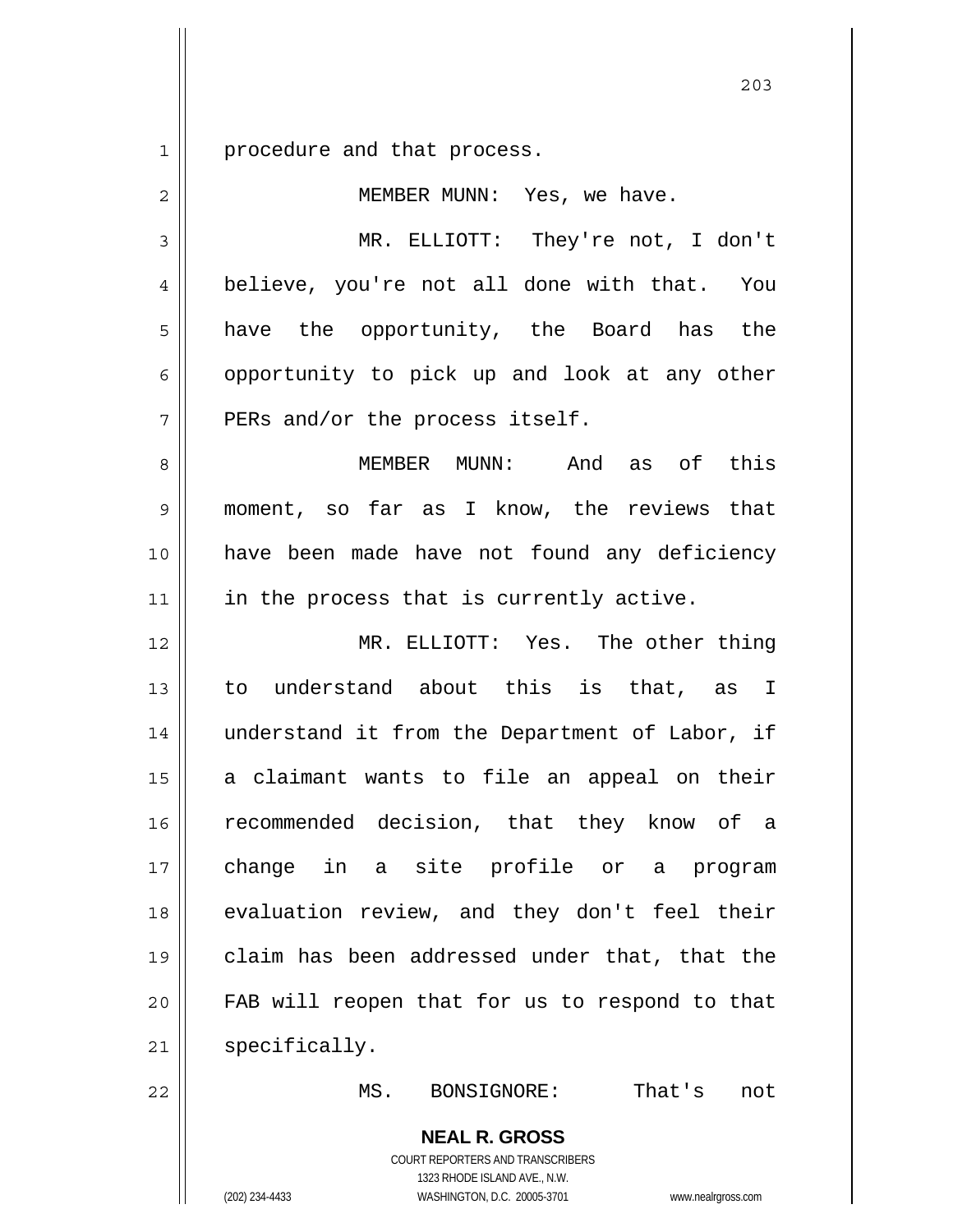1 2 3 4 5 6 7 8 accurate. I have about, I would say, about 10 workers who have filed requests to have their claims reopened, and the response from the Department of Labor has been, because NIOSH has not issued a program evaluation report, the issuance of the revised site profile does not qualify as new evidence under the cited section of the CFR.

9 10 11 12 13 14 15 MR. ELLIOTT: Well, that is interesting to hear, Antoinette. I'm sorry and disturbed by what you say. I think that I don't have anything that I can use to convince DOL otherwise. I think I would encourage you all to go back to DOL and say what you're saying.

16 17 18 19 20 21 22 MS. BONSIGNORE: Well, I have. I have, but essentially, what they are telling us is that their hands are tied until NIOSH issues a program evaluation report, and that they have no authority to remand cases to be redosed or even re-evaluated to determine if they should be redosed because NIOSH has not

> **NEAL R. GROSS** COURT REPORTERS AND TRANSCRIBERS 1323 RHODE ISLAND AVE., N.W. (202) 234-4433 WASHINGTON, D.C. 20005-3701 www.nealrgross.com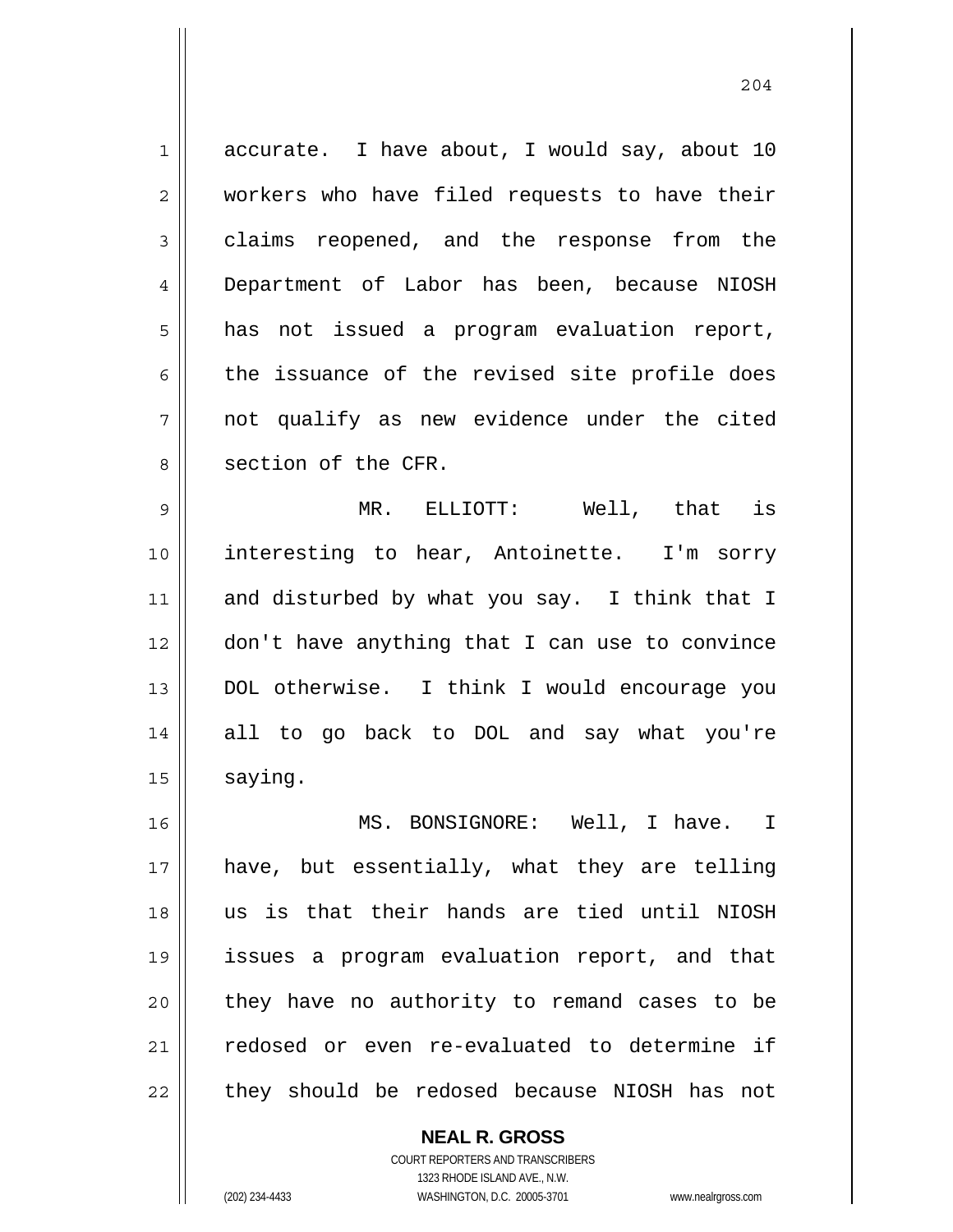1

16

issued a program evaluation report.

2 3 4 MR. KATZ: Antoinette, this is all very informative, and I think everybody appreciates hearing about this here.

5 6 7 8 9 10 11 12 13 14 15 I mean, to get back to your point about the Board or oversight, so the Board has looked at -- has as a general charge, and it is in the contract for SC&A to help the Board with it, to the extent it gets tasked to help, to look at PERs or the PER process. But I think this is an interesting question, you know, to raise for the Board, which is whether it wants to ever look at the decisions to issue a PER. I don't think that has been the focus of the Board, to look at the decisions.

MS. BONSIGNORE: Right.

17 18 19 20 21 22 MR. KATZ: OCAS does inform the Board when it does issue a PER. I mean it keeps the Board informed as it does, but I mean there has never been any kind of analysis of when is a PER issued and when it is not. I think that is an interesting issue which

> **NEAL R. GROSS** COURT REPORTERS AND TRANSCRIBERS

1323 RHODE ISLAND AVE., N.W. (202) 234-4433 WASHINGTON, D.C. 20005-3701 www.nealrgross.com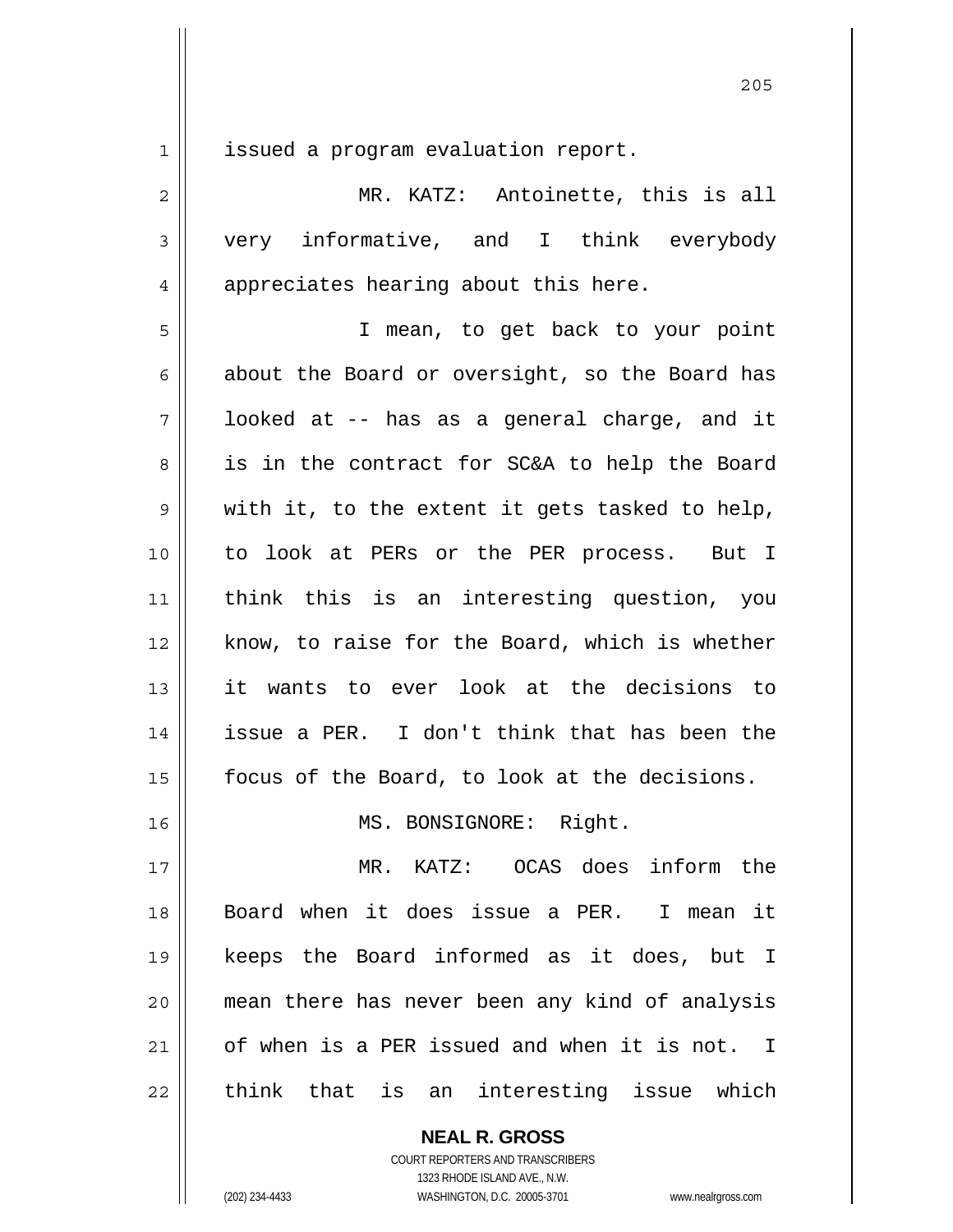certainly we can share. It is not really this Work Group's terrain, but we can certainly share that with the full Board, that issue, which I think the Board will be interested in considering.

1

2

3

4

5

8

12

6 7 MS. BONSIGNORE: Thank you. That was the point that I was trying to get to.

MR. KATZ: Right.

9 10 11 MS. BONSIGNORE: I guess I wasn't expressing it well. So I would appreciate any action on that issue specifically.

DR. MAURO: Ted, this is John.

13 14 15 16 17 18 19 20 21 22 This is interesting in that it goes to the heart of the meeting we are having right now. Would this, what we are talking about right now, would this be something that would be embraced by this Work Group and followed up on to see the degree to which this concern, as expressed by an interested member of the public, a claimant, petitioner, et cetera, was, in fact, adequately addressed? Would this be something that would be within

**NEAL R. GROSS**

COURT REPORTERS AND TRANSCRIBERS 1323 RHODE ISLAND AVE., N.W. (202) 234-4433 WASHINGTON, D.C. 20005-3701 www.nealrgross.com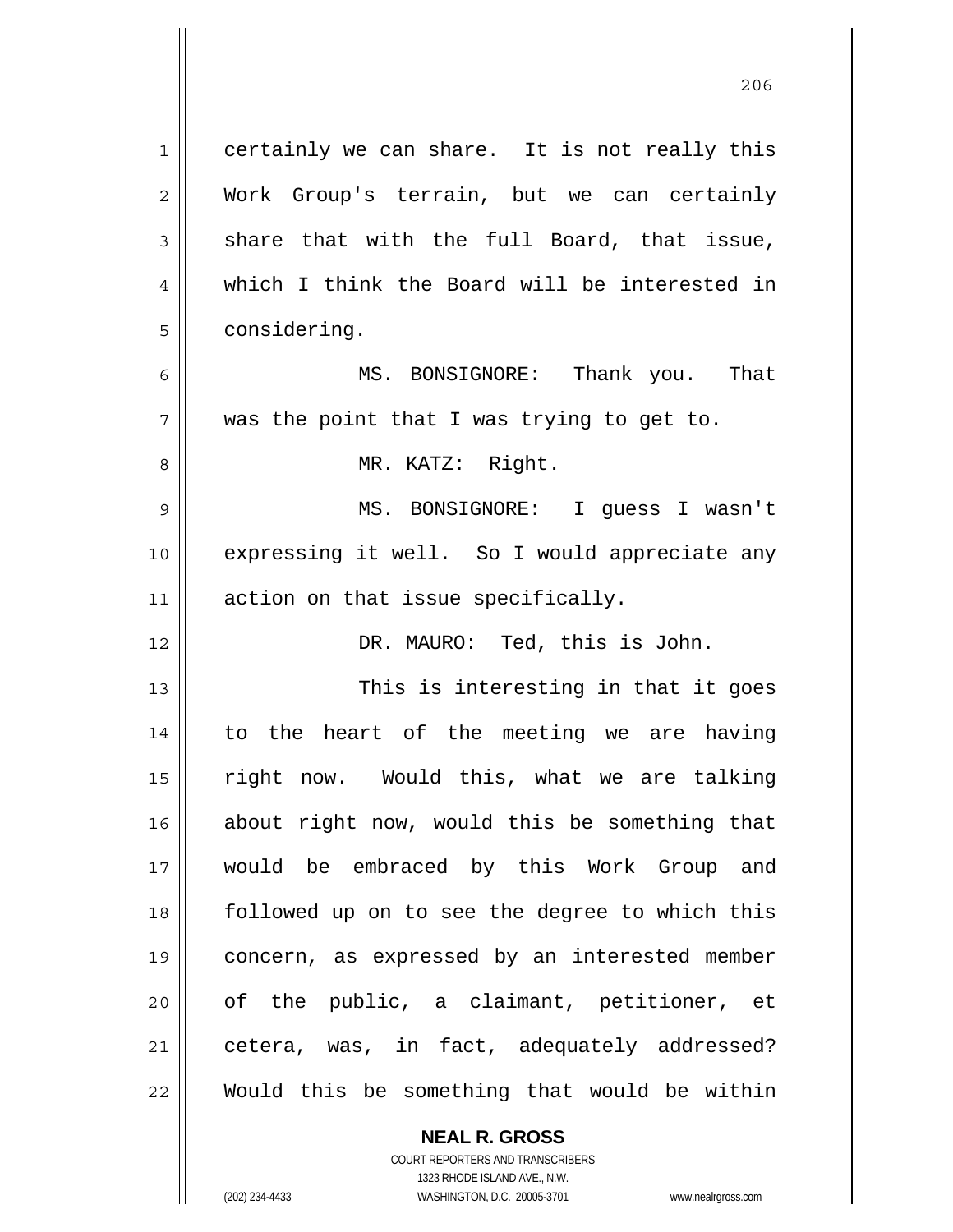|              | 207                                                      |
|--------------|----------------------------------------------------------|
| $\mathbf{1}$ | the mandate of this Work Group?                          |
| 2            | MR. KATZ: Well, John, I mean this                        |
| 3            | is just raised now.                                      |
| 4            | DR. MAURO: No, no, no, but I guess                       |
| 5            | we're actually struggling with defining scope.           |
| 6            | MR. ELLIOTT: Well, it's within my                        |
| 7            | scope, John. I have taken a note that I need             |
| 8            | to follow up and determine whether or not a              |
| 9            | Linde PER is on the horizon, first of all.               |
| 10           | Secondly, I need to follow up with                       |
| 11           | the Department of Labor and Rachel Leiton and            |
| 12           | see, you know, is this a District Office                 |
| 13           | issue, where they are telling one set of                 |
| 14           | claimants from one site one thing, but if I go           |
| 15           | to another District Office, I know they are              |
| 16           | telling another set of claimants a different             |
| 17           | thing?                                                   |
| 18           | So I've got some to-do's already on                      |
| 19           | my list from this, just so that the folks                |
| 20           | around this table know what happens when I               |
| 21           | hear one of these matters of general concern             |
| 22           | raised. So I have a to-do list here.                     |
|              | <b>NEAL R. GROSS</b><br>COURT REPORTERS AND TRANSCRIBERS |

1323 RHODE ISLAND AVE., N.W.

 $\prod$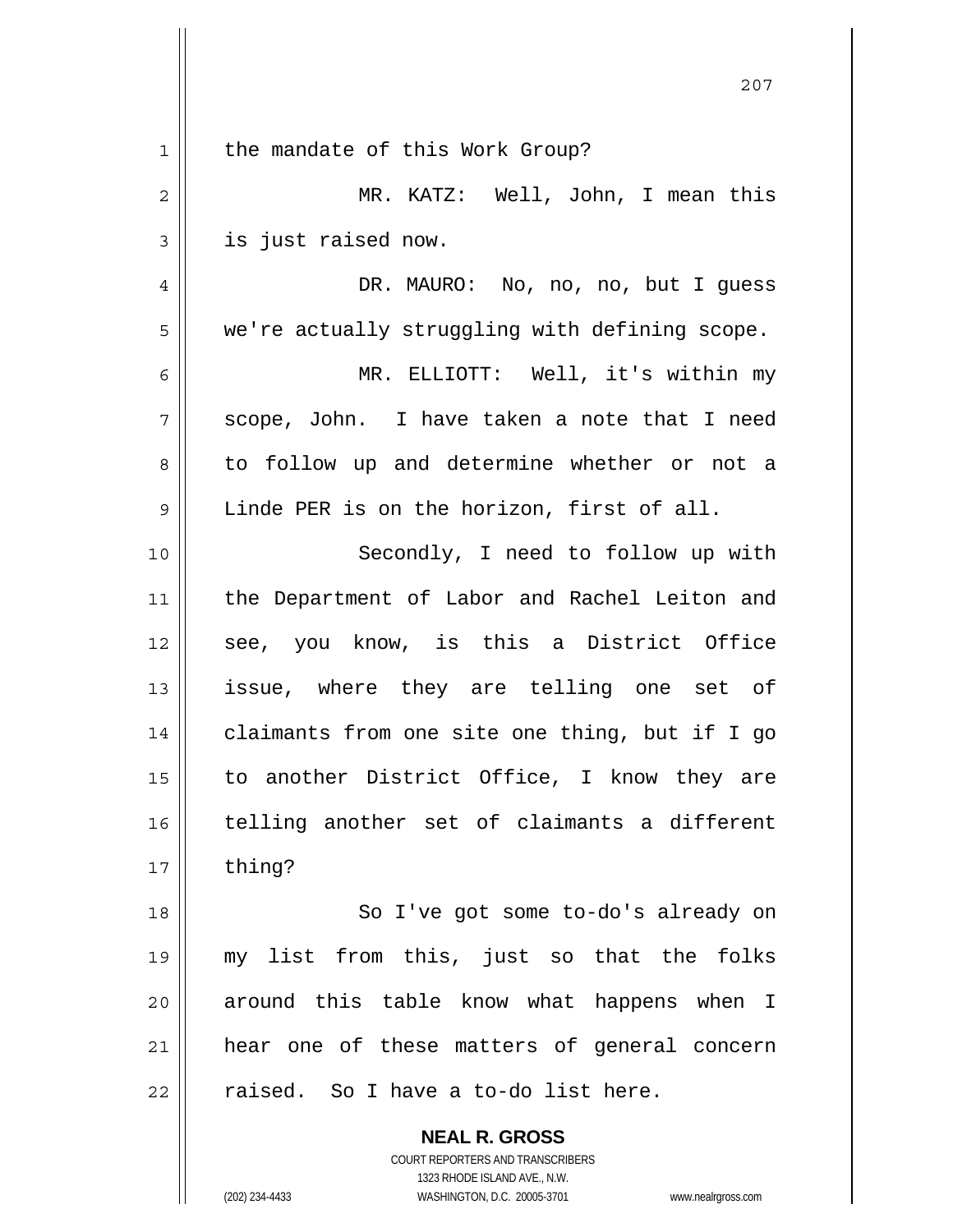**NEAL R. GROSS** COURT REPORTERS AND TRANSCRIBERS 1323 RHODE ISLAND AVE., N.W. 1 2 3 4 5 6 7 8 9 10 11 12 13 14 15 16 17 18 19 20 21 22 MR. KATZ: But down the road, when this Work Group is actually engaged in evaluation, as opposed to planning, as it is doing now, yes, this is exactly one of those examples that the working group could follow up on. DR. MAURO: Good note. And that's why I raised the question -- MR. KATZ: Yes. Thank you. DR. MAURO: -- because it helps us appreciate the richness of the scope. MR. KATZ: Right. I think that's nice. MS. BONSIGNORE: Okay. Thank you very much. One last very brief issue with regard to the SEC petitioning process. Back in February of this year, I suggested that the Board consider establishing a blanket policy of tasking SC&A to review any petition evaluation report wherein NIOSH is not recommending SEC status. I wanted to know if

<u>208</u>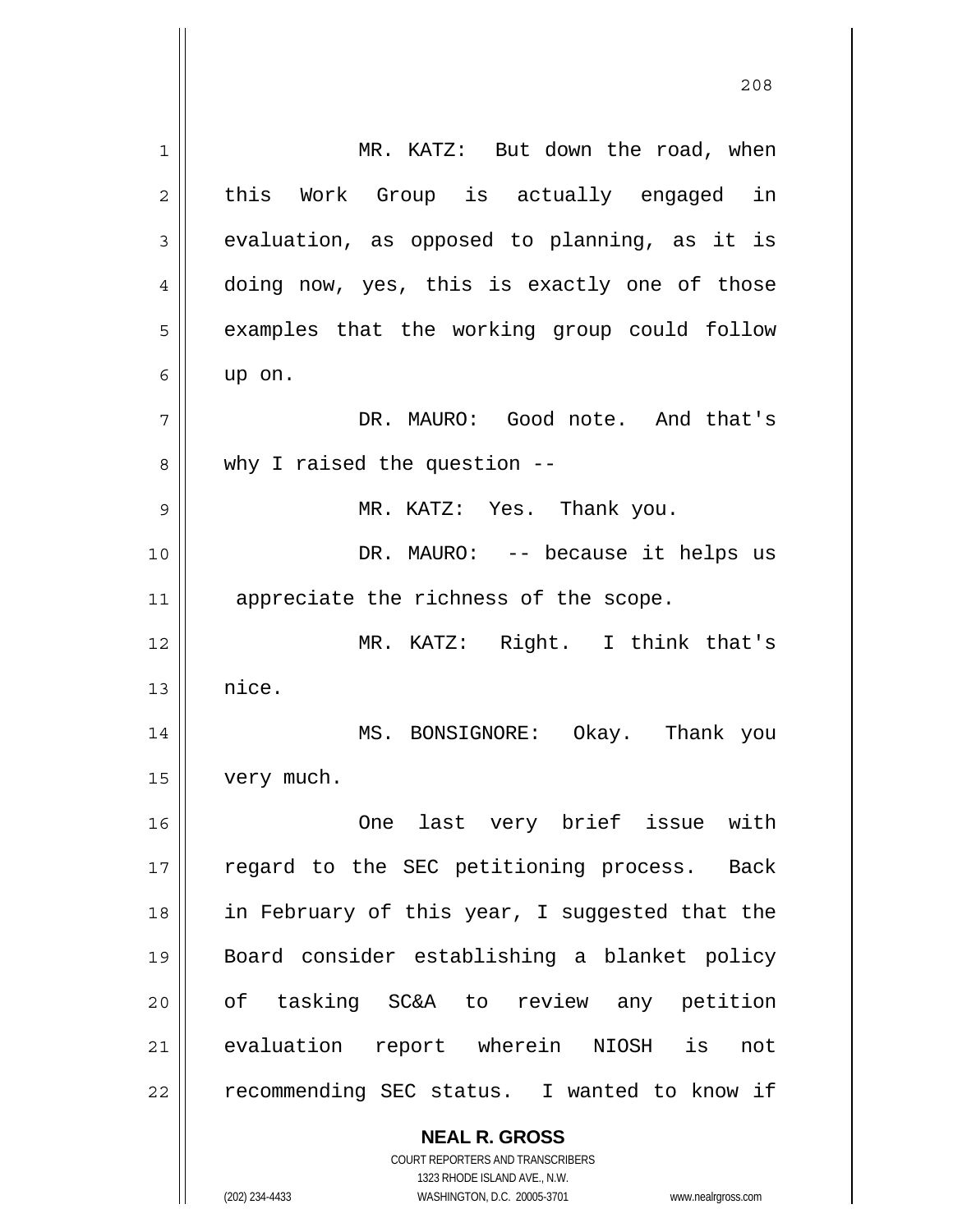1 2 there has been any further consideration of that suggestion.

3 4 5 6 7 8 9 MR. KATZ: Could you repeat? I missed something there. I'm aware of your communication to the Board about the Linde. I am not aware of a request to the Board that it start a process of evaluating any petition that was not qualified, if that is what I just heard you say.

10 11 12 13 14 15 MS. BONSIGNORE: Yes. Yes, I submitted a letter to Dr. Ziemer back in February requesting that the Board consider instituting a blanket policy. As far as I know, there has been no disposition of that request.

16 17 18 19 20 21 22 MR. KATZ: Okay. I don't recall that letter because I guess I recall a later one that came much later, where you asked him to do some tasking of SC&A, which I have addressed and we know about with respect to the Linde one. I don't recall the one from February to the Board. Normally, those go

> **NEAL R. GROSS** COURT REPORTERS AND TRANSCRIBERS 1323 RHODE ISLAND AVE., N.W. (202) 234-4433 WASHINGTON, D.C. 20005-3701 www.nealrgross.com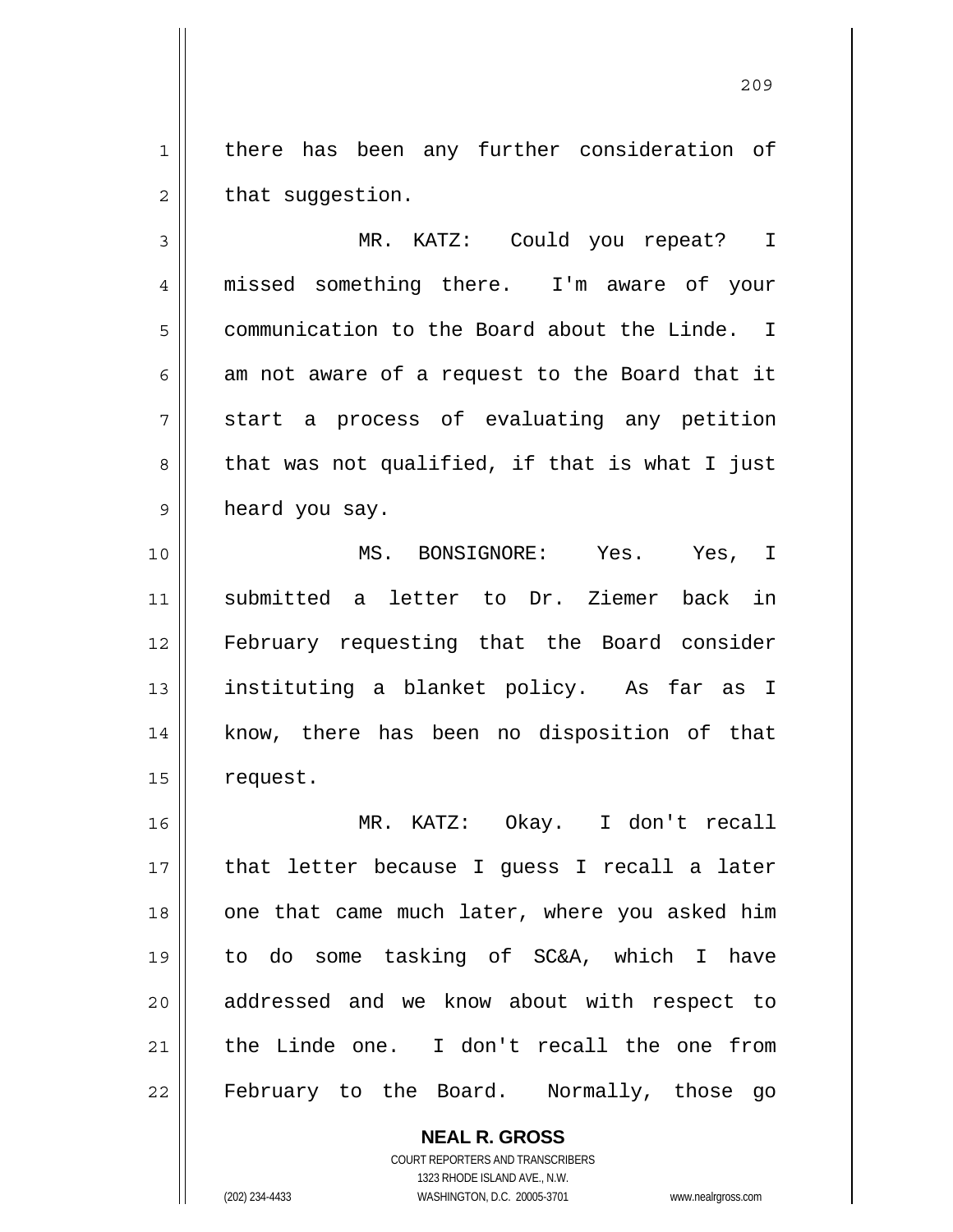**NEAL R. GROSS** COURT REPORTERS AND TRANSCRIBERS <u>210</u> 1 2 3 4 5 6 7 8 9 10 11 12 13 14 15 16 17 18 19 20 21 22 through me, so I see them. Maybe I have just forgotten. MS. BONSIGNORE: Okay. MR. KATZ: So let me just give you, though, some context about that. Mike, if it is okay with you, I will send a note to the Board about this other issue that Antoinette raised. I can also send one about this, Antoinette, on your behalf. MS. BONSIGNORE: Okay. MR. KATZ: But let me just let you know as context that the Board had a working group that looked at, that spent some time looking at the petition qualification process, and concluded its work. You know, I don't recall -- MR. ELLIOTT: Made recommendations. MR. KATZ: Made recommendations. It didn't consider an ongoing process of looking at every petition that doesn't qualify.

1323 RHODE ISLAND AVE., N.W.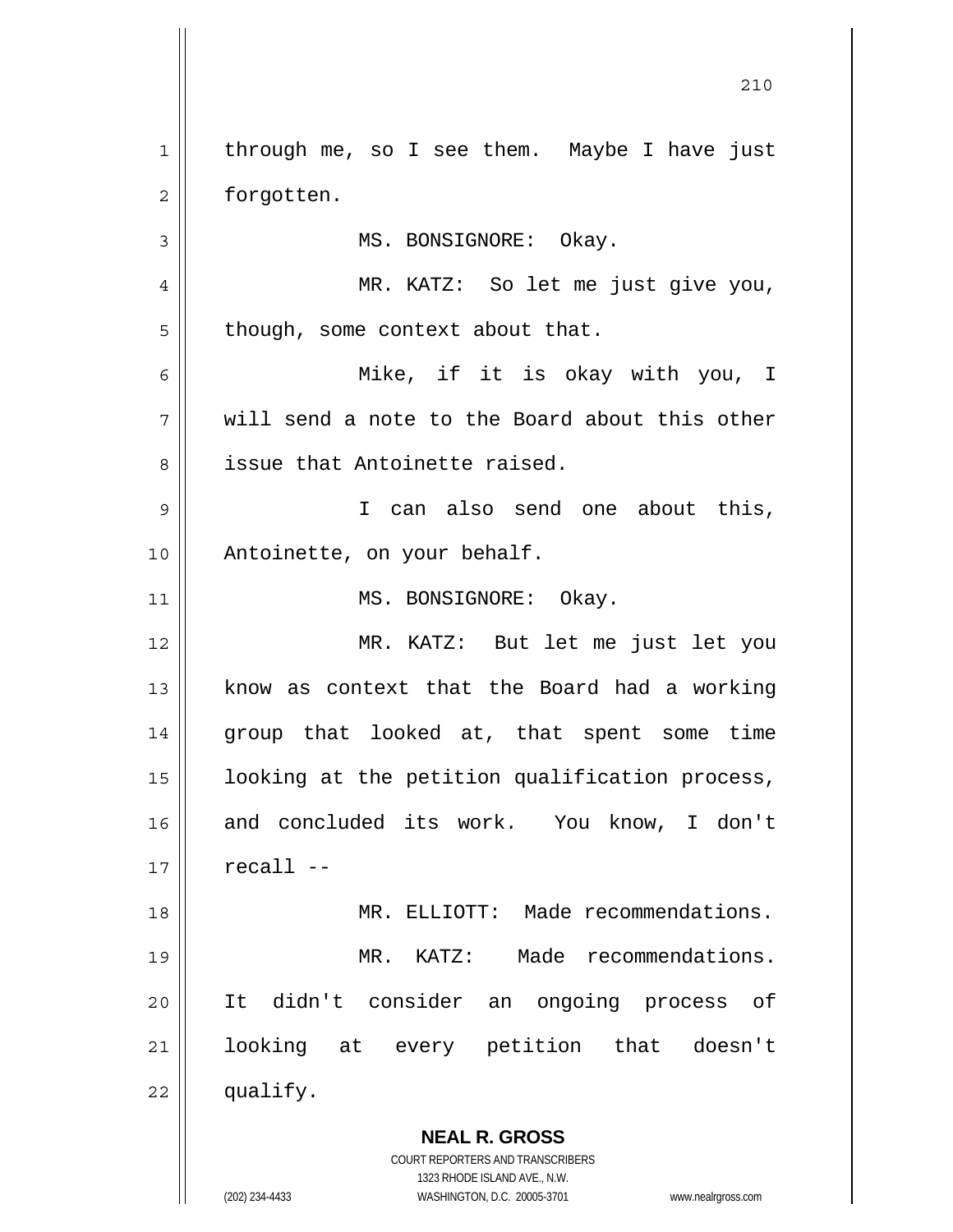**NEAL R. GROSS** COURT REPORTERS AND TRANSCRIBERS 1323 RHODE ISLAND AVE., N.W. 1 2 3 4 5 6 7 8 9 10 11 12 13 14 15 16 17 18 19 20 21 22 I think Dr. Ziemer has told you, it seems like, in the full Board meeting in a comment about this general issue, or maybe it was Dr. Melius. The Board decided it did not want to be in the business of evaluating the qualification of petitions. That came about during the consideration of the SEC rule, as we were promulgating the SEC rule. But in any event, I will raise this issue to the Board since you have raised it here. MS. BONSIGNORE: If I may just clarify, I am not talking about the actual qualification. I am talking about, once the petition is qualified, and NIOSH issues a petition evaluation report, and if NIOSH is not recommending that SEC status be granted -- MR. KATZ: Oh, oh, I'm so sorry. I completely missed that. MS. BONSIGNORE: Okay. MR. KATZ: I'm sorry, I completely missed that.

211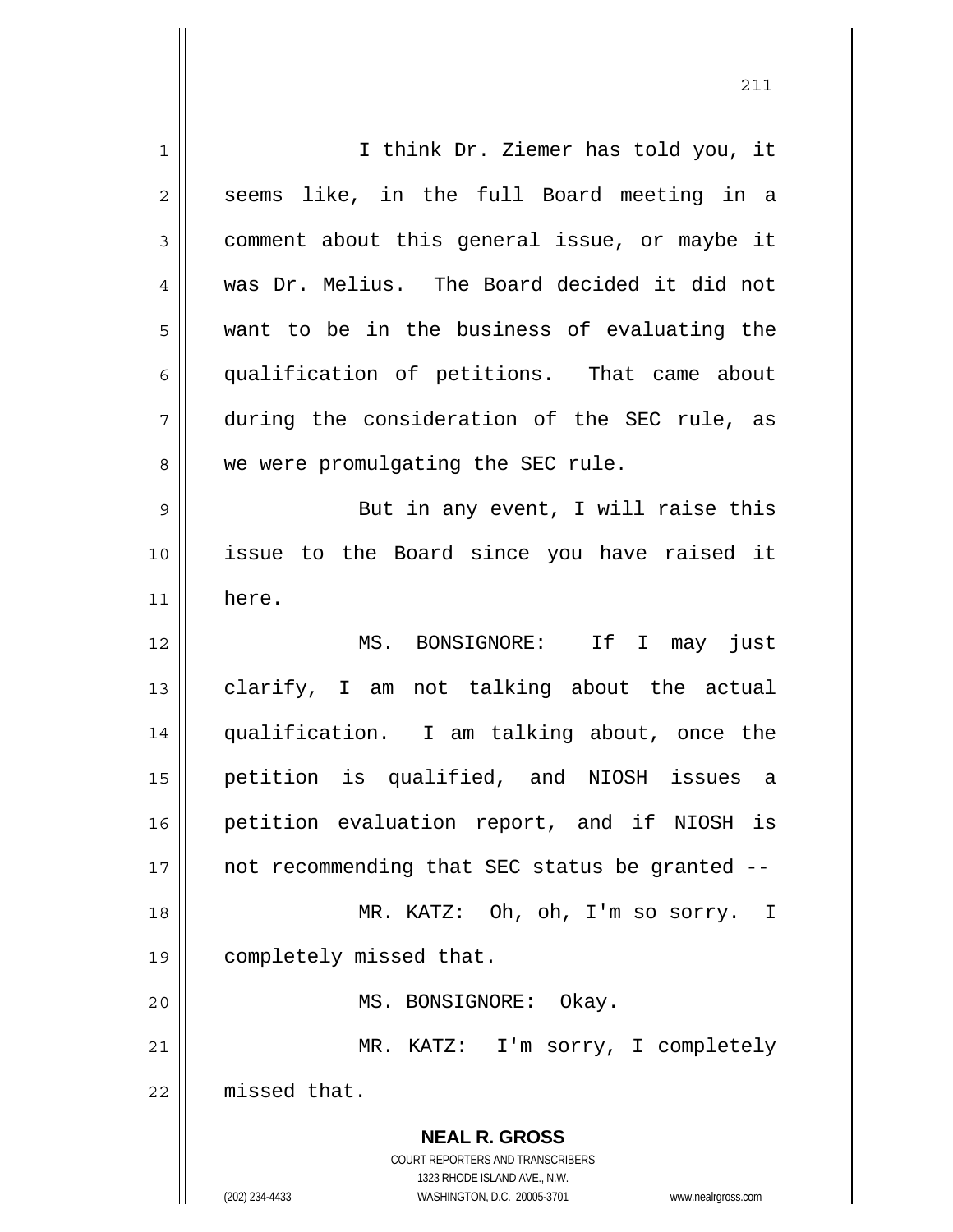1 2 3 4 5 6 7 8 9 10 11 12 13 14 15 16 17 18 19 20 So you're saying that you want it to be automatic that SC&A evaluate? MS. BONSIGNORE: Exactly. MR. KATZ: Oh, well, I mean, again, I don't want to speak for the Board, but the Board uses discretion in using its contractor. There are petitions. It seems to me, I cannot think of a case where the Board hasn't involved SC&A in a -- well, maybe there are, actually. I think I can think of cases where the Board has, even where OCAS has recommended against adding a class, the Board has concurred without involving SC&A in some simple cases. So I am not sure that they want a blanket policy of contracting with SC&A for tasking SC&A. MS. BONSIGNORE: Okay. Well, if I may just comment on that, the reason why I requested that the Linde petition evaluation report be evaluated by SC&A in advance of the

21 22 full presentation of that petition to the Board was in order for the petitioners to be

> **NEAL R. GROSS** COURT REPORTERS AND TRANSCRIBERS 1323 RHODE ISLAND AVE., N.W. (202) 234-4433 WASHINGTON, D.C. 20005-3701 www.nealrgross.com

<u>212</u>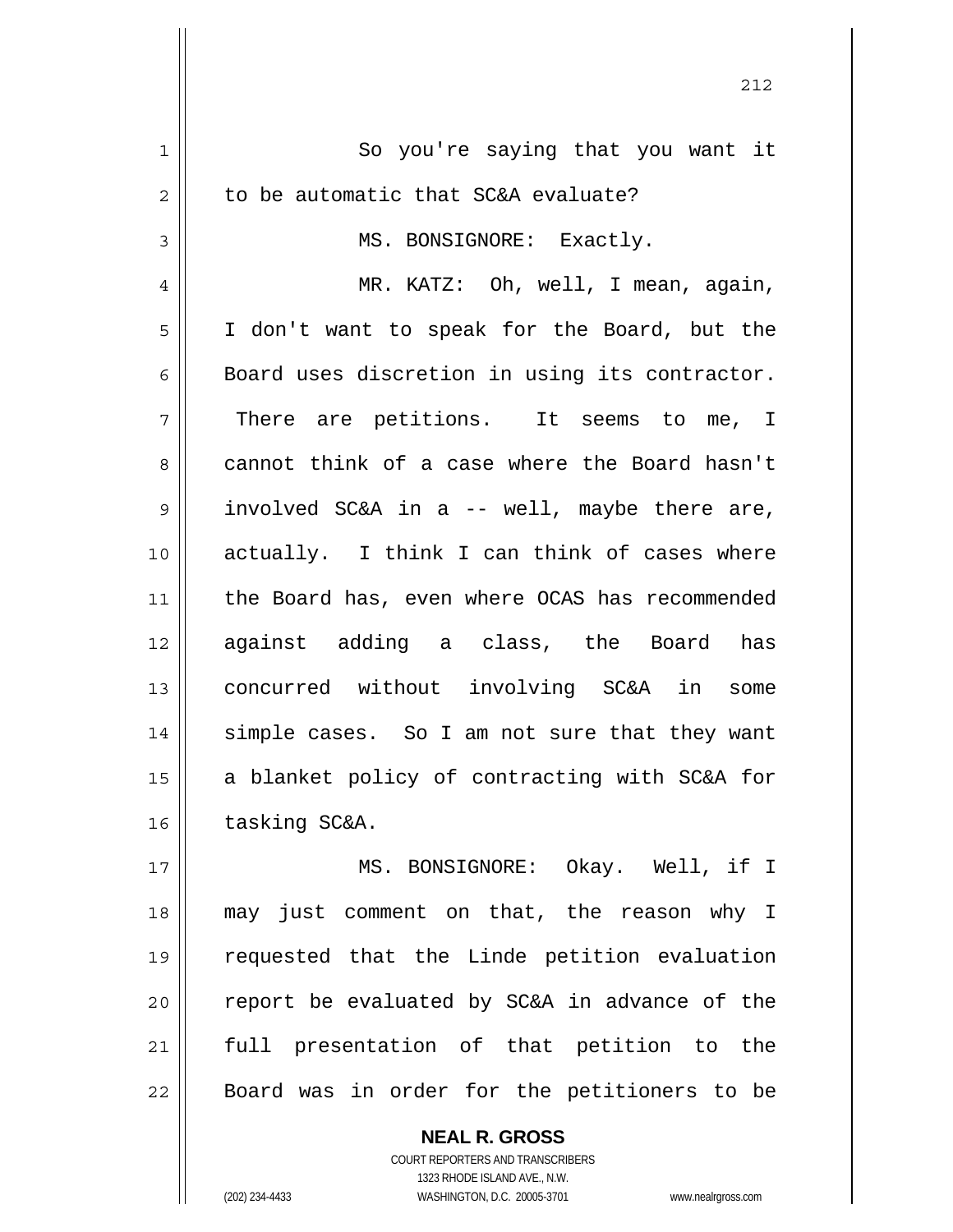able to understand the reasons why NIOSH is recommending SEC status not be granted.

213

3 4 5 6 7 8 9 10 11 That is the problem here. When petition evaluation reports are issued, petitioners are at a loss to understand the complexities of why NIOSH is recommending that SEC status not be granted. Therefore, when petitioners go before the full Board to provide a presentation on that petition, we are at a disadvantage in trying to counter the arguments that have been presented by NIOSH.

12 13 14 15 16 17 18 19 20 21 MR. KATZ: Well, a couple of things, just to say -- and I don't want to drag this out too long. But one, when NIOSH presents, as the normal course of business, NIOSH presents an evaluation report to the Board, that is just the first step. It is the first step for the petitioners, too, to present to the Board, but it is not the last opportunity for petitioners to engage the Board.

22

1

2

So the Board takes that first

**NEAL R. GROSS** COURT REPORTERS AND TRANSCRIBERS 1323 RHODE ISLAND AVE., N.W. (202) 234-4433 WASHINGTON, D.C. 20005-3701 www.nealrgross.com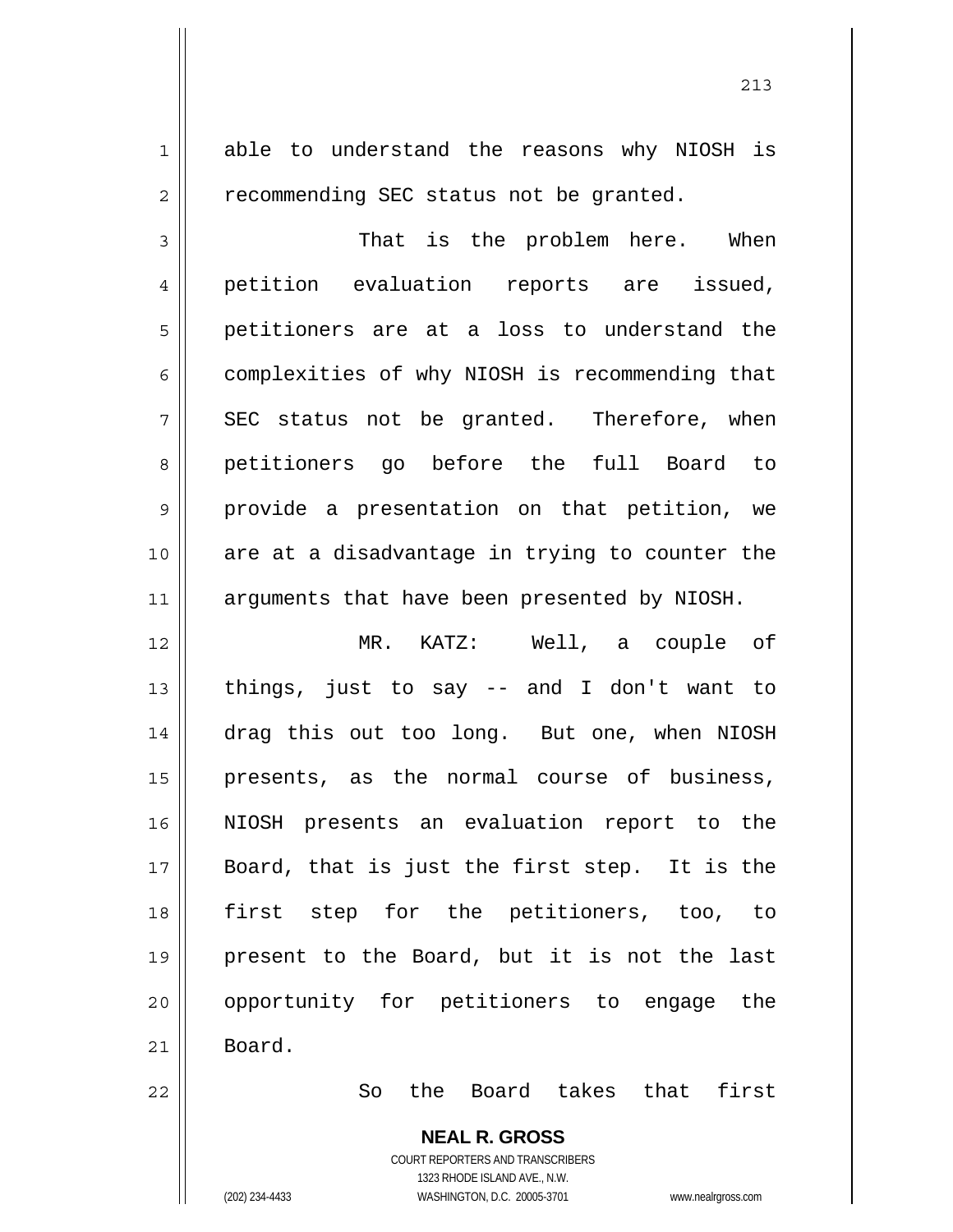1 2 3 4 5 6 7 8 9 10 11 12 13 14 presentation and then any initial other input from the petitioners, and its own thoughts, to consider how to task SC&A. That is important that that occur, generally speaking. That is important because that gives the whole Board an opportunity to help direct SC&A before a Working Group is involved with SC&A on a more sort of iterative, constant basis in evaluating that petition. I think we need to have -- I don't want to have this whole discussion with everyone captive here, but there are reasons why the Board operates the way it does. I would be glad to explain those more in detail.

15 16 17 18 19 20 21 MS. BONSIGNORE: Okay. The only thing I would like to add is that the fact that SC&A has provided a report on the petition evaluation report from NIOSH just a couple of weeks ago that I've been able to start reviewing it has been very helpful to me.

I think it would be very helpful

**NEAL R. GROSS** COURT REPORTERS AND TRANSCRIBERS 1323 RHODE ISLAND AVE., N.W. (202) 234-4433 WASHINGTON, D.C. 20005-3701 www.nealrgross.com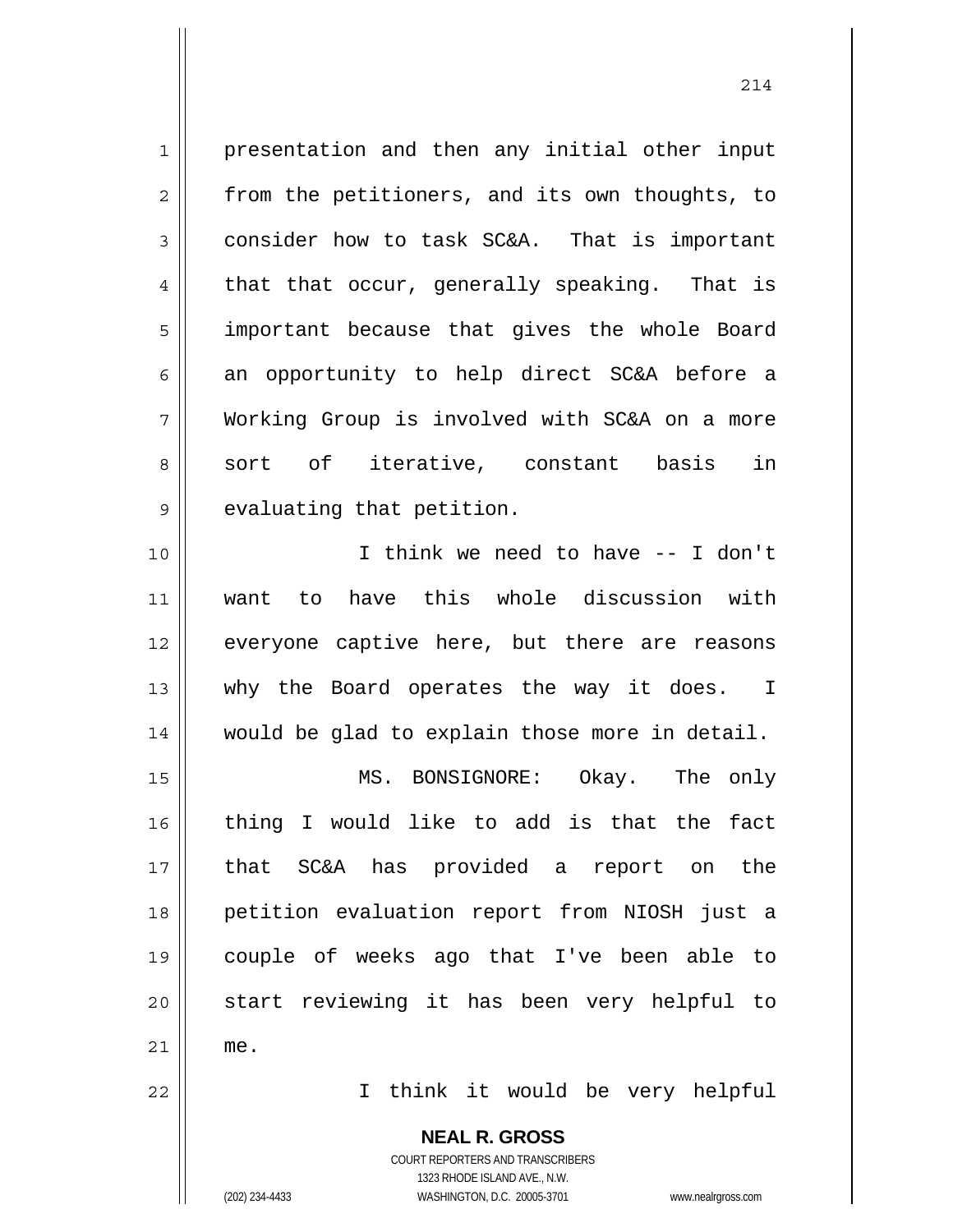**NEAL R. GROSS** COURT REPORTERS AND TRANSCRIBERS 1323 RHODE ISLAND AVE., N.W. (202) 234-4433 WASHINGTON, D.C. 20005-3701 www.nealrgross.com 1 2 3 4 5 6 7 8 9 10 11 12 13 14 15 16 17 18 19 20 21 22 for that kind of information to be provided to petitioners at the earliest possible date. The Board may disagree with that, but from a petitioner perspective, I have found it to be a very useful tool. MR. KATZ: Thank you. MS. BONSIGNORE: Thank you. MR. ELLIOTT: I could see that, Antoinette. This is Larry Elliott. I understand, essentially, you are suggesting a process change, where the evaluation report from NIOSH that recommends a denial of a class would be picked up by and reviewed scrupulously by the Board, its contractor, and then you are better able to present your case. MS. BONSIGNORE: Yes, exactly. MR. ELLIOTT: Yes. MS. BONSIGNORE: Because you know, I don't believe anyone at NIOSH or on the Board would suggest that the technical nature of petition evaluation reports or dose

<u>215</u>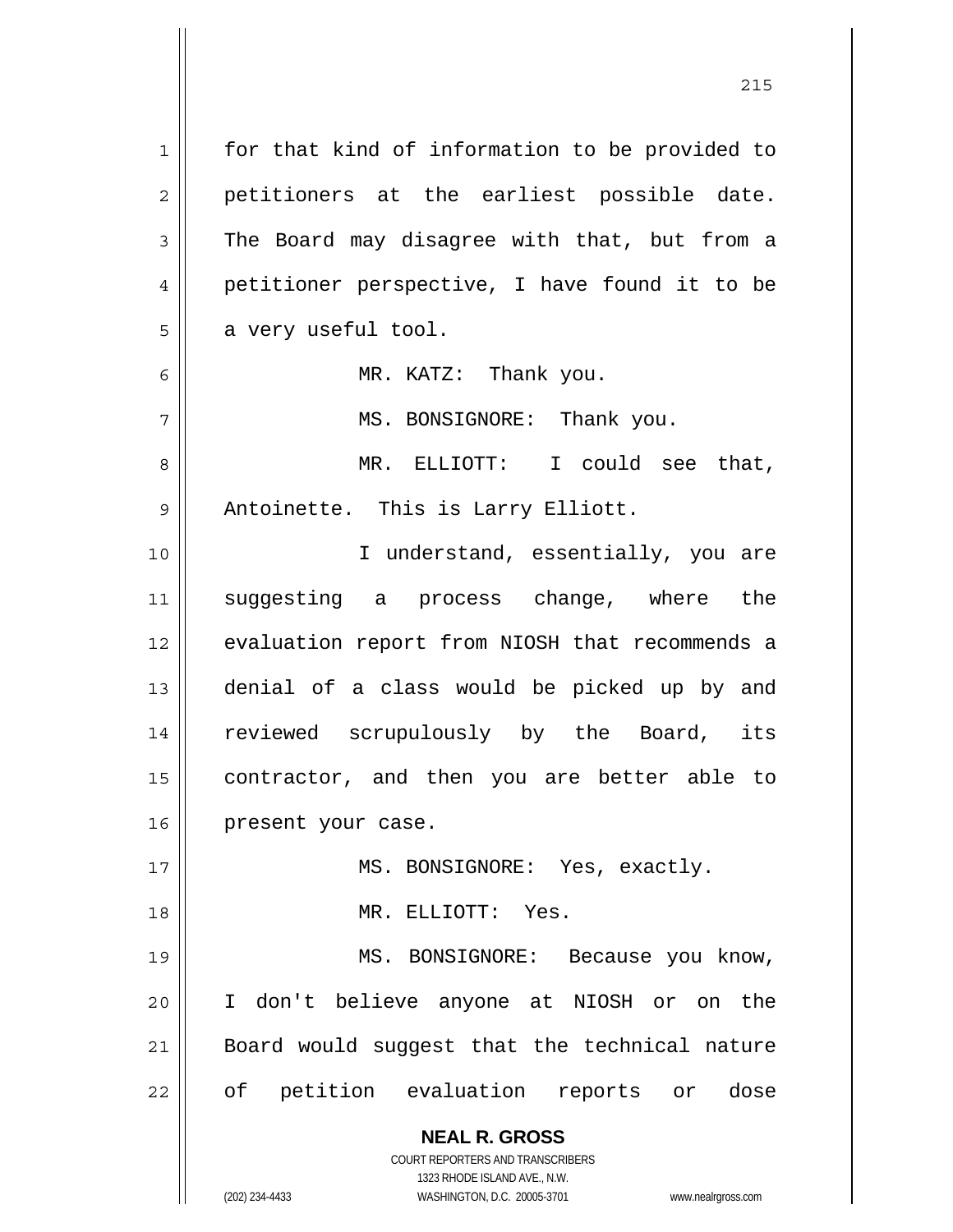1 2 reconstruction reports are readily accessible to a layperson.

3 4 5 6 7 8 9 10 11 12 13 14 15 16 17 18 19 20 21 22 MR. ELLIOTT: I understand and agree. We try to make them as readable and layperson-friendly as we can, but the nature of the subject impedes our ability to do that. MS. BONSIGNORE: Right. MR. ELLIOTT: Let me just follow up. You know, J.J. stepped out of the room here and made a phone call back to the office. Just so that you know, there is a program evaluation review and report on the horizon for Linde. It is about one to two months away. MS. BONSIGNORE: Okay. MR. ELLIOTT: So with that armed in my arsenal, now I will go to Rachel Leiton and I will ask her about what's going on with the Linde claims, are those folks being told something different than other sites in other Districts are being told? Because it may be that they know about this PER coming up, but I

**NEAL R. GROSS**

COURT REPORTERS AND TRANSCRIBERS 1323 RHODE ISLAND AVE., N.W. (202) 234-4433 WASHINGTON, D.C. 20005-3701 www.nealrgross.com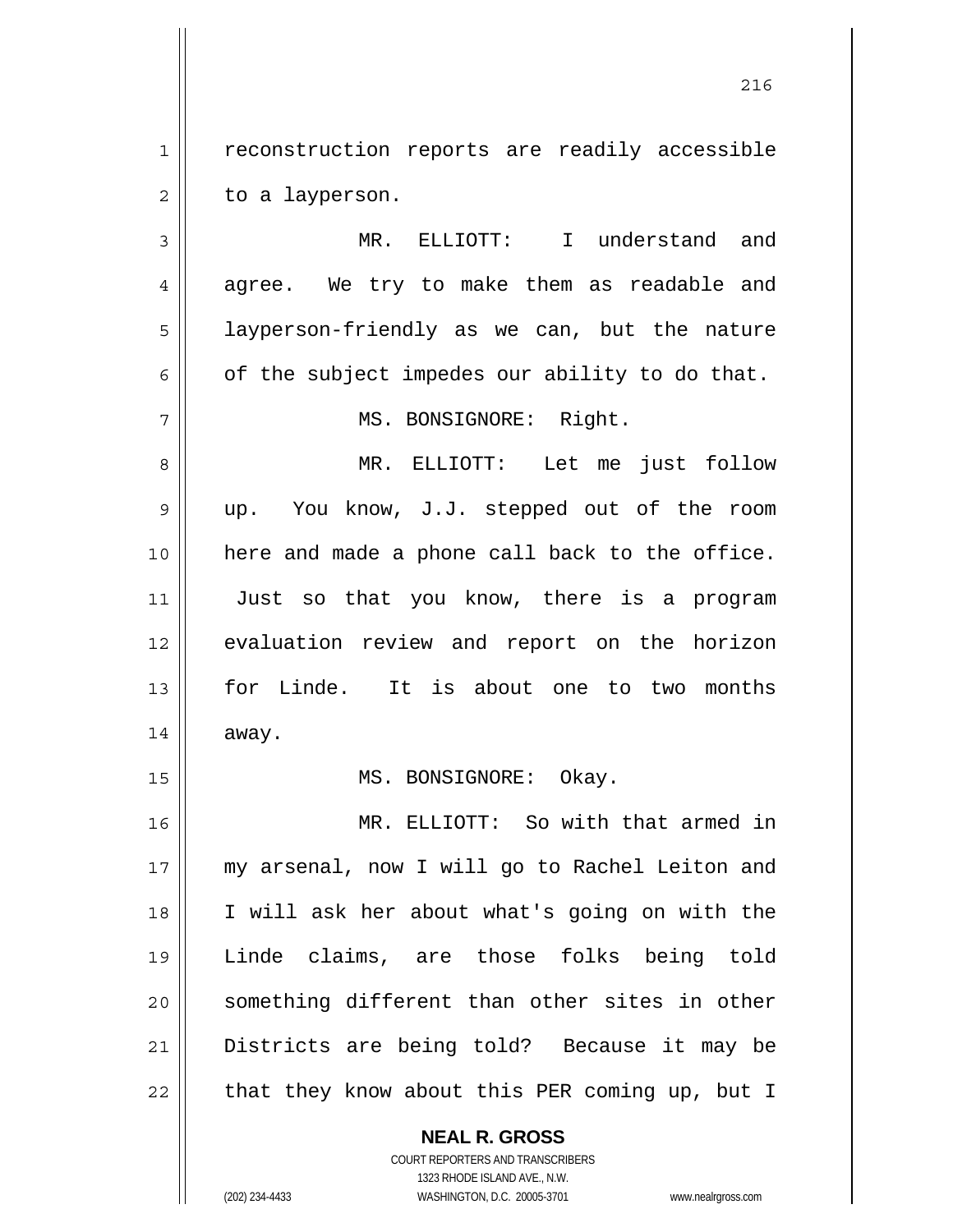**NEAL R. GROSS** COURT REPORTERS AND TRANSCRIBERS 1323 RHODE ISLAND AVE., N.W. (202) 234-4433 WASHINGTON, D.C. 20005-3701 www.nealrgross.com 217 1 2 3 4 5 6 7 8 9 10 11 12 13 14 15 16 17 18 19 20 21 22 doubt it. MS. BONSIGNORE: Right. MR. ELLIOTT: But at any rate, yes, there is a PER on the horizon. I thought there was. It is one to two months away -- MS. BONSIGNORE: Okay. MR. ELLIOTT: -- before we issue it. Then, in that, we would identify those Linde claims that are so affected and need to be reworked. MS. BONSIGNORE: Okay. Thank you. Thank you very much. I will relate that information to the Linde workers. MR. ELLIOTT: Thank you. MEMBER BEACH: Let me ask a question. Ted, if she wrote a letter or presented a letter to the Board, isn't it the responsibility of the Board to send her back an official letter? Or am I missing something? MR. KATZ: Dr. Ziemer sends back letters from individuals, and he gets the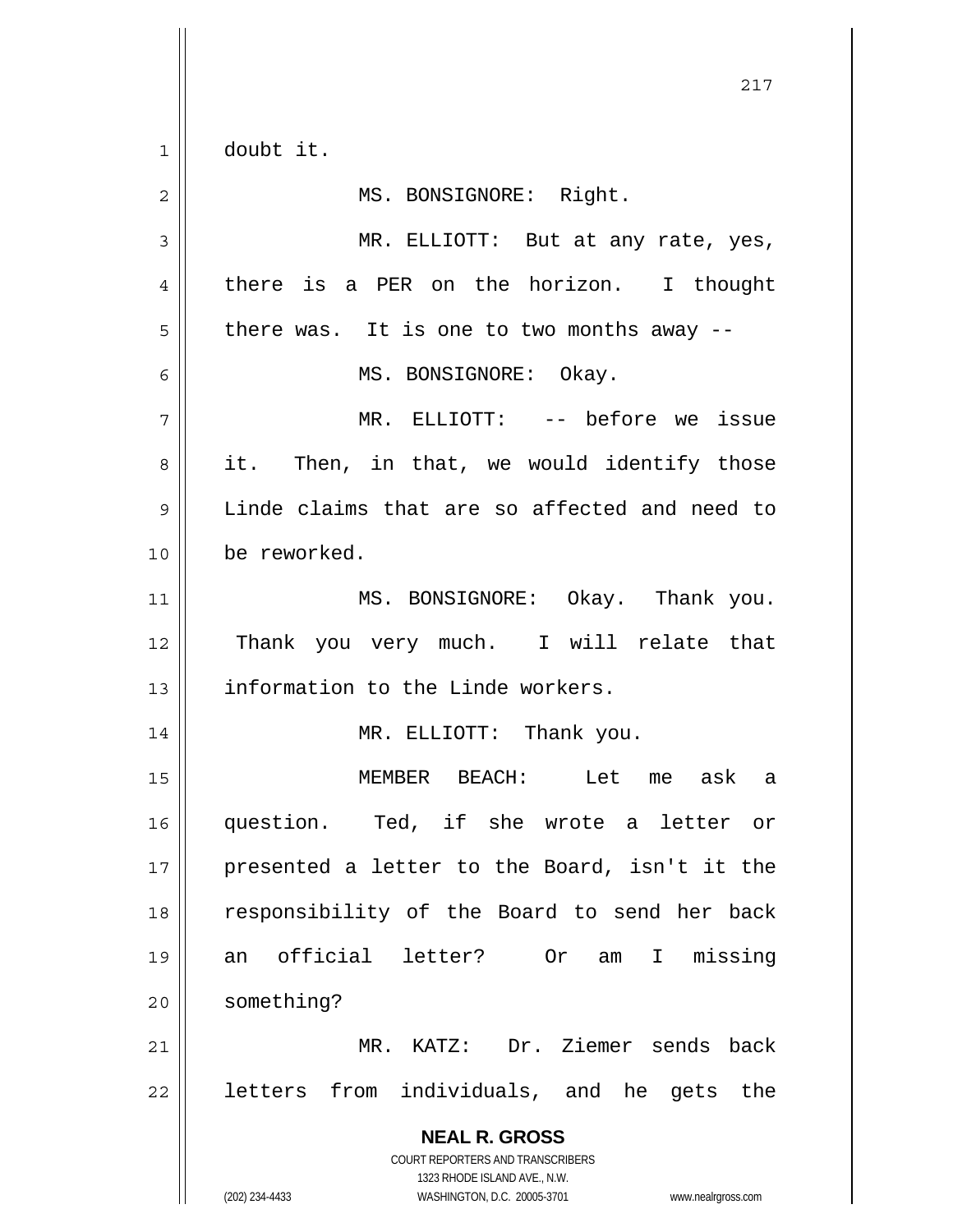**NEAL R. GROSS** COURT REPORTERS AND TRANSCRIBERS 1323 RHODE ISLAND AVE., N.W. (202) 234-4433 WASHINGTON, D.C. 20005-3701 www.nealrgross.com 1 2 3 4 5 6 7 8 9 10 11 12 13 14 15 16 17 18 19 20 21 22 approval of the Board when it is from congressional staff. MEMBER BEACH: So is this one case where maybe  $--$  MR. KATZ: This is one case -- I just don't know about what happened with the response. MEMBER BEACH: Because I kind of remember the letter, but I don't -- yes, the response should be forthcoming, I would think, unless it didn't require that. MR. KATZ: Right, it should be - or it should have been, she said it was in February, so it should have happened already. MEMBER BEACH: Right. MR. KATZ: But I will follow back on whether -- I will have to find the original correspondence and check with Dr. Ziemer about the response because I don't believe I ever saw the response. MEMBER BEACH: I don't, either. MR. KATZ: I could be mistaken. I

<u>218</u>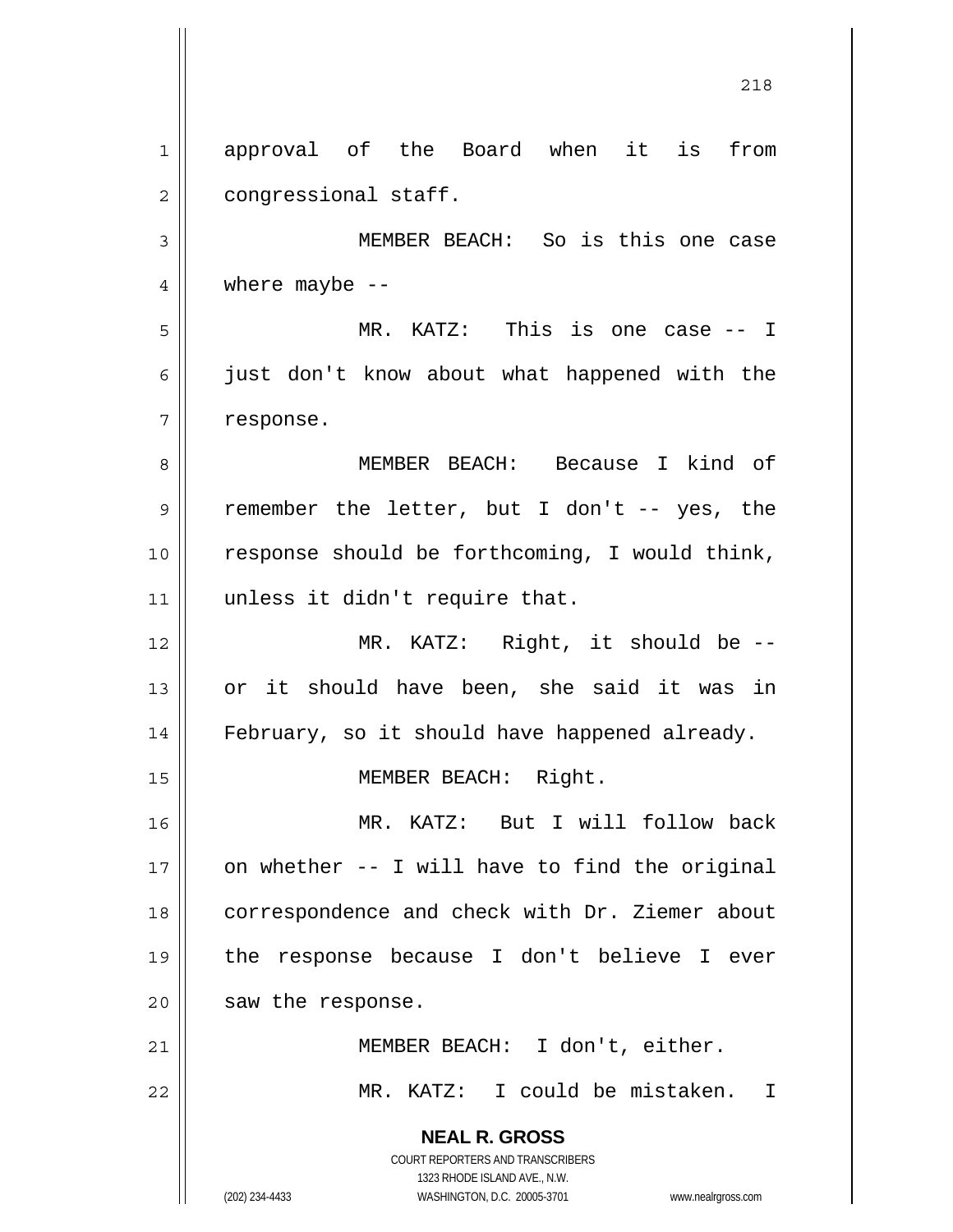**NEAL R. GROSS** COURT REPORTERS AND TRANSCRIBERS 1323 RHODE ISLAND AVE., N.W. (202) 234-4433 WASHINGTON, D.C. 20005-3701 www.nealrgross.com <u>219</u> 1 2 3 4 5 6 7 8 9 10 11 12 13 14 15 16 17 18 19 20 21 22 have an incredibly bad memory for some things. MS. BONSIGNORE: Okay. Thank you very much. CHAIRMAN GIBSON: Okay. Thank you. Are there any other workers or representatives, advocates, on the line? (No response.) Any other public comments? (No response.) Okay. If not, do we want to go back to this work evaluation or do we want  $to$   $--$  MEMBER BEACH: I don't think we ever finished the third. I know Arjun has the words here. CHAIRMAN GIBSON: We didn't finish the second. MEMBER BEACH: We didn't finish the second? CHAIRMAN GIBSON: Yes, didn't finish the second. Go back to the third. Finish the second and go to the third.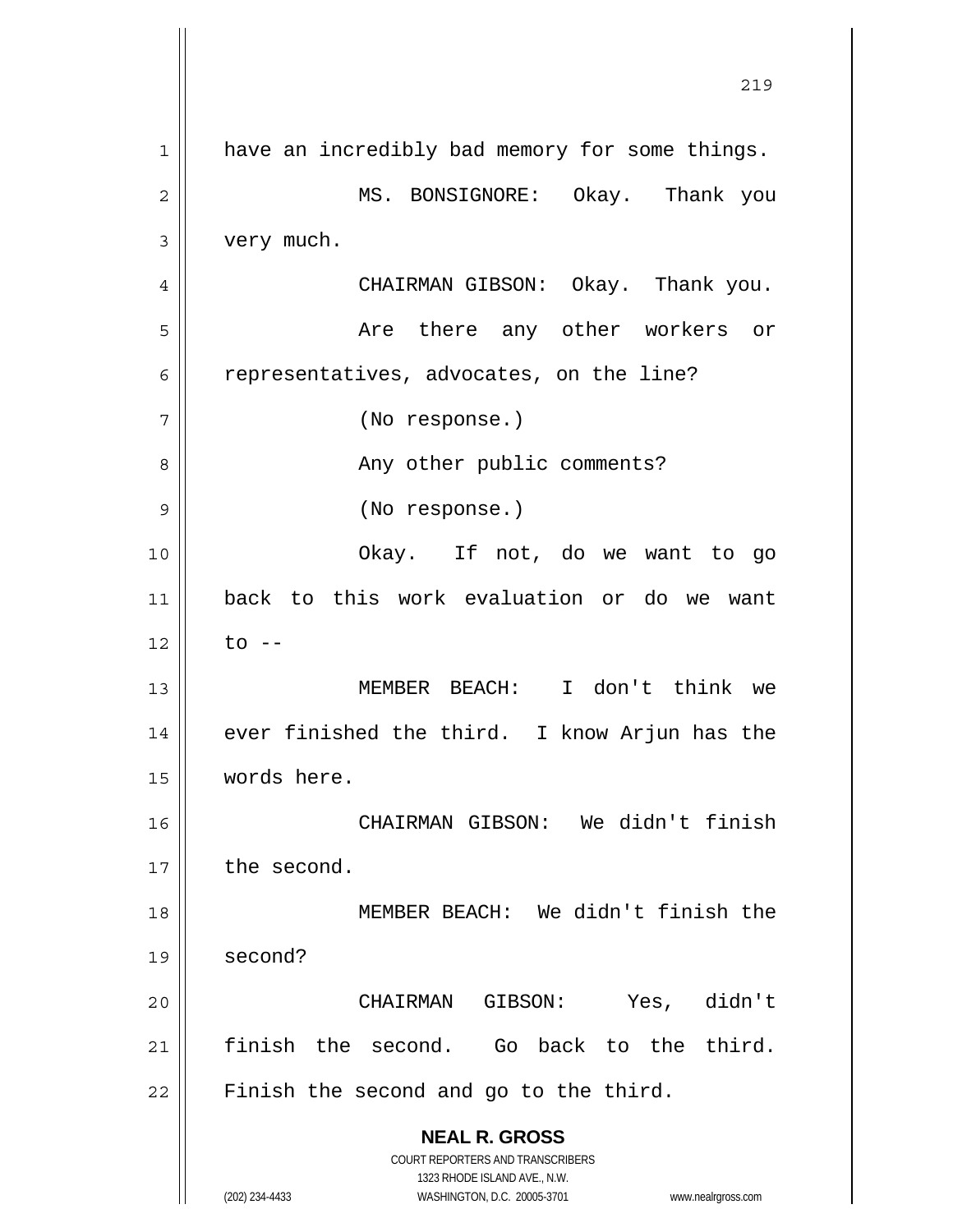**NEAL R. GROSS** COURT REPORTERS AND TRANSCRIBERS 1323 RHODE ISLAND AVE., N.W. (202) 234-4433 WASHINGTON, D.C. 20005-3701 www.nealrgross.com <u>220</u> 1 2 3 4 5 6 7 8 9 10 11 12 13 14 15 16 17 18 19 20 21 22 MEMBER BEACH: Arjun has been working on both of them. DR. MAKHIJANI: I took notes on the second. I am happy to read my notes. MR. ELLIOTT: I bet they're bulleted, too. (Laughter.) DR. MAKHIJANI: Bulleted, subbulleted, sub-sub-bulleted. (Laughter.) CHAIRMAN GIBSON: Go ahead. DR. MAKHIJANI: Okay. Under the first bullet, "Review all NIOSH procedures," I wrote down two of them. I don't know how many there are. Actually, Kathy has been tracking this. This would be OCAS PR-012 and OTIB-31. Are there others, Kathy? MS. ROBERTSON-DeMERS: PROC-0031. DR. MAKHIJANI: PROC-0031, is it? Okay. Sorry about that. MR. ELLIOTT: Let me just say this: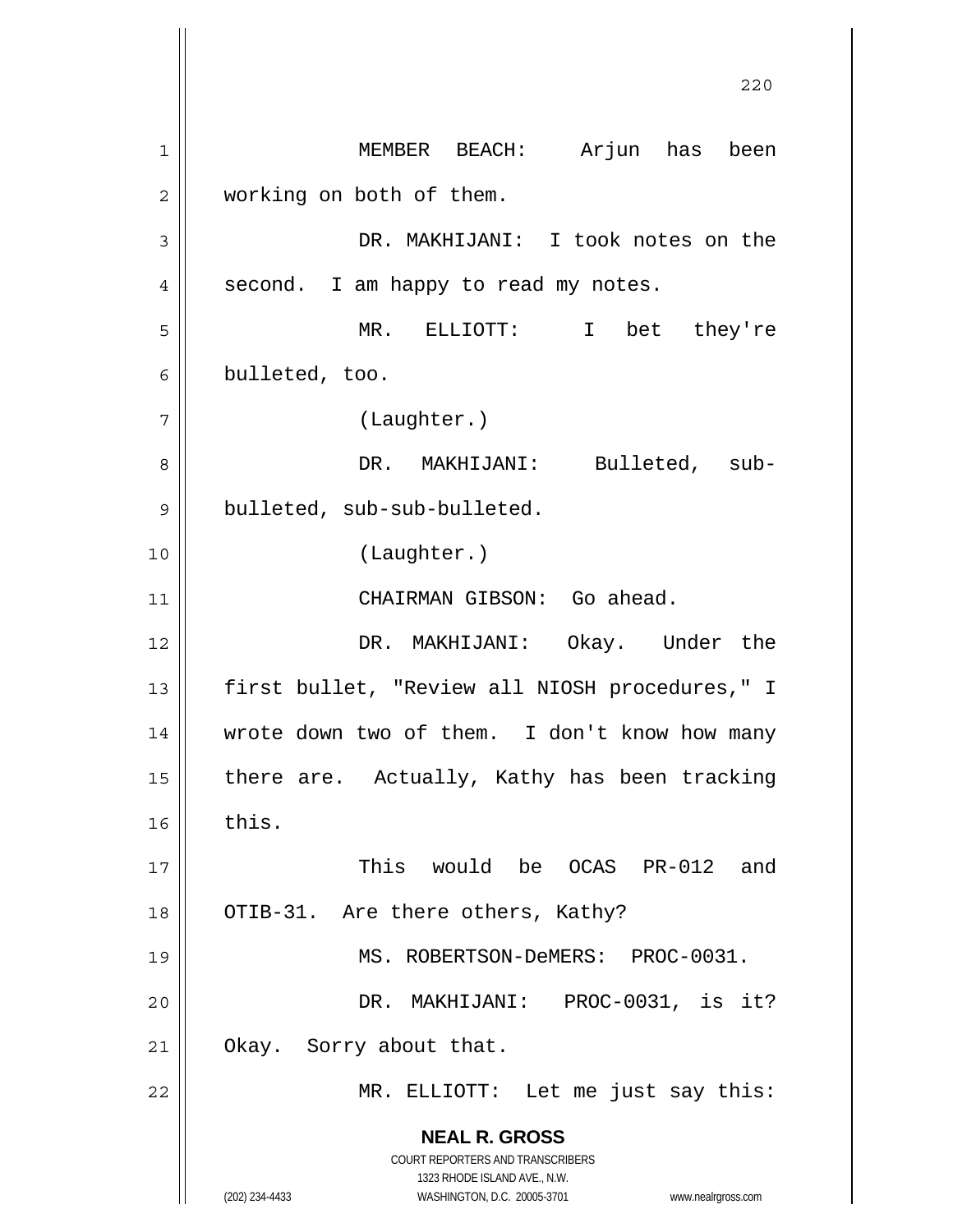**NEAL R. GROSS** COURT REPORTERS AND TRANSCRIBERS 1323 RHODE ISLAND AVE., N.W. (202) 234-4433 WASHINGTON, D.C. 20005-3701 www.nealrgross.com 1 2 3 4 5 6 7 8 9 10 11 12 13 14 15 16 17 18 19 20 21 22 in certain aspects of the program, there are procedures. Like, in the CATI procedure, you know, there is a procedure for CATI and it speaks to doing certain things that you might be interested in. So there are a number of those kinds of ancillary procedures that you haven't listed there. MS. ROBERTSON-DeMERS: Can I ask a question? Is there a procedure on documenting communications with site experts? MR. ELLIOTT: I would have to get back to you. I don't believe -- I don't know the answer to that question. DR. MAURO: This is John Mauro. I see that in this first bullet, Arjun, you started to list specific procedures. DR. MAKHIJANI: Yes. DR. MAURO: It seems to me that -well, I will throw my hat in the ring. I don't think we should be doing that in this document, and I think it should be up to the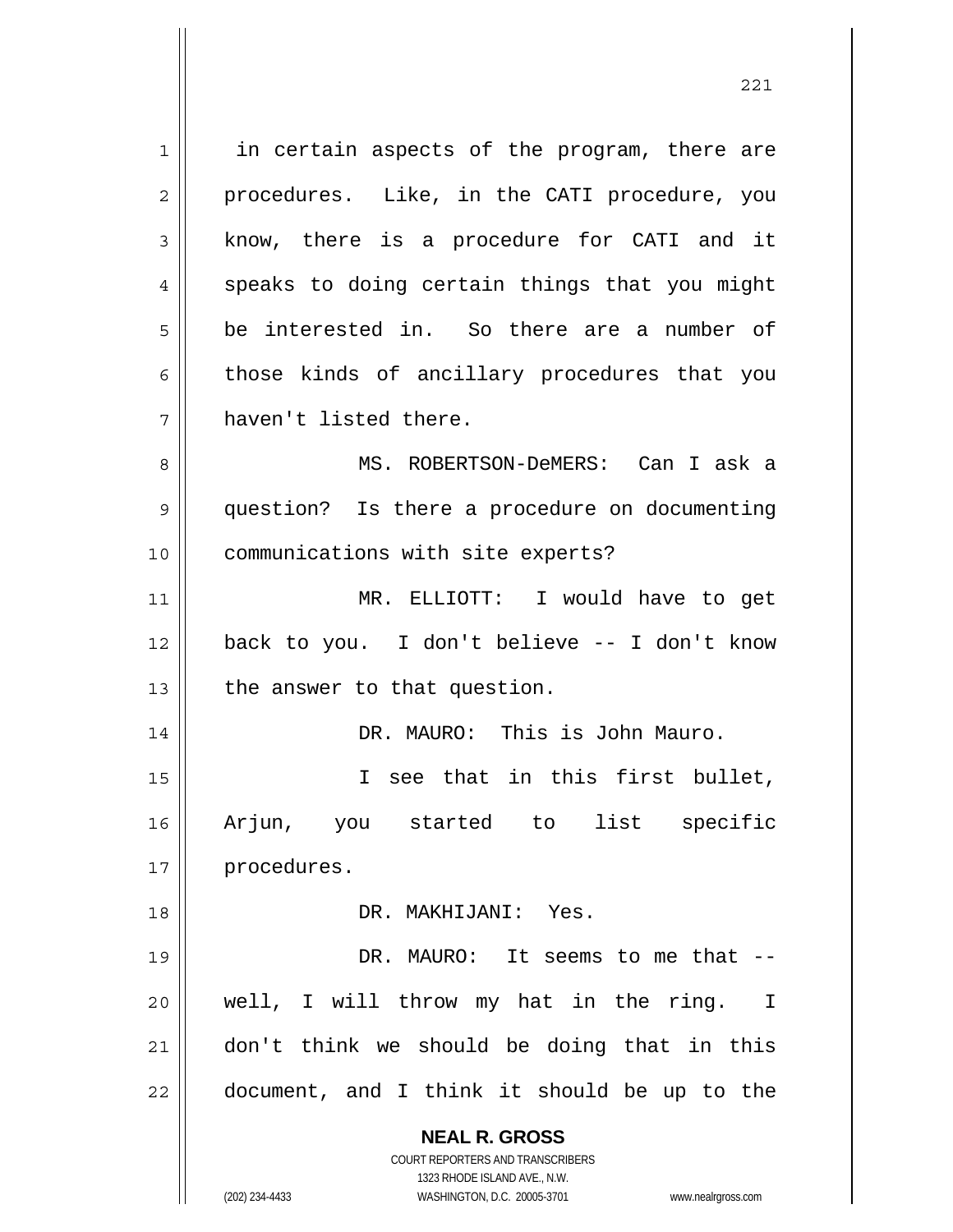**NEAL R. GROSS** COURT REPORTERS AND TRANSCRIBERS 1323 RHODE ISLAND AVE., N.W. 1 2 3 4 5 6 7 8 9 10 11 12 13 14 15 16 17 18 19 20 21 22 tasking of its contractor; namely, that is, given a mandate to review procedures under objective No. 2 -- DR. MAKHIJANI: We are not going to do any of this. We are just writing the list. MEMBER BEACH: This is just the list. DR. MAURO: Okay. So this is not something -- DR. MAKHIJANI: I am presuming that, before we do anything, the Work Group is going to say do or do not do it. I am just trying to -- DR. MAURO: I hear you. Then my question is, the list, the two that you just mentioned, are they going to go in as part of this bullet? DR. MAKHIJANI: It says, "Review all NIOSH procedures." So I assume that we should make a little list for the Working Group to see what they want done. DR. MAURO: Well, I would argue

<u>222</u>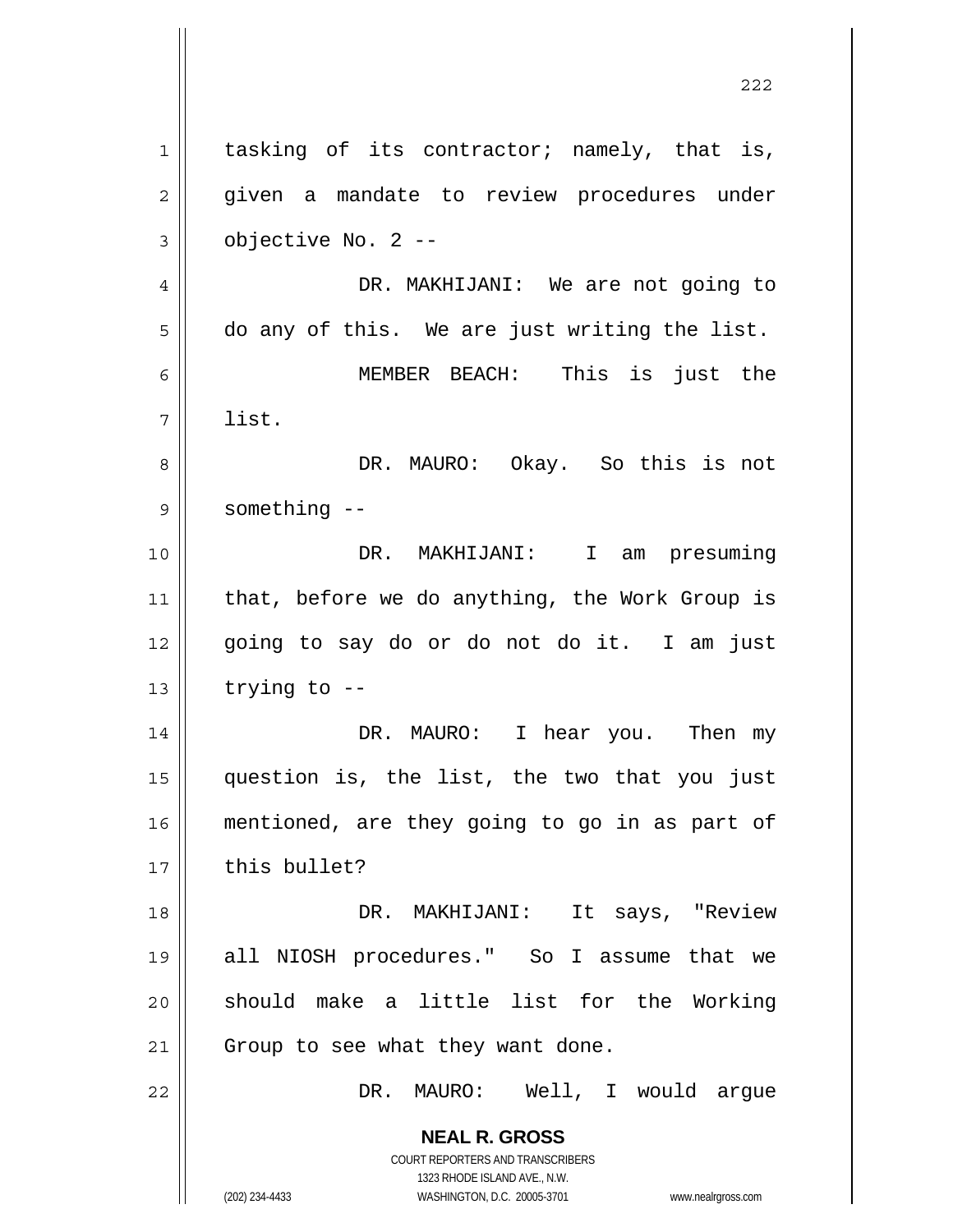that it shouldn't go in the implementation procedure, the thing we are working on. That should be something that is deliberated by the Work Group and judged by the Work Group, whether they want to look at a particular procedure.

7 8 9 10 11 12 13 14 15 16 17 Because once you open that door, as pointed out by Larry, there are a lot of ancillary procedures whereby you might miss one. I would sooner say here's the place where ambiguity is going to serve us better. That is, the Work Group could make its own judgments. When the Work Group meets in the future, one of the items on the agenda would be, okay, is there anything we should be doing under evaluation objective two at this time that we think would benefit --

18 19 20 21 MEMBER BEACH: So, John, what you are saying is leave this general and let us task those things later? Is that what I am hearing?

DR. MAURO: Yes, as a living

**NEAL R. GROSS** COURT REPORTERS AND TRANSCRIBERS 1323 RHODE ISLAND AVE., N.W. (202) 234-4433 WASHINGTON, D.C. 20005-3701 www.nealrgross.com

22

1

2

3

4

5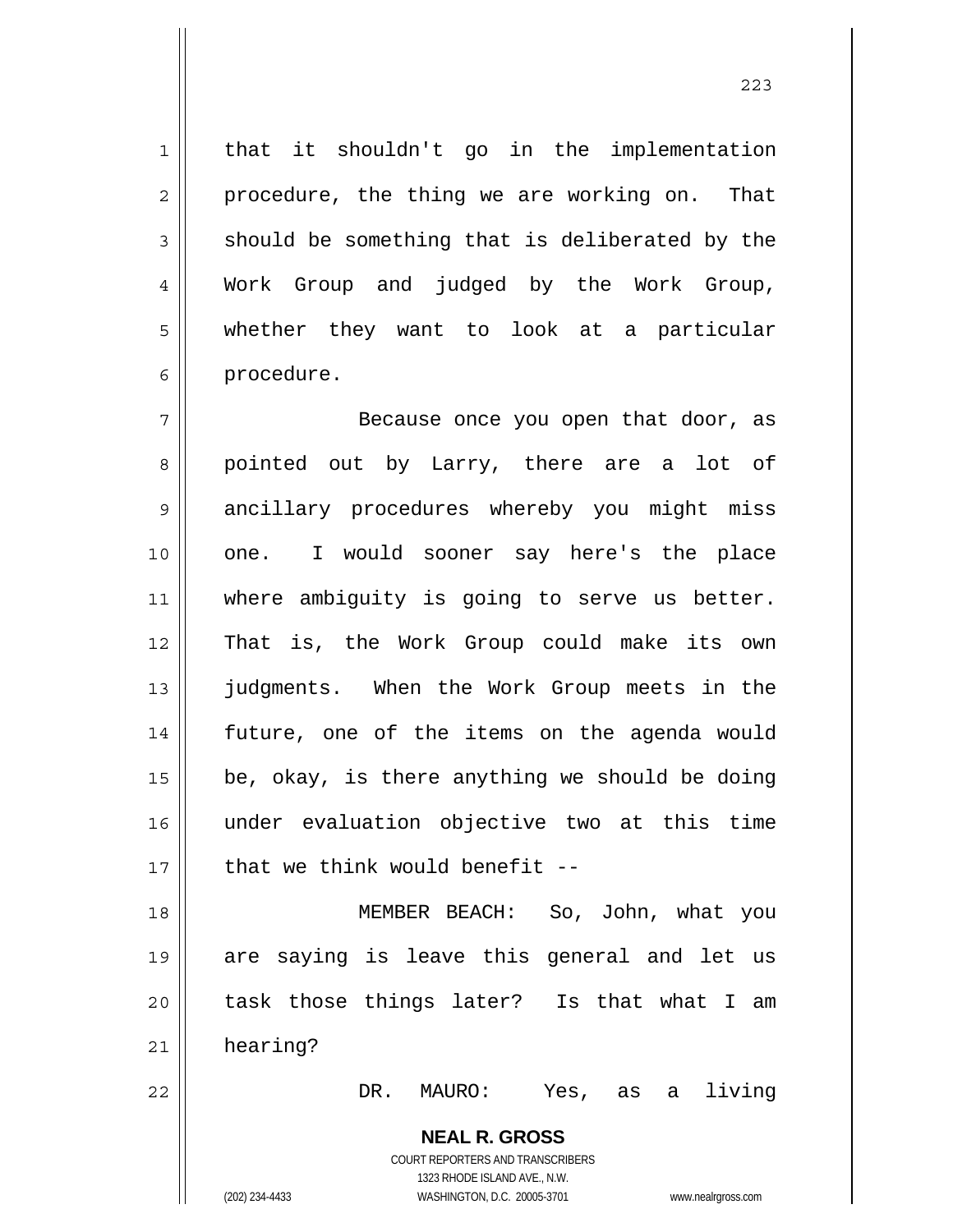**NEAL R. GROSS** COURT REPORTERS AND TRANSCRIBERS 1323 RHODE ISLAND AVE., N.W. (202) 234-4433 WASHINGTON, D.C. 20005-3701 www.nealrgross.com 1 2 3 4 5 6 7 8 9 10 11 12 13 14 15 16 17 18 19 20 21 22 process, rather than try to be prescriptive at this point in time. I think, as long as it is agreed that, listen, one of the objectives is to review procedures, and what those procedures are is something that will be judged in the future. DR. MAKHIJANI: When in doubt, be vague, a very good motto. (Laughter.) DR. MAURO: Well, I don't want to be vague. I mean I think when you start to become that prescriptive here now, it creates expectations or constraints that I don't think will serve us well. DR. MAKHIJANI: All I have done now is make a list. DR. MAURO: Okay. (Laughter.) DR. MAKHIJANI: For pure pleasure. MEMBER MUNN: That's good. We will need to see it anyway.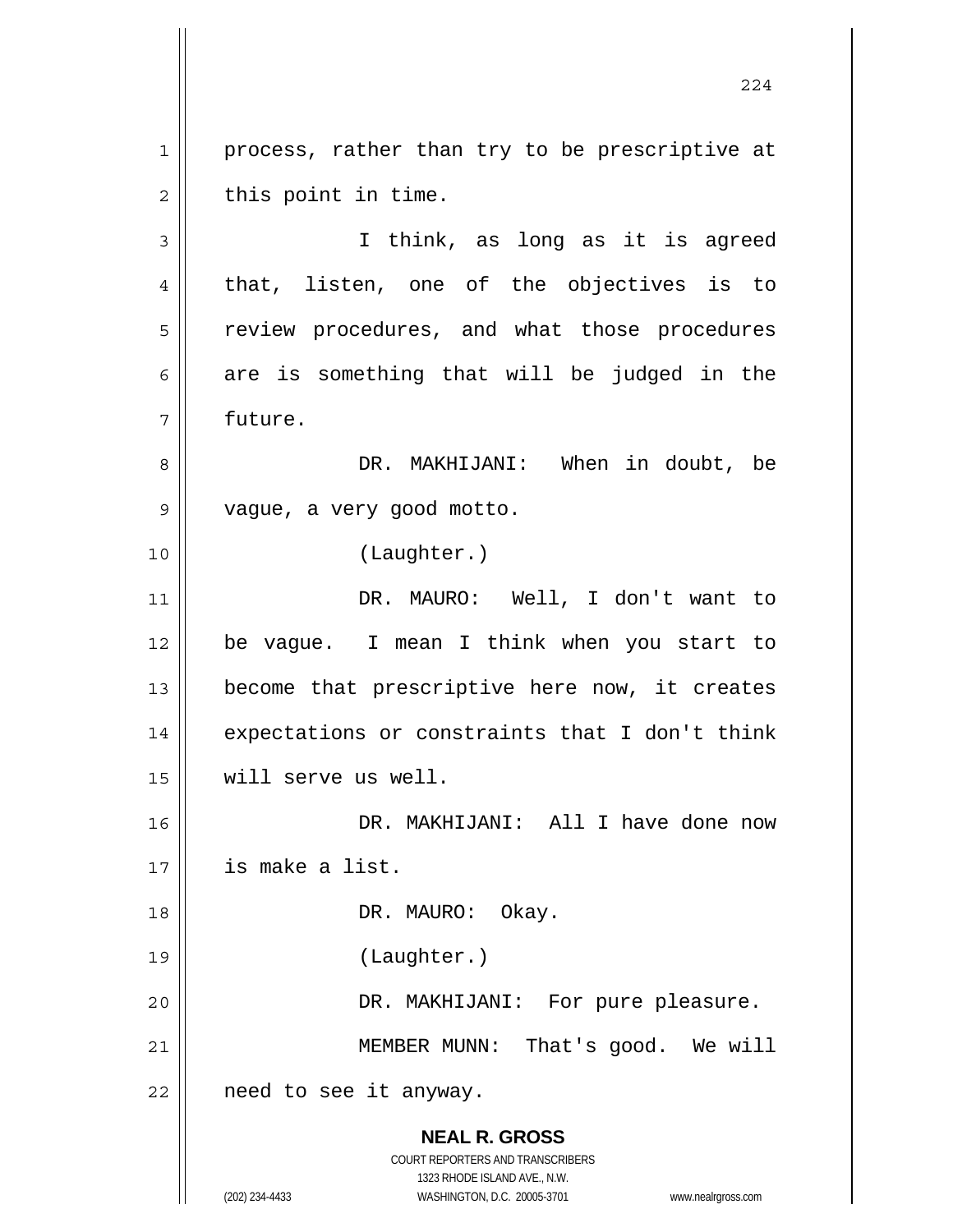|    | 225                                                                                                 |
|----|-----------------------------------------------------------------------------------------------------|
| 1  | DR. MAKHIJANI: Mike?                                                                                |
| 2  | CHAIRMAN GIBSON: Yes, go ahead.                                                                     |
| 3  | DR. MAKHIJANI: Okay. The next                                                                       |
| 4  | one, in the next bullet I addressed that one                                                        |
| 5  | there, and then the fifth bullet, which Ted I                                                       |
| 6  | think had suggested be consolidated.                                                                |
| 7  | So, "Review a sample of interviews                                                                  |
| 8  | and meetings where the above-referenced                                                             |
| 9  | procedures were implemented by NIOSH and its                                                        |
| 10 | contractors to determine whether procedures                                                         |
| 11 | were followed and effective in practice."                                                           |
| 12 | So under that, there are a bunch of                                                                 |
| 13 | questions: "What information was obtained?                                                          |
| 14 | How was the information documented? Did                                                             |
| 15 | workers have opportunity to comment on the                                                          |
| 16 | record of the meeting, including meeting                                                            |
| 17 | minutes? Did they avail themselves of the                                                           |
| 18 | opportunity, and were their comments                                                                |
| 19 | incorporated?"                                                                                      |
| 20 | Next -- oh, okay, I should stop                                                                     |
| 21 | there. I have just been trying to follow the                                                        |
| 22 | discussion and write it down. One or two                                                            |
|    | <b>NEAL R. GROSS</b>                                                                                |
|    | COURT REPORTERS AND TRANSCRIBERS                                                                    |
|    | 1323 RHODE ISLAND AVE., N.W.<br>(202) 234-4433<br>WASHINGTON, D.C. 20005-3701<br>www.nealrgross.com |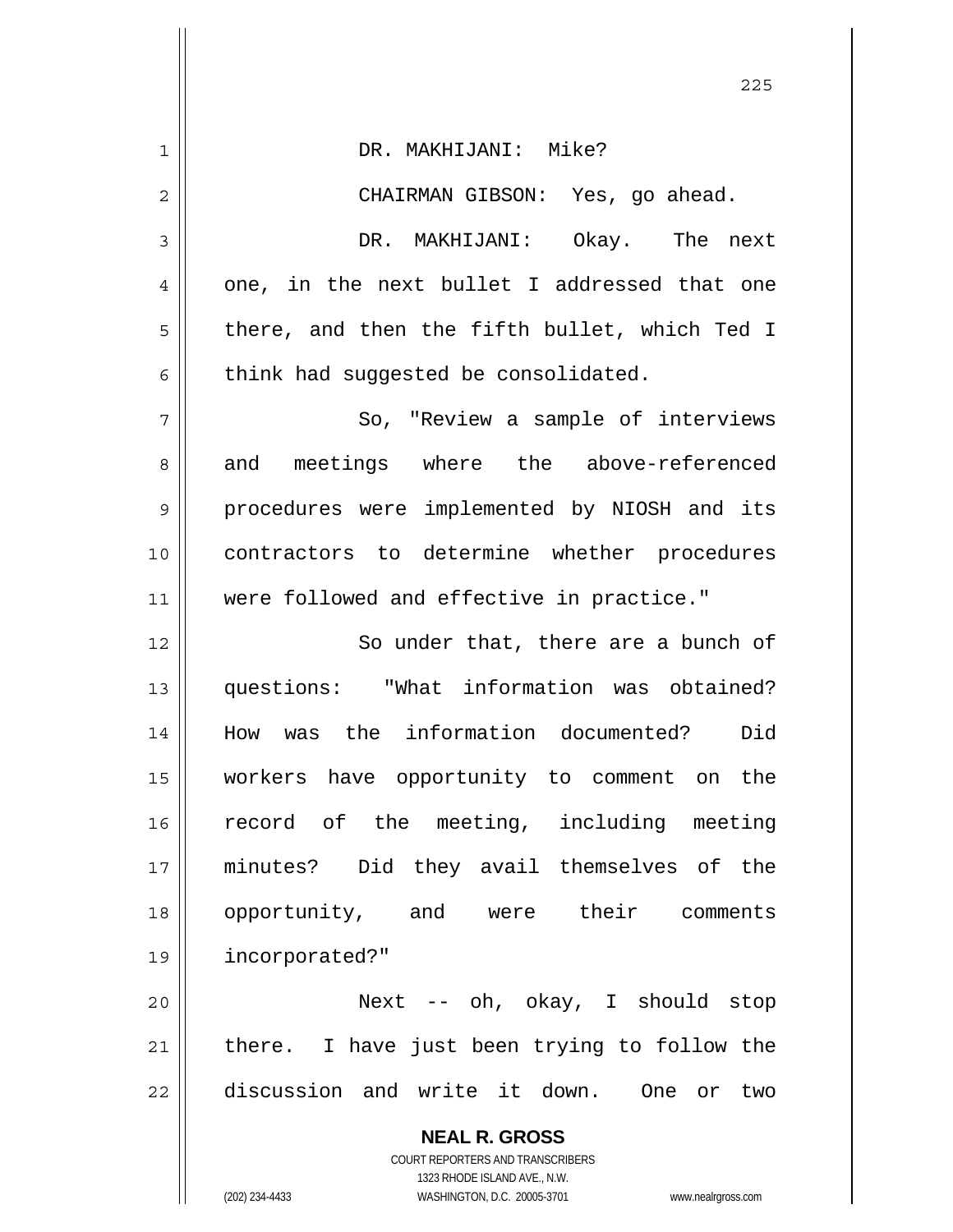1 2 things were, to be honest, from a sidebar here with Josie.

3 4 5 6 7 Then the next one is, "Evaluate completeness and adequacy of the Outreach Tracking System. Does the OTS reflect the breadth and depth of information provided by workers at the meetings?"

8 9 I don't know whether that is superfluous or --

10 11 MEMBER MUNN: That was back in bullet three, right?

12 13 DR. MAKHIJANI: Yes, that is bullet three.

14 15 16 17 18 19 20 Bullet four, "Evaluate the conduct of outreach meetings." I deleted the stuff I didn't understand and replaced it by, "Was the meeting approach open enough to enable workers to provide input to the extent they wanted, and did the participants feel that meeting achieved the stated purpose?"

21 22 So this implies that we might do a little survey, but we may not want to. I mean

> **NEAL R. GROSS** COURT REPORTERS AND TRANSCRIBERS

> > 1323 RHODE ISLAND AVE., N.W.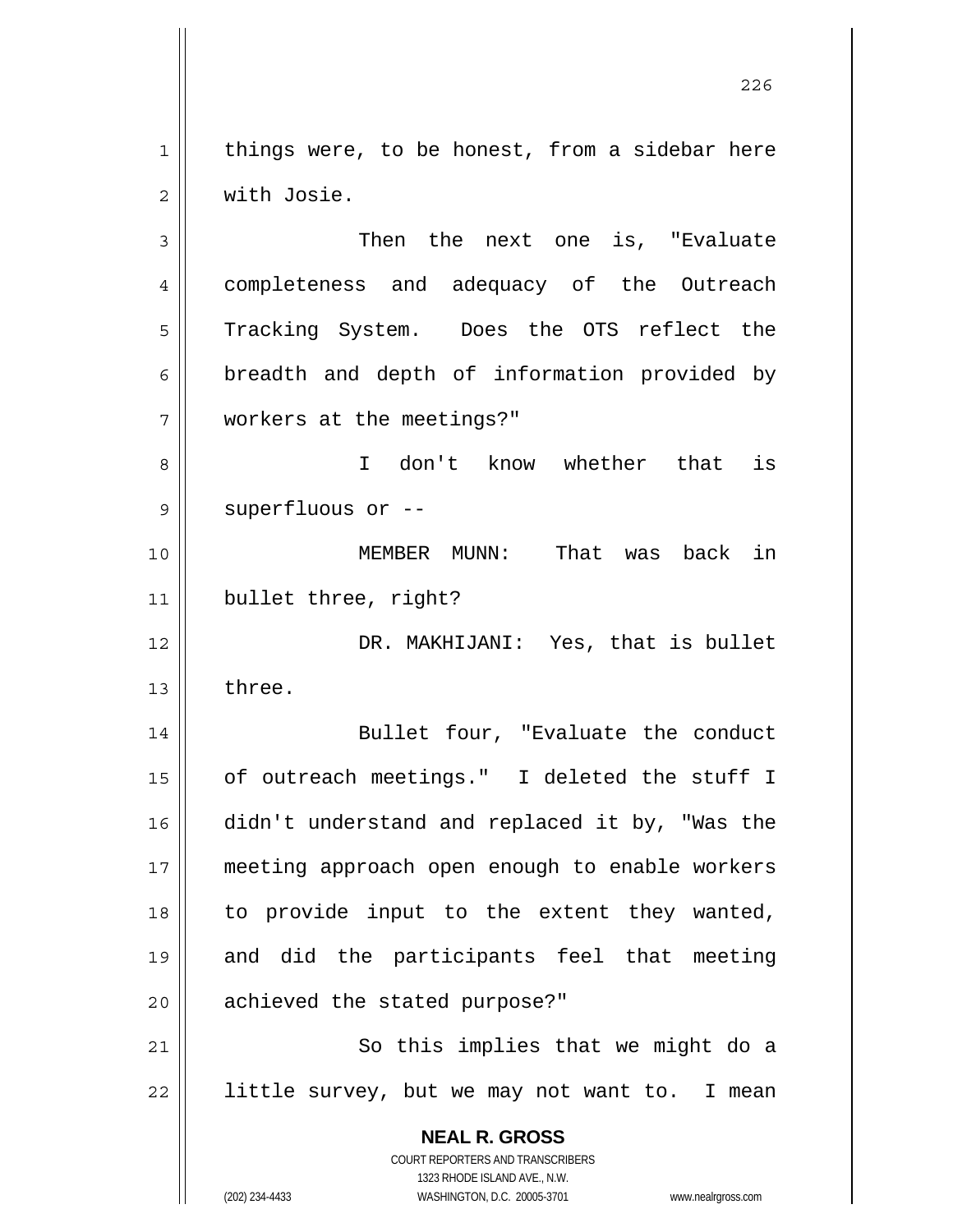**NEAL R. GROSS** COURT REPORTERS AND TRANSCRIBERS 1323 RHODE ISLAND AVE., N.W. (202) 234-4433 WASHINGTON, D.C. 20005-3701 www.nealrgross.com 1 2 3 4 5 6 7 8 9 10 11 12 13 14 15 16 17 18 19 20 21 22 I just wrote this down from what I was hearing, and then I also heard what Mark said. So I just want to call attention to that because I am sensitive to what -- MEMBER MUNN: The first question that rises to mind is, how do we do that? DR. MAKHIJANI: Yes. Well, that is why I am raising it. I am just trying to document the discussion, not tell you what I think. Then the fifth bullet already incorporated the second bullet. You should now tell whether you like this or want changes. CHAIRMAN GIBSON: I think it pretty much -- I think it is the flavor of the discussions we had. So I think that will be good for us to work from. DR. MAKHIJANI: Okay. MEMBER BEACH: Homework, right? CHAIRMAN GIBSON: Homework, yes. MEMBER MUNN: No question about it.

<u>227</u>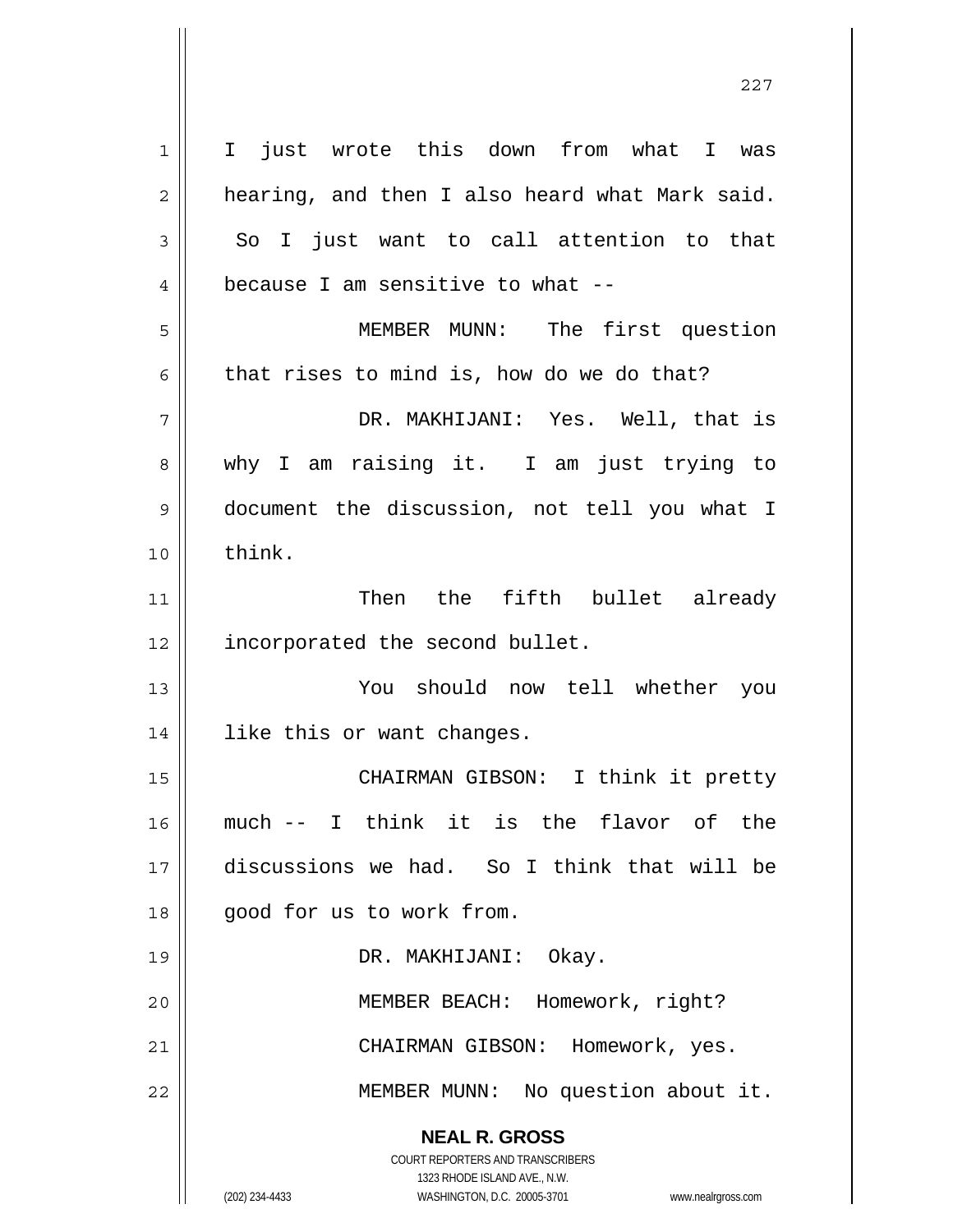| $\mathbf{1}$ | DR. MAKHIJANI: I have this in edit                                                                  |
|--------------|-----------------------------------------------------------------------------------------------------|
| 2            | mode from the thing that Kathy sent. So one                                                         |
| 3            | thing I could do is simply send it in edit                                                          |
| 4            | mode, so you can see what all changes have                                                          |
| 5            | been made.                                                                                          |
| 6            | CHAIRMAN GIBSON: Did you have time                                                                  |
| 7            | to look at evaluation No. 3 or objective No.                                                        |
| 8            | 3?                                                                                                  |
| 9            | DR. MAKHIJANI: I was instructed to                                                                  |
| 10           | do so by my neighbor.                                                                               |
| 11           | CHAIRMAN GIBSON: Okay. Good.                                                                        |
| 12           | (Laughter.)                                                                                         |
| 13           | Go right ahead.                                                                                     |
| 14           | DR. MAKHIJANI: Okay. In No. 3,                                                                      |
| 15           | okay, so we already looked at the objective.                                                        |
| 16           | Then, under the first bullet, "Examine the                                                          |
| 17           | process by which NIOSH and its contractor                                                           |
| 18           | evaluate worker input."                                                                             |
| 19           | Under that, I had<br>just<br>one                                                                    |
| 20           | question.<br>"How does<br>NIOSH catalog<br>and                                                      |
| 21           | consider worker input for inclusion into its                                                        |
| 22           | technical documents such as site profiles?"                                                         |
|              | <b>NEAL R. GROSS</b>                                                                                |
|              | <b>COURT REPORTERS AND TRANSCRIBERS</b>                                                             |
|              | 1323 RHODE ISLAND AVE., N.W.<br>(202) 234-4433<br>WASHINGTON, D.C. 20005-3701<br>www.nealrgross.com |
|              |                                                                                                     |

<u>228</u>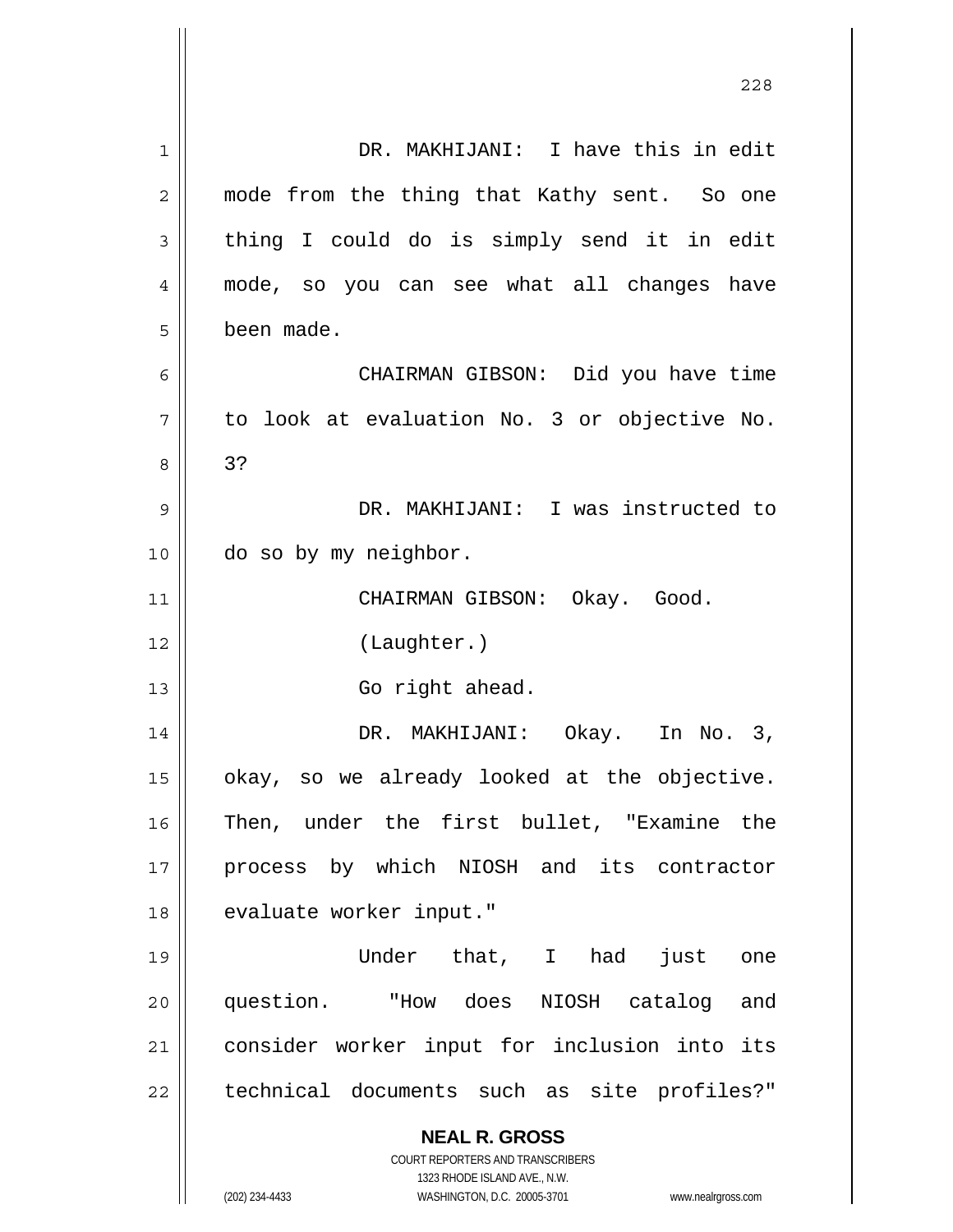| $\mathbf 1$    | So that is a process question of how NIOSH                                                                                                                             |
|----------------|------------------------------------------------------------------------------------------------------------------------------------------------------------------------|
| 2              | follows up internally and its contractors.                                                                                                                             |
| 3              | The second bullet, "Conduct a                                                                                                                                          |
| $\overline{4}$ | systematic review of worker outreach databases                                                                                                                         |
| 5              | at a point in time in relation to its impact                                                                                                                           |
| 6              | on technical documents."                                                                                                                                               |
| 7              | Then, under that, "Select a sample                                                                                                                                     |
| 8              | of site profiles and SEC evaluation reports                                                                                                                            |
| 9              | where worker outreach meetings have been done                                                                                                                          |
| 10             | to document whether and how worker input has                                                                                                                           |
| 11             | been considered and included, and evaluate if                                                                                                                          |
| 12             | exclusions were appropriate."                                                                                                                                          |
|                |                                                                                                                                                                        |
| 13             | So that is what I got of the sense                                                                                                                                     |
| 14             | of what was there.                                                                                                                                                     |
| 15             | And the<br>last bullet, "Evaluate                                                                                                                                      |
| 16             | NIOSH's tracking system for identifying trends                                                                                                                         |
| 17             | in worker comments." This was something that                                                                                                                           |
| 18             | came up earlier that Kathy said. "Has NIOSH                                                                                                                            |
| 19             | documented repetitive or recurring issues on a                                                                                                                         |
| 20             | sitewide or programwide basis?"                                                                                                                                        |
| 21             | So that is No. 3.                                                                                                                                                      |
| 22             | MEMBER MUNN: Arjun, could you read                                                                                                                                     |
|                | <b>NEAL R. GROSS</b><br><b>COURT REPORTERS AND TRANSCRIBERS</b><br>1323 RHODE ISLAND AVE., N.W.<br>(202) 234-4433<br>WASHINGTON, D.C. 20005-3701<br>www.nealrgross.com |

<u>229</u>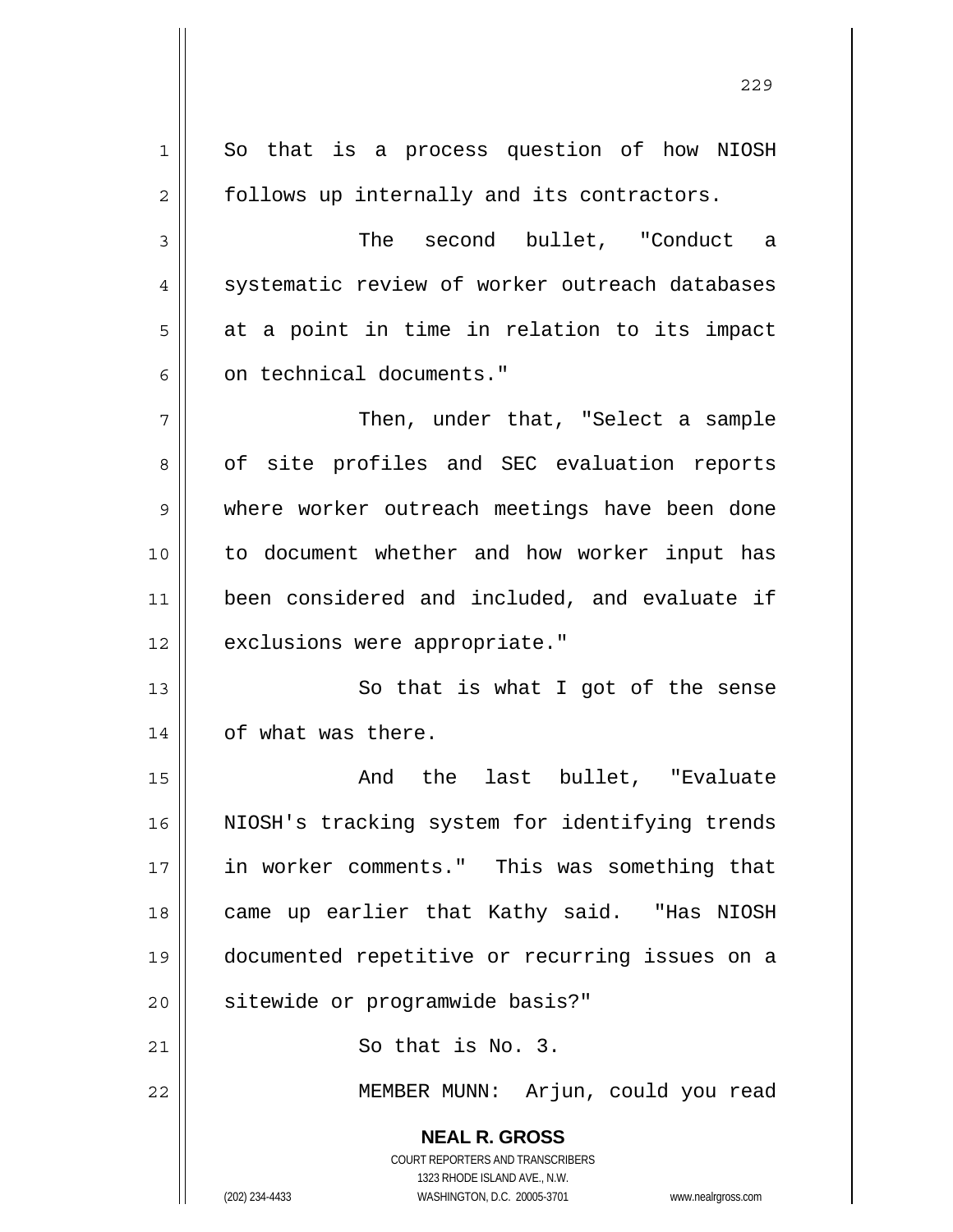**NEAL R. GROSS** 1 2 3 4 5 6 7 8 9 10 11 12 13 14 15 16 17 18 19 20 21 22 that again, please? DR. MAKHIJANI: "Evaluate NIOSH's tracking system for identifying trends in worker comments. Has NIOSH documented repetitive or recurring issues on a sitewide or programwide basis?" MEMBER MUNN: Okay. Thank you. DR. MAKHIJANI: So that is what I had. Well, we hadn't discussed three. I just did this at my own liberty because I was instructed to do so. CHAIRMAN GIBSON: Does that sound good to work from for everyone else so far? MEMBER MUNN: It is certainly a good place to start. MEMBER BEACH: So is it appropriate to do some tasking or -- CHAIRMAN GIBSON: Tasking of SC&A. MEMBER BEACH: SC&A in preparation for our next meeting or thoughts? CHAIRMAN GIBSON: Well, I think we could have SC&A help us, send this out in

<u>230</u>

COURT REPORTERS AND TRANSCRIBERS 1323 RHODE ISLAND AVE., N.W.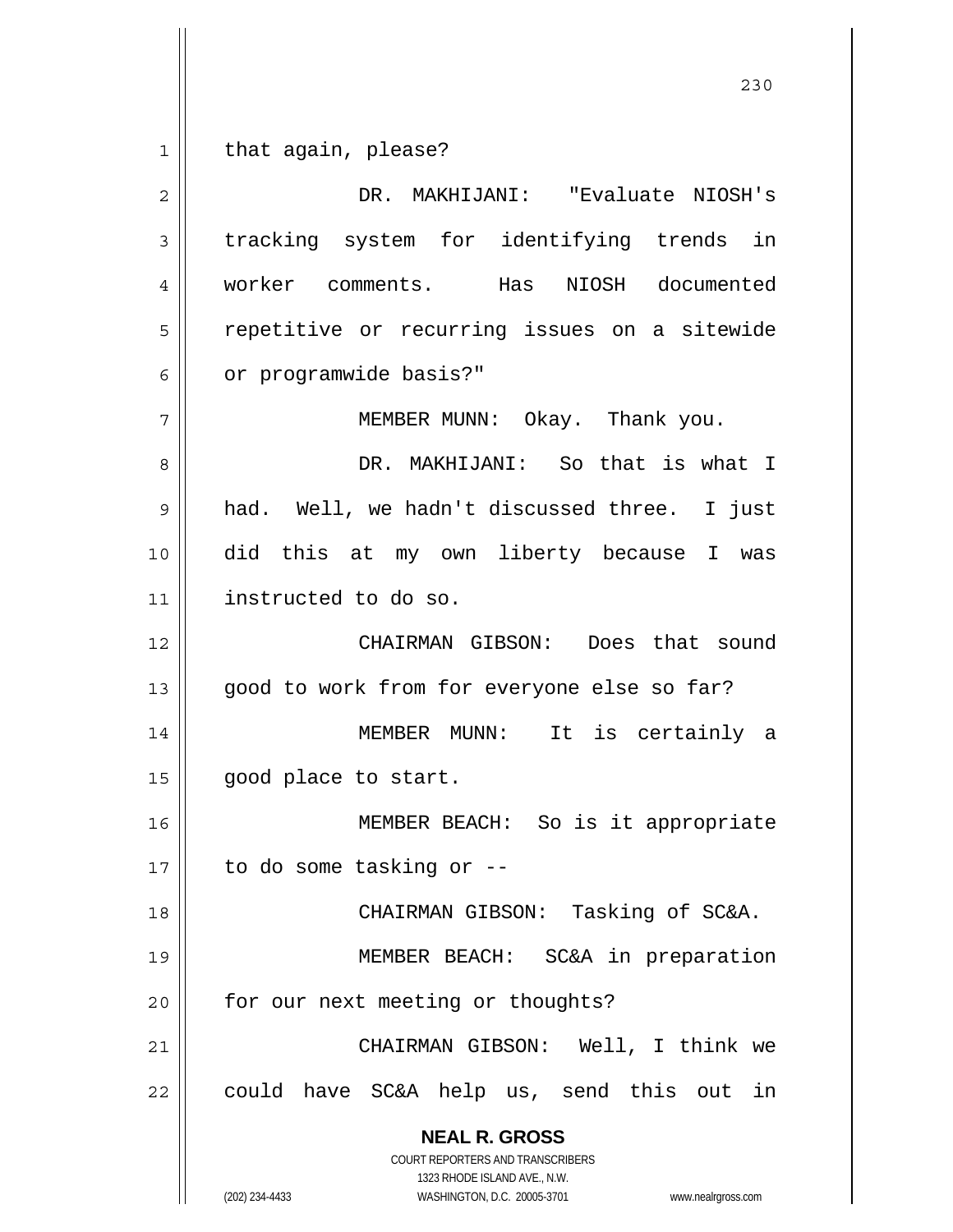| $\mathbf 1$    | draft edit form to us group members, so we can                   |
|----------------|------------------------------------------------------------------|
| $\overline{c}$ | take a stab at it. Then they could also try                      |
| 3              | to hone it up a little bit on their own.                         |
| 4              | DR. MAKHIJANI: Before sending it                                 |
| 5              | to you? Before sending it to you, because I                      |
| 6              | would like to send this to Kathy, with your                      |
| 7              | permission.                                                      |
| 8              | CHAIRMAN GIBSON: Yes, absolutely.                                |
| 9              | DR. MAKHIJANI: Since I have been                                 |
| 10             | kind of taking liberties with her work.                          |
| 11             | CHAIRMAN GIBSON: Sure.                                           |
| 12             | MEMBER MUNN: Yes, you certainly                                  |
| 13             | have.                                                            |
| 14             | CHAIRMAN GIBSON: And then, Josie,                                |
| 15             | are there some other actions or tasks?                           |
| 16             | MEMBER BEACH: Well, I was just                                   |
| 17             | wondering, we keep throwing around tasking                       |
| 18             | SC&A with reviewing OCAS Procedure 0012. Is                      |
| 19             | that something we can have them do at this                       |
| 20             | time? Then, of course, the associated                            |
| 21             | database, once we have access to it.                             |
| 22             | MEMBER MUNN: We haven't done 0012?                               |
|                |                                                                  |
|                | <b>NEAL R. GROSS</b><br>COURT REPORTERS AND TRANSCRIBERS         |
|                | 1323 RHODE ISLAND AVE., N.W.                                     |
|                | (202) 234-4433<br>WASHINGTON, D.C. 20005-3701 www.nealrgross.com |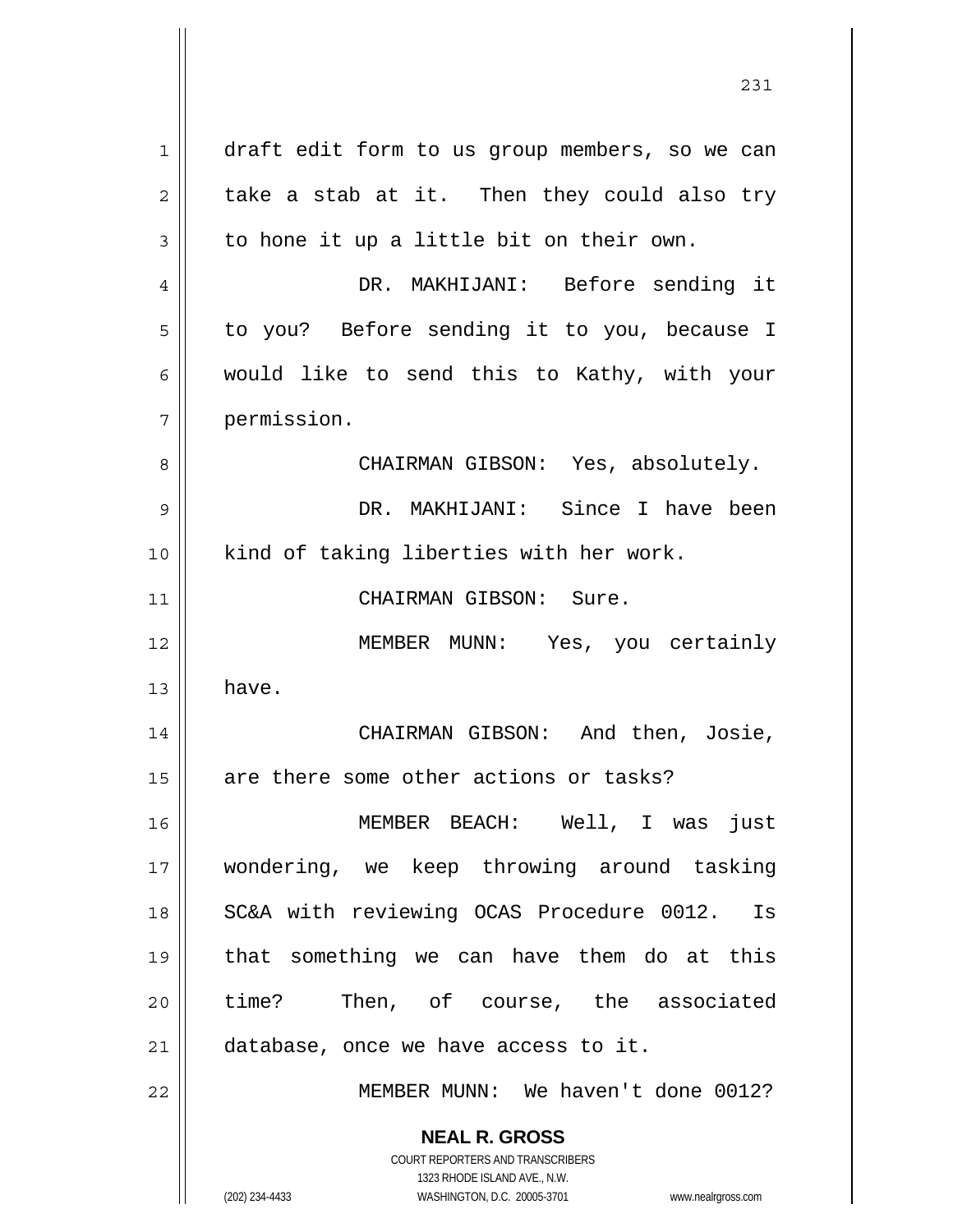**NEAL R. GROSS** COURT REPORTERS AND TRANSCRIBERS 1323 RHODE ISLAND AVE., N.W. 1 2 3 4 5 6 7 8 9 10 11 12 13 14 15 16 17 18 19 20 21 22 MEMBER BEACH: No, we have not done 0012, 97 was done and kind of thrown out at the last meeting, kind of. DR. MAKHIJANI: What happened with 97 was it was a partial review. We had reviewed the paper document, and it is being rescinded, and there was another database at the time, the Whisper database, which we didn't have access to at that time. So we didn't review that. MEMBER BEACH: But there were findings still kind of floating that may pertain to 0012 that could be incorporated in the review of 0012, I believe. DR. MAKHIJANI: That's right. So that has been rendered obsolete, but we don't have a measure of where we are until we look at the new procedure, until you ask us to look at the new procedure. CHAIRMAN GIBSON: It is obviously going to be part of the scope of our implementation plan. I guess I would ask

(202) 234-4433 WASHINGTON, D.C. 20005-3701 www.nealrgross.com

<u>232</u>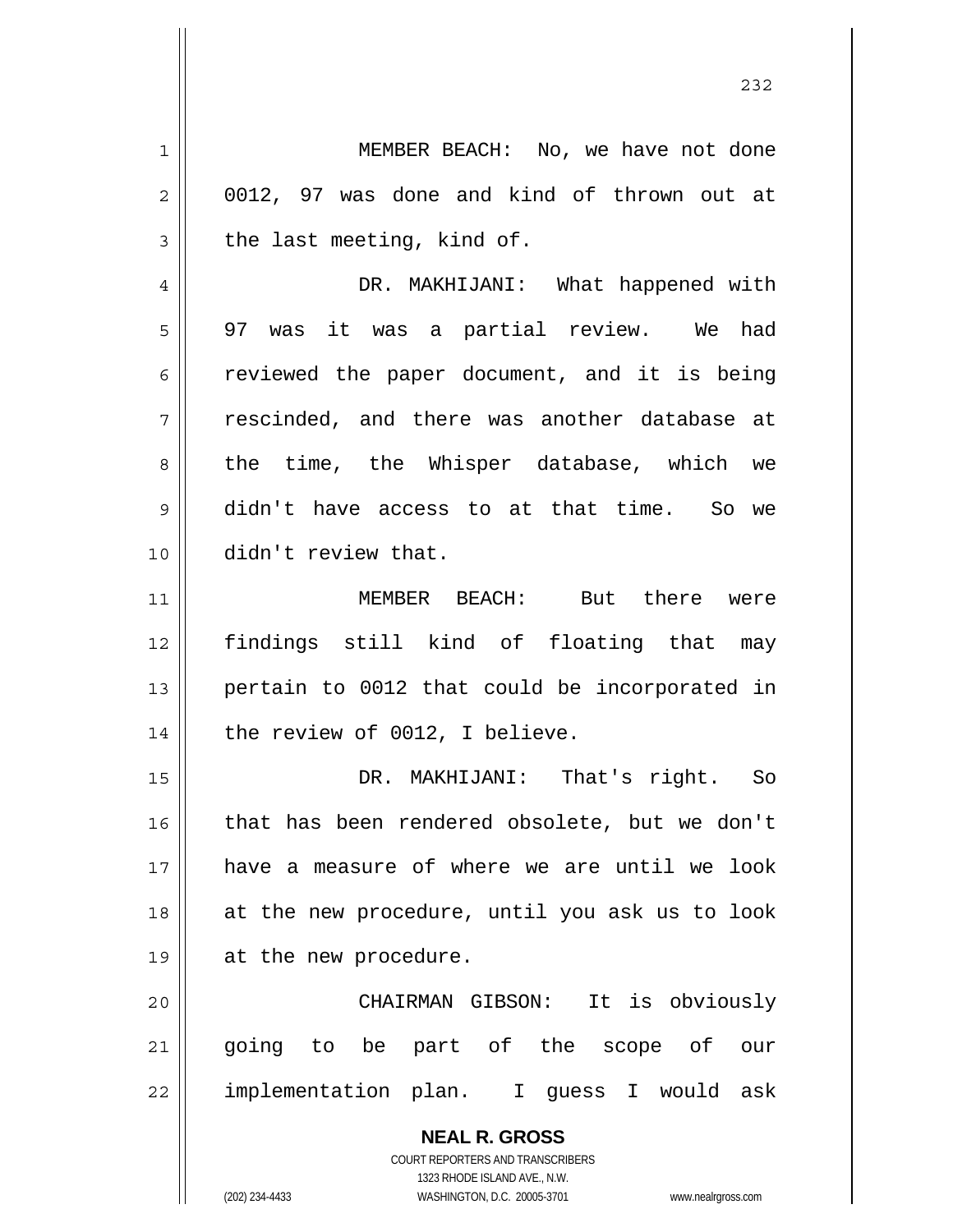**NEAL R. GROSS** COURT REPORTERS AND TRANSCRIBERS 1323 RHODE ISLAND AVE., N.W. 1 2 3 4 5 6 7 8 9 10 11 12 13 14 15 16 17 18 19 20 21 22 SC&A, do you think it is appropriate to do it now? Would it have benefit now? Or should we wait until we get more meat on the implementation? Or do you have what you need to look at now? MEMBER BEACH: Can I add to that? There are some other associated procedures that we might want them to look at, like 031. I haven't had a chance to look at it, but I know there is some worker outreach in that procedure. I just didn't want to limit it to 0012. CHAIRMAN GIBSON: Here is my concern, and I will just let SC&A make their -- I don't want them to review a procedure and then, once we walk down through this thing and get it set in stone, the review has missed something that we have added with this. So do you think -- MS. ROBERTSON-DeMERS: I think it would benefit the implementation plan. CHAIRMAN GIBSON: Could you speak

(202) 234-4433 WASHINGTON, D.C. 20005-3701 www.nealrgross.com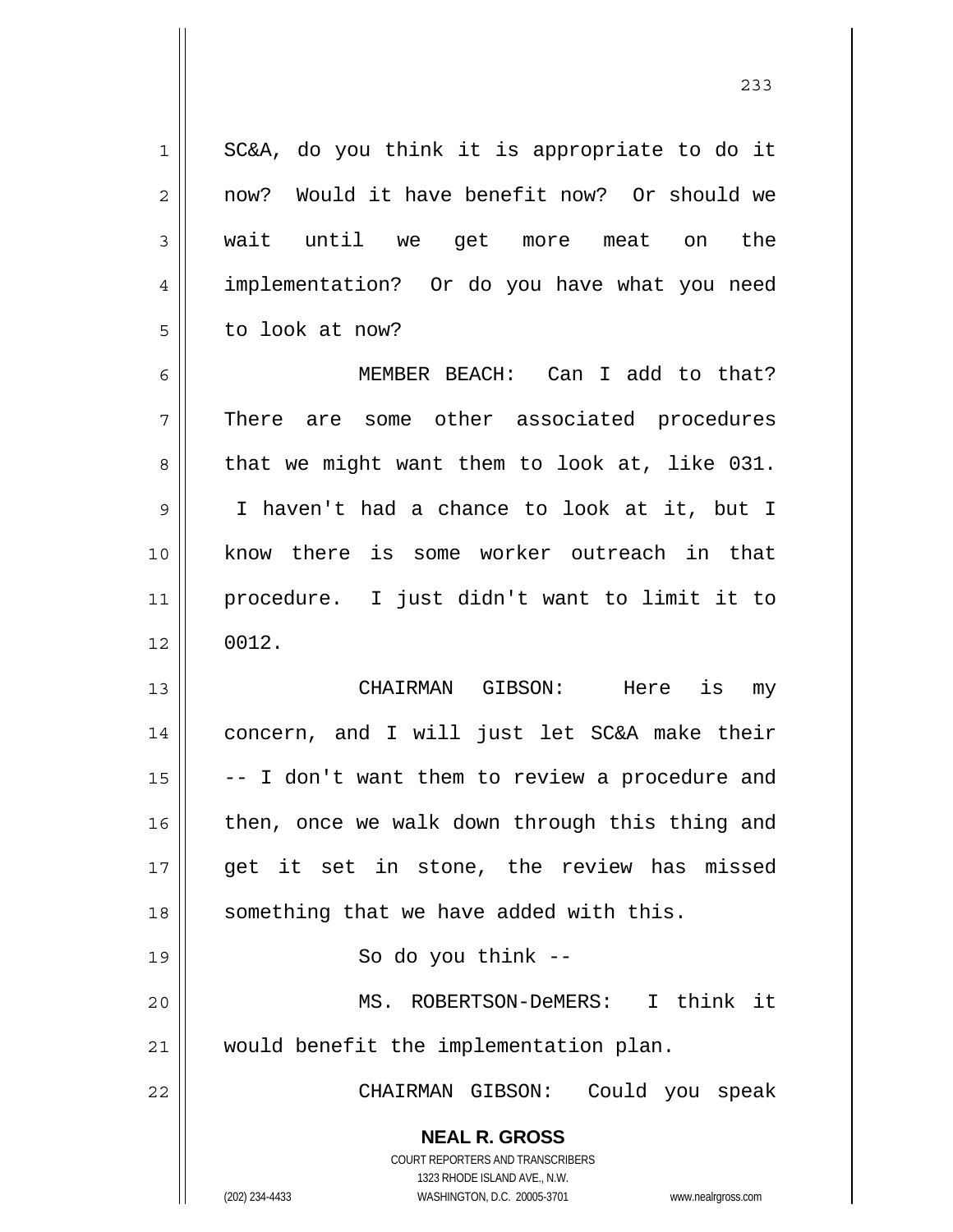1 up?

| $\overline{2}$ | MS. ROBERTSON-DeMERS: I think that             |
|----------------|------------------------------------------------|
| 3              | if we did it simultaneously, obviously, the    |
| 4              | implementation plan is going to come before    |
| 5              | the release of the view of the OCAS 0012       |
| 6              | procedure, but it would help us in defining    |
| 7              | some of what should be in the implementation   |
| 8              | plan.                                          |
| 9              | CHAIRMAN GIBSON: Okay.                         |
| 10             | DR. MAURO: We do have precedent                |
| 11             | for doing things like this. Very often, it is  |
| 12             | sort of like an iterative process. You are     |
| 13             | trying to lay out an overarching procedure,    |
| 14             | and you do that without actually doing a       |
| 15             | little bit of implementing it. But you do a    |
| 16             | little implementing, and then you have learned |
| 17             | from that.                                     |
| 18             | That all happened, by the way, with            |
| 19             | the surrogate data. If you recall, we were     |
| 20             | tasked to help write an overarching, help the  |
| 21             | Work Group with an overarching set of          |
| 22             | guidelines for surrogate data.<br>in<br>But    |
|                |                                                |

**NEAL R. GROSS** COURT REPORTERS AND TRANSCRIBERS

1323 RHODE ISLAND AVE., N.W.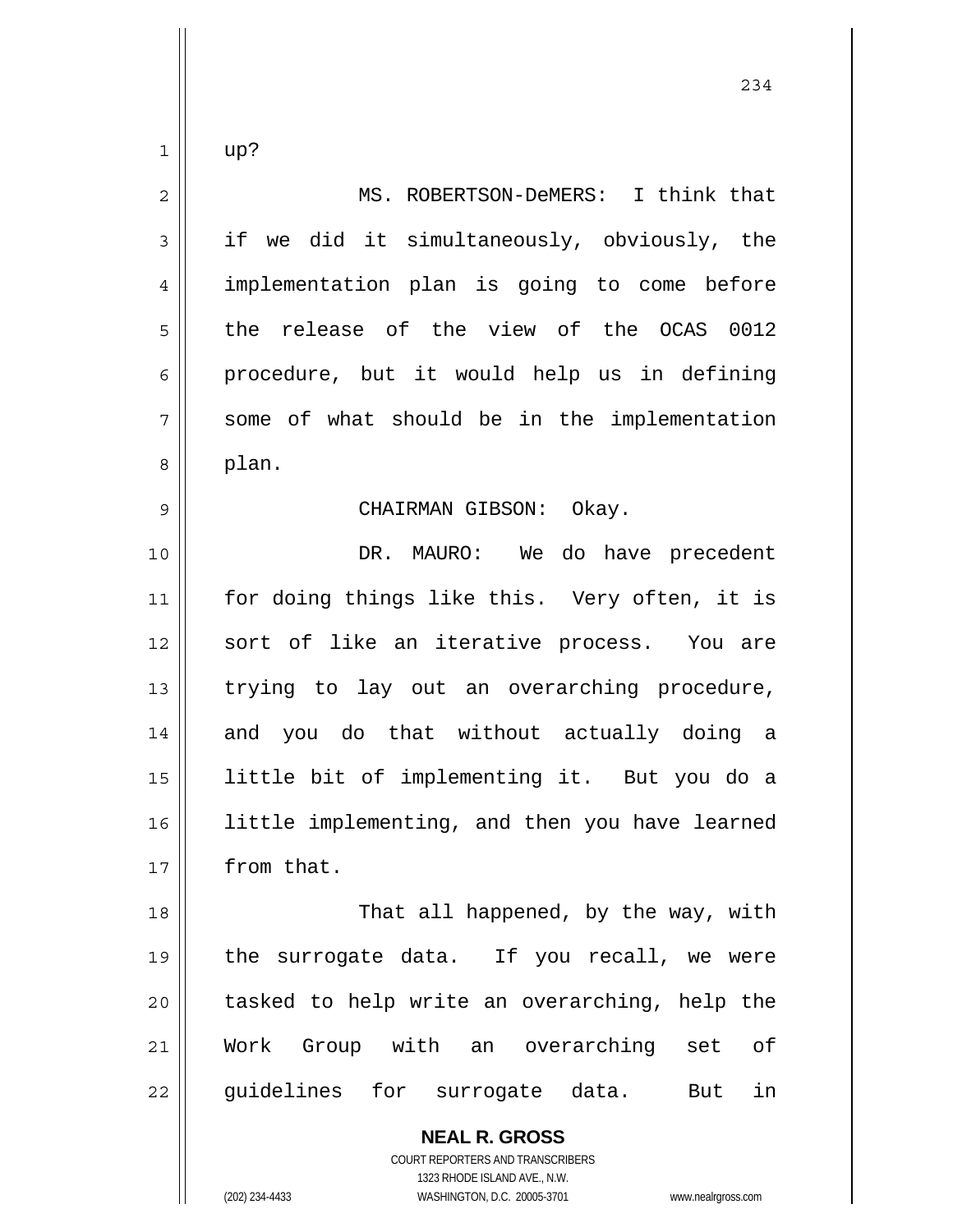1 2 3 4 5 6 7 8 9 10 11 12 13 14 15 16 17 18 19 20 21 22 parallel, we were actually to review the use of surrogate data in a couple of cases. I think it was Texas City and Blockson, I believe. I'm not sure. But in any event, what I'm getting at is the idea of doing these things in parallel is sometimes very helpful because it enriches your understanding on both ends. So we are certainly prepared to review one or more procedures while we are helping the Work Group develop its overarching implementation procedure. DR. MAKHIJANI: Yes, I agree with John and Kathy with one caveat. We haven't looked at the tracking system, and it is new. We shouldn't put a completed document on the table until we have done that, so we don't repeat the kind of problem that occurred last time where we did a paper review and we hadn't had access to Whisper. There was a lot of confusion in the discussion of the procedure because of that, I think. I see Larry is

**NEAL R. GROSS** COURT REPORTERS AND TRANSCRIBERS 1323 RHODE ISLAND AVE., N.W.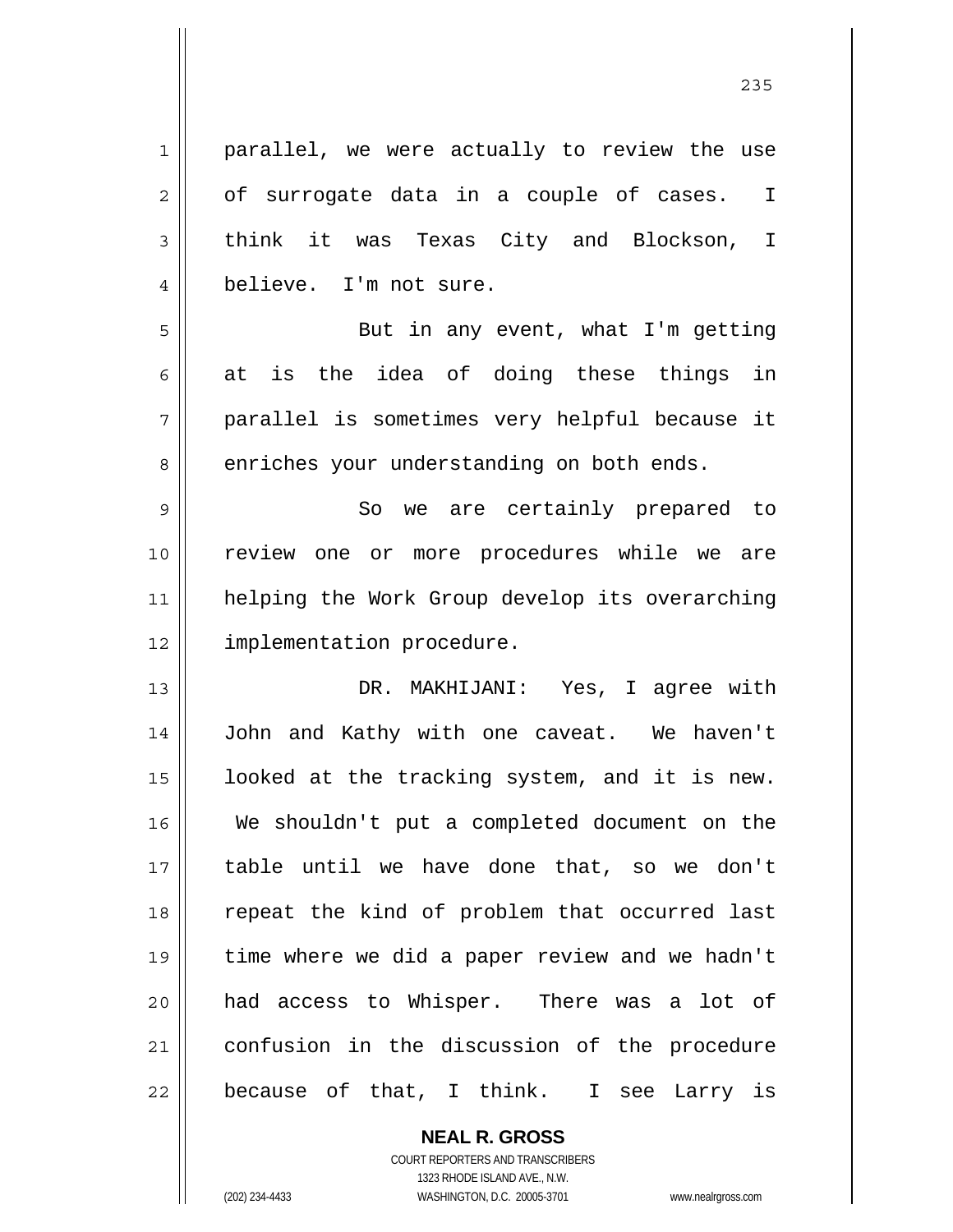$\begin{array}{c|c|c|c} 1 & 1 \end{array}$ nodding his head.

| $\mathbf{2}$ | DR. MAURO: Yes. Is it loaded?                                                            |
|--------------|------------------------------------------------------------------------------------------|
|              |                                                                                          |
| 3            | I'm sorry, this is John.                                                                 |
| 4            | How far in terms of maturation of                                                        |
| 5            | the attached -- I know there were a number of                                            |
| 6            | attachments that were part of PROC-0012 where                                            |
| 7            | you will be populating a database. If that                                               |
| 8            | database really isn't very well-populated yet,                                           |
| 9            | it would be premature for us to move forward.                                            |
| 10           | MS. ELLIOTT: The database actually                                                       |
| 11           | begins in June of 2007, when ATL became                                                  |
| 12           | attached directly with OCAS. There are                                                   |
| 13           | historical documents and things in question                                              |
| 14           | that have not been populated, and that is                                                |
| 15           | being worked out.                                                                        |
| 16           | DR. MAKHIJANI: But since 2007, the                                                       |
| 17           | meetings that you have had are documented in                                             |
| 18           | OTS.                                                                                     |
| 19           | MR. JOHNSON: July.                                                                       |
| 20           | MAKHIJANI: Yes, so about two<br>DR.                                                      |
| 21           | years.                                                                                   |
| 22           | The first<br>MS. ELLIOTT: Yes.                                                           |
|              | <b>NEAL R. GROSS</b><br>COURT REPORTERS AND TRANSCRIBERS<br>1323 RHODE ISLAND AVE., N.W. |
|              | (202) 234-4433<br>WASHINGTON, D.C. 20005-3701<br>www.nealrgross.com                      |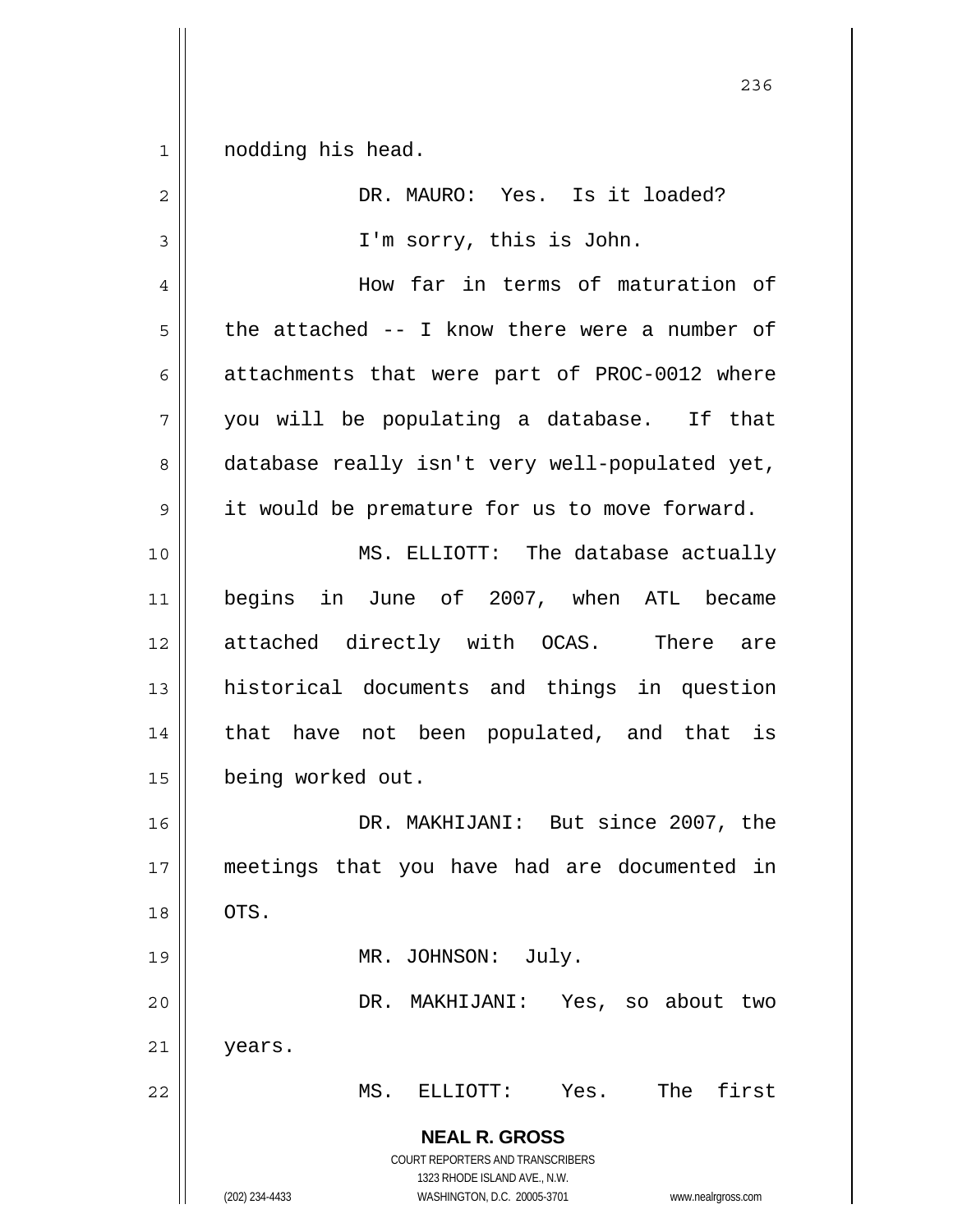1 2 meeting was at the end of July. It is pretty much complete.

3 4 5 6 7 8 DR. MAKHIJANI: The other thing I would request, if we are going to go down this road, is that we actually attend a couple of these meetings, you know, an on-the-ground feeling for the procedure and how it is working.

9 10 11 12 13 14 I agree with Mark, and everybody who has done these meetings or interviews knows that they have a momentum of their own. You have to respect what people are saying. It is sort of not different than CATIs or any other kind of thing.

15 16 17 18 19 20 It would help in the implementation plan and refine the stuff, and give you -- you know, maybe what we ought to do is go down the road and give you a progress report on how all of this stuff is going at the next Work Group meeting, so you have an idea.

21 22 CHAIRMAN GIBSON: Here's my feelings, unless the rest of the Work Group

> **NEAL R. GROSS** COURT REPORTERS AND TRANSCRIBERS 1323 RHODE ISLAND AVE., N.W. (202) 234-4433 WASHINGTON, D.C. 20005-3701 www.nealrgross.com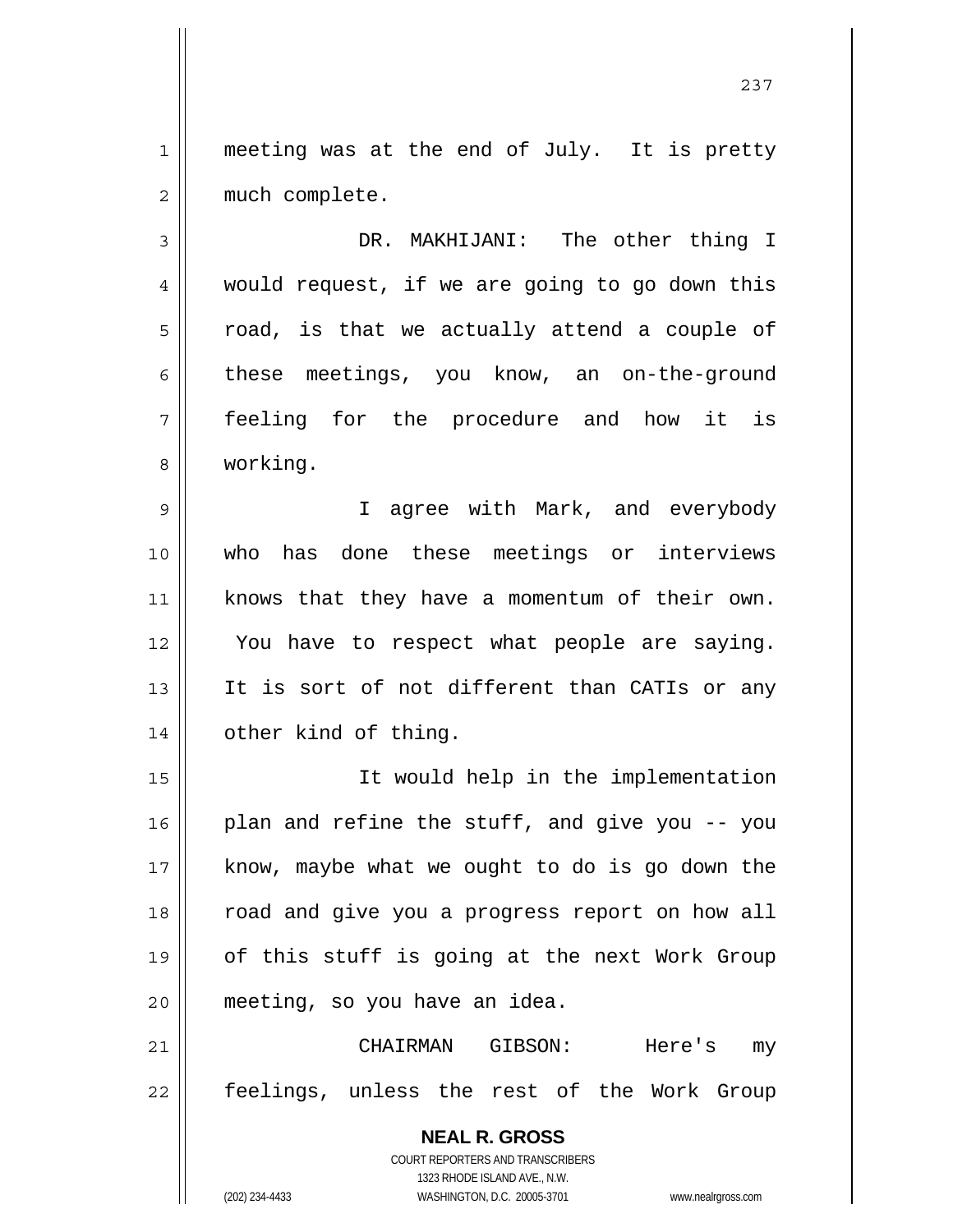1 overrides me.

| $\overline{2}$ | The main objective is to get the               |
|----------------|------------------------------------------------|
| 3              | implementation plan, have it ready for the     |
| 4              | next full Board meeting. If doing the          |
| 5              | procedure review and developing this plan      |
| 6              | slows the process down, then I don't want to   |
| 7              | do it. If it is not going to slow the process  |
| 8              | down, that's fine. But I think we need to      |
| 9              | work on this first, so we can get a final      |
| 10             | product out before the Board.                  |
| 11             | DR. MAKHIJANI: I think Kathy would             |
| 12             | probably have the best judgment --             |
| 13             | DR. ZEITOUN: I have one comment to             |
| 14             | add to Mike's. I think that reviewing the      |
| 15             | procedures is going to help for one reason,    |
| 16             | because we talked earlier, before lunch,       |
| 17             | before the break, that we are going to have -- |
| 18             | in the implementation, we are going to use     |
| 19             | many things that the NIOSH has produced -- and |
| 20             | Larry is nodding his head -- by reference, to  |
| 21             | make it a readable document, instead of just   |
| 22             | going and recreating the whole program<br>from |

**NEAL R. GROSS** COURT REPORTERS AND TRANSCRIBERS 1323 RHODE ISLAND AVE., N.W. (202) 234-4433 WASHINGTON, D.C. 20005-3701 www.nealrgross.com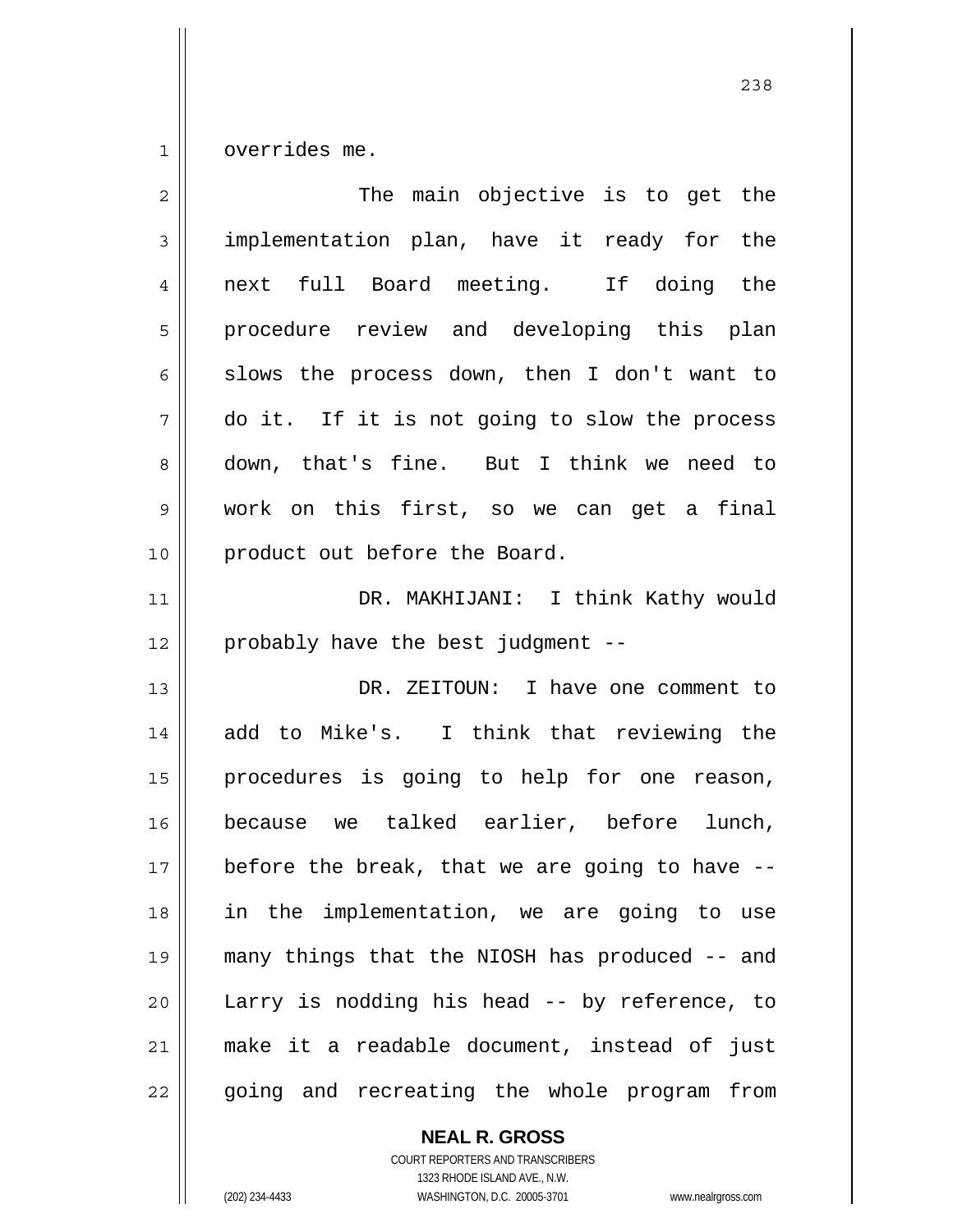| $\overline{2}$ | So this would be allowing us to add            |
|----------------|------------------------------------------------|
| 3              | this into perspective. So the review is going  |
| 4              | to help, and this will not impede the progress |
| 5              | in developing the implementation plan. It      |
| 6              | actually may enhance it and make it better.    |
| 7              | That is one.                                   |
| 8              | The second thing, I am really                  |
| 9              | encouraging everybody around the table here,   |
| 10             | and whoever listens, if you have any comments  |
| 11             | on what we have now, because it is really      |
| 12             | interesting that I am sitting here with a      |
| 13             | document that has been in circulation for a    |
| 14             | while, and there are a lot of good comments    |
| 15             | coming up. It is better for us to know it,     |
| 16             | and we go and finetune this document in a      |
| 17             | meeting like that, so it becomes more and      |
| 18             | meets your objectives of trying to get it out  |
| 19             | to the Board.                                  |
| 20             | So if there are any more comments              |
| 21             | on this document right now, please produce it  |
| 22             | to us, so let us work and make something more  |

**NEAL R. GROSS** COURT REPORTERS AND TRANSCRIBERS 1323 RHODE ISLAND AVE., N.W.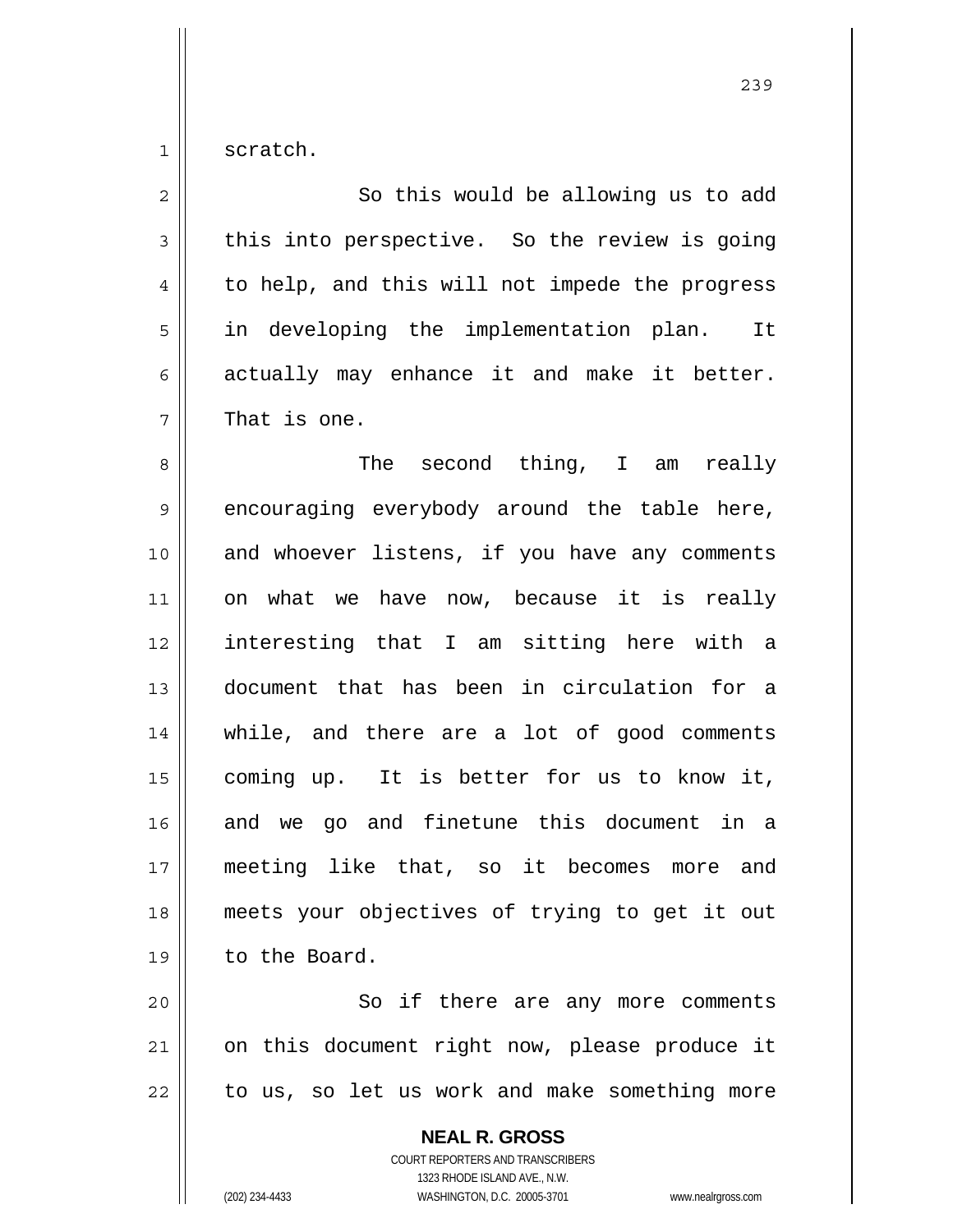**NEAL R. GROSS** COURT REPORTERS AND TRANSCRIBERS 1323 RHODE ISLAND AVE., N.W. (202) 234-4433 WASHINGTON, D.C. 20005-3701 www.nealrgross.com 240 1 2 3 4 5 6 7 8 9 10 11 12 13 14 15 16 17 18 19 20 21 22 productive to you in the next meeting. DR. MAURO: Abe, I've got a question though. DR. ZEITOUN: Yes. DR. MAURO: During the conversation on tasking SC&A, I got the sense that the next round on revising this implementation plan is in the hands of the Work Group, not in SC&A's hands. Is that correct? DR. ZEITOUN: I think we are going to be helping them. That is what I understand from Mike. DR. MAURO: Well, yes. So the lead on putting this together -- certainly, we are always there to help. DR. ZEITOUN: We are going to be drafting it for them, and they will make the final decision. We don't make final decisions. DR. MAURO: No, I just want to know whether we are tasked to make -- in other words, Arjun has done some editing.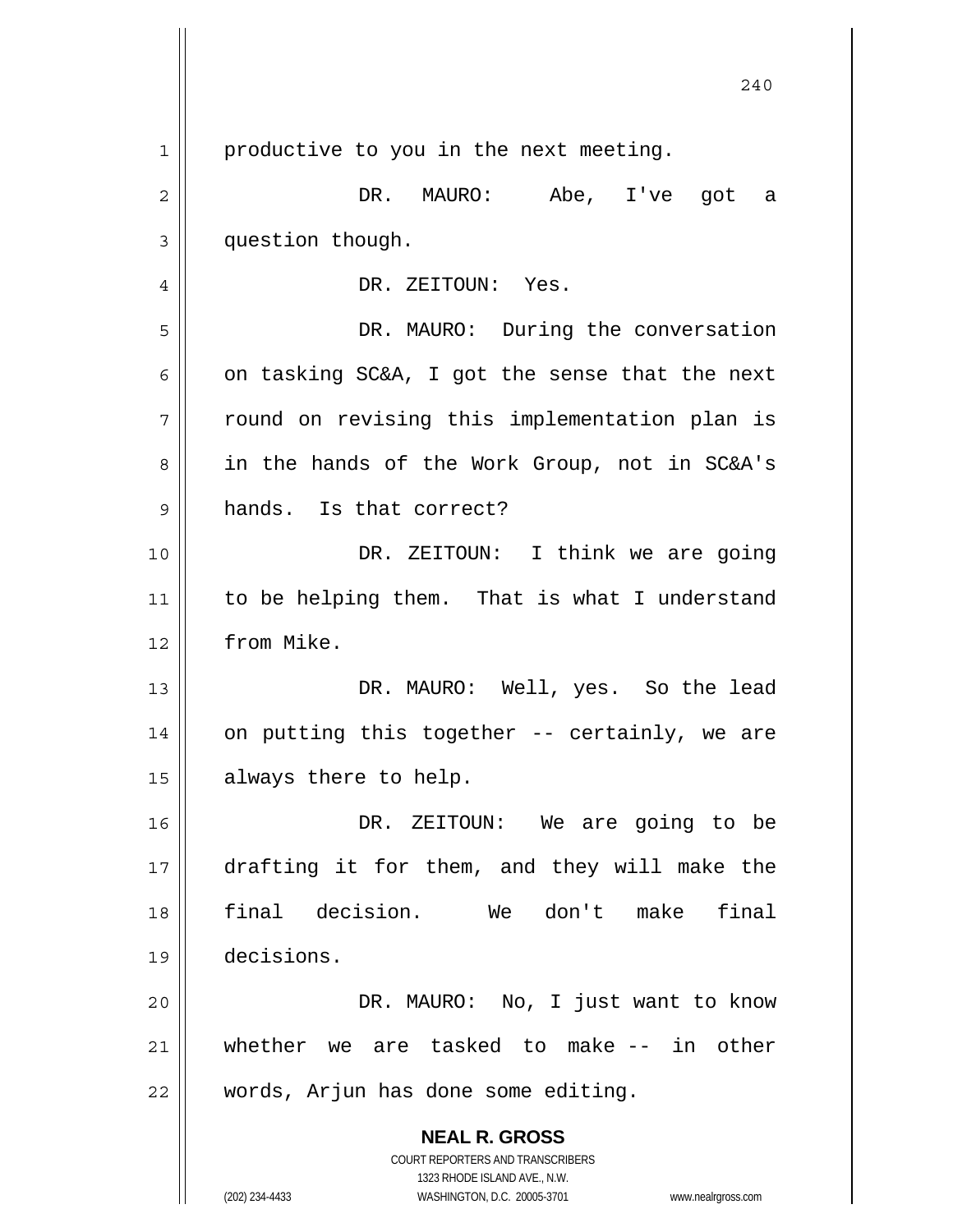**NEAL R. GROSS** COURT REPORTERS AND TRANSCRIBERS 1323 RHODE ISLAND AVE., N.W. (202) 234-4433 WASHINGTON, D.C. 20005-3701 www.nealrgross.com 1 2 3 4 5 6 7 8 9 10 11 12 13 14 15 16 17 18 19 20 21 22 DR. ZEITOUN: It is going to come to Kathy, and we are going to centralize everything in one document. DR. MAURO: Oh, okay. Then we will turn that -- DR. ZEITOUN: And we will work with Mike and the Board members to finalize everything. Then the whole thing will be done. DR. MAURO: Okay. So I guess, Mike, the action item then is we'll quickly put together another version of this implementation plan, that we will do the best we can to capture the sensibility that was communicated during this meeting, and get that into your hands within a week. Then, at that point, it becomes a working document within the Work Group. Of course, we will be on the sidelines to help out any way you would like, but it really will be in your hands at that time. DR. ZEITOUN: John, can I say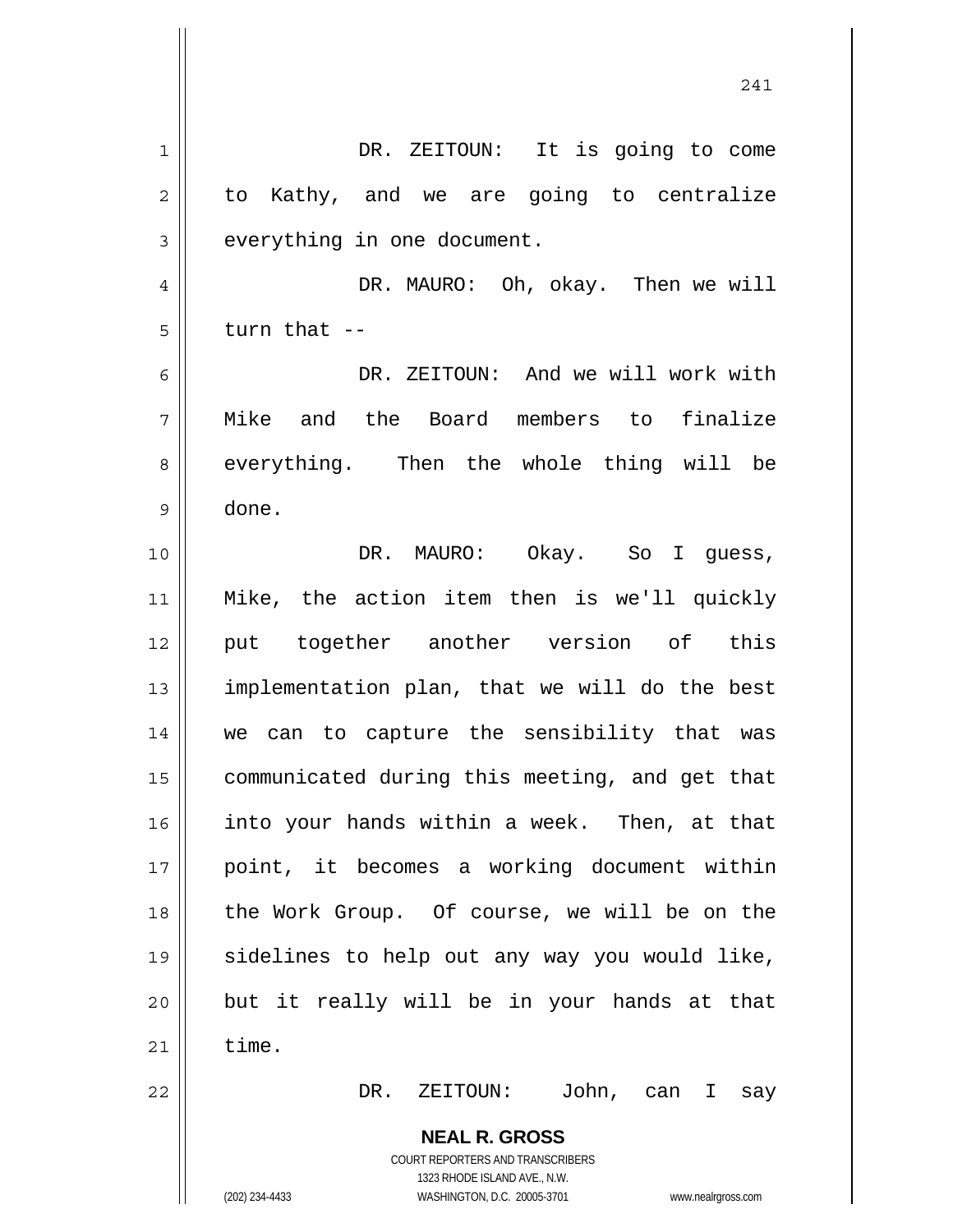**NEAL R. GROSS** COURT REPORTERS AND TRANSCRIBERS 1 2 3 4 5 6 7 8 9 10 11 12 13 14 15 16 17 18 19 20 21 22 something? The week is really hasty here because we are talking about reviewing some of the procedures to be encompassed in the implementation plan. So for you to say a week, I didn't hear that from Mike. DR. MAURO: Oh, no, I know that. But what I did hear is that our role now is to capture what was communicated and not do too much research. This is important. You see, we have a meeting, a lot was said, and there's a sensibility that we have that we could quickly put on paper and change the construct and the content of the draft procedure. Now the next tier, of course, is, oh, let's do a little more homework. You know, there's more things we can do before we revisit this construct. In my mind, well, I want to make a suggestion. We turn something around quickly, so that the Work Group says, "Okay, yes, I believe this is a faithful representation of

242

1323 RHODE ISLAND AVE., N.W.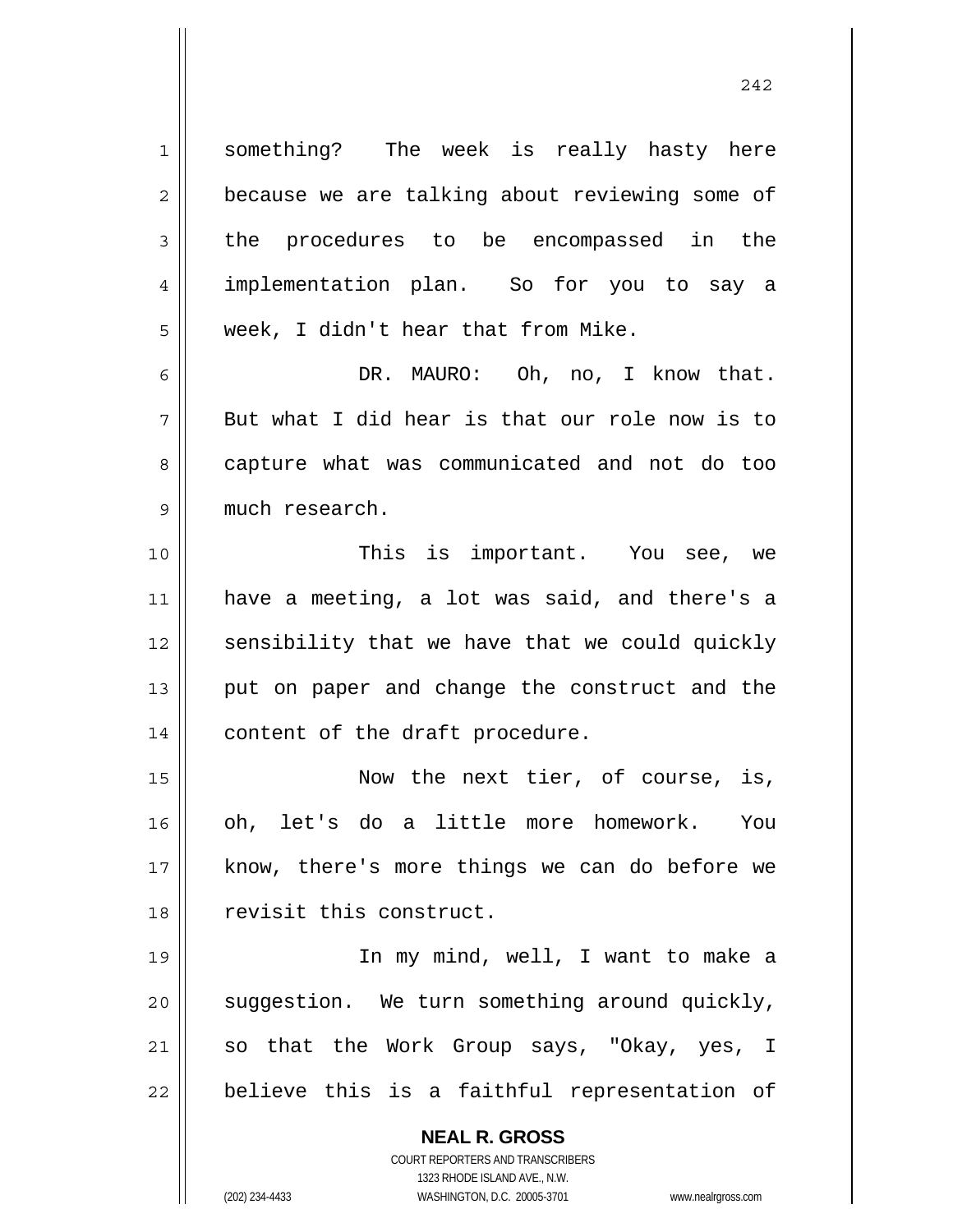the discussions we had." Then, at that point, then the Work Group could make its judgments on where do we go from here.

1

2

3

4 5 6 7 8 Otherwise, if we spend a lot of time doing special research, that is an openended problem. I would rather avoid openended problems. I would rather keep it simple.

9 10 11 12 13 14 15 Let's get what we believe to be a faithful representation of the dialog we had today into the Work Group's hands. Then let the Work Group decide what the next step is. That really makes it a lot easier for us in terms of turning something around and putting it back in the hands of the Work Group.

16 17 18 19 Because if we have to do some procedure reviews and other investigations, I'm always worried that is an open-ended thing and that it never ends.

20 21 22 MEMBER BEACH: And John, with that in mind, I want to ask Mike -- Mike, what's your plan from here? Are you planning on

> **NEAL R. GROSS** COURT REPORTERS AND TRANSCRIBERS 1323 RHODE ISLAND AVE., N.W. (202) 234-4433 WASHINGTON, D.C. 20005-3701 www.nealrgross.com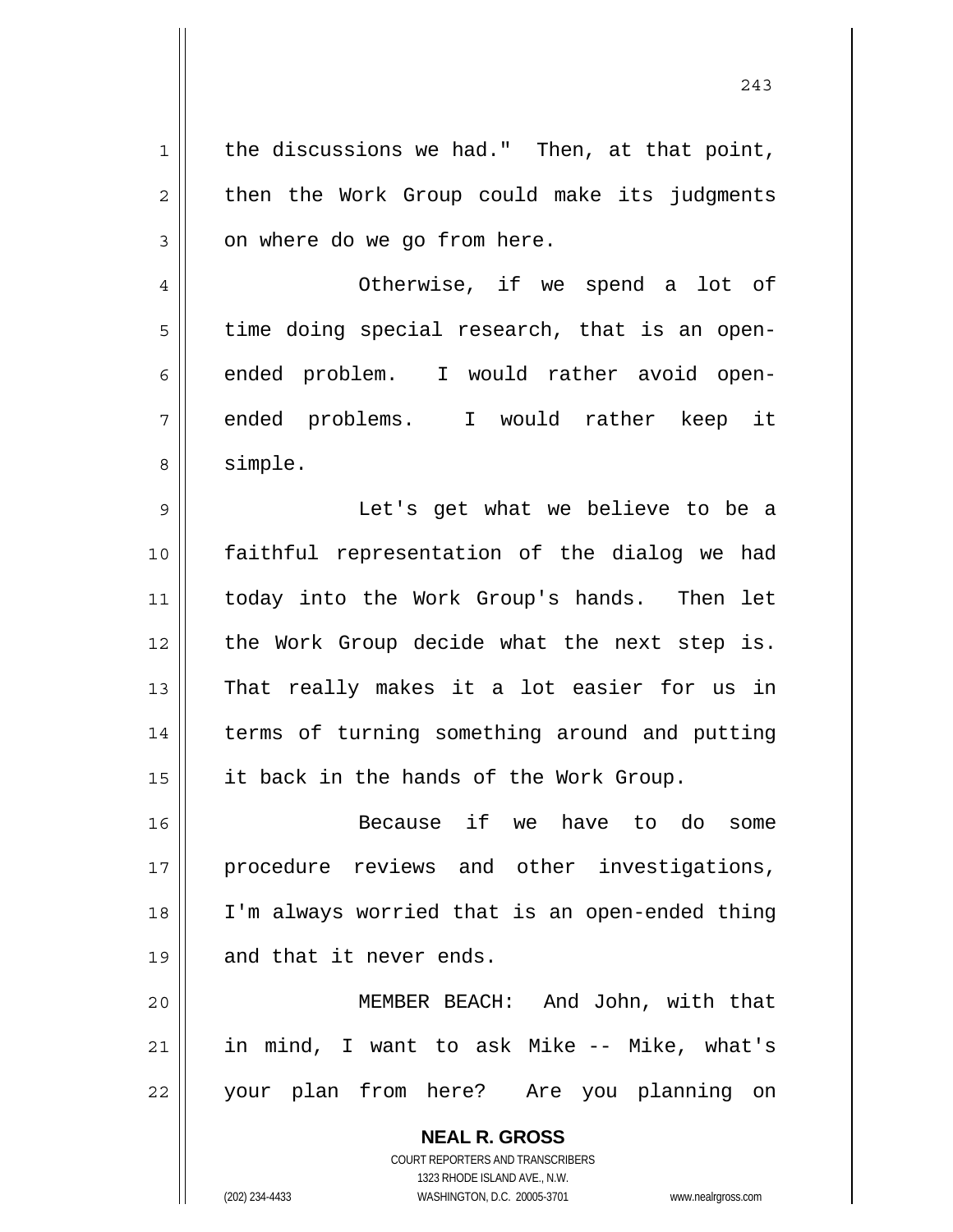**NEAL R. GROSS** 1 2 3 4 5 6 7 8 9 10 11 12 13 14 15 16 17 18 19 20 21 22 trying to reconvene the Work Group before the next Board meeting, so we have a chance? So maybe once we decide that, then you can come up with a timeline for SC&A? CHAIRMAN GIBSON: Yes. MEMBER BEACH: Does that make sense? CHAIRMAN GIBSON: I would like to get the draft document, as we believe it exists for today, out within a week or so. Let the Board members, Work Group members take a stab at it. That is not to say for SC&A to stop. We want you to keep providing your input also. Let's try to schedule a meeting maybe within a month. MEMBER BEACH: So basically, they turn around what we did today to us to review. We give our review back to them. It is a working document until we meet back, say, whenever the next Work Group meeting is, with them reviewing 0012? Okay. I just wanted to make sure I was

244

COURT REPORTERS AND TRANSCRIBERS 1323 RHODE ISLAND AVE., N.W.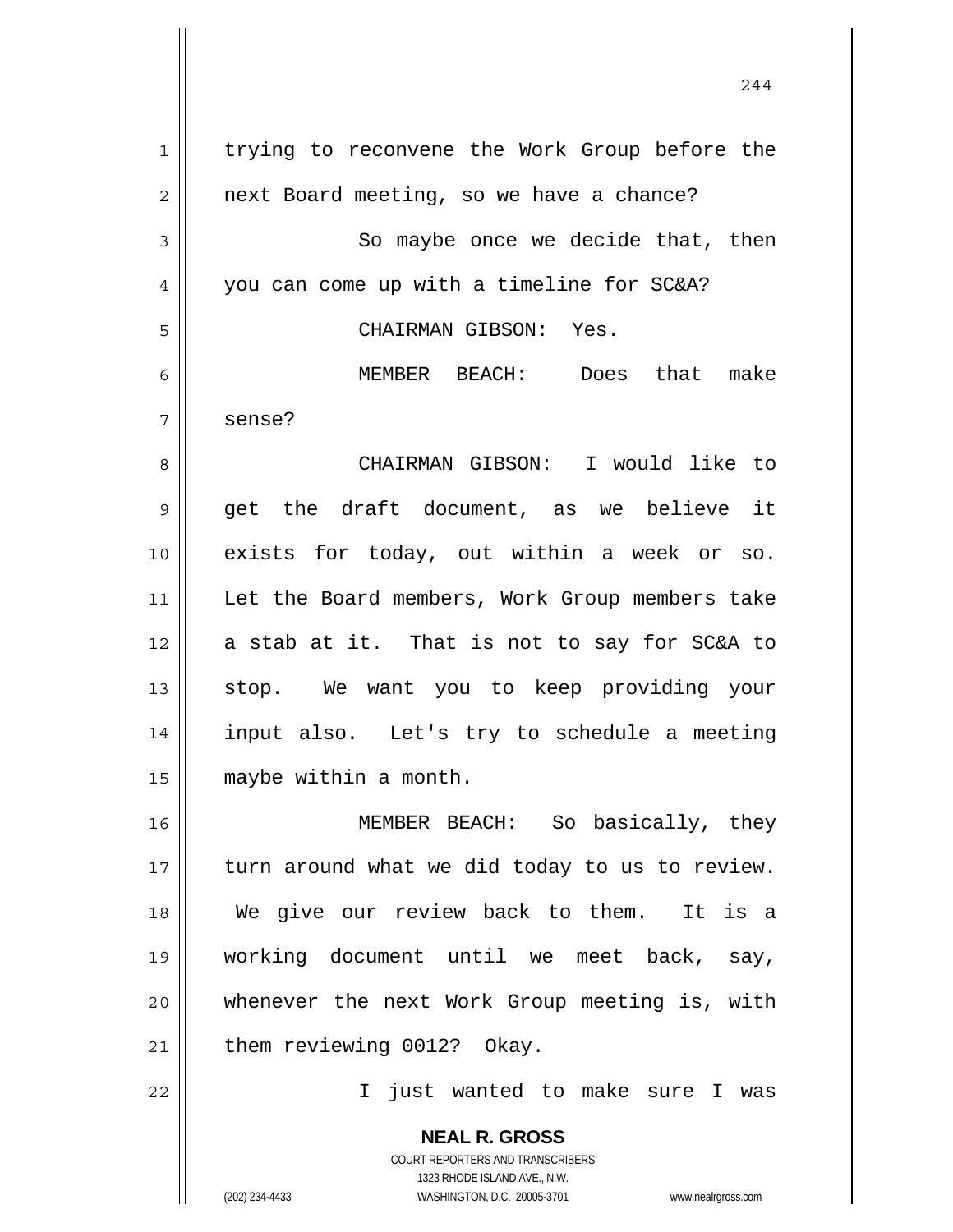1 clear.

2 3 4 5 6 CHAIRMAN GIBSON: That is what I think would be the best. Any other comments? MEMBER MUNN: Yes. In Procedures, we have agreed two meetings ago, which would

7 8 9 10 11 12 13 14 15 have been about three months ago, that when we have procedures under review and have findings that we were in the process of resolving, when those procedures refer directly to a specific site or to an existing work group, we will not attempt to resolve those findings. We will refer them to the site-specific work group or in this case, it would be to the Worker Outreach Work Group.

16 17 18 19 20 21 I just want you to be aware of the fact that that's what I was talking about at our last Board meeting when I mentioned that this had transpired, and that we would be transmitting those things to work group chairs in the future.

22

So with that in mind, I want you to

**NEAL R. GROSS** COURT REPORTERS AND TRANSCRIBERS 1323 RHODE ISLAND AVE., N.W. (202) 234-4433 WASHINGTON, D.C. 20005-3701 www.nealrgross.com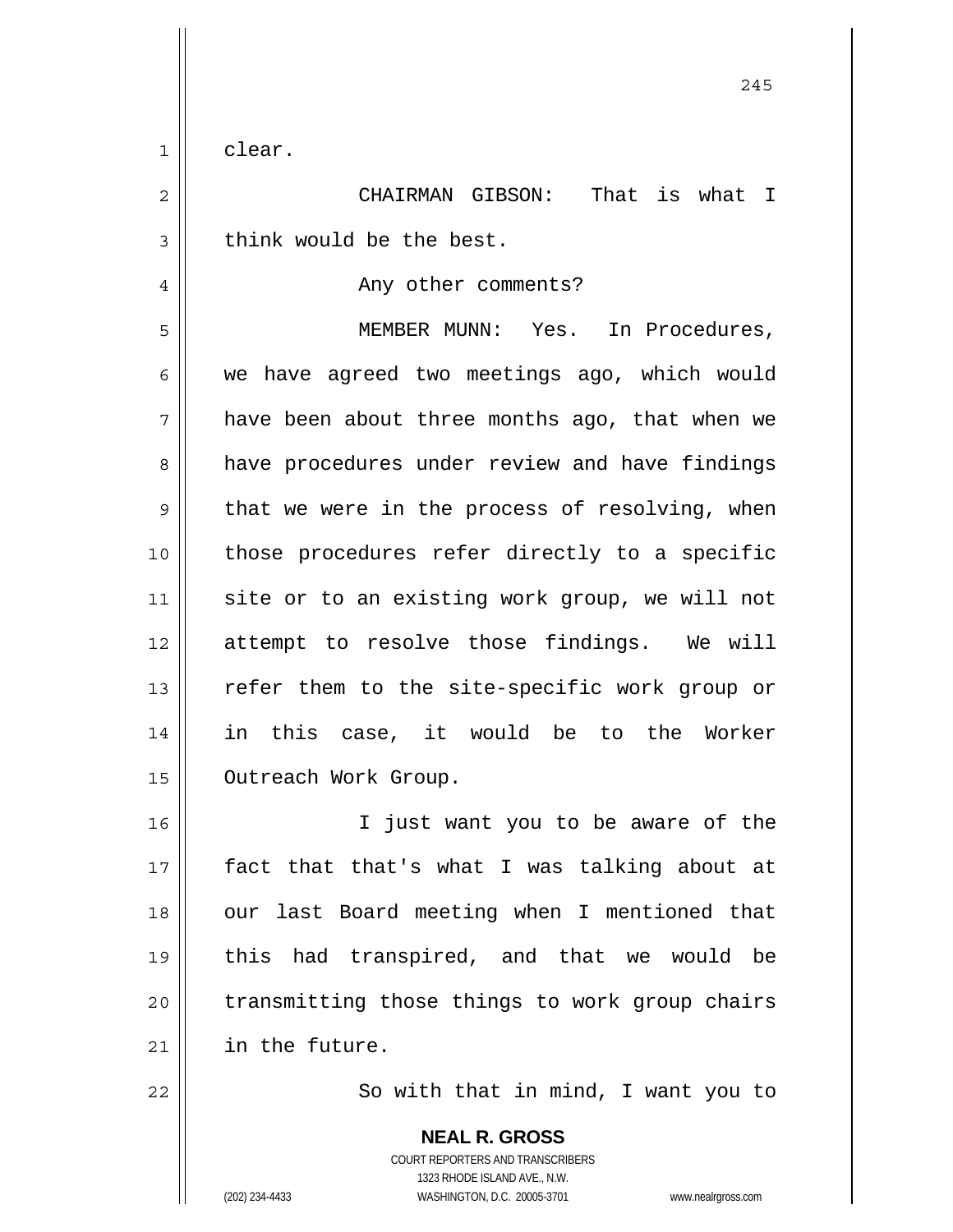1 2 3 4 5 6 7 8 9 10 11 12 13 14 15 16 17 18 19 20 21 22 be aware of the fact that, if you are asking SC&A to review this procedure and to respond with findings, the resolution of those findings will be in the hands of this Work Group, not in the hands of Procedures. MEMBER BEACH: Right. Right. MEMBER MUNN: Okay. I just wanted to make sure. DR. MAURO: And this is John. And what I heard, too, is that we are not going to allow the review of PROC-0012 to impede progress made on development of the implementation plan. It will enrich it to the extent it can, since the idea sounds like they will be moving in parallel. The degree to which what we learn as we do the review of PROC-0012 could feed into the finalization of the draft of the implementing procedure, great. But what I am hearing is, though, we don't want to hold up -- because we don't know what we are going to run into when we start reviewing a procedure.

> **NEAL R. GROSS** COURT REPORTERS AND TRANSCRIBERS 1323 RHODE ISLAND AVE., N.W.

(202) 234-4433 WASHINGTON, D.C. 20005-3701 www.nealrgross.com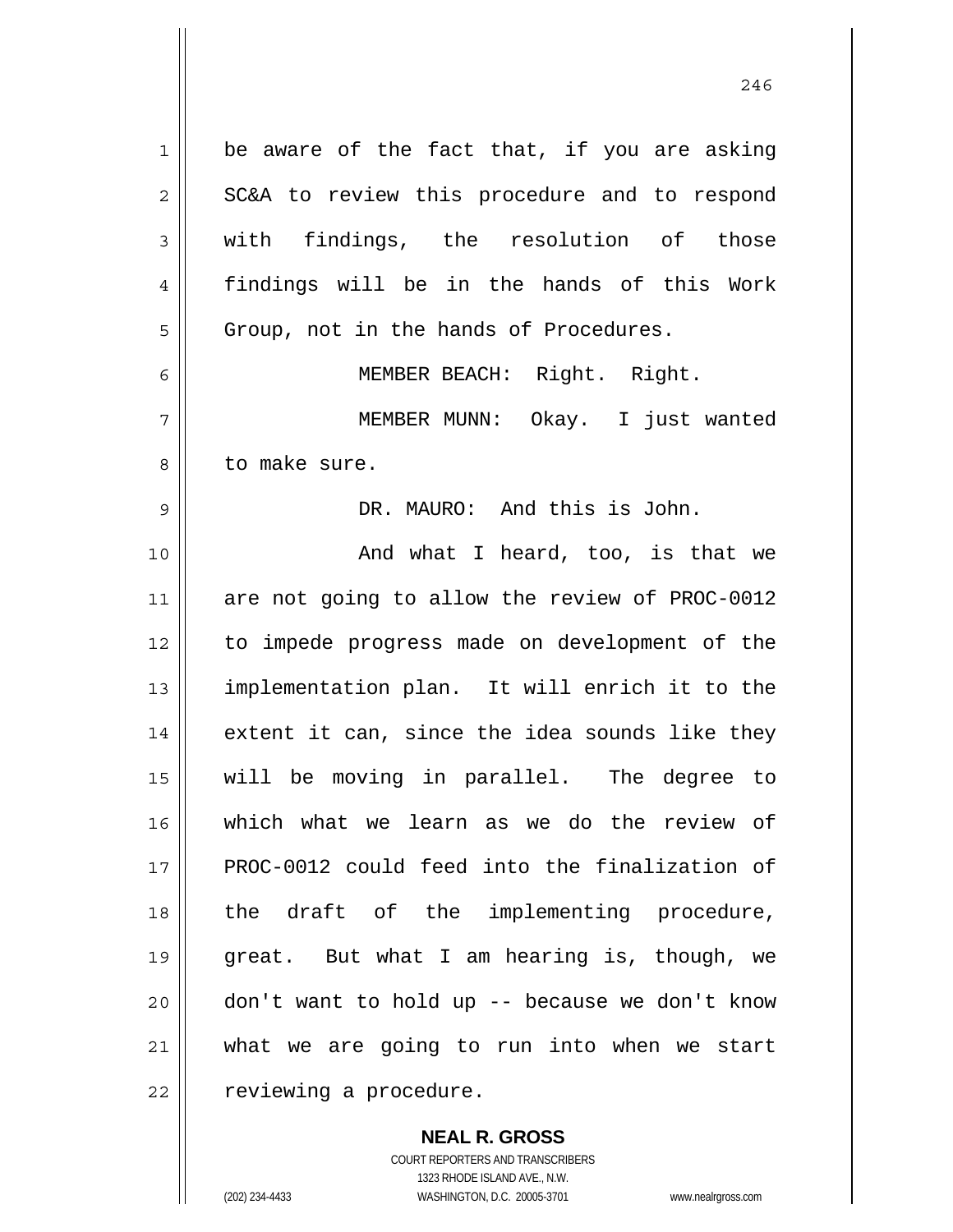| 1  | What I am hearing is we do not want                         |
|----|-------------------------------------------------------------|
| 2  | hold up progress on the implementation.<br>to               |
| 3  | You take a best shot at the implementation,                 |
| 4  | and the degree to which the review of                       |
| 5  | PROC-0012 could help that, great, but<br>we                 |
| 6  | shouldn't deliberately, let's say, hold<br>up               |
| 7  | progress on implementation while PROC-012 is                |
| 8  | moving forward.                                             |
| 9  | CHAIRMAN GIBSON: Right. To me, I                            |
| 10 | don't want to rush the plan, but it is time to              |
| 11 | get the plan in motion and it is time we start              |
| 12 | doing something for the workers and the                     |
| 13 | claimants.                                                  |
| 14 | If, throughout the process of these                         |
| 15 | reviews, procedures, and everything else, we                |
| 16 | find we will need to change the recommendation              |
| 17 | plan, then we will take it back to the Board                |
| 18 | and we will modify it.                                      |
| 19 | DR. MAURO: Yes, I see it that way,                          |
| 20 | yes.                                                        |
| 21 | CHAIRMAN GIBSON: But it is time to                          |
| 22 | get it out there and make something.                        |
|    | <b>NEAL R. GROSS</b>                                        |
|    | COURT REPORTERS AND TRANSCRIBERS                            |
|    | 1323 RHODE ISLAND AVE., N.W.<br>WASHINGTON, D.C. 20005-3701 |
|    | (202) 234-4433<br>www.nealrgross.com                        |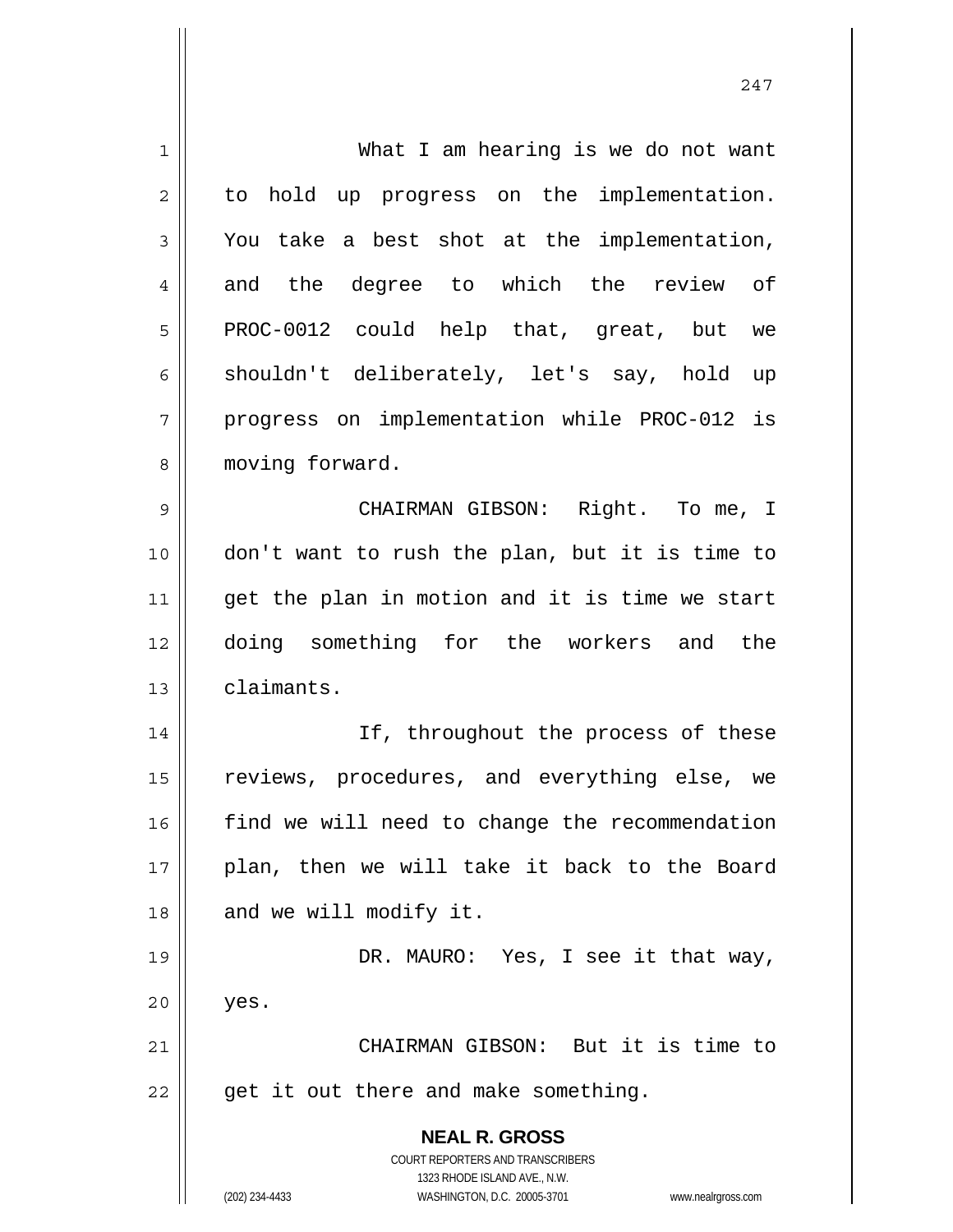**NEAL R. GROSS** COURT REPORTERS AND TRANSCRIBERS 1 2 3 4 5 6 7 8 9 10 11 12 13 14 15 16 17 18 19 20 21 22 MR. KATZ: So just two clarifications. One, did you task PROC-0012? CHAIRMAN GIBSON: Yes, as long as it doesn't impede the progress -- MR. KATZ: Okay. Good. No, I just wanted to be clear myself on that. Then, secondly, we have a Board teleconference on September 8th, I believe. Paul, in response to the email that I sent that I discussed at the beginning of this meeting, said that we could discuss the charge during the teleconference. We've gotten that, more or less, hammered out. Do you want to address that at the teleconference or do you want that to wait for the rest of it, for October? It's up to you. CHAIRMAN GIBSON: If we have a period of time for updates and stuff, we could give a brief update, but I would rather concentrate on having the plan ready for the full Board meeting in October. MR. KATZ: Okay. Well, then I will

248

1323 RHODE ISLAND AVE., N.W.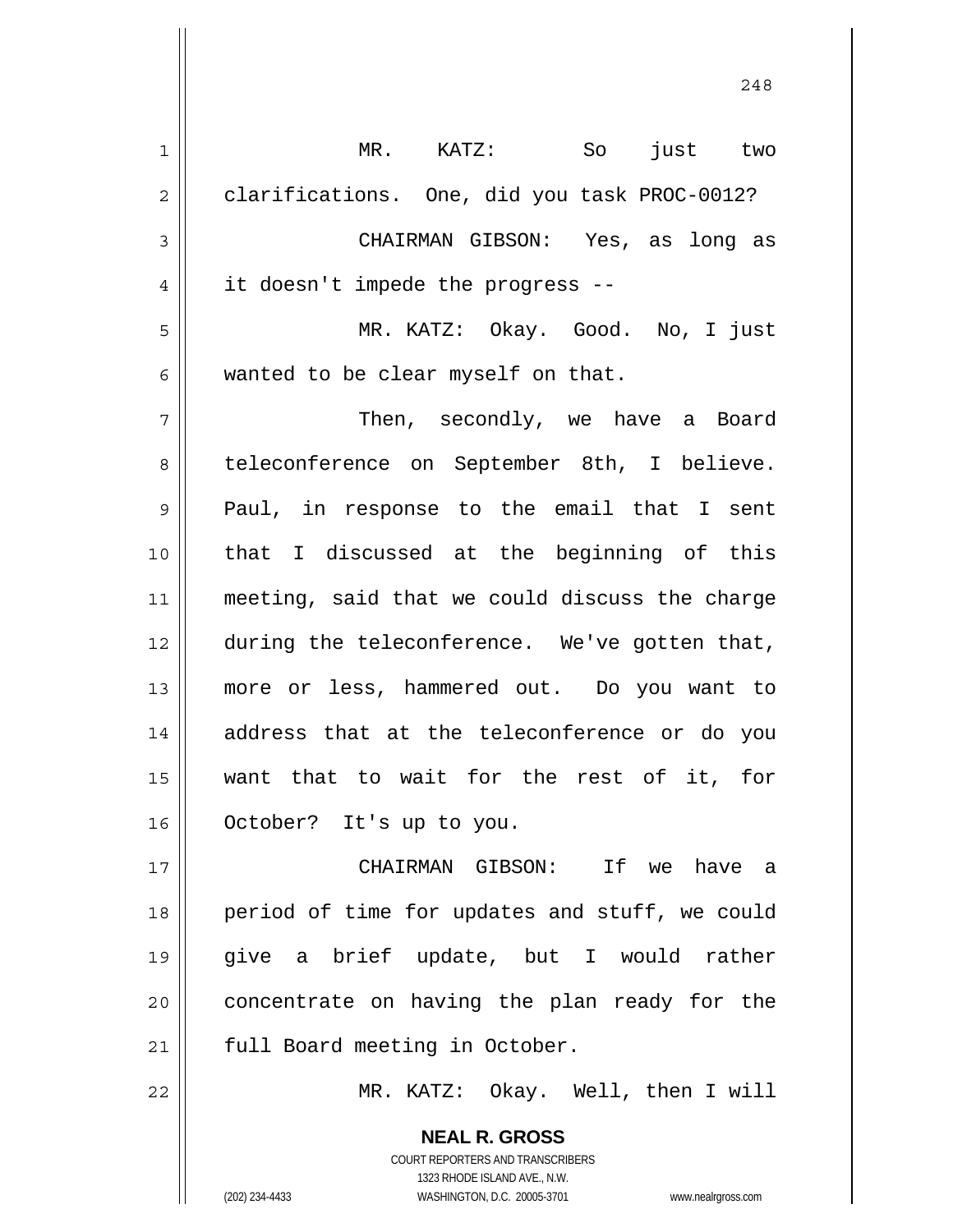**NEAL R. GROSS** COURT REPORTERS AND TRANSCRIBERS 1323 RHODE ISLAND AVE., N.W. (202) 234-4433 WASHINGTON, D.C. 20005-3701 www.nealrgross.com 1 2 3 4 5 6 7 8 9 10 11 12 13 14 15 16 17 18 19 20 21 22 just leave that. I won't put it as a separate agenda item. You can cover that in your update. CHAIRMAN GIBSON: Okay. MR. KATZ: Is that what you would prefer? CHAIRMAN GIBSON: Yes. MR. KATZ: That's fine. I just wanted to be clear with that. MEMBER MUNN: The Board does need to make the charge, correct? MR. KATZ: Yes. MEMBER MUNN: The Board needs to make the charge to SC&A. MR. KATZ: Not to SC&A, no. We are just talking about the charge for the Work Group. MEMBER BEACH: What about the mission statement? MR. KATZ: That is what I am talking about, the mission statement. MEMBER BEACH: Oh, okay.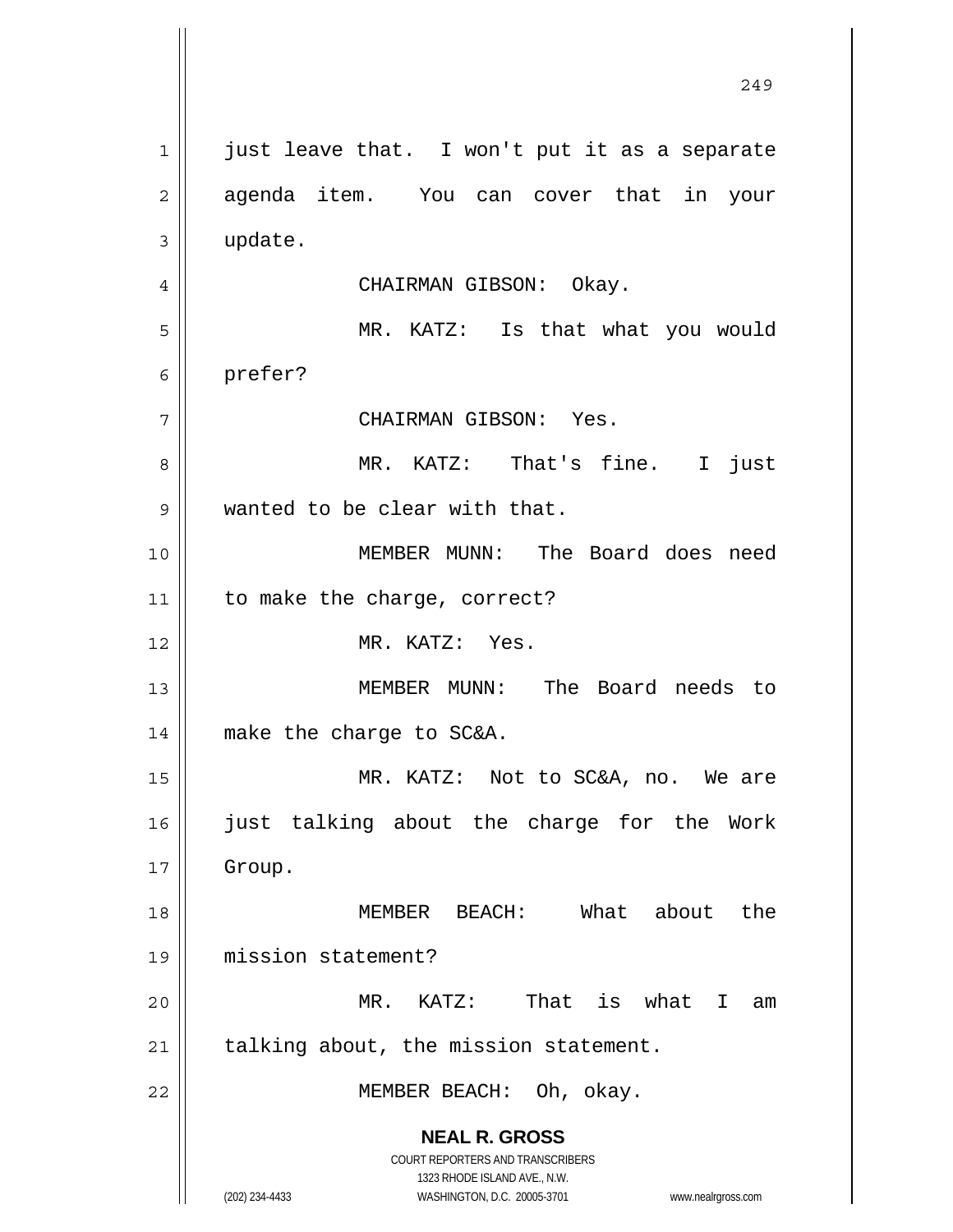**NEAL R. GROSS** COURT REPORTERS AND TRANSCRIBERS 1323 RHODE ISLAND AVE., N.W. (202) 234-4433 WASHINGTON, D.C. 20005-3701 www.nealrgross.com <u>250</u> 1 2 3 4 5 6 7 8 9 10 11 12 13 14 15 16 17 18 19 20 21 22 MR. KATZ: That is what I am talking about, whether you want the mission statement -- CHAIRMAN GIBSON: The revised mission statement. MR. KATZ: -- the revised mission, whether you want to bring that up for this teleconference or do you want that to wait until October? CHAIRMAN GIBSON: No, we can do that at this time -- MR. KATZ: Okay. That is what I am asking about. CHAIRMAN GIBSON: I'm sorry. MR. KATZ: No, that's all right. DR. ZEITOUN: So just the mission, right, the mission statement? MR. KATZ: Okay. Then I will have that as a separate agenda item, and you can do the rest of your Work Group update after we discuss that. CHAIRMAN GIBSON: Yes.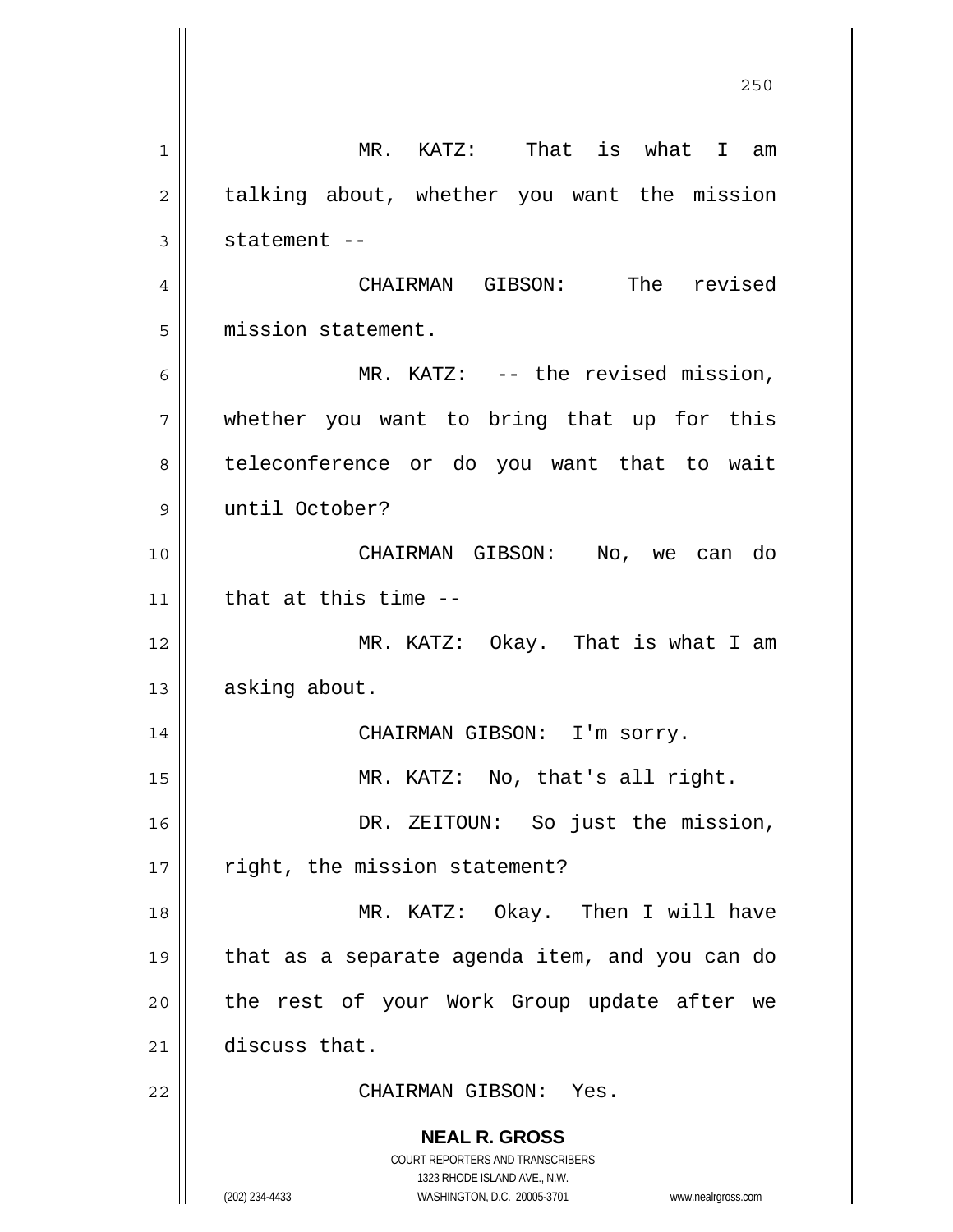**NEAL R. GROSS** COURT REPORTERS AND TRANSCRIBERS 1323 RHODE ISLAND AVE., N.W. (202) 234-4433 WASHINGTON, D.C. 20005-3701 www.nealrgross.com 1 2 3 4 5 6 7 8 9 10 11 12 13 14 15 16 17 18 19 20 21 22 MEMBER MUNN: But I was talking about the procedure, the charge to SC&A to proceed. MR. KATZ: Yes, the Work Group can task that. MEMBER MUNN: Oh, really? MR. KATZ: The work groups task all the time, SC&A work. DR. MAKHIJANI: Mike, what I have for our team is that we send you these revisions that we have been discussing by August 19th, which is a week from today. DR. ZEITOUN: Actually, we have a little problem because the people who are going to be working are going to be in Savannah River next week. So give us 10 days, if it is okay with you. CHAIRMAN GIBSON: Sure. Okay. DR. MAKHIJANI: I mean I am just reading out what I have in terms of what's final. DR. ZEITOUN: Yes, 10 days will be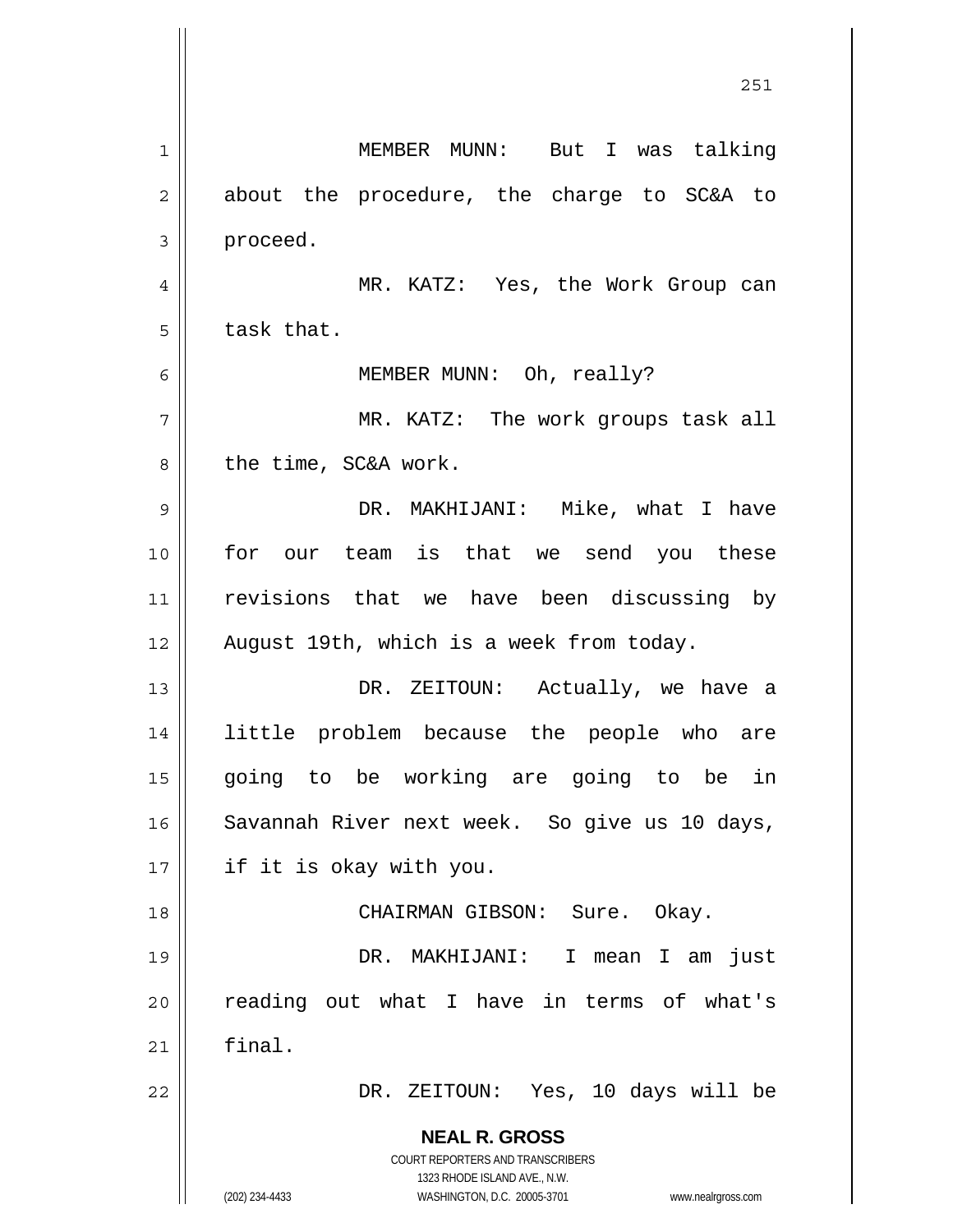| $\mathbf 1$    | fine. Is that okay, Mike?                                           |
|----------------|---------------------------------------------------------------------|
| $\overline{2}$ | CHAIRMAN GIBSON: Yes.                                               |
| 3              | DR. MAKHIJANI: So<br>August 21st?                                   |
| 4              | That would make it Friday of next week.                             |
| 5              | DR. ZEITOUN: Fine.                                                  |
| 6              | DR. MAKHIJANI: And SC&A to start                                    |
| 7              | reviewing PROC-0012 and post-August<br>21                           |
| 8              | continue working on the implementation plan in                      |
| 9              | light of continuing review by the working                           |
| 10             | group, right? The Working Group will send us                        |
| 11             | comments?                                                           |
| 12             | CHAIRMAN GIBSON: Yes.                                               |
| 13             | DR. MAKHIJANI: And then send a                                      |
| 14             | redraft for consideration to the working group                      |
| 15             | week prior to the next working group<br>a                           |
| 16             | meeting? Will that be adequate? Or two weeks                        |
| 17             | or whatever? I don't know when you want to                          |
| 18             | cut off that.                                                       |
| 19             | CHAIRMAN GIBSON:<br>Yes.                                            |
| 20             | that<br>DR. MAKHIJANI:<br>Does<br>seem                              |
| 21             | reasonable?                                                         |
| 22             | CHAIRMAN GIBSON: Yes.                                               |
|                | <b>NEAL R. GROSS</b>                                                |
|                | <b>COURT REPORTERS AND TRANSCRIBERS</b>                             |
|                | 1323 RHODE ISLAND AVE., N.W.                                        |
|                | (202) 234-4433<br>WASHINGTON, D.C. 20005-3701<br>www.nealrgross.com |

<u>252</u>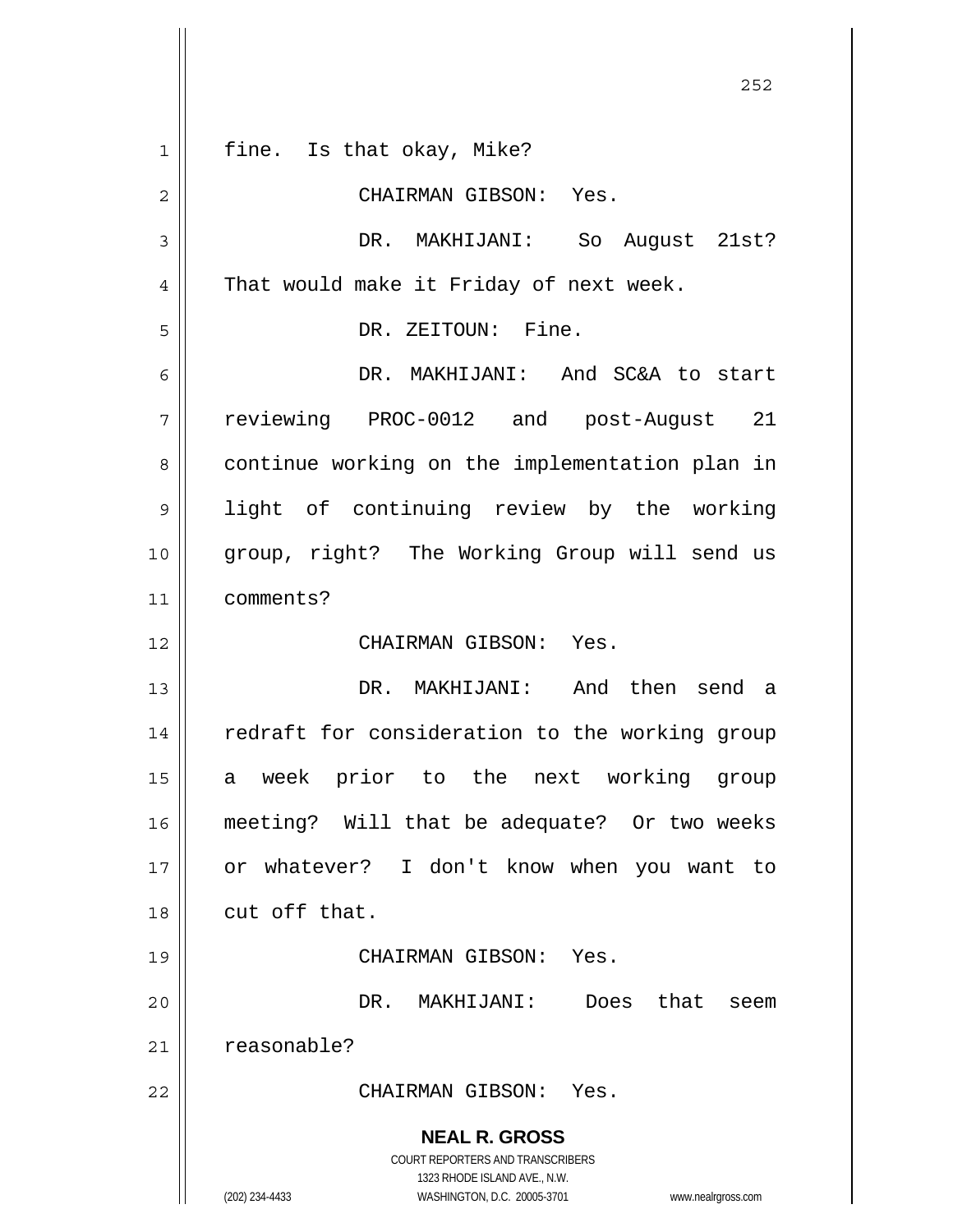**NEAL R. GROSS** COURT REPORTERS AND TRANSCRIBERS 1323 RHODE ISLAND AVE., N.W. (202) 234-4433 WASHINGTON, D.C. 20005-3701 www.nealrgross.com 1 2 3 4 5 6 7 8 9 10 11 12 13 14 15 16 17 18 19 20 21 22 DR. MAURO: I've got a question for the Work Group. During this meeting, we discussed the three -- certainly, the mission statement, and of course we now have a new draft mission statement that I think everyone is comfortable with. We also discussed the three objectives and the language, you know, the bolded three objectives, and I think we added a fourth. MEMBER MUNN: Yes, we did. DR. MAURO: And I think that there was general agreement on the language in that part of it. So what I am hearing now is the main mission that we are going to try to do 10 days from now is put the bullets in in a way that it meets the intent of the discussions we had. So in terms of what we have accomplished, I guess, we now have a revised mission statement. We now have four

<u>253</u>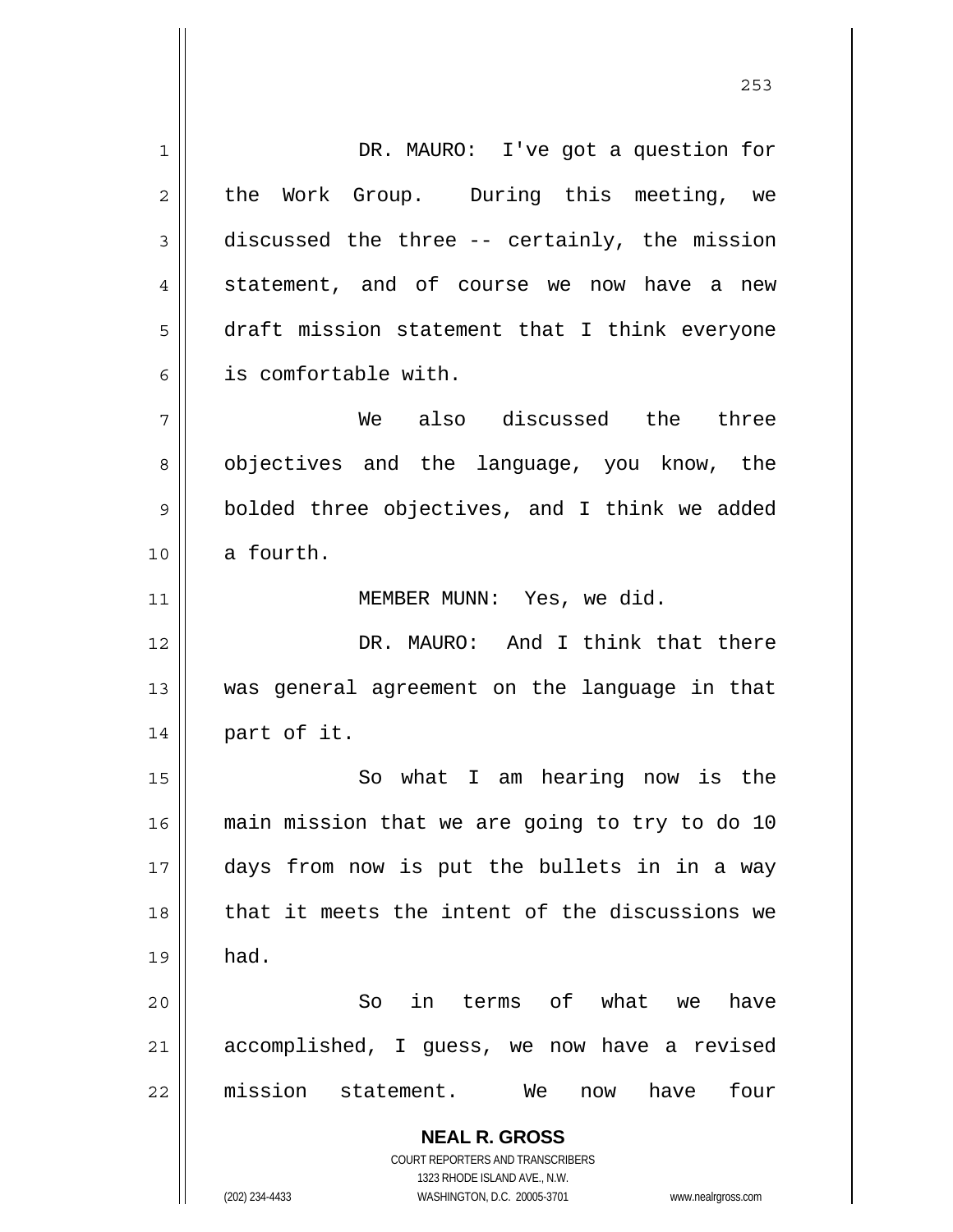**NEAL R. GROSS** COURT REPORTERS AND TRANSCRIBERS 1323 RHODE ISLAND AVE., N.W. (202) 234-4433 WASHINGTON, D.C. 20005-3701 www.nealrgross.com 1 2 3 4 5 6 7 8 9 10 11 12 13 14 15 16 17 18 19 20 21 22 evaluation objectives that we agree on the statements. What we are still working on, though, are the bullets that sort of further develop what will be done or the subject -- DR. ZEITOUN: John, we have to add also the comments that Josie raised earlier -- DR. MAURO: Go ahead. DR. ZEITOUN: -- defining the framework of what we are evaluating. That is what we reached before the lunch. So we are going to reference in the document also, by reference, what's the outreach program that we are evaluating, and we are using the objectives towards. DR. MAURO: I think I have a question though. DR. ZEITOUN: So it becomes comprehensive. DR. MAURO: Well, then my question is, do we still have ambiguity on what the evaluation objectives are, the overall, one, two, three, and now No. 4?

254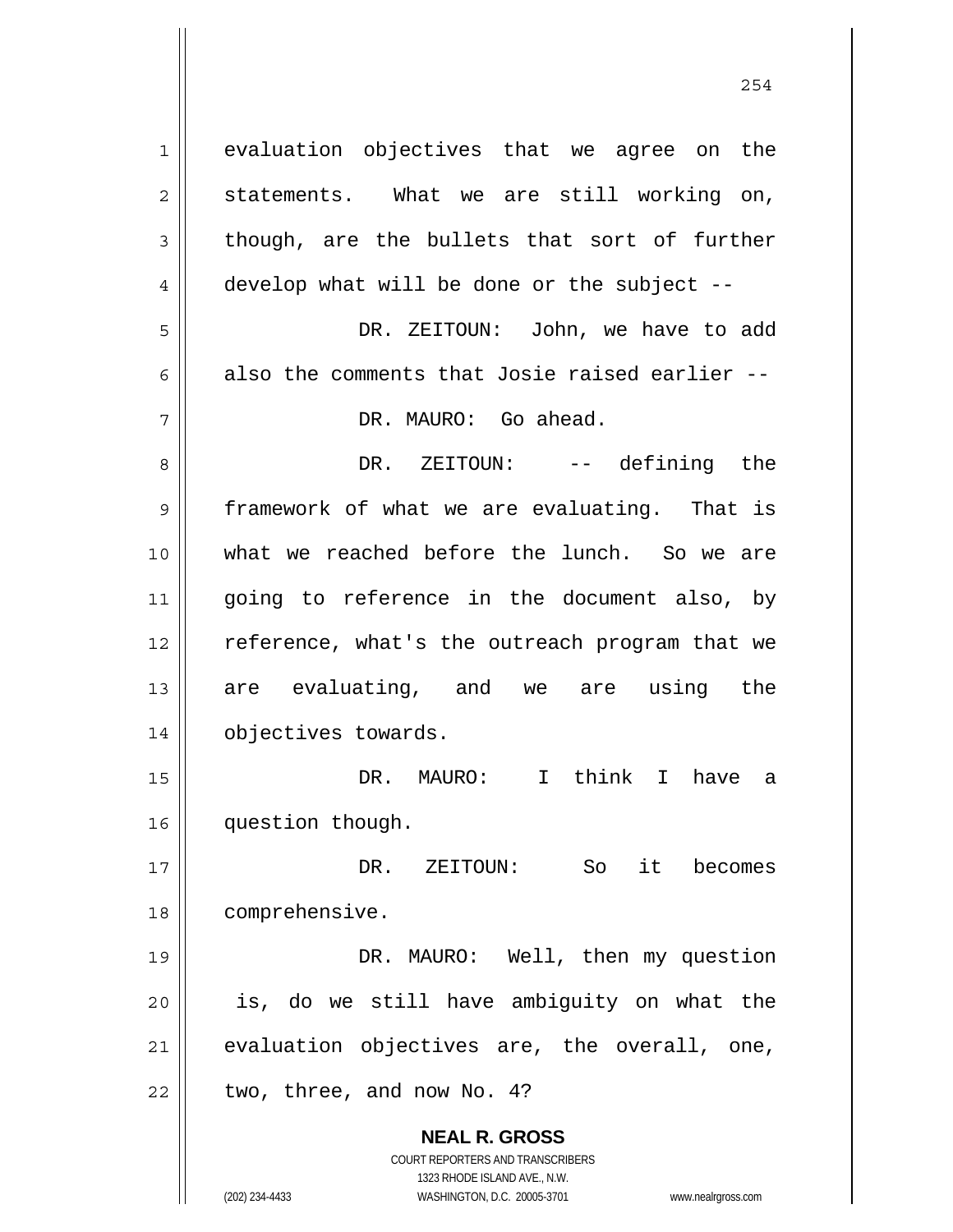|                | 255                                                                                                 |
|----------------|-----------------------------------------------------------------------------------------------------|
| 1              | MEMBER BEACH: Yes, we do.                                                                           |
| $\overline{c}$ | DR. MAURO: We do? Okay. I'm                                                                         |
| 3              | sorry. Good.                                                                                        |
| 4              | DR. MAKHIJANI: Well, they are not                                                                   |
| 5              | settled certainly. The working group said                                                           |
| 6              | they are going to work on it still.                                                                 |
| 7              | DR. MAURO: Oh, okay.                                                                                |
| 8              | DR. MAKHIJANI: Right?                                                                               |
| 9              | DR. MAURO: And that's why I asked                                                                   |
| 10             | the question, because I wasn't quite sure                                                           |
| 11             | whether we settled on that or not. I know we                                                        |
| 12             | didn't settle on the bullets, but I wanted to                                                       |
| 13             | know whether we settled on the objectives, but                                                      |
| 14             | that is up in the air also. Okay.                                                                   |
| 15             | DR. ZEITOUN:<br>That's a work in                                                                    |
| 16             | progress.                                                                                           |
| 17             | DR. MAURO: Okay.                                                                                    |
| 18             | DR. ZEITOUN: You are right, John.                                                                   |
| 19             | MEMBER BEACH: So can we talk about                                                                  |
| 20             | the next meeting, okay, before some of us have                                                      |
| 21             | to run off?                                                                                         |
| 22             | Yes.<br>what<br>CHAIRMAN GIBSON:<br>So                                                              |
|                | <b>NEAL R. GROSS</b>                                                                                |
|                | COURT REPORTERS AND TRANSCRIBERS                                                                    |
|                | 1323 RHODE ISLAND AVE., N.W.<br>(202) 234-4433<br>WASHINGTON, D.C. 20005-3701<br>www.nealrgross.com |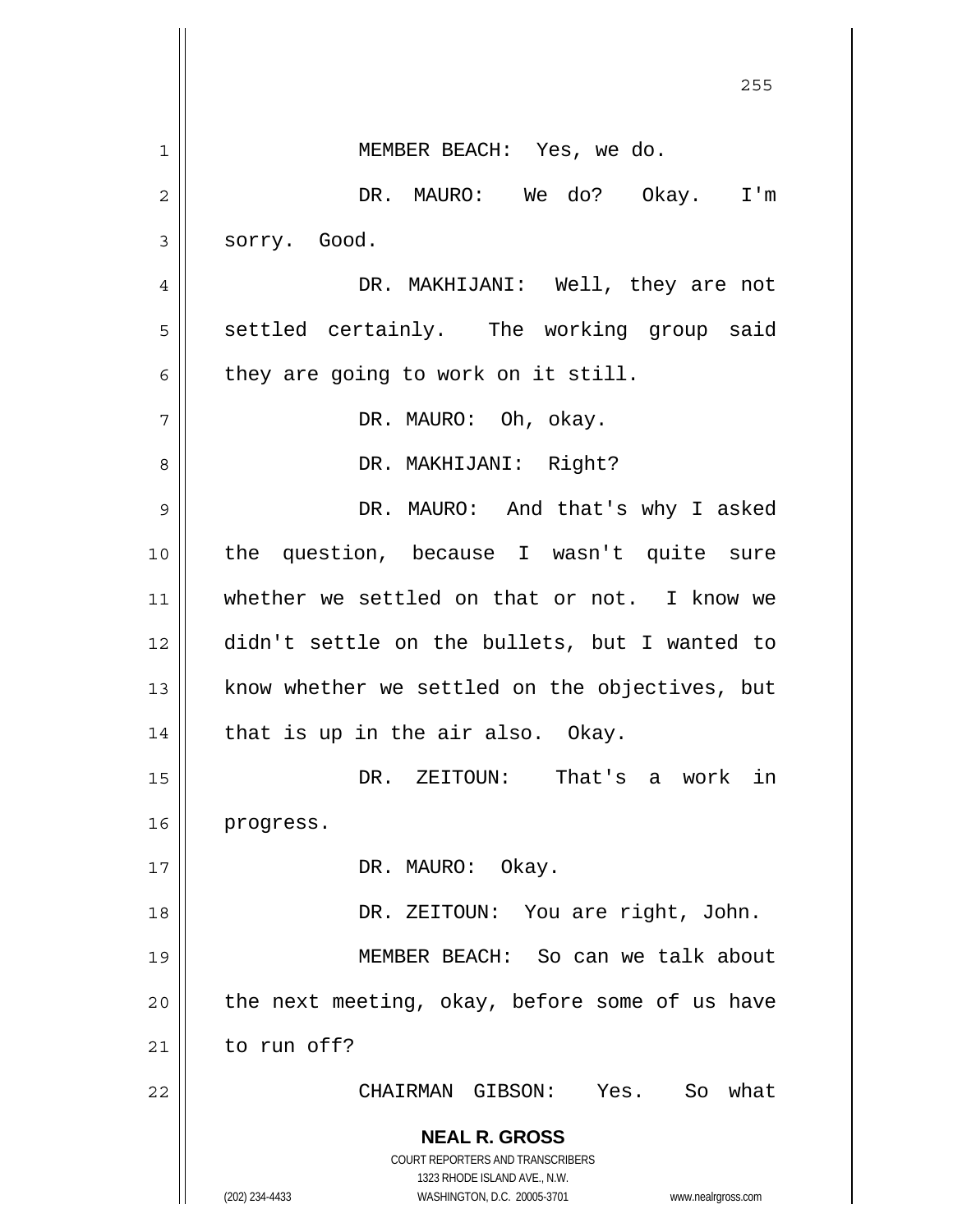**NEAL R. GROSS** COURT REPORTERS AND TRANSCRIBERS 1323 RHODE ISLAND AVE., N.W. (202) 234-4433 WASHINGTON, D.C. 20005-3701 www.nealrgross.com 1 2 3 4 5 6 7 8 9 10 11 12 13 14 15 16 17 18 19 20 21 22 time looks good, Ted, as far as -- I know there are some problems with the shiftover. MR. KATZ: Give me a general framework for how far out you want me to look. MEMBER BEACH: How does October 15th look? I know a bunch of us are already going to be here. MR. KATZ: Well, October 15th -- MEMBER MUNN: Well, there's the  $6,000 - -$  MEMBER BEACH: That is on the 14th. MR. KATZ: Yes. MEMBER MUNN: Hasn't it been settled on the 14th? MR. KATZ: It's not settled because we haven't heard yet back from Dr. Poston. MEMBER MUNN: I see. MR. KATZ: Everyone else has said okay with the 14th. So it is pretty likely that that will be on the 14th. So there is the 15th. CHAIRMAN GIBSON: That's a week

<u>256 میں اس کا 17 مئی میں اس کا 17 مئی میں اس کا 17 مئی میں اس کا 17 مئی میں اس کا 17 مئی میں اس کا 256 مئی می</u>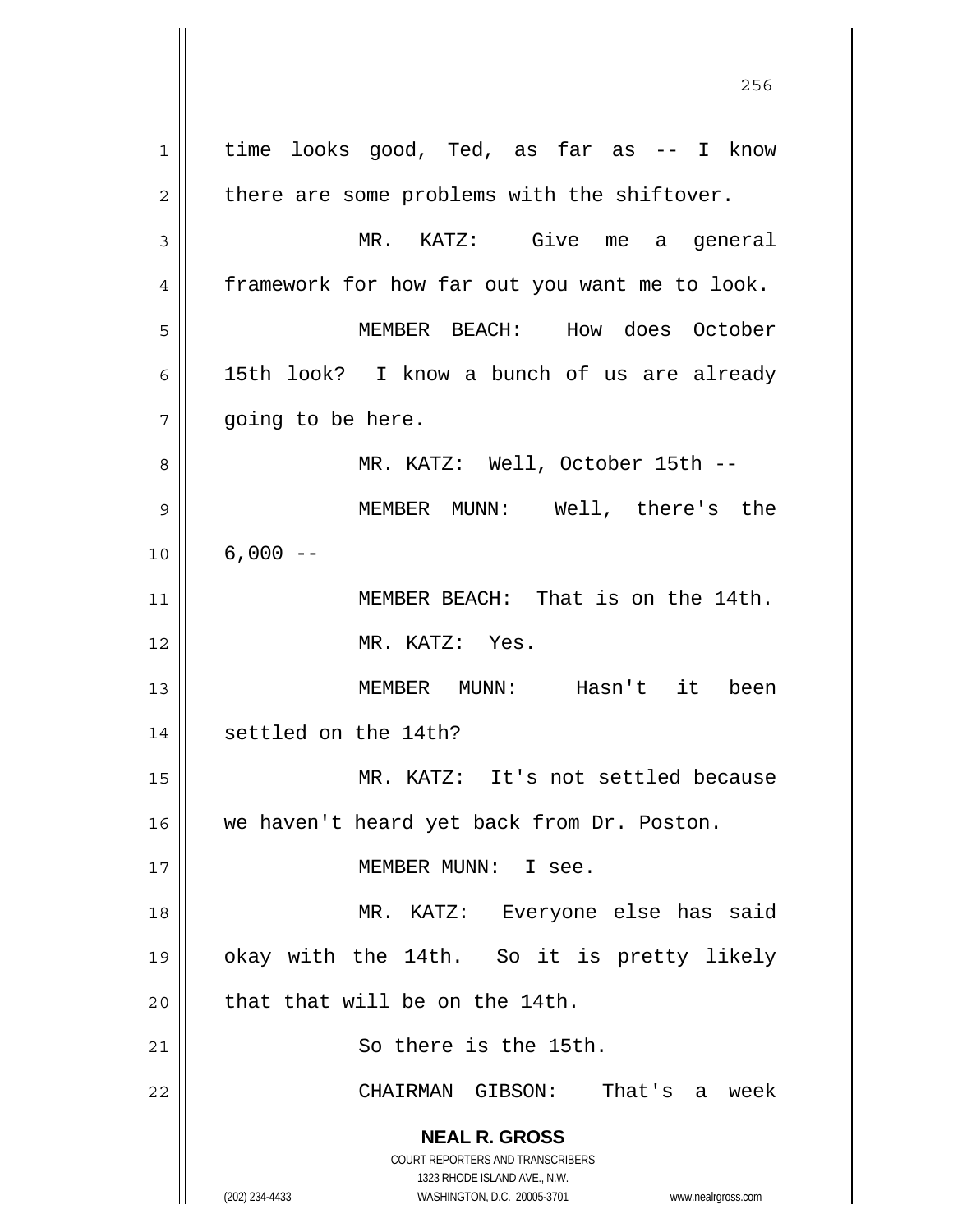**NEAL R. GROSS** COURT REPORTERS AND TRANSCRIBERS 1323 RHODE ISLAND AVE., N.W. (202) 234-4433 WASHINGTON, D.C. 20005-3701 www.nealrgross.com <u>257 and 257</u> 1 2 3 4 5 6 7 8 9 10 11 12 13 14 15 16 17 18 19 20 21 22 before the full Advisory meeting, right? MEMBER MUNN: Yes, it is. MR. KATZ: But it is kind of brutal to have a full week of work group meetings right before the full Advisory. But you know, it is worse for me than it is for you guys. MEMBER BEACH: What about the last week in September? MR. KATZ: Now September, that we would have to -- let's see, the last week of September is what you are saying? MEMBER BEACH: Yes. MR. KATZ: Let's see what we have. MR. ELLIOTT: We are tied up on the morning of the 30th. MR. KATZ: Yes, it can't be the 30th. I'm just checking which of those days. DR. MAKHIJANI: There is an Oak Ridge Hospital Work Group meeting on the 7th. So you might want to follow up and connect it with that. MR. KATZ: Wait. Wait.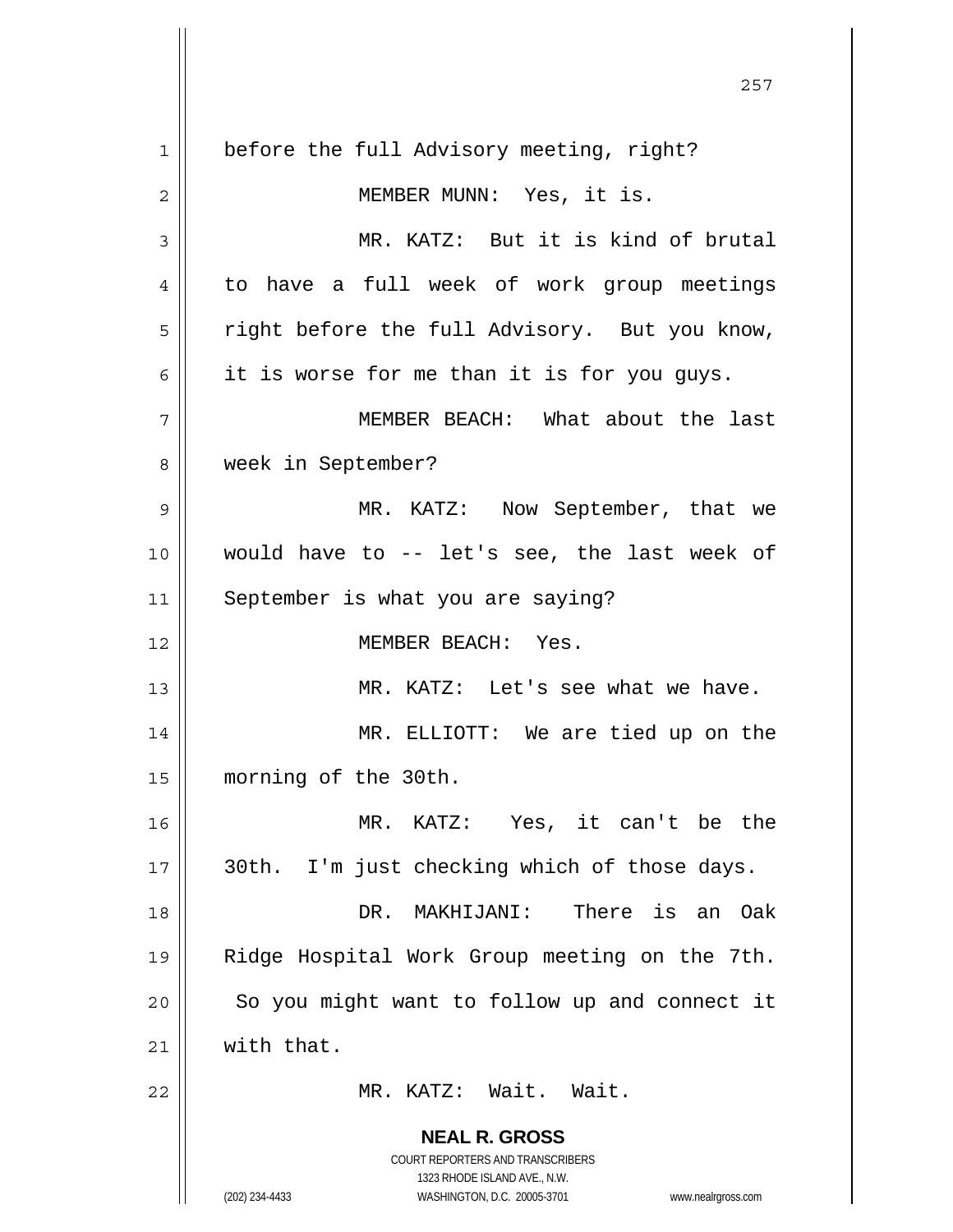**NEAL R. GROSS** COURT REPORTERS AND TRANSCRIBERS 1323 RHODE ISLAND AVE., N.W. (202) 234-4433 WASHINGTON, D.C. 20005-3701 www.nealrgross.com <u>258</u> 1 2 3 4 5 6 7 8 9 10 11 12 13 14 15 16 17 18 19 20 21 22 DR. MAKHIJANI: I don't know who is on the Work Group. MR. KATZ: Wait. I thought we were in September, the last week of September. MEMBER BEACH: We were, but he jumped ahead to October. DR. MAKHIJANI: I was just pointing out that there is a Cincinnati meeting on October 7th. MR. KATZ: Oh, right. There's that, too. DR. MAKHIJANI: In my calendar at least, there is nothing around it indicated. We might want to join it before or after. MR. KATZ: Yes, that is exactly what I am checking right now. We have, actually, the Procedures the day before. Then Oak Ridge is on the 7th. So the 8th of October, how does that work for all of you? CHAIRMAN GIBSON: How about toward the end of September? MR. KATZ: Okay, you want to do it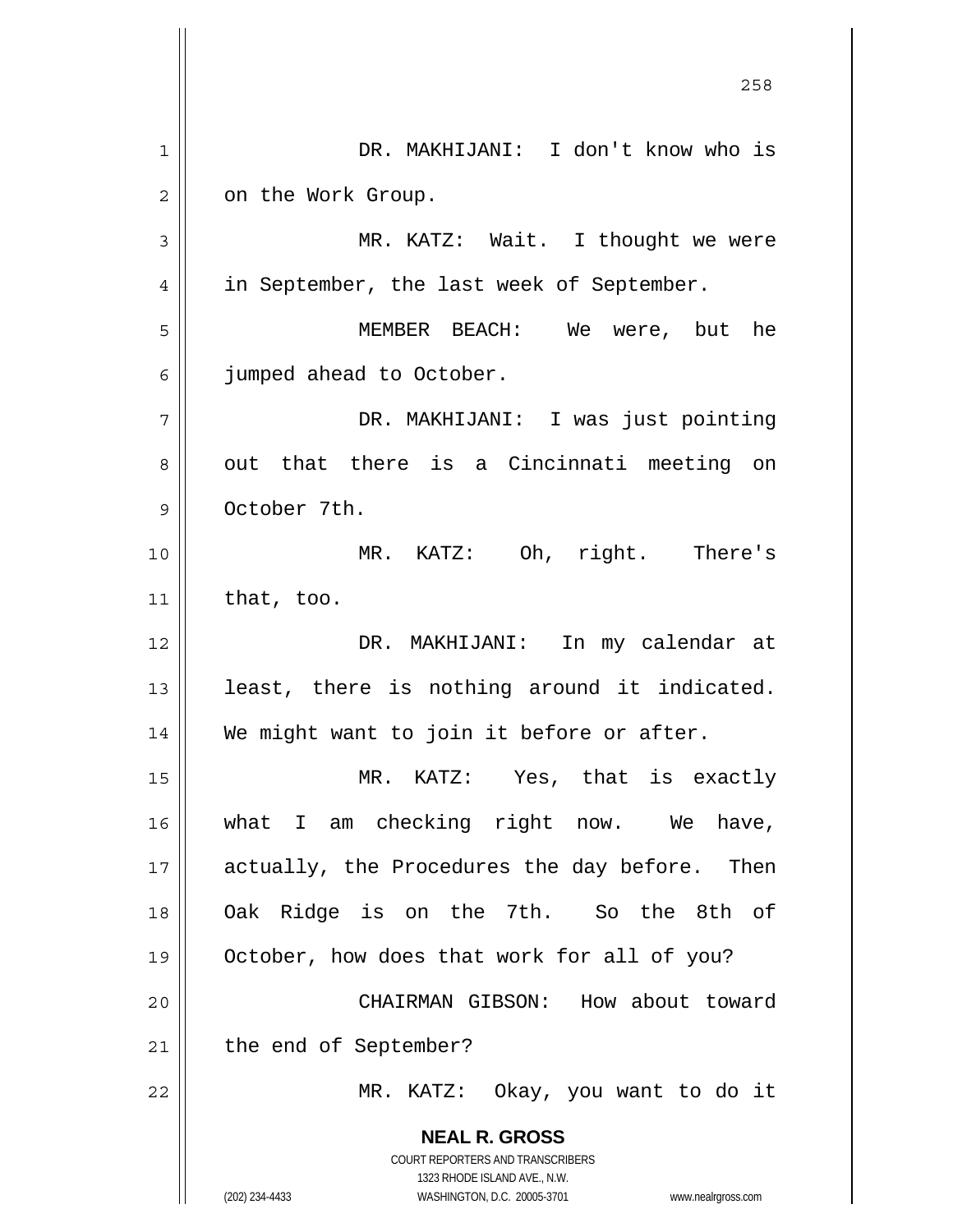1 earlier?

| $\overline{2}$ | CHAIRMAN GIBSON:<br>I think after                                                                                                                               |
|----------------|-----------------------------------------------------------------------------------------------------------------------------------------------------------------|
| 3              | this next meeting, I don't think everything is                                                                                                                  |
| $\overline{4}$ | going to be locked in stone. I would just                                                                                                                       |
| 5              | like to have a few weeks to maybe have to work                                                                                                                  |
| 6              | out some final details and email it back and                                                                                                                    |
| 7              | forth.                                                                                                                                                          |
| 8              | MR. KATZ: Okay. And October 8th                                                                                                                                 |
| $\mathsf 9$    | doesn't give you enough time? Okay.                                                                                                                             |
| 10             | CHAIRMAN GIBSON: No. It's just a                                                                                                                                |
| 11             | bad day.                                                                                                                                                        |
| 12             | MR. KATZ: Okay. So it's a bad                                                                                                                                   |
| 13             | day, okay.                                                                                                                                                      |
| 14             | So then it would have to be the                                                                                                                                 |
| 15             | 28th or the 29th of September because the next                                                                                                                  |
| 16             | is the beginning of the fiscal year, and the                                                                                                                    |
| 17             | first couple of days of the fiscal year we                                                                                                                      |
| 18             | don't even know if we have money.                                                                                                                               |
| 19             | (Laughter.)                                                                                                                                                     |
| 20             | That is the way the federal budget                                                                                                                              |
| 21             | process works. It's a real problem.                                                                                                                             |
| 22             | MEMBER BEACH: How is the 29th?                                                                                                                                  |
|                | <b>NEAL R. GROSS</b><br>COURT REPORTERS AND TRANSCRIBERS<br>1323 RHODE ISLAND AVE., N.W.<br>(202) 234-4433<br>WASHINGTON, D.C. 20005-3701<br>www.nealrgross.com |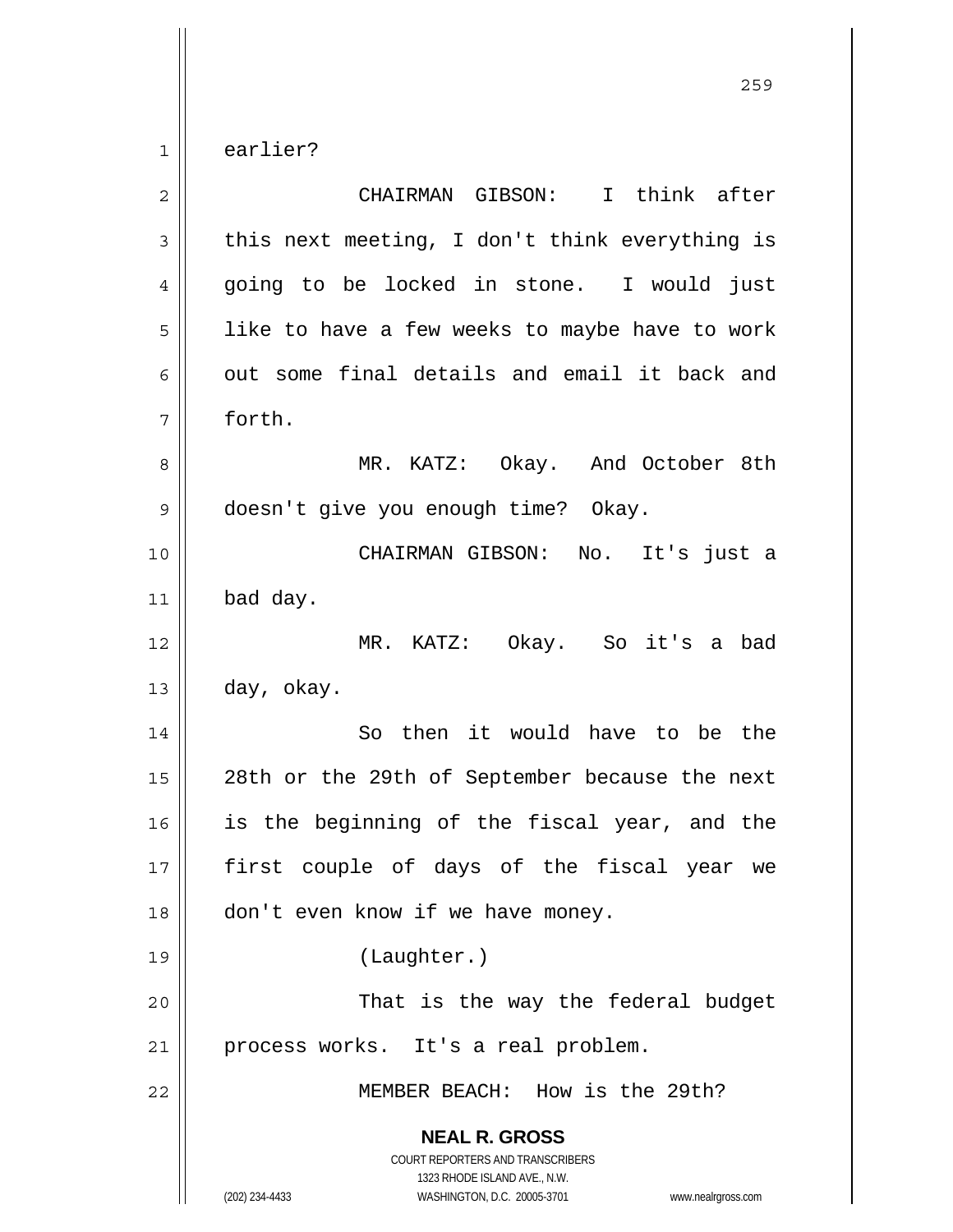**NEAL R. GROSS** COURT REPORTERS AND TRANSCRIBERS 1323 RHODE ISLAND AVE., N.W. (202) 234-4433 WASHINGTON, D.C. 20005-3701 www.nealrgross.com <u>260</u> 1 2 3 4 5 6 7 8 9 10 11 12 13 14 15 16 17 18 19 20 21 22 MS. ROBERTSON-DeMERS: I think we are talking about the week of the 22nd. MR. KATZ: No, no, we are talking about the week of the 28th. So does the 29th work? CHAIRMAN GIBSON: Give me your thoughts. MR. KATZ: Anybody have a problem with the 29th? MEMBER MUNN: I can't be there, but I could call in. I can't be there. MR. KATZ: Can you be by teleconference? MEMBER MUNN: Maybe. I will be lost somewhere in Utah. Who knows? If the Senator there will allow me to call. MEMBER BEACH: So was the 1st - oh, you said October 1st was -- MR. KATZ: October 1st will not work for an in-person meeting. Now if you want a teleconference, that can work. CHAIRMAN GIBSON: It would probably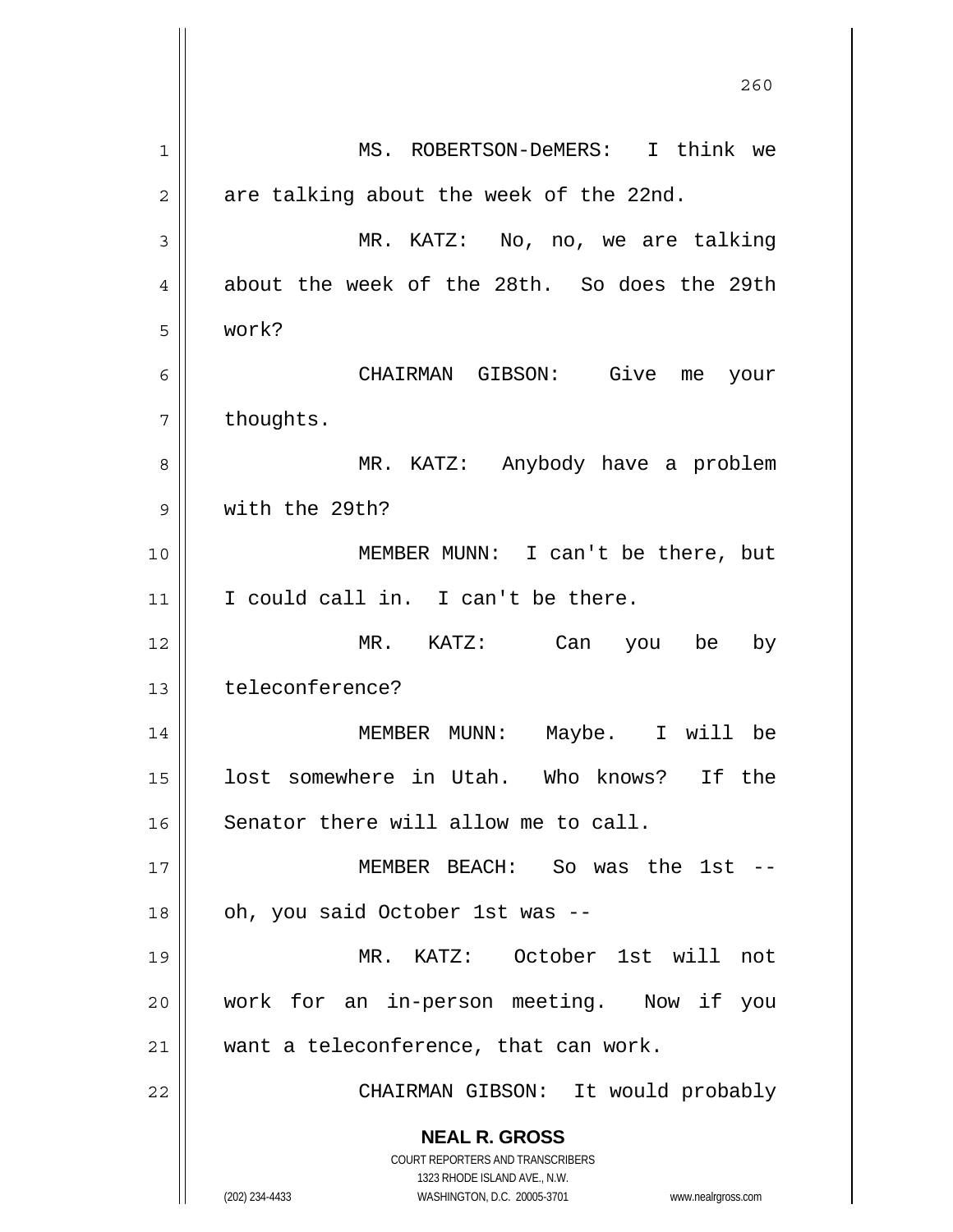**NEAL R. GROSS** COURT REPORTERS AND TRANSCRIBERS 1323 RHODE ISLAND AVE., N.W. (202) 234-4433 WASHINGTON, D.C. 20005-3701 www.nealrgross.com 261 1 2 3 4 5 6 7 8 9 10 11 12 13 14 15 16 17 18 19 20 21 22 have to be a face-to-face. MR. KATZ: Okay. Then the 28th or the 29th, those are your options. MEMBER BEACH: Either one is fine for me. MEMBER SCHOFIELD: We are talking September here, right? MR. KATZ: Yes, we are, Phil, September 28th or 29th. Do those work for you? MEMBER SCHOFIELD: The 29th would work better for me than the 28th. CHAIRMAN GIBSON: Okay, the 29th it is. MR. KATZ: Now if you were a subcommittee, you couldn't do this because there's not enough notice time. MEMBER MUNN: And I still hope that at some juncture, either on this agenda or on an upcoming one, we can continue to discuss that, that subcommittee issue. CHAIRMAN GIBSON: Yes.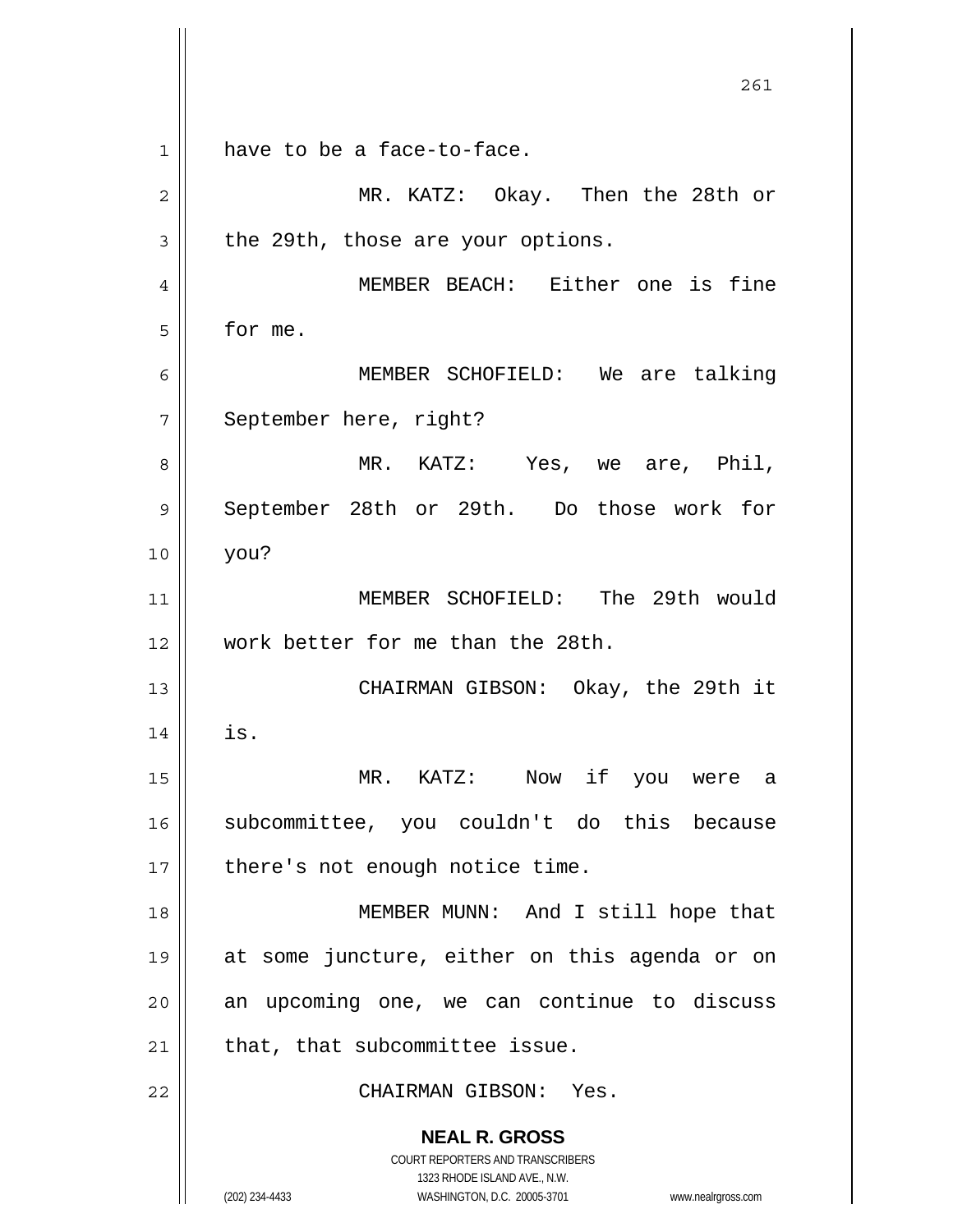**NEAL R. GROSS** COURT REPORTERS AND TRANSCRIBERS 1323 RHODE ISLAND AVE., N.W. (202) 234-4433 WASHINGTON, D.C. 20005-3701 www.nealrgross.com 262 1 2 3 4 5 6 7 8 9 10 11 12 13 14 15 16 17 18 19 20 21 22 MEMBER MUNN: So you'll start at 9:30 that morning? CHAIRMAN GIBSON: Yes, 9:30 would be good. MR. KATZ: 9:30, I will set it up. That means, all of you Board members, you need to get your travel in for that by this Friday, if you want to do this, this Friday. CHAIRMAN GIBSON: Let's be sure, everyone, to get to work on this, and don't have any 3:30 flights next time. (Laughter.) MEMBER BEACH: Okay. So we will make it a full day? CHAIRMAN GIBSON: No, I'm just kidding. I just hope we can get something done. MR. ELLIOTT: Are there any action items? CHAIRMAN GIBSON: I didn't catch any for NIOSH. MEMBER BEACH: I thought we got a